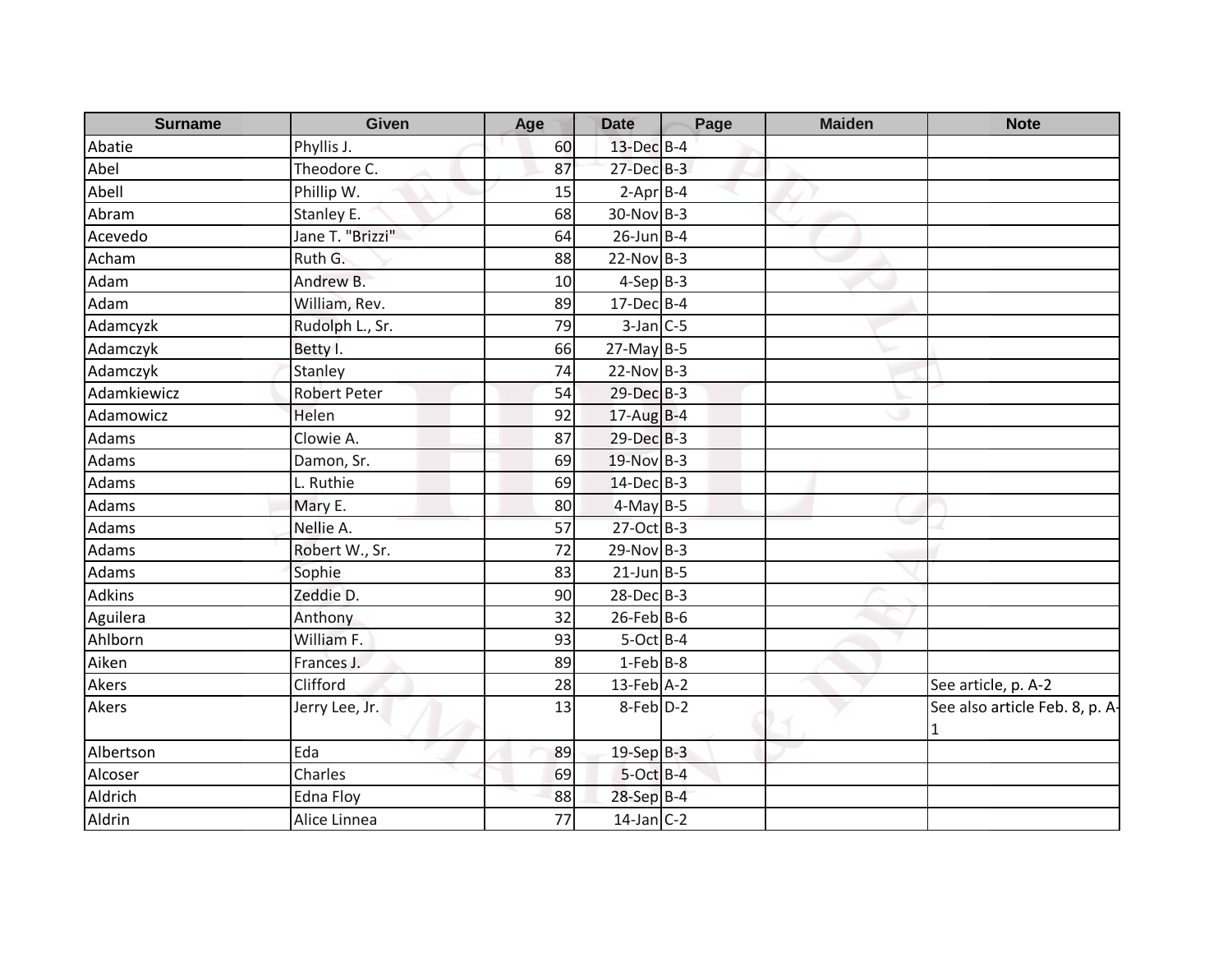| Alexander     | Katherine            | 85 | $1-May$ B-5     |  |                                       |
|---------------|----------------------|----|-----------------|--|---------------------------------------|
| Alexander     | Stephen D.           | 42 | $3$ -Jan $C$ -5 |  |                                       |
| Algilbers     | Florence L.          | 81 | 30-Nov B-3      |  |                                       |
| Alitto        | Ronald J.            | 31 | $2-Sep B-3$     |  |                                       |
| Allen         | Helen C.             | 74 | $28$ -Jan $D-7$ |  |                                       |
| Allison       | Ethel S.             | 94 | $18$ -Jun B-4   |  |                                       |
| <b>Alliss</b> | Marie                | 77 | $21$ -Jul B-3   |  |                                       |
| Allmon        | James L.             | 73 | $15$ -May B-4   |  |                                       |
| Allush        | Akif                 | 86 | $14$ -Jul B-3   |  |                                       |
| Almond        | James, Sr.           | 70 | $14$ -Dec $B-3$ |  |                                       |
| Aloia         | Alfred               | 67 | $13$ -Jan C-10  |  |                                       |
| Alston        | <b>Bell Nettie</b>   | 83 | $7$ -Jan $D-10$ |  |                                       |
| Altenderfer   | Thomas V.            | 87 | $11$ -Apr $B-5$ |  |                                       |
| Alvarez       | Manuel F.            | 87 | 29-Dec B-3      |  |                                       |
| Alvarez       | Teofilo "Ted"        | 56 | $22$ -Dec $B-3$ |  |                                       |
| Amber         | George               | 63 | $8-Aug$ B-5     |  |                                       |
| Ames          | Clarence W.          | 94 | 23-Oct B-3      |  |                                       |
| Ames          | Deborah Lynne        | 35 | $13$ -Mar $A-9$ |  |                                       |
| Ammon         | <b>Jack Franklin</b> | 70 | $3$ -Jan $D-8$  |  |                                       |
| Ammond        | James                | 72 | $28$ -Jul B-3   |  |                                       |
| Anadell       | Robert J.            |    | $13-Sep$ B-3    |  |                                       |
| Anderko       | Anna M.              | 91 | $2-Jan$ $C-8$   |  |                                       |
| Anderson      | Anna M.              | 81 | $20$ -May B-5   |  |                                       |
| Anderson      | Avo M.               | 86 | $16$ -Jun B-3   |  |                                       |
| Anderson      | Daniel J.            | 66 | $28$ -Jan $D-7$ |  |                                       |
| Anderson      | Dorothy M.           | 93 | $30$ -Jun B-3   |  |                                       |
| Anderson      | Elizabeth Sparby     | 74 | $31$ -Jul B-4   |  | See also article July 31, p.<br>$B-4$ |
| Anderson      | Faye S.              | 82 | $24$ -Jan $D-5$ |  |                                       |
| Anderson      | Gordon A.            |    | 18-Dec B-3      |  |                                       |
| Anderson      | Lawrence             | 61 | $20-Sep$ B-3    |  |                                       |
| Anderson      | Levy                 | 64 | $13$ -Dec $B-3$ |  |                                       |
|               |                      |    |                 |  |                                       |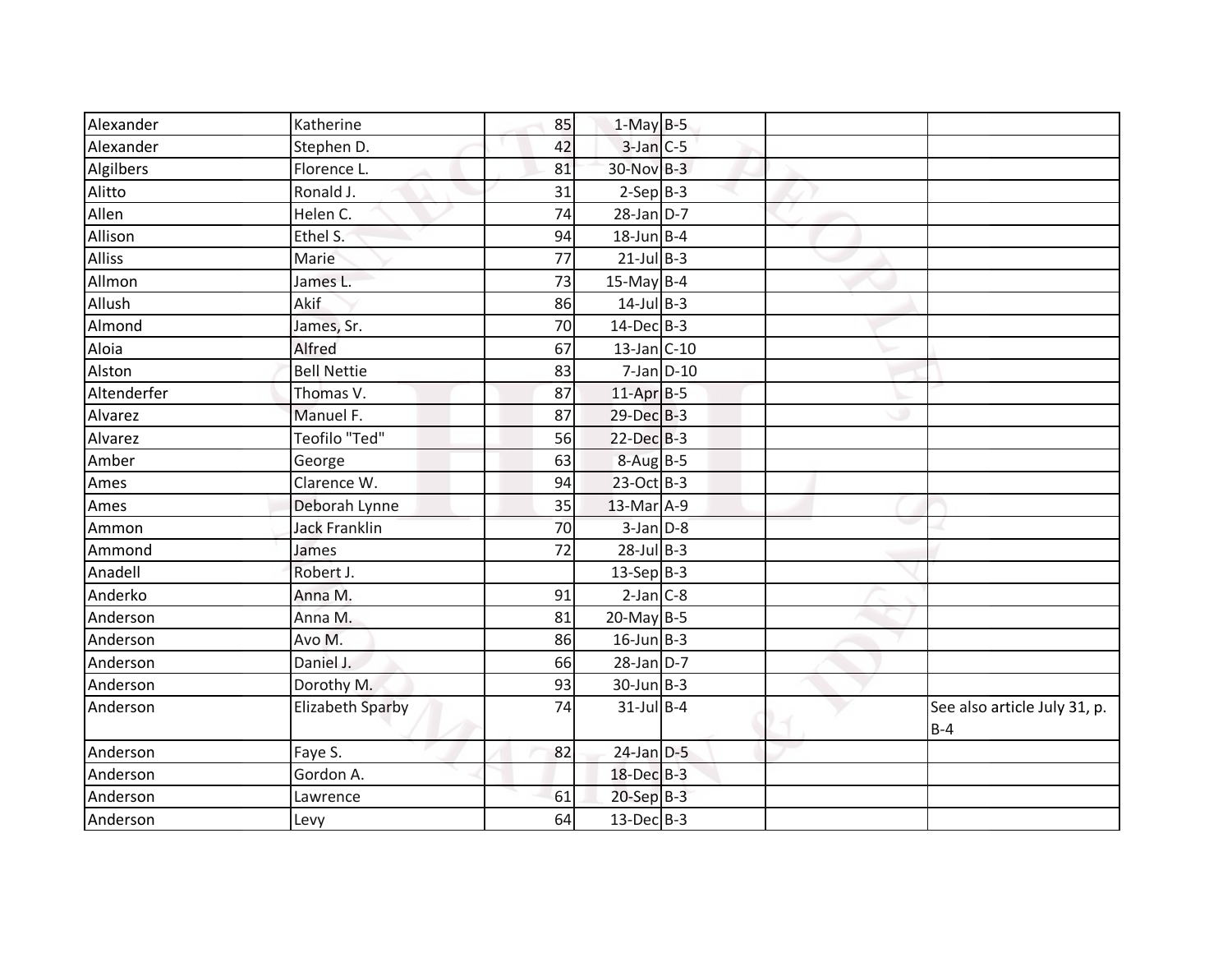| Anderson   | Lillian M.          | 83             | 14-Oct B-2       |                 |                                |
|------------|---------------------|----------------|------------------|-----------------|--------------------------------|
| Anderson   | Lizzie              |                | 23-Oct B-3       |                 |                                |
| Anderson   | Lydia               | 78             | $4$ -Feb $D-14$  |                 |                                |
| Anderson   | Margaret Ann        | 50             | $29$ -May B-4    |                 |                                |
| Anderson   | Marjorie Iola       | 82             | 30-Dec B-4       |                 |                                |
| Anderson   | Willie "Pearl"      | 76             | $21$ -Aug B-4    |                 |                                |
| Andrade    | Louis, Jr.          | 46             | $8$ -Jan $B-1$   |                 |                                |
| Andre      | Thomas J.           | $\overline{2}$ | $24$ -May B-5    |                 |                                |
| Andrews    | Thomas P., Sr.      | 88             | $4$ -Oct B-3     |                 | See article, p. B-3            |
| Angel      | Nicholas V.         | 69             | $19$ -Jul B-5    |                 | See also aricle July 19, p. A- |
|            |                     |                |                  |                 | 1; picture included            |
| Angelou    | Angelo N.           | 75             | 19-Mar B-6       |                 |                                |
| Angerman   | Robert O.           | 71             | $19$ -May B-3    |                 |                                |
| Anker      | Ann M.              | 76             | $22$ -Jun B-5    |                 |                                |
| Anker      | Henry H.            | 84             | 17-Oct B-3       |                 |                                |
| Annina     | S. M., C.S.F.N.     | 85             | $24$ -Jul B-4    |                 | Also known as Agnes<br>Deering |
| Anthony    | Betty               | 63             | 28-Oct B-4       |                 |                                |
| Anthony    | Isabella "Bell"     | 90             | $10-Sep B-3$     |                 |                                |
| Anton      | Sophie M. (O'Brien) | 51             |                  | $7$ -Jan $D-15$ |                                |
| Anttonen   | Martha              | 73             | $24$ -Jan $D-8$  |                 | See article, p. D-8            |
| Antulov    | Mary                | 83             | $2-Aug$ B-6      |                 |                                |
| Apathy     | Helen               | 86             | 10-Oct B-3       |                 |                                |
| Arana      | Ralf                | 72             | $17-Sep$ B-3     |                 |                                |
| Argeroutis | Christine           | 65             | $18$ -Jan E-2    |                 |                                |
| Arias      | Angeline "Bernice"  | 66             | $25-Apr$ B-5     |                 |                                |
| Aring      | Egbert J.           | 71             | $24-Nov$ B-3     |                 |                                |
| Arlinski   | Susan V.            | 38             | $28$ -Jan $D-7$  |                 |                                |
| Armin      | Christina E.        | 81             | $13$ -Dec $B-3$  |                 |                                |
| Armstrong  | Nellie A.           | 95             | 25-Feb D-12      |                 |                                |
| Armstrong  | Wallace             | 50             | $12$ -Feb $A$ -6 |                 |                                |
| Arndt      | Brenda L.           | 39             | $29$ -Apr $B$ -6 |                 |                                |
|            |                     |                |                  |                 |                                |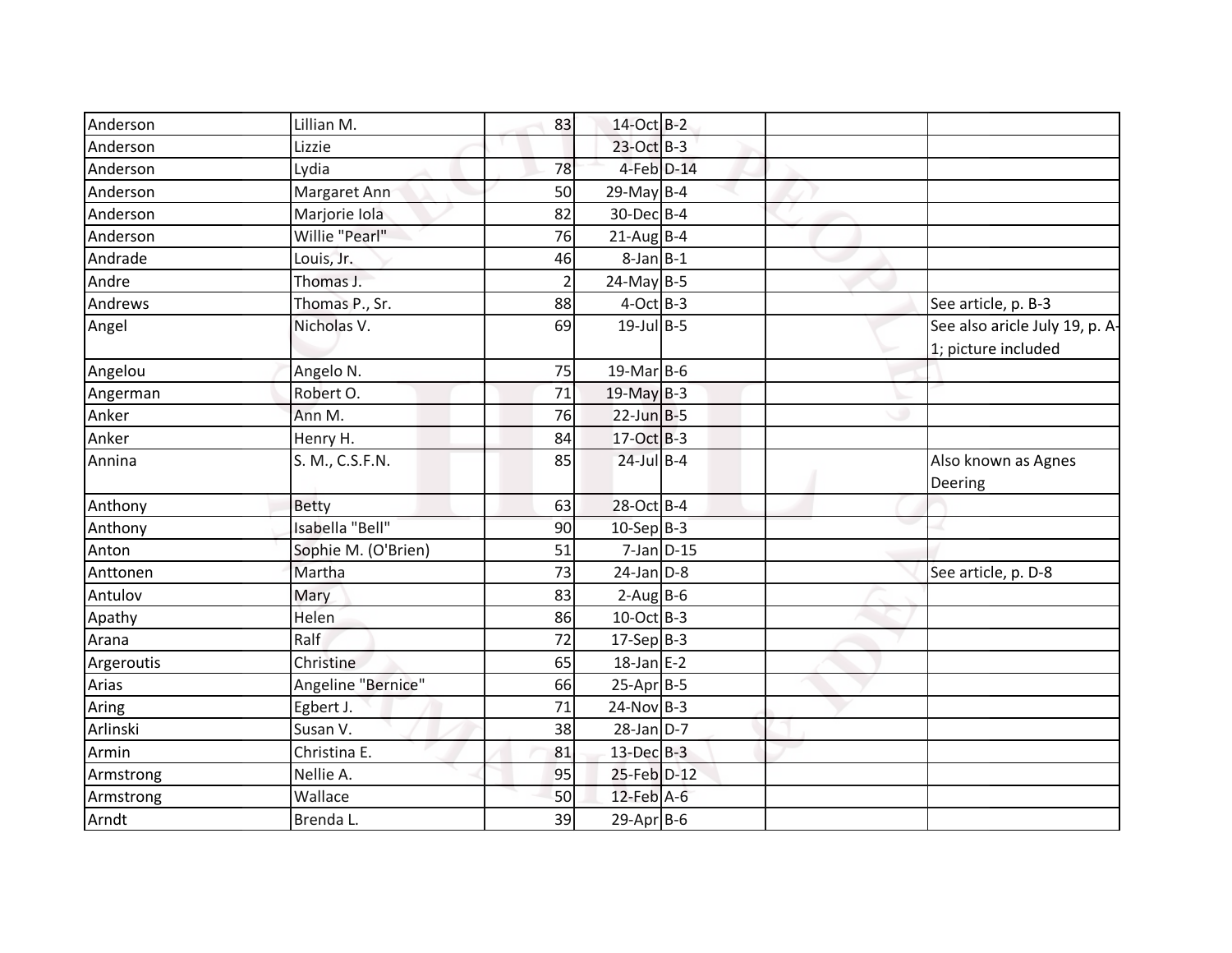| Arnold           | Kenneth C.               | 64     | $6$ -Jun $B$ -5  |              |                      |
|------------------|--------------------------|--------|------------------|--------------|----------------------|
| Arnold           | Mary D.                  | 94     | 24-Oct B-3       |              |                      |
| Arrigo           | Pete, Sr.                | 83     | $1$ -Jul $B-5$   |              |                      |
| Asboth           | Shirley R.               | 70     | $26$ -Mar $B$ -6 |              |                      |
| Asche-Lynch      | Jonathan Michael         | infant | $14$ -Jan C-2    |              |                      |
| Ashenbaugh       | John F.                  | 81     | $16$ -Jan $D-1$  |              |                      |
| Ashley           | Wesley                   | 77     | $8$ -Jul $B$ -5  |              |                      |
| Ashlock          | Clyde E., Jr.            | 59     | $26$ -Apr $B$ -5 |              |                      |
| Ashlock          | Clyde E., Sr.            | 82     | $8-Sep B-3$      |              |                      |
| Asplund          | Stella F.                | 82     | $10-Nov$ B-3     |              |                      |
| Atchley          | Grace L.                 | 71     | $16$ -Jun B-3    |              |                      |
| Aubruner         | William G., Jr.          | 58     | $22$ -Feb $C-2$  |              |                      |
| Augustus         | Elmer "Tiny"             | 84     | 11-Oct B-3       |              |                      |
| Augustyne        | Frank J. (Augustynowicz) |        | $16$ -Jan $C$ -5 |              |                      |
| Auksel           | <b>Edna Rose</b>         | 72     | $12-Sep$ B-3     |              |                      |
| Avery            | Charles W. "Chuck"       | 72     | $22$ -Mar $B-2$  |              |                      |
| Ayala            | Esperanza                | 77     | 11-Oct B-3       |              |                      |
| Ayers            | Thomas V.                | 45     | 30-May B-5       |              |                      |
| <b>Babas</b>     | Sarah                    | 87     | $2-Jan$ $C-8$    |              |                      |
| <b>Babbitt</b>   | Magdaline A.             | 76     | $14$ -Feb $D-8$  |              |                      |
| <b>Babincsak</b> | Robert "Bob"             | 66     | $16$ -Jun B-3    |              |                      |
| Babinesak        | Michael John             | 87     | $16-Nov$ B-3     |              |                      |
| <b>Bacan</b>     | Evelyn M.                | 59     | $11-Oct$ B-3     |              |                      |
| Bacanskas-Bukan  | Stanley C.               | 77     | 18-Mar E-11      |              | See article, p. E-11 |
| <b>Back</b>      | Eunice V.                | 81     | $29-Nov B-3$     |              |                      |
| Baczkowicz       | Frank G.                 | 67     | $24$ -Jun B-4    |              |                      |
| <b>Bader</b>     | Florence G.              | 89     | $19$ -Jun B-4    |              |                      |
| <b>Bados</b>     | Helen N.                 | 86     | $8$ -Jan $C$ -10 | <b>Nowak</b> |                      |
| Badovich         | George J., Jr.           | 60     | 25-May B-4       |              |                      |
| Baffato          | Lucille                  |        | 11-May B-5       | Fazio        |                      |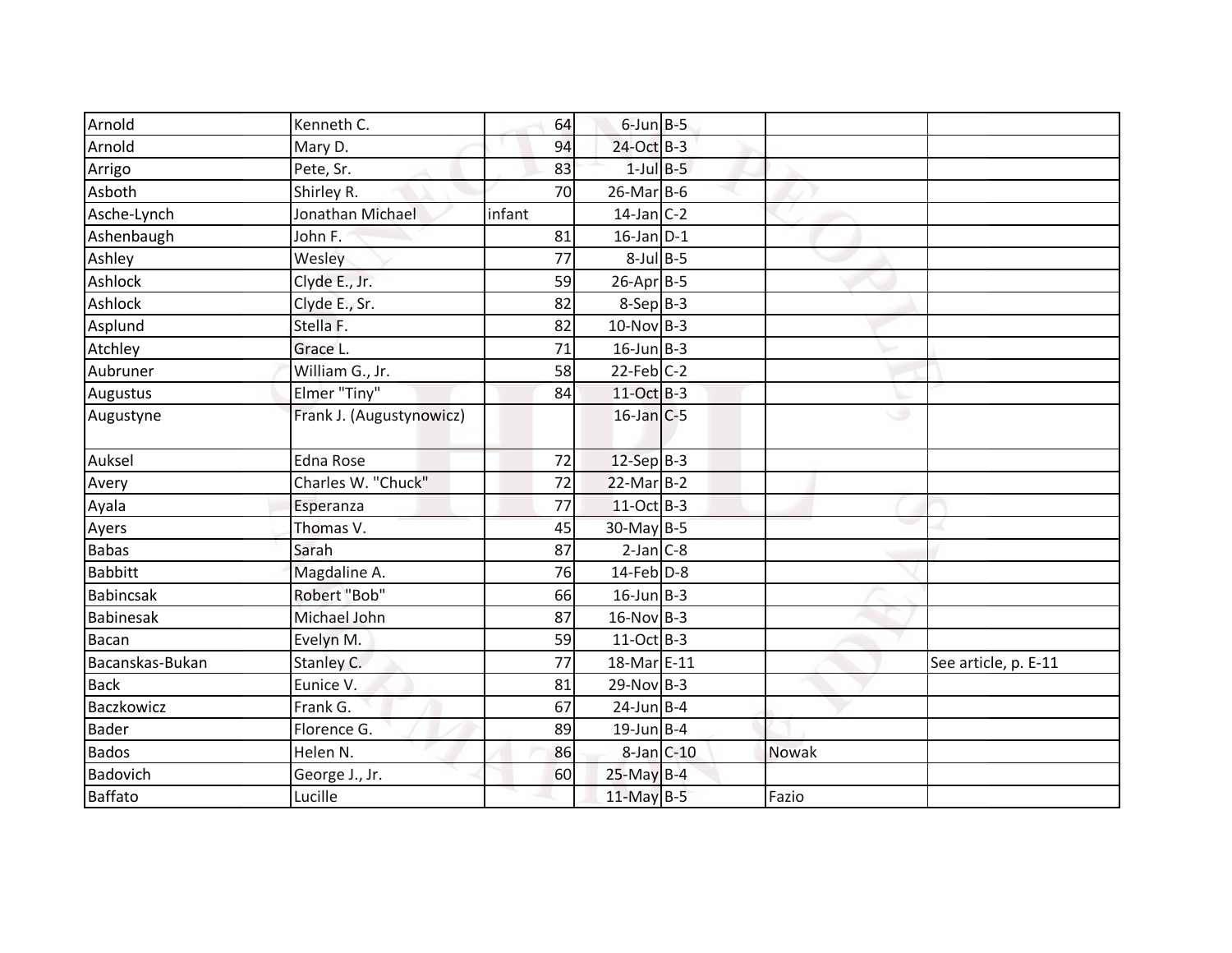| Bagaloff          | Costa N.        | 78 | $15-Nov$ B-3     |              | See also article Nov. 14, p.<br>$B-3$                  |
|-------------------|-----------------|----|------------------|--------------|--------------------------------------------------------|
| Baggerly          | Earl G.         | 53 | 30-Mar B-6       |              |                                                        |
| Bagrowski         | Hattie S.       | 92 | 4-Mar D-14       | Szczechowiak |                                                        |
| <b>Bailey</b>     | Charles H.      | 76 | $7$ -Jan $D-15$  |              |                                                        |
| Bailey            | Violetta        |    | $11$ -Aug B-3    |              |                                                        |
| Bajer             | Edward J.       | 59 | $23$ -May B-5    |              |                                                        |
| <b>Bajger</b>     | Susan           | 94 | $14$ -Jan C-2    | Oprisko      |                                                        |
| Bajza             | Irene           | 71 | $7-Mar$ D-8      |              |                                                        |
| <b>Bak</b>        | Anton           | 71 | $19-Sep B-3$     |              |                                                        |
| <b>Bak</b>        | Irene           | 68 | $7-Dec$ B-3      |              |                                                        |
| <b>Baker</b>      | Annabelle R.    | 66 | $14$ -Jan $D-11$ | Carlson      |                                                        |
| <b>Baker</b>      | Rose M.         |    | 29-Dec B-3       |              |                                                        |
| <b>Baker</b>      | William "Bill"  | 59 | 24-Mar B-10      |              |                                                        |
| <b>Bakker</b>     | Henry           | 65 | 18-Nov B-4       |              |                                                        |
| Bakun             | Charles "Don"   | 75 | $18$ -Jun B-4    |              |                                                        |
| Bala              | Joseph S.       | 81 | $8-Oct$ B-3      |              |                                                        |
| <b>Balazs</b>     | Anna            | 86 | $22$ -May B-4    |              |                                                        |
| <b>Balbo</b>      | Salvatore "Sal" | 60 | $3-Dec B-3$      |              |                                                        |
| Baldwin           | Lillie I.       |    | $15-Nov$ B-3     |              |                                                        |
| <b>Balio</b>      | Thomas G.       | 77 | $29$ -Mar $B-7$  |              |                                                        |
| Balitski          | Andrew          | 78 | $30$ -Jan $A-9$  |              |                                                        |
| <b>Balko</b>      | Edward P.       | 70 | $23$ -Feb $A-8$  |              |                                                        |
| <b>Balko</b>      | William S.      | 68 | $3$ -Jan $D-8$   |              |                                                        |
| Ball              | Rayford G.      | 57 | $16$ -May B-5    |              |                                                        |
| <b>Ballard</b>    | Donald Eugene   | 60 | $7$ -Jun B-5     |              |                                                        |
| <b>Ballentine</b> | Joan            | 65 | $4$ -Oct B-3     |              |                                                        |
| Ballou            | Ralph A., III   | 34 | $15$ -Aug B-4    |              |                                                        |
| Balog             | Loretta M.      | 64 | $4$ -Nov $B-3$   |              |                                                        |
| Baloski           | George          | 66 | $21$ -Dec $B-3$  |              | See also articles Dec. 19,<br>p. A-1 & Dec. 23, p. A-1 |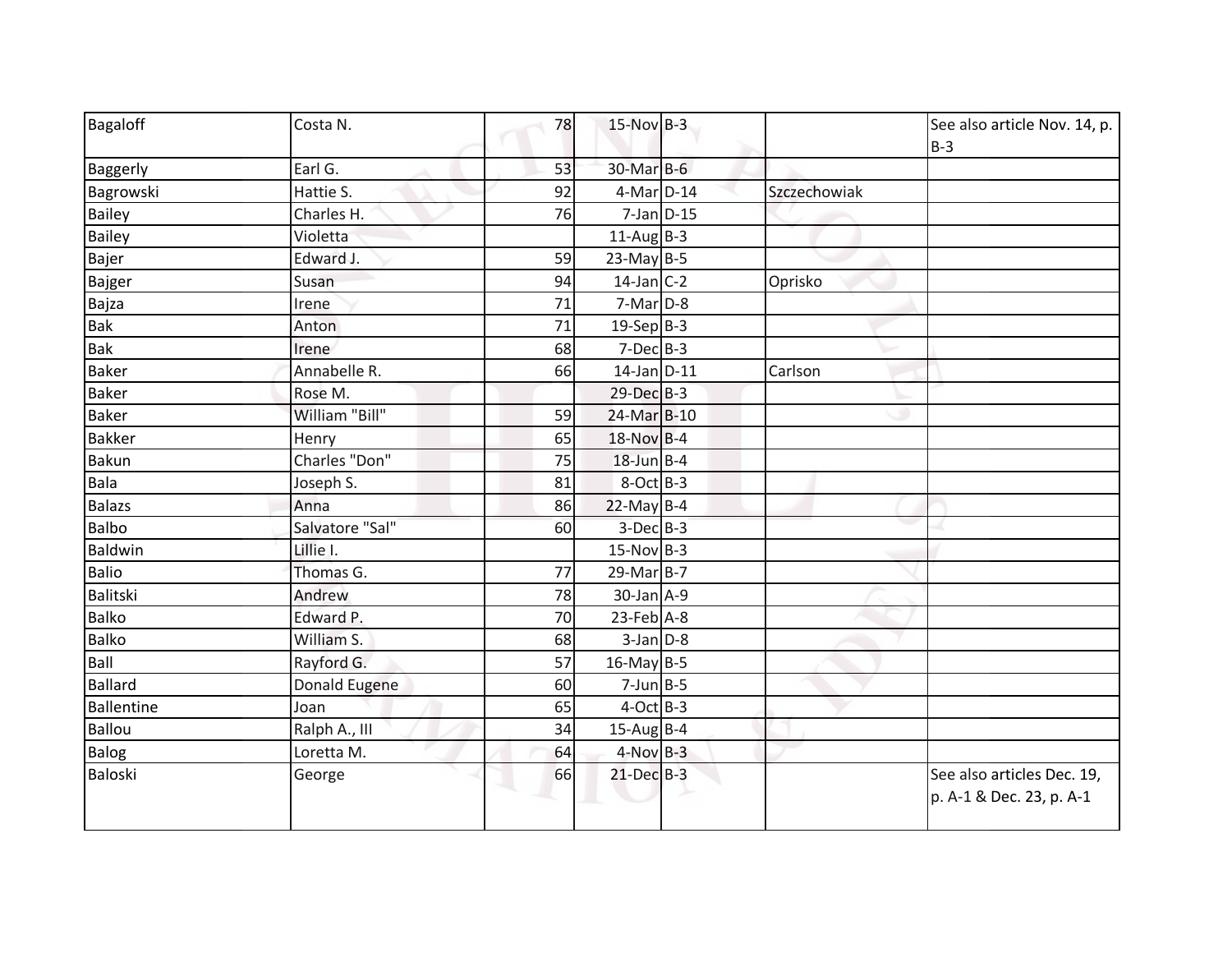| Balovski         | Ilija "Eli"            | 60 | $21$ -Dec $B-3$  |          | See also articles Dec. 19,<br>p. A-1 & Dec. 23, p. A-1 |
|------------------|------------------------|----|------------------|----------|--------------------------------------------------------|
|                  |                        |    |                  |          |                                                        |
| <b>Baltages</b>  | Edmund L., Sr. (Eddie) | 74 | $10$ -May B-5    |          |                                                        |
| <b>Baltes</b>    | Helen V.               | 73 | $14$ -Feb $D-8$  |          |                                                        |
| <b>Baltes</b>    | Isabel B.              | 74 | $2-Apr$ B-4      |          |                                                        |
| <b>Baltrusis</b> | Eduardas               | 53 | $22$ -Mar $B-2$  |          |                                                        |
| Ban              | Rose D.                | 81 | $15$ -Aug B-5    |          |                                                        |
| <b>Banasiak</b>  | Chester "Duke"         | 71 | $5-Feb$ B-8      |          |                                                        |
| Banasiak         | Steve R.               | 72 | 7-Feb D-10       |          |                                                        |
| Banaszak         | Victor S., Sr.         | 79 | 18-Oct B-3       |          |                                                        |
| <b>Banda</b>     | Margarita S.           | 78 | $4$ -Jan $C-2$   |          |                                                        |
| <b>Bane</b>      | Theodore               | 64 | $31$ -Mar $B-3$  |          |                                                        |
| Bane             | Wilbur R.              | 78 | $8$ -Jun $B$ -5  |          |                                                        |
| Banham           | Clara D.               | 72 | 7-Mar D-8        |          |                                                        |
| <b>Banich</b>    | John M.                | 73 | 21-Oct B-4       |          |                                                        |
| <b>Banik</b>     | Michael                | 78 | $21$ -Feb $C-5$  |          |                                                        |
| <b>Banks</b>     | Ann                    | 77 | $2-Feb$ C-2      |          |                                                        |
| <b>Barajas</b>   | Angeline               | 65 | $20$ -Nov B-3    |          |                                                        |
| <b>Baran</b>     | Mary M.                | 83 | 20-Oct B-3       |          |                                                        |
| Barankiewicz     | Raymond                | 64 | $17$ -Jan $D-8$  |          |                                                        |
| Baranowski       | Leonard                | 60 | $31$ -Jul B-4    |          |                                                        |
| <b>Barbee</b>    | Loretta J.             | 60 | $11-AugB-3$      | Goginski |                                                        |
| <b>Barber</b>    | <b>Colleen Gail</b>    | 29 | 10-May $B-7$     |          | See article, p. B-7                                    |
| <b>Barcus</b>    | Albert M., Sr.         | 90 | $9$ -Dec $B$ -4  |          |                                                        |
| <b>Bardos</b>    | Dorothy J.             | 67 | $24$ -Feb $C-2$  |          |                                                        |
| Bardowski        | Palmire "Pam"          | 72 | $19$ -Dec $B$ -4 |          |                                                        |
| <b>Barelli</b>   | Judith E.              | 48 | $23$ -Jan $A-11$ | Magdaz   |                                                        |
| <b>Bark</b>      | Dorothy Jane (Wiersbe) | 62 | $8$ -Oct $B-3$   |          | See article, p. B-3                                    |
| <b>Barker</b>    | Donald E.              | 37 | $1$ -Oct B-4     |          |                                                        |
| <b>Barker</b>    | <b>Robert Emmett</b>   | 71 | $8$ -Jul $B$ -5  |          |                                                        |
| Barloga          | Mitchell W.            | 82 | $18-Nov$ B-4     |          |                                                        |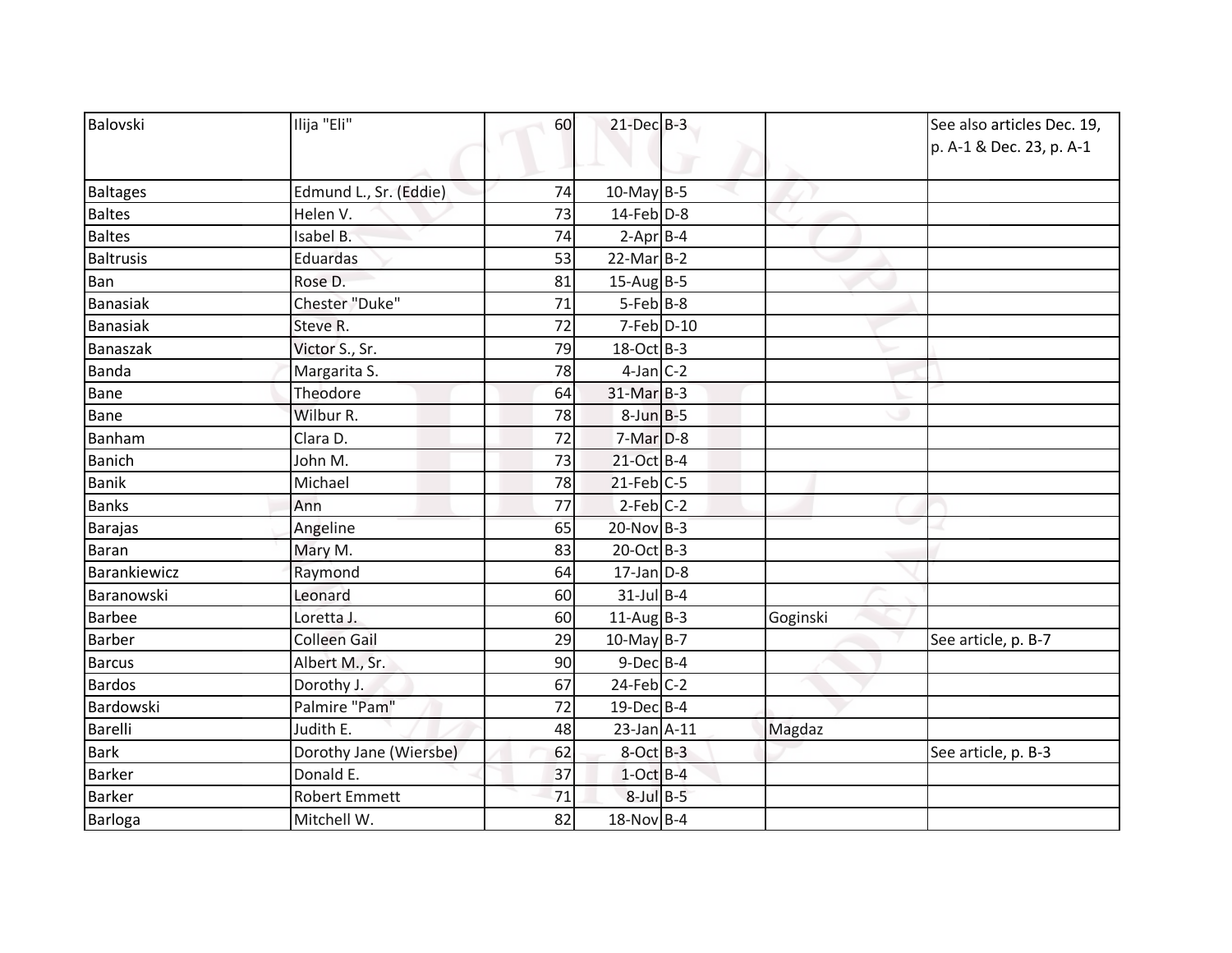| <b>Barlow</b>  | Everald E.      | 70 | 14-Feb D-8              |            |  |
|----------------|-----------------|----|-------------------------|------------|--|
| <b>Barlow</b>  | Violet L.       | 84 | $17$ -Jan $D-8$         | Potts      |  |
| Barmore        | Violet R.       | 85 | $22-Nov$ B-3            |            |  |
| <b>Barnes</b>  | Charles B.      | 74 | $23$ -Dec $B-4$         |            |  |
| <b>Barnett</b> | Ann M.          | 84 | 30-May B-5              |            |  |
| <b>Barnett</b> | Fred            | 76 | $31-Mar$ B-3            |            |  |
| <b>Barnett</b> | Sophia          | 83 | $8$ -Jun $B$ -5         |            |  |
| Baron          | Rose            |    | $24$ -Feb $C-2$         |            |  |
| Barragree      | H. Donald       | 83 | $29-Sep$ <sub>B-3</sub> |            |  |
| <b>Barrett</b> | Pauline C.      | 82 | $4-Sep$ B-3             |            |  |
| <b>Barrix</b>  | Jasper "Barry"  | 70 | $13$ -Dec $B-3$         |            |  |
| <b>Barta</b>   | Esther          |    | $2-Jan$ B-3             |            |  |
| Bartczak       | Frank A.        | 71 | 16-Sep B-3              |            |  |
| <b>Barthel</b> | Angeline        | 60 | $24$ -Aug B-5           |            |  |
| Bartholdi      | Fern I.         | 78 | 26-Dec B-3              | Dille      |  |
| Bartholomew    | Maria Hertzlieb | 18 | $13$ -Jul $B-4$         |            |  |
| Bartkowski     | John            | 89 | $18$ -Jan E-2           |            |  |
| Bartoldson     | Hazel E.        | 86 | $20$ -Jul B-5           |            |  |
| <b>Basham</b>  | T. L.           | 66 | $2$ -Oct $B-3$          |            |  |
| Bass           | Raymond Lee     | 31 | $27-Oct$ B-3            |            |  |
| <b>Bastian</b> | Ronald V. E.    | 80 | $7$ -Jan $D-10$         |            |  |
| <b>Bastin</b>  | Fred            | 51 | 30-Apr B-5              |            |  |
| Batcha         | George, Jr.     | 73 | $26-Sep B-3$            |            |  |
| Batchelor      | Kenneth J.      | 33 | $15-Oct$ B-3            |            |  |
| Batterman      | Leonard A.      | 64 | $17-Nov$ B-3            |            |  |
| <b>Batwin</b>  | Mary A.         | 75 | $11-Apr$ B-5            |            |  |
| <b>Bauer</b>   | Elmira M.       | 81 | $18$ -Apr $B$ -7        |            |  |
| <b>Baulos</b>  | Ruth (McLaren)  | 59 | $2$ -Dec $B$ -4         |            |  |
| <b>Baxter</b>  | Jackson H.      | 69 | $13$ -Dec $B-3$         |            |  |
| Bazadona       | Anna            | 94 | 23-Dec B-4              |            |  |
| Bean           | Marie Oakes     | 79 | 19-Feb B-7              | Wandrowski |  |
| Bean           | Mirlen          | 82 | $7-Mar$ D-5             |            |  |
|                |                 |    |                         |            |  |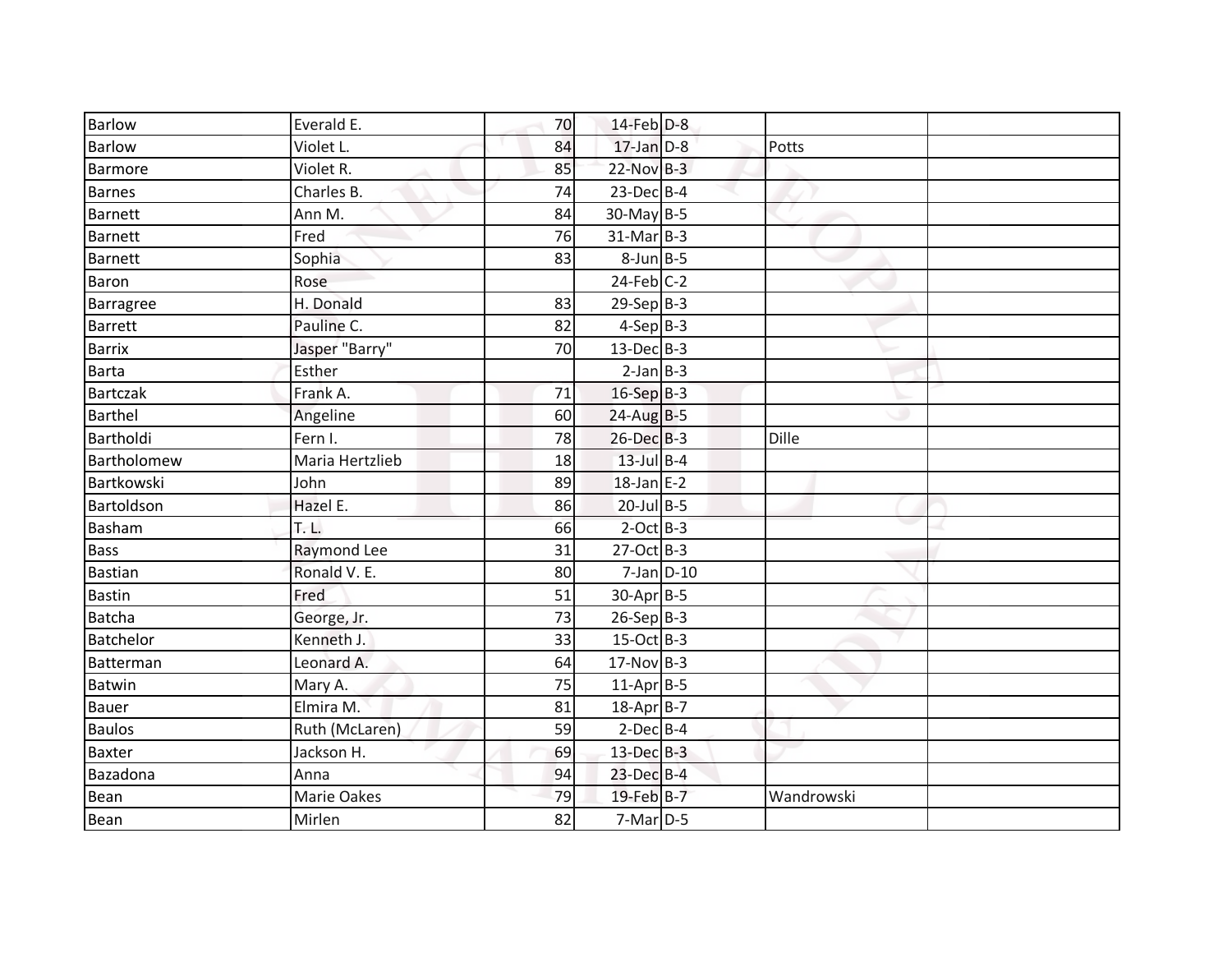| Beanblossom     | Charles A., Jr.        | 67 | $18$ -Jun $B-4$        |          |                     |
|-----------------|------------------------|----|------------------------|----------|---------------------|
| Beasley         | George V.              | 71 | $18$ -Jun $B-4$        |          |                     |
| <b>Beck</b>     | Gilbert H.             | 65 | $17$ -Jul B-4          |          |                     |
| <b>Beck</b>     | Irene H.               | 83 | 31-Oct B-3             |          |                     |
| <b>Beck</b>     | Quentin F.             | 67 | $3$ -Jan $D-8$         |          |                     |
| <b>Beck</b>     | <b>Steve</b>           | 67 | $9-Sep$ <sub>B-5</sub> |          |                     |
| <b>Beck</b>     | Wanda (Baldwin)        | 86 | $9-Nov$ B-3            |          |                     |
| Beckman         | Ann                    | 85 | $12$ -AugB-5           |          |                     |
| Beckman         | Felix 'Becky"          | 86 | $5-Dec$ B-3            |          |                     |
| Bednar          | George E.              | 46 | $19$ -Dec $B$ -4       |          |                     |
| Bednar          | Stephen, Sr.           | 84 | $9$ -Jan $C$ -5        |          |                     |
| Beemsterboer    | Kathleen V.            | 38 | $2-Mar$ A-6            |          |                     |
| Beerbower       | <b>Berniece</b>        | 90 | 26-Dec B-3             |          |                     |
| Behn            | Leroy E.               | 76 | $11$ -Jul B-5          |          |                     |
| Beierwaltes     | Jeanette C.            | 93 | 18-Dec B-3             |          |                     |
| Beison          | Anthony F.             | 81 | $28-Aug$ B-4           |          |                     |
| Beissel         | Joseph, Sr.            | 83 | $13$ -Aug B-4          |          |                     |
| Bell            | Othelia I.             | 72 | $25$ -May B-4          |          |                     |
| Bell            | Virginia               | 64 | $22-Sep B-3$           |          | See article, p. B-3 |
| Bencze          | <b>Steve</b>           | 85 | $1-Oct$ B-4            |          |                     |
| Bender          | James E., Sr.          | 77 | $2-Aug$ B-6            |          |                     |
| <b>Bender</b>   | Ronald P. "Weo"        | 32 | $9-Aug$ B-6            |          |                     |
| <b>Benedict</b> | Alex J.                | 71 | $6$ -Oct $B-3$         |          |                     |
| <b>Benedict</b> | Greba C.               | 37 | $13$ -Dec $B-3$        |          |                     |
| Benjamin        | Josephine              | 68 | $2-May$ B-4            | Smieszek |                     |
| Benjamin        | Malcolm H.             | 89 | $15$ -May B-4          |          |                     |
| Benne           | <b>Richard Francis</b> | 61 | $10$ -Jan $D-8$        |          |                     |
| Benner          | Alice M.               | 72 | $12$ -Mar $B-8$        |          |                     |
| Bennett         | Frances S.             | 84 | 22-May B-4             |          |                     |
| Bennett         | Roy W.                 | 74 | $6$ -Mar $C-2$         |          |                     |
| Benninghoff     | Irene G.               | 73 | 7-Mar D-5              |          |                     |
| Benoit          | Marsille               | 79 | 14-Oct B-2             |          |                     |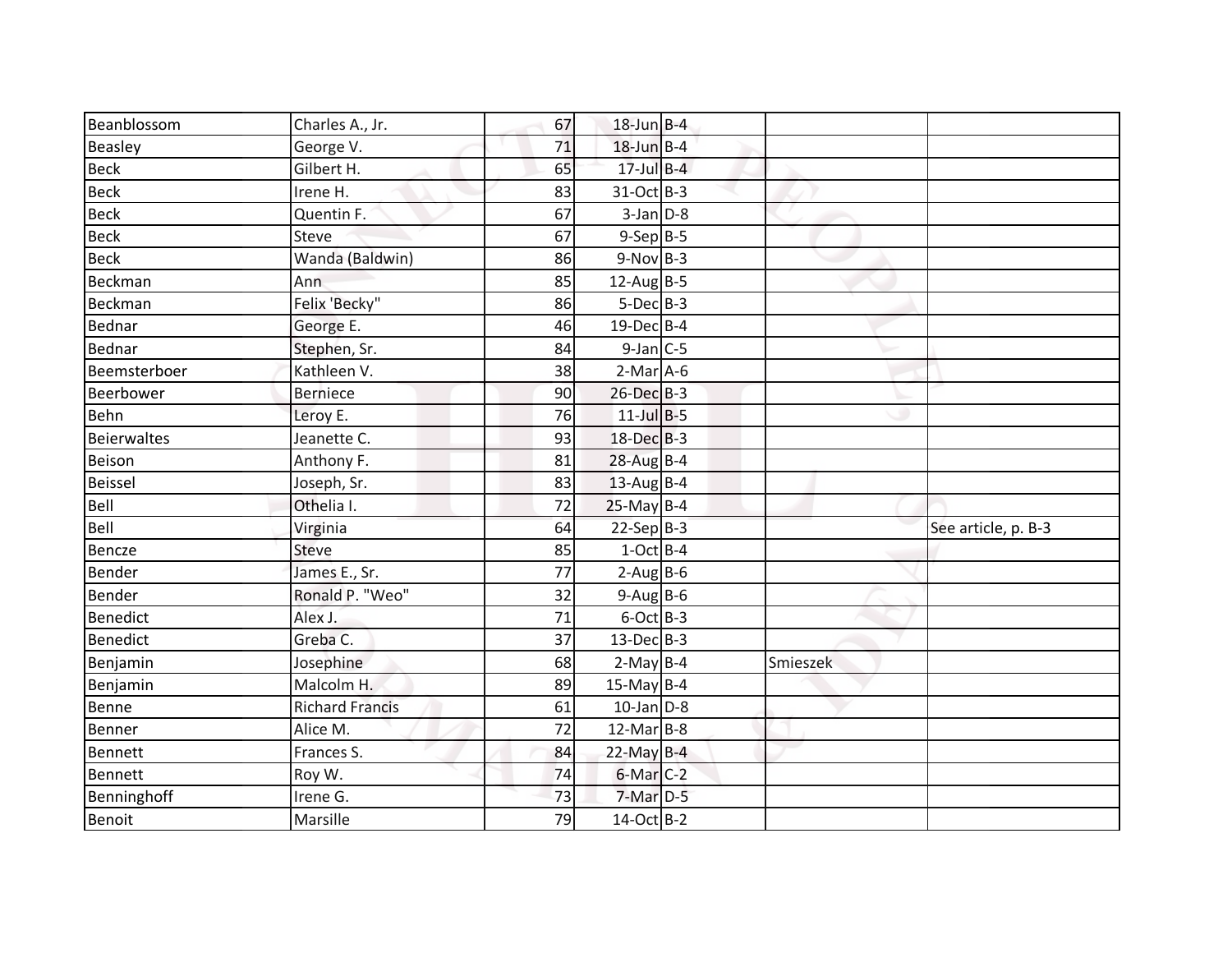| Craig                | 86 |  |                                                                                                                                                                                                                                                                                                                                                                                                                                                                                                             |                                        |
|----------------------|----|--|-------------------------------------------------------------------------------------------------------------------------------------------------------------------------------------------------------------------------------------------------------------------------------------------------------------------------------------------------------------------------------------------------------------------------------------------------------------------------------------------------------------|----------------------------------------|
| Gilbert              | 71 |  |                                                                                                                                                                                                                                                                                                                                                                                                                                                                                                             |                                        |
| Dorothy E.           | 98 |  |                                                                                                                                                                                                                                                                                                                                                                                                                                                                                                             |                                        |
| <b>Ruth Adelaid</b>  | 82 |  |                                                                                                                                                                                                                                                                                                                                                                                                                                                                                                             | See also article Nov. 5, p.<br>$B-3$   |
| Louise J.            |    |  |                                                                                                                                                                                                                                                                                                                                                                                                                                                                                                             |                                        |
| Lucile H.            | 89 |  |                                                                                                                                                                                                                                                                                                                                                                                                                                                                                                             |                                        |
| Frank L.             | 69 |  |                                                                                                                                                                                                                                                                                                                                                                                                                                                                                                             |                                        |
| Curtis R.            | 59 |  |                                                                                                                                                                                                                                                                                                                                                                                                                                                                                                             |                                        |
| Johanna Kuiper       | 74 |  |                                                                                                                                                                                                                                                                                                                                                                                                                                                                                                             |                                        |
| Janina               | 72 |  |                                                                                                                                                                                                                                                                                                                                                                                                                                                                                                             |                                        |
| Alberta Anne         | 58 |  |                                                                                                                                                                                                                                                                                                                                                                                                                                                                                                             |                                        |
| Vera M.              | 79 |  |                                                                                                                                                                                                                                                                                                                                                                                                                                                                                                             |                                        |
| Leon                 | 88 |  |                                                                                                                                                                                                                                                                                                                                                                                                                                                                                                             |                                        |
| Elizabeth (Betty)    | 88 |  |                                                                                                                                                                                                                                                                                                                                                                                                                                                                                                             |                                        |
| Ann                  | 72 |  |                                                                                                                                                                                                                                                                                                                                                                                                                                                                                                             |                                        |
| Andrew W.            | 83 |  |                                                                                                                                                                                                                                                                                                                                                                                                                                                                                                             |                                        |
| Donald H.            | 64 |  |                                                                                                                                                                                                                                                                                                                                                                                                                                                                                                             |                                        |
| Alice P.             | 89 |  |                                                                                                                                                                                                                                                                                                                                                                                                                                                                                                             |                                        |
| Marie C.             | 86 |  |                                                                                                                                                                                                                                                                                                                                                                                                                                                                                                             | See article, p. C-4                    |
| Robert C., Dr.       | 67 |  |                                                                                                                                                                                                                                                                                                                                                                                                                                                                                                             |                                        |
| Dorothy T.           | 68 |  |                                                                                                                                                                                                                                                                                                                                                                                                                                                                                                             |                                        |
| Hans                 | 94 |  |                                                                                                                                                                                                                                                                                                                                                                                                                                                                                                             |                                        |
| Bernadette F.        | 70 |  |                                                                                                                                                                                                                                                                                                                                                                                                                                                                                                             |                                        |
| Kirk                 | 32 |  |                                                                                                                                                                                                                                                                                                                                                                                                                                                                                                             | See also article Sept. 13, p.<br>$B-2$ |
| William J.           | 82 |  |                                                                                                                                                                                                                                                                                                                                                                                                                                                                                                             |                                        |
| James E., Sr. "Gene" | 64 |  |                                                                                                                                                                                                                                                                                                                                                                                                                                                                                                             |                                        |
| Siegfried "Don"      | 60 |  |                                                                                                                                                                                                                                                                                                                                                                                                                                                                                                             |                                        |
| Frank                | 73 |  |                                                                                                                                                                                                                                                                                                                                                                                                                                                                                                             | See article, p. B-6                    |
| Warren M. "Bill"     | 80 |  |                                                                                                                                                                                                                                                                                                                                                                                                                                                                                                             |                                        |
| Grace                | 45 |  |                                                                                                                                                                                                                                                                                                                                                                                                                                                                                                             |                                        |
|                      |    |  | $22$ -Jul B-5<br>$29$ -Jan B-8<br>$12-Sep$ B-3<br>$2-Nov$ B-3<br>19-Dec B-4<br>$28-Sep$ B-4<br>$12-Nov$ B-3<br>$14$ -May B-4<br>$14$ -Feb $D-8$<br>$13$ -Dec $B-3$<br>$22-Apr$ B-7<br>11-Feb F-12<br>$8-Nov$ B-3<br>19-Dec B-4<br>$1-Aug$ B-5<br>$5-Feb$ B-8<br>28-Sep B-4<br>$6-Sep B-3$<br>$15$ -Mar $ C-4 $<br>$13$ -Apr $B$ -5<br>$28-Nov$ B-3<br>$22-Nov$ B-3<br>$30$ -MarB-6<br>$13-Sep$ B-3<br>$23$ -Aug B-6<br>$31$ -Jul B-4<br>$7$ -Jun $B$ -5<br>$9-$ Sep $B-6$<br>$2$ -Oct $B-3$<br>$4$ -Jul B-5 |                                        |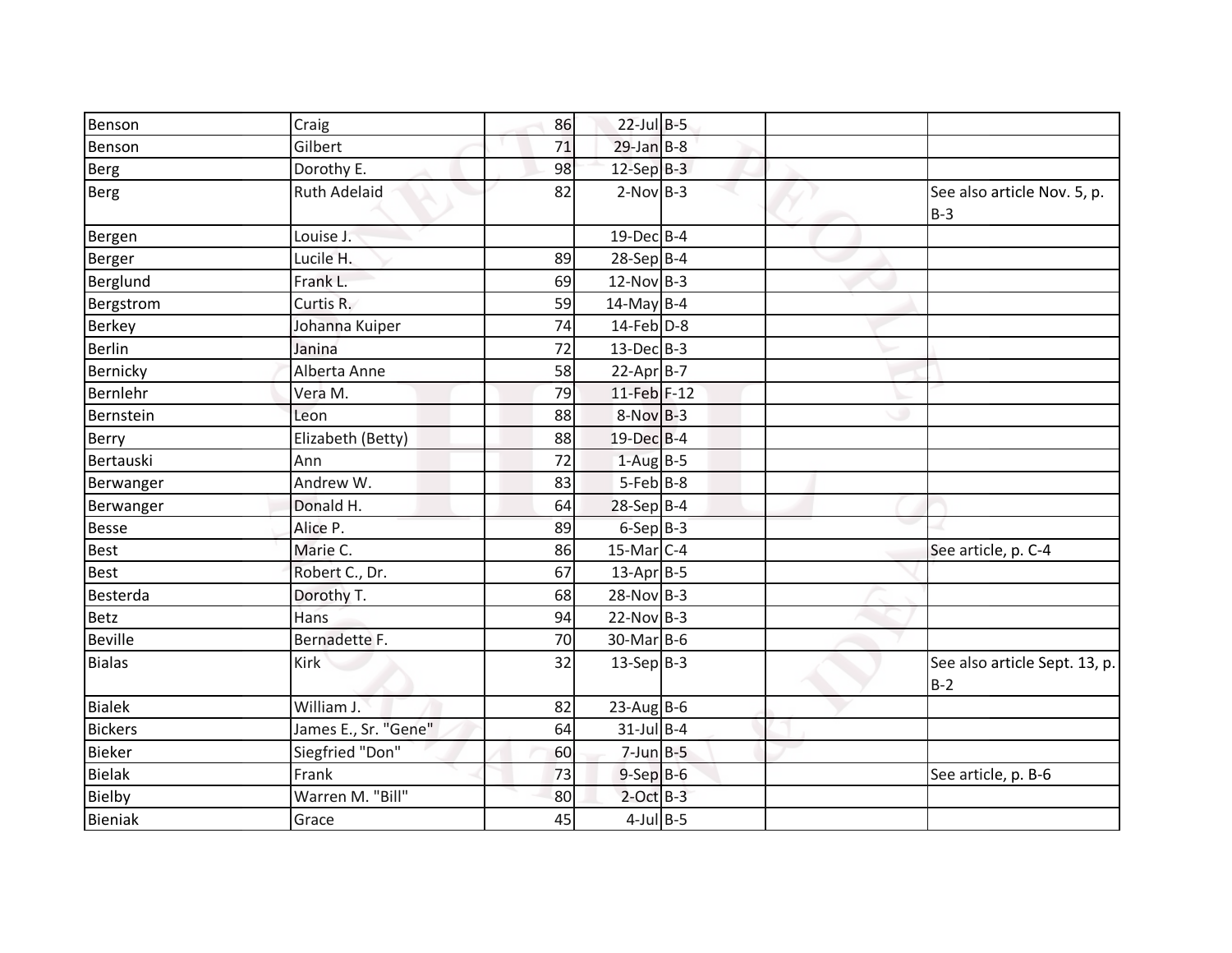| Biesboer          | John N.                | 67 | $25$ -Oct B-3           |        |                                                     |
|-------------------|------------------------|----|-------------------------|--------|-----------------------------------------------------|
| <b>Biggs</b>      | G. Loren               | 70 | $15-Sep$ <sub>B-3</sub> |        |                                                     |
| <b>Biggs</b>      | Nora I.                | 77 | $30-Apr$ B-5            |        |                                                     |
| Bigham            | Jessie J., Jr.         | 60 | $4$ -Feb $D-14$         |        |                                                     |
| Bilek             | Frank                  |    | $3$ -Jan $C$ -5         |        |                                                     |
| Bilen             | Ann                    | 71 | $4$ -Feb $D-15$         |        |                                                     |
| Billos            | Dolores E.             | 64 | $4$ -Dec $B-3$          |        |                                                     |
| Bindas            | Alexander              | 67 | $7$ -Jan $D-15$         |        |                                                     |
| Birkenfeld        | Don                    | 26 | $6$ -Dec $B$ -3         |        |                                                     |
| Bishop            | Susie A.               | 92 | $20$ -May B-5           |        |                                                     |
| <b>Bistrow</b>    | Willadean O.           | 71 | 30-Oct B-3              |        |                                                     |
| Bitner            | Lola Mae               | 61 | 19-Dec B-4              |        |                                                     |
| <b>Bivins</b>     | Ester                  |    | $5$ -Jan $C-1$          |        |                                                     |
| Bjerkness         | Martha W.              | 79 | $13$ -Dec $B-3$         |        |                                                     |
| <b>Black</b>      | Albert T.              | 78 | 31-Oct B-3              |        |                                                     |
| <b>Black</b>      | Dolores A.             | 61 | $17$ -Jul B-4           |        |                                                     |
| <b>Black</b>      | James H.               | 94 | $20$ -May B-5           |        | Last name also spelled<br>Blake, see May 21, p. B-5 |
| <b>Black</b>      | Leone                  | 69 | $5-Nov$ B-3             |        |                                                     |
| Blackmun          | <b>Warner Franklin</b> | 79 | $21$ -Aug B-4           |        |                                                     |
| <b>Blackstone</b> | Hubert "Bill"          | 82 | $18$ -Jun B-4           |        |                                                     |
| Blair             | Nancy A.               | 50 | $27$ -Jun $B - 5$       |        |                                                     |
| <b>Blake</b>      | James H.               | 94 | $20$ -May B-5           |        | Last name also spelled<br>Black, see May 21, p. B-5 |
| Blakely           | William O. (Bishop)    | 84 | $15$ -Feb $ B-9 $       |        | See also article Feb. 15, p.<br>$B-8$               |
| Blaker            | Alma M.                | 82 | $28$ -Apr $B-3$         |        |                                                     |
| Blank             | <b>Elizabeth Rose</b>  | 72 | $7-May$ B-5             | Walter |                                                     |
| <b>Blastick</b>   | Tony                   | 84 | $26$ -Jun B-4           |        |                                                     |
| Blaszak           | Mary C.                | 83 | $5-Oct$ B-4             |        |                                                     |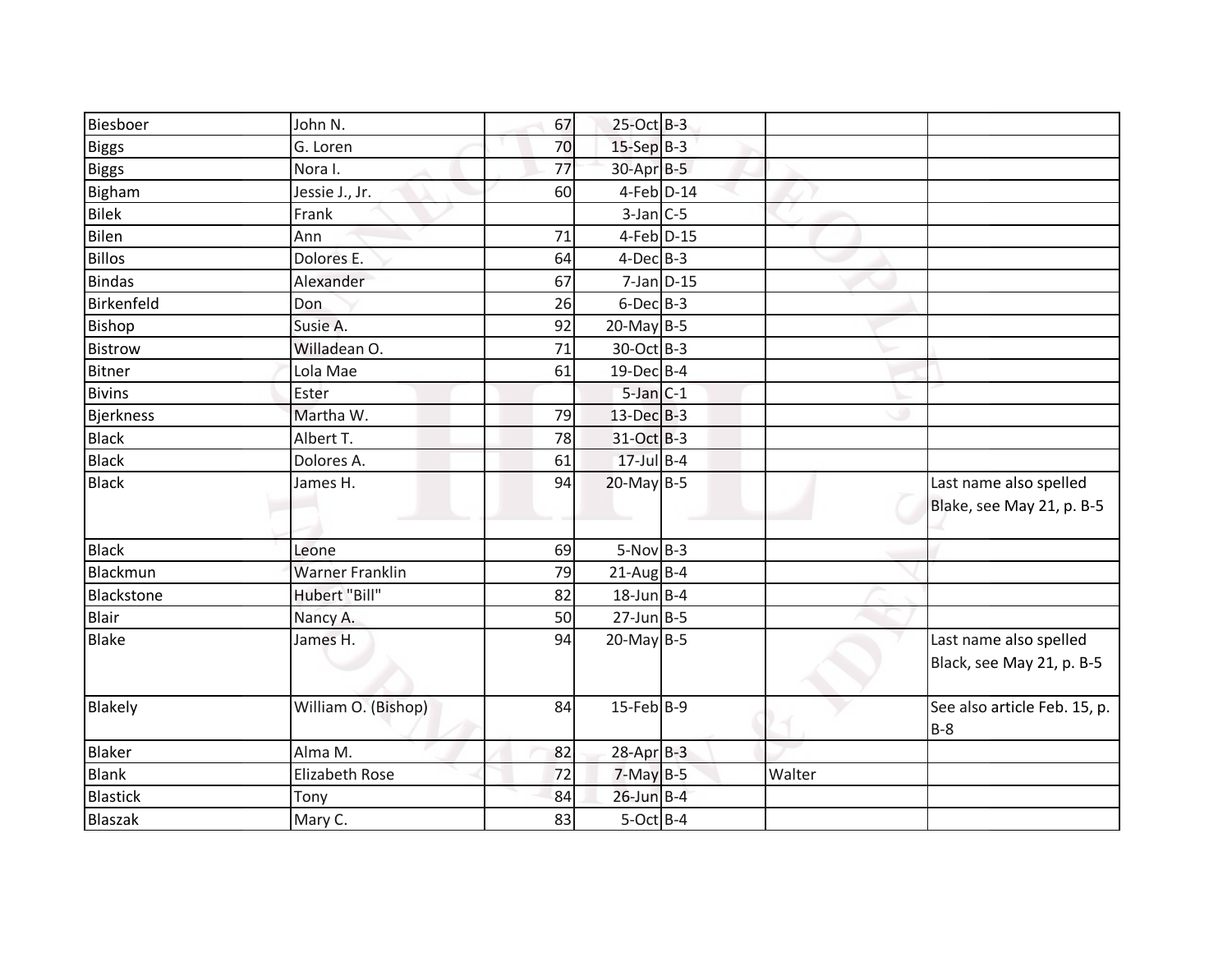| Blaszczyk       | Casimir                  | 73 | 30-Sep B-4       |              |                                      |
|-----------------|--------------------------|----|------------------|--------------|--------------------------------------|
| Blaszczyk       | Veronica                 | 94 | $24$ -Jul B-4    |              |                                      |
| <b>Bliss</b>    | Erma                     | 84 | $15$ -Jul $B-5$  |              |                                      |
| <b>Bloch</b>    | Emil E., Father          | 61 | $29-Sep$ B-3     |              |                                      |
| <b>Block</b>    | Leroy F.                 |    | $19$ -Jan C-2    |              |                                      |
| <b>Bloede</b>   | La Vahn (Lewis) "Bonnie" | 72 | $13$ -Aug B-4    |              |                                      |
| Bloodworth      | James Otis               | 81 | $27$ -Feb $A-8$  |              |                                      |
| Bloom           | George R., M.D.          | 75 | $19-Sep$ B-3     |              |                                      |
| <b>Bloos</b>    | Arnold A. "Ty"           | 71 | $24$ -Jul B-4    |              |                                      |
| Blue            | Gene A.                  | 50 | $4$ -Jun $B$ -4  |              |                                      |
| Blue            | John                     | 74 | $15-Sep B-3$     |              |                                      |
| Blumenthal      | Lois J.                  | 61 | 25-Feb D-13      |              |                                      |
| Blythe          | Christopher A.           | 15 | $18$ -Jan E-2    |              |                                      |
| Blythe          | Leonard W.               | 87 | $24$ -Jul B-4    |              |                                      |
| Bobin           | Vincent J.               | 69 | $29$ -Jan B-8    |              |                                      |
| <b>Bochenek</b> | Mildred                  | 66 | 18-Feb D-14      |              |                                      |
| <b>Bock</b>     | Irwin H.                 | 80 | $25-Apr$ B-5     |              |                                      |
| <b>Bocken</b>   | Grace M.                 | 85 | $7$ -Jun $B - 5$ |              |                                      |
| Boender         | Johanna                  | 89 | $27$ -Mar $B$ -6 |              |                                      |
| Bognar          | Marguerite L.            |    | $14$ -Mar $C-5$  |              |                                      |
| Bohling         | Daniel                   | 28 | $17$ -Feb $A-9$  |              |                                      |
| <b>Bohling</b>  | Harold J.                | 72 | $1$ -Jun $B$ -4  |              | See also article June 2, p.<br>$B-3$ |
| Bojanowski      | Anthony L.               |    | $19$ -Jan $C-2$  |              |                                      |
| Bojanowski      | Edward J.                | 84 | $21$ -Aug B-4    |              |                                      |
| Bojanowski      | Virginia                 | 80 | $6$ -Mar $C-2$   | Ciechanowski |                                      |
| Bojarski        | Olga                     |    | $18$ -Apr $B$ -5 |              |                                      |
| <b>Bolda</b>    | Edward W.                | 74 | 10-May B-5       |              |                                      |
| <b>Boldin</b>   | Peter J.                 | 35 | $28$ -May B-4    |              |                                      |
| <b>Boleski</b>  | Peter H.                 | 82 | 28-Nov B-3       |              |                                      |
| <b>Bolfik</b>   | Louis L.                 | 78 | $21-Oct$ B-4     |              |                                      |
|                 |                          |    |                  |              |                                      |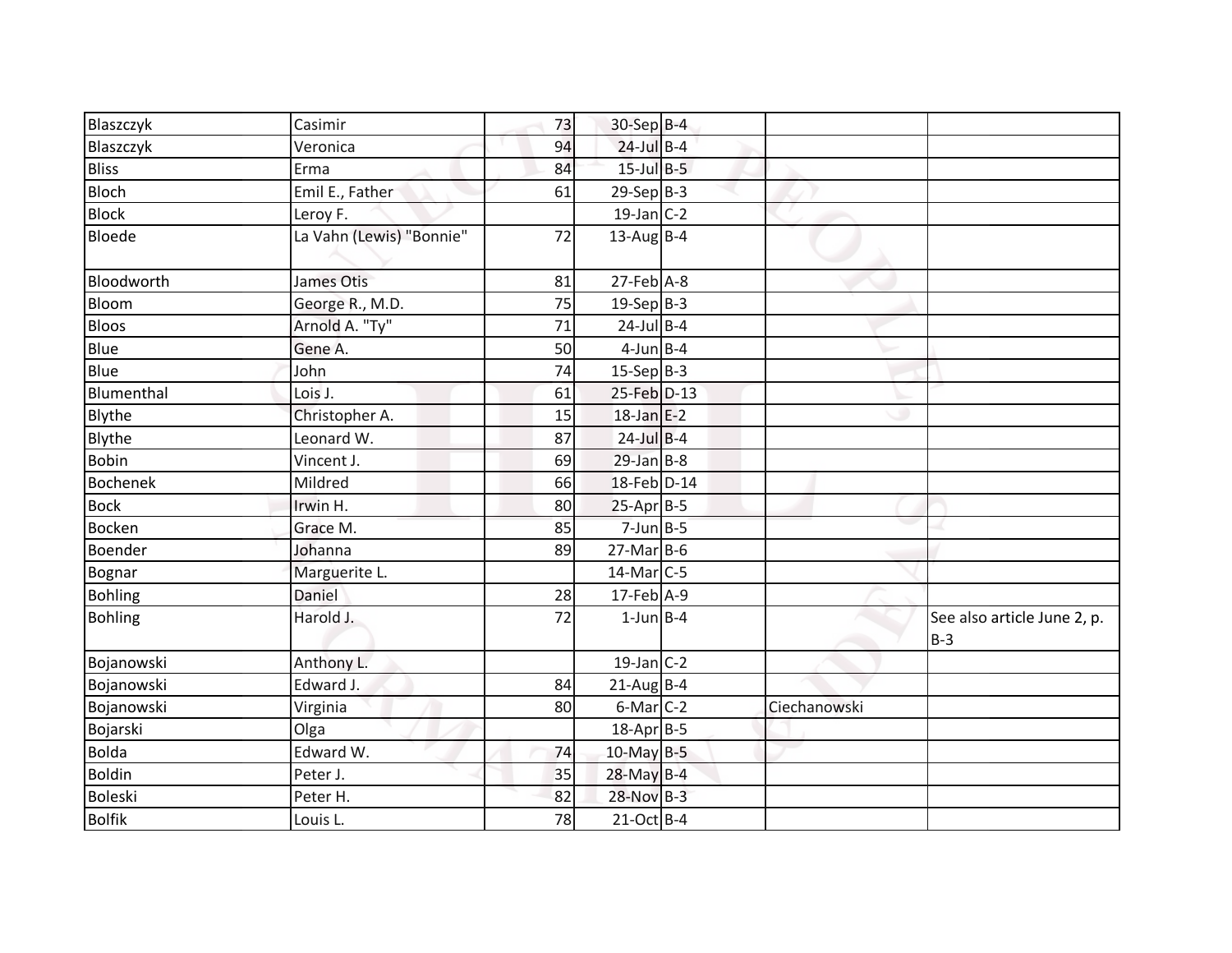| Boling           | John T.                | 69 | $15$ -Mar $ C-4 $ |       | See article, p. C-4 |
|------------------|------------------------|----|-------------------|-------|---------------------|
| Bolton           | Everett                | 41 | $3$ -Jun $B - 5$  |       |                     |
| <b>Bonczek</b>   | John P.                | 84 | $8$ -Jul $B$ -5   |       |                     |
| <b>Bond</b>      | George S.              | 70 | $31$ -May B-5     |       |                     |
| Bonnema          | Elaine Ruth            | 67 | $1$ -Jun $B$ -4   |       |                     |
| Bonner           | Virtice                | 90 | $11-Sep B-3$      |       |                     |
| <b>Bookless</b>  | Viola                  | 75 | $3-May$ B-9       |       |                     |
| Boonstra         | Elmer C.               | 75 | $14$ -May B-4     |       |                     |
| Boonstra         | Margaret E.            | 73 | $16$ -Jan $C$ -5  |       |                     |
| <b>Booth</b>     | Everett L.             | 74 | $24$ -Apr $B$ -4  |       |                     |
| <b>Borbely</b>   | Ola May                | 80 | $15-Oct$ B-3      |       |                     |
| Borkowski        | Adeline                | 85 | $26$ -Aug B-5     |       |                     |
| Borkowski        | Edward, Sr. "Eczka"    | 68 | $9$ -Jul $B$ -4   |       |                     |
| Borkowski        | Elsie A.               | 81 | $16$ -Jul B-4     |       |                     |
| Borman           | Marian L.              | 62 | $15-Nov$ B-3      |       |                     |
| Borowski         | Frank S.               | 65 | 11-Feb F-12       |       |                     |
| <b>Borris</b>    | Qumi                   | 71 | $4$ -Dec $B$ -3   |       |                     |
| Borum            | Richard A. "Tennessee" |    | $25-Sep B-3$      |       |                     |
| Bos              | Jacob                  | 79 | $18-Aug$ B-3      |       |                     |
| Bosch            | Josephine              | 78 | $23$ -Dec $B-4$   |       |                     |
| <b>Bosley</b>    | William P.             | 71 | $27$ -Aug B-4     |       |                     |
| Boston           | Albert E.              | 91 | $13-Oct$ B-3      |       |                     |
| <b>Bostwick</b>  | Victor M.              | 62 | $14$ -AugB-4      |       |                     |
| <b>Boswell</b>   | Mina H. (Mulholland)   | 77 | $26-Sep B-3$      |       |                     |
| Bothwell         | George J.              | 73 | $2-Nov$ B-3       |       |                     |
| Bothwell         | Lelia                  | 97 | $5$ -Jan C-1      |       |                     |
| Boughamer        | Josephine              | 66 | $10$ -Jan $D-8$   | Stula |                     |
| Bouton           | Shirley C.             | 63 | $6$ -Feb $C$ -5   |       |                     |
| <b>Bovenkerk</b> | Maggie J.              | 76 | $1$ -Dec $B-3$    |       |                     |
| Bowden           | Carl W.                | 70 | $20$ -May B-5     |       |                     |
| Bowen            | James L.               | 48 | 12-Apr B-5        |       |                     |
| <b>Bowens</b>    | L. C. "Tunk Man"       | 63 | $27$ -Aug B-4     |       |                     |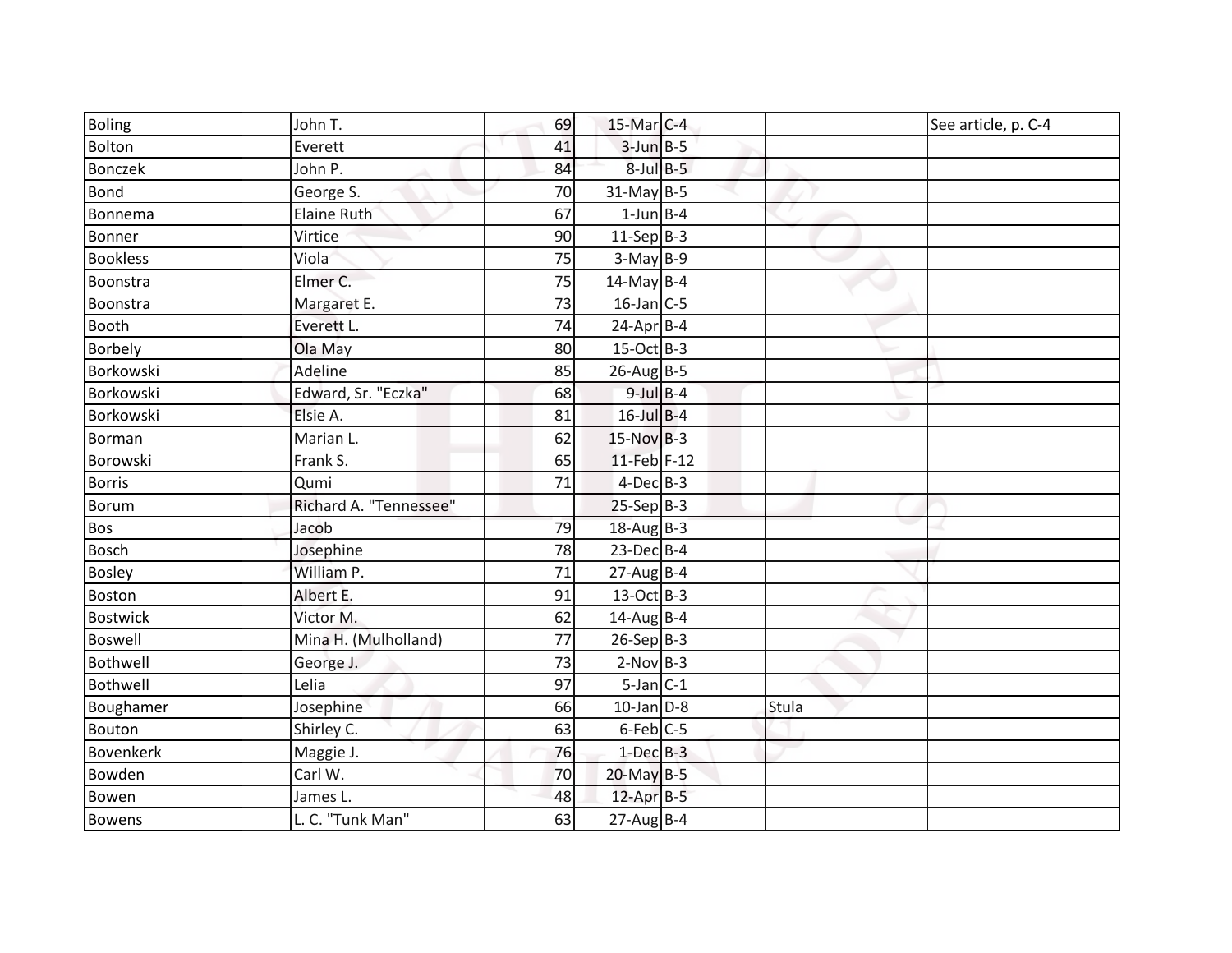| <b>Bowers</b>  | Harry                            | 57       | $31$ -Jan $D-2$  |       | See article, p. D-2 |
|----------------|----------------------------------|----------|------------------|-------|---------------------|
| <b>Bowers</b>  | Norma Jean                       | 62       | $4-Nov$ B-3      |       |                     |
| Bowman         | Richard C.                       | 65       | $16$ -Jul $B-4$  |       |                     |
| Boyd           | <b>Woodrow Vernon</b><br>(Woody) | 77       | $16$ -Jan $C$ -5 |       |                     |
| <b>Bozsiko</b> | James "Bozo"                     | 53       | $6-Nov$ B-3      |       |                     |
| <b>Bracken</b> | Howard E.                        | 77       | $26$ -AugB-5     |       |                     |
| <b>Braden</b>  | Ashley M.                        | 2 months | $7-Dec$ B-3      |       |                     |
| <b>Bradley</b> | Laura J.                         | 74       | $7-Mar$ D-5      |       |                     |
| <b>Brady</b>   | Catherine "Therese"              | 64       | $17$ -Apr $B$ -5 |       |                     |
| <b>Brady</b>   | James J.                         | 67       | $7$ -Feb $D-10$  |       |                     |
| <b>Brady</b>   | James Victor                     | 57       | $29-Nov$ B-3     |       |                     |
| <b>Bragiel</b> | Margaret                         | 77       | $22$ -May B-4    |       |                     |
| Brakebill      | Margaret E.                      | 94       | 13-Feb A-9       |       |                     |
| <b>Braman</b>  | Judith N.                        | 49       | 11-Oct B-3       |       |                     |
| Braman         | Raymond                          | 77       | $1-SepB-3$       |       | See article, p. B-3 |
| <b>Brand</b>   | Velma "Aunt Marie"               | 94       | $26$ -Apr $B$ -5 |       |                     |
| Brandenburg    | Vera M.                          | 65       | $6$ -May $B-10$  |       |                     |
| Brandenburg    | Warren (Brandy)                  | 72       | $4$ -Oct B-3     |       |                     |
| Brandon        | Paul                             | 61       | $21$ -Jan $D-14$ |       |                     |
| <b>Brandt</b>  | Daryl L.                         | 75       | $4$ -Dec $B-3$   |       |                     |
| <b>Brandt</b>  | <b>Emmett Kaiser</b>             |          | $29-Nov$ B-3     |       |                     |
| Brannon        | Ruby                             | 89       | $19$ -Jan C-2    |       |                     |
| <b>Branson</b> | Dennis                           | 38       | $3-May$ B-9      |       |                     |
| Brasovan       | Sofia-Sonja                      | 28       | $9$ -Oct B-3     |       |                     |
| <b>Brauer</b>  | Frieda                           | 83       | $6$ -Oct B-3     |       |                     |
| <b>Braun</b>   | Evelyn                           | 82       | 19-Dec B-4       |       |                     |
| <b>Brazina</b> | George J.                        | 78       | $22$ -Dec $B-3$  |       |                     |
| <b>Brazina</b> | Richard A.                       | 49       | $8$ -Jun $B$ -5  |       |                     |
| <b>Breclaw</b> | Evelyn A.                        | 74       | 17-Oct B-3       | Gaddo |                     |
| <b>Breeden</b> | Laura L.                         | 22       | 15-Mar C-4       |       |                     |
| <b>Brehm</b>   | Anna M.                          | 87       | $27$ -Jan B-8    |       |                     |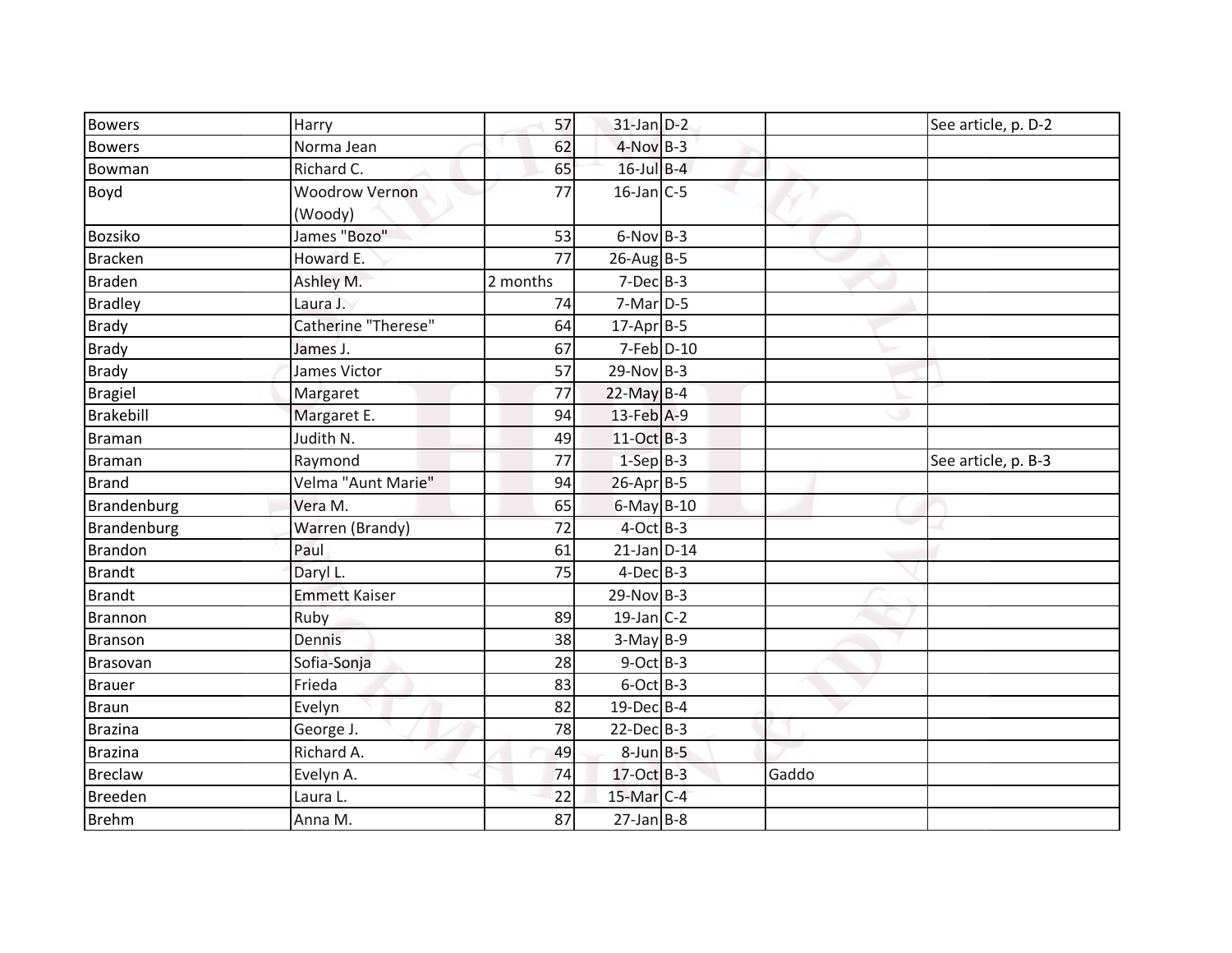| Brendel          | Donald Kent       | 56 | 29-Jul B-5       |  |                     |
|------------------|-------------------|----|------------------|--|---------------------|
| Brennan          | James A.          | 35 | $17$ -Apr $B-4$  |  |                     |
| <b>Brewer</b>    | Lillian M.        | 61 | $26$ -Dec $B-3$  |  |                     |
| Breyfogle        | Walter A.         | 95 | $6$ -Mar $C-2$   |  |                     |
| Brezinski        | John "Peetie"     | 69 | $12$ -Jan C-2    |  |                     |
| Brickman         | Mathel L.         | 86 | $20$ -Feb $C$ -6 |  |                     |
| <b>Bridges</b>   | James D.          | 74 | $23-MarB-2$      |  |                     |
| Bridgman         | Mary E.           | 77 | $9$ -Jan $C$ -5  |  | See article, p. C-5 |
| <b>Brinker</b>   | Dana A.           | 28 | $25$ -Jun $B$ -5 |  | See article, p. B-5 |
| <b>Brinker</b>   | Priscilla M.      | 58 | $25$ -Jun $B$ -5 |  | See article, p. B-5 |
| <b>Brinks</b>    | Elmer G.          | 73 | $18-Aug$ B-3     |  |                     |
| <b>Brinson</b>   | Willie Mae        | 76 | $16$ -Oct B-3    |  |                     |
| <b>Brislain</b>  | Ruth A.           | 59 | $8$ -Oct $B-3$   |  |                     |
| <b>Britton</b>   | Rose M.           | 82 | $1-Dec$ B-3      |  |                     |
| <b>Brnicky</b>   | Phyllis Mae       | 50 | $17-Sep$ B-3     |  |                     |
| <b>Brodziuk</b>  | Joseph J.         | 74 | $25-Sep$ B-3     |  |                     |
| <b>Broman</b>    | Uno               | 87 | $3-Oct$ B-3      |  |                     |
| <b>Bronas</b>    | Andrew H.         | 68 | 19-Dec B-4       |  |                     |
| Bronson          | Sabin C.          | 95 | $14$ -Jan $D-14$ |  |                     |
| <b>Brooke</b>    | James "Bill"      | 75 | $5-Mar$ B-8      |  |                     |
| <b>Brooks</b>    | Carilene "Cookie" | 35 | $21-Oct$ B-4     |  |                     |
| <b>Brooks</b>    | Edward            | 54 | $7-Mar$ D-5      |  |                     |
| <b>Brooks</b>    | Warren, Jr.       | 58 | $17-Sep B-3$     |  |                     |
| Broomhead        | Gary Dean         | 51 | $2$ -Jul B-5     |  |                     |
| Broomhead        | Glenn E.          | 59 | $23$ -Jan C-5    |  |                     |
| Broomhead        | Shirley M.        | 52 | 12-Nov B-3       |  |                     |
| <b>Broschart</b> | Ann T.            | 91 | $23-MarB-2$      |  |                     |
| <b>Brosseau</b>  | Clifford S.       | 75 | $27-Oct$ B-3     |  |                     |
| <b>Brosseau</b>  | Ruth H.           | 51 | 23-Oct B-3       |  |                     |
| Brown            | Betty J.          | 54 | $6$ -Jun $B$ -5  |  |                     |
| Brown            | Charles E.        | 90 | $2-Nov$ B-3      |  |                     |
| Brown            | Daniel            | 23 | $16$ -May $A-1$  |  | See article, p. A-1 |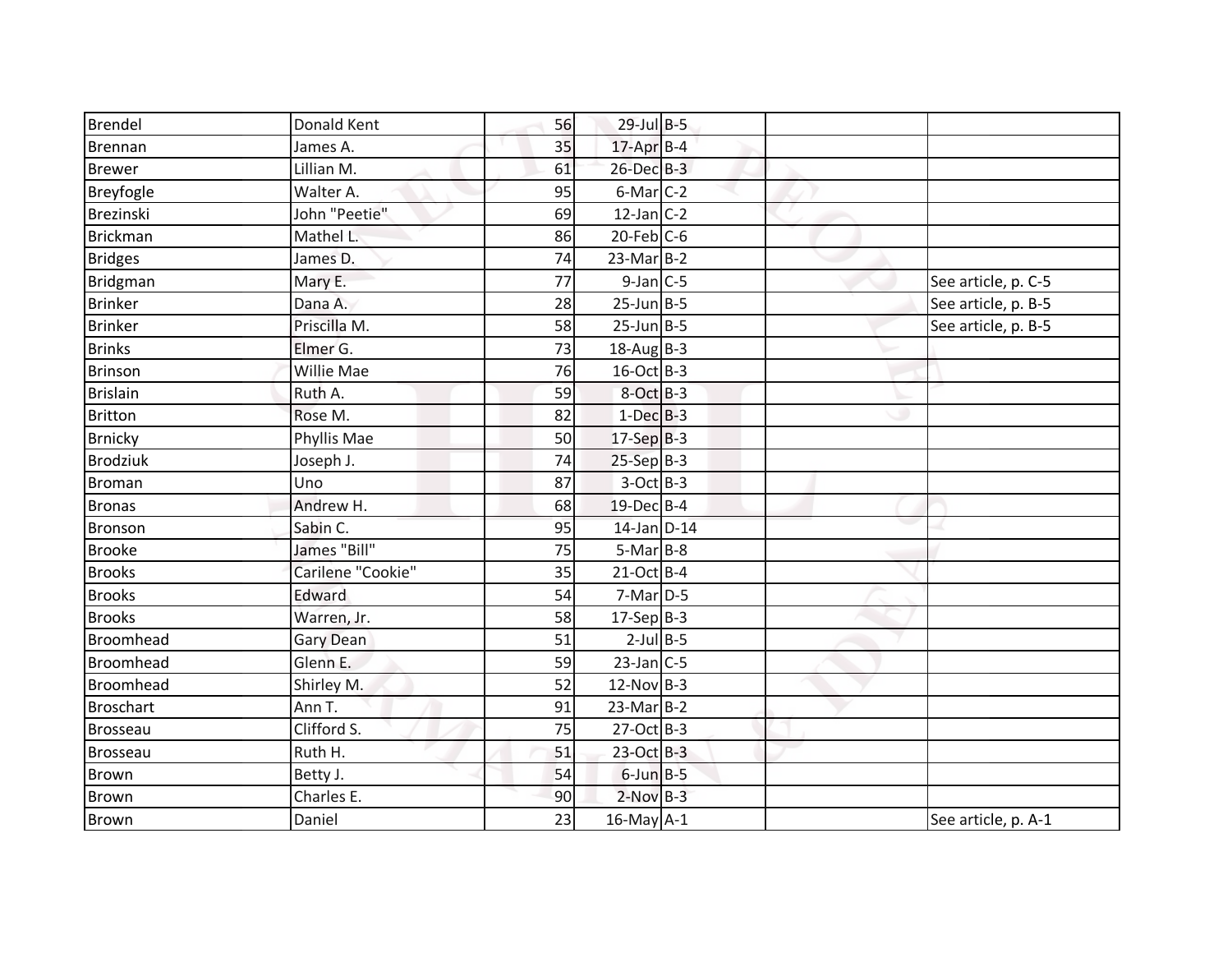| <b>Brown</b>    | Edna Q.                 | 60 | 30-Aug B-5       |           |  |
|-----------------|-------------------------|----|------------------|-----------|--|
| <b>Brown</b>    | Elnora                  | 89 | $1-Mar$ C-9      |           |  |
| <b>Brown</b>    | Ermil L.                | 77 | $10$ -Dec $B-3$  |           |  |
| <b>Brown</b>    | Harold V.               | 66 | $22$ -Jul B-5    |           |  |
| Brown           | Jeffrey William         | 42 | $29$ -AugB-5     |           |  |
| Brown           | Jesse F., Sr.           | 68 | $16$ -Jul B-4    |           |  |
| Brown           | Jule A.                 | 88 | $31$ -Jan $D-2$  |           |  |
| <b>Brown</b>    | Jule E.                 | 91 | 28-Oct B-4       |           |  |
| <b>Brown</b>    | <b>William Keith</b>    | 74 | $24$ -Apr $B$ -4 |           |  |
| Brownewell      | Raymond S.              | 72 | $22$ -Jan B-3    |           |  |
| <b>Bruce</b>    | Vernon C.               | 69 | $18$ -Jan E-2    |           |  |
| Bruckman        | George J.               | 80 | $16-Nov$ B-3     |           |  |
| <b>Bruckner</b> | Heinz (Snake)           | 48 | $26$ -Aug B-5    |           |  |
| <b>Brumm</b>    | Grace                   | 81 | 30-Sep B-4       |           |  |
| Brunetti        | Rose P.                 | 82 | 16-Jul B45       | Misciotra |  |
| <b>Bruno</b>    | Americo M.              | 74 | $23$ -Jan $C-5$  |           |  |
| <b>Brunson</b>  | Neva                    | 80 | $8 - Apr$ B-6    |           |  |
| <b>Bruzas</b>   | Norman J. R.            | 60 | $1-Apr$ B-8      |           |  |
| <b>Bryan</b>    | John                    | 83 | $11$ -Jul B-5    |           |  |
| <b>Bryant</b>   | Thelma                  | 68 | 16-Feb B-8       |           |  |
| Bryson          | Benjamin W.             | 75 | $29$ -Mar $B-7$  |           |  |
| Bryson          | Edward                  | 71 | $9$ -Feb $C$ -6  |           |  |
| Brzycki         | Clara L.                | 72 | $14$ -Nov B-3    | Urbaniak  |  |
| <b>Bubac</b>    | Lucille                 | 69 | $28$ -Apr $B-3$  |           |  |
| BuBonovich      | Helen E.                | 78 | $23$ -Feb $A-8$  |           |  |
| Buchanan        | Edith A.                | 70 | $1-Oct$ B-4      |           |  |
| <b>Bucheck</b>  | Agnes M. (Rapacz Repay) | 87 | $5-Dec$ B-3      |           |  |
| <b>Buckley</b>  | John "Jack"             |    | $5-Nov$ B-3      |           |  |
| Buckmaster      | Clarence, Jr.           | 56 | 17-Dec B-4       |           |  |
| Buckmaster      | Margaret                | 83 | $12-Sep$ B-3     |           |  |
| <b>Buckner</b>  | Wrentha F.              | 85 | 18-Dec B-3       |           |  |
|                 |                         |    |                  |           |  |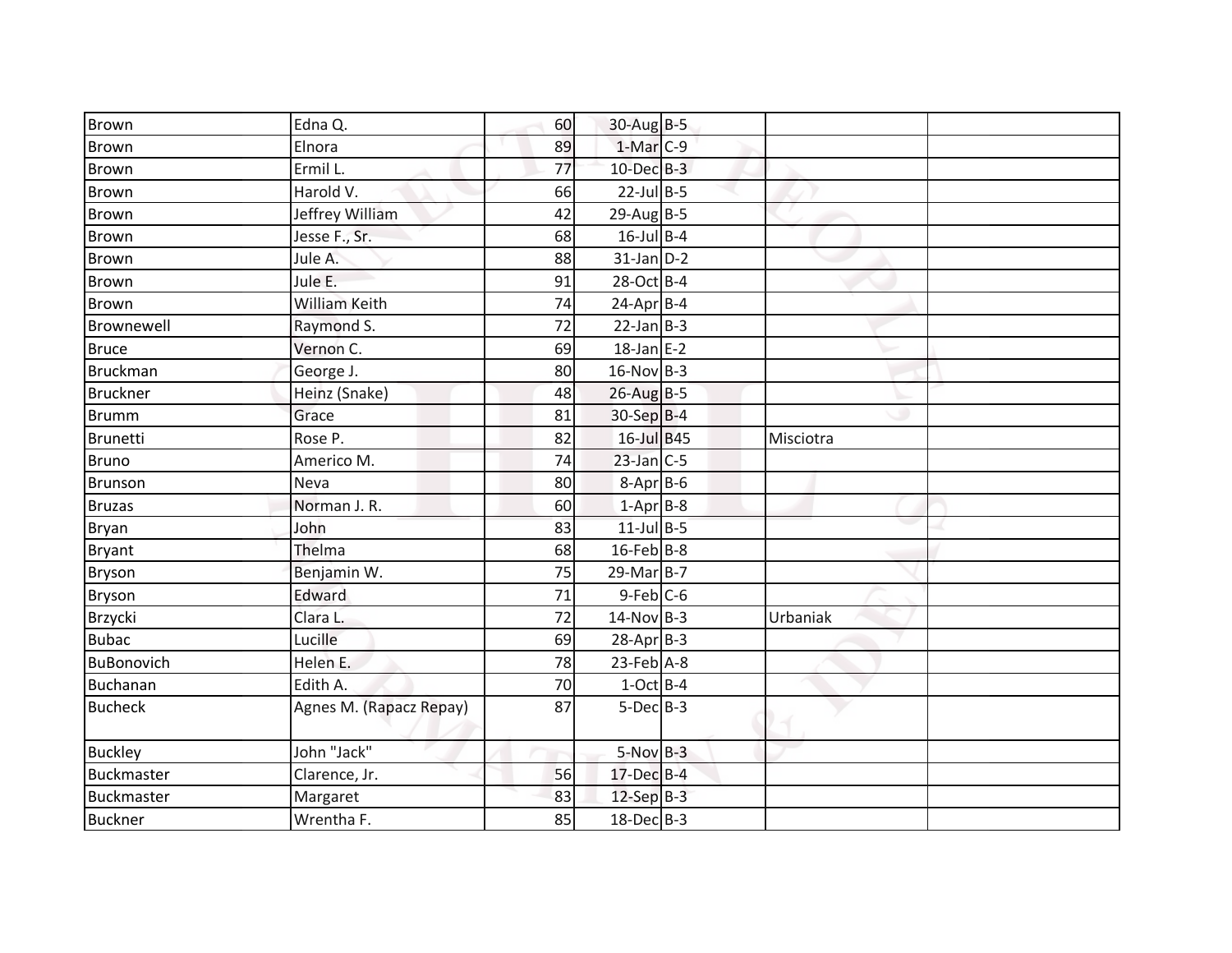|                                 |                                 | 68     | $15$ -May B-4        |               |                              |
|---------------------------------|---------------------------------|--------|----------------------|---------------|------------------------------|
| Bucsany<br><b>Buder</b>         | Michael J., Jr.<br>Paul H., Sr. | 78     | 19-Feb B-7           |               |                              |
|                                 |                                 | 72     | $17$ -Jun $B-3$      |               |                              |
| <b>Budrys</b><br><b>Buehler</b> | Erna M.                         |        | $3-Dec$ B-3          |               |                              |
|                                 | Catherine D. (Betty)            | 65     |                      | <b>Sparks</b> |                              |
| <b>Buehrling</b>                | Louise                          | 67     | $1$ -Feb $B$ -8      |               |                              |
| <b>Buggs</b>                    | Trent C:                        | 32     | 17-Apr B-4           |               |                              |
| <b>Bukovac</b>                  | Joseph                          | 83     | $25$ -May B-4        |               |                              |
| <b>Bulczak</b>                  | Mary                            | 78     | $25-Sep B-3$         |               |                              |
| <b>Burch</b>                    | Alice L.                        | 73     | 18-Mar E-11          |               |                              |
| <b>Burditt</b>                  | Donald Keith, Jr.               | 34     | $17$ -Jul B-4        |               |                              |
| <b>Burditt</b>                  | Mildred H.                      | 75     | $27$ -Jan B-8        |               |                              |
| Burger                          | William R.                      | 83     | $4-Nov$ B-3          |               |                              |
| <b>Burgess</b>                  | Dorothy I.                      | 67     | 8-Mar <sub>C-9</sub> |               |                              |
| <b>Burgess</b>                  | Frances C.                      | 78     | $8-Apr$ B-6          |               |                              |
| <b>Burke</b>                    | Carolyn E.                      |        | $21-Nov$ B-3         |               |                              |
| <b>Burke</b>                    | <b>Heather Marie</b>            | infant | $16-Sep$ B-3         |               |                              |
| <b>Burke</b>                    | Yvonne (Abbett)                 | 68     | $14$ -Jul B-3        |               |                              |
| <b>Burkett</b>                  | Sadie K.                        | 76     | $9$ -Jan $C$ -5      |               |                              |
| <b>Burkey</b>                   | Kenneth L.                      | 81     | $1-Aug$ B-5          |               | See article, p. B-5          |
| <b>Burkland</b>                 | Alfred T.                       | 64     | $10$ -Aug B-6        |               | See articles Aug. 10, p. B-6 |
|                                 |                                 |        |                      |               | and Aug. 12, p. G-9          |
| <b>Burkland</b>                 | Alice M.                        | 50     | $31-Mar$ B-3         | Danforth      |                              |
| <b>Burosh</b>                   | Victor J.                       | 68     | $9$ -Feb $C$ -6      |               |                              |
| <b>Burris</b>                   | Paul J.                         | 50     | $11-Dec$ B-3         |               |                              |
| <b>Burriss</b>                  | Jeffrey                         | 29     | $10$ -Dec $B-3$      |               |                              |
| <b>Burroughs</b>                | Harry A.                        | 74     | $13$ -Jun B-5        |               |                              |
| <b>Burski</b>                   | Mary                            | 84     | $20$ -May B-5        | Ambrozy       |                              |
| Bury                            | Apolonia                        | 91     | $4$ -Jan $C-2$       |               |                              |
| <b>Bush</b>                     | <b>Bob Willis</b>               | 72     | $26-Sep$ B-3         |               |                              |
| <b>Butcher</b>                  | Margaret                        | 83     | 24-Mar B-10          | Forsythe      |                              |
| <b>Butler</b>                   | Ados G.                         | 80     | $5$ -Jun $B - 5$     |               |                              |
| <b>Butler</b>                   | Alan Lee                        | 36     | $21-Dec$ B-3         |               |                              |
|                                 |                                 |        |                      |               |                              |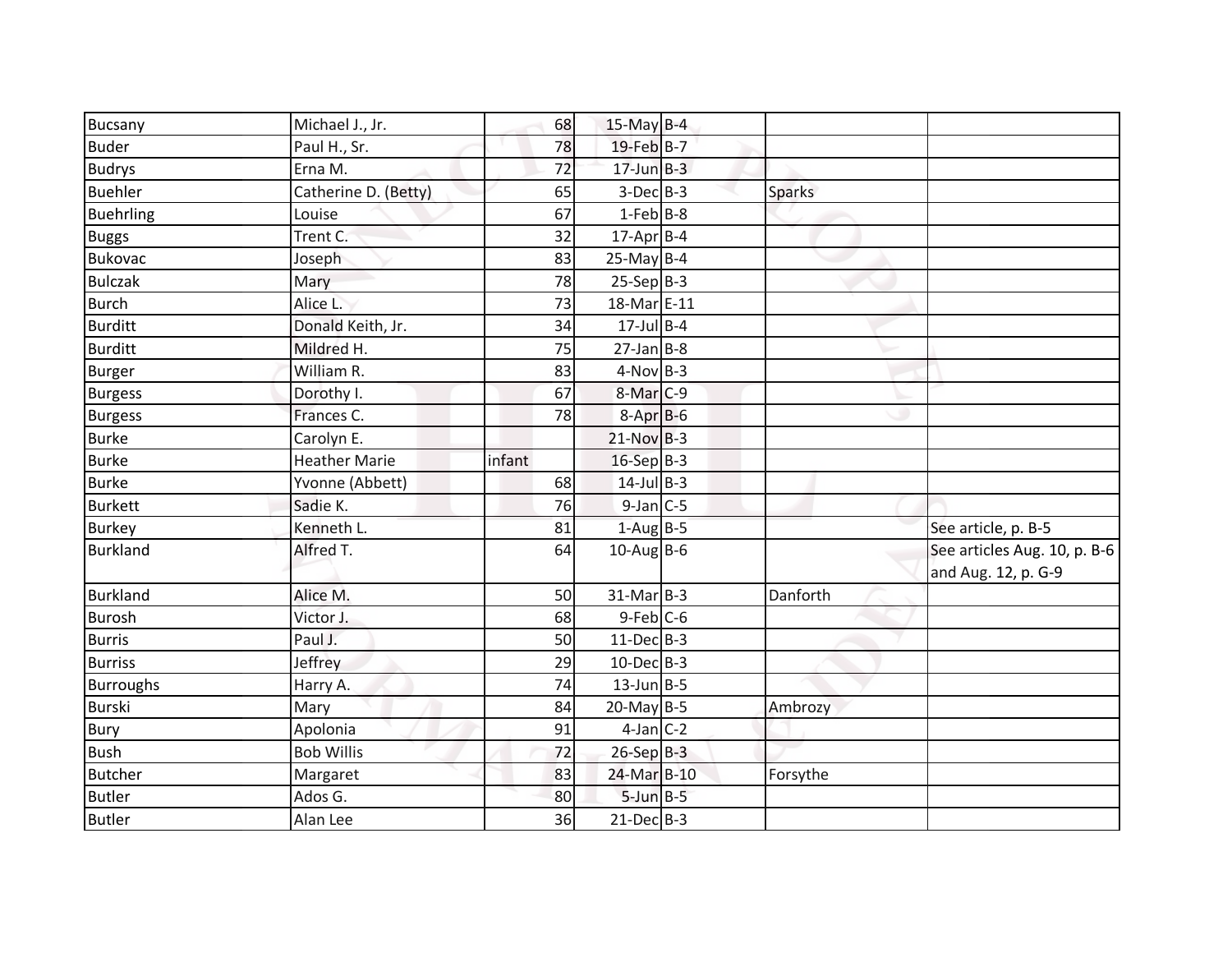| <b>Butler</b><br>88<br>$11$ -Jan $D-12$<br>Iva<br><b>Butler</b><br>Katie M.<br>$22$ -Mar $B-2$<br>46<br>$25$ -May B-4<br><b>Butler</b><br>Marcia E.<br>50<br>18-Feb D-14<br>Richard R.<br><b>Butler</b><br>39<br><b>Butler</b><br>$12-Nov$ B-3<br>52<br><b>Ruth Ann</b><br>Dratwa<br>72<br>$28$ -Feb $C-5$<br><b>Butters</b><br>Cecilia A.<br>Dombrowski<br>$2$ -Jul $B$ -5<br>Buwolda<br>Peter<br>67<br>$24$ -Apr $B$ -4<br>Ronald J.<br><b>Buzinski</b><br>56<br>88<br>$23$ -Feb $A-8$<br><b>Byers</b><br>Ralph<br>Lillian E.<br>Bylinowski<br>74<br>$6$ -Jun $B$ -5<br>$4$ -Jan $C-3$<br>John J.<br><b>Byrne</b><br>91<br>Hubert "Curley"<br><b>Byrom</b><br>60<br>29-Nov B-3<br>$6$ -Mar $C-2$<br><b>Bzibziak</b><br>Jerome P.<br>39<br>Cabala<br>51<br>$3-NovB-3$<br>Chorich<br>Dorothy<br>Cable<br>$21$ -Apr $B-3$<br>84<br>Stuarte M.<br>Cabrera<br>50<br>$15-Apr$ B-7<br>Ciriaco R.<br>$20$ -Jun $B - 5$<br>Cain<br>Florence M.<br>79<br>Cain<br>$26$ -Mar $B$ -6<br>Herbert L., Jr.<br>Cain<br>$30$ -Jan $A-9$<br>84<br>Irene L.<br>Calhoun<br>Elbert E.<br>93<br>$16$ -Aug B-6<br>Albina L.<br>51<br>$3-Nov$ B-3<br>Camacho<br>$31$ -AugB-4<br>Camarillo<br>79<br>Mary G.<br>79<br>$10$ -Jul B-4<br>Wiliam P.<br>Camp<br>Campbell<br>Edward H.<br>$2-Jan$ $C-8$<br>60<br>$5$ -Jan $C-1$<br>Campbell<br>James P.<br>$16$ -Jun B-3<br>Campbell<br>79<br>Maurice J., Sr.<br>Campbell<br>Toni<br>12<br>$1$ -Jun $A-1$<br>$1$ -Jun $A-1$<br>Campbell<br>18<br>Traci<br>10-Mar A-10<br>Cannon<br>Nora D.<br>94<br><b>Manfred Naumann</b><br>78<br>26-May B-3<br>Cantor | <b>Butler</b> | Carol Sue    | 47 | $17$ -Jun $B-3$ |  |                      |
|----------------------------------------------------------------------------------------------------------------------------------------------------------------------------------------------------------------------------------------------------------------------------------------------------------------------------------------------------------------------------------------------------------------------------------------------------------------------------------------------------------------------------------------------------------------------------------------------------------------------------------------------------------------------------------------------------------------------------------------------------------------------------------------------------------------------------------------------------------------------------------------------------------------------------------------------------------------------------------------------------------------------------------------------------------------------------------------------------------------------------------------------------------------------------------------------------------------------------------------------------------------------------------------------------------------------------------------------------------------------------------------------------------------------------------------------------------------------------------------------------------------------------------------------------------------------------|---------------|--------------|----|-----------------|--|----------------------|
|                                                                                                                                                                                                                                                                                                                                                                                                                                                                                                                                                                                                                                                                                                                                                                                                                                                                                                                                                                                                                                                                                                                                                                                                                                                                                                                                                                                                                                                                                                                                                                            |               |              |    |                 |  | See article, p. D-12 |
|                                                                                                                                                                                                                                                                                                                                                                                                                                                                                                                                                                                                                                                                                                                                                                                                                                                                                                                                                                                                                                                                                                                                                                                                                                                                                                                                                                                                                                                                                                                                                                            |               |              |    |                 |  |                      |
|                                                                                                                                                                                                                                                                                                                                                                                                                                                                                                                                                                                                                                                                                                                                                                                                                                                                                                                                                                                                                                                                                                                                                                                                                                                                                                                                                                                                                                                                                                                                                                            |               |              |    |                 |  |                      |
|                                                                                                                                                                                                                                                                                                                                                                                                                                                                                                                                                                                                                                                                                                                                                                                                                                                                                                                                                                                                                                                                                                                                                                                                                                                                                                                                                                                                                                                                                                                                                                            |               |              |    |                 |  |                      |
|                                                                                                                                                                                                                                                                                                                                                                                                                                                                                                                                                                                                                                                                                                                                                                                                                                                                                                                                                                                                                                                                                                                                                                                                                                                                                                                                                                                                                                                                                                                                                                            |               |              |    |                 |  |                      |
|                                                                                                                                                                                                                                                                                                                                                                                                                                                                                                                                                                                                                                                                                                                                                                                                                                                                                                                                                                                                                                                                                                                                                                                                                                                                                                                                                                                                                                                                                                                                                                            |               |              |    |                 |  |                      |
|                                                                                                                                                                                                                                                                                                                                                                                                                                                                                                                                                                                                                                                                                                                                                                                                                                                                                                                                                                                                                                                                                                                                                                                                                                                                                                                                                                                                                                                                                                                                                                            |               |              |    |                 |  |                      |
|                                                                                                                                                                                                                                                                                                                                                                                                                                                                                                                                                                                                                                                                                                                                                                                                                                                                                                                                                                                                                                                                                                                                                                                                                                                                                                                                                                                                                                                                                                                                                                            |               |              |    |                 |  |                      |
|                                                                                                                                                                                                                                                                                                                                                                                                                                                                                                                                                                                                                                                                                                                                                                                                                                                                                                                                                                                                                                                                                                                                                                                                                                                                                                                                                                                                                                                                                                                                                                            |               |              |    |                 |  |                      |
|                                                                                                                                                                                                                                                                                                                                                                                                                                                                                                                                                                                                                                                                                                                                                                                                                                                                                                                                                                                                                                                                                                                                                                                                                                                                                                                                                                                                                                                                                                                                                                            |               |              |    |                 |  |                      |
|                                                                                                                                                                                                                                                                                                                                                                                                                                                                                                                                                                                                                                                                                                                                                                                                                                                                                                                                                                                                                                                                                                                                                                                                                                                                                                                                                                                                                                                                                                                                                                            |               |              |    |                 |  |                      |
|                                                                                                                                                                                                                                                                                                                                                                                                                                                                                                                                                                                                                                                                                                                                                                                                                                                                                                                                                                                                                                                                                                                                                                                                                                                                                                                                                                                                                                                                                                                                                                            |               |              |    |                 |  |                      |
|                                                                                                                                                                                                                                                                                                                                                                                                                                                                                                                                                                                                                                                                                                                                                                                                                                                                                                                                                                                                                                                                                                                                                                                                                                                                                                                                                                                                                                                                                                                                                                            |               |              |    |                 |  |                      |
|                                                                                                                                                                                                                                                                                                                                                                                                                                                                                                                                                                                                                                                                                                                                                                                                                                                                                                                                                                                                                                                                                                                                                                                                                                                                                                                                                                                                                                                                                                                                                                            |               |              |    |                 |  |                      |
|                                                                                                                                                                                                                                                                                                                                                                                                                                                                                                                                                                                                                                                                                                                                                                                                                                                                                                                                                                                                                                                                                                                                                                                                                                                                                                                                                                                                                                                                                                                                                                            |               |              |    |                 |  |                      |
|                                                                                                                                                                                                                                                                                                                                                                                                                                                                                                                                                                                                                                                                                                                                                                                                                                                                                                                                                                                                                                                                                                                                                                                                                                                                                                                                                                                                                                                                                                                                                                            |               |              |    |                 |  |                      |
|                                                                                                                                                                                                                                                                                                                                                                                                                                                                                                                                                                                                                                                                                                                                                                                                                                                                                                                                                                                                                                                                                                                                                                                                                                                                                                                                                                                                                                                                                                                                                                            |               |              |    |                 |  |                      |
|                                                                                                                                                                                                                                                                                                                                                                                                                                                                                                                                                                                                                                                                                                                                                                                                                                                                                                                                                                                                                                                                                                                                                                                                                                                                                                                                                                                                                                                                                                                                                                            |               |              |    |                 |  |                      |
|                                                                                                                                                                                                                                                                                                                                                                                                                                                                                                                                                                                                                                                                                                                                                                                                                                                                                                                                                                                                                                                                                                                                                                                                                                                                                                                                                                                                                                                                                                                                                                            |               |              |    |                 |  |                      |
|                                                                                                                                                                                                                                                                                                                                                                                                                                                                                                                                                                                                                                                                                                                                                                                                                                                                                                                                                                                                                                                                                                                                                                                                                                                                                                                                                                                                                                                                                                                                                                            |               |              |    |                 |  |                      |
|                                                                                                                                                                                                                                                                                                                                                                                                                                                                                                                                                                                                                                                                                                                                                                                                                                                                                                                                                                                                                                                                                                                                                                                                                                                                                                                                                                                                                                                                                                                                                                            |               |              |    |                 |  |                      |
|                                                                                                                                                                                                                                                                                                                                                                                                                                                                                                                                                                                                                                                                                                                                                                                                                                                                                                                                                                                                                                                                                                                                                                                                                                                                                                                                                                                                                                                                                                                                                                            |               |              |    |                 |  |                      |
|                                                                                                                                                                                                                                                                                                                                                                                                                                                                                                                                                                                                                                                                                                                                                                                                                                                                                                                                                                                                                                                                                                                                                                                                                                                                                                                                                                                                                                                                                                                                                                            |               |              |    |                 |  |                      |
|                                                                                                                                                                                                                                                                                                                                                                                                                                                                                                                                                                                                                                                                                                                                                                                                                                                                                                                                                                                                                                                                                                                                                                                                                                                                                                                                                                                                                                                                                                                                                                            |               |              |    |                 |  |                      |
|                                                                                                                                                                                                                                                                                                                                                                                                                                                                                                                                                                                                                                                                                                                                                                                                                                                                                                                                                                                                                                                                                                                                                                                                                                                                                                                                                                                                                                                                                                                                                                            |               |              |    |                 |  |                      |
|                                                                                                                                                                                                                                                                                                                                                                                                                                                                                                                                                                                                                                                                                                                                                                                                                                                                                                                                                                                                                                                                                                                                                                                                                                                                                                                                                                                                                                                                                                                                                                            |               |              |    |                 |  |                      |
|                                                                                                                                                                                                                                                                                                                                                                                                                                                                                                                                                                                                                                                                                                                                                                                                                                                                                                                                                                                                                                                                                                                                                                                                                                                                                                                                                                                                                                                                                                                                                                            |               |              |    |                 |  | See article, p. A-1  |
|                                                                                                                                                                                                                                                                                                                                                                                                                                                                                                                                                                                                                                                                                                                                                                                                                                                                                                                                                                                                                                                                                                                                                                                                                                                                                                                                                                                                                                                                                                                                                                            |               |              |    |                 |  | See article, p. A-1  |
|                                                                                                                                                                                                                                                                                                                                                                                                                                                                                                                                                                                                                                                                                                                                                                                                                                                                                                                                                                                                                                                                                                                                                                                                                                                                                                                                                                                                                                                                                                                                                                            |               |              |    |                 |  |                      |
|                                                                                                                                                                                                                                                                                                                                                                                                                                                                                                                                                                                                                                                                                                                                                                                                                                                                                                                                                                                                                                                                                                                                                                                                                                                                                                                                                                                                                                                                                                                                                                            |               |              |    |                 |  |                      |
| Cantrell<br>$21$ -Jan D-14<br>81                                                                                                                                                                                                                                                                                                                                                                                                                                                                                                                                                                                                                                                                                                                                                                                                                                                                                                                                                                                                                                                                                                                                                                                                                                                                                                                                                                                                                                                                                                                                           |               | Harold "Cud" |    |                 |  |                      |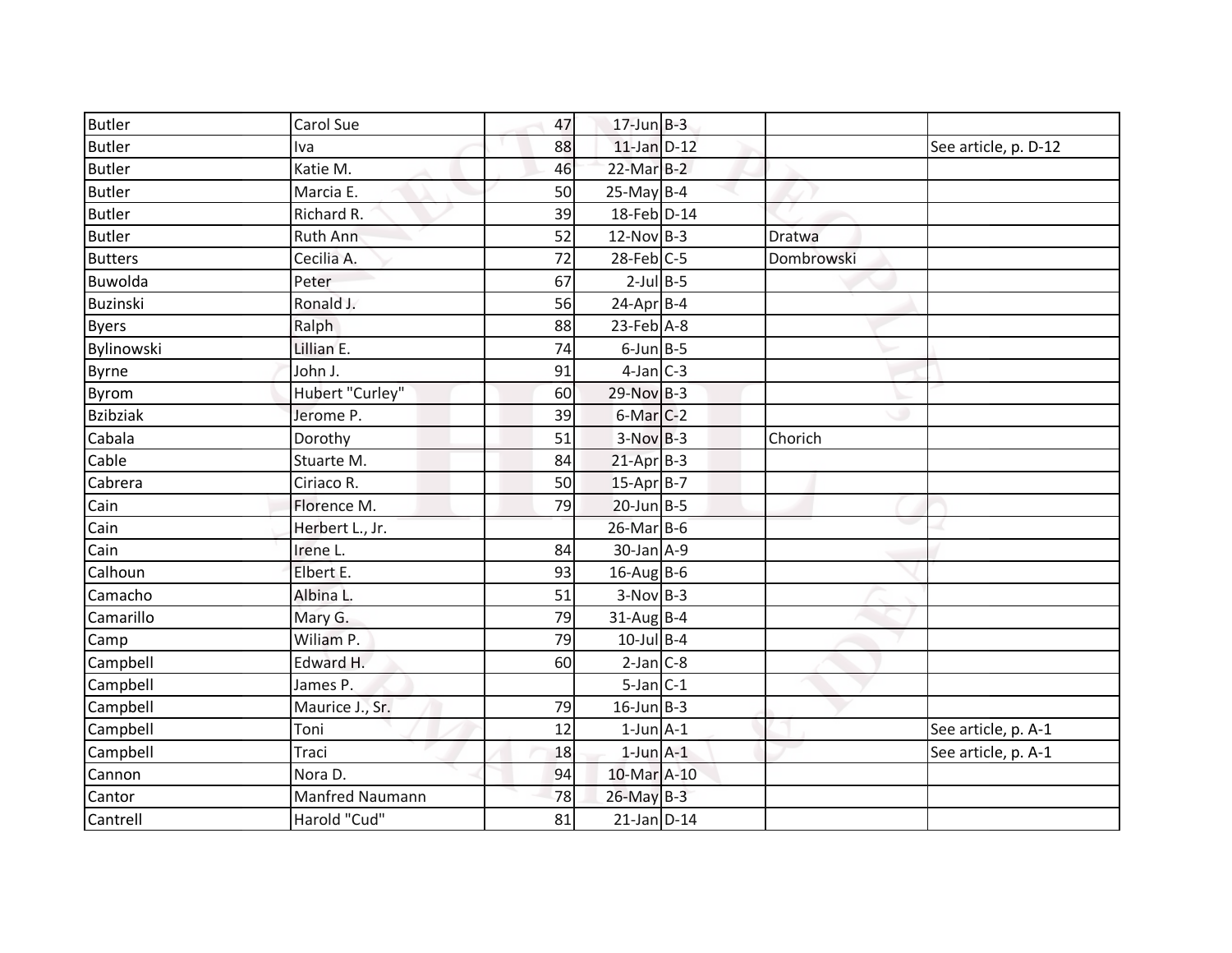| Cantu     | Yolanda              | 44 | $21$ -Aug B-4           |              | See articles Aug. 21, p. B-4<br>and Aug. 31, p. B-4   |
|-----------|----------------------|----|-------------------------|--------------|-------------------------------------------------------|
| Cap       | Chester              | 64 | $8 - Apr$ $B - 6$       |              |                                                       |
| Cappello  | Paul W. "Butch"      | 38 | $19$ -Feb B-7           |              |                                                       |
| Capps     | Kenneth W.           | 22 | $2$ -Jun $B-3$          |              |                                                       |
| Carballal | Alejo "Alex"         | 57 | $12$ -Aug G-9           |              | See article, p. G-9                                   |
| Carlan    | Thomas "Jim"         | 61 | $19$ -Jun B-4           |              |                                                       |
| Carley    | Muriel G.            | 69 | $13$ -Jul B-4           |              |                                                       |
| Carlotta  | John S.              | 84 | $17$ -Apr $B$ -4        |              |                                                       |
| Carlson   | Burl E. "Pete"       | 60 | $22$ -Dec $B-3$         |              |                                                       |
| Carlson   | Clayton W.           | 76 | 27-Oct B-3              |              |                                                       |
| Carlson   | Elizabeth G.         | 70 | $13$ -Dec B-3           | <b>Bantz</b> |                                                       |
| Carlson   | George D.            | 42 | $11-Sep$ B-3            |              |                                                       |
| Carlson   | Gerald A.            | 40 | 14-Oct B-2              |              |                                                       |
| Carlson   | Helen D.             | 77 | $26$ -Jun B-4           |              |                                                       |
| Carlson   | Helen M.             | 76 | $26$ -Jul B-5           |              | See also article July 26, p.<br>B-5; picture included |
| Carmen    | Jennie Louise        | 76 | $20$ -Jun B-5           |              |                                                       |
| Carranza  | <b>Blass</b>         | 89 | 19-Mar B-6              |              |                                                       |
| Carrasco  | Maria L.             | 84 | $10$ -Jul B-4           |              |                                                       |
| Carrico   | Nelle A.             | 85 | $21$ -Aug B-4           |              |                                                       |
| Carriere  | <b>Bradley S.</b>    | 30 | $23$ -Jun $B-3$         |              | See also article June 15, p.<br>$A-1$                 |
| Carroll   | Myrle Edward         | 60 | $21$ -Feb $ C-5$        |              |                                                       |
| Carroll   | Timothy A.           | 35 | $28$ -Aug B-4           |              |                                                       |
| Carroll   | <b>Vernal Betty</b>  | 77 | $3$ -Jan $C$ -5         |              |                                                       |
| Carson    | Thomas, Sr. "Scotty" | 64 | $29-Sep$ <sub>B-3</sub> |              |                                                       |
| Carter    | George, Jr.          | 42 | $5$ -Dec $B$ -3         |              |                                                       |
| Carter    | Mary Ann             | 84 | $17$ -Aug B-4           |              |                                                       |
| Carter    | Robert A.            | 74 | $21$ -Jul B-3           |              |                                                       |
| Case      | Stanley, Jr.         | 71 | $23$ -Jul B-5           |              |                                                       |
| Casey     | Francis L.           | 53 | $6$ -Dec $B$ -3         |              |                                                       |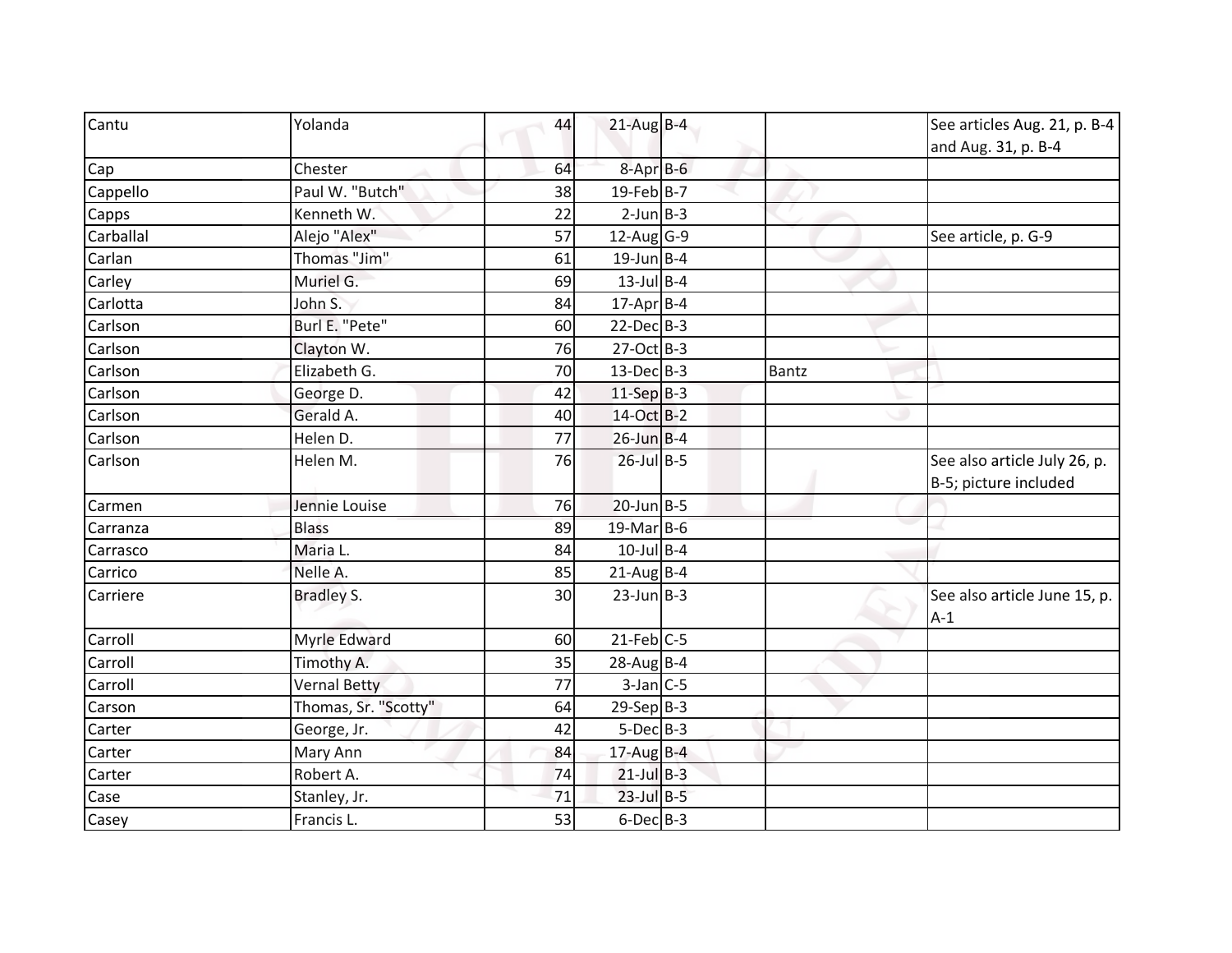| Casillas<br>Jesus C.             |    |                  | $2$ -Jan $C-8$ |                     |
|----------------------------------|----|------------------|----------------|---------------------|
|                                  | 65 | $12$ -Jan C-2    |                |                     |
| Casko<br>Louie                   | 64 | 10-Oct B-3       |                |                     |
| Casko<br>Sam                     | 69 | $28$ -Dec $B-3$  |                |                     |
| Joann L.<br>Casper               | 61 | $6-Nov$ B-3      |                |                     |
| <b>Donald Ormand</b><br>Cassady  | 56 | $22$ -May B-4    |                |                     |
| Cassell<br>Gerald N.             | 53 | $12$ -Feb $A$ -6 |                |                     |
| Cassoday<br>Mary                 | 74 | $11-Mar$ E-3     |                |                     |
| Timothy E.<br>Cassoday           | 24 | $9$ -Jun $B$ -3  |                |                     |
| Castillo<br>Angela               | 32 | $27$ -AugB-4     |                |                     |
| Catchur<br>Marie                 | 86 | $1-Feb$ $D-2$    |                |                     |
| O. D. "Catt"<br>Cattledge        | 49 | $2$ -Jul B-5     |                |                     |
| Edward R.<br>Cause               | 81 | $24-Sep$ B-5     |                |                     |
| Alfred L.<br>Cave                | 85 | $28$ -Aug B-4    |                |                     |
| Herman C., Sr.<br>Cawthorn       | 71 | 30-Sep B-4       |                |                     |
| Jessie Mae<br>Cessna             | 77 | 16-Mar C-2       |                |                     |
| Cha<br>Young Hee                 | 91 | $5-Dec$ B-3      |                |                     |
| San "Sandie"<br>Chancellor       | 69 | $8-May$ B-5      |                |                     |
| Carol J.<br>Chapman              | 43 | $9-May$ B-7      |                |                     |
| Caroletta (Blakley)<br>Chapman   | 41 | 30-Oct B-3       |                |                     |
| Chappell<br>Alice                | 78 | $9$ -Jun $B$ -3  |                | See article, p. B-3 |
| Hercule E.<br>Charbonneau        | 83 | $13$ -Jul B-4    |                |                     |
| Charbonneau<br><b>Roy Raynee</b> | 52 | $9-$ Sep $B-6$   |                | See article, p. B-6 |
| Goldie<br>Chatman                | 81 | $13$ -Apr $B$ -5 |                |                     |
| Chelle<br>Rita S.                | 48 | $13$ -Aug B-4    |                |                     |
| Cheranko<br>Julia                | 82 | $31-Mar$ B-3     |                |                     |
| Chesney<br>Andrew J.             | 72 | $7$ -Jul $B$ -3  |                |                     |
| Chihara<br>Amy E.                | 57 | $30$ -Jan $A-9$  |                |                     |
| Chipules<br>Angeline             | 65 | $13-Nov$ B-3     |                |                     |
| Chlebowski<br>Eugene A., Sr.     | 64 | $28$ -Jul $B-3$  |                |                     |
| Chmiel<br>Frank                  | 72 | $18$ -Jan E-2    |                |                     |
| Chmiel<br>Marion M.              | 66 | $9-Aug$ B-6      |                |                     |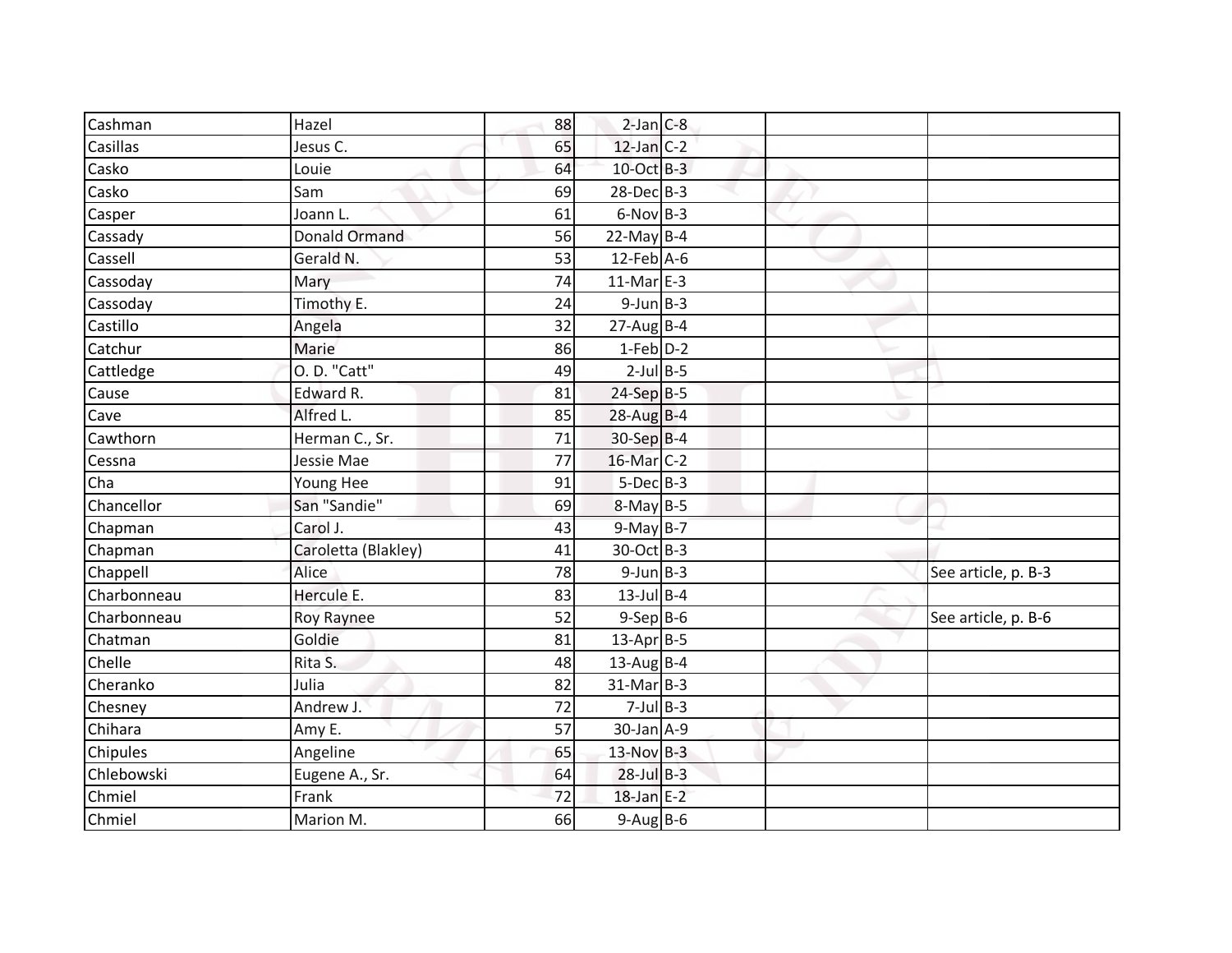| Choate          | Carol A.             | 44  | 23-May B-5        |              |                     |
|-----------------|----------------------|-----|-------------------|--------------|---------------------|
| Choss           | James                | 19  | $10$ -May $A-1$   |              | See article, p. A-1 |
| Christenson     | Chester              | 62  | 27-Oct B-3        |              | See article, p. B-3 |
| Christenson     | Clarice A.           | 68  | $14$ -Mar $C-5$   |              |                     |
| Christenson     | Gilbert G., Sr.      | 86  | $23-May$ B-5      |              |                     |
| Chyko           | Ann M.               | 74  | $4-Sep$ B-3       |              |                     |
| Ciesco          | Rita A.              | 55  | $27$ -Dec $B-3$   | Gonsiorowski |                     |
| Cieszkiewicz    | Cecelia              | 90  | $25$ -Dec $B-3$   |              |                     |
| Cigler          | Paul Frank           | 67  | 30-May B-5        |              |                     |
| Cikowski        | <b>Mary</b>          | 70  | $4-Sep B-3$       | Harsany      |                     |
| Cisneros        | Lynette              | 31  | $4$ -Feb $D-14$   | Blanchard    |                     |
| Cison           | Harriet              | 78  | $2$ -Oct B-3      |              |                     |
| Ciucki          | Mary Ellen           | 75  | 28-Nov B-3        |              |                     |
| Clanton         | Norman, Sr.          | 69  | 15-Apr B-7        |              |                     |
| Clark           | Arnold A., III       | 24  | $2-Oct$ B-3       |              |                     |
| Clark           | Gene                 | 67  | $27$ -Jul B-5     |              |                     |
| Clark           | Helen J.             | 77  | $1-Aug$ B-5       |              |                     |
| Clark           | Justin               | 3   | $6$ -Jul $A$ -4   |              | See article, p. A-4 |
| Clark           | Lawrence W.          | 72  | $3$ -Jun $B - 5$  |              |                     |
| Clark           | Linda B. (O'Bara)    | 38  | 30-Dec B-4        |              |                     |
| <b>Clark</b>    | Maya Wanda           | 86  | $20$ -Dec $B-3$   |              |                     |
| Clausen         | Laurence L.          | 74  | 17-Mar A-9        |              |                     |
| Clayton         | Raymond V. "Ray Ray" | 55  | $16$ -Jan C-5     |              |                     |
| Claywell        | Dawn N.              | 43  | $4-May$ B-5       |              |                     |
| Cleaveland      | Gladys R.            | 74  | $26$ -Aug B-5     |              |                     |
| Cleaver         | Jessica L.           | 4   | $15$ -Mar $ C-4 $ |              |                     |
| Clegg           | Maude H.             | 100 | $18$ -Jan E-2     |              |                     |
| <b>Clements</b> | Elizabeth            | 65  | $23$ -Aug B-6     | Kmetz        |                     |
| Cleveland       | Glessie V. "Buss"    | 87  | $12$ -Mar B-8     |              |                     |
| <b>Cliff</b>    | George C.            | 81  | $1-Mar$ D-2       |              | See article, p. D-2 |
| Clifford        | <b>Addie Pauline</b> | 86  | $14$ -Aug B-4     |              |                     |
| Clifford        | T. Donald            | 77  | 18-Mar E-10       |              |                     |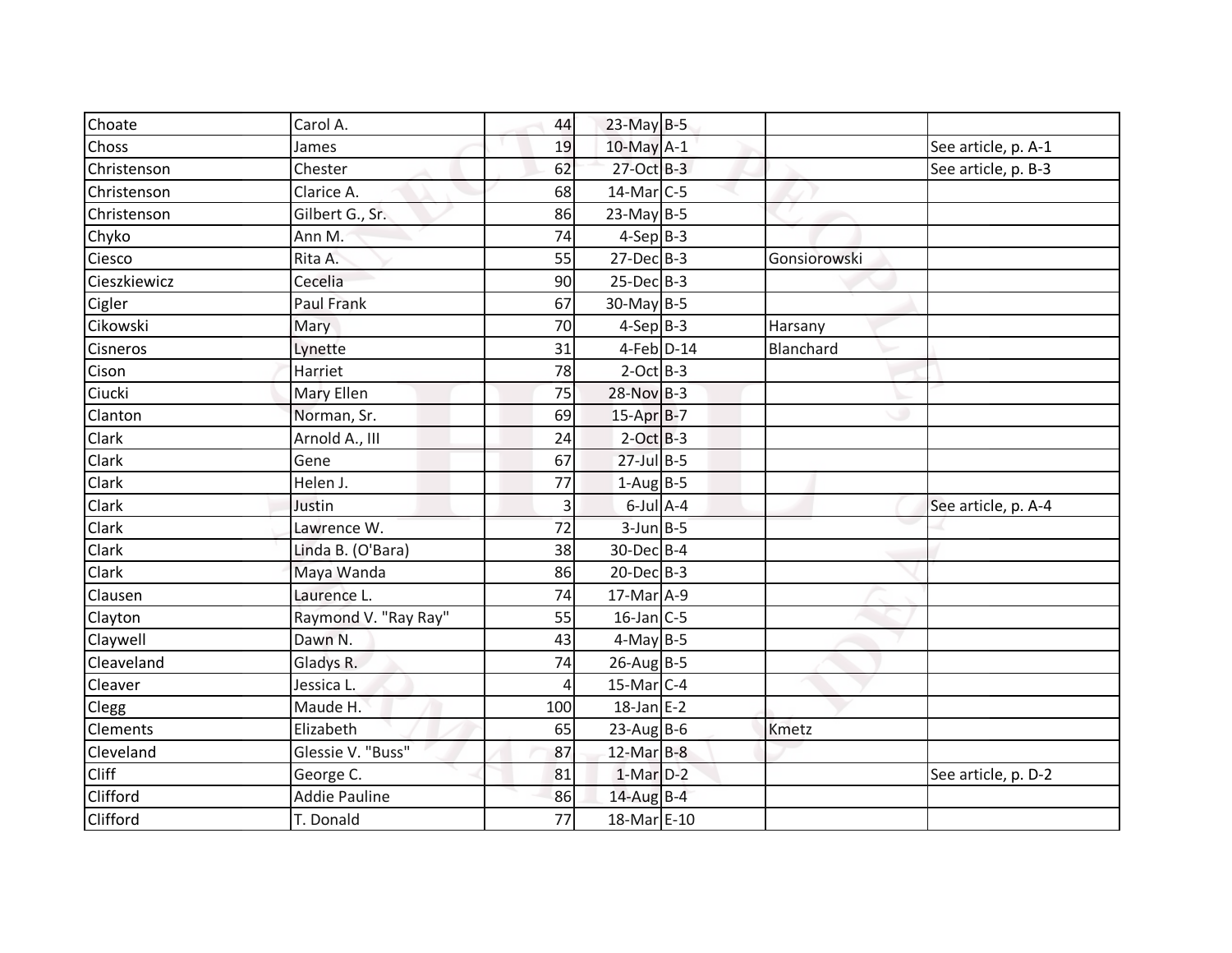| Clifford       | William P.            | 68 | $18$ -Jan E-2    |           |                     |
|----------------|-----------------------|----|------------------|-----------|---------------------|
| <b>Clifton</b> | Wilma                 | 68 | $15$ -Dec $B-3$  |           |                     |
| Cline          | James J.              | 53 | $6-SepB-3$       |           |                     |
| Clodig         | Albert L.             | 81 | $27$ -Apr $B$ -4 |           |                     |
| Clodig         | Elda O.               | 63 | $3-Nov$ B-3      |           |                     |
| Clover         | Fern E.               | 92 | $25-Mar$ B-9     | Lauerman  |                     |
| Clusserath     | Gerald T.             | 63 | $25-Apr$ B-5     |           |                     |
| Cmielewski     | Ann C.                | 69 | 31-Oct B-3       | Ondrick   |                     |
| Coady          | James J.              | 83 | $23$ -Dec $B-4$  |           |                     |
| Cobb           | Charles B.            | 73 | 16-Apr B-7       |           |                     |
| Cobbs          | Gertie B.             | 80 | $10$ -Jan C-5    |           |                     |
| Cochran        | Clara (Zielinski)     | 69 | $16$ -AugB-6     | Krugielka |                     |
| Cochran        | Elizabeth M.          | 63 | $20$ -Apr $B-5$  |           |                     |
| Coe            | Jason W.              | 18 | $11-Sep$ B-3     |           |                     |
| Coffey         | Myrtle                | 82 | $2$ -Jul $B$ -5  |           |                     |
| Coffman        | Sarah A.              | 95 | $22$ -Jun B-5    |           |                     |
| Cofield        | Edna S.               | 89 | $17$ -May B-5    |           |                     |
| Cole           | Eleanor               |    | $4$ -Jul B-5     |           |                     |
| Colee          | Della M.              |    | $5$ -Jan $C-1$   |           |                     |
| <b>Collins</b> | Aleene O.             | 73 | 23-Oct B-3       |           |                     |
| Collins        | Betty J.              | 62 | $1-May$ B-5      |           |                     |
| <b>Collins</b> | Ellen "Nellie"        | 91 | $12-Nov B-3$     |           |                     |
| Collins        | <b>Mary Frances</b>   | 76 | $16$ -Jul B-4    |           |                     |
| <b>Collins</b> | Sarah A. "Sadie"      |    | $10$ -Jun B-4    |           |                     |
| Colosimo       | David                 | 76 | $30$ -AugB-5     |           |                     |
| Combs          | Samuel                | 36 | $18$ -Jan $A-2$  |           | See article, p. A-2 |
| Comer          | Rolley                | 15 | $2-Feb$ $A-3$    |           | See article, p. A-3 |
| Comstock       | Lauretta M. 'Lori'    | 54 | $7$ -Jun $B - 5$ |           |                     |
| Condon         | John H.               | 74 | $2$ -Aug B-6     |           |                     |
| Conley         | Kathryn L.            | 75 | $1-Dec$ B-3      |           |                     |
| Connell        | Raymond J., Jr.       | 55 | $4$ -Dec $B-3$   |           |                     |
| Consorti       | Margaret M. (Wielgus) | 64 | $7$ -Jan $D-15$  |           |                     |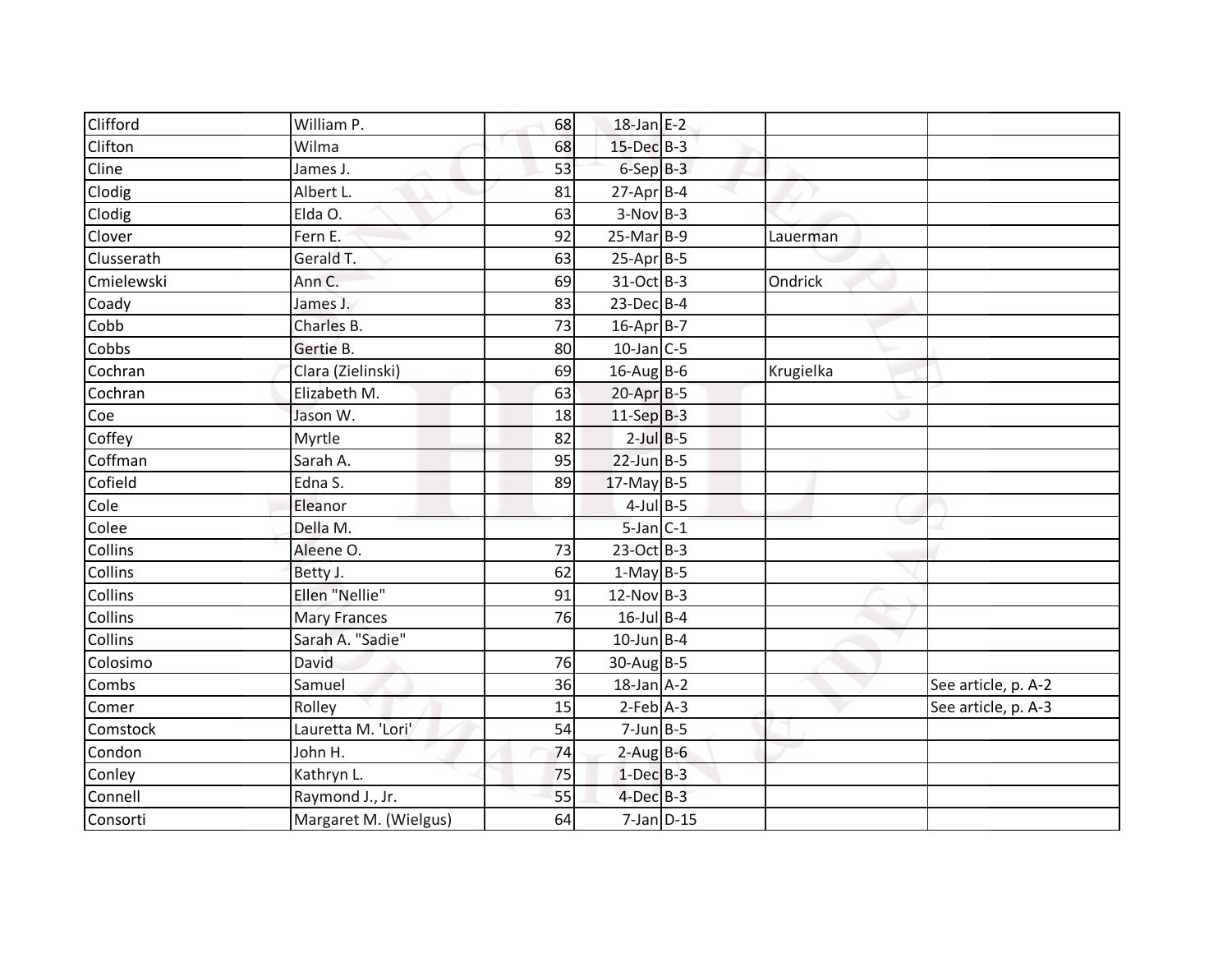| $25$ -Dec $B-3$<br>Cook<br>Arthur Jon<br>$23-Sep$ B-5<br>Cook<br>Bennie<br>56<br>See article, p. B-5<br>$1$ -Jun $B - 4$<br>Cook<br>Kathryn H.<br>Hautzell<br>$22$ -Feb $C-2$<br>Cook<br>Kevin Adam<br>Cook<br>57<br>$2-Sep B-3$<br>Lois Evelyn<br>Cook<br>$25-Nov$ B-4<br>87<br>Osa M.<br>$11-Nov$ B-5<br>Cook<br>Peter<br>91<br>Picture included<br>Cook<br>$16$ -Aug B-6<br>Wayne<br>43<br>Cooke<br>77<br>$13$ -May B-5<br>Madge A.<br>$5-Feb$ B-8<br>Letha E.<br>77<br>Cooper<br>$14$ -Mar $C-5$<br>Vance I.<br>78<br>Cooper<br>$4$ -Jun $B - 4$<br>27<br>Copley<br>James H.<br>James O.<br>68<br>$25-Sep$ B-3<br>Coppage<br>Catherine<br>$3-Dec$ B-3<br>Coppolillo<br>81<br>Jendraszkiewicz<br>23-Oct B-3<br>Lera Katherine<br>71<br>Corley<br>$11$ -May B-5<br>58<br>Cornejo<br>John<br>Robert R.<br>$31$ -Jan $D-2$<br>65<br>Corner<br>20-Dec B-3<br>Cornish<br>Eileen<br>78<br>William "Ken"<br>82<br>$21-Nov$ B-3<br>Cosgrove<br>Cossick<br>26-Oct B-3<br>Mary A.<br>84<br>$21$ -Feb $C-5$<br>Costello<br>Rose C.<br>76<br>Kelly<br>$20$ -Feb $C$ -6<br><b>Bernard (Bernie)</b><br>80<br>Coster<br>$22$ -Jul B-5<br>62<br>Cotrell<br>Dorothy C.<br>Courtright<br>31-Oct B-3<br>Hester D.<br>67<br>$13$ -Aug B-4<br>Covert<br>Louise<br>Covey<br>Hazel I.<br>80<br>$28$ -Aug B-4<br>Stella "Sally"<br>66<br>$14$ -Mar $C-5$<br>Cowan<br>James N.<br>$21$ -Dec $B-3$<br>Cox<br>91<br>Cox<br>Mary "Alice"<br>$27$ -Dec $B-3$<br>69<br>Stella J.<br>75<br>$5-Aug$ B-5<br>Cox<br>Marjorie Ann<br>$31$ -Jan $D-2$<br>Craig | Conway | Helen M. | 65 | 24-Dec B-6 |  |  |
|-------------------------------------------------------------------------------------------------------------------------------------------------------------------------------------------------------------------------------------------------------------------------------------------------------------------------------------------------------------------------------------------------------------------------------------------------------------------------------------------------------------------------------------------------------------------------------------------------------------------------------------------------------------------------------------------------------------------------------------------------------------------------------------------------------------------------------------------------------------------------------------------------------------------------------------------------------------------------------------------------------------------------------------------------------------------------------------------------------------------------------------------------------------------------------------------------------------------------------------------------------------------------------------------------------------------------------------------------------------------------------------------------------------------------------------------------------------------------------------------------------------------------------|--------|----------|----|------------|--|--|
|                                                                                                                                                                                                                                                                                                                                                                                                                                                                                                                                                                                                                                                                                                                                                                                                                                                                                                                                                                                                                                                                                                                                                                                                                                                                                                                                                                                                                                                                                                                               |        |          |    |            |  |  |
|                                                                                                                                                                                                                                                                                                                                                                                                                                                                                                                                                                                                                                                                                                                                                                                                                                                                                                                                                                                                                                                                                                                                                                                                                                                                                                                                                                                                                                                                                                                               |        |          |    |            |  |  |
|                                                                                                                                                                                                                                                                                                                                                                                                                                                                                                                                                                                                                                                                                                                                                                                                                                                                                                                                                                                                                                                                                                                                                                                                                                                                                                                                                                                                                                                                                                                               |        |          |    |            |  |  |
|                                                                                                                                                                                                                                                                                                                                                                                                                                                                                                                                                                                                                                                                                                                                                                                                                                                                                                                                                                                                                                                                                                                                                                                                                                                                                                                                                                                                                                                                                                                               |        |          |    |            |  |  |
|                                                                                                                                                                                                                                                                                                                                                                                                                                                                                                                                                                                                                                                                                                                                                                                                                                                                                                                                                                                                                                                                                                                                                                                                                                                                                                                                                                                                                                                                                                                               |        |          |    |            |  |  |
|                                                                                                                                                                                                                                                                                                                                                                                                                                                                                                                                                                                                                                                                                                                                                                                                                                                                                                                                                                                                                                                                                                                                                                                                                                                                                                                                                                                                                                                                                                                               |        |          |    |            |  |  |
|                                                                                                                                                                                                                                                                                                                                                                                                                                                                                                                                                                                                                                                                                                                                                                                                                                                                                                                                                                                                                                                                                                                                                                                                                                                                                                                                                                                                                                                                                                                               |        |          |    |            |  |  |
|                                                                                                                                                                                                                                                                                                                                                                                                                                                                                                                                                                                                                                                                                                                                                                                                                                                                                                                                                                                                                                                                                                                                                                                                                                                                                                                                                                                                                                                                                                                               |        |          |    |            |  |  |
|                                                                                                                                                                                                                                                                                                                                                                                                                                                                                                                                                                                                                                                                                                                                                                                                                                                                                                                                                                                                                                                                                                                                                                                                                                                                                                                                                                                                                                                                                                                               |        |          |    |            |  |  |
|                                                                                                                                                                                                                                                                                                                                                                                                                                                                                                                                                                                                                                                                                                                                                                                                                                                                                                                                                                                                                                                                                                                                                                                                                                                                                                                                                                                                                                                                                                                               |        |          |    |            |  |  |
|                                                                                                                                                                                                                                                                                                                                                                                                                                                                                                                                                                                                                                                                                                                                                                                                                                                                                                                                                                                                                                                                                                                                                                                                                                                                                                                                                                                                                                                                                                                               |        |          |    |            |  |  |
|                                                                                                                                                                                                                                                                                                                                                                                                                                                                                                                                                                                                                                                                                                                                                                                                                                                                                                                                                                                                                                                                                                                                                                                                                                                                                                                                                                                                                                                                                                                               |        |          |    |            |  |  |
|                                                                                                                                                                                                                                                                                                                                                                                                                                                                                                                                                                                                                                                                                                                                                                                                                                                                                                                                                                                                                                                                                                                                                                                                                                                                                                                                                                                                                                                                                                                               |        |          |    |            |  |  |
|                                                                                                                                                                                                                                                                                                                                                                                                                                                                                                                                                                                                                                                                                                                                                                                                                                                                                                                                                                                                                                                                                                                                                                                                                                                                                                                                                                                                                                                                                                                               |        |          |    |            |  |  |
|                                                                                                                                                                                                                                                                                                                                                                                                                                                                                                                                                                                                                                                                                                                                                                                                                                                                                                                                                                                                                                                                                                                                                                                                                                                                                                                                                                                                                                                                                                                               |        |          |    |            |  |  |
|                                                                                                                                                                                                                                                                                                                                                                                                                                                                                                                                                                                                                                                                                                                                                                                                                                                                                                                                                                                                                                                                                                                                                                                                                                                                                                                                                                                                                                                                                                                               |        |          |    |            |  |  |
|                                                                                                                                                                                                                                                                                                                                                                                                                                                                                                                                                                                                                                                                                                                                                                                                                                                                                                                                                                                                                                                                                                                                                                                                                                                                                                                                                                                                                                                                                                                               |        |          |    |            |  |  |
|                                                                                                                                                                                                                                                                                                                                                                                                                                                                                                                                                                                                                                                                                                                                                                                                                                                                                                                                                                                                                                                                                                                                                                                                                                                                                                                                                                                                                                                                                                                               |        |          |    |            |  |  |
|                                                                                                                                                                                                                                                                                                                                                                                                                                                                                                                                                                                                                                                                                                                                                                                                                                                                                                                                                                                                                                                                                                                                                                                                                                                                                                                                                                                                                                                                                                                               |        |          |    |            |  |  |
|                                                                                                                                                                                                                                                                                                                                                                                                                                                                                                                                                                                                                                                                                                                                                                                                                                                                                                                                                                                                                                                                                                                                                                                                                                                                                                                                                                                                                                                                                                                               |        |          |    |            |  |  |
|                                                                                                                                                                                                                                                                                                                                                                                                                                                                                                                                                                                                                                                                                                                                                                                                                                                                                                                                                                                                                                                                                                                                                                                                                                                                                                                                                                                                                                                                                                                               |        |          |    |            |  |  |
|                                                                                                                                                                                                                                                                                                                                                                                                                                                                                                                                                                                                                                                                                                                                                                                                                                                                                                                                                                                                                                                                                                                                                                                                                                                                                                                                                                                                                                                                                                                               |        |          |    |            |  |  |
|                                                                                                                                                                                                                                                                                                                                                                                                                                                                                                                                                                                                                                                                                                                                                                                                                                                                                                                                                                                                                                                                                                                                                                                                                                                                                                                                                                                                                                                                                                                               |        |          |    |            |  |  |
|                                                                                                                                                                                                                                                                                                                                                                                                                                                                                                                                                                                                                                                                                                                                                                                                                                                                                                                                                                                                                                                                                                                                                                                                                                                                                                                                                                                                                                                                                                                               |        |          |    |            |  |  |
|                                                                                                                                                                                                                                                                                                                                                                                                                                                                                                                                                                                                                                                                                                                                                                                                                                                                                                                                                                                                                                                                                                                                                                                                                                                                                                                                                                                                                                                                                                                               |        |          |    |            |  |  |
|                                                                                                                                                                                                                                                                                                                                                                                                                                                                                                                                                                                                                                                                                                                                                                                                                                                                                                                                                                                                                                                                                                                                                                                                                                                                                                                                                                                                                                                                                                                               |        |          |    |            |  |  |
|                                                                                                                                                                                                                                                                                                                                                                                                                                                                                                                                                                                                                                                                                                                                                                                                                                                                                                                                                                                                                                                                                                                                                                                                                                                                                                                                                                                                                                                                                                                               |        |          |    |            |  |  |
|                                                                                                                                                                                                                                                                                                                                                                                                                                                                                                                                                                                                                                                                                                                                                                                                                                                                                                                                                                                                                                                                                                                                                                                                                                                                                                                                                                                                                                                                                                                               |        |          |    |            |  |  |
|                                                                                                                                                                                                                                                                                                                                                                                                                                                                                                                                                                                                                                                                                                                                                                                                                                                                                                                                                                                                                                                                                                                                                                                                                                                                                                                                                                                                                                                                                                                               |        |          |    |            |  |  |
|                                                                                                                                                                                                                                                                                                                                                                                                                                                                                                                                                                                                                                                                                                                                                                                                                                                                                                                                                                                                                                                                                                                                                                                                                                                                                                                                                                                                                                                                                                                               |        |          |    |            |  |  |
|                                                                                                                                                                                                                                                                                                                                                                                                                                                                                                                                                                                                                                                                                                                                                                                                                                                                                                                                                                                                                                                                                                                                                                                                                                                                                                                                                                                                                                                                                                                               |        |          |    |            |  |  |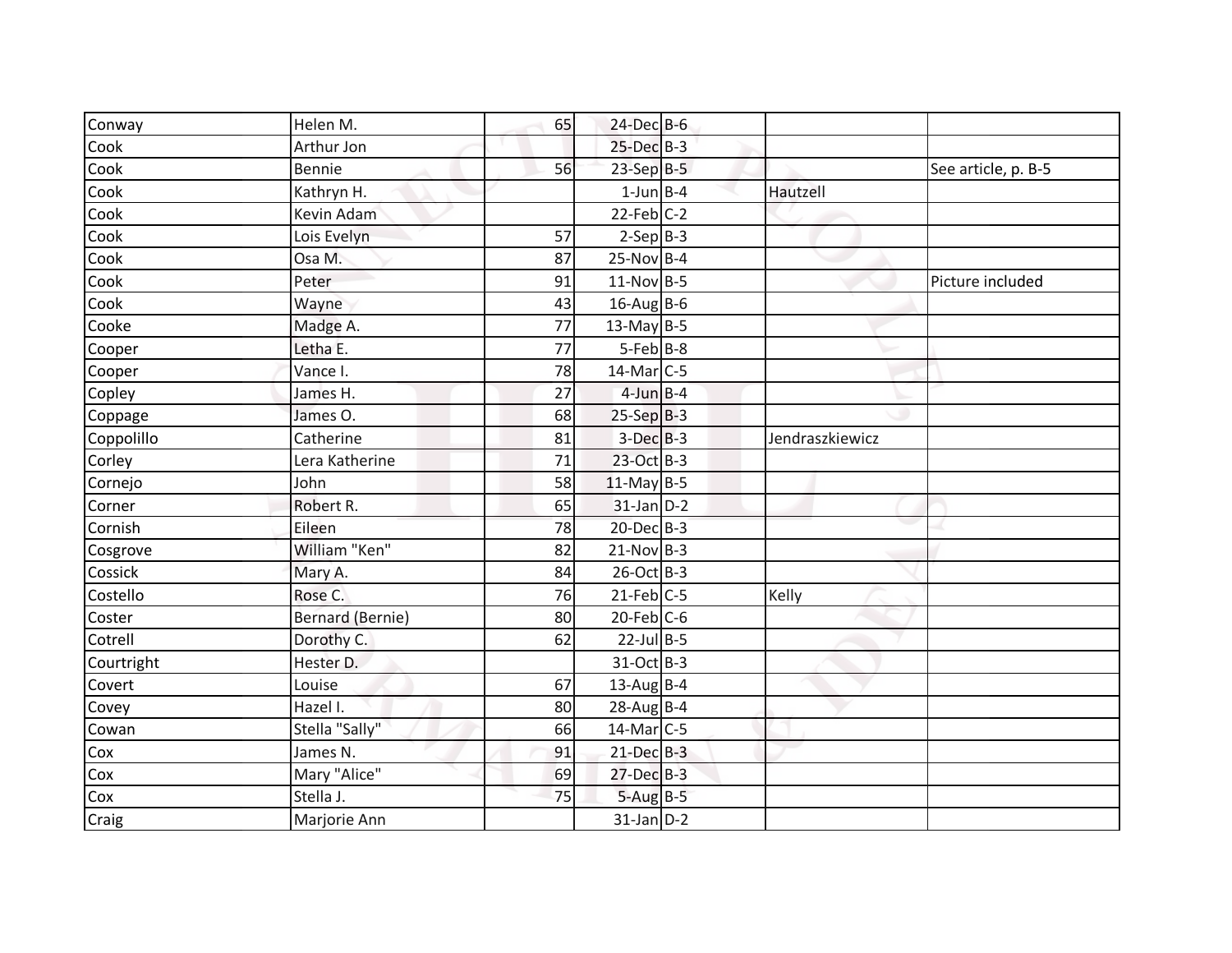| Craig      | Paul M.               | 71 | $19$ -Jul $B-5$         |            |                      |
|------------|-----------------------|----|-------------------------|------------|----------------------|
| Cramer     | Maria M. (Cormican)   | 88 | 11-Feb F-13             |            | See article, p. F-13 |
| Crancer    | Arthur A.             | 82 | $11-Mar$ <sub>E-2</sub> |            |                      |
| Cranmer    | James A.              | 69 | $18$ -Jul B-5           |            |                      |
| Crary      | Jerry S.              | 63 | $16$ -Mar $C-2$         |            |                      |
| Cravens    | Ada M.                | 68 | $9$ -Jan $C$ -5         |            |                      |
| Crawford   | Bertha E.             | 77 | $20$ -Dec $B-3$         |            |                      |
| Crawford   | Donna M.              | 56 | $27$ -May B-5           |            |                      |
| Crawford   | <b>Edith Gaye</b>     | 79 | 27-Nov A-5              |            |                      |
| Crawford   | James Leroy "Stump"   | 64 | $19$ -Dec $B$ -4        |            |                      |
| Crawford   | Jessie Mae            | 61 | $12-Sep$ B-3            |            |                      |
| Crawford   | Lee K.                | 60 | $14$ -Mar $C-5$         |            |                      |
| Crawford   | Martha Ann            | 54 | $7-Nov$ B-6             |            |                      |
| Creekmur   | Ruth (Crosley)        | 95 | $2-Nov$ B-3             |            |                      |
| Cremonie   | <b>Bonnie Belle</b>   | 73 | 16-Dec B-4              |            |                      |
| Crider     | <b>Grace Caroline</b> | 92 | 30-Dec B-4              |            |                      |
| Crispi     | Mildred V.            | 70 | $5-May$ B-3             |            |                      |
| Criss      | Anna W.               | 95 | $19$ -May B-3           |            |                      |
| Cristy     | Clarence W.           | 81 | $3-Oct$ B-3             |            |                      |
| Crockett   | Bill R.               | 32 | $17$ -AugB-4            |            |                      |
| Cross      | David R.              | 66 | $25-Nov$ B-4            |            |                      |
| Cross      | Dean Anson            | 61 | 10-Feb A-9              |            |                      |
| Crosson    | Violet                | 88 | $5-Sep B-3$             |            |                      |
| Crownover  | Pearl M.              |    | $3-May$ B-3             |            |                      |
| Cruise     | Robert Edward, Sr.    | 60 | $3-May$ B-3             |            |                      |
| Crum       | Clifford              | 74 | $25$ -May B-5           |            | See article, p. B-5  |
| Crum       | Ernest E.             | 65 | $17$ -Jun B-3           |            |                      |
| Crutcher   | Arlean                | 63 | $6-Sep B-3$             |            |                      |
| Crutcher   | Gloria H.             | 58 | $15$ -Aug B-5           |            |                      |
| Cruz-Cotto | Marcelo C.            | 64 | $4-Apr$ B-4             |            |                      |
| Csomo      | John J.               | 71 | $2$ -Jan $B-3$          |            |                      |
| Cucuz      | Smilja                | 66 | $29-Nov$ B-3            | Dobrijevic |                      |
|            |                       |    |                         |            |                      |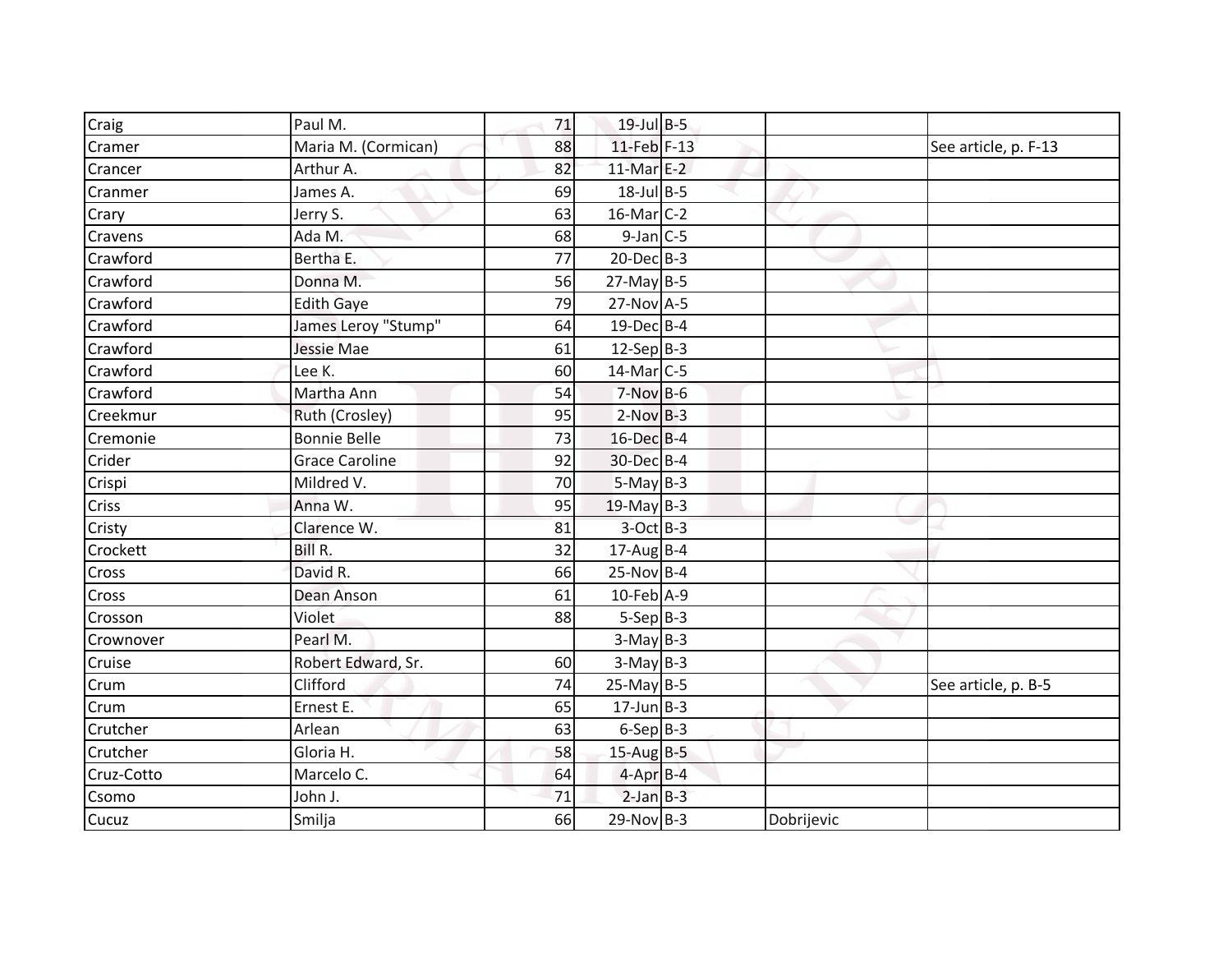| Culbreath        | Willie "Aunt Penny"    | 88 | $27$ -Dec $B-3$  |           |                     |
|------------------|------------------------|----|------------------|-----------|---------------------|
| Cummins          | Charles E.             | 56 | $4-Nov$ B-3      |           |                     |
| Cunningham       | Adeline A.             | 63 | 18-Oct B-3       |           |                     |
| Cunningham       | Lee (Matha)            | 68 | $14-Sep$ B-3     |           |                     |
| Cuprynski        | Mary F.                | 86 | $16-Nov$ B-3     | Mackowiak |                     |
| <b>Curless</b>   | Jack C., Dr.           | 59 | $16$ -May B-5    |           |                     |
| <b>Curothers</b> | Ever Jean              | 48 | $18$ -Dec $B-3$  |           |                     |
| Curran           | Maurice Joseph         | 79 | $13$ -Jul B-4    |           |                     |
| Curtis           | Eugene A. (Kertesz)    | 85 | $19-Nov$ B-3     |           |                     |
| Curtis           | Eugene W.              | 80 | $3$ -Jun $B$ -5  |           |                     |
| Curtis           | Stephen                | 76 | $20$ -Aug B-4    |           |                     |
| Cutler           | Doris W.               | 78 | $29$ -Mar $B-7$  |           |                     |
| Cvetan           | <b>Barbara</b>         | 78 | $9$ -Feb $C$ -6  |           |                     |
| Cwik             | Julia M.               | 78 | $19$ -Jul B-5    | Rybarski  |                     |
| Czajkowski       | Joseph W., Jr.         | 53 | $13-Sep$ B-3     |           |                     |
| Czarnecki        | Edward P.              | 78 | 18-Sep B-3       |           |                     |
| Czechanski       | Catherine L. "Kaye"    | 44 | $22$ -Mar $B-2$  |           |                     |
| Czerwonka        | Anna                   | 73 | 18-Nov B-4       | Karnafel  |                     |
| Dado             | Andrew M.              | 69 | $26$ -May B-3    |           |                     |
| Daege            | Franklin M.            | 75 | $9$ -Dec $B$ -4  |           |                     |
| Daehn            | George W.              | 68 | $22-Oct$ B-3     |           |                     |
| Dahlkamp         | Fred N.                | 70 | $22-Nov B-3$     |           | See article, p. B-3 |
| Daily            | Robert W.              | 57 | $8-Oct$ B-3      |           | See article, p. B-3 |
| Daisy            | Walter H.              | 65 | $20$ -Jul B-5    |           |                     |
| Dalton           | Susan M.               | 87 | $11-Sep B-3$     |           |                     |
| Damian           | Dorothy (Marovich)     | 68 | 19-Dec B-4       |           |                     |
| Damper           | Bennie, Sr.            | 64 | $16$ -May B-5    |           |                     |
| Daniel           | Henry M.               | 83 | $2$ -Jun $B - 3$ |           | See article, p. B-3 |
| <b>Daniels</b>   | Janie                  |    | 30-Apr B-5       |           |                     |
| Danielson        | Leonard J.             | 84 | $11$ -Dec $B-3$  |           |                     |
| Danko            | Andrew A., Jr. "Moose" | 69 | $13$ -May B-5    |           |                     |
| Dassel           | Hattie                 | 88 | $28$ -Aug B-4    |           |                     |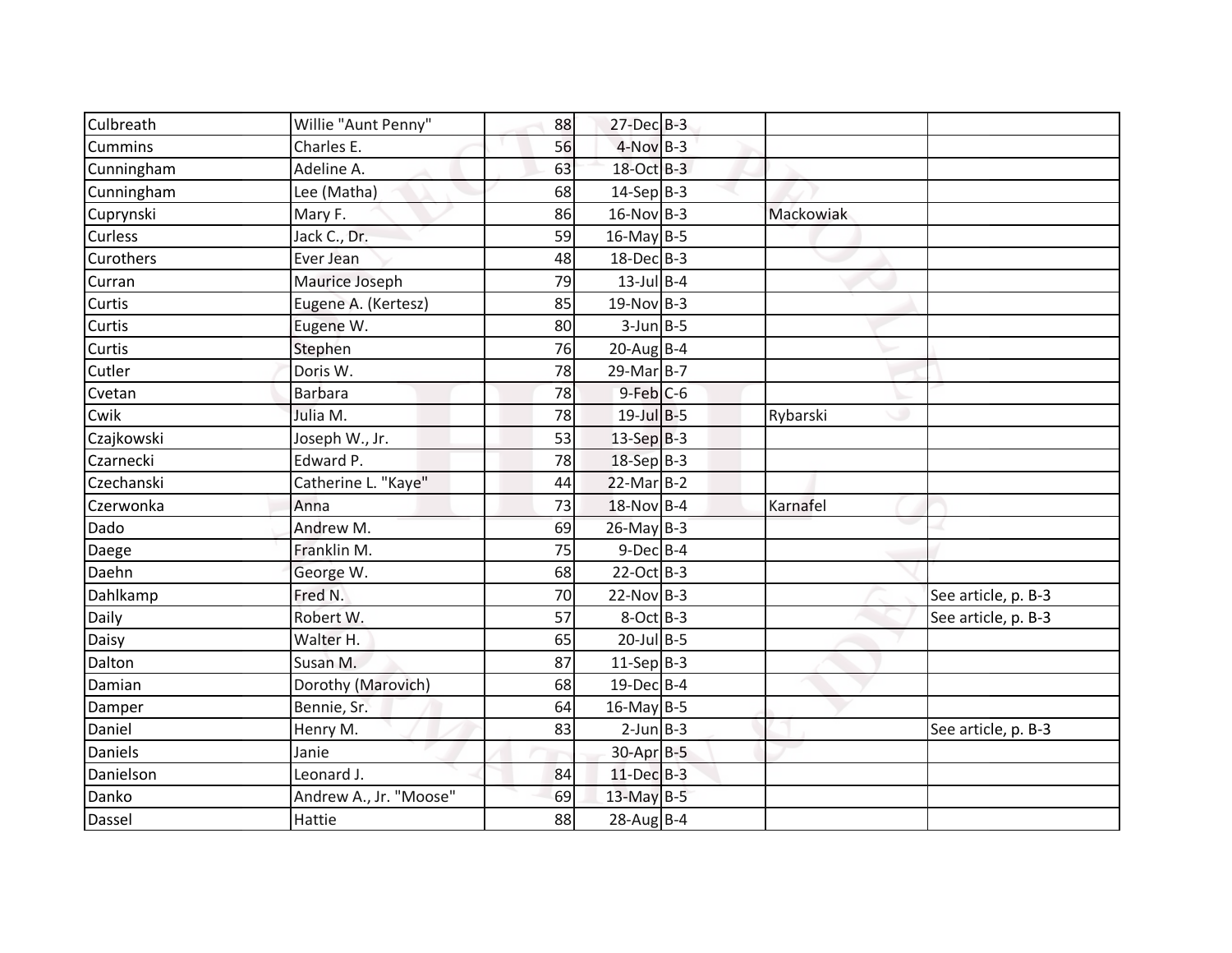| Daugherty    | Donald E.            | 62 | $6$ -Jun $B$ -5  |  |                      |
|--------------|----------------------|----|------------------|--|----------------------|
| Daun         | Carl L.              | 70 | $1$ -Feb $B$ -8  |  |                      |
| David        | George W.            | 65 | $26$ -Mar $B$ -6 |  |                      |
| Davidenas    | Sylvia E.            | 75 | $20$ -Apr $B-5$  |  |                      |
| Davidson     | Evelyn L.            | 78 | $7$ -Feb $D-10$  |  | See article, p. D-10 |
| Davidson     | Lorraine A.          | 72 | $11-Nov$ B-4     |  |                      |
| Davidson     | Samuel C.            | 77 | $30$ -Aug B-5    |  |                      |
| Davidson     | <b>Walter Harley</b> | 77 | $8-May B-5$      |  |                      |
| Davidson     | Winifred E.          | 78 | $3$ -Jan $D-8$   |  |                      |
| Davis        | Bernita M.           | 66 | $25-Dec$ B-3     |  |                      |
| Davis        | <b>Betty Jean</b>    | 63 | $16$ -Dec $B$ -4 |  |                      |
| Davis        | Clyde W.             | 85 | $15-Nov$ B-3     |  |                      |
| Davis        | <b>Ethel Mae</b>     | 71 | $5$ -Jul B-6     |  |                      |
| Davis        | Foreman R. "Red"     | 84 | 24-Oct B-3       |  |                      |
| Davis        | Francis J. "Frank"   | 65 | $20$ -May B-5    |  |                      |
| Davis        | Herschel B.          | 88 | $11$ -Jan $D-12$ |  |                      |
| Davis        | Howard Eugene, Jr.   | 31 | $6$ -Dec $B$ -3  |  |                      |
| Davis        | James, Sr.           | 85 | 18-Dec B-3       |  |                      |
| Davis        | Louis W.             | 76 | $23$ -Aug B-6    |  |                      |
| Davis        | Roxie                | 80 | $21$ -Jul B-3    |  |                      |
| Davis        | Ruth                 | 61 | $21$ -Feb $C-5$  |  |                      |
| Davis        | Thomas W., Sr.       | 75 | $19$ -Aug B-5    |  |                      |
| Davis        | Vernon C.            | 69 | $22-Nov B-3$     |  |                      |
| Dayhoff      | Juanita              | 54 | $4$ -Jun $B$ -4  |  |                      |
| Dayton       | Forest "Jack"        |    | $16-Sep$ B-3     |  |                      |
| De Bok       | <b>Betty Rae</b>     | 60 | $13-Oct$ B-3     |  |                      |
| De Las Casas | Antoinette "Toni"    | 67 | $4$ -Dec $B-3$   |  |                      |
| De Remer     | Glenn W.             | 79 | $14-Sep$ B-3     |  |                      |
| De Vries     | Jane C.              | 83 | 29-Apr B-6       |  |                      |
| Deak         | George G.            | 78 | $6$ -Oct $B-3$   |  |                      |
| DeAlva       | <b>Trinidad</b>      | 72 | $15$ -Aug B-5    |  |                      |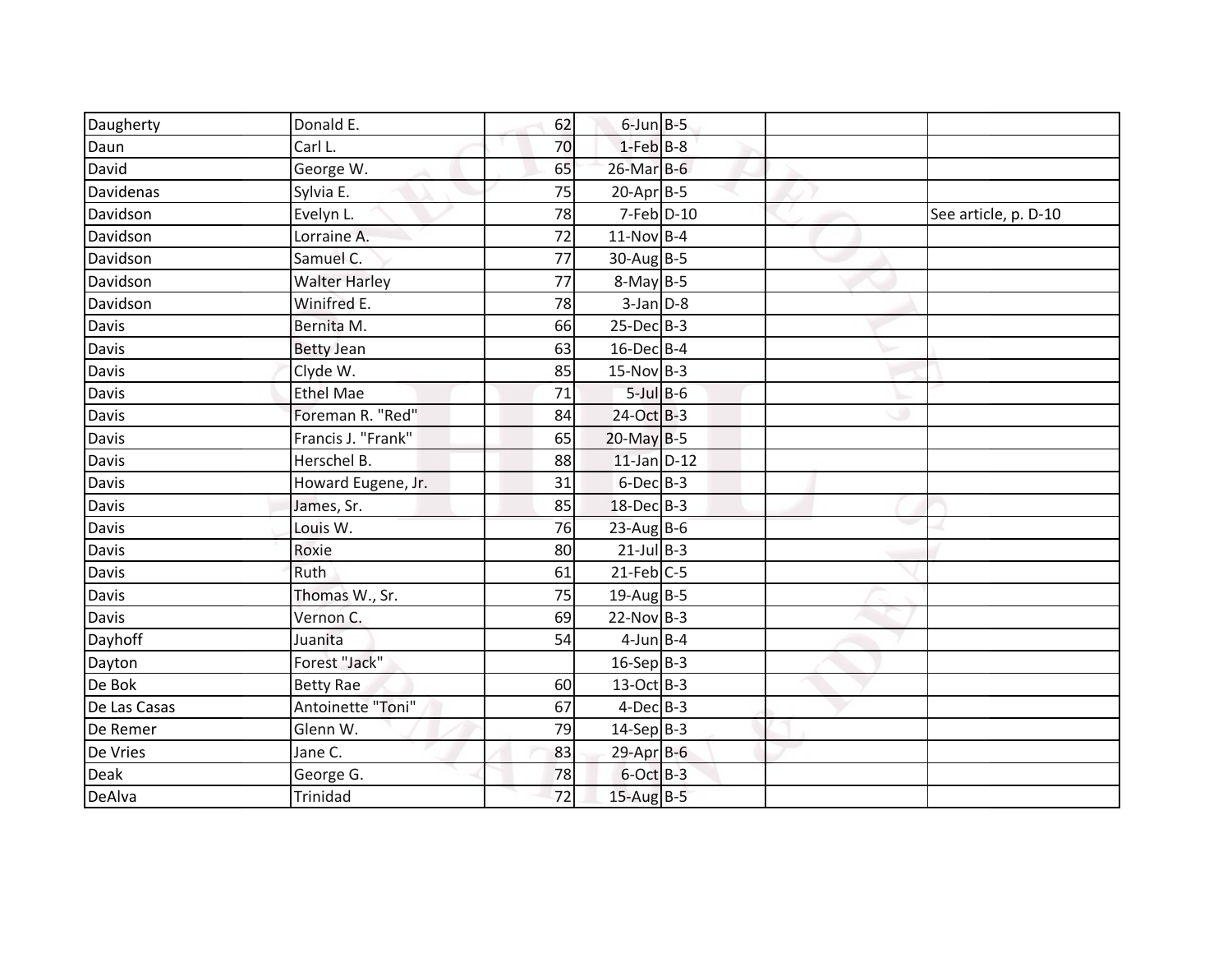| Dedeker        | Margaret "Peg" (Weaver) | 44 | $19$ -Aug B-5        |           |                               |
|----------------|-------------------------|----|----------------------|-----------|-------------------------------|
|                |                         |    |                      |           |                               |
| Deen           | Mary L.                 | 75 | $30$ -Jul $B-4$      |           |                               |
| Deering        | Adeline "Dixie"         | 70 | $25$ -Dec $B-3$      | Stefanski |                               |
| Deering        | Agnes                   | 85 | $24$ -Jul B-4        |           | Also known as S. M.<br>Annina |
| Deering        | Edward E., Sr.          | 74 | $28$ -Dec $B-3$      |           |                               |
| Deering        | Jeanette A.             | 88 | $11$ -Jan D-12       |           |                               |
| <b>DeFoor</b>  | Minnie R.               | 88 | $5$ -Jan $C-1$       |           |                               |
| DeGroot        | Arnold L. "Red"         | 65 | $18-Sep$ B-3         |           |                               |
| <b>Dehenes</b> | <b>Emil George</b>      | 75 | $18$ -Jul $B$ -5     |           |                               |
| DeHoyos        | Anthony                 | 28 | $1-Feb$ $D-2$        |           |                               |
| Deignan        | Joan                    | 43 | 13-Feb A-9           |           |                               |
| <b>DeJesus</b> | Jesse                   | 18 | $29$ -Aug B-5        |           |                               |
| DeJong         | John A.                 | 45 | 8-Mar <sub>C-9</sub> |           |                               |
| <b>Dekker</b>  | James C., Jr. "Red"     | 85 | 16-Nov B-3           |           |                               |
| Del Toro Villa | Ramon                   | 74 | 30-Sep B-5           |           |                               |
| Delaney        | Marian J.               | 66 | 13-Oct B-3           |           |                               |
| DeLeon         | Virginia Tongay Miller  | 72 | $3-Feb$ $B-7$        |           | See article, p. B-7           |
| Delgado        | Trinidad H.             | 67 | $2$ -Jun $B - 3$     |           |                               |
| DeLong         | Sarah Pearl             | 82 | $14$ -Nov B-3        |           |                               |
| Delp           | Darold "Red"            | 74 | $15$ -Mar $C-4$      |           | See article, p. C-4           |
| Dembowski      | Robert J. "Bob"         | 60 | $5-Oct$ B-4          |           |                               |
| Demik          | Frances W.              | 82 | $7-Nov$ B-6          |           |                               |
| Demkowicz      | Katherine               | 75 | $26$ -Oct B-3        | Sowa      |                               |
| Demski         | Anthony J. "Tony"       | 74 | $18$ -Apr $B$ -5     |           |                               |
| Demski         | Bernice C.              | 77 | $20-Nov$ B-3         |           |                               |
| Demski         | John P.                 | 78 | 18-Apr B-5           |           |                               |
| Den Hartog     | Marion G.               | 66 | $10$ -Nov B-3        | Meeter    |                               |
| Denno          | Charles "Tarzan"        | 68 | 7-Feb D-10           |           |                               |
| Denno          | William                 | 43 | 13-Feb A-9           |           |                               |
| Denton         | Shirley M.              | 30 | $8-Aug$ B-5          |           |                               |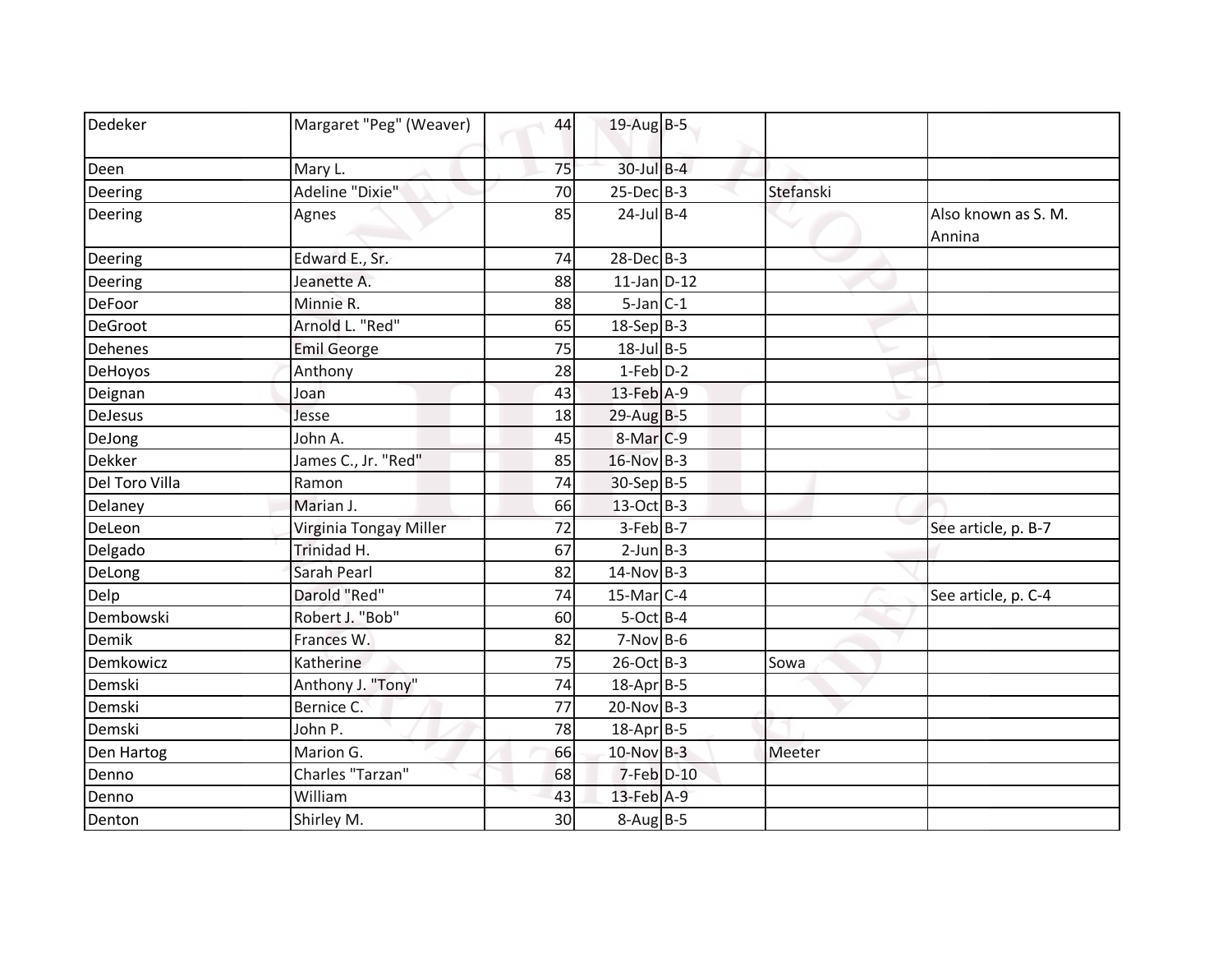| DeRemer            | Barbara G.            |    | $13$ -May B-5    |                |                     |
|--------------------|-----------------------|----|------------------|----------------|---------------------|
| Derwin             | Jeanette B.           | 57 | $10$ -Apr $B$ -4 | Etrick         |                     |
| Dery               | Chester J.            | 68 | $10$ -Dec $B-3$  |                |                     |
| <b>Des Rosiers</b> | Raymond J., Sr.       | 61 | $15$ -Mar $C-4$  |                |                     |
| DesRosiers-Trella  | Aneda                 |    | $22-Nov$ B-3     |                |                     |
| Detterline         | Russell W.            | 67 | 28-Oct B-4       |                |                     |
| Detzner            | Frank F.              | 77 | $7-Dec$ B-3      |                | See article, p. B-3 |
| Deuchert           | Carl                  | 89 | $24$ -Jul B-4    |                |                     |
| Devich             | Dorothy               | 66 | $11-Mar$ E-3     | Smoltz         |                     |
| Devine             | Donald E., Sr.        | 56 | $7-Sep$ B-3      |                |                     |
| DeVolle            | <b>Mary Delores</b>   |    | $5-Sep B-3$      |                |                     |
| Dewey              | Philip W.             | 84 | $18$ -Jan E-2    |                |                     |
| Dewey              | Reeder                | 65 | 19-Dec B-4       |                |                     |
| Dexter             | Mary B.               | 93 | 19-Dec B-4       |                |                     |
| DeYoung            | Bea J.                | 59 | $16-SepB-3$      |                |                     |
| DeYoung            | Henry W.              | 69 | 19-Nov B-3       |                |                     |
| Dhaliwal           | <b>Harchand Singh</b> | 54 | 18-Dec B-3       |                |                     |
| Dheur              | Helen M.              | 88 | 29-Apr B-6       |                |                     |
| Diaz               | Mario, Jr.            | 61 | $8 - Apr$ B-6    |                |                     |
| Dickison           | Rose L.               |    | $6$ -May B-5     |                |                     |
| Dickover           | Ralph W.              | 84 | $1$ -Jul B-5     |                |                     |
| Dickson            | Harry E., Sr. "Dixie" | 73 | $15$ -Dec $B$ -3 |                |                     |
| Diederich          | Albert J.             | 63 | 14-Jan D-14      |                |                     |
| Diekelman          | Walter W.             | 81 | $7-May$ B-5      |                |                     |
| Dietrich           | Frances S.            | 78 | $3$ -Jul $B$ -4  |                |                     |
| Dietzen            | Hilda                 | 77 | $19$ -Apr B-6    |                |                     |
| Dimitralias        | <b>Audrey Titus</b>   | 34 | $19-Nov$ B-3     | <b>Barczak</b> |                     |
| Dimovski           | Vasil                 | 65 | $17-Sep B-3$     |                |                     |
| Dinges             | James A.              | 90 | 8-Feb D-2        |                |                     |
| Dirksen            | Willemetta J.         | 77 | $21$ -Jan $D-14$ |                |                     |
| Dittrich           | Marjorie A.           | 60 | 28-Nov B-3       |                |                     |
| Dixon              | Elizabeth             | 89 | $23-AprB-7$      |                |                     |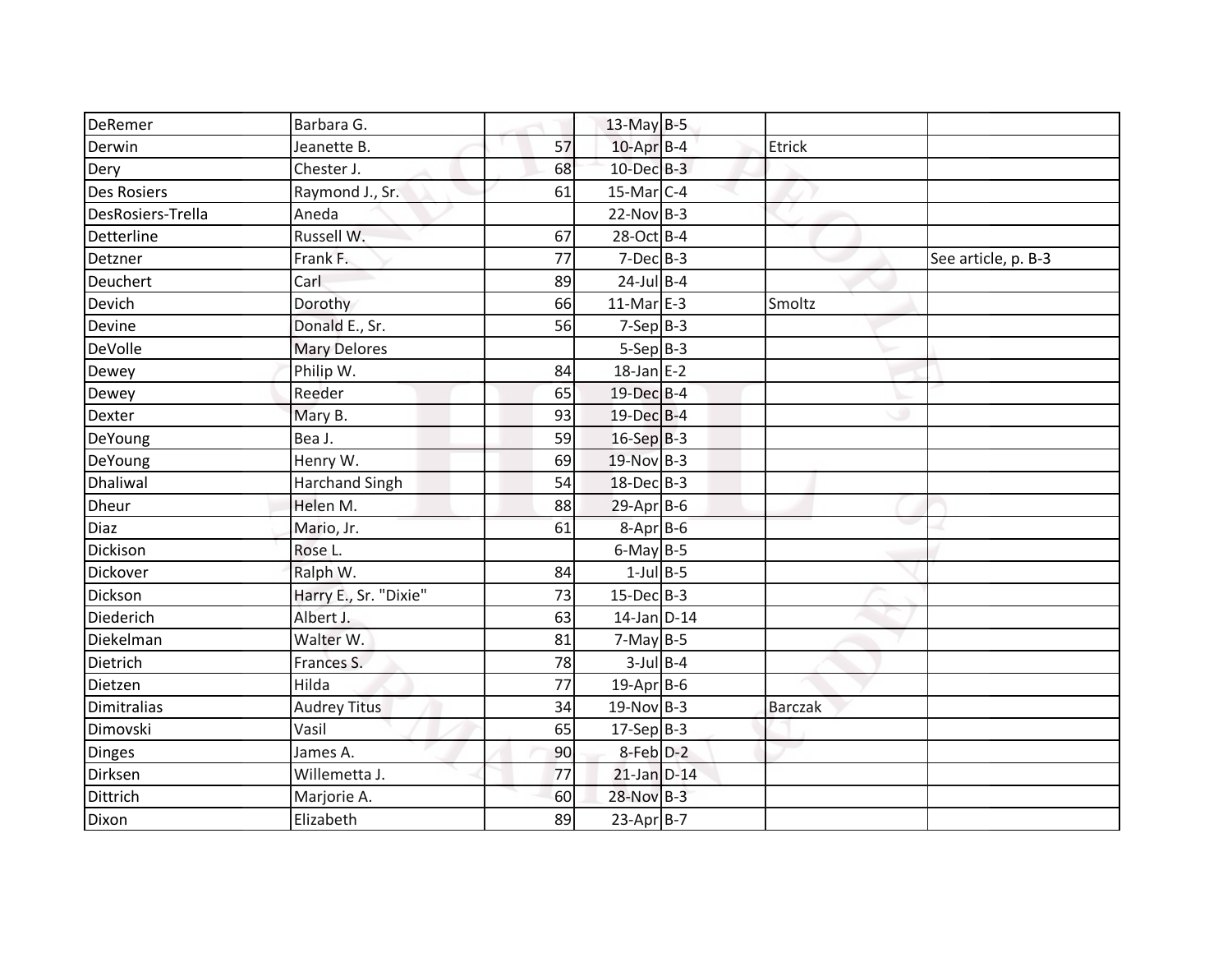| Dixon          | Gerrald L.                     | 66 | $23$ -Apr $B-7$  |                 |                     |
|----------------|--------------------------------|----|------------------|-----------------|---------------------|
| Dixon          | James Larry, Rev.              | 42 | 30-May B-5       |                 |                     |
| Dobrijevic     | Sofia                          | 84 | $4$ -Jun $B - 4$ |                 |                     |
| Dobrolecki     | Joseph E.                      | 81 | $4-Sep$ B-3      |                 |                     |
| Dobronovsky    | Stanley                        | 79 | $2-AugBB-6$      |                 |                     |
| Dobrowolski    | John A.                        | 74 | $15-Sep B-3$     |                 | See article, p. B-3 |
| Dockery        | Earl J.                        | 65 | $4$ -Dec $B$ -3  |                 |                     |
| Dockweiler     | Marjorie E.                    | 75 | $1-Feb$ $D-2$    |                 |                     |
| Doktysz        | Rosemary P.                    | 60 | $16$ -Dec $B$ -4 |                 |                     |
| Dolatowski     | Henry J.                       | 72 | $4-Sep$ B-3      |                 |                     |
| <b>Dolniak</b> | Stephen J.                     | 77 |                  | $7$ -Jan $D-10$ |                     |
| Dombrowski     | Edwin B.                       | 59 | $12$ -Jan C-2    |                 |                     |
| Dominguez      | Julia O.                       | 61 | $10$ -May B-5    |                 |                     |
| Domsic         | Anna A.                        | 90 | $7-Nov$ B-6      |                 |                     |
| Domsic         | Pete                           | 94 | $3-Aug$ B-4      |                 |                     |
| Donato         | Gerald P.                      |    | 26-Nov B-3       |                 |                     |
| Doniak         | Fanny                          | 93 | $31$ -Jan $D-2$  |                 |                     |
| Donson         | Willie, Jr.                    | 53 | $1-Feb$ $D-2$    |                 |                     |
| Dorris         | Iva                            | 89 | $29$ -Aug B-5    |                 |                     |
| <b>Dorsett</b> | Charlotte E.                   | 74 | $24$ -May B-5    |                 |                     |
| Dorsey         | Matthew (Maine)                | 29 | $20$ -Jul B-5    |                 |                     |
| Dorton         | Donald J. "Bud"                | 71 | $13$ -Mar $A-9$  |                 |                     |
| Dostatni       | Stanley J., Sr. 'Dusty' 'Bull' | 76 | 19-Dec B-4       |                 |                     |
| Dothager       | Elda G.                        | 90 | $5-May$ B-3      |                 |                     |
| Dowell         | James A.                       | 72 | $27$ -Aug B-4    |                 |                     |
| Dowling        | John E.                        | 72 | $1$ -Jul $B$ -5  |                 |                     |
| Dowling        | Opal M.                        | 86 | $24-Sep$ B-5     |                 |                     |
| Dowling        | Paul V.                        | 83 | $13$ -Apr $B-5$  |                 |                     |
| Downing        | Winifred F.                    | 72 | $28$ -Jul $B-3$  |                 |                     |
| Downs          | Kenneth R., Dr.                |    | $22$ -Apr $B-7$  |                 |                     |
| Downs          | Robert H.                      | 67 | $21$ -Aug B-4    |                 |                     |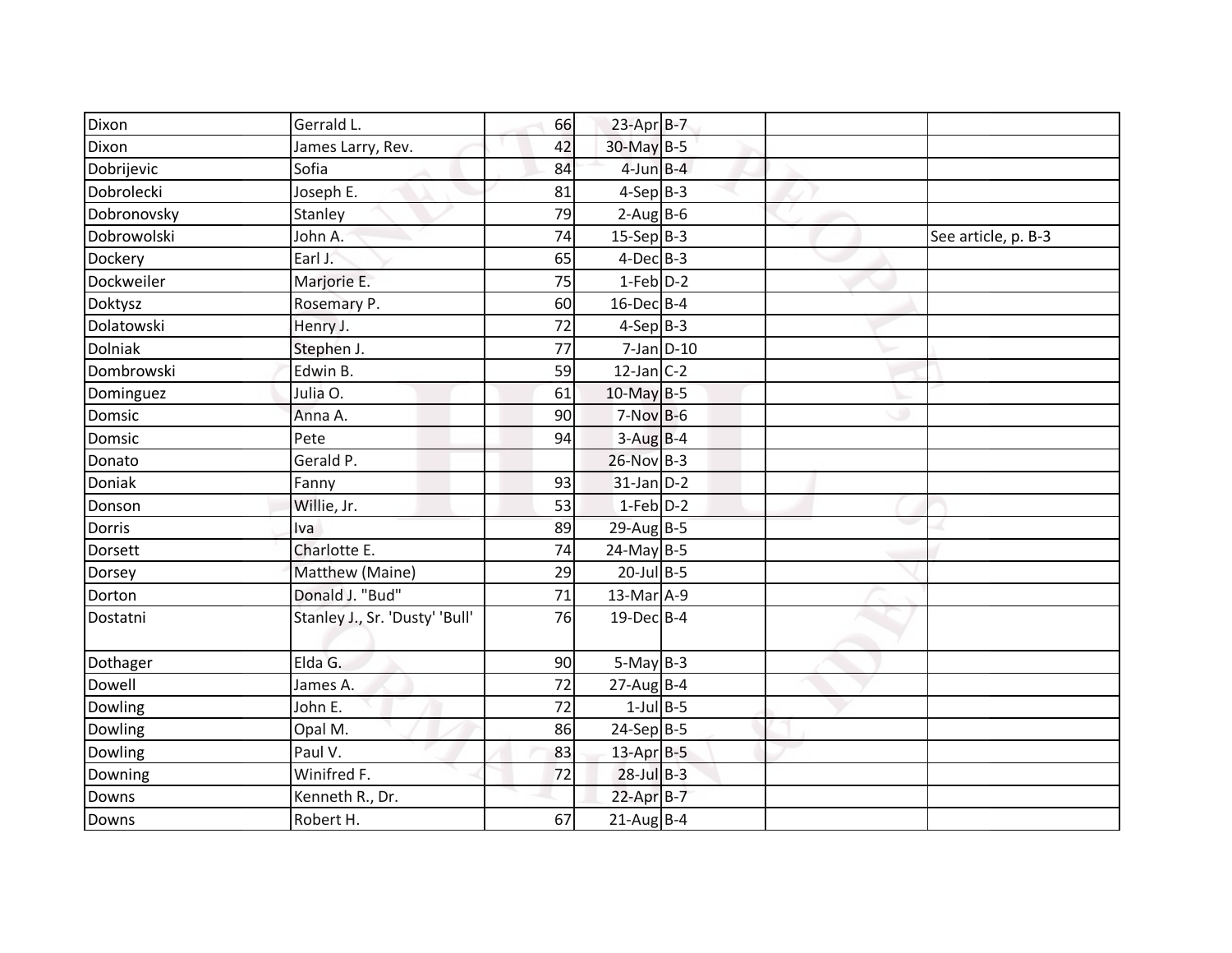| <b>Dragus</b>   | Ann                 | 88 | 12-May $B-3$     | Heffernan |                     |
|-----------------|---------------------|----|------------------|-----------|---------------------|
| Drake           | Pearl               | 80 | 31-Dec B-3       |           |                     |
| <b>Draus</b>    | Edward J.           | 69 | $3-AprB-4$       |           |                     |
| <b>Draus</b>    | Frank J. "Fuzzy"    | 76 | $5-Sep$ B-3      |           |                     |
| Draus           | Peter               | 72 | $27 - Dec$ B-3   |           |                     |
| Dray            | Albert J.           | 75 | $12$ -AugB-5     |           |                     |
| Drenth          | Louise              | 88 | $27-Oct$ B-3     | Tysen     |                     |
| Dreyer          | Arthur J.           | 54 | $12$ -Apr $B$ -5 |           |                     |
| Drisner         | John G.             | 85 | 25-Oct B-3       |           |                     |
| <b>Drossart</b> | John D.             | 53 | $4$ -Dec $B-3$   |           |                     |
| Drozda          | Bobbie L.           | 58 | $22$ -Aug B-5    |           |                     |
| Drozdzinski     | Ronald J.           | 23 | $24$ -May B-5    |           |                     |
| Drzewiecki      | Simon J.            | 78 | 30-Jan A-9       |           |                     |
| DuCharme        | James W.            | 77 | $7-May$ B-5      |           |                     |
| Dudy            | David A.            | 48 | $9$ -Jan $C$ -5  |           |                     |
| Duffy           | Donna F.            | 57 | $21$ -Feb $C-5$  |           |                     |
| Dugle           | Alyce E.            | 71 | $1-Mar$ C-9      |           |                     |
| Duhon           | Richard M., Dr.     | 59 | $7-SepB-3$       |           |                     |
| Dujmovic        | Elfriede A.         | 69 | $13-Nov$ B-3     |           |                     |
| Dukes           | James E. "Brother"  | 65 | $7-Aug$ B-4      |           |                     |
| <b>Dukich</b>   | Ilija "Eli"         | 64 | 30-Dec B-4       |           |                     |
| Dunbar          | Michael J.          | 54 | 30-Nov B-3       |           |                     |
| Dunbar          | Michael P.          | 23 | $11$ -Jun B-4    |           |                     |
| Duncan          | Floyd, Jr.          | 74 | $10$ -Dec $B-3$  |           |                     |
| Duncanson       | Henry J.            | 86 | $11-Nov$ B-4     |           |                     |
| Duncanson       | Warren C.           | 47 | $13-Sep$ B-3     |           |                     |
| Dunfee          | John F.             | 89 | $24$ -Aug B-6    |           | See article, p. B-6 |
| Dunham          | Catherine H. (Kaye) | 82 | $25$ -May B-5    |           | See article, p. B-5 |
| Dunker          | Ella H.             | 85 | $7-Dec$ B-3      |           |                     |
| Dunlap          | Robert B.           | 54 | $9-MarB-8$       |           |                     |
| Dunlap          | Terry               |    | $3-Apr$ B-4      |           |                     |
| Dunnavant       | Moia T. B.          |    | $13$ -Jul B-4    |           |                     |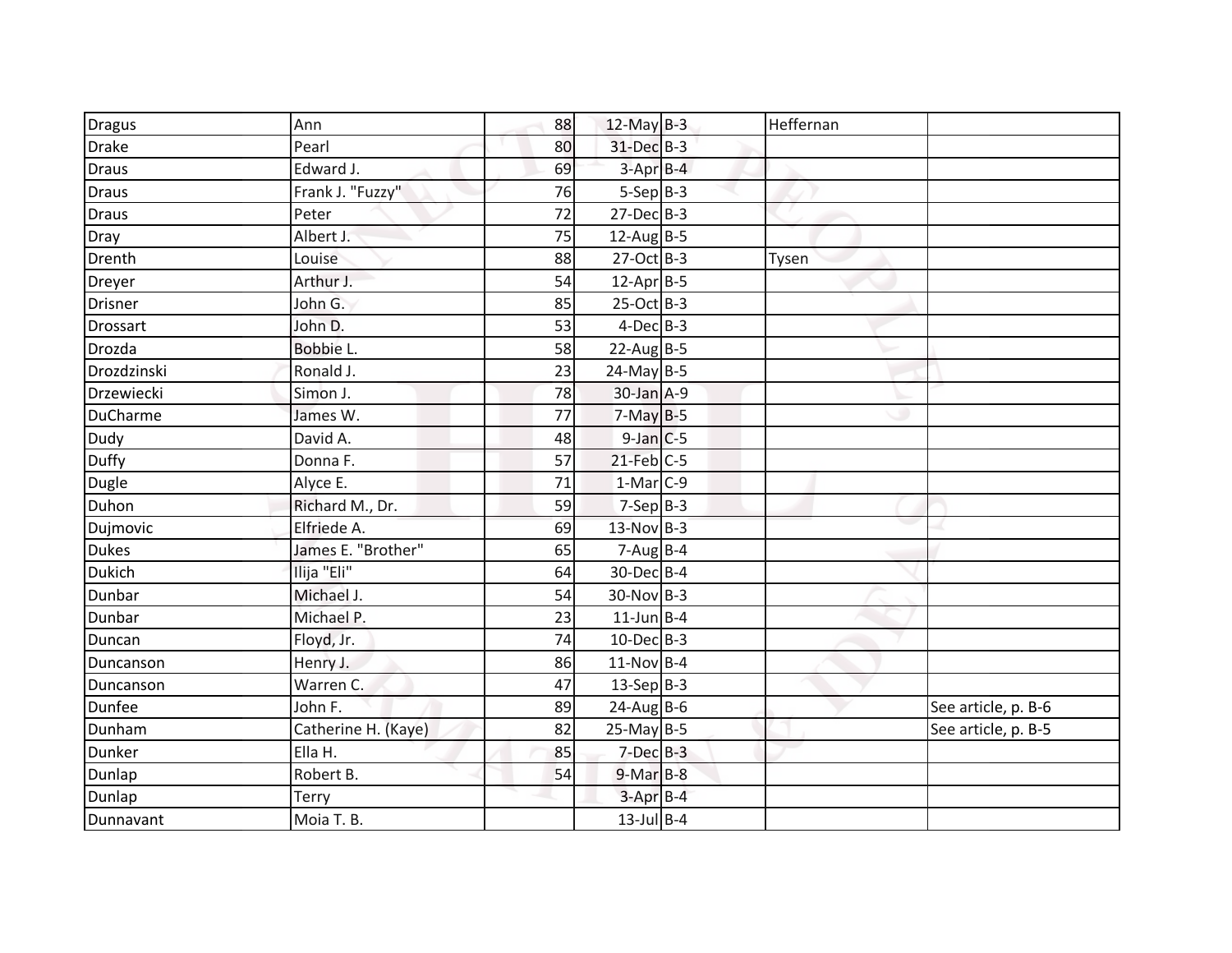| Dunstan     | Fred C.              | 96 | $14$ -Jul B-3    |           |                                       |
|-------------|----------------------|----|------------------|-----------|---------------------------------------|
| Durch       | Pete (Durcho)        | 72 | $17$ -Jul B-4    |           |                                       |
| Durkin      | Eleanor M.           | 70 | $11-Nov$ B-4     | Lorkowski |                                       |
| Durta       | Anna V.              | 80 | $18$ -May B-5    |           |                                       |
| <b>Dust</b> | John E.              | 50 | $17$ -Jul B-4    |           |                                       |
| Dust        | Victoria             | 80 | $4$ -Jul B-5     | Jamrose   |                                       |
| Duszynski   | Richard F.           | 66 | 28-Sep B-4       |           |                                       |
| Dutro       | Toni                 | 29 | $6-Sep B-3$      | Sedlacek  |                                       |
| Dutton      | Stephanie L. (Lamm)  | 13 | $6$ -Jul $B$ -5  |           |                                       |
| Duvall      | Leroy F., Rev.       | 67 | $22$ -Jan B-3    |           |                                       |
| Dvorscak    | Helen C.             | 86 | $23$ -Feb $A-8$  | Fedorko   |                                       |
| Dvorscak    | Paul T.              | 63 | $14-Sep B-3$     |           |                                       |
| Dvorscak    | Stephen T. "Pee Wee" | 78 | $8$ -Oct $B-3$   |           |                                       |
| Dwan        | Ann K.               | 71 | $30$ -Aug B-5    |           |                                       |
| Dwyer       | Stanley              | 58 | $4$ -Apr $B$ -4  |           |                                       |
| Dye         | Philip D.            | 37 | $13-Sep$ B-3     |           | See also article Sept. 13,<br>$p.B-2$ |
| Dyer        | Ruth                 | 89 | 18-Dec B-3       |           |                                       |
| Dykema      | Jacob                | 67 | $5$ -Dec $B$ -3  |           |                                       |
| Dytkiewicz  | Gerald               | 59 | $21$ -Dec $B-3$  |           |                                       |
| Dziadowicz  | Nancy A.             | 67 | $28$ -Dec $B-3$  |           |                                       |
| Earley      | Agnes M.             | 70 | $15$ -Feb B-9    |           |                                       |
| Earley      | Bonnie J.            | 76 | $13-Sep B-3$     |           |                                       |
| Early       | Joseph W.            | 84 | 4-Mar D-14       |           |                                       |
| East        | Tommy D.             | 73 | $8$ -Jun $B$ -5  |           |                                       |
| Eaton       | Dennis M.            | 27 | $31$ -Aug B-4    |           | See also article Aug. 31, p.<br>$A-1$ |
| Ebbens      | Gertrude             | 94 | $23$ -Dec $B-4$  |           |                                       |
| Eberhardt   | Robert K., Sr.       | 40 | $8$ -Jan $C$ -10 |           |                                       |
| Eberle      | Jean A.              | 80 | $7$ -Jun $B - 5$ |           |                                       |
| Eberle      | Valentine H. "Butch" | 83 | 23-Sep B-4       |           |                                       |
| Eckenrode   | Lottie Mae           | 70 | $5-Dec$ B-3      |           |                                       |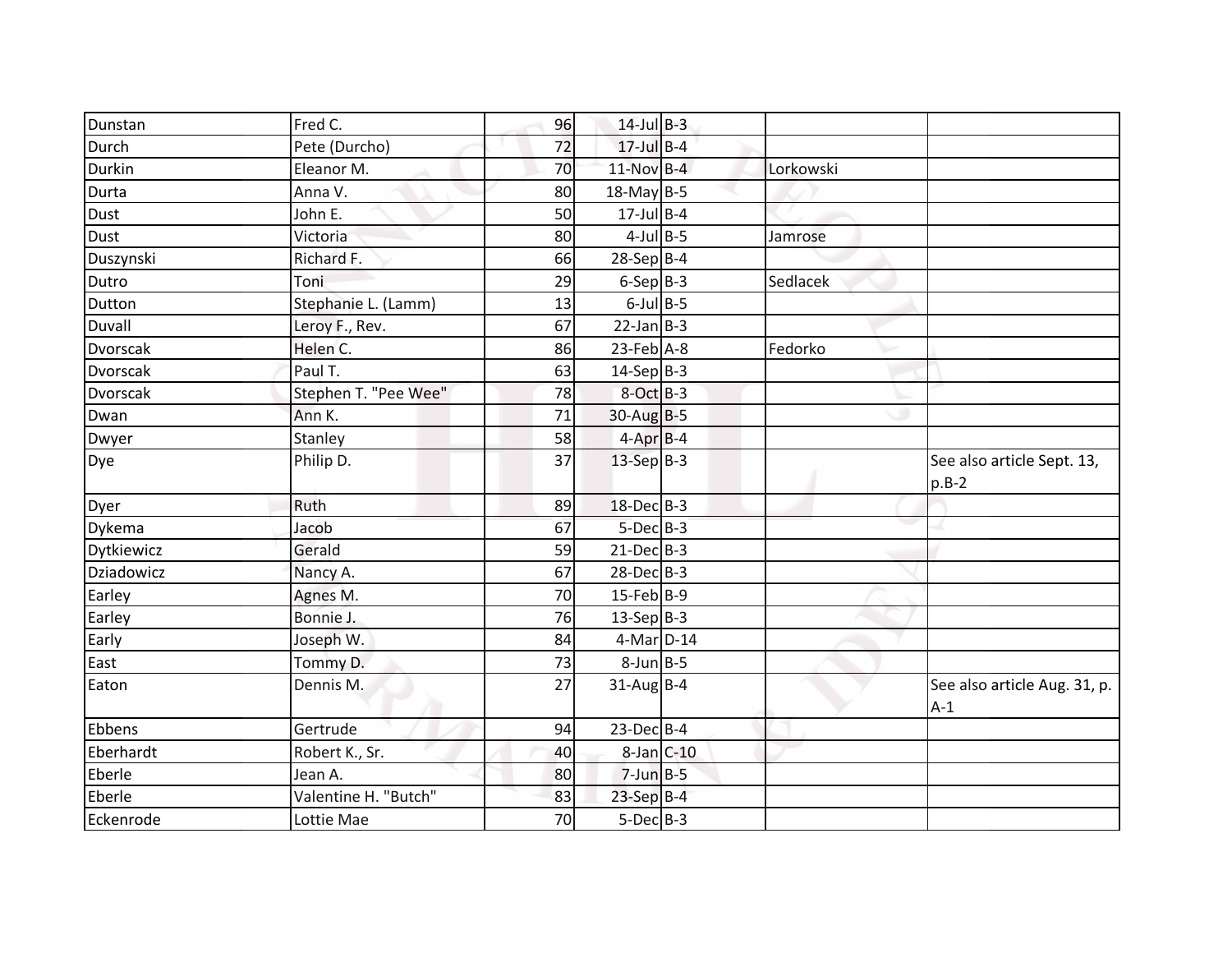| Eckert       | Joseph                  | 75     | 15-Dec B-3       |             |                     |
|--------------|-------------------------|--------|------------------|-------------|---------------------|
| Edelson      | Betty                   | 93     | $28$ -Jul $B-3$  |             |                     |
| Eden         | Irma I.                 | 49     | 26-Sep B-3       | Kristoff    |                     |
| Edmond       | James F.                | 63     | $23$ -Aug B-6    |             |                     |
| Edmond       | Susie                   |        | $25-Dec$ B-3     |             |                     |
| Edwards      | <b>Ruth Caroline</b>    | 66     | $8$ -Dec $B$ -3  |             |                     |
| Eenigenburg  | Dustin R.               | 3 days | $11$ -Aug B-3    |             |                     |
| Eenigenburg  | Joanne M.               | 64     | $10$ -Apr $B$ -4 |             |                     |
| Eenigenburg  | Lester R.               | 75     | $11-Oct$ B-3     |             |                     |
| Eggebrecht   | Mary                    | 69     | 22-Oct B-3       |             |                     |
| Ehasz        | Emily M.                | 78     | $20$ -Apr $B-5$  |             |                     |
| Ehlen        | Marie Y.                |        | $2-Aug$ B-6      | Saltanovitz |                     |
| Ehlert       | Eloise A.               | 68     | $5-May$ B-3      |             |                     |
| Eidam        | Cornelia J.             | 86     | 8-Mar C-9        |             |                     |
| Eilers       | George W.               | 81     | $7$ -Jan $D-10$  |             |                     |
| Ekholm       | Helen (Deardorff)       | 78     | $8$ -Jun $B$ -5  |             |                     |
| Elder        | Clifford O.             | 60     | $29$ -Jan B-8    |             |                     |
| Elencik      | Elizabeth (Ilencik)     |        | $2-SepB-3$       |             |                     |
| Elkins       | Geraldine               | 70     | $18$ -Feb E-2    |             | See article, p. E-2 |
| EII          | John J., Sr.            | 73     | $14$ -Jul B-3    |             |                     |
| Ellingsen    | Elizabeth Leanore "Lee" | 89     | $12-Nov$ B-3     |             |                     |
| Elliott      | Brister, Jr. "Pat"      | 58     | $4$ -Oct B-3     |             |                     |
| Elliott      | <b>Lynn Corey</b>       |        | $25-Nov$ B-4     |             | Picture included    |
| Elliott      | Mary                    | 79     | $7$ -Jan $D-15$  | Taylor      |                     |
| Ellis        | Lucille                 | 61     | $28$ -Jul B-3    |             |                     |
| <b>Ellis</b> | Robert E.               | 62     | $15-Nov$ B-3     |             |                     |
| Ellison      | Jesse A.                | 85     | $1-Mar$ C-9      |             |                     |
| Ellison      | Vesta "Bobby"           | 71     | $13$ -May B-5    |             |                     |
| <b>Ells</b>  | Vera E.                 |        | $27 - Dec$ B-3   |             |                     |
| Ellyson      | Martha L.               | 88     | $14-Nov$ B-3     |             | See article, p. B-3 |
| Elman        | Lucy E.                 |        | $4$ -May B-5     |             |                     |
| Elman        | Peter C.                | 55     | 24-Mar B-10      |             |                     |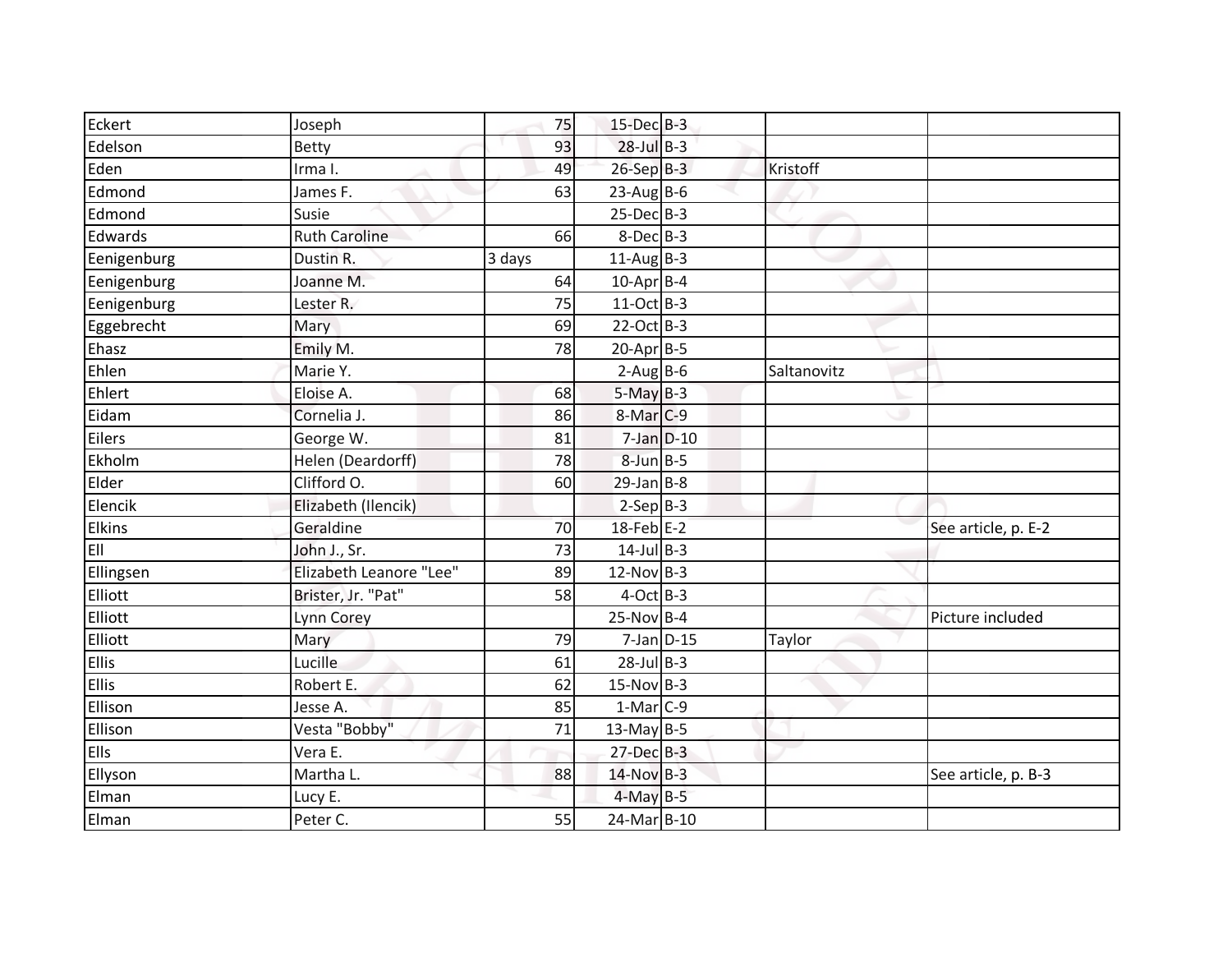| Elmore    | <b>Willie Earl</b>            | 27 | $9-May$ B-7       |                  |                                                            |
|-----------|-------------------------------|----|-------------------|------------------|------------------------------------------------------------|
| Elvira    | Socorro                       | 56 | $30-Sep$ B-4      |                  |                                                            |
| Embrey    | Robin E.                      | 27 | 29-Mar B-7        |                  |                                                            |
| Emerson   | Arthur "Mickey"               | 86 | $7$ -Jan $D-15$   |                  |                                                            |
| Emmerling | Elisabeth Kleihege            | 93 | $20$ -Jul B-5     |                  |                                                            |
| Emmig     | Ernst H.                      | 89 | $15-Sep B-3$      |                  | Last name also spelled<br>Immig - see Sept. 16, p. B-<br>3 |
| Engel     | Henry J.                      | 77 | $27$ -Jan B-8     |                  |                                                            |
| Engelmann | Alfred C.                     | 70 | $19$ -Jul B-5     |                  |                                                            |
| Engleton  | Thomas, Rev.                  |    | $5$ -Jan $C-1$    |                  |                                                            |
| Enick     | Mary                          | 84 | 13-Mar A-9        |                  |                                                            |
| Enocksen  | Charles                       | 83 | 4-Feb D-14        |                  |                                                            |
| Enocksen  | <b>Helen Margaret Martine</b> |    | $15$ -Mar $ C-4 $ |                  |                                                            |
| Entrikin  | Ross H.                       | 62 | $8$ -Jun $B - 5$  |                  |                                                            |
| Eppley    | Gladys                        | 68 | $19$ -Jul B-5     |                  |                                                            |
| Erffmeyer | Edward A.                     | 81 | $11$ -May B-5     |                  |                                                            |
| Erickson  | Beda G.                       | 93 | $11-Dec$ B-3      |                  |                                                            |
| Erickson  | Robert V.                     | 62 | $29$ -Apr $B$ -6  |                  |                                                            |
| Ericson   | Dorothy A.                    | 46 | $18$ -May B-5     |                  |                                                            |
| Eriks     | Grace                         | 85 | $9$ -Oct B-3      |                  |                                                            |
| Ernd      | Marshall W.                   | 56 | $5-Nov$ B-3       |                  |                                                            |
| Ernst     | James R.                      | 82 | $29$ -Jan B-8     |                  |                                                            |
| Ertl      | Theodore                      | 74 | $8-Mar$ C-9       |                  | See article, p. C-9                                        |
| Erwin     | Esther E.                     |    | $28$ -Feb $C-5$   | <b>McGroarty</b> |                                                            |
| Escalante | Felicia                       | 54 | $29$ -May B-4     | Flores           |                                                            |
| Escutia   | Jose C.                       | 24 | $10-Sep$ B-3      |                  |                                                            |
| Espitia   | Jacinto                       | 96 | 14-Oct B-2        |                  |                                                            |
| Esslinger | <b>Charles Robert</b>         | 85 | 12-May $B-3$      |                  |                                                            |
| Estep     | Violet D.                     | 66 | $11$ -Jul B-5     |                  |                                                            |
| Estrada   | Moses                         | 60 | $6$ -Apr $B$ -5   |                  |                                                            |
| Eubanks   | Dale L.                       | 54 | $9$ -Jun $B$ -3   |                  |                                                            |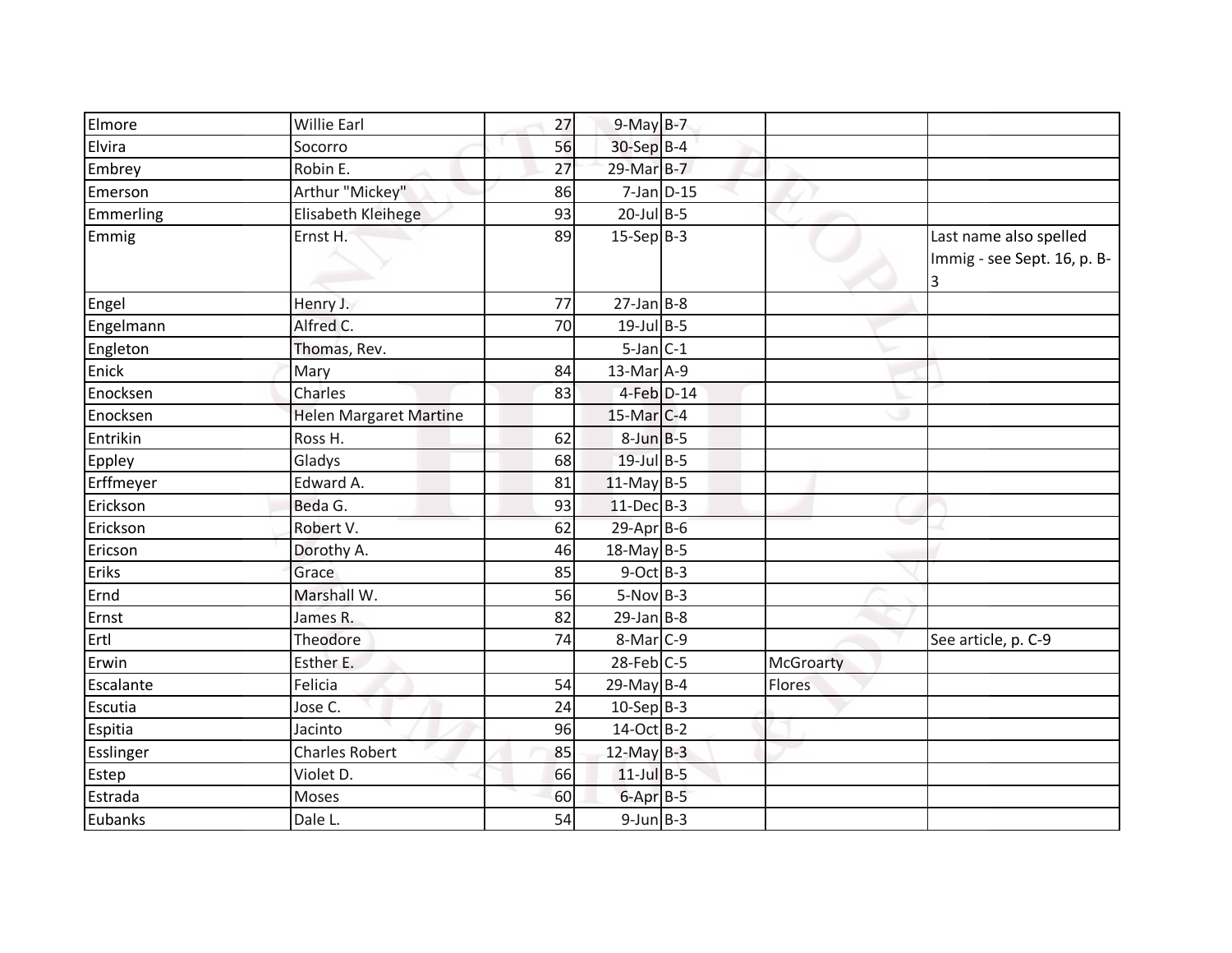| Evanko     | Paul                  | 67 | $25-May$ B-5     |            | See article, p. B-5  |
|------------|-----------------------|----|------------------|------------|----------------------|
| Evans      | Anna I.               | 68 | 1-Mar C-9        |            |                      |
| Evans      | <b>Bertha Lillian</b> | 76 | $25$ -Jul $B-5$  |            |                      |
| Evans      | Hilda C. 'Grandma'    | 94 | $22-Oct$ B-3     |            |                      |
| Evans      | Lawrence "Boobie"     | 46 | $14$ -Mar $C-5$  |            |                      |
| Evans      | Willa B.              | 77 | $22$ -Dec $B-3$  |            |                      |
| Evanson    | George                | 72 | $27$ -Dec $B-3$  |            |                      |
| Ewbank     | Muriel C.             | 76 | 13-Feb A-9       |            |                      |
| Ezra       | Ruth                  | 77 | $14$ -Aug B-4    |            |                      |
| Fabian     | Matthias J.           | 86 | $15$ -May B-4    |            |                      |
| Fabisiak   | Jercy                 | 66 | $27-Sep$ B-3     |            |                      |
| Fabiyanic  | Slavo                 | 91 | $23$ -Jan C-5    |            |                      |
| Fagan      | Barbara A.            | 83 | $3-Apr$ B-4      |            |                      |
| Fairse     | Marvin J.             | 84 | $2$ -Jun $B-3$   |            |                      |
| Fajman     | Ernest                | 86 | $20-Apr$ B-5     |            |                      |
| Falcioni   | Elizabeth             | 79 | 16-Mar C-2       |            |                      |
| Falda      | Dorothy S.            | 69 | $20$ -May B-5    | Chabdaratz |                      |
| Fandrei    | Alice M.              | 64 | $1-Oct$ B-4      |            |                      |
| Farabaugh  | Joseph A.             | 77 | 8-Feb D-2        |            |                      |
| Farnan     | Faye                  | 79 | $11-Dec$ B-3     |            |                      |
| Farrell    | James D. (Skip)       | 59 | $28$ -Dec $B-3$  |            |                      |
| Farrell    | Julia T.              | 72 | $11-MarE-2$      | Zaborac    |                      |
| Farris     | Hal Barkley, Jr.      | 47 | $7$ -Feb $D-10$  |            | See article, p. D-10 |
| Farver     | Robert R. "Big Daddy" | 63 | $3-Nov$ B-3      |            |                      |
| Fasan      | Dorcas M.             | 66 | $16$ -Feb B-8    |            |                      |
| Fasiang    | <b>Barbara Mary</b>   | 87 | $7-May$ B-5      | Masura     |                      |
| Fausch     | Charles F.            | 74 | $17-Sep B-3$     |            |                      |
| Fazio      | Clarice A.            | 53 | $23$ -Jan $A-11$ | Frank      |                      |
| Featherly  | Homer H.              | 72 | $4-Nov$ B-3      |            |                      |
| Febech     | Virginia              | 71 | $5-Sep C-4$      |            | See article, p. C-4  |
| Feder      | Anna                  | 86 | $6$ -Jul $B$ -5  |            |                      |
| Fedorowitz | Leo V.                | 74 | $6$ -Feb $C$ -5  |            |                      |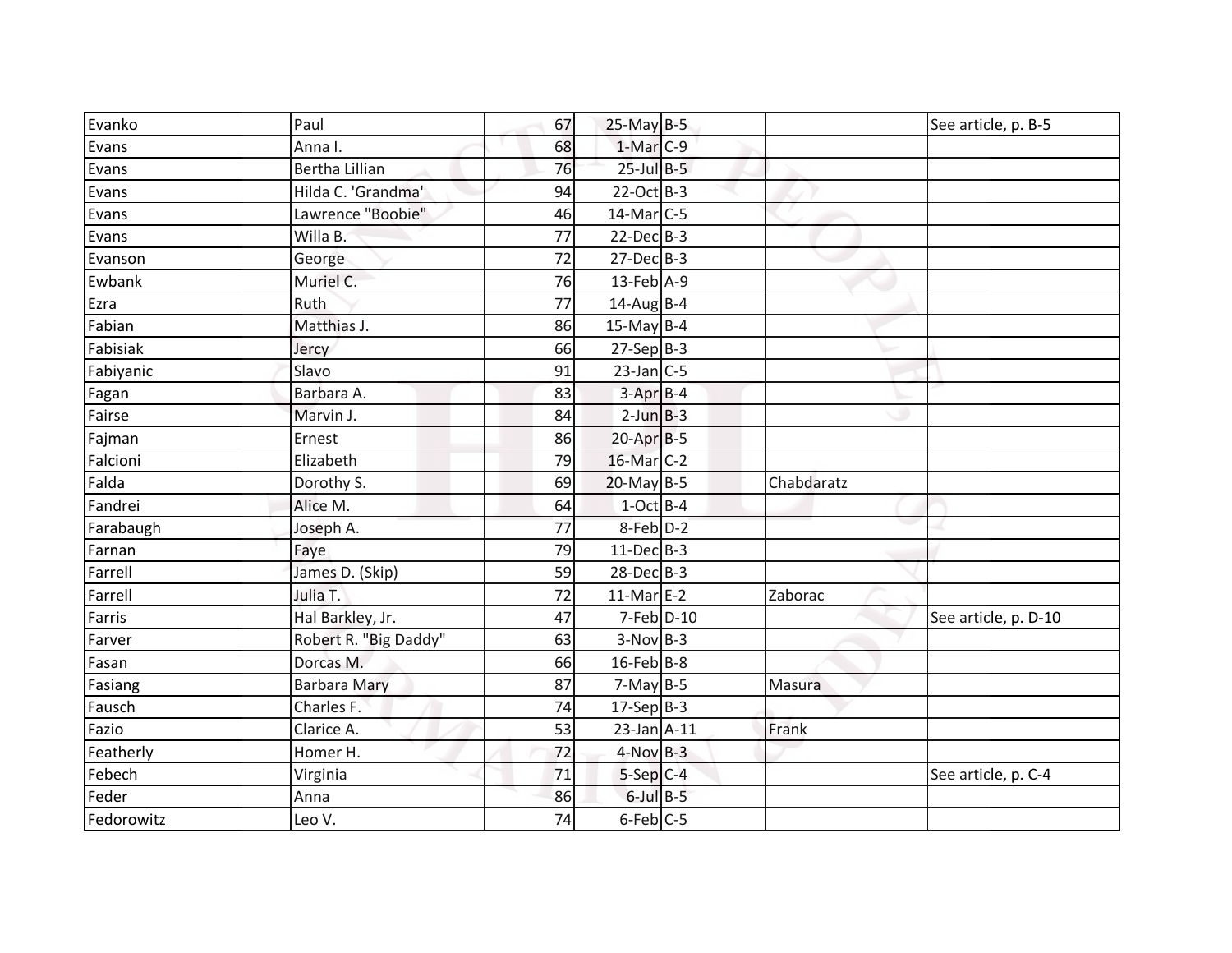| Feeser       | Alice                | 81  | $6$ -Mar $C-2$    |             |                                    |
|--------------|----------------------|-----|-------------------|-------------|------------------------------------|
| Feigenbaum   | Marcus F.            | 80  | 28-Oct B-4        |             |                                    |
| Feldner      | Frances M.           |     | $25$ -Jan $C$ -6  | Hecht       |                                    |
| Felix        | Mildred H.           | 76  | $5-MarB-8$        |             |                                    |
| Fenes        | Anna B. (Miksis)     | 83  | $12$ -Jun B-4     |             |                                    |
| Fenn         | Louisa Dorothy       | 80  | $2-Sep$ B-3       |             |                                    |
| Fenstermaker | Thomas B. "Tom"      | 48  | $13$ -Dec B-4     |             |                                    |
| Ferencz      | Julia                | 87  | $19$ -MarB-6      |             |                                    |
| Ferguson     | <b>Edna Blanche</b>  | 100 | 20-May B-5        |             |                                    |
| Ferguson     | John P.              | 65  | $15$ -Dec $B$ -3  |             |                                    |
| Ferguson     | Leonard C.           | 67  | $18$ -May B-5     |             |                                    |
| Ferguson     | Maude                | 66  | $24$ -DecB-6      |             | See article, p. B-6                |
| Feria        | Gertrude E.          | 76  | 15-Apr B-7        | Cieplucha   |                                    |
| Ferrarini    | Laurie J.            | 30  | $24$ -Jan $D-8$   | Vrogendewey |                                    |
| Ferrer       | Jozette E.           | 3   | 29-Aug B-5        |             |                                    |
| Fetsch       | Marie E.             | 88  | $8-May$ B-5       |             |                                    |
| Fetsch       | Mary E.              | 80  | $10$ -Mar $A$ -10 |             | See article and photo, p. A-<br>10 |
| Fidanza      | Oreste "Tony"        | 66  | $27$ -Feb $A-8$   |             |                                    |
| Fiegle       | Leona                | 72  | 12-Sep $B-3$      |             |                                    |
| Field        | Ronald E.            | 39  | 13-Oct B-3        |             |                                    |
| Fields       | Harold G.            | 63  | $2$ -Oct B-3      |             |                                    |
| Figler       | Joseph W.            | 84  | 18-Oct B-3        |             |                                    |
| Figueroa     | Carmen               | 61  | $22$ -AugB-5      |             |                                    |
| Finch        | Eugenia Marcella     | 78  | $28-Sep B-4$      |             |                                    |
| Finch        | Robert F., Jr.       | 51  | $13$ -Apr B-5     |             |                                    |
| Finck        | John E.              | 91  | $19-Sep B-3$      |             |                                    |
| Finley       | John N.              | 86  | $8-Nov$ B-3       |             |                                    |
| Finnegan     | Mariellyn G.         | 81  | $11$ -Aug B-3     |             |                                    |
| Firrek       | Andrew A.            | 76  | $18$ -Jan E-2     |             |                                    |
| Fischer      | Eugene Clarence, Sr. | 60  | 10-May B-5        |             |                                    |
| Fishback     | Donald J.            | 72  | $2-Mar$ A-6       |             |                                    |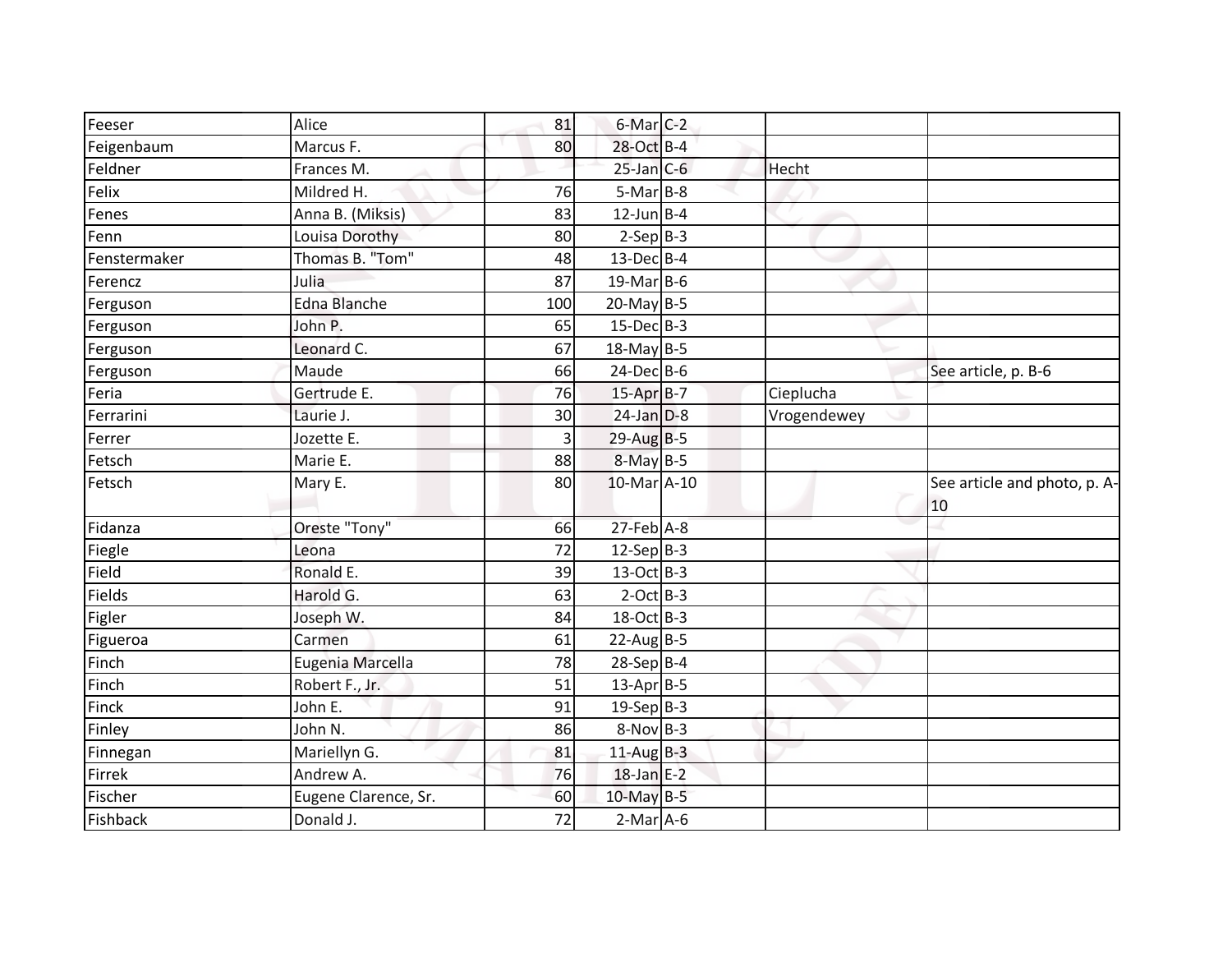| Fisher      | Carol M.               | 59 | $21$ -Aug B-4          |         |                     |
|-------------|------------------------|----|------------------------|---------|---------------------|
| Fisher      | <b>Catherine Marie</b> | 61 | $21$ -Dec $B-3$        |         |                     |
| Fizer       | John                   | 73 | $20$ -May B-8          |         |                     |
| Flaherty    | Ann                    |    | 18-Apr B-5             | Haluska |                     |
| Flaherty    | Lawrence A.            | 83 | $8-Nov$ B-3            |         |                     |
| Fleming     | Charles W.             | 71 | $6-Nov$ B-3            |         |                     |
| Fleming     | Harriet M.             | 84 | 31-Oct B-3             |         | See article, p. B-3 |
| Fleming     | Mary E.                | 81 | $27$ -Jun $B - 5$      |         |                     |
| Fletcher    | Mabel S.               | 80 | $27-Nov$ A-5           |         |                     |
| Fletcher    | Selma                  | 60 | $5-Dec$ B-3            |         |                     |
| Flint       | Ruth G.                | 69 | $3$ -Jan $C$ -5        |         |                     |
| <b>Flis</b> | Stanley                | 68 | $24$ -Jan $D-5$        |         |                     |
| Flitar      | Mary                   | 79 | $10$ -Jul $B-4$        |         |                     |
| Flora       | Kenneth L., Dr.        | 86 | 29-Mar B-7             |         |                     |
| Flora       | Martha Maxine          | 63 | $5-AugB-5$             |         |                     |
| Flora       | Robert S.              | 50 | $28$ -Jun $B$ -6       |         |                     |
| Florek      | Christopher E.         | 29 | $6$ -May B-7           |         |                     |
| Florek      | Josephine A.           | 74 | $4-Oct$ B-3            | Piwowar |                     |
| Florek      | Mae A.                 | 82 | $30-Sep$ B-4           |         |                     |
| Florence    | Robert John            | 43 | $12$ -Aug G-9          |         | See article, p. G-9 |
| Flores      | Arthur                 | 51 | $12$ -Jul B-5          |         |                     |
| Flores      | David A.               | 28 | $2-Feb$ C-2            |         |                     |
| Flores      | Delfin, Sr.            | 40 | $23$ -Feb $A-8$        |         |                     |
| Flores      | Salvador P.            | 55 | $29$ -Aug B-5          |         |                     |
| Floutsis    | Dimitrios A.           | 60 | $23$ -Jan $A-11$       |         |                     |
| Fogarty     | John A.                | 64 | 27-Nov A-5             |         |                     |
| Fogle       | Wilbur L. "Froggy"     | 45 | $4-Sep$ B-3            |         |                     |
| Fogleman    | <b>Audley Thomas</b>   | 61 | $15$ -Aug B-5          |         |                     |
| Foglio      | Donald J.              | 36 | $2-Feb$ <sub>C-2</sub> |         |                     |
| Foley       | Floyd F. "Cap"         | 67 | 6-Mar C-2              |         |                     |
| Foltz       | Donald                 | 72 | $10$ -Jul $B-4$        |         |                     |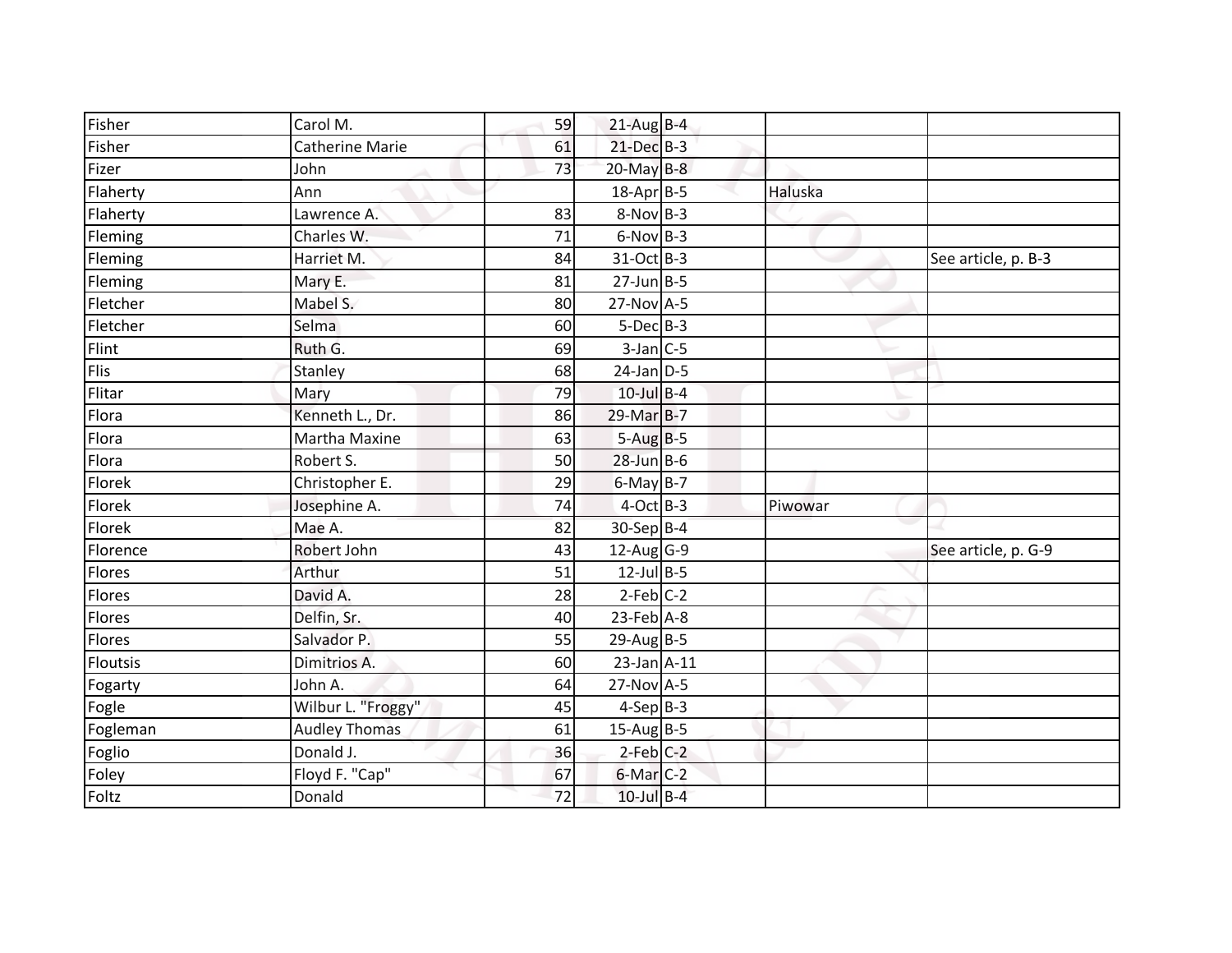| Foltz      | Hal M.               | 79       | 27-Oct B-3              |             | See also article Oct. 27, p.<br>$B-3$ |
|------------|----------------------|----------|-------------------------|-------------|---------------------------------------|
| Ford       | Leo Ray              | 55       | $21$ -Mar $D-8$         |             |                                       |
| Foreman    | Mack G.              | 94       | $21-AprB-3$             |             |                                       |
| Forsberg   | Gertrude             | 92       | $3-SepB-3$              |             |                                       |
| Fort       | Elder "Rooster Man"  | 79       | $6$ -Jul $B$ -5         |             |                                       |
| Fortenbury | Thomas H.            | 40       | $12$ -Mar $B-8$         |             |                                       |
| Fortener   | Dorothy D.           | 85       | $4$ -Oct B-3            |             | See article, p. B-3                   |
| Fortunak   | Frances M.           | 67       | $13$ -DecB-3            |             |                                       |
| Foster     | Charles V.           | 70       | $14$ -Dec $B-3$         |             |                                       |
| Fowler     | John M.              | 29       | $5 - Apr$ B-5           |             |                                       |
| Fowler     | Zachary              | 5 months | $11-Nov$ B-4            |             |                                       |
| Fox        | Irene M.             |          | $26-Sep$ B-3            |             |                                       |
| Fox        | Theadore             | 83       | 19-Feb B-7              |             |                                       |
| Franczek   | Natalia              | 92       | $30$ -Jul $B-4$         | Wojcikowski |                                       |
| Frank      | Alma A.              | 89       | 7-Jan D-15              |             |                                       |
| Franklin   | <b>Bonnie</b>        | 85       | $13$ -Jul B-4           |             |                                       |
| Franklin   | Garland D.           | 90       | 17-Dec B-4              |             |                                       |
| Franklin   | Gloria J.            | 62       | $9$ -Dec $B$ -4         |             |                                       |
| Franknecht | Edward O.            | 79       | $13$ -Jul B-4           |             |                                       |
| Franko     | John                 | 77       | $1-Oct$ B-4             |             |                                       |
| Frazier    | Jeffrey              | 20       | $8$ -Oct $B-1$          |             | See article, p. B-1                   |
| Frazier    | Mary Magdeline       | 53       | $1-Oct$ B-4             |             |                                       |
| Fredrick   | Cynthia              | 25       | $13-Sep B-2$            |             | See article, p. B-2                   |
| Freed      | Sidney L.            | 73       | 24-Mar B-10             |             |                                       |
| Freie      | Avil Branko          | infant   | 27-Apr B-4              |             |                                       |
| French     | Charles B. "Frenchy" | 59       | $20$ -May B-8           |             |                                       |
| French     | Rose Mary            | 87       | 4-Feb D-14              |             |                                       |
| French     | Stephen D.           | 38       | $17$ -Jun $B-3$         |             |                                       |
| Frenchik   | Joseph F.            | 86       | $29$ -Jan B-8           |             |                                       |
| Fritz      | Ethel L.             | 91       | $21$ -Feb $C-5$         |             |                                       |
| Fritz      | Lottie               | 76       | $\overline{7}$ -Jul B-3 |             |                                       |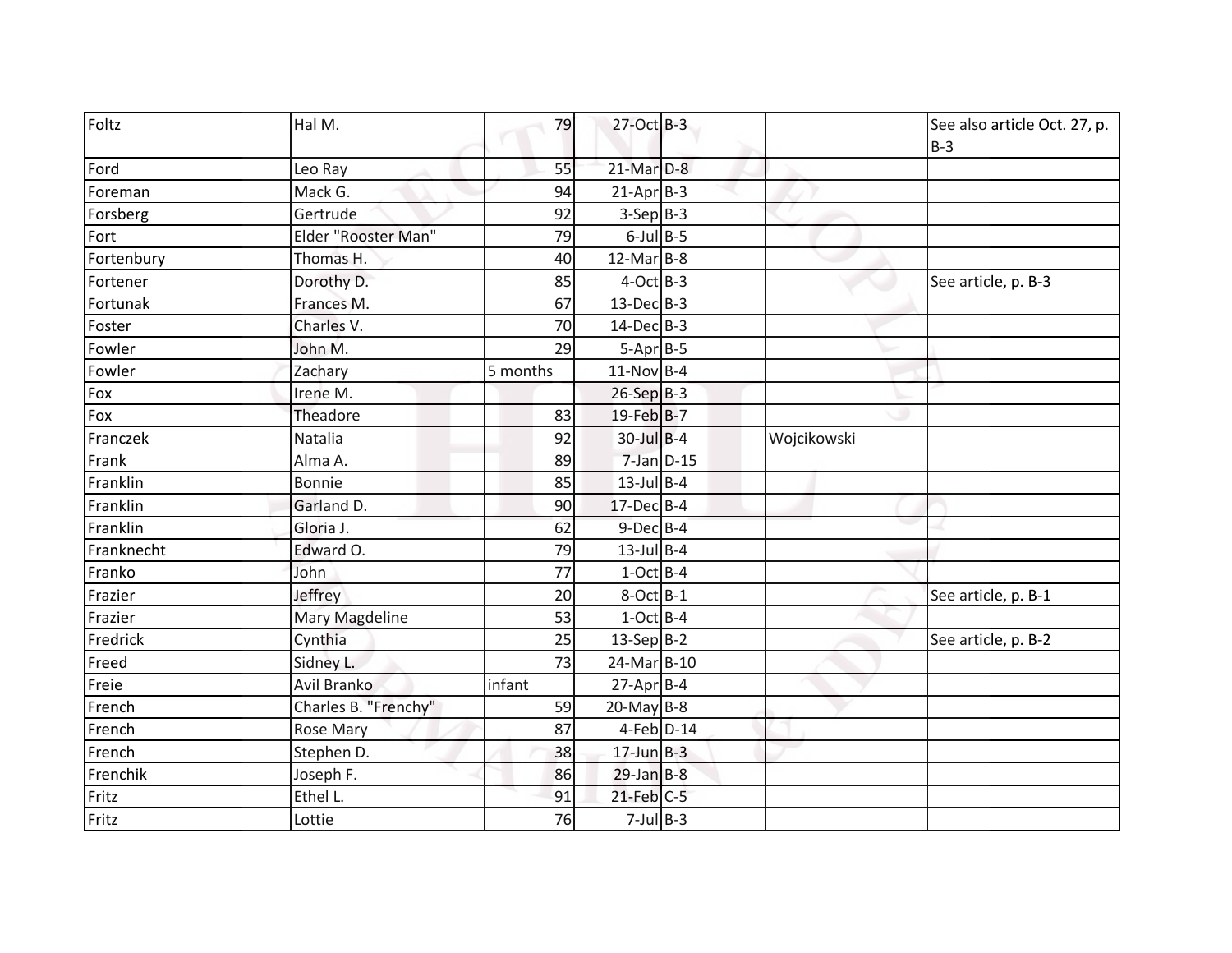| Paul J.                 | 81                | 29-Oct B-3             |                                                                   |                               |
|-------------------------|-------------------|------------------------|-------------------------------------------------------------------|-------------------------------|
| Arthur W.               | 84                | 23-Sep B-4             |                                                                   |                               |
| Fred                    | 77                | $8-Mar$ <sub>C-9</sub> |                                                                   |                               |
| Parrlee                 |                   | 18-Dec B-3             |                                                                   |                               |
| <b>Kelley Shanon</b>    | 18                | $5-Oct$ B-4            |                                                                   |                               |
| Marie                   | 85                | $10$ -May B-7          |                                                                   |                               |
| Mary                    | 81                | $5$ -Jan $C-1$         | Malejki                                                           |                               |
| Gerald                  | 68                | $21-AprB-3$            |                                                                   |                               |
| Annie C.                |                   | $2$ -Oct B-3           | Calabretto                                                        |                               |
| John                    | 75                | $7$ -Feb $D-10$        |                                                                   |                               |
| Andrew                  | 90                | $2-AugBB-6$            |                                                                   |                               |
| Stephen H.              | 73                | $8-May$ B-5            |                                                                   |                               |
| Sam                     | 70                | $11-Nov$ B-4           |                                                                   |                               |
| Helen                   | 76                | $13$ -Aug B-4          |                                                                   |                               |
| Mary J.                 | 96                | 6-May B-10             |                                                                   |                               |
| Alexander, Jr. "Suttee" | 76                | $15$ -Jan B-6          |                                                                   |                               |
| Lois L.                 | 69                | 19-Apr B-5             |                                                                   |                               |
| Andrew                  | 85                | 19-Aug B-5             |                                                                   |                               |
| Stanley G.              | 66                | $11-Mar$ E-2           |                                                                   |                               |
| Martha Mitchell         | 53                | $21-Sep B-3$           |                                                                   | See also article Sept. 21, p. |
|                         |                   |                        |                                                                   | $B-3$                         |
|                         |                   |                        |                                                                   |                               |
| Janet                   | 65                |                        | <b>Buelle</b>                                                     |                               |
| Katharina M.            | 88                |                        |                                                                   |                               |
| Ollie J.                | 51                | $15-Oct$ B-3           |                                                                   |                               |
| Barney                  | 85                | $24$ -Aug B-5          |                                                                   |                               |
| Ilinka                  | 81                | 18-Feb D-14            |                                                                   |                               |
| Andrew J.               | 74                | $12$ -Jun $B-4$        |                                                                   |                               |
| <b>Barbara</b>          | 91                | 24-Aug B-5             |                                                                   |                               |
| Asuncion                | 85                | $19$ -Jan C-2          |                                                                   |                               |
| Patsy Ann               | 47                | $18$ -Apr B-5          |                                                                   |                               |
|                         | Mary B.<br>Stella | 76<br>84               | 18-Apr B-5<br>$3$ -Jul $B$ -4<br>$4$ -Jun $B$ -4<br>$29$ -Oct B-3 |                               |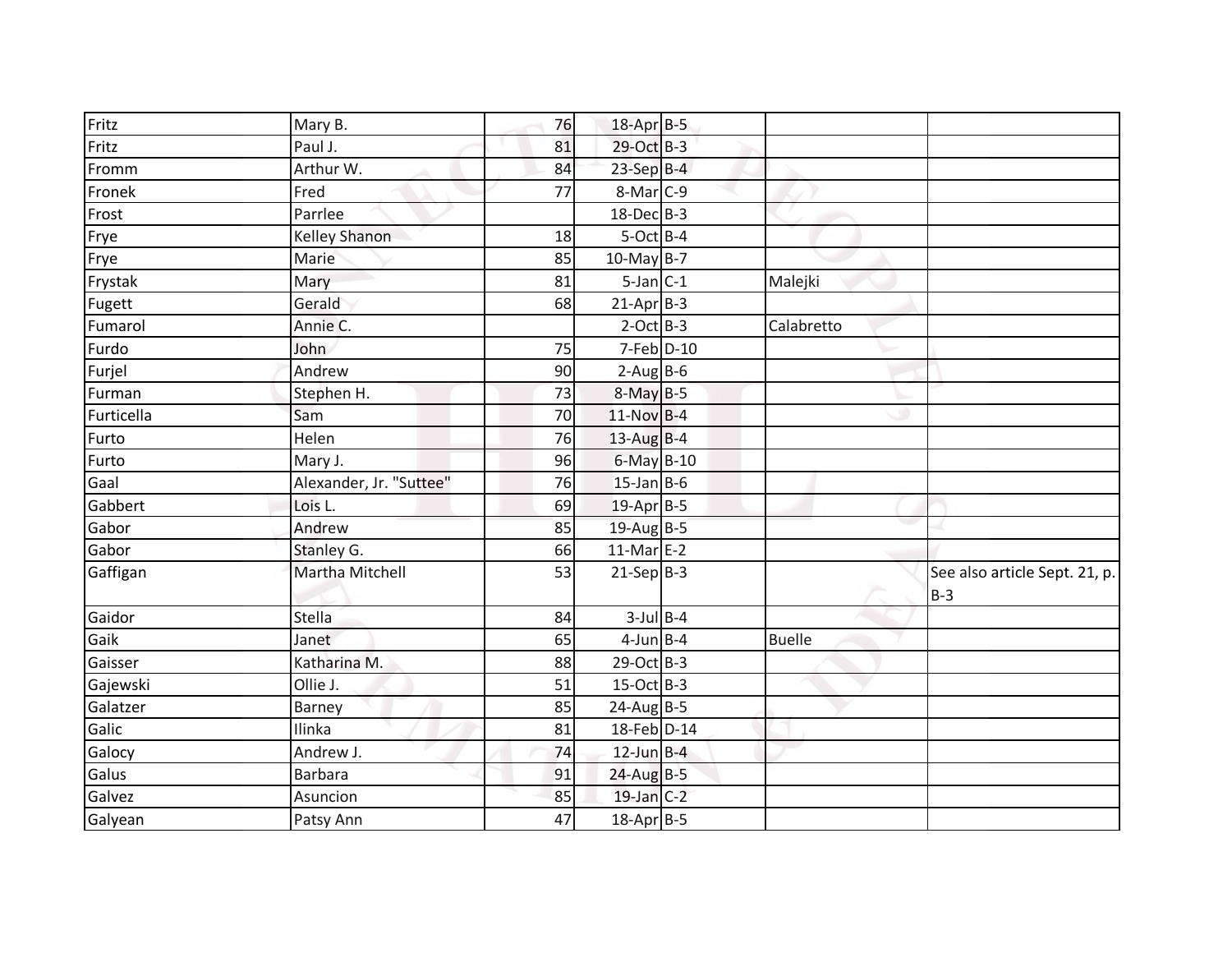| Gambill    | Earl                  | 53 | $25-Mar$ B-9      |         |                      |
|------------|-----------------------|----|-------------------|---------|----------------------|
| Gamble     | James R.              | 63 | $8$ -Jan $C$ -10  |         |                      |
| Gamez      | Francisco, Jr.        | 43 | $2-Mar$ A-6       |         |                      |
| Gann       | Dennis W.             | 32 | $4$ -Aug B-3      |         |                      |
| Ganz       | Louis A.              | 72 | $25$ -Jun $B$ -5  |         |                      |
| Garcia     | Charles R.            | 16 | $3-Apr$ B-4       |         |                      |
| Garcia     | Cruz                  | 61 | $6-Nov$ B-3       |         |                      |
| Garcia     | Petra B.              | 92 | $11$ -Jun $B - 4$ |         |                      |
| Gardner    | Raymond (Ogrodowczyk) | 71 | $7$ -Jun $B - 5$  |         |                      |
| Garland    | Lucille               | 66 | $13$ -Jan C-10    |         | See article, p. C-10 |
| Garrard    | Andrew P.             | 24 | $31$ -Jul B-4     |         |                      |
| Garrison   | John Hazlett, Sr.     | 84 | $9-$ Sep $B-6$    |         | See article, p. B-6  |
| Gartner    | Cora M.               | 90 | $23-SepB-4$       |         |                      |
| Garton     | Eleanor A.            | 68 | $13-Oct$ B-3      |         |                      |
| Gary       | Alonzo, Sr.           | 65 | $9-May$ B-7       |         |                      |
| Gary       | Edna                  | 65 | 25-Oct B-3        |         |                      |
| Garza      | Juanita               | 87 | $26$ -Jul B-5     |         |                      |
| Garza      | Leslie A.             | 39 | $5 - Feb$ $B-8$   |         |                      |
| Gasaway    | Charles R.            | 68 | $24$ -Jan $D-5$   |         |                      |
| Gaskey     | Janet E. "Sue"        | 48 | $5-Oct$ B-4       |         |                      |
| Gaskey     | Judy A.               | 26 | $18-Sep$ B-3      |         |                      |
| Gasparovic | Nicholas              | 79 | $15$ -May B-4     |         |                      |
| Gatch      | Maryann               | 30 | $21$ -Jul B-3     |         |                      |
| Gauger     | Margaret I.           | 76 | $19$ -Mar B-6     |         |                      |
| Gaughan    | Elizabeth J. (Betty)  | 74 | $24$ -AugB-5      | Higgins |                      |
| Gauglitz   | Marie Elfriede        | 92 | 18-Apr B-6        |         |                      |
| Gaul       | Jack A.               | 58 | $15$ -Dec $B$ -3  |         |                      |
| Gavit      | Alice R.              | 91 | $15-Sep$ $B-3$    |         |                      |
| Gavrilovic | Svetozar              | 64 | 31-Oct B-3        |         |                      |
| Gayda      | Regina (Polewski)     | 79 | $5$ -Jan $C-1$    |         |                      |
| Gaynor     | Lola Glee             | 86 | $4-Nov$ B-3       |         |                      |
|            |                       |    |                   |         |                      |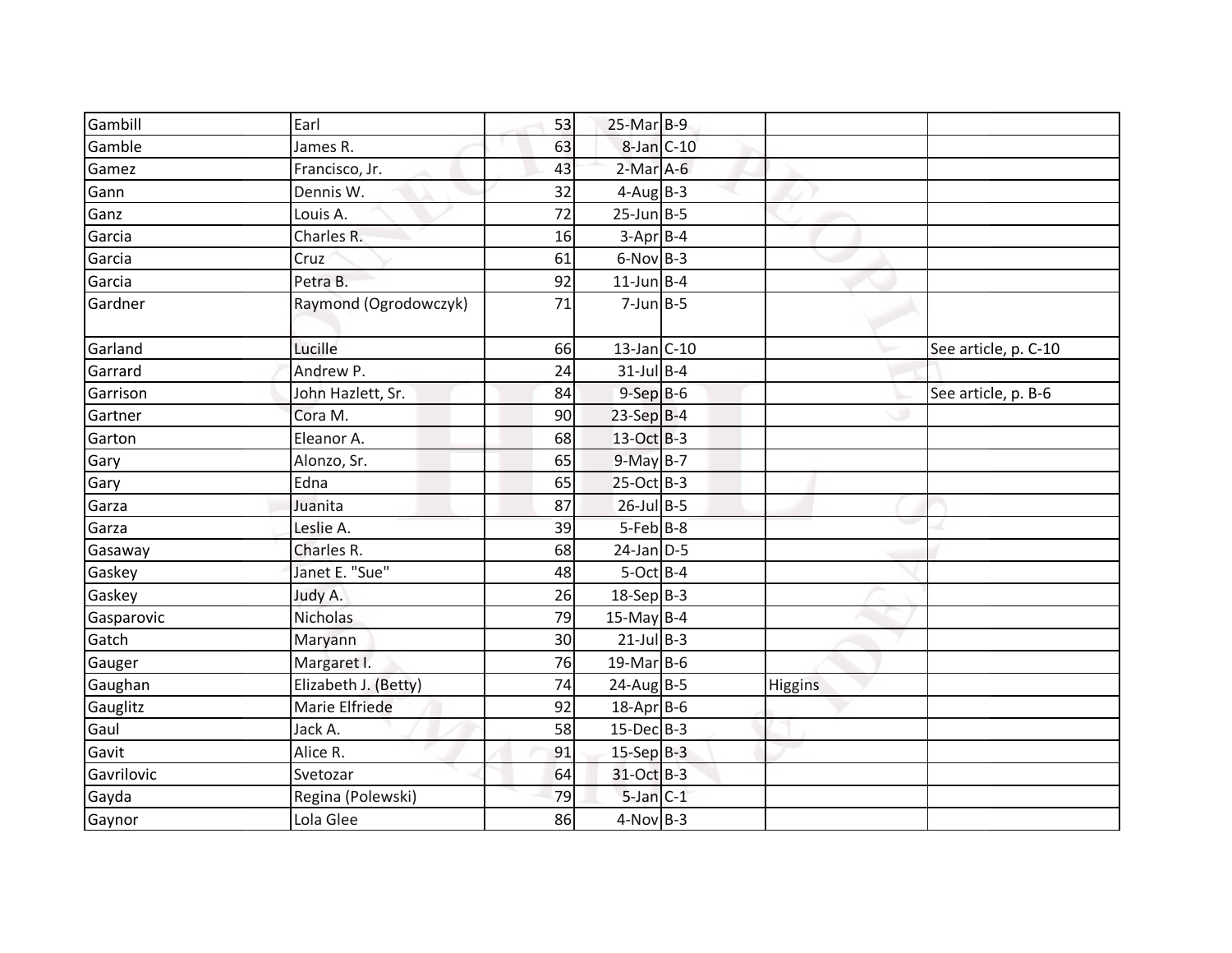| Gearman   | Theresa C.           | 59     | $21-Apr$ B-3     | Zyglowicz |                      |
|-----------|----------------------|--------|------------------|-----------|----------------------|
| Geeve     | Esther L.            | 70     | $1-Nov$ B-3      |           |                      |
| Geiger    | Henry J.             | 105    | $4-MayB-5$       |           |                      |
| Geisen    | Harry C.             | 88     | $1-Mar$ D-2      |           | See article, p. D-2  |
| Geisen    | Wilbur J.            | 82     | 11-Oct B-3       |           |                      |
| Geiser    | Phyllis              | 68     | $2-Jan$ B-3      |           |                      |
| Gembala   | Clara M.             | 69     | $20-Nov$ B-3     | Urbansky  |                      |
| Gemmel    | Matthew J.           | 82     | $30$ -AugB-5     |           |                      |
| Gendek    | <b>Bernard</b>       | 52     | $25-Aug$ B-3     |           |                      |
| Genge     | Dolores E.           | 59     | $18-Sep B-3$     |           |                      |
| Genova    | Vita                 | 77     | 4-Mar D-14       |           |                      |
| Gentry    | Juanita F.           | 68     | $14$ -Jan $D-14$ |           | See article, p. D-14 |
| Gentz     | Helen M.             | 68     | 16-Nov B-3       |           |                      |
| Gerba     | Genevieve            | 90     | 29-Dec B-3       | Toth      |                      |
| Gerbas    | John M., Sr.         | 68     | $11$ -Jan $D-12$ |           |                      |
| Gergacz   | John L.              | 72     | 17-Oct B-3       |           |                      |
| Gerlach   | Jaimie Nicole        | 3 days | $21-Nov$ B-3     |           |                      |
| Gerlach   | Raymond J.           | 78     | $14$ -AugB-4     |           |                      |
| Gerlich   | Eugene R.            |        | 8-Sep B-3        |           |                      |
| Gesmondi  | Edna (Cavanaugh)     | 81     | $16$ -Jun $B$ -3 |           |                      |
| Geyer     | Josephine M.         | 79     | $7-Mar$ D-5      |           |                      |
| Ghant     | Arletha              | 73     | $10$ -Aug B-5    |           |                      |
| Gibbons   | Sarrah Alura "Sadie" | 91     | $28-Nov$ B-3     |           |                      |
| Gibbs     | Curtis G.            | 55     | $16$ -Jan C-5    |           |                      |
| Gibbs     | Lucille G.           | 79     | $9$ -Feb $C$ -6  |           |                      |
| Gibbs     | Sarah S.             | 51     | $3-Sep B-3$      |           |                      |
| Gibson    | Edward L.            | 69     | $10$ -Jan $D-8$  |           |                      |
| Gidcumb   | Larry J.             | 54     | $27$ -Mar $B$ -6 |           |                      |
| Gieseking | Louise E.            | 98     | $19$ -Mar B-6    |           |                      |
| Giglio    | Maryanne "Mae"       | 74     | $17$ -Jun B-3    |           |                      |
| Gilkey    | Cleo                 | 61     | $1$ -Jul $B-5$   |           |                      |
| Gillespie | George William       | 83     | $30$ -Jun $B-3$  |           | See article, p. B-3  |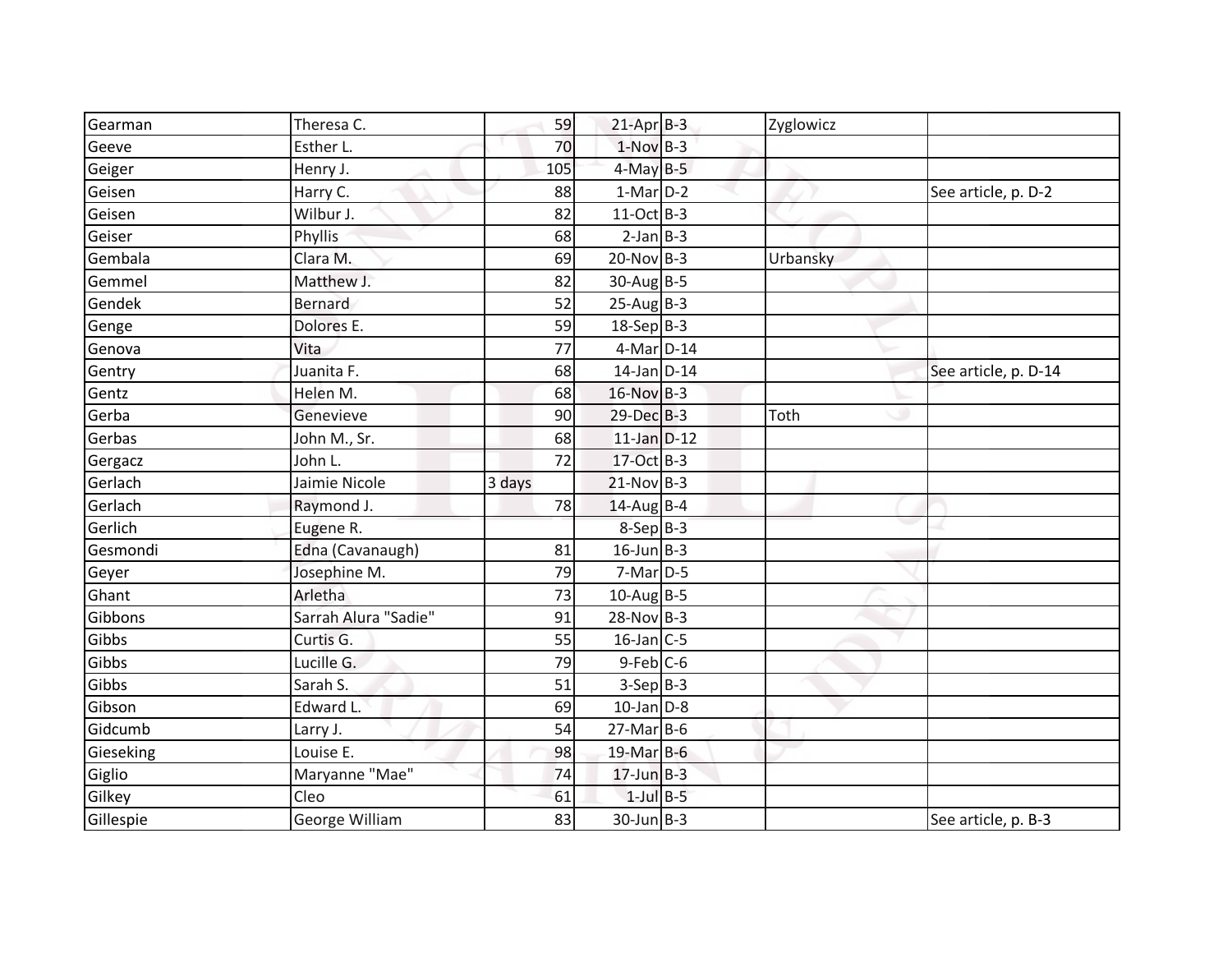| Gillespie | Marie G.                  | 82 | $25$ -Jan C-6     |   |                     |
|-----------|---------------------------|----|-------------------|---|---------------------|
| Gillespie | Robert A. "Bob"           |    | $27$ -Feb $A-8$   |   |                     |
| Gillett   | Frederick 'Fred'          | 75 | 21-Oct B-4        |   |                     |
| Gillian   | Jack M.                   | 66 | $31$ -Jul B-4     |   |                     |
| Gilligan  | Mary B.                   | 44 | $16$ -Oct B-3     |   |                     |
| Gilmore   | Carol Sue                 | 46 | 11-Feb $F-13$     |   |                     |
| Giltmier  | Russel P., Sr.            | 72 | $25$ -Jul B-5     |   |                     |
| Gilyan    | Jess                      | 79 | $21$ -Jun B-5     |   |                     |
| Giovingo  | Mable                     | 86 | $2-Sep B-3$       |   |                     |
| Girman    | Richard R.                | 55 | $1-Apr$ B-8       |   |                     |
| Gish      | Virginia L.               | 90 | 17-Mar A-9        |   |                     |
| Gize      | Steven B.                 | 15 | $16$ -Jan $D-1$   |   |                     |
| Glegg     | Edward D.                 | 64 | 28-Feb C-5        |   | See article, p. C-5 |
| Glowacki  | Anthony "Tony the Barber" | 94 | 11-Feb F-12       | w |                     |
| Glowacki  | Joseph S.                 | 75 | $6-Nov$ B-3       |   |                     |
| Gluth     | Elsie M.                  | 56 | $5 - Feb$ $B-8$   |   |                     |
| Goble     | Norman "Norm"             | 71 | $23$ -May B-5     |   |                     |
| Goede     | Michelle                  | 21 | $25$ -Jun $B - 5$ |   | See article, p. B-5 |
| Goggans   | Alta G.                   | 76 | $2-May B-4$       |   |                     |
| Goldys    | Angela                    | 98 | $20$ -Feb $C$ -6  |   |                     |
| Goldys    | Joseph W.                 | 68 | $23$ -Jan $A-11$  |   |                     |
| Gollick   | <b>Esther Mayhew</b>      |    | $13-Nov$ B-3      |   |                     |
| Gollner   | Leona C.                  | 60 | $19$ -Jun B-4     |   |                     |
| Golumbeck | Leslie J.                 | 64 | $14$ -Jun $B-5$   |   |                     |
| Gonczy    | Emma                      | 96 | $18$ -May B-5     |   |                     |
| Gonzales  | Joseph T., Jr.            |    | 10-Feb A-9        |   |                     |
| Gonzales  | <b>Teresa Kathy</b>       | 39 | $11$ -Feb F-12    |   |                     |
| Gonzalez  | Eliseo, Sr.               | 62 | $26-Nov$ B-3      |   |                     |
| Gonzalez  | Marcella                  | 49 | 19-Jun B-4        |   | See article, p. B-4 |
| Gooch     | Carlyle F.                | 83 | $2-Nov$ B-3       |   |                     |
| Goodloe   | Juanita                   |    | $22$ -Feb $C-2$   |   |                     |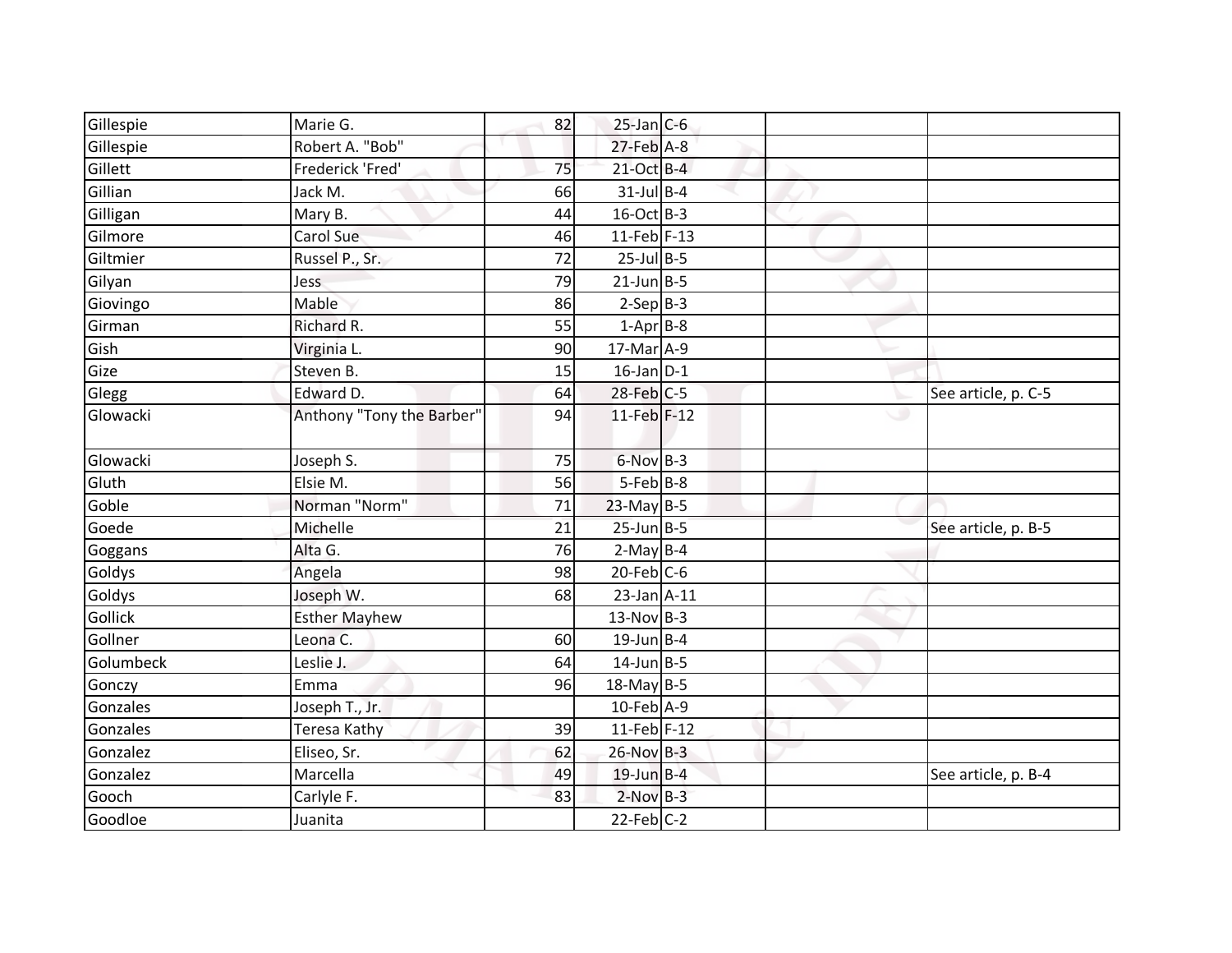| Gootee    | Minnie B.         | 83 | 26-Nov B-3        |         |                     |
|-----------|-------------------|----|-------------------|---------|---------------------|
| Gordon    | Mary              | 89 | $20$ -Jan B-6     |         |                     |
| Gordon    | Ruth C.           | 67 | $18$ -Feb $E-2$   |         |                     |
| Gorel     | Emilie            | 74 | $2-Mar$ A-6       |         |                     |
| Goril     | Mary S.           | 82 | $25-Oct$ B-3      | Ciezak  |                     |
| Goril     | Walter E.         | 84 | $6$ -Jan $C$ -3   |         |                     |
| Gornal    | Stefan A.         | 74 | $7-Mar$ D-5       |         |                     |
| Gorski    | Patricia D.       | 52 | $29$ -Apr $B$ -7  |         |                     |
| Govert    | Earl B.           | 69 | $16$ -Aug B-6     |         |                     |
| Govert    | Lawrence F.       | 75 | $6$ -Jul $B$ -5   |         |                     |
| Graan     | Katherine "Kate"  |    | $2-Aug$ B-6       | Krilich |                     |
| Grabe     | Adolph G.         | 77 | $9-Sep$ B-5       |         |                     |
| Grabowski | John              | 76 | $21$ -May B-5     |         |                     |
| Grabowski | Michelle Marie    | 25 | 18-Apr B-5        |         |                     |
| Graczyk   | Kay A.            | 73 | $25-AugB-3$       |         |                     |
| Graczyk   | Sally             | 95 | $5$ -Dec $B$ -3   |         |                     |
| Graff     | Betty J.          | 65 | 17-Mar A-9        |         |                     |
| Grafton   | Winifred M.       | 69 | $8$ -Jul $B$ -5   |         |                     |
| Graham    | Daisy L. (Minard) | 85 | $17$ -Jul B-4     |         |                     |
| Graham    | Edgar D. (Weldon) | 82 | $30-Nov$ B-3      |         |                     |
| Graham    | Eldon H.          | 81 | $1-Feb$ D-2       |         |                     |
| Graham    | Levester          | 53 | 17-Feb A-9        |         |                     |
| Grambo    | Madeline C.       | 79 | $12$ -Mar $C-2$   |         |                     |
| Grams     | Eleanor           | 72 | $11-Mar$ E-2      |         |                     |
| Grand     | Robert A.         | 63 | $15$ -Jun $B - 5$ |         | See article, p. B-5 |
| Grant     | Dennis Denardo    | 25 | $14$ -Dec $B-3$   |         |                     |
| Gratteau  | Louise A.         | 81 | $12$ -Feb $A$ -6  |         |                     |
| Graves    | Ernest E.         | 22 | $16$ -May $A-1$   |         | See article, p. A-1 |
| Gray      | Adeline           | 68 | $21$ -Aug B-4     |         |                     |
| Gray      | Boyle "Jiggs"     | 62 | 26-Dec B-3        |         |                     |
| Gray      | Frank C., Jr.     | 62 | 13-Dec B-3        |         |                     |
| Gray      | Rollie L.         | 86 | $26$ -Jan B-8     |         |                     |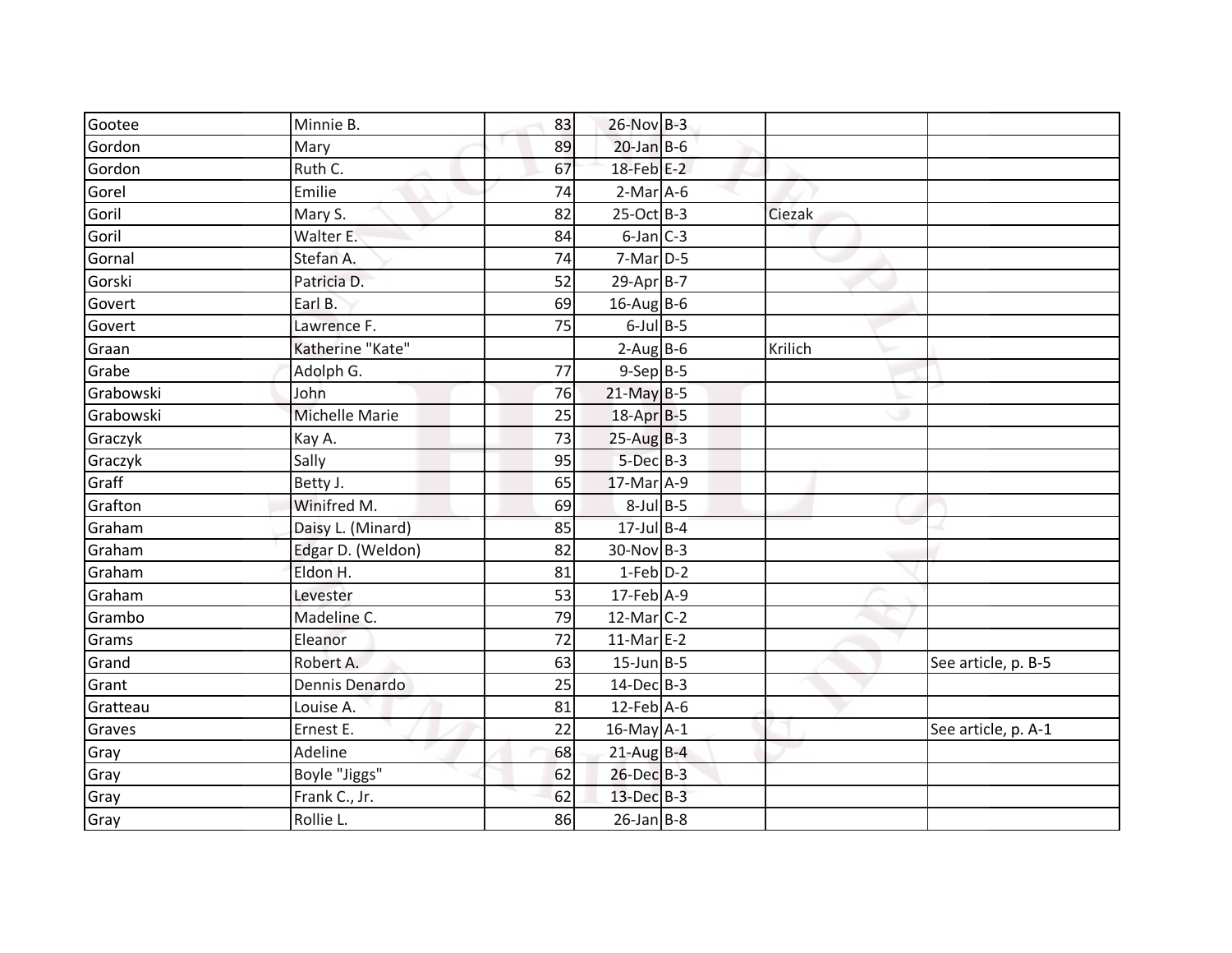| Gray               | Ruth                    | 52        | 6-Feb C-5        |               |                              |
|--------------------|-------------------------|-----------|------------------|---------------|------------------------------|
| Green              | Sophia Agnes (Luptak)   |           | $19$ -Aug B-5    |               |                              |
| Green              | Willie H.               | 67        | $14$ -Jun $B-5$  |               |                              |
| Greenup            | Ashley Ann              | 15 months | 19-Dec B-4       |               |                              |
| Greenya            | Ralph E.                | 76        | $13$ -Jan C-10   |               |                              |
| Greer              | Lewis D.                | 61        | $26$ -Mar $B$ -6 |               |                              |
| Gregorich          | Pearl E.                | 85        | $26$ -Jun B-4    |               |                              |
|                    | Lonnell R.              | 62        | $28$ -Jun $B$ -6 |               |                              |
| Gregory<br>Gregory | Michael J.              |           |                  | <b>Bowers</b> |                              |
|                    |                         | 94        | $17$ -Apr $B$ -5 |               |                              |
| Grenchik           | Theresa B.              | 87        | $10$ -Oct B-3    | Kovacik       | See also article Oct. 11, p. |
|                    |                         |           | $12-Oct$ B-3     |               | $B-1$                        |
| Grendzinski        | Patricia A.             | 53        |                  |               |                              |
| Gresham            | Charles E.              | 50        | $1-Mar$ D-2      |               |                              |
| Grider             | Clara                   | 71        | 29-Mar B-7       |               |                              |
| Griffin            | Howard W.               | 77        | $3-Dec$ B-3      |               |                              |
| Griffin            | Willie, Sr.             | 83        | $7 - Aug$ B-4    |               |                              |
| Griggs             | Edward N.C.             | 38        | $29-Sep B-3$     |               |                              |
| Griggs             | <b>Jake Duane Smith</b> | infant    | $20$ -Feb $C$ -6 |               |                              |
| Grimes             | Clara A.                | 86        | $8-Nov$ B-3      |               |                              |
| Grimmer            | Ralph G.                | 72        | $2-Mar$ A-6      |               |                              |
| Grinder            | Letha Lorene            | 74        | $11$ -Feb F-12   |               |                              |
| Grindle            | Darrell M.              | 70        | $12$ -Aug B-5    |               |                              |
| Grist              | Mary A.                 | 49        | $18$ -May B-5    | Clayton       |                              |
| Griswold           | Ruth P.                 | 70        | 11-Feb $F-13$    |               |                              |
| Grohnke            | Alma E.                 | 91        | $27$ -Jan B-8    |               |                              |
| Grosh              | Gerald R., S. J., Rev.  | 52        | $3$ -Jun $B - 5$ |               |                              |
| Gross              | Irene                   | 82        | $10$ -Nov B-3    |               |                              |
| Gross              | Marie K.                | 88        | 30-Sep B-4       |               |                              |
| Grout              | Evelyn L.               | 68        | $2-Apr$ B-4      |               |                              |
| Gruener            | James D.                | 57        | 27-Nov A-5       |               |                              |
| Gruoner            | Paul Matthew            | 97        | 17-Apr B-5       |               |                              |
| Grych              | Henry M.                | 67        | $3-Nov$ B-3      |               |                              |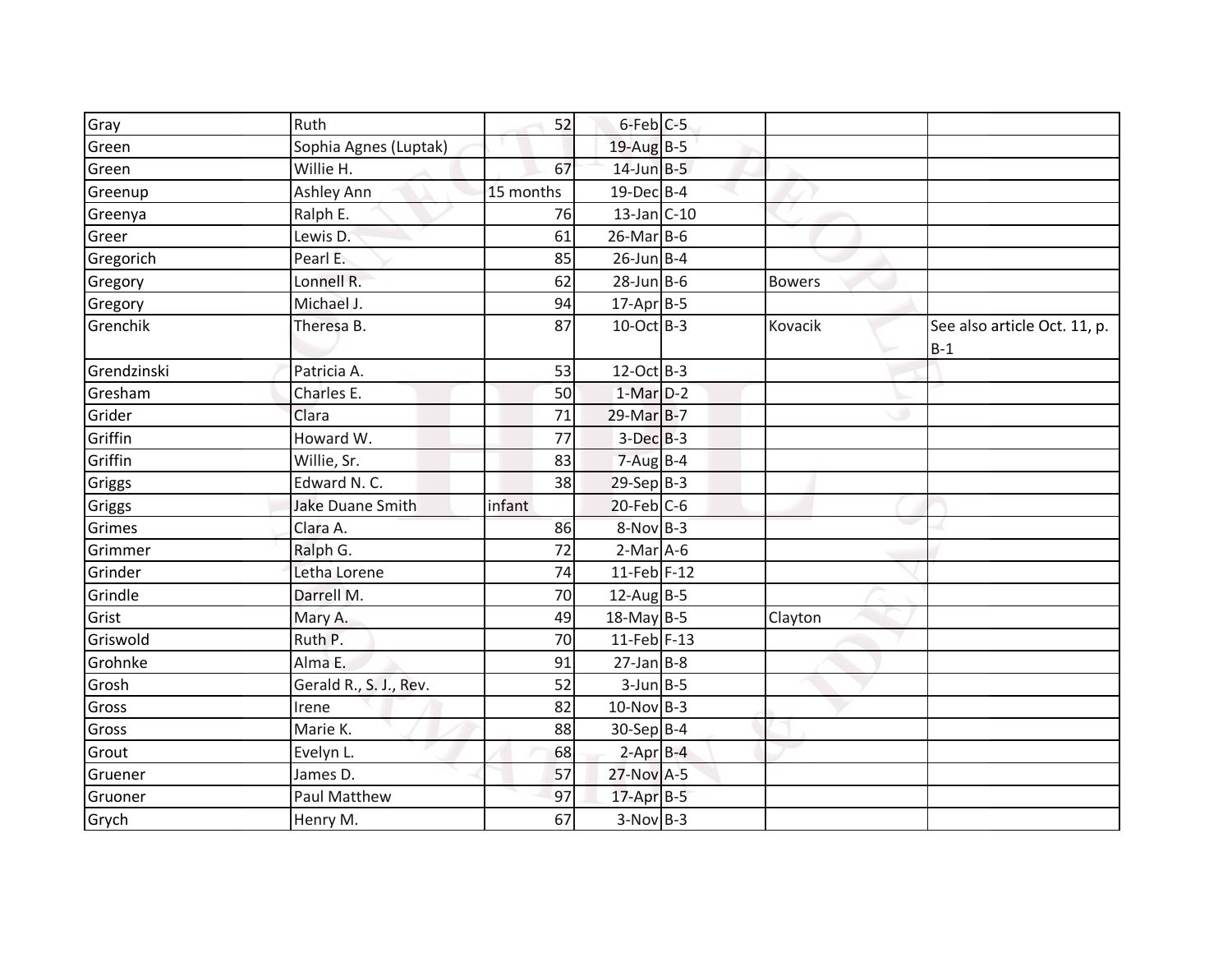| Grzeczka  | Estelle J.            | 79 | $25-Sep$ B-3     |          |                     |
|-----------|-----------------------|----|------------------|----------|---------------------|
| Grzyb     | Lillyan               | 77 | $5$ -Dec $B$ -3  |          |                     |
| Grzych    | Linda A. (Labadie)    | 41 | $23-Nov$ B-3     |          |                     |
| Gualandi  | Ernest E.             | 26 | $16$ -Jan $D-1$  |          |                     |
| Guervitz  | Joseph "Sammy"        | 72 | $3-SepB-3$       |          |                     |
| Guiden    | Nina I.               |    | $17$ -Dec $B$ -4 |          |                     |
| Gulasy    | <b>Irene Agnes</b>    | 73 | $2-Apr$ B-4      | Puplava  |                     |
| Gulley    | Alice M.              | 79 | $15-Apr$ B-7     |          |                     |
| Gulley    | Hubert                | 86 | $11-Apr$ B-5     |          |                     |
| Gulotta   | Althea H.             | 66 | $9$ -Jun $B$ -3  |          |                     |
| Gum       | Jimmel                | 30 | $30$ -Jun $B-3$  |          |                     |
| Gumm      | Homer Roy             | 90 | $26$ -Jun B-4    |          | See article, p. B-4 |
| Gurevitz  | Joseph "Sammy"        | 72 | $4-SepB-3$       |          |                     |
| Gust      | Timothy Wayne "Timmy" | 31 | $16$ -Jul $B-4$  | w        |                     |
| Gutierrez | Gilberto              | 59 | $24$ -Apr $B$ -4 |          |                     |
| Gutierrez | Jerome F.             | 31 | $12$ -Jul B-5    |          |                     |
| Guzman    | Esther (Alvarez)      | 60 | $24$ -Apr $B$ -4 |          |                     |
| Guzman    | Gonzalo               | 90 | $28$ -Jan $D-7$  |          |                     |
| Guzman    | Marcelino F., M.D.    | 76 | $18$ -Aug B-3    |          |                     |
| Guzman    | Roberto G.            | 54 | 14-Oct B-2       |          |                     |
| Guzzo     | James Robert          | 63 | $30$ -Jun $B-3$  |          |                     |
| Gyure     | Julia                 | 80 | $23$ -Dec $B-4$  |          |                     |
| Gyurko    | Nick P.               | 79 | $5-Oct$ B-4      |          |                     |
| Gzik      | Elizabeth M.          | 69 | $23-Oct$ B-3     |          |                     |
| Haberlin  | Donald M. "Chink"     | 73 | $7$ -Jun $B$ -5  |          |                     |
| Haddad    | Gayle M.              | 38 | 11-Oct B-3       | Krieger  |                     |
| Hagadon   | Helen G.              | 74 | $24$ -Jan $D-8$  | Carlisle |                     |
| Hageman   | Keith A.              | 27 | $22-Nov$ B-3     |          |                     |
| Hahney    | William L.            | 57 | $1-May$ B-5      |          |                     |
| Haire     | Nina Mae "Teeny"      | 49 | 13-Dec B-3       |          |                     |
| Hale      | Muzedia               | 77 | $29$ -Mar $B-7$  |          |                     |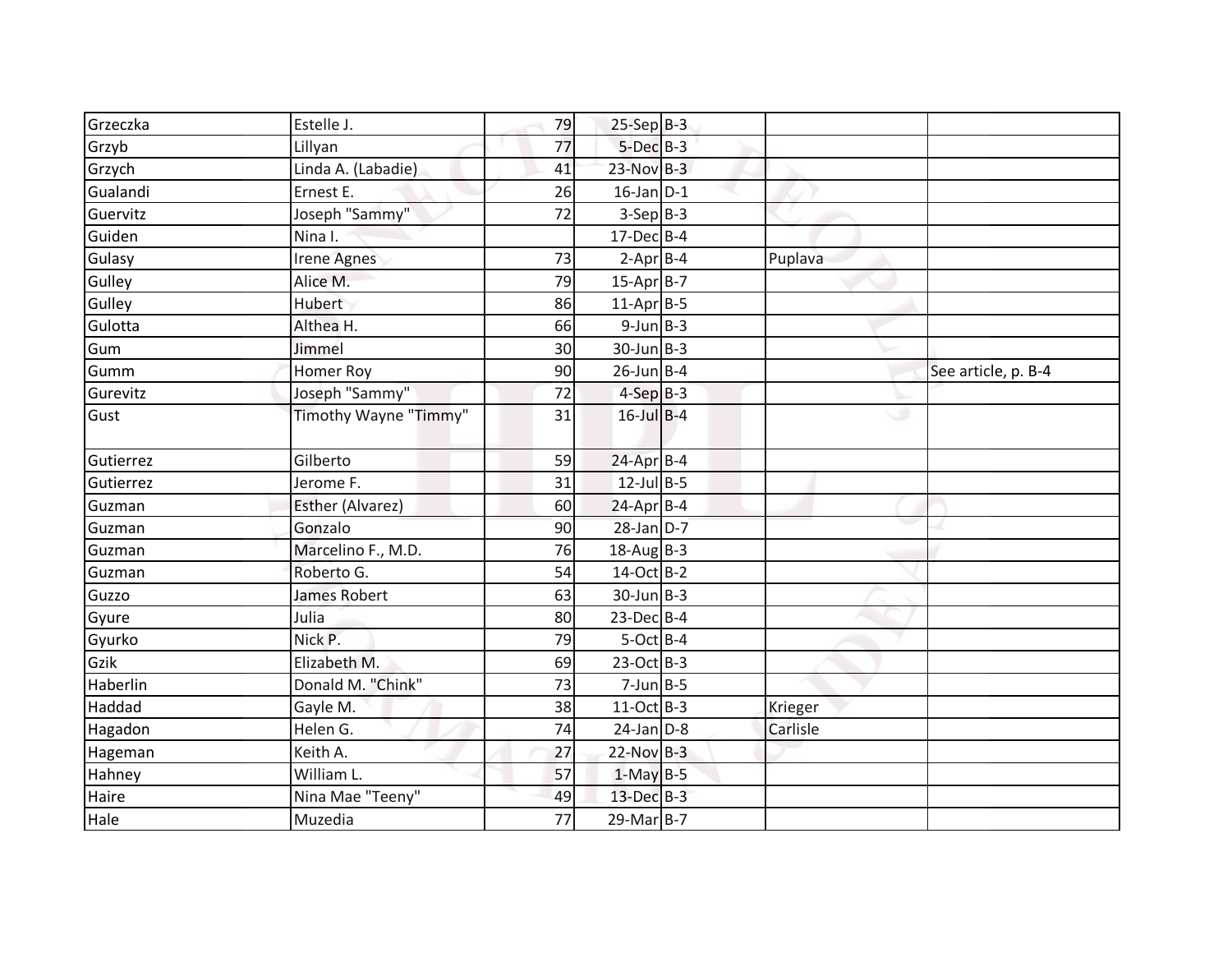| Haley      | Viola A.             | 96 | 4-Mar D-14       |        |                                      |
|------------|----------------------|----|------------------|--------|--------------------------------------|
| Hall       | Donna D.             | 62 | $8 - Apr$ B-6    |        |                                      |
| Hall       | Dorothy C.           | 76 | 30-Dec B-4       |        |                                      |
| Hall       | George L.            | 52 | $17$ -May B-5    |        |                                      |
| Hall       | Joyce A. (Beard)     | 56 | $16-Sep B-3$     |        |                                      |
| Hall       | Martha A.            | 90 | $29$ -Aug B-5    |        |                                      |
| Hall       | Willie D., Sr.       | 65 | $22$ -Dec $B-3$  |        |                                      |
| Hallow     | Mary E.              | 29 | $20$ -Nov B-3    |        |                                      |
| Haluska    | Anna M.              | 95 | $11$ -Jul B-5    |        |                                      |
| Haluska    | Oda C.               | 79 | $4$ -Dec $B-3$   |        |                                      |
| Hamernick  | Evelyn               | 76 | $13$ -Jan C-10   |        |                                      |
| Hamilton   | Otho A.              | 84 | $16-Nov$ B-3     |        |                                      |
| Hammersley | Rhonda Lee           | 25 | $2-Nov$ B-3      | $\cup$ | See also article Nov. 1, p.<br>$A-1$ |
| Hammond    | Arthur Gordon        | 61 | $3-Oct$ B-3      |        | See article, p. B-3                  |
| Hammond    | Gene (Long)          | 77 | $29$ -Jan B-8    |        |                                      |
| Hammond    | Grace                | 81 | $4-Apr$ B-4      |        |                                      |
| Handley    | Margaret             | 79 | $28$ -Aug B-4    |        |                                      |
| Haney      | John L. Jr., "Jack"  | 57 | $2-Jan$ B-3      |        |                                      |
| Haniford   | Doug D.              | 38 | $6 - Apr$ B-5    |        |                                      |
| Hanish     | George, Jr.          | 69 | $21$ -Aug B-4    |        |                                      |
| Hanish     | Keith A., Sgt.       | 23 | $22-Sep$ B-3     |        |                                      |
| Hanlon     | Lawrence, Sr.        | 57 | $17$ -Feb $A-9$  |        |                                      |
| Hanlon     | William              | 73 | $8-Nov$ B-3      |        |                                      |
| Hannemann  | Lydia I.             | 90 | $5-Sep B-3$      |        |                                      |
| Hansen     | Margaret C.          | 81 | $19$ -Jan $C-2$  |        |                                      |
| Hansen     | Marilyn J. (Shapiro) | 63 | $28$ -Jul B-3    |        |                                      |
| Hansen     | Ralph                | 42 | $1-Apr$ B-8      |        |                                      |
| Hanson     | Georgia C.           | 81 | $5$ -Oct $B-4$   |        |                                      |
| Hanson     | Peggy Jean           | 53 | 13-Mar A-9       |        |                                      |
| Hanus      | Victoria             | 85 | $25$ -Dec $B-3$  |        |                                      |
| Haraburda  | Stanley V., MD.      | 85 | $25$ -Mar $B$ -8 |        |                                      |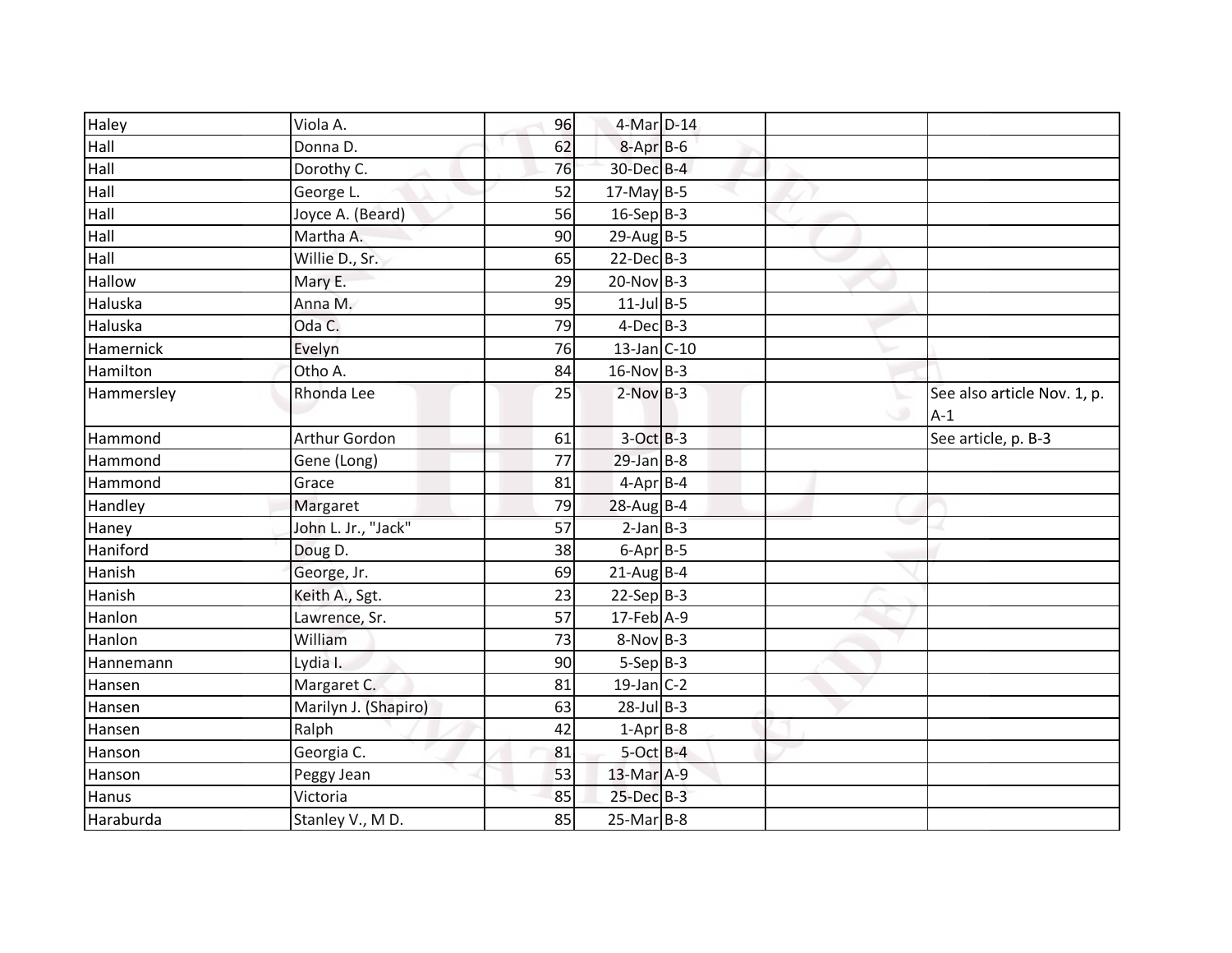| Harayda        | Michael J.            | 78 | 18-Apr B-5        |        |  |
|----------------|-----------------------|----|-------------------|--------|--|
| Harbin         | Lawrence Wolfman      | 72 | 18-Oct B-3        |        |  |
| Harbrecht      | Clara                 | 90 | 26-Oct B-3        |        |  |
| Hardesty       | Gene R.               | 56 | $20$ -Jun $B - 5$ |        |  |
| Hardin         | Dulcie A.             | 95 | $17$ -Aug $B-4$   |        |  |
| Hardin         | Sammie Lee            | 47 | $10$ -Oct B-3     |        |  |
| Hardin-Harding | James M.              | 69 | $17-Nov$ B-3      |        |  |
| Hardy          | Clarence, Jr.         | 70 | $11-Mar$ E-3      |        |  |
| Hardy          | Louise                | 72 | $20-Apr$ B-5      |        |  |
| Harkema        | John, Sr.             | 90 | $9$ -Oct B-3      |        |  |
| <b>Harkins</b> | Robert J.             | 66 | $27 - Dec$ B-3    |        |  |
| Harmon         | Bertha M.             | 52 | 18-Apr B-5        |        |  |
| Harmon         | Dean                  | 61 | 16-Oct B-3        |        |  |
| Harmon         | Lynden C.             | 64 | $8-AprB-7$        |        |  |
| <b>Harms</b>   | Rose                  | 85 | $14$ -Jun B-5     |        |  |
| Harmsen        | Anna DeYoung          | 81 | 30-Aug B-5        |        |  |
| Harper         | (John) David          | 40 | $5-Nov$ B-3       |        |  |
| Harper         | Patrick V.            | 75 | $13$ -Dec $B-3$   |        |  |
| Harper         | Samuel Howard, Sr.    | 76 | 8-Feb D-3         |        |  |
| Harrier        | Dorothy M.            | 72 | $2-Nov$ B-3       |        |  |
| Harrington     | Byron Frederick, Jr.  | 75 | $17$ -Jan C-5     |        |  |
| <b>Harris</b>  | <b>Betty Louise</b>   | 72 | $11-Nov$ B-4      |        |  |
| Harris         | David L. "Dempsey"    | 57 | 8-Feb D-2         |        |  |
| Harris         | Emma L.               | 68 | $23$ -Jan $C-5$   |        |  |
| <b>Harris</b>  | Fred, Jr.             | 65 | $15$ -Dec $B-3$   |        |  |
| <b>Harris</b>  | Hilda M.              | 91 | $3$ -Jul $B$ -4   | Grambo |  |
| Harris         | Jean E.               | 76 | $2$ -Apr $B$ -4   |        |  |
| <b>Harris</b>  | Larry O., Sr.         | 39 | $17$ -May B-5     |        |  |
| <b>Harris</b>  | Mildred C.            | 88 | $25-Sep$ $B-3$    |        |  |
| Harris         | Nathaniel, Jr. "Paul" | 54 | $1-May$ B-5       |        |  |
| Harris         | Robert E.             | 66 | 19-Oct B-3        |        |  |
| <b>Harris</b>  | Selena                |    | $27$ -Dec $B-3$   |        |  |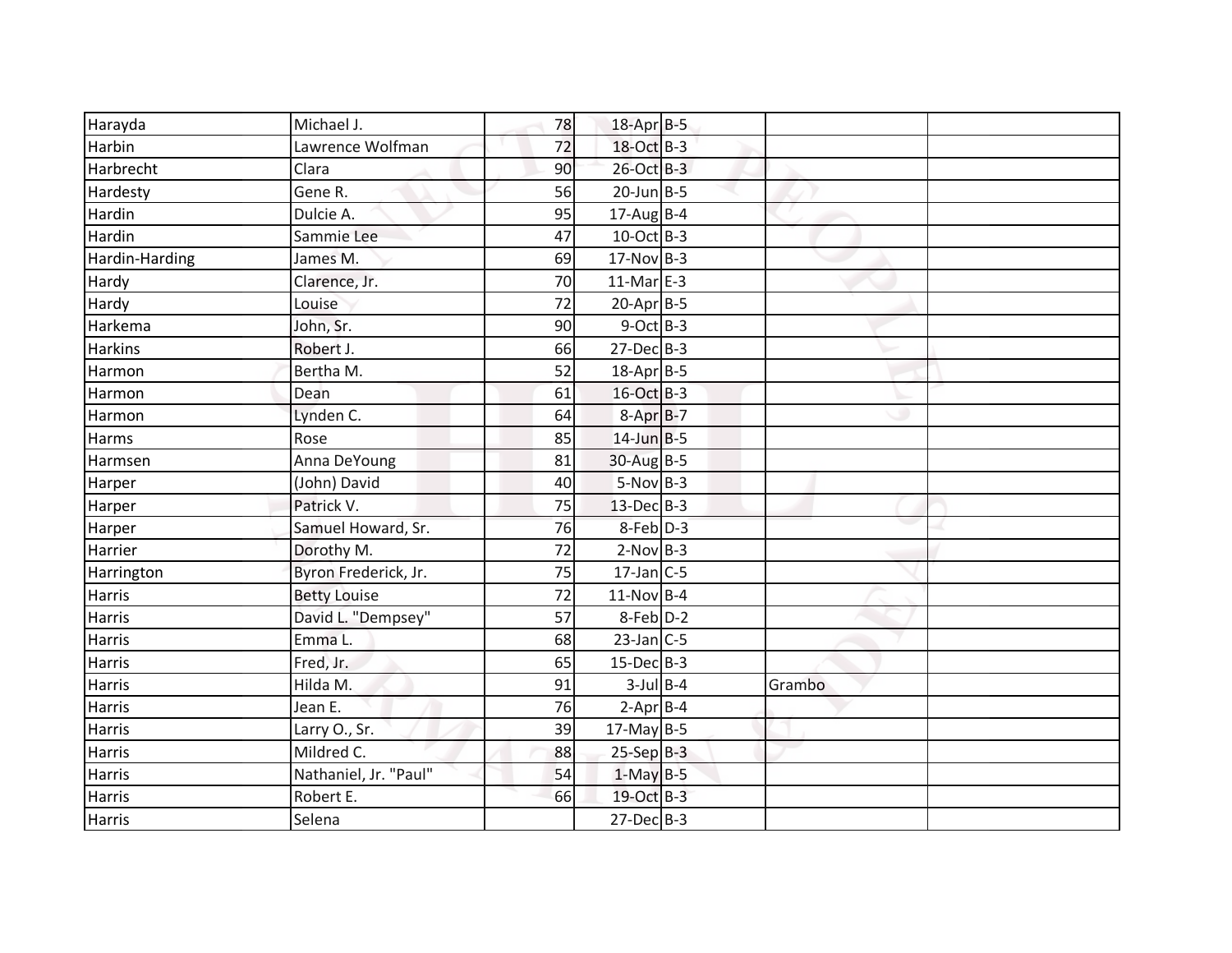| <b>Harris</b>  | <b>William Arle</b>  | 72 | $24$ -Jul $B-4$  |          | Picture included           |
|----------------|----------------------|----|------------------|----------|----------------------------|
| <b>Harris</b>  | William R.           | 61 | $22-Sep$ B-3     |          | See article, p. B-3        |
| Harrison       | Gladys               |    | $5$ -Jan $C-1$   |          |                            |
| Hartkoorn      | Garrit               | 64 | $20$ -Jun B-5    |          |                            |
| Hartlerode     | Josephine E.         | 71 | $29$ -Jan B-8    |          |                            |
| Hartman        | Ernest R. (Bob)      | 48 | $4-Apr$ B-4      |          |                            |
| Hartman        | Jack F.              | 69 | $20$ -Jun B-5    |          |                            |
| Hartman        | Patricia             | 58 | $11-May$ B-5     |          |                            |
| Hartwig        | William G.           | 64 | $9$ -Feb $C$ -6  |          |                            |
| Hartzell       | Don V.               |    | $6$ -May B-7     |          |                            |
| Harubin        | John R.              | 75 | $1-Mar$ D-2      |          |                            |
| Harveth        | Mary C. (Horvath)    | 95 | $3-Sep B-3$      |          |                            |
| Haryasz        | Irene                | 66 | 13-Feb A-9       | Wrona    |                            |
| Hasara         | Michael              | 69 | $14$ -Aug B-4    |          |                            |
| Haskins        | Major Lewis          | 55 | $9-AugB-6$       |          |                            |
| Hasselbring    | Carmen E.            | 64 | $10$ -Jun B-4    |          |                            |
| Haughton       | Shirley L.           | 64 | $26$ -Aug B-5    |          |                            |
| Haun           | Frances E.           | 66 | $30-Aug$ B-5     |          |                            |
| Havens         | <b>Charles Louis</b> | 68 | $17$ -Jan C-5    |          | See article, p. C-5        |
| Havens         | George E.            | 83 | $28$ -Jun $B$ -6 |          |                            |
| Havill         | George E.            | 53 | $12$ -Mar $B-8$  |          | See also article March 11, |
|                |                      |    |                  |          | p. A-2                     |
| Havill         | Michael E.           | 33 | $12$ -MarB-8     |          | See also article March 11, |
|                |                      |    |                  |          | p. A-2                     |
| Havlin         | Nathaniel J. "JoJo"  | 61 | $12$ -Mar $B-8$  |          |                            |
| Hawe           | Sylvia A.            | 65 | 18-Apr B-7       | Fuzzard  |                            |
| <b>Hawkins</b> | Carolyn S.           | 68 | $8-May$ B-5      |          |                            |
| <b>Hawkins</b> | DeEtta F.            | 46 | $9$ -Oct B-3     |          |                            |
| <b>Hawkins</b> | Hallie               | 78 | 18-Apr B-5       |          |                            |
| <b>Hawkins</b> | Harold G.            | 79 | 22-Dec B-3       |          |                            |
| <b>Hawkins</b> | Mary                 | 75 | $9$ -Jan $A-10$  | Gaura    |                            |
| Hawkins        | Myrtle A.            | 84 | $18$ -Jun B-4    | Dahlmann |                            |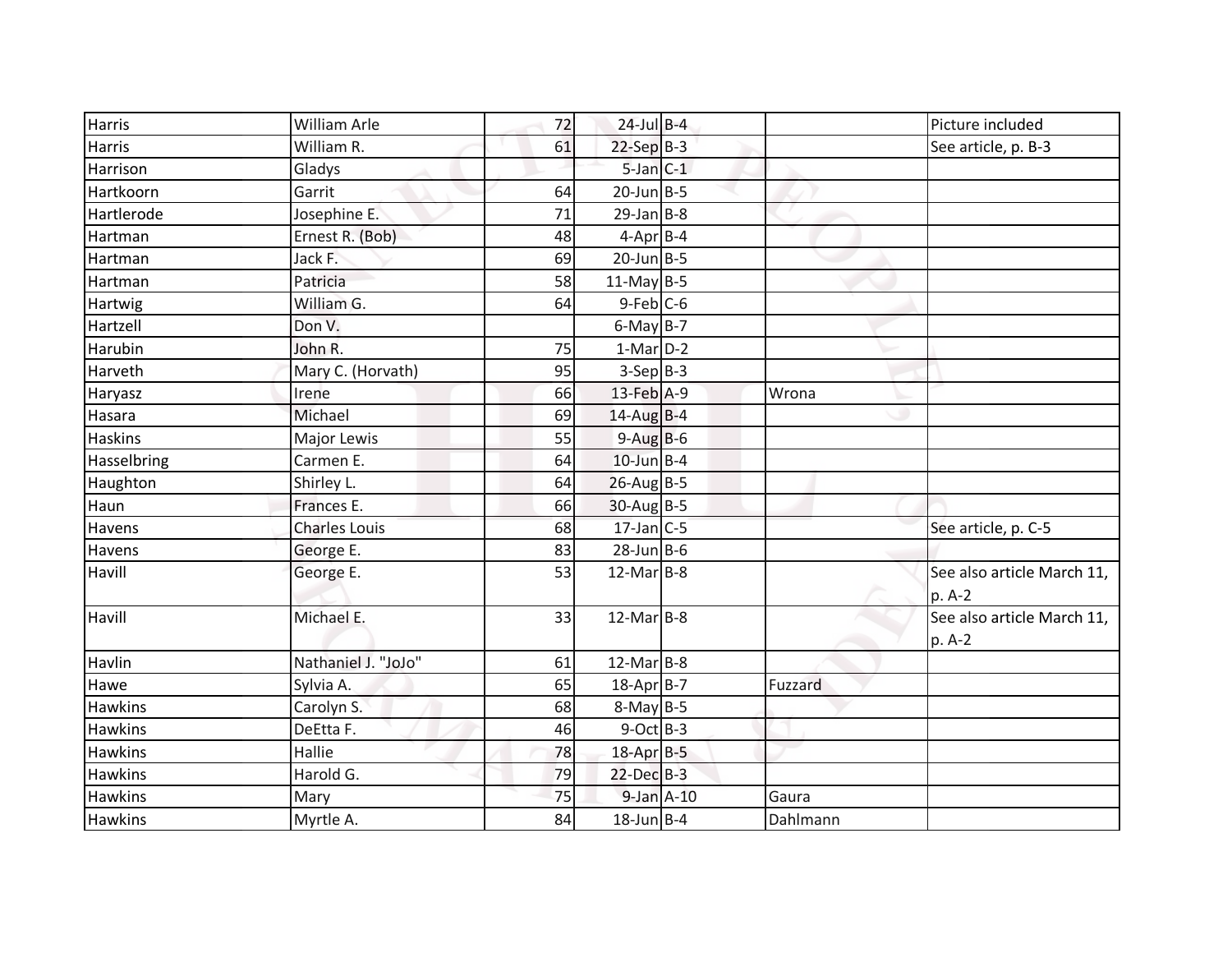|        |                                                                |                                                                                                                                                                                                                                                                                                                                                                                                                                                                                                                                  | See article, p. B-7 |
|--------|----------------------------------------------------------------|----------------------------------------------------------------------------------------------------------------------------------------------------------------------------------------------------------------------------------------------------------------------------------------------------------------------------------------------------------------------------------------------------------------------------------------------------------------------------------------------------------------------------------|---------------------|
|        |                                                                |                                                                                                                                                                                                                                                                                                                                                                                                                                                                                                                                  |                     |
|        |                                                                |                                                                                                                                                                                                                                                                                                                                                                                                                                                                                                                                  |                     |
|        |                                                                |                                                                                                                                                                                                                                                                                                                                                                                                                                                                                                                                  |                     |
| 79     |                                                                |                                                                                                                                                                                                                                                                                                                                                                                                                                                                                                                                  |                     |
| 68     |                                                                |                                                                                                                                                                                                                                                                                                                                                                                                                                                                                                                                  |                     |
| 70     |                                                                |                                                                                                                                                                                                                                                                                                                                                                                                                                                                                                                                  |                     |
|        |                                                                |                                                                                                                                                                                                                                                                                                                                                                                                                                                                                                                                  |                     |
| 67     |                                                                |                                                                                                                                                                                                                                                                                                                                                                                                                                                                                                                                  |                     |
| 35     |                                                                |                                                                                                                                                                                                                                                                                                                                                                                                                                                                                                                                  |                     |
| 73     |                                                                |                                                                                                                                                                                                                                                                                                                                                                                                                                                                                                                                  |                     |
| 83     |                                                                |                                                                                                                                                                                                                                                                                                                                                                                                                                                                                                                                  |                     |
| 19     |                                                                |                                                                                                                                                                                                                                                                                                                                                                                                                                                                                                                                  | See article, p. A-1 |
| 80     |                                                                |                                                                                                                                                                                                                                                                                                                                                                                                                                                                                                                                  |                     |
| infant |                                                                |                                                                                                                                                                                                                                                                                                                                                                                                                                                                                                                                  |                     |
| 76     |                                                                | Ostrowski                                                                                                                                                                                                                                                                                                                                                                                                                                                                                                                        |                     |
| 40     |                                                                |                                                                                                                                                                                                                                                                                                                                                                                                                                                                                                                                  |                     |
| 26     |                                                                |                                                                                                                                                                                                                                                                                                                                                                                                                                                                                                                                  |                     |
| 62     |                                                                |                                                                                                                                                                                                                                                                                                                                                                                                                                                                                                                                  |                     |
| 31     |                                                                |                                                                                                                                                                                                                                                                                                                                                                                                                                                                                                                                  |                     |
| 79     |                                                                |                                                                                                                                                                                                                                                                                                                                                                                                                                                                                                                                  |                     |
| 77     |                                                                |                                                                                                                                                                                                                                                                                                                                                                                                                                                                                                                                  |                     |
| 60     |                                                                |                                                                                                                                                                                                                                                                                                                                                                                                                                                                                                                                  |                     |
| 67     |                                                                |                                                                                                                                                                                                                                                                                                                                                                                                                                                                                                                                  |                     |
| 87     |                                                                |                                                                                                                                                                                                                                                                                                                                                                                                                                                                                                                                  |                     |
|        | 61<br>69<br>50<br>31<br>62<br>64<br>77<br>64<br>55<br>92<br>83 | 14-Jan D-11<br>23-Oct B-3<br>$11-Aug$ B-3<br>$31$ -May B-5<br>$11-Oct$ B-3<br>$11$ -Jan D-12<br>$29$ -Jul B-5<br>14-Oct B-7<br>4-Feb D-15<br>$1-Nov$ B-3<br>$13$ -Aug B-4<br>$29$ -Jun B-5<br>$10$ -Aug B-5<br>$11-Mar$ E-2<br>$3-Aug$ B-4<br>$26$ -Aug B-5<br>$6$ -Jun B-5<br>22-Oct B-3<br>16-Dec B-4<br>$15-Nov$ A-1<br>$20-Apr$ B-5<br>$20$ -Feb $C$ -6<br>$28-Sep B-4$<br>$21$ -Jul B-3<br>$22$ -May B-4<br>$17-Oct$ B-3<br>$11-Dec$ B-3<br>$9-Mar$ B-8<br>$14$ -Jun $B - 5$<br>$24$ -Jun B-4<br>31-Oct B-3<br>$24-Sep B-5$ |                     |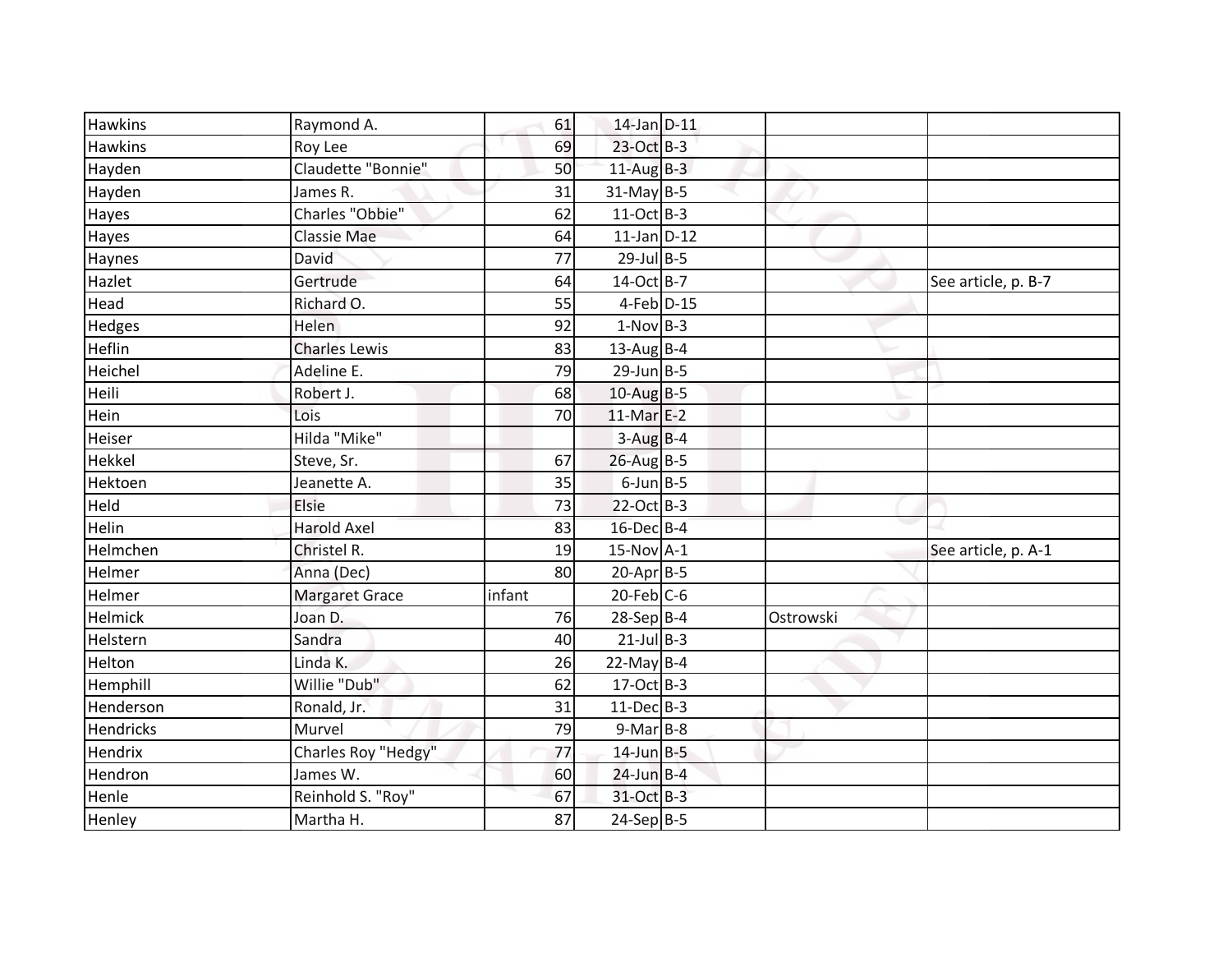| Henning        | James M.              | 28 | $19-Sep$ B-3     |  |                                                           |
|----------------|-----------------------|----|------------------|--|-----------------------------------------------------------|
| Henrichs       | Mary A.               | 76 | $12$ -Aug B-5    |  |                                                           |
| Henry          | Eugene F.             | 84 | $6$ -Jul $B$ -5  |  |                                                           |
| Henry          | Paul E.               | 67 | $7$ -Jun $B$ -5  |  |                                                           |
| Henson         | <b>James Thomas</b>   |    | $23$ -Dec $B-4$  |  |                                                           |
| Hepburn        | Donald G.             | 81 | $26$ -Mar $B$ -6 |  |                                                           |
| Hepler         | Dean Robert, Sr.      | 77 | $6-Sep B-3$      |  |                                                           |
| Herdzik        | Rose                  | 96 | $6$ -Dec $B$ -3  |  |                                                           |
| Herman         | Chester S.            | 73 | $19$ -Dec $B$ -4 |  |                                                           |
| Hermance       | Dan G.                | 57 | $26$ -Dec $B-3$  |  |                                                           |
| Hermanowski    | Blondine F. "Blanche" | 82 | $5-Oct$ B-4      |  |                                                           |
| Hero           | Edward M.             | 71 | $30$ -MarB-6     |  |                                                           |
| Herr           | Donald Joseph         | 57 | 30-Oct B-3       |  |                                                           |
| Herr           | Wayne T., Jr.         | 24 | $12$ -Mar $B-8$  |  | See also articles March 11,<br>p. A-2 and March 13, p. A- |
| Herrington     | John T.               | 83 | $17$ -Mar $A-9$  |  |                                                           |
| Herron         | Joseph H.             | 42 | $5-Dec$ B-3      |  |                                                           |
| Herron         | Kenneth C.            | 76 | $16$ -Jan C-5    |  |                                                           |
| Herron         | Samuel R.             | 78 | $10$ -Jun B-4    |  |                                                           |
| Hershey        | Dora B. (Desky)       | 72 | $1$ -Jul B-5     |  |                                                           |
| Hershman       | Charles H.            | 66 | $15$ -Dec $B$ -3 |  |                                                           |
| Herta          | Elizabeth T.          | 70 | $26$ -Apr $B$ -5 |  |                                                           |
| Hesterman      | Arthur C.             | 80 | $7$ -Jan $D-10$  |  |                                                           |
| <b>Hetrick</b> | Everet, Sr.           | 78 | $27$ -Mar $B$ -6 |  |                                                           |
| <b>Hetrick</b> | Robert P.             | 73 | $27$ -AugB-4     |  | See also article Aug. 27, p.<br>$B-5$                     |
| Hettich        | Peter D.              | 98 | 25-Oct B-3       |  |                                                           |
| Heuschkel      | Albert J. "Coke"      | 81 | $8-Mar$ C-9      |  |                                                           |
| Hewlett        | Paul                  | 25 | 23-Jan A-11      |  |                                                           |
|                |                       |    |                  |  |                                                           |
| <b>Hicks</b>   | Malcolm L.            | 61 | $2$ -Dec $B-4$   |  |                                                           |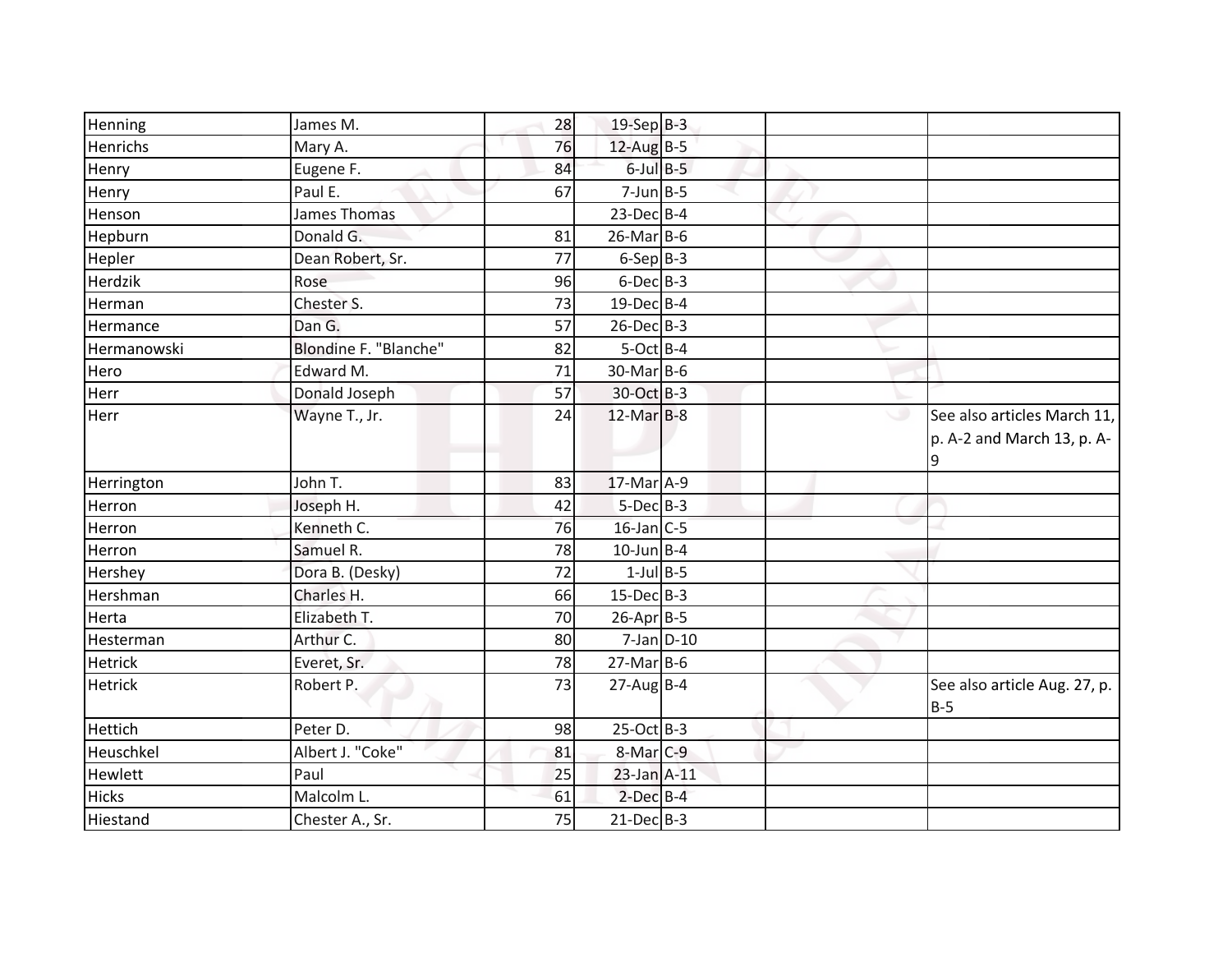| Higgins      | Ernest              | 74      | $23$ -Jan C-5     |       |                  |
|--------------|---------------------|---------|-------------------|-------|------------------|
| Hightower    | Harold S.           | 65      | $22$ -Dec $B-3$   |       |                  |
| Hile         | Max W.              | 66      | $13$ -Aug B-4     |       |                  |
| Hill         | Kathleen            | 27      | $31$ -Jan $D-2$   | Mills |                  |
| Hill         | Lawrence A.         | 78      | $20-Sep B-3$      |       |                  |
| Hill         | Louis               | 95      | 26-Dec B-3        |       |                  |
| Hill         | Mitchell M. "Buddy" | 80      | $23-Nov$ B-3      |       |                  |
| Hill         | William Z.          | 78      | $29$ -Mar $B-7$   |       |                  |
| Hillegonds   | James H.            | 60      | $5-Nov$ B-3       |       |                  |
| Hillestad    | Goldene Helene      | 70      | $17$ -Jul B-4     |       | Picture included |
| Hilty        | Fay                 | 78      | $19$ -Feb B-7     |       |                  |
| Hinch        | Magnolia Eiland     | 74      | $29$ -Dec $B-3$   |       |                  |
| Hinko        | Margaret C.         | 74      | $29$ -Aug B-5     | Horne |                  |
| Hinton       | Van Dwight          | 42      | 29-Mar B-7        |       |                  |
| Hjertquist   | Raymond G.          | 77      | 15-Oct B-3        |       |                  |
| Hlatko       | Irene               | 80      | $27$ -Jan B-8     |       |                  |
| Hlavaty      | Julia               | 67      | $19$ -Jul B-5     |       |                  |
| Hluska       | George N.           | 70      | 31-Oct B-3        |       |                  |
| <b>Hobbs</b> | Evelyn R.           | 55      | 30-Apr B-5        |       |                  |
| Hoekstra     | John                | 78      | $25$ -Jul B-5     |       |                  |
| Hoelzeman    | Peter James         | infant  | $16$ -Aug B-6     |       |                  |
| Hoeppner     | Florence            | 90      | $16$ -Dec $B$ -4  |       |                  |
| Hoess        | Francis "Gus"       |         | $20$ -Dec $B-3$   |       |                  |
| Hoess        | Joseph A.           | 55      | 18-Mar E-10       |       |                  |
| Hoff         | Doris E.            | 88      | $29$ -Oct B-3     |       |                  |
| Hoffman      | Florian P.          | 84      | $19$ -Jul B-5     |       |                  |
| Hoffman      | Gilbert P.          | 76      | 29-Oct B-3        |       |                  |
| Hoffman      | Nicole Renee        | 46 days | $2-May B-4$       |       |                  |
| Hoffman      | Zena E.             | 86      | $26$ -Aug $B - 5$ |       |                  |
| Hofmann      | Margaret            | 75      | $2$ -Jul $B$ -5   |       |                  |
| Hofstra      | Oscar               | 81      | 30-Jan A-9        |       |                  |
| Hoiseth      | Oscar A., Jr.       | 56      | $14$ -Jan $D-11$  |       |                  |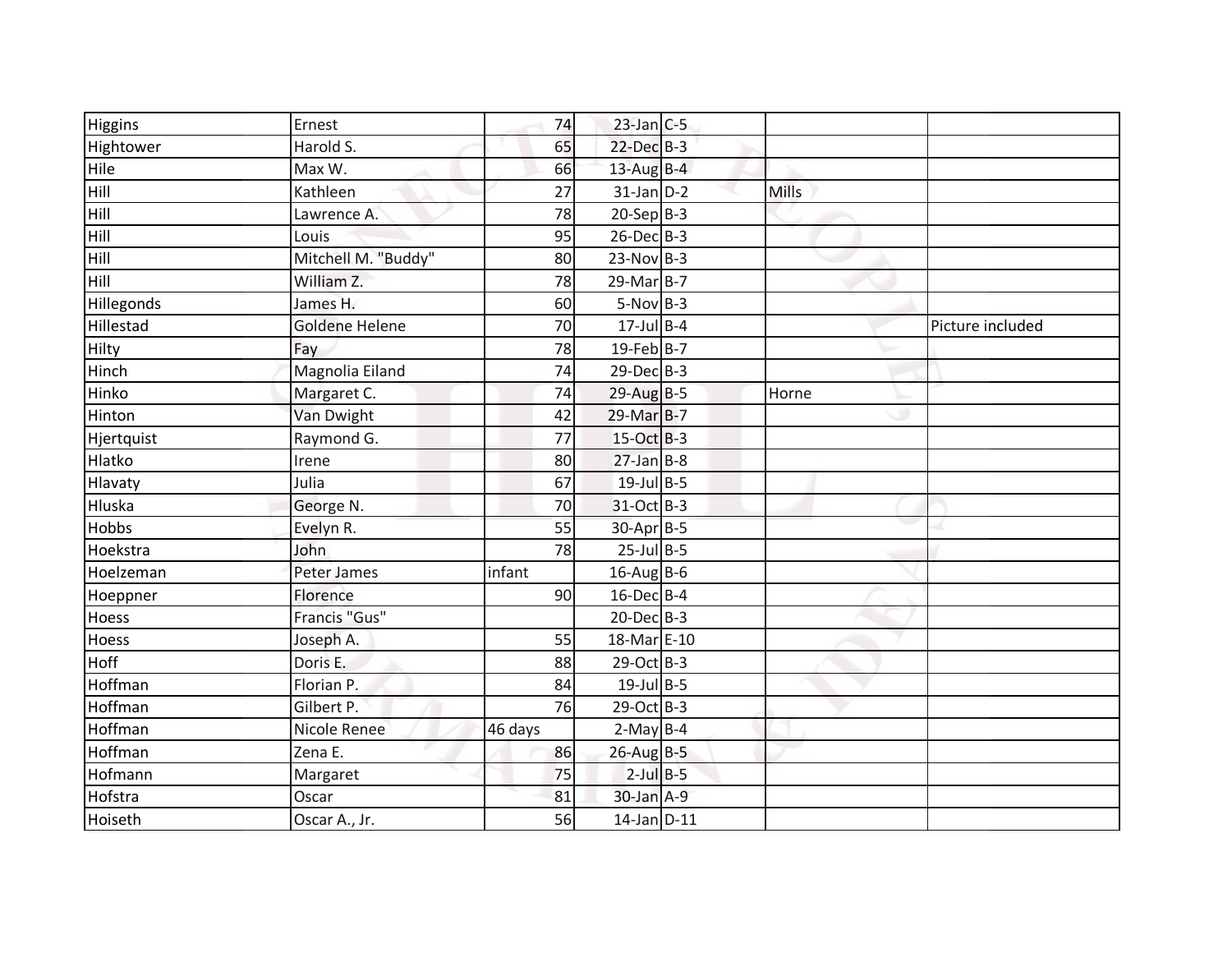| Holescko      | Julius P.             | 58  | $24$ -Feb $C-2$  |  |                     |
|---------------|-----------------------|-----|------------------|--|---------------------|
| Holiat        | Theresa               | 75  | 30-Sep B-4       |  |                     |
| Holland       | John G.               | 77  | 20-Oct B-3       |  |                     |
| Holler        | Henry R.              | 88  | $11-AugB-3$      |  |                     |
| Holler        | Maudie                | 80  | $25$ -Jun $B-5$  |  |                     |
| <b>Hollis</b> | John S.               | 16  | $17$ -Feb $A$ -9 |  |                     |
| <b>Hollis</b> | Julia "Beulah"        | 81  | $17$ -Dec $B$ -4 |  |                     |
| <b>Hollis</b> | Margaret K.           | 78  | $19$ -Apr B-6    |  |                     |
| Holloway      | Opalee A.             | 73  | $13$ -Apr B-5    |  |                     |
| Holstein      | Rose                  | 61  | $6$ -Jul $B$ -5  |  |                     |
| Homan         | Mary M.               | 75  | 25-Feb D-12      |  |                     |
| Hook          | Kate                  | 101 | $16$ -May B-5    |  |                     |
| Hook          | Susan                 | 89  | $3$ -Jan $C$ -5  |  |                     |
| Hooper        | Agnes M.              | 85  | $9-AugB-6$       |  |                     |
| Hoover        | Clifford M.           | 19  | $29$ -Apr $B$ -6 |  |                     |
| Hopf          | C. Wesley             | 75  | 19-Mar B-6       |  |                     |
| Hopper        | Erma K.               | 88  | $16$ -Jul B-4    |  |                     |
| Hopson        | Albert, Jr. "Hoppy"   | 67  | 27-Oct B-3       |  |                     |
| Hopson        | Jennifer Anne         | 18  | $10$ -Oct B-3    |  | See article, p. B-3 |
| Horejs        | Frank M.              | 93  | $8$ -Jan $C$ -10 |  |                     |
| Horner        | Ruby E.               | 76  | 24-Oct B-3       |  |                     |
| Horwith       | Nicholas E. (Horvath) | 73  | $14$ -Feb $D-8$  |  |                     |
| Houart        | <b>Duane</b>          | 42  | $3$ -Jul $A-1$   |  | See article, p. A-1 |
| Houldieson    | Christopher C.        | 65  | $6$ -Feb $C$ -5  |  |                     |
| Houser        | Robert E., Jr.        | 23  | $10$ -Apr $B$ -4 |  |                     |
| Houston       | Anne L.               |     | 12-May $B-3$     |  |                     |
| Houston       | Lorraine              | 41  | $3$ -Jan C-5     |  |                     |
| Hovanec       | Andrew M.             | 98  | $11 - Dec$ B-3   |  |                     |
| Howaniec      | Thomas J.             | 52  | 30-Nov B-3       |  |                     |
| Howard        | Tina Jane             | 19  | 14-Mar C-5       |  |                     |
| Howat         | Helen B.              | 90  | 28-Nov B-3       |  |                     |
| Howes         | Leah E.               | 89  | $27-Sep B-3$     |  |                     |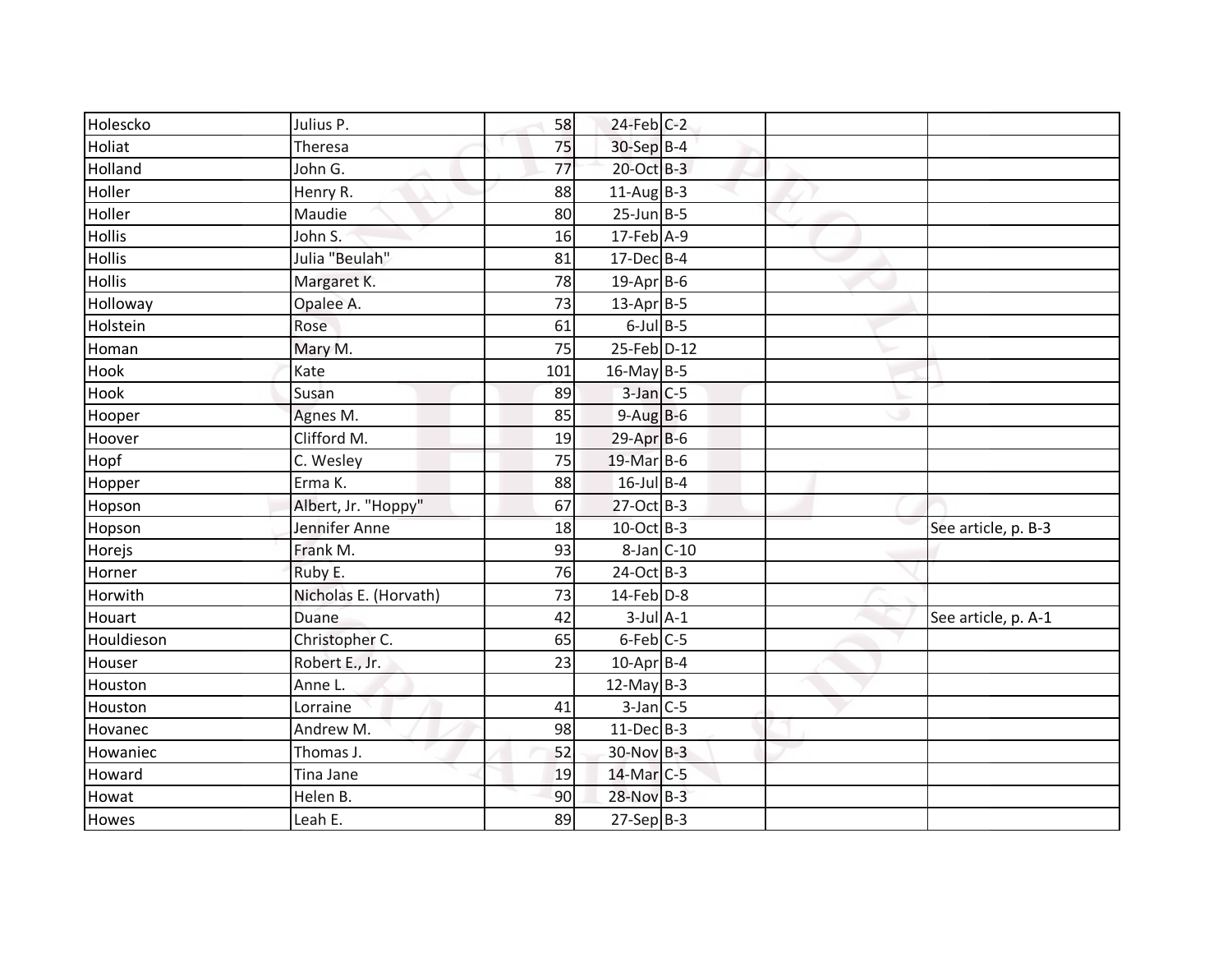| Hoye          | James E.             | 62  | $1-Feb$ $D-2$     |        |                     |
|---------------|----------------------|-----|-------------------|--------|---------------------|
| Hoyt          | Robert E.            | 71  | $15$ -Dec $B-3$   |        |                     |
| Hrabrich      | Mark E.              | 24  | $24$ -Jan $D-5$   |        |                     |
| Hrasch        | Lewis A.             | 53  | $11-Sep$ B-3      |        |                     |
| Hritz         | Dorothy M.           | 60  | $10$ -Jul B-4     | Kammer |                     |
| Hrpca         | Sophie R.            | 69  | $23$ -May B-5     |        |                     |
| Hubbard       | John M.              | 62  | $7-Nov$ B-6       |        |                     |
| Hubbell       | Nelda Florence       | 73  | $27 - Dec$ B-3    |        |                     |
| Huber         | Alice A.             | 57  | 8-Feb D-3         |        |                     |
| Huddleston    | Evelyn May           | 66  | $29$ -Jun $B - 5$ |        |                     |
| Hudson        | Roger D.             | 40  | $8$ -Jan $A-1$    |        | See article, p. A-1 |
| <b>Huff</b>   | Anna (Psenak)        | 92  | 19-Dec B-4        |        |                     |
| <b>Hughes</b> | Hester E.            | 85  | $6$ -Apr $B$ -5   |        |                     |
| Hughes        | Joyce J.             | 77  | 17-Oct B-3        |        | See article, p. B-3 |
| Hughes        | Lottie               | 75  | $2-Mar$ A-6       |        |                     |
| Hughes        | Maureen E.           | 49  | 12-Dec B-3        | Seles  |                     |
| Hughes        | <b>William Bruce</b> | 46  | $4$ -Dec $B-3$    |        |                     |
| Huizenga      | Anna H.              | 60  | $27-Oct$ B-3      |        |                     |
| Huizenga      | Gertrude             | 71  | 17-Dec B-4        |        |                     |
| Huizenga      | James                | 71  | $7-May$ B-5       |        |                     |
| Hulittle      | Robert               | 59  | $3-Aug$ B-4       |        |                     |
| Humble        | Durward, Rev.        | 88  | $16-Nov$ B-3      |        |                     |
| Hunt          | Carl                 | 63  | $14$ -AugB-4      |        |                     |
| Hunt          | Gene                 | 58  | $15$ -May B-4     |        |                     |
| Hunt          | Walter               | 77  | $13$ -Dec $B-3$   |        |                     |
| Hunter        | Wendell E.           | 56  | $25-Mar$ B-8      |        |                     |
| Hupp          | Fred E., Sr.         | 69  | $13$ -Apr $B$ -5  |        |                     |
| Huppenthal    | Mildred M.           | 62  | $11$ -Jan D-12    |        |                     |
| <b>Huss</b>   | Elizabeth A.         | 87  | $17$ -Jul $B-4$   |        |                     |
| Hussey        | Claude C., Sr.       | 91  | $4$ -Feb $D-15$   |        |                     |
| Hussey        | Marie F.             | 101 | 18-Oct B-3        |        |                     |
| Hutton        | Fred                 | 74  | $4-May$ B-5       |        |                     |
|               |                      |     |                   |        |                     |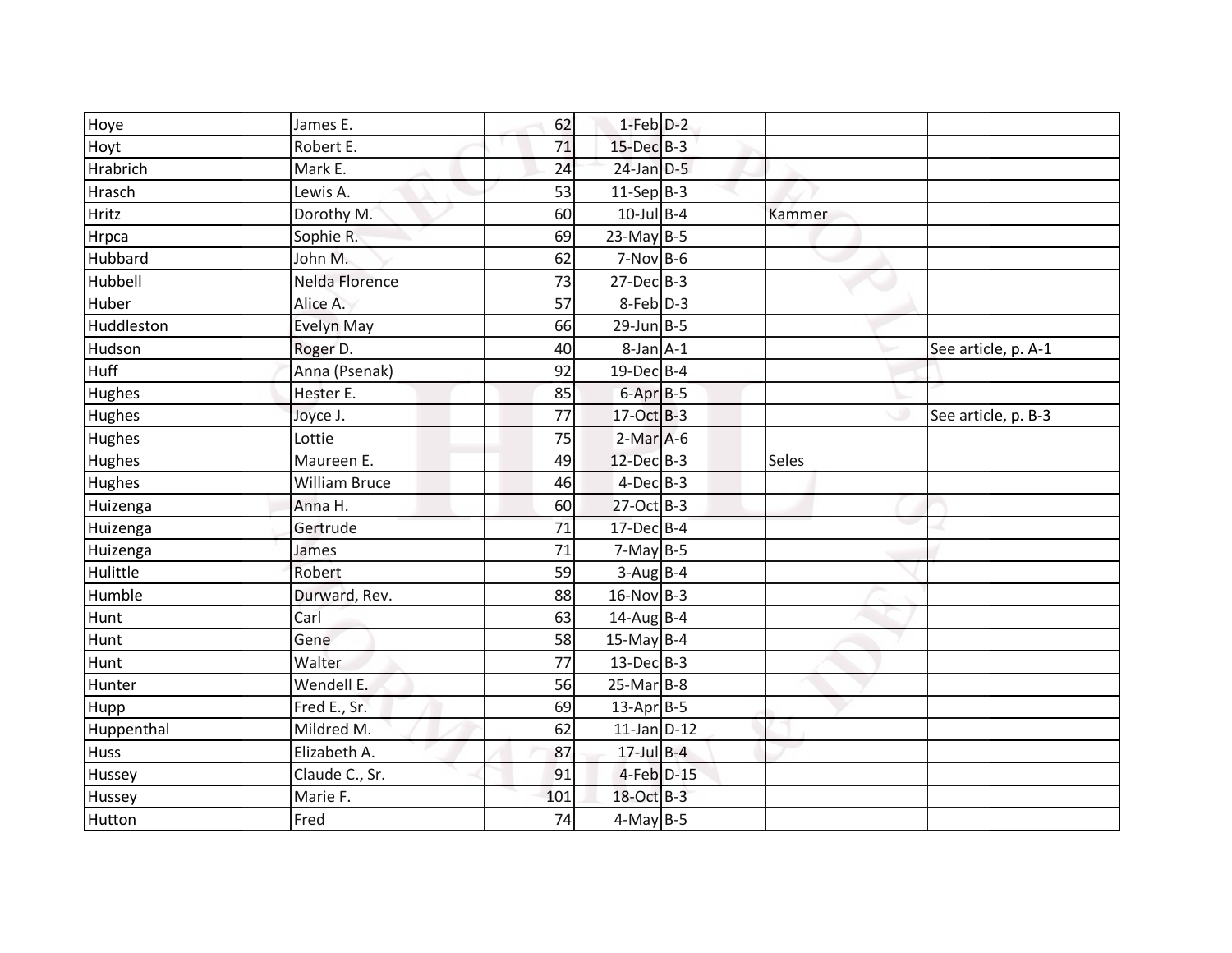| Hyde       | Gladys              | 79 | $20$ -May B-8    |              |                             |
|------------|---------------------|----|------------------|--------------|-----------------------------|
| Hynek      | John                | 97 | $21$ -Jan $D-14$ |              |                             |
| Hyre       | Rose E.             | 93 | $16$ -Oct B-3    |              |                             |
| Hyrn       | Joseph P.           | 80 | $15-Oct$ B-3     |              |                             |
| Ibarra     | Anna Marie          | 77 | $15$ -Jul B-5    |              |                             |
| Iglesias   | Maria Tirsa         | 53 | $24$ -Dec $B$ -6 |              |                             |
| Ignowski   | Gerard F. "Jerry"   | 48 | $2$ -Oct B-3     |              |                             |
| Imler      | Elinor              | 61 | $11-May$ B-5     | Boone        |                             |
| Immig      | Ernst H.            | 89 | $16-Sep B-3$     |              | Last name also spelled      |
|            |                     |    |                  |              | Emmig - see Sept. 15, p. B- |
|            |                     |    |                  |              | 3                           |
| Ingle      | Clara B.            | 79 | $13$ -Feb A-9    |              |                             |
| Ingram     | Carol A.            | 50 | 30-May B-5       |              |                             |
| Ingram     | Maxine L.           | 72 | 29-Mar B-7       |              |                             |
| Inman      | Lucille E.          | 66 | $8$ -Jun $B - 5$ |              |                             |
| Irvine     | Ola Mae             | 61 | 24-May B-5       |              |                             |
| Irvine     | Thomas              | 83 | $13$ -Jun $B-5$  |              |                             |
| Irving     | Albert J.           | 63 | $31$ -May B-5    |              |                             |
| Irwin      | Eleanor M.          | 81 | $21$ -May B-5    |              |                             |
| Isenbarger | Geraldine           | 59 | $8-May$ B-5      |              |                             |
| Ivanich    | Mary F.             | 73 | $21$ -Jan $D-14$ |              |                             |
| Ivetich    | Marko               | 55 | $9$ -Dec $B$ -4  |              |                             |
| Iwinski    | Sophie J.           | 79 | $13$ -May B-5    |              |                             |
| Jablonski  | Anna M. (Tokar)     | 75 | $1-Oct$ B-4      | Gerka        |                             |
| Jablonski  | Joseph              | 59 | 18-Feb D-14      |              |                             |
| Jacek      | John S.             | 71 | $25-Sep$ B-3     |              |                             |
| Jack       | John "Brother Jack" | 66 | $7-Nov$ B-6      |              |                             |
| Jackowski  | Sylvester J.        | 84 | 27-Oct B-3       |              |                             |
| Jackson    | Catherine E.        | 85 | $25$ -Jul $B$ -5 | <b>Huels</b> |                             |
| Jackson    | <b>Charles Roy</b>  | 25 | 26-Dec B-3       |              |                             |
| Jackson    | Eugene R.           | 62 | 13-Dec B-3       |              |                             |
| Jackson    | John C.             | 56 | $14$ -Mar $C-5$  |              |                             |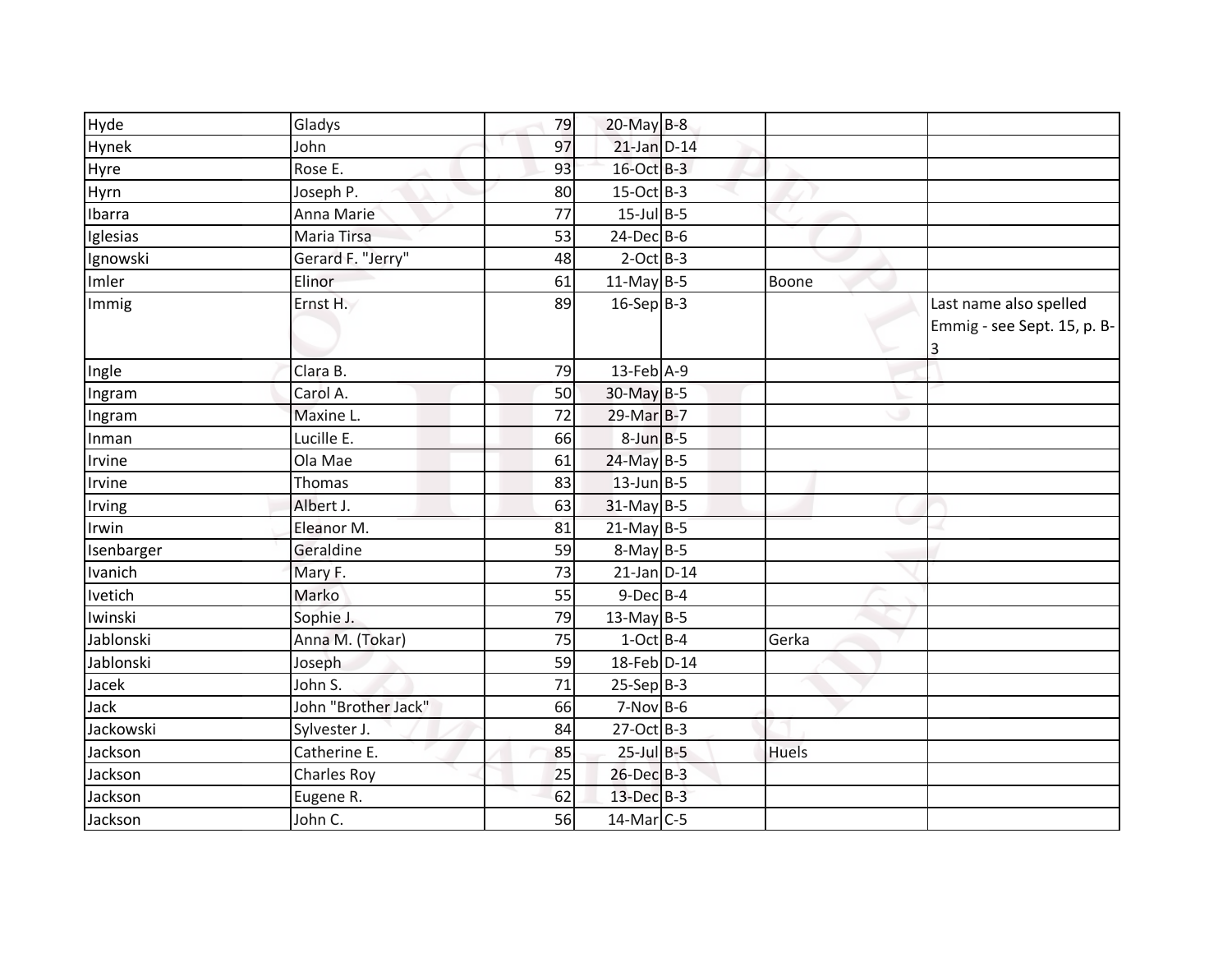| Jackson    | Ola Mae              | 77     | $14$ -Jul $B-3$ |             |                                  |
|------------|----------------------|--------|-----------------|-------------|----------------------------------|
| Jackson    | Robert J., Sr. "Bob" | 69     | 24-May B-5      |             |                                  |
| Jackson    | Una                  | 86     | $4$ -Aug $B-3$  |             |                                  |
| Jackson    | Vera Mae             | 47     | $21$ -Dec $B-3$ |             |                                  |
| Jacobs     | LaVerna M.           | 85     | $17-Sep B-3$    |             |                                  |
| Jacobsen   | Elmer J.             | 74     | $15$ -Oct B-3   |             |                                  |
| Jacobson   | Dorothy J.           | 69     | $5-Oct$ B-4     |             |                                  |
| Jacusis    | Berendina A.         | 85     | $5$ -Jun $B$ -5 |             |                                  |
| Jadron     | Anthony              | 78     | $5$ -Jul $B$ -6 |             |                                  |
| Jaeger     | Mary K.              | 67     | $2-Jan$ $C-8$   |             |                                  |
| Jaksic     | Ilija                | 98     | $9-Nov$ B-3     |             | Name also spelled Eli<br>Yaksich |
| Jakubas    | Frances              | 98     | $18-SepB-3$     |             |                                  |
| Jakubovie  | John                 | 67     | $7-Nov$ B-6     |             |                                  |
| Jakubovie  | Walter M.            | 64     | $13$ -Jul $B-4$ |             |                                  |
| Jakupcak   | Michael J.           | 85     | $11$ -Jun B-4   |             |                                  |
| Jalovecky  | Mary                 | 80     | $6$ -Aug B-4    |             |                                  |
| James      | Betty P.             | 54     | $8-Oct$ B-2     |             | See article, p. B-2              |
| James      | Lee O.               | 76     | 3-Mar A-11      |             |                                  |
| Jamrock    | Sophie               | 67     | $28$ -Aug B-4   |             |                                  |
| Jamrowski  | Joseph F.            | 86     | 30-Sep B-4      |             |                                  |
| Jana       | Emily E.             | 76     | $4$ -Aug B-3    |             |                                  |
| Janda      | Ryan Kyle            | infant | 30-Dec B-4      |             |                                  |
| Jandura    | Patricia A.          | 45     | 25-Feb D-12     |             |                                  |
| Janes      | Cathy M.             | 42     | $7$ -Jan $D-10$ | Steingraber |                                  |
| Janiak     | Felix J., Sr.        | 88     | $30$ -May B-5   |             |                                  |
| Janicki    | Herbert J.           | 90     | $5-Feb$ B-8     |             |                                  |
| Janiga     | Theresa              | 72     | $6 - Apr$ B-5   | Stefanski   |                                  |
| Janik      | Phillip F.           | 80     | $26$ -Jan $C-2$ |             | See article, p. C-2              |
| Janik      | Sophie M.            | 55     | $5$ -Jun $B$ -5 |             |                                  |
| Jankiewicz | John A.              | 68     | $26$ -Jan B-8   |             |                                  |
| Janko      | Loretta M. "Titha"   | 62     | $15-Nov$ B-3    |             |                                  |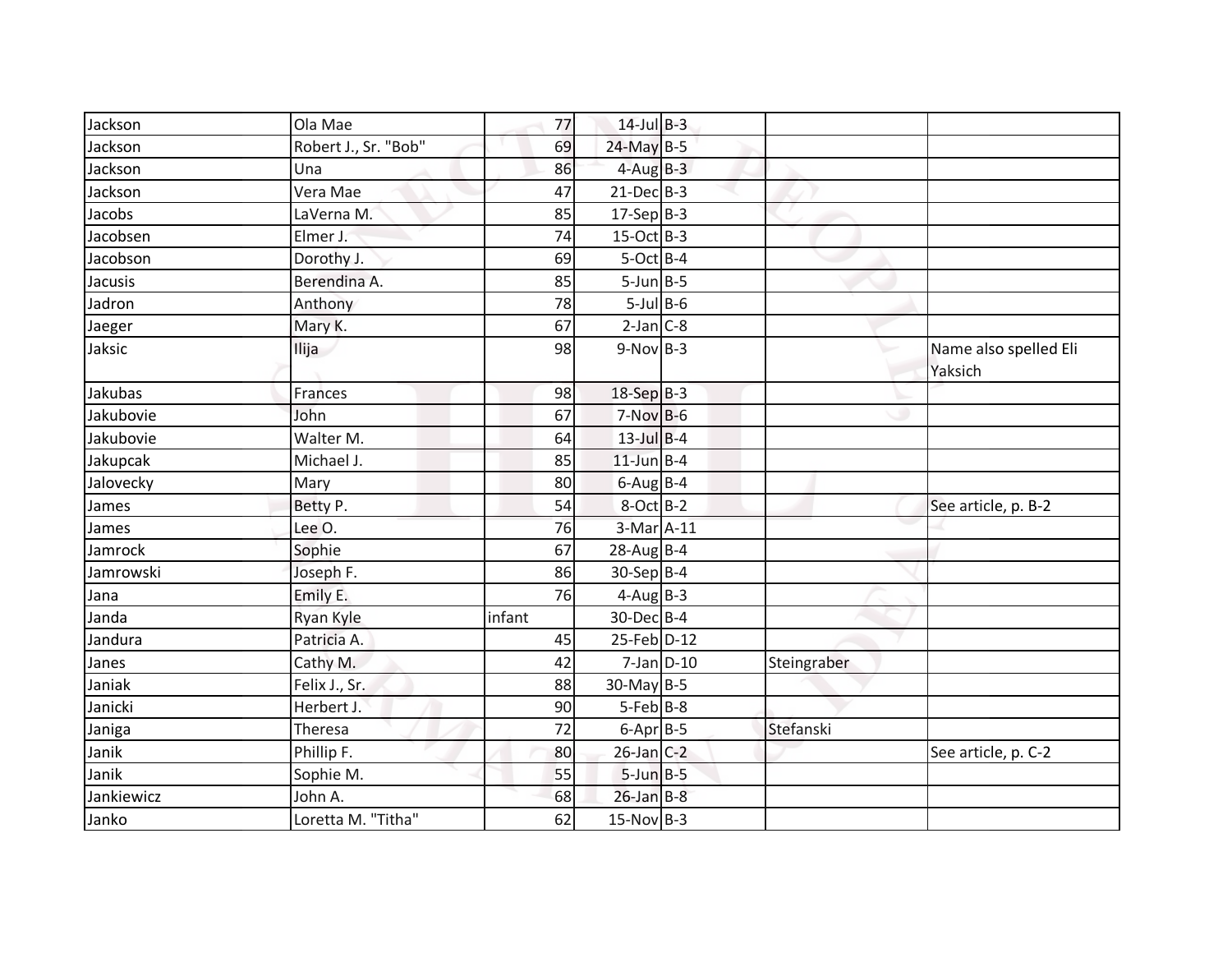| Jannotta       | Rhoda L.          | 75 | $2-May$ B-4              | Jensen |                                   |
|----------------|-------------------|----|--------------------------|--------|-----------------------------------|
| Janowski       | Wallace V.        | 80 | $2$ -Jan $C-8$           |        |                                   |
| Jansen         | Cecil C.          | 73 | $14$ -Jul $B-3$          |        |                                   |
| Jargelo        | Sylvester W.      | 73 | $29$ -Aug B-5            |        |                                   |
| Jaros          | Bernice           | 70 | $25-Nov$ B-4             | Palka  |                                   |
| Jasek          | Andrezej (Andy)   | 47 | $26$ -Apr $B$ -5         |        |                                   |
| Jasiak         | Cecilia E.        | 86 | $30-Sep$ B-4             |        |                                   |
| Jastrzab       | Joan              | 75 | $2$ -Jun $B - 3$         |        |                                   |
| Javanovic      | Leposava          | 83 | $8 - Apr$ $B - 6$        |        |                                   |
| Jaworski       | Stanley           | 74 | 11-Aug $B-3$             |        |                                   |
| Jayme          | Juan M.           | 60 | $11-Oct$ B-3             |        |                                   |
| Jayona         | Felisa L.         | 79 | $7 - Aug$ <sub>B-4</sub> |        |                                   |
| Jedlicka       | Neoma G.          | 77 | $3$ -Jul $B$ -4          |        |                                   |
| Jefchak        | Andrew A.         | 81 | $24$ -May B-5            |        |                                   |
| <b>Jeffers</b> | John R.           | 75 | 16-Oct B-3               |        |                                   |
| Jehle          | Ben A.            | 56 | 27-Oct B-3               |        |                                   |
| Jeka           | James Allen       | 48 | $8-Oct$ B-3              |        | See article, p. B-3               |
| Jeleniewski    | Anthony J.        |    | $10$ -Jan $D-8$          |        |                                   |
| Jenkens        | Vera O.           | 68 | $6$ -Dec $B$ -3          |        | Last name also spelled<br>Jenkins |
| Jenkins        | Donald H.         | 60 | $2-Aug$ B-6              |        |                                   |
| Jenkins        | Joseph E., Sr.    | 76 | $27$ -Dec $B-3$          |        |                                   |
| Jenkins        | Vera O.           | 68 | $6$ -Dec $B$ -3          |        | Last name also spelled<br>Jenkens |
| Jennings       | Elizabeth T.      | 77 | $30$ -Jul B-4            |        |                                   |
| Jennings       | Malcolm E.        | 58 | 22-May $B-4$             |        |                                   |
| Jensen         | Helen             | 75 | $26$ -Jan B-8            |        |                                   |
| Jerkins        | Frank P.          | 65 | $2-Jan$ $C-8$            |        |                                   |
| Jewett         | Juanita M.        | 60 | 14-Jan D-14              |        |                                   |
| Jimenez        | Jose              | 81 | 18-Dec B-3               |        |                                   |
| Jimenez        | Luis, Jr.         | 69 | $24$ -Aug B-5            |        |                                   |
| Johnsen        | Bobby L. (Robert) | 53 | $25$ -May B-5            |        | See article, p. B-5               |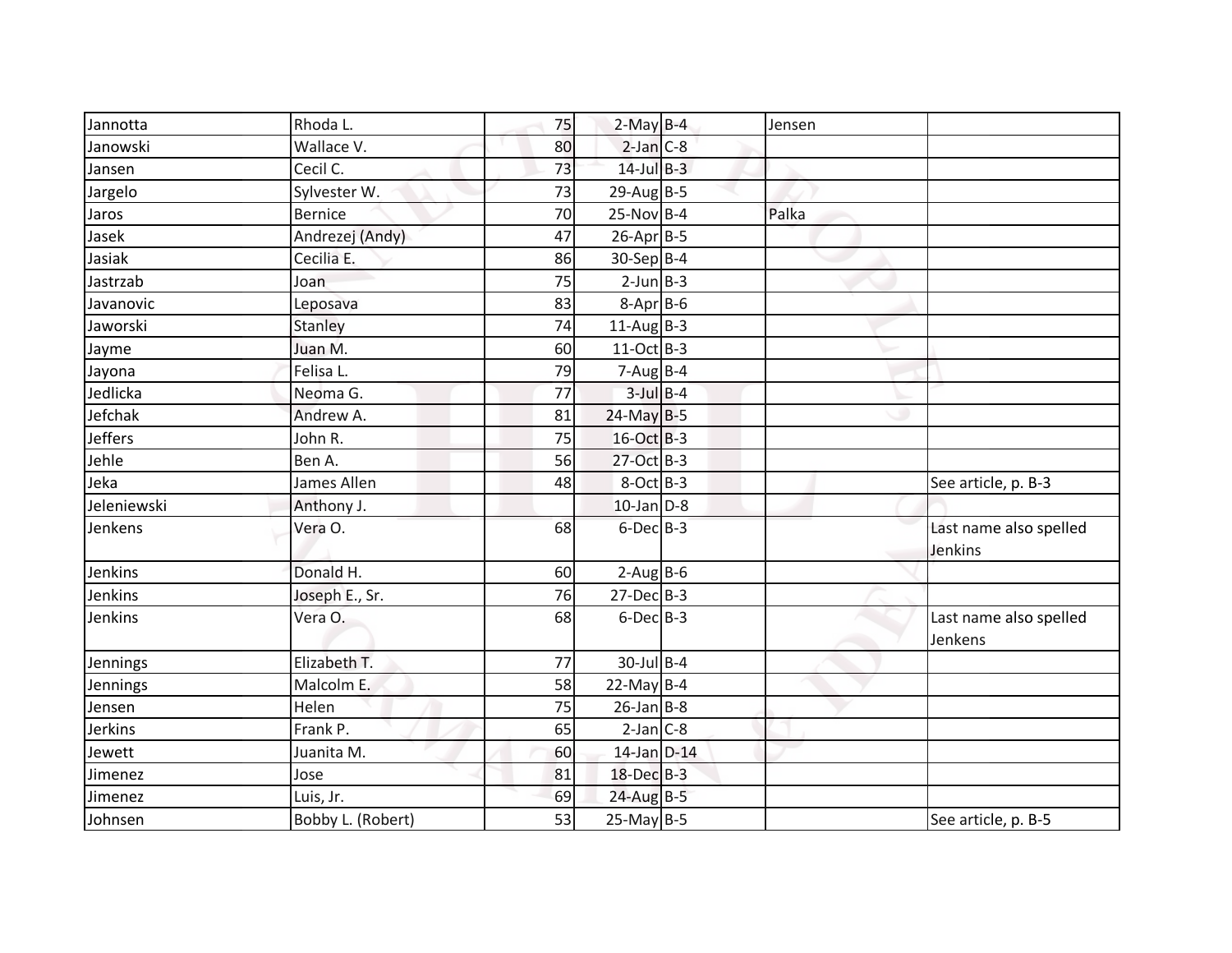| Johnsen  | Paul                   | 73 | $1-Apr$ B-8      |             |                                        |
|----------|------------------------|----|------------------|-------------|----------------------------------------|
| Johnson  | Adell                  | 70 | $27$ -Feb $A-8$  |             |                                        |
| Johnson  | Albert B. (A.J.)       | 68 | 14-Nov B-3       |             |                                        |
| Johnson  | <b>Bernice</b>         | 40 | $17-Oct$ B-3     |             |                                        |
| Johnson  | Eleanor H.             | 85 | 31-Oct B-3       |             | See article, p. B-3                    |
| Johnson  | Ethel M.               | 60 | $8$ -Jan $C$ -10 | Hildebrandt |                                        |
| Johnson  | Eugene "Gene"          | 36 | $20$ -Apr $B-5$  |             |                                        |
| Johnson  | George C.              | 66 | $5-May$ B-3      |             |                                        |
| Johnson  | Helen L.               | 70 | 12-May $B-3$     | Torkelson   |                                        |
| Johnson  | Joyce M.               | 52 | $13-Sep B-3$     |             | See also article Sept. 13, p.<br>$B-3$ |
| Johnson  | Kenneth E., Sr.        | 52 | $2-Nov$ B-3      |             |                                        |
| Johnson  | Lucinda "Cindy"        | 38 | 28-Oct B-4       |             |                                        |
| Johnson  | <b>Marvin Carl</b>     | 61 | $4-May$ B-5      |             |                                        |
| Johnson  | Muriel Ruth (Richwine) | 89 | $2$ -Dec $B$ -4  |             |                                        |
| Johnson  | Ralph A.               | 46 | 17-Apr B-5       |             |                                        |
| Johnson  | Ralph G. H.            | 81 | $4-May$ B-5      |             |                                        |
| Johnson  | Raymond A.             | 39 | $2$ -Jun $B - 3$ |             |                                        |
| Johnson  | Raymond H.             | 59 | $4$ -Jan $C-3$   |             |                                        |
| Johnson  | Robert E.              | 76 | $27$ -Aug B-4    |             |                                        |
| Johnson  | Sylvia A.              | 70 | 20-Oct B-3       |             |                                        |
| Johnson  | <b>Timothy Michael</b> | 12 | $12$ -Jun B-4    |             |                                        |
| Johnson  | <b>Trent Lydelle</b>   | 19 | $17-Oct$ B-3     |             |                                        |
| Johnson  | Walter R.              | 87 | $7$ -Jan $D-15$  |             |                                        |
| Johnston | Alzier A.              |    | $11-Apr$ B-5     |             |                                        |
| Johnston | Samuel M.              |    | $6$ -Jul $B$ -5  |             |                                        |
| Joly     | Alfred P.              | 63 | $21-AprB-3$      |             |                                        |
| Jonas    | Bertha                 |    | $21$ -Jun $B-5$  | Weigly      |                                        |
| Jonas    | Evainez                | 74 | 28-Feb C-5       |             |                                        |
| Jonas    | Helen L.               | 86 | 13-Sep B-3       |             |                                        |
| Jones    | Barbara A.             | 47 | 16-Nov B-3       |             |                                        |
| Jones    | Celeste                | 86 | $15$ -Dec $B$ -3 |             |                                        |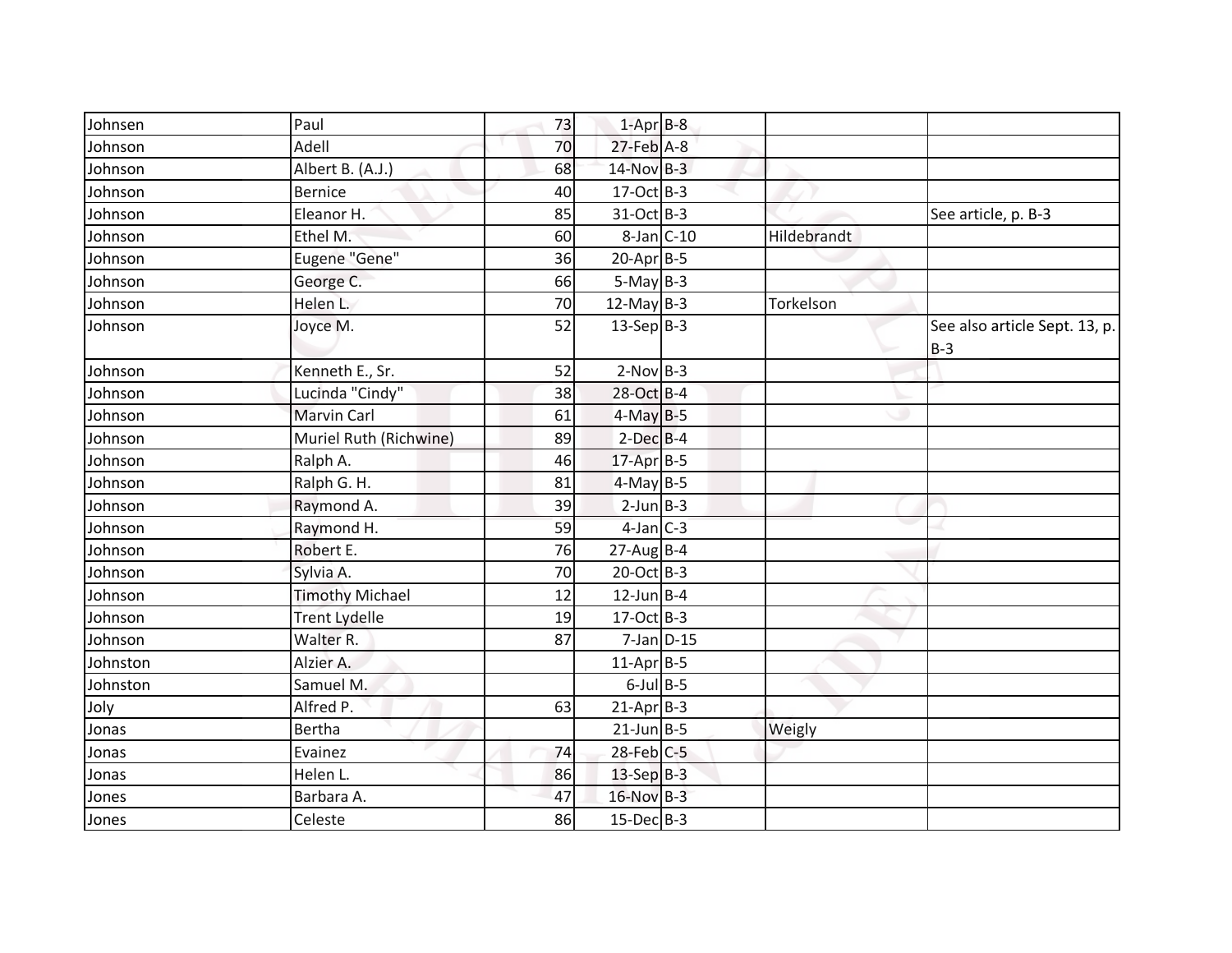| Jones      | Claudine              | 54 | $17$ -Jul $B-4$   |            |                     |
|------------|-----------------------|----|-------------------|------------|---------------------|
| Jones      | Generose W.           | 74 | 30-Apr B-5        |            |                     |
| Jones      | John Paul             | 81 | 18-Oct B-3        |            |                     |
| Jones      | Marie G.              | 92 | $26$ -May B-3     |            |                     |
| Jones      | Ossie M.              | 45 | $21$ -Jun B-5     |            |                     |
| Jones      | <b>Rose Armstrong</b> | 81 | 28-Dec B-3        |            |                     |
| Jones      | Sam                   | 82 | 29-Apr B-7        |            |                     |
| Jones      | Viola "Big Ma"        | 89 | 14-Oct B-2        |            |                     |
| Jones      | Wanda M.              |    | $22-Apr$ B-6      |            |                     |
| Jongsma    | Jeannette             | 70 | $30$ -Jan $A-9$   |            |                     |
| Jonkman    | Winanda               | 81 | $10$ -May B-7     |            |                     |
| Jordan     | <b>Draffis Calvin</b> | 57 | $7-Dec$ B-3       |            |                     |
| Jorgenson  | Opel M.               | 71 | 31-Oct B-3        | Wartsbaugh | See article, p. B-3 |
| Jovovich   | Christine M.          | 53 | $2-Mar$ A-6       | Notzen     |                     |
| Judy       | Debra M.              | 30 | $27$ -Aug B-4     |            |                     |
| Jukic      | Christine             | 67 | $2-Apr$ B-4       |            |                     |
| Julier     | <b>John Francis</b>   | 95 | 26-Dec B-3        |            |                     |
| Jumonville | Dana L.               | 30 | $14$ -Aug B-4     |            |                     |
| Jungels    | Goldie M.             | 85 | $16$ -Nov B-3     |            |                     |
| Juratic    | Edward R.             | 57 | $11$ -Jun B-4     |            |                     |
| Jurczak    | Lillian T.            | 70 | $10$ -May B-7     |            |                     |
| Jurich     | Jeanette M.           | 71 | $27$ -May B-5     |            |                     |
| Jurich     | Thomas M.             | 32 | $24$ -Dec $B$ -6  |            |                     |
| Jurs       | John W.               | 73 | $21$ -Feb $C-5$   |            |                     |
| Jursic     | Nadine                | 70 | $25$ -Jun $B - 5$ |            |                     |
| Just       | Casimir V.            | 62 | $27$ -May B-5     |            |                     |
| Justak     | Margaret Y.           | 65 | $10$ -AugB-5      | Yatz       |                     |
| Justeson   | William L.            | 89 | $20$ -May B-8     |            |                     |
| Kaasper    | Samuel G.             | 86 | $2$ -Jan $C-8$    |            |                     |
| Kacak      | William C.            | 72 | $24$ -Jan $D-5$   |            |                     |
| Kacher     | Rose E.               | 80 | 26-Feb B-6        |            |                     |
| Kaczala    | Theresa M.            | 84 | $5-Mar$ B-8       |            |                     |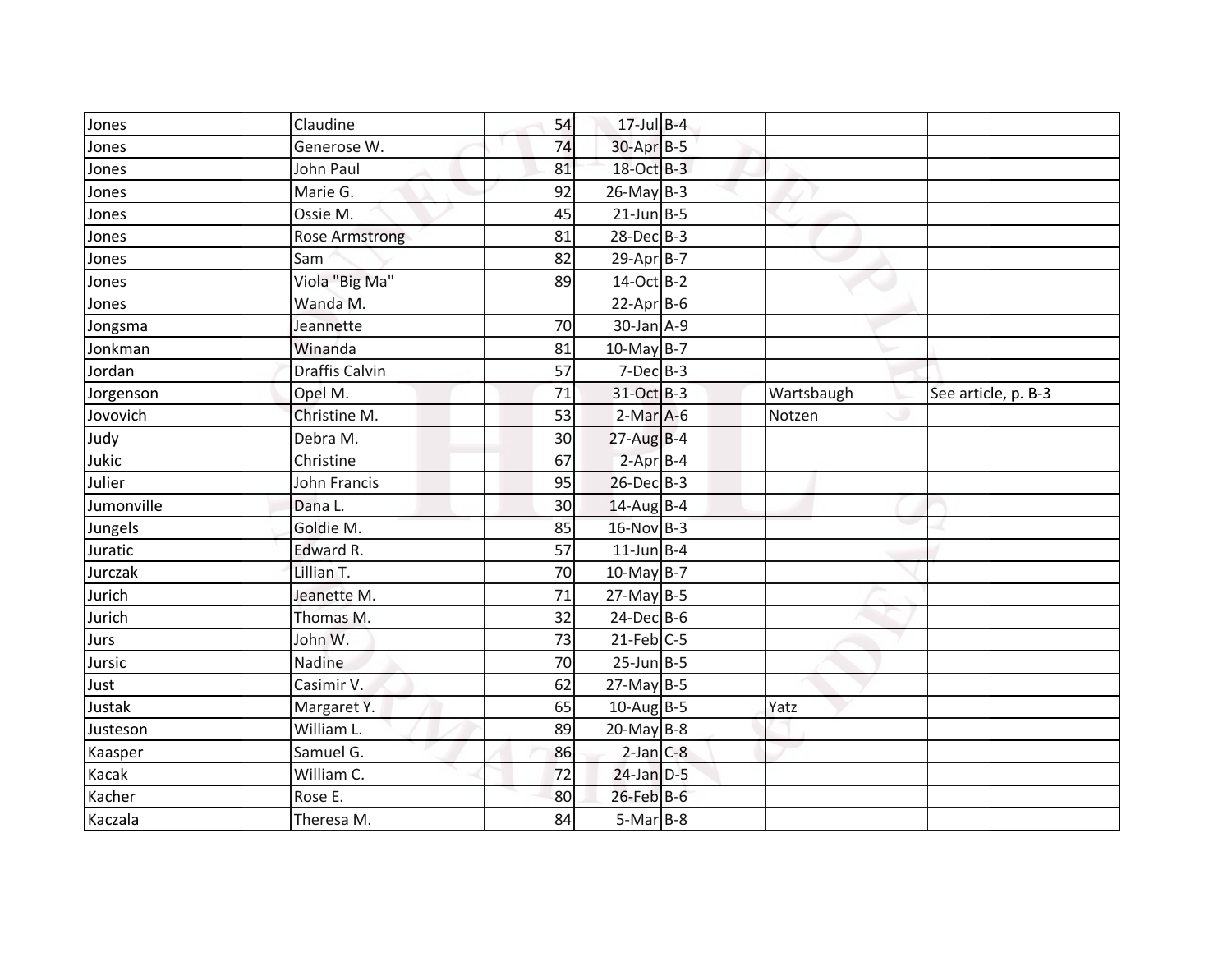| Kahler    | Anita M.             | 72 | $4$ -Oct B-3      |           |                                                     |
|-----------|----------------------|----|-------------------|-----------|-----------------------------------------------------|
| Kaiser    | Paul R.              | 65 | $30$ -Jun $B-3$   |           |                                                     |
| Kalcich   | Max                  | 80 | 18-Apr B-6        |           |                                                     |
| Kalena    | Andrew E.            | 76 | $15-Apr$ B-7      |           |                                                     |
| Kalmas    | Thomas D.            | 49 | $24$ -Jan $D-8$   |           | See article, p. D-8                                 |
| Kaltunas  | Vytautas             | 76 | $21$ -Jan D-14    |           |                                                     |
| Kaluf     | Peter                | 93 | $5$ -Jun $B$ -5   |           |                                                     |
| Kamin     | Hyman                | 77 | $5-Mar$ B-8       |           |                                                     |
| Kaminsky  | Adam G.              | 76 | $25$ -Jan C-6     |           |                                                     |
| Kaminsky  | Frank B.             | 73 | $2-Feb$ C-2       |           |                                                     |
| Kaminsky  | William J.           | 69 | $20$ -Jan B-6     |           |                                                     |
| Kammer    | Edward N.            | 86 | $27$ -Aug B-4     |           |                                                     |
| Kanavos   | Anthony, Rev. Father | 66 | $4$ -Jan $C-3$    |           | See also article Jan. 4, p. C-<br>3; photo included |
| Kane      | Michael J.           | 67 | $25$ -Dec $B-3$   |           |                                                     |
| Kania     | Robert J.            | 58 | 7-Mar D-5         |           |                                                     |
| Kansfield | Orval R.             | 77 | $2$ -Dec $B$ -4   |           |                                                     |
| Kantowski | James                | 48 | 19-Dec B-4        |           |                                                     |
| Kapantis  | Peter T.             | 83 | $21$ -Jan $D-15$  |           | See article, p. D-15                                |
| Kaplan    | Eugene A.            | 70 | $7$ -Jun $B - 5$  |           |                                                     |
| Kaplan    | Norman M.            | 80 | $3-Sep B-3$       |           |                                                     |
| Karagias  | <b>Nicholas</b>      | 31 | $21-Apr$ B-3      |           |                                                     |
| Kardes    | Feridun              | 58 | $8$ -Feb $D-2$    |           |                                                     |
| Karlin    | Ida P.               | 86 | $26$ -May B-3     |           |                                                     |
| Karling   | Julia J.             | 63 | $2-Jan$ $C-8$     | Serafin   |                                                     |
| Karr      | Martin H.            | 84 | $6$ -Dec $B$ -3   |           |                                                     |
| Karvelis  | Alvina               | 82 | 13-Apr B-5        |           |                                                     |
| Kasenga   | Joseph A.            | 74 | $15$ -Feb $ B-9 $ |           |                                                     |
| Kasper    | Samuel G.            | 88 | $2$ -Jan $C$ -8   |           |                                                     |
| Kassabaum | Mae                  | 66 | $6$ -May $B-10$   | Widerberg |                                                     |
| Kasza     | Mary C.              | 80 | 14-Mar C-5        |           |                                                     |
| Kaszewski | Raymond J.           | 54 | $11-Dec$ B-3      |           |                                                     |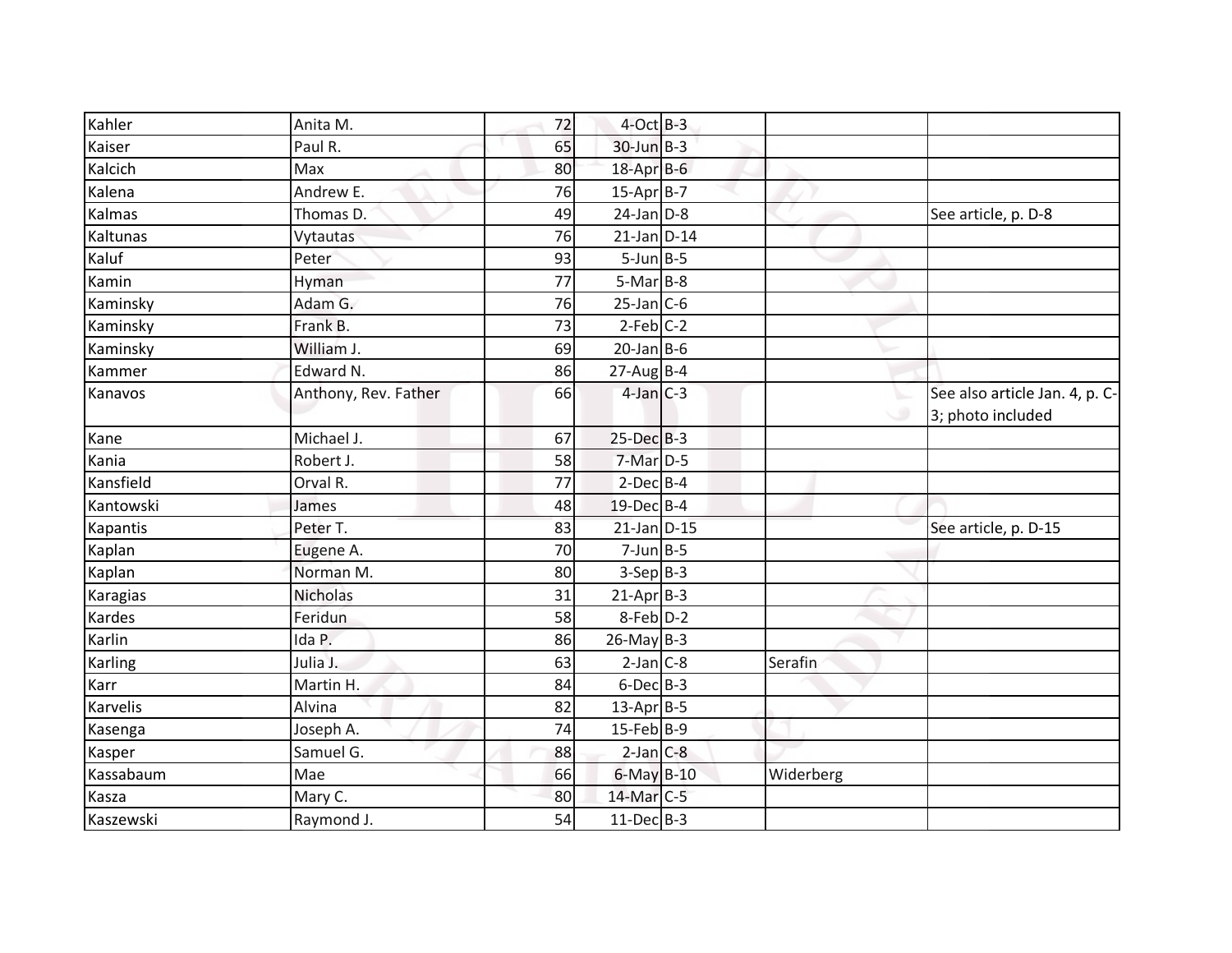| Kaszowicz   | Emma                     | 71       | $6$ -Aug B-4      |                      |
|-------------|--------------------------|----------|-------------------|----------------------|
| Kaszuba     | Barbara L.               | 44       | $16$ -Nov $B-3$   |                      |
| Kaszuba     | Mary V.                  | 78       | $28$ -Jul $B-3$   |                      |
| Katz        | L.V.                     | 65       | $11-Mar$ E-2      |                      |
| Kause       | Albertus J.              | 75       | $21-Apr$ B-3      |                      |
|             |                          |          | 18-Mar E-11       |                      |
| Kayner      | Alex                     | 73<br>77 | $15$ -Dec $B$ -3  | See article, p. E-11 |
| Kazmierczak | Robert M.                |          |                   |                      |
| Keating     | Richard J.               | 53       | $5-Apr$ B-5       | See article, p. B-5  |
| Keehn       | Edith                    | 82       | $27$ -Aug B-4     |                      |
| Keen        | Alma E.                  | 79       | 18-Nov B-4        |                      |
| Keene       | Frances D.               | 85       | $13$ -Feb $ C-2 $ |                      |
| Keiser      | Herbert P.               | 72       | $4$ -Jul B-5      |                      |
| Kellam      | Robert V.                | 65       | $1$ -Dec $B-3$    | See article, p. B-3  |
| Keller      | Clem                     | 77       | $24$ -Jan $D-8$   | See article, p. D-8  |
| Keller      | Harriett                 |          | $17$ -May B-5     |                      |
| Keller      | Leo W.                   | 86       | $30-Aug$ B-5      |                      |
| Kellerman   | Carol Ann                | 46       | $17$ -AugB-4      |                      |
| Kelley      | James Edward             | 64       | $30-AugB-5$       |                      |
| Kelley      | Julie                    | 78       | $26-Nov$ B-3      |                      |
| Kellison    | Athalind V.              | 85       | $30-Nov$ B-3      |                      |
| Kellman     | Phillip W.               | 78       | $18$ -Dec $B-3$   |                      |
| Kelly       | <b>Edward "Gene"</b>     | 73       | $11-Dec$ B-3      |                      |
| Kelly       | James F.                 | 49       | $6-Nov$ B-3       |                      |
| Kelly       | Thomas F., Rev.          |          | $15$ -Jun $B$ -5  |                      |
| Kelly       | William                  | 71       | $27 - Dec$ B-3    |                      |
| Kemp        | Hilda Beltz              | 96       | $15$ -Dec $B$ -3  |                      |
| Kenda       | Joseph A. "Red"          | 78       | $22-Nov$ B-3      |                      |
| Kennedy     | Betty (Mary) E.          | 64       | $24$ -Feb $C-2$   |                      |
| Kennedy     | Charles Leo              | 86       | $18$ -Jan E-2     |                      |
| Kennedy     | Elizabeth C. (Hinebaugh) | 98       | $2-SepB-3$        |                      |
| Kennedy     | Michael John             | 17       | $11-Dec$ B-3      |                      |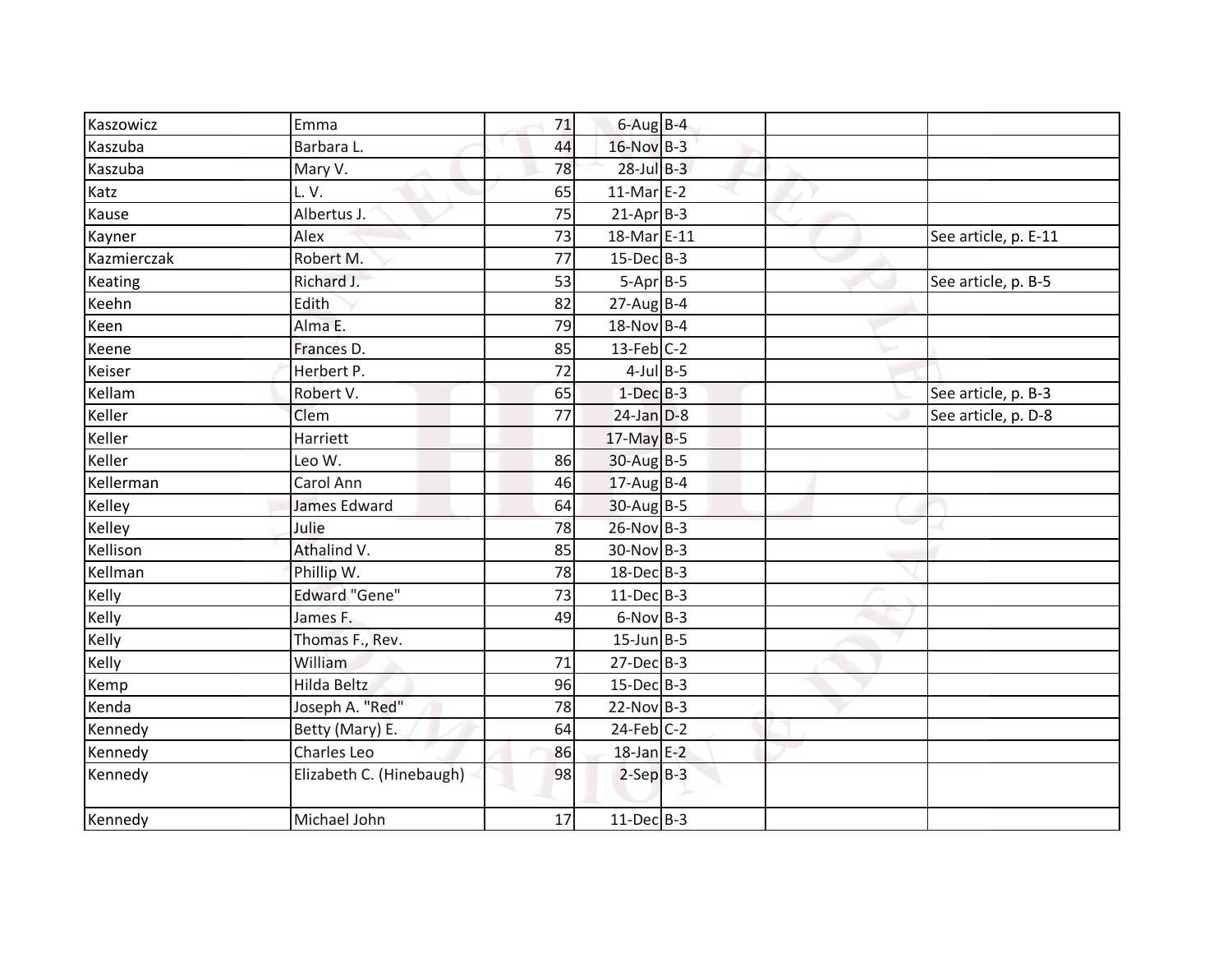| Kent        | <b>Misty Rose</b>        | infant   | $27-Sep$ B-3     |           |                                     |
|-------------|--------------------------|----------|------------------|-----------|-------------------------------------|
| Keown       | Grace                    | 92       | 12-Oct B-3       |           |                                     |
| Keown       | Virginia H.              | 61       | $3$ -Oct $B-3$   |           |                                     |
| Kerr        | Pearl                    | 74       | $5 - Feb$ $B-8$  |           |                                     |
| Kerrigan    | Esther M.                | 85       | $12$ -Mar $B-8$  |           |                                     |
| Kersh       | Annie Lee                | 72       | $25-Oct$ B-3     |           |                                     |
| Kesely      | George Grbatinic (Piggy) | 68       | $4-Dec$ B-3      |           |                                     |
| Keserich    | Anna M.                  | 91       | $1-May$ B-5      |           |                                     |
| Kesic       | Obrad                    | 87       | $26$ -Mar $B$ -6 |           |                                     |
| Kessel      | Lora E., Rev.            | 70       | $5$ -Jul B-6     |           |                                     |
| Kessler     | Glenn W.                 | 72       | $17-Sep B-3$     |           |                                     |
| Keyes       | Florence                 |          | $7$ -Jun $B - 5$ |           |                                     |
| Kic         | Frank A.                 | 85       | 18-Mar E-10      |           |                                     |
| Kiefor      | Julia E.                 | 73       | $13$ -May B-5    | Wojcik    |                                     |
| Kielbasa    | Clement A., Dr.          | 83       | $12$ -Aug B-5    |           |                                     |
| Kielbowicz  | William                  | 82       | $8$ -Jan $C$ -10 |           |                                     |
| Kierzek     | Frances T. "Fritz"       | 74       | $24$ -Feb $C-2$  | Kaniewski |                                     |
| Kiesling    | Walter N., Jr.           | 65       | $1-Dec$ B-3      |           | See also article Dec. 3, p. B-<br>3 |
| Kilduski    | Andrew                   | 88       | $23$ -Aug B-6    |           |                                     |
| Kiligen     | Helen                    |          | $27-Nov$ A-5     | Miedona   |                                     |
| Kilpatrick  | Eileen B.                | 76       | $8-Apr$ B-6      |           |                                     |
| Kilpatrick  | Havilah E.               | 89       | $17$ -Jan C-5    |           |                                     |
| Kincius     | Viola C.                 | 70       | $21$ -May B-5    |           |                                     |
| King        | Arthur S. (Ostaszewski)  | 65       | 18-Sep B-3       |           |                                     |
| King        | Josephine S.             | 65       | $21-Dec$ B-3     |           |                                     |
| King        | Ronald W.                | 57       | $27$ -AugB-4     |           |                                     |
| King        | Tyrus B. "Kemo"          | 27       | $1-Mar$ C-9      |           |                                     |
| Kinney      | Kayla Lee                | 3 months | 28-Oct B-4       |           |                                     |
| Kiral       | John F.                  | 64       | $5-MarB-8$       |           |                                     |
| Kirkpatrick | Wilmer L. "Stub"         | 73       | 29-May $B-4$     |           |                                     |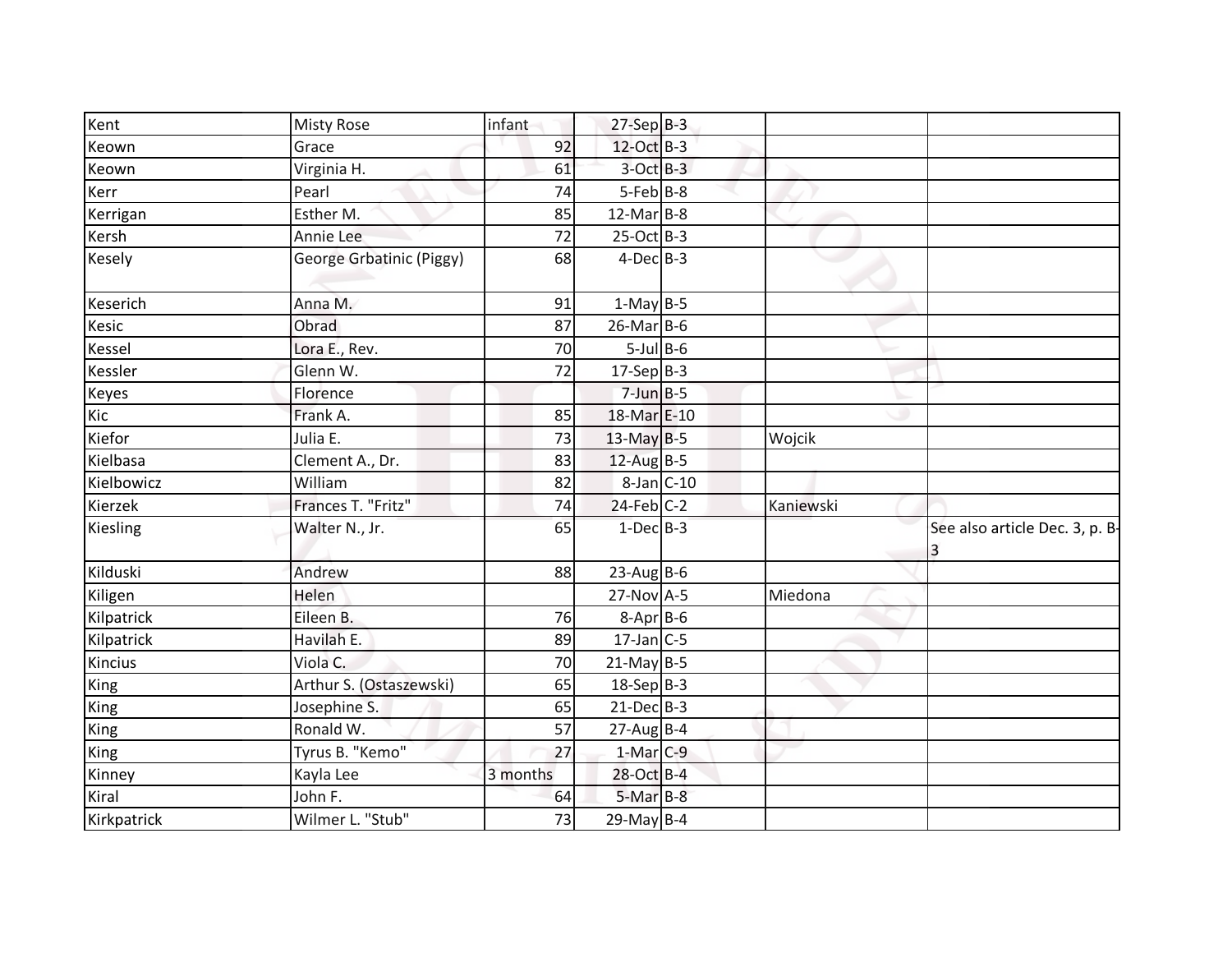| Kirksey       | Georgia E.          | 86             | $25-Sep$ B-3             |            |                                       |
|---------------|---------------------|----------------|--------------------------|------------|---------------------------------------|
| Kirtland      | Eugene "Gene"       | 79             | $14$ -Feb $D-8$          |            | See also article Feb. 15, p.<br>$B-9$ |
| Kish          | Andrew G.           | 47             | $23$ -Feb $A-8$          |            | See article, p. A-8                   |
| Kissinger     | Donald L.           | 63             | 18-Mar E-10              |            |                                       |
| Kistler       | Anthony Wayne       | 30             | $26$ -May B-3            |            |                                       |
| Kistler       | <b>Clarence Lee</b> | 60             | $26$ -Aug B-5            |            |                                       |
| Kitajcuk      | Helen               | 91             | $8-Nov$ B-3              |            |                                       |
| Klacik        | Mildred             | 72             | $7$ -Jan $D-10$          | Podziabany |                                       |
| Klage         | Martha A.           | 83             | $16$ -Jan C-5            |            |                                       |
| Klahn         | Mary H.             | 65             | $26$ -Aug B-5            |            |                                       |
| Klarich       | Mary A.             | 80             | $12$ -Jun B-4            |            |                                       |
| Klee          | Arthur H.           | 90             | 14-Apr A-9               |            |                                       |
| Kleinman      | Seymour M.          | 90             | $7-Oct$ $B-3$            |            |                                       |
| Klekot        | Corinne E. "Corky"  | 68             | $31$ -May B-5            |            |                                       |
| Klen          | David J., Sr.       | 54             | 27-Oct B-3               |            |                                       |
| Klepser       | Leslie L.           | 42             | $5-Feb$ B-8              |            |                                       |
| Klimczak      | Mary R.             | 74             | 12-Feb A-6               | Kapelinski |                                       |
| Klimczak      | Stanley J.          | 70             | $5-Mar$ B-8              |            |                                       |
| Klimek        | Kenneth S.          | 51             | $29$ -Jul B-5            |            |                                       |
| Kline         | Kenneth F.          | 66             | $8-May$ B-5              |            |                                       |
| Klish         | Etta I.             | 73             | $15$ -Jan B-6            | Greene     |                                       |
| Klootwyk      | Viola               | 72             | $10$ -Aug B-5            |            |                                       |
| Klosowski     | Esther "Klosky"     | 92             | $11$ -Aug B-3            |            |                                       |
| Kluemke       | Pauline             | 50             | $26$ -Apr $B$ -5         |            |                                       |
| Klus          | Casimir J.          | 65             | $6$ -Dec $B$ -3          |            |                                       |
| Knabenhans    | Paul F.             | 58             | $11-Apr$ B-5             |            |                                       |
| Knaver        | Frank G.            | 64             | $5-Feb$ B-8              |            |                                       |
| Knee          | Marian R.           | $\overline{3}$ | $8$ -Jun $B$ -5          |            |                                       |
| Knezevich     | Daniel              | 76             | 13-May B-5               |            |                                       |
| Knickerbocker | Marilyn (Kraus)     | 63             | $31$ -Jan $D-2$          |            | See article, p. D-2                   |
| Knight        | Edward L.           | 55             | $\overline{17}$ -Jul B-4 |            |                                       |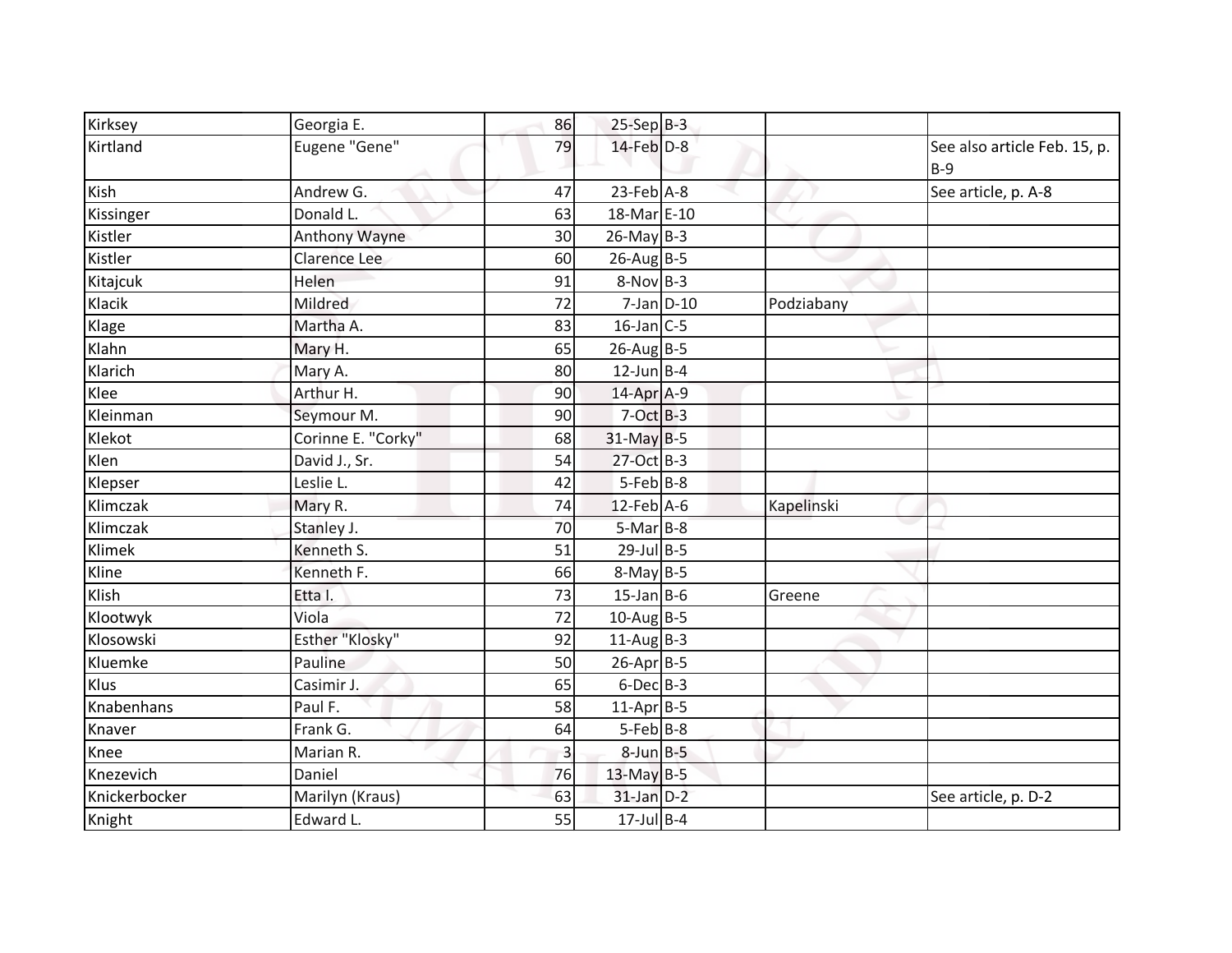| Knitter       | Emily                 | 66        | 23-Nov B-3      |                 |                     |
|---------------|-----------------------|-----------|-----------------|-----------------|---------------------|
| Knoerzer      | Leo P.                | 98        | $7-Nov$ B-6     |                 |                     |
| Knoll         | Raymond E.            | 78        | $20$ -Nov B-3   |                 |                     |
| Knop          | Kyle Jacob            | 16 months | $22$ -Dec $B-3$ |                 |                     |
| Knopf         | Matilda A.            | 99        | $23-Nov$ B-3    |                 |                     |
| Knowles       | Donald P.             | 60        | $9-May$ B-7     |                 |                     |
| Kobus         | Barbara Jean          | 52        | $22$ -Dec $B-3$ | <b>Saulters</b> |                     |
| Koch          | Anne M.               | 82        | $12$ -Aug B-5   | Mayernik        |                     |
| Koch          | Mark J.               | 29        | $13-Nov$ B-3    |                 |                     |
| Kocon         | Sylvester P. "Sal"    | 68        | $23$ -Dec $B-5$ |                 |                     |
| <b>Kocsis</b> | Joseph G.             | 66        | 31-Oct B-3      |                 |                     |
| Koehler       | Wava A.               | 77        | $2$ -Oct B-3    |                 |                     |
| Kohl          | Elsa M.               |           | $26-Sep$ B-3    |                 |                     |
| Kohut         | Peter                 | 74        | $4$ -Jan $C-3$  |                 | See article, p. C-3 |
| Kolb          | Don                   | 53        | $5-May$ B-3     |                 | See article, p. B-3 |
| Kolb          | Sister Francis Angela |           | 11-Feb F-12     |                 |                     |
| Kolbus        | Michael               | 76        | $15$ -Jan B-6   |                 |                     |
| Kollada       | Helen                 | 90        | $5-Mar$ B-8     |                 |                     |
| Koller        | Catherine M.          | 92        | $5-AugB-5$      | Blau            |                     |
| Kolodziej     | Leo "Kolody"          | 71        | $23$ -Jan $C-5$ |                 |                     |
| Kolodziej     | Stanley               | 72        | $1-Nov$ B-3     |                 |                     |
| Kolodziejski  | Josephine E.          | 83        | $1-Nov$ B-3     | Zebracki        |                     |
| Kolwicz       | Walter                | 68        | $4-Oct$ B-3     |                 |                     |
| Kondrat       | <b>Francis Tom</b>    | 51        | $2-May$ B-4     |                 |                     |
| Konetski      | Kathryn D.            | 70        | $15$ -May B-4   |                 |                     |
| Koniarski     | Raymond P. "Kid"      | 35        | 4-Mar D-14      |                 |                     |
| Koniarski     | Virginia M.           | 81        | $3$ -Jun $B$ -6 |                 | See article, p. B-6 |
| Konjevich     | Charlotte C.          | 74        | $23$ -Aug B-6   | Urbanczyk       |                     |
| Konopasek     | Julia S.              | 89        | $26$ -Feb B-6   | <b>Miller</b>   |                     |
| Kookich       | Michael J.            | 26        | 8-Feb D-2       |                 |                     |
| Kooy          | Jacob                 | 89        | $3-May$ B-3     |                 |                     |
| Kooy          | Samuel J.             | 20        | $28$ -Jan $D-7$ |                 |                     |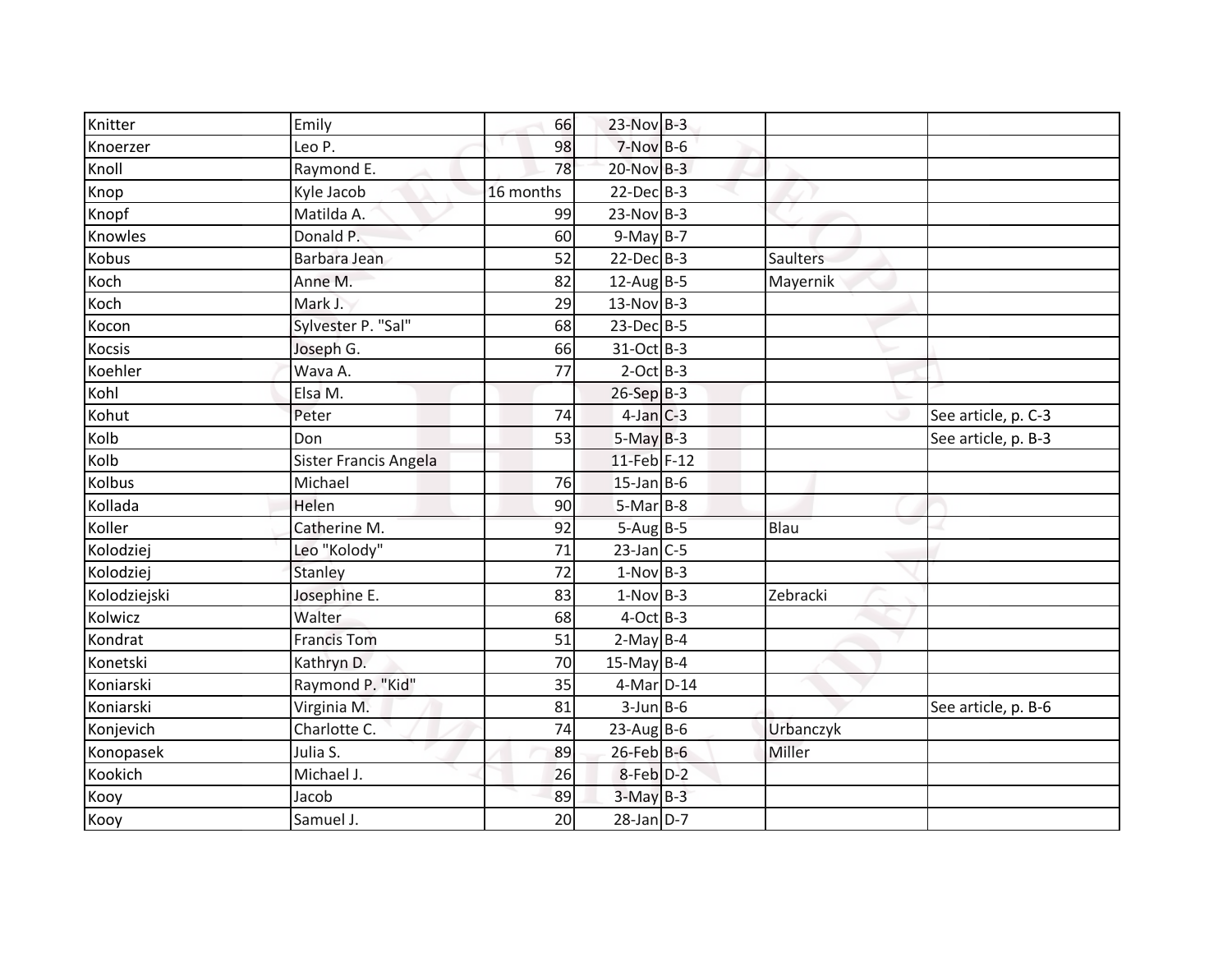| See article, p. D-10 |
|----------------------|
|                      |
|                      |
|                      |
|                      |
|                      |
|                      |
|                      |
|                      |
|                      |
|                      |
|                      |
|                      |
|                      |
|                      |
|                      |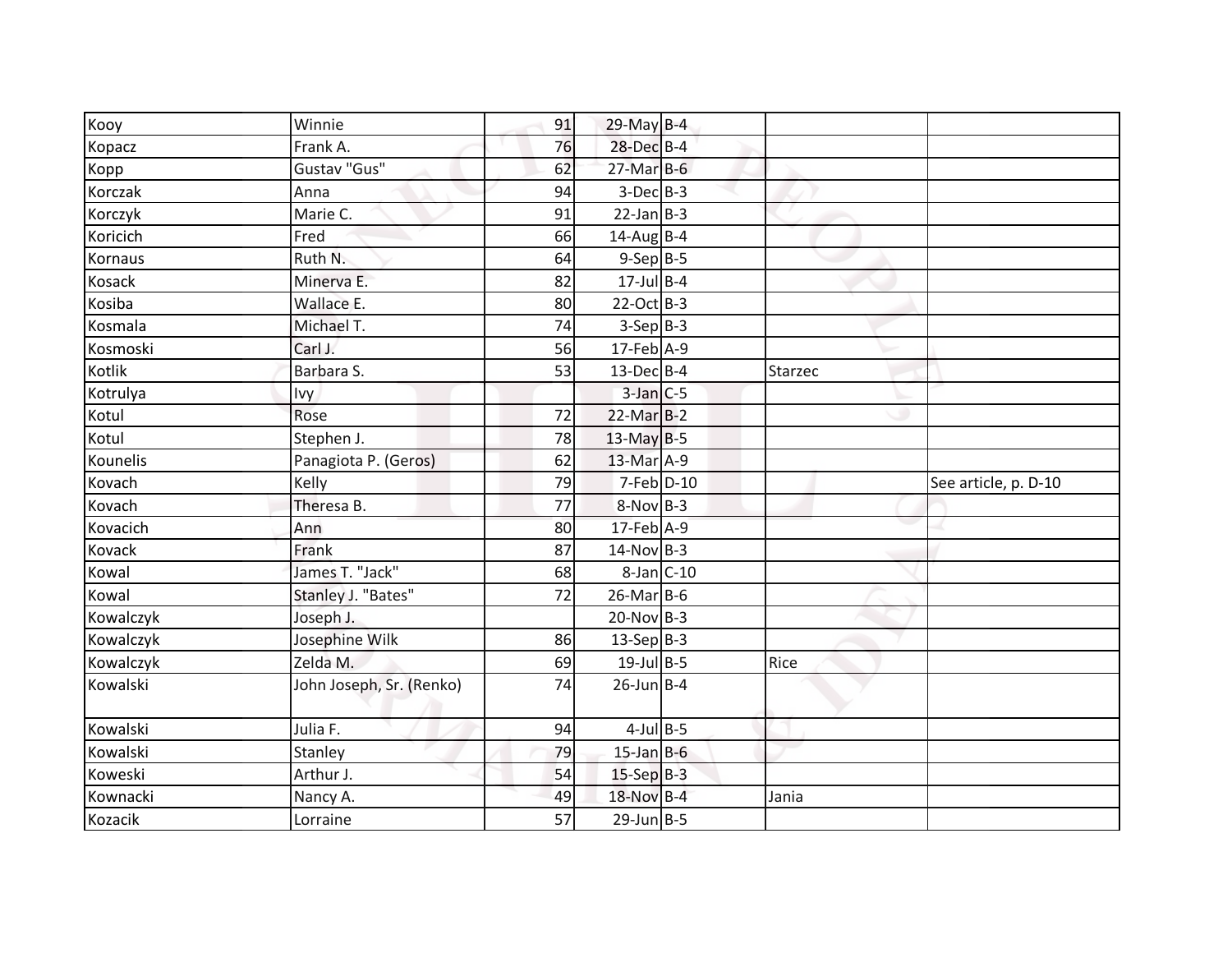| Kozak        | Dorothy Louise        | 71 | $31$ -Aug B-4    |          |  |
|--------------|-----------------------|----|------------------|----------|--|
| Kozak        | Edward J., DDS        |    | $5-NovB-3$       |          |  |
| Kozak        | William               | 78 | 12-Apr B-5       |          |  |
| Koziarz      | Margaret M.           | 68 | $20$ -Dec $B-3$  | Vavrecan |  |
| Kozlowski    | Albin A., Sr.         | 72 | $24-Oct$ B-3     |          |  |
| Krajeski     | Constance (Winkelman) | 83 | $1-Dec$ B-3      |          |  |
| Kraly        | Joseph P.             | 86 | $27$ -Aug B-4    |          |  |
| Kratochvil   | Joseph                | 67 | $25-Mar$ B-9     |          |  |
| <b>Kraus</b> | Donald E.             | 42 | $11 - Dec$ B-3   |          |  |
| Krause       | Florence F.           | 79 | $18$ -Jan E-2    |          |  |
| Krawczyk     | John F.               | 62 | $5-May$ B-3      |          |  |
| Krawiec      | Michael J.            | 75 | $17$ -Apr $B-5$  |          |  |
| Krejci       | Louise M.             | 79 | 24-Oct B-3       |          |  |
| Kretsch      | Dorothy               | 81 | $12$ -Feb $A$ -6 | Strong   |  |
| Kristoff     | Agnes                 | 83 | $16-Nov$ B-3     |          |  |
| Krivokucha   | Violet (Ljuba)        |    | 29-Apr B-7       |          |  |
| Kroll        | Vernon E.             | 71 | $22$ -Mar $B-2$  |          |  |
| Krooswyk     | Lewis L.              | 60 | $14$ -Jun $B-5$  |          |  |
| Kroot        | Pauline (Toots)       | 71 | 10-Feb A-9       |          |  |
| Kropp        | Anna                  | 79 | $3-Oct$ B-3      |          |  |
| Krueger      | <b>Esther Mae</b>     | 70 | $10$ -Jun B-4    | Ramsey   |  |
| Krueger      | Naomi R.              | 81 | 18-Dec B-3       |          |  |
| Krukowski    | Robert H. "Bobo"      | 65 | $2$ -Dec $B$ -4  |          |  |
| Krumwiede    | Robert L., Sr.        | 58 | $30$ -Jun $B-3$  |          |  |
| Krupa        | Julia M.              | 74 | $8$ -Jan $C$ -10 |          |  |
| Krupinski    | Eugene S.             | 72 | $29$ -Dec $B-3$  |          |  |
| Krupinski    | Jolayne M.            | 48 | $29-Sep$ B-3     | Matusiak |  |
| Krygier      | Evelyn J.             | 62 | $7-Oct$ B-3      |          |  |
| Krystek      | Frank J.              | 76 | 26-Dec B-3       |          |  |
| Ksiazek      | Martha H.             | 80 | $20$ -Jan B-6    |          |  |
| Kubacki      | Lottie                | 73 | $12$ -Aug B-5    |          |  |
| Kubacki      | Rita "Dee" (Lowrie)   | 59 | $24-Sep B-5$     |          |  |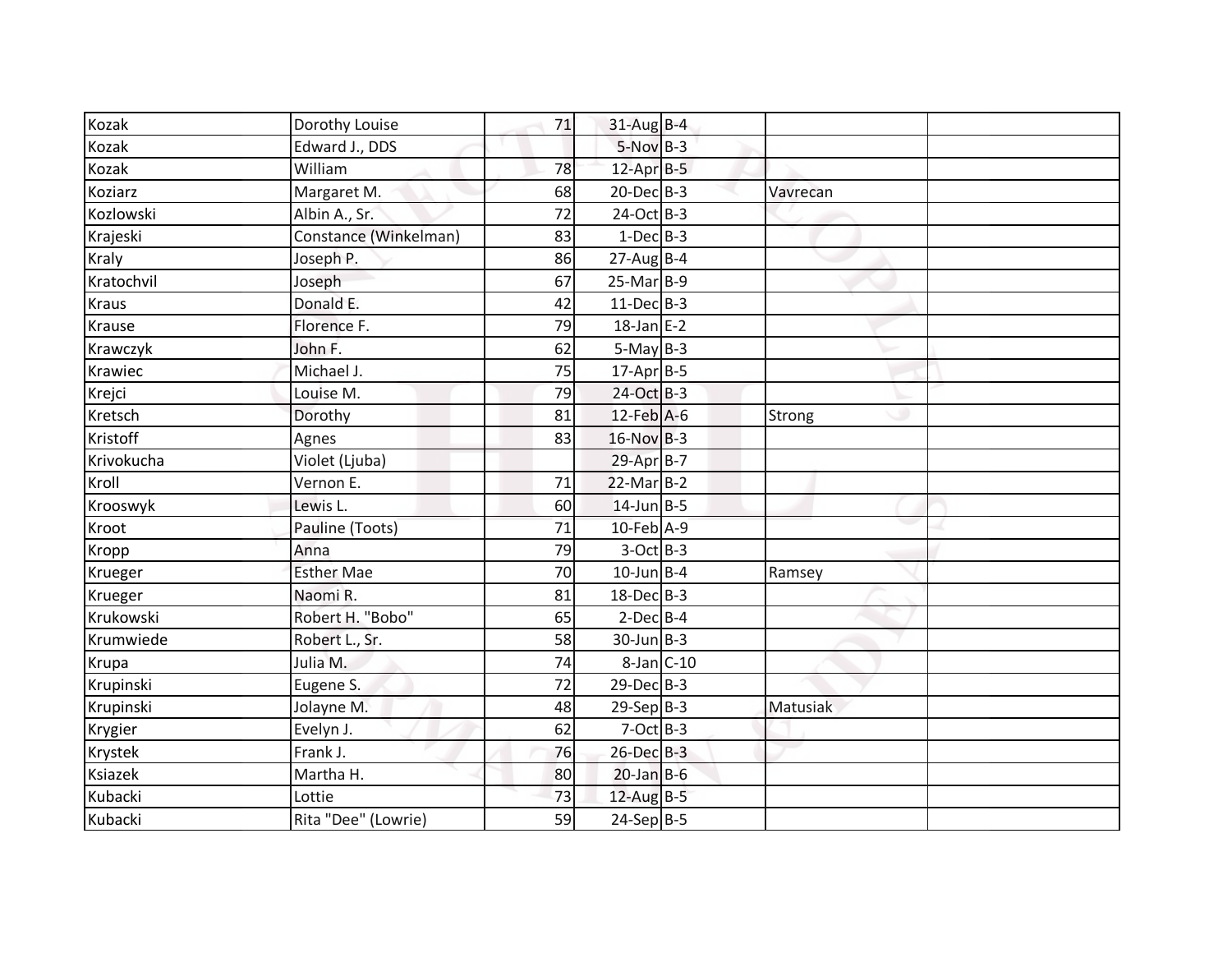| Kubiak          | Richard F.          | 40     | 31-Oct B-3        |          | See article, p. B-3 |
|-----------------|---------------------|--------|-------------------|----------|---------------------|
| Kubinec         | Carrie V.           | 74     | $26$ -Apr $B-5$   |          |                     |
| Kubisz          | Mary A.             |        | 81 Janaury 10 D-8 | Paszczyk |                     |
| Kudla           | Walter F. "Koochie" | 70     | $24-Nov$ B-3      |          |                     |
| Kuhlmann        | Louise A.           | 68     | $15$ -Jan B-6     |          |                     |
| Kuhn            | Nicholas            | 91     | $9$ -Jan $C$ -5   |          |                     |
| Kuhn            | Theresa             | 86     | $25$ -Dec $B-3$   |          |                     |
| Kuiper          | Byron D.            | 20     | 29-May $B-4$      |          |                     |
| Kuiper          | <b>Dick</b>         | 74     | $21-AprB-3$       |          |                     |
| Kukral          | Charles W.          | 71     | 16-Nov B-3        |          |                     |
| <b>Kukulies</b> | Herbert E.          | 63     | $15$ -Jan B-6     |          |                     |
| Kula            | Walter              | 60     | $24$ -May B-5     |          |                     |
| Kulczyk         | Eugene J.           | 59     | $15$ -Jan B-6     |          |                     |
| Kumala          | William J.          | 65     | $18-AugB-3$       |          |                     |
| Kuntz           | Elizabeth           | 97     | $2-Jan$ $C-8$     |          |                     |
| Kupcha          | John                | 76     | $28$ -Apr $B-3$   |          |                     |
| Kuper           | Amanda Catherine    | infant | 30-Dec B-4        |          |                     |
| Kuppinger       | Sally M.            | 55     | 28-Dec B-4        |          |                     |
| Kurek           | Mary Ann            | 59     | $14$ -Jan $D-11$  |          |                     |
| Kuruzovich      | Daniel              | 94     | $4$ -Apr $B$ -4   |          |                     |
| Kuruzovich      | Rose M.             | 80     | $27$ -Jun B-5     |          |                     |
| Kushner         | Zelda               | 78     | $20-Sep B-3$      | Feldman  |                     |
| <b>Kuss</b>     | Anna                | 85     | $10$ -Jan C-5     | Guman    |                     |
| Kustwin         | Helen R.            | 75     | $9-Sep$ $B-5$     | Hac      |                     |
| Kuzma           | Margaret M.         | 69     | $14-Nov$ B-3      |          |                     |
| Kwasny          | Eva R.              |        | $27$ -May B-5     |          |                     |
| Kwasny          | Mark A.             | 21     | 29-May B-4        |          |                     |
| Kwiatkowski     | Helen "Irene"       | 77     | $11$ -Dec $B-3$   |          |                     |
| Kyle            | Lucille A.          | 85     | 17-Apr B-4        |          |                     |
| Kyle            | Lynn Paupp          | 41     | 26-Nov B-3        |          | See article, p. B-3 |
| Kysilka         | Dolores V.          | 53     | 19-Dec B-4        |          |                     |
| La France       | Paul M., Jr.        | 54     | $13$ -Jun B-5     |          |                     |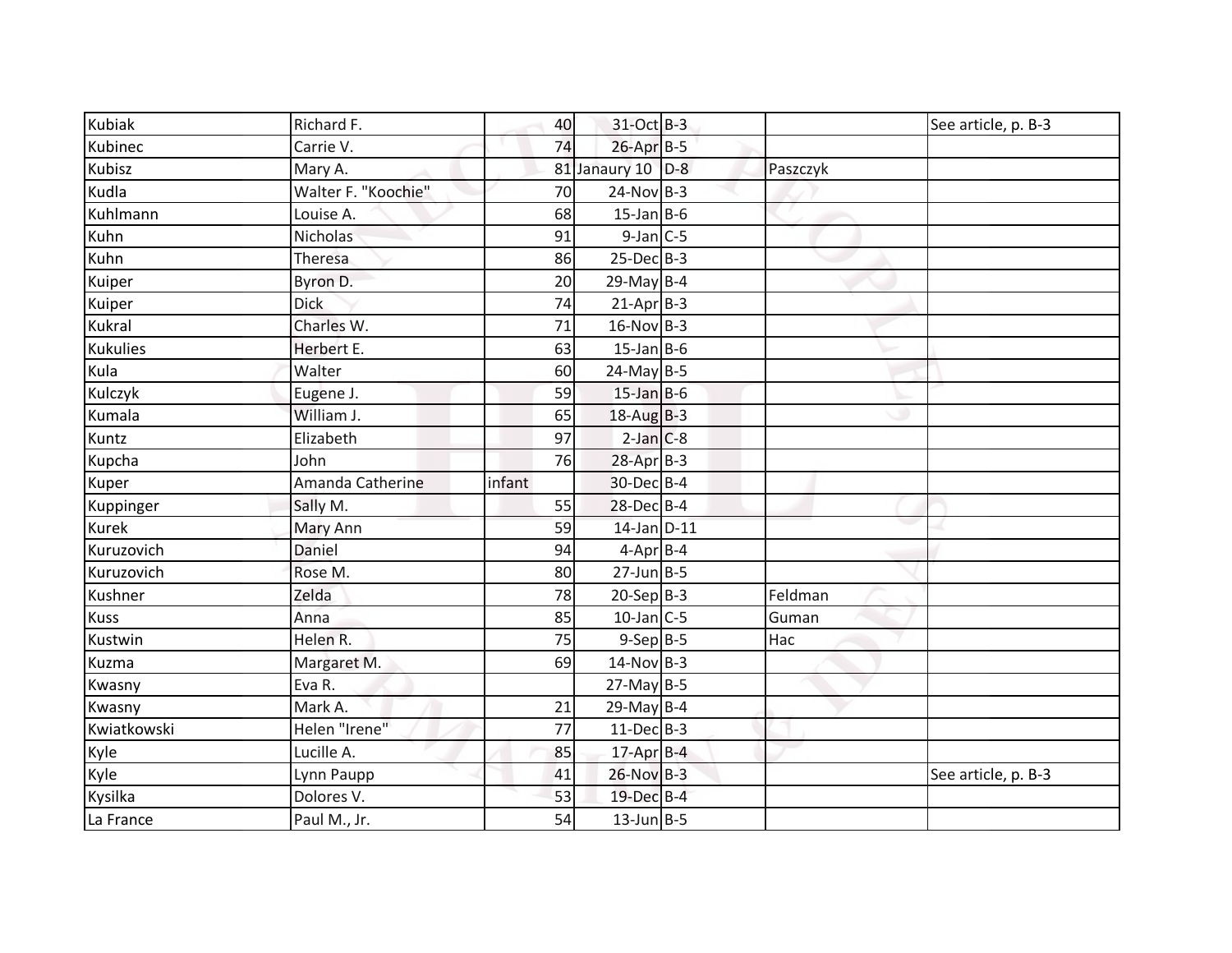| Labahn      | Dawn Marie            | 28             | $7$ -Jan $D-10$   |  |                     |
|-------------|-----------------------|----------------|-------------------|--|---------------------|
| Labs        | Walter H.             | 79             | $27-SepB-3$       |  |                     |
| Lach        | Stephen A.            | 74             | $6$ -Jun $B - 5$  |  |                     |
| LaFond      | Harold G.             | 74             | $14$ -Jul B-3     |  |                     |
| LaFoone     | Hal Keith             | 53             | $1-Oct$ B-4       |  |                     |
| Lagestee    | Marie (Freehauf)      | 76             | $16$ -Feb B-8     |  |                     |
| Lain        | Faye G.               | 85             | $23$ -Jan C-5     |  |                     |
| Lakatos     | Charles M.            | 79             | $22-Sep B-3$      |  |                     |
| Lakin       | Louis E.              | 68             | $5-Feb$ B-8       |  |                     |
| Lambert     | Candice               | 4              | $11-Nov$ B-5      |  | See article, p. B-5 |
| Lambert     | Jacquelene            | $\overline{2}$ | $11-Nov$ B-5      |  | See article, p. B-5 |
| Lamm        | Helen M.              | 61             | $4-Apr$ B-4       |  |                     |
| Lamm        | <b>Kelly Michelle</b> | infant         | $7 - Aug$ B-4     |  |                     |
| Lamprinidis | James J.              | 71             | $1-NovB-3$        |  | See article, p. B-3 |
| Lamski      | Tom                   | 70             | $9$ -Dec $B$ -4   |  |                     |
| Lancaster   | Linda C.              | 43             | 13-Dec B-3        |  |                     |
| Lancaster   | Roy T.                | 74             | $4$ -Jul B-5      |  |                     |
| Landon      | Grace E.              | 74             | $13$ -Feb $ C-2 $ |  |                     |
| Lane        | Terry                 | 47             | $1$ -Apr $B$ -8   |  |                     |
| Lange       | William G. "Bill"     | 69             | $23$ -Dec $B-5$   |  |                     |
| Laramie     | Peter C.              | 19             | $25-Sep B-3$      |  |                     |
| Larkin      | Jack R.               | 51             | 31-Oct B-3        |  |                     |
| Larsen      | <b>Rickey Glen</b>    | 39             | $26$ -Mar $B$ -6  |  |                     |
| Larson      | C. Fred               | 89             | $16$ -Jan C-5     |  |                     |
| Larson      | Thor H.               | 84             | 14-Oct B-2        |  |                     |
| Lasky       | Anna E.               |                | $23$ -Dec $B-4$   |  |                     |
| Laslow      | Elizabeth             | 70             | $29$ -Apr $B$ -6  |  |                     |
| Last        | Robert H.             | 70             | $24$ -May B-5     |  |                     |
| Latawiec    | Mary J.               | 75             | $2-Jan$ $B-3$     |  |                     |
| Latham      | Aaron, Jr.            | 65             | $5-MarB-8$        |  |                     |
| Lauderdale  | Solan                 | 69             | 13-Oct B-3        |  |                     |
| Lauer       | Margaret W.           | 88             | $10$ -Jul B-4     |  |                     |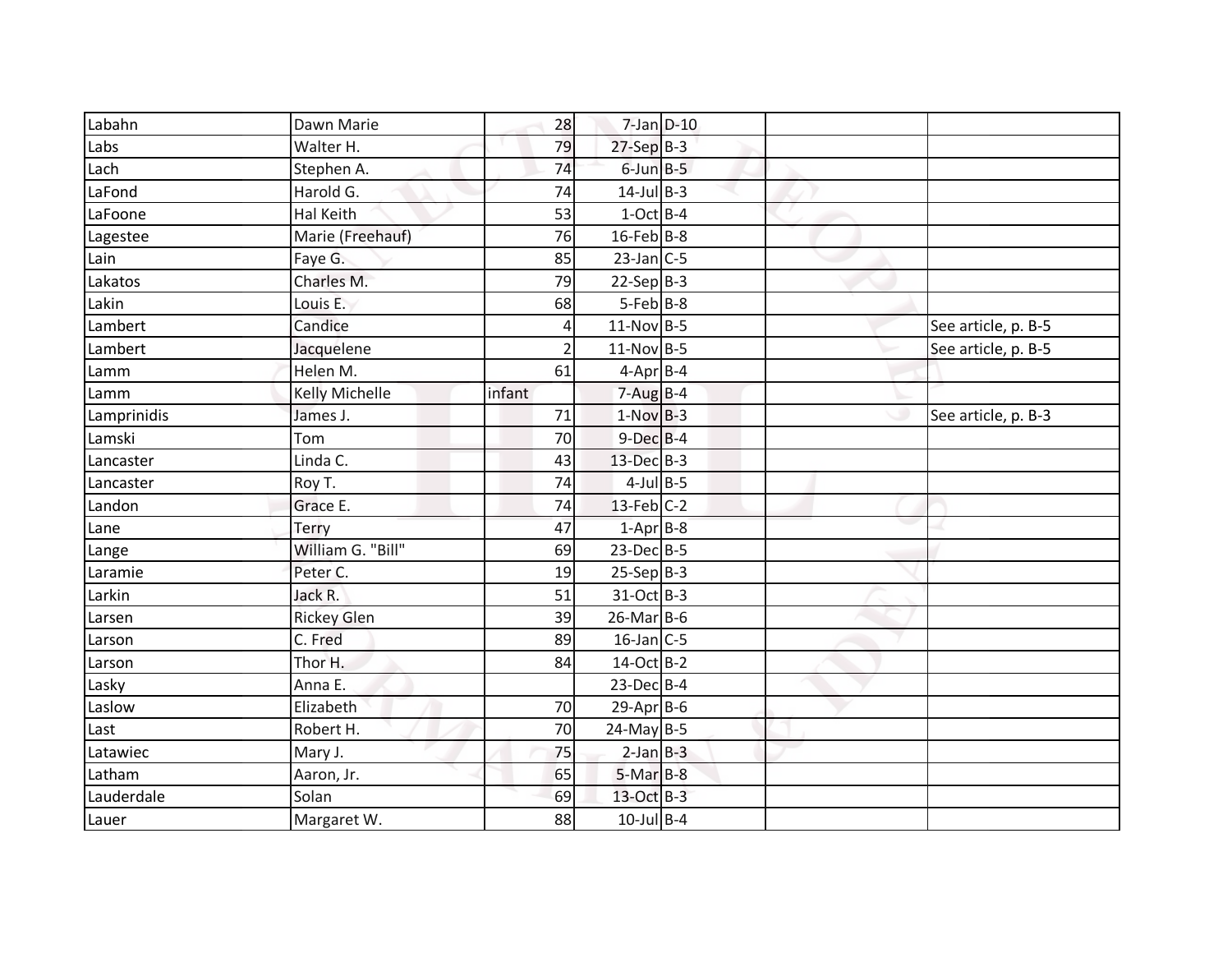| Lauerman   | Paul A.            | 59 | 14-Apr A-9        |        |                                                              |
|------------|--------------------|----|-------------------|--------|--------------------------------------------------------------|
| Laughlin   | Jerry R.           | 57 | $31$ -Dec $B-3$   |        |                                                              |
| Lavechia   | Frank J.           | 62 | $29-SepB-3$       |        |                                                              |
| Lavery     | Richard J.         | 77 | $9-Mar$ B-8       |        |                                                              |
| Lavin      | Margaret           |    | $5-Nov$ B-3       | Watson |                                                              |
| Laviolette | Donald S., Jr.     | 24 | $25$ -Jun B-5     |        |                                                              |
| Lawbaugh   | Louise             | 82 | $8$ -Jul $B$ -5   |        |                                                              |
| Lawrence   | Anne K.            | 67 | $25-Sep B-3$      |        |                                                              |
| Lawrence   | Donna M.           | 43 | $30-Nov$ B-3      | Pustek |                                                              |
| Lawrence   | John "Rex"         | 52 | $6$ -May $B-7$    |        |                                                              |
| Lawrence   | Joseph S.          | 76 | $19$ -Jul B-5     |        |                                                              |
| Lawrence   | Lawrence P., Jr.   | 26 | $25$ -Aug B-3     |        |                                                              |
| Lawrence   | Michael V.         | 77 | $20$ -Jun $B - 5$ |        |                                                              |
| Lawrence   | Warren C.          | 73 | $29$ -Aug B-5     |        |                                                              |
| Lawson     | Clifford           | 81 | $27$ -Dec $B-4$   |        |                                                              |
| Lawson     | Lawrence           | 52 | $1-May$ B-5       |        |                                                              |
| Lawson     | Lessie L.          | 81 | $13$ -Dec $B-3$   |        |                                                              |
| Lax        | Mary               | 79 | $19$ -Feb B-7     |        |                                                              |
| Layzod     | Charles W.         | 76 | $4$ -Aug B-3      |        | Last name also spelled<br>Layzode - See Aug. 2, p. B-<br>6   |
| Layzode    | Charles W.         | 76 | $2$ -Aug B-6      |        | Last name also spelled<br>Layzod - See Aug. 4, p. B-3        |
| Lazar      | John D.            | 75 | $17$ -Jun $B-3$   |        |                                                              |
| Lazzaro    | Mary               | 84 | $18$ -Jul B-5     |        |                                                              |
| Leach      | Helen G. (Ballard) |    | $2$ -Jul B-5      |        |                                                              |
| Leather    | Edna               | 77 | 13-Mar A-9        |        | Last name also spelled<br>Leathers - See March 12,<br>p. B-8 |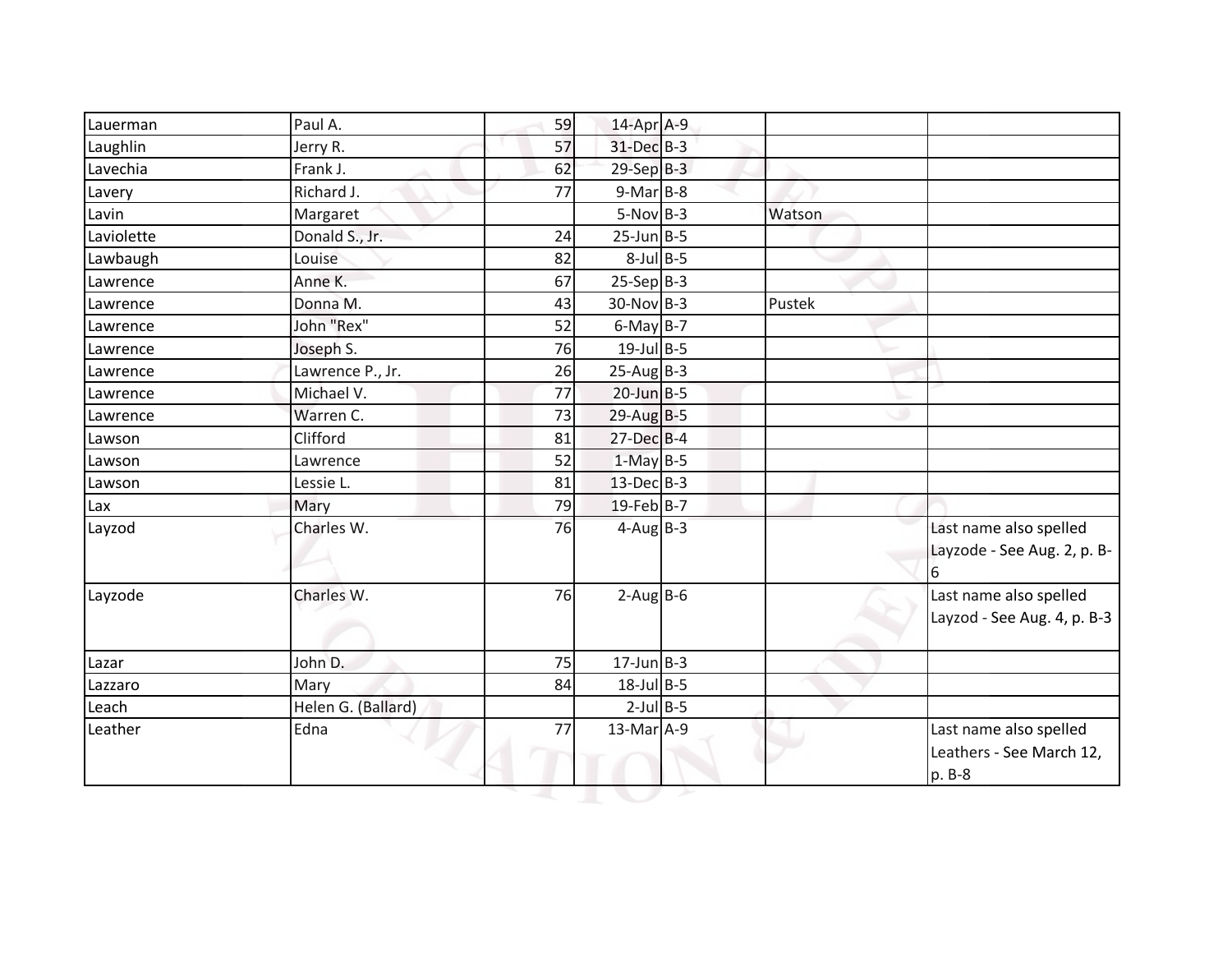| Leathers   | Edna              | 77 | $12$ -Mar $B-8$  |             | Last name also spelled<br>Leather - See March 13, p.<br>$A-9$ |
|------------|-------------------|----|------------------|-------------|---------------------------------------------------------------|
| Leathers   | Maurice L.        | 87 | $31-Mar$ B-3     |             |                                                               |
| Leckman    | Frances H.        | 81 | $24$ -Dec $B$ -6 | Abram       |                                                               |
| Ledwinka   | Anthony "Tony"    | 77 | $18-Nov$ B-4     |             |                                                               |
| Lee        | Audrei            | 78 | $9-Aug$ B-6      |             | See article, p. B-6                                           |
| Lee        | John S.           | 71 | $6$ -Apr $B$ -5  |             | See article, p. B-5                                           |
| Lee        | Viola L.          | 73 | 14-Oct B-2       |             |                                                               |
| Leek       | Richard M.        | 63 | $4$ -Oct B-3     |             | See article, p. B-3                                           |
| Leeney     | John E.           | 58 | $15$ -Jul B-5    |             |                                                               |
| Leeney     | Katie B. (Sherer) | 60 | 14-Apr A-9       |             |                                                               |
| Leeney     | Mercedes "Merce"  | 81 | 29-Apr B-7       |             |                                                               |
| Leep       | Garrett           | 84 | 14-May B-4       |             |                                                               |
| Lehman     | Clara H.          | 92 | 28-Oct B-4       |             |                                                               |
| Lehn       | Dorothy C.        | 71 | $25$ -Jan C-6    |             |                                                               |
| Leimbach   | Mildred T.        | 79 | $13-Nov$ B-3     |             |                                                               |
| Lelak      | Andrew J.         | 77 | $16$ -Jan $D-1$  |             |                                                               |
| Lelito     | Josephine         | 64 | $27$ -May B-5    |             |                                                               |
| Lemmon     | Collette          | 88 | $27$ -Jan B-8    | McFadden    |                                                               |
| Lemster    | C. Dorothy        |    | $2-AugBB-6$      |             |                                                               |
| Lenart     | Walter "Sarge"    | 66 | $25-Oct$ B-3     |             |                                                               |
| Lenkowski  | Pauline M.        | 77 | $14$ -Dec $B-3$  | Sciackitano |                                                               |
| Lenting    | William, Sr.      | 73 | 12-Oct B-3       |             |                                                               |
| Lenz       | Arthur F.         | 69 | $27$ -Jan B-8    |             |                                                               |
| Leonard    | John F.           | 64 | $16$ -Mar $C-2$  |             |                                                               |
| Leontaras  | Paris "Pete"      | 63 | $26$ -Jun B-4    |             |                                                               |
| Lesczynski | Helen L.          | 64 | $2-MayBB-4$      |             |                                                               |
| Lesko      | Edward            | 64 | 14-Jan D-11      |             |                                                               |
| Leslie     | James J.          | 71 | 30-Nov B-3       |             |                                                               |
| Lesniewski | William S.        | 73 | 12-Mar C-2       |             |                                                               |
| Lessentine | Marian J.         | 70 | $10-Sep B-3$     |             |                                                               |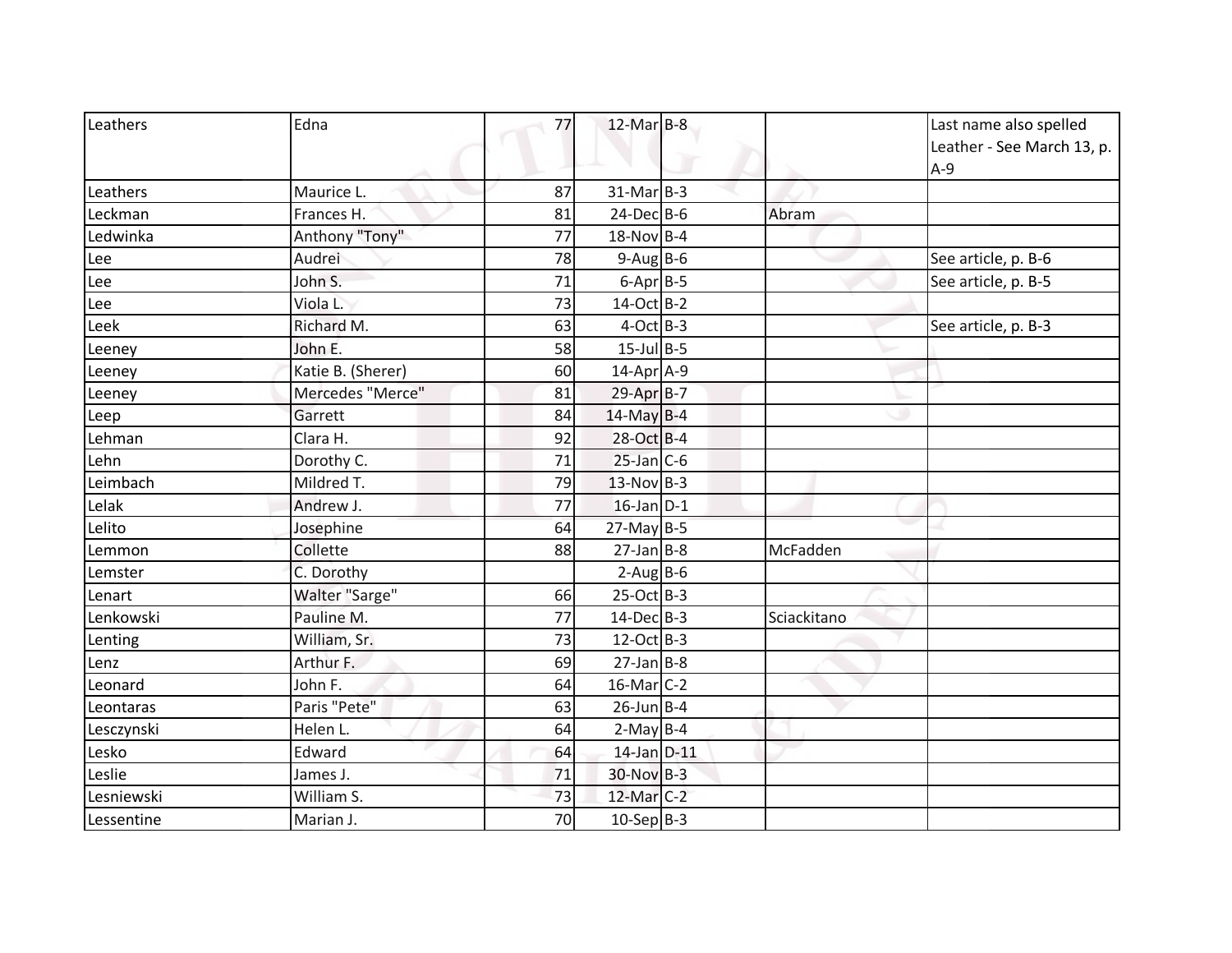| Letlito           | Josphine (Lapa)     |     | $21$ -Jun B-5   |          |                                        |
|-------------------|---------------------|-----|-----------------|----------|----------------------------------------|
| Leu               | Winifred H.         | 76  | $24-Nov$ B-3    |          |                                        |
| LeVan             | James W.            | 76  | $15$ -Feb $B-9$ |          |                                        |
| Levandoski        | Clements J.         | 70  | $4-Apr$ B-4     |          | See article, p. B-4                    |
| Levi              | loan                | 103 | $2-Nov$ B-3     |          | See article, p. B-3                    |
| Levin             | Margaret            | 72  | 16-Oct B-3      |          |                                        |
| Lewandowski       | Edmund J.           | 82  | $27-Sep B-3$    |          |                                        |
| Lewandowski       | Frank T.            | 67  | $16$ -AugB-6    |          |                                        |
| Lewandowski       | Matthew             | 81  | $13$ -Dec $B-3$ |          |                                        |
| Lewis             | Gladys L.           | 74  | $7-Mar$ D-5     | Kramizeh |                                        |
| Lewis             | Hattie              | 94  | $11-Dec$ B-3    |          |                                        |
| Lewis             | Raymond T.          | 81  | $24$ -May B-5   |          |                                        |
| Lewis             | Richard L.          | 66  | $27 - Dec$ B-3  |          |                                        |
| Lewis             | Ronald D.           | 28  | $21$ -Feb $C-5$ |          |                                        |
| Lewis             | Ruby                | 83  | $11$ -Jul B-5   |          |                                        |
| Leyba             | Janice A.           | 45  | 31-May B-5      |          |                                        |
| Libich            | Joseph B.           | 79  | $26$ -Dec $B-3$ |          |                                        |
| Lieberman         | Frank H.            | 68  | $8-Mar$ C-9     |          |                                        |
| Light<br>Lindemer | Jimmy D.            | 34  | $15-AugB-5$     |          |                                        |
|                   | Harold A.           | 81  | $7-Mar$ D-5     |          |                                        |
| Lindemulder       | Elko                | 80  | 29-Mar B-7      |          |                                        |
| Linden            | Fred                | 83  | $2-Mar$ A-6     |          |                                        |
| Lindick           | Louis J.            | 79  | $5$ -Jun $B$ -5 |          |                                        |
| Lindstrom         | Allen D.            | 26  | $2$ -Oct B-3    |          | See also article Sept. 26, p.<br>$A-2$ |
| Link              | William Edward, Sr. | 75  | $8-May$ B-5     |          | See article, p. B-5                    |
| Linkiewicz        | Geraldine "Gerry"   |     | $14$ -Jun B-5   |          | See article, p. B-5                    |
| Linkiewicz        | Mary                | 90  | $4$ -Jan $C-2$  |          |                                        |
| Linn              | Richard A.          | 89  | $16$ -Aug B-6   |          |                                        |
| Lipka             | Stanley J.          | 74  | 25-Oct B-3      |          |                                        |
| Liptak            | Gertrude            | 100 | $22-Sep$ B-3    |          |                                        |
| Lisiecki          | Joseph P., Sr.      | 82  | $22-AprB-7$     |          |                                        |
|                   |                     |     |                 |          |                                        |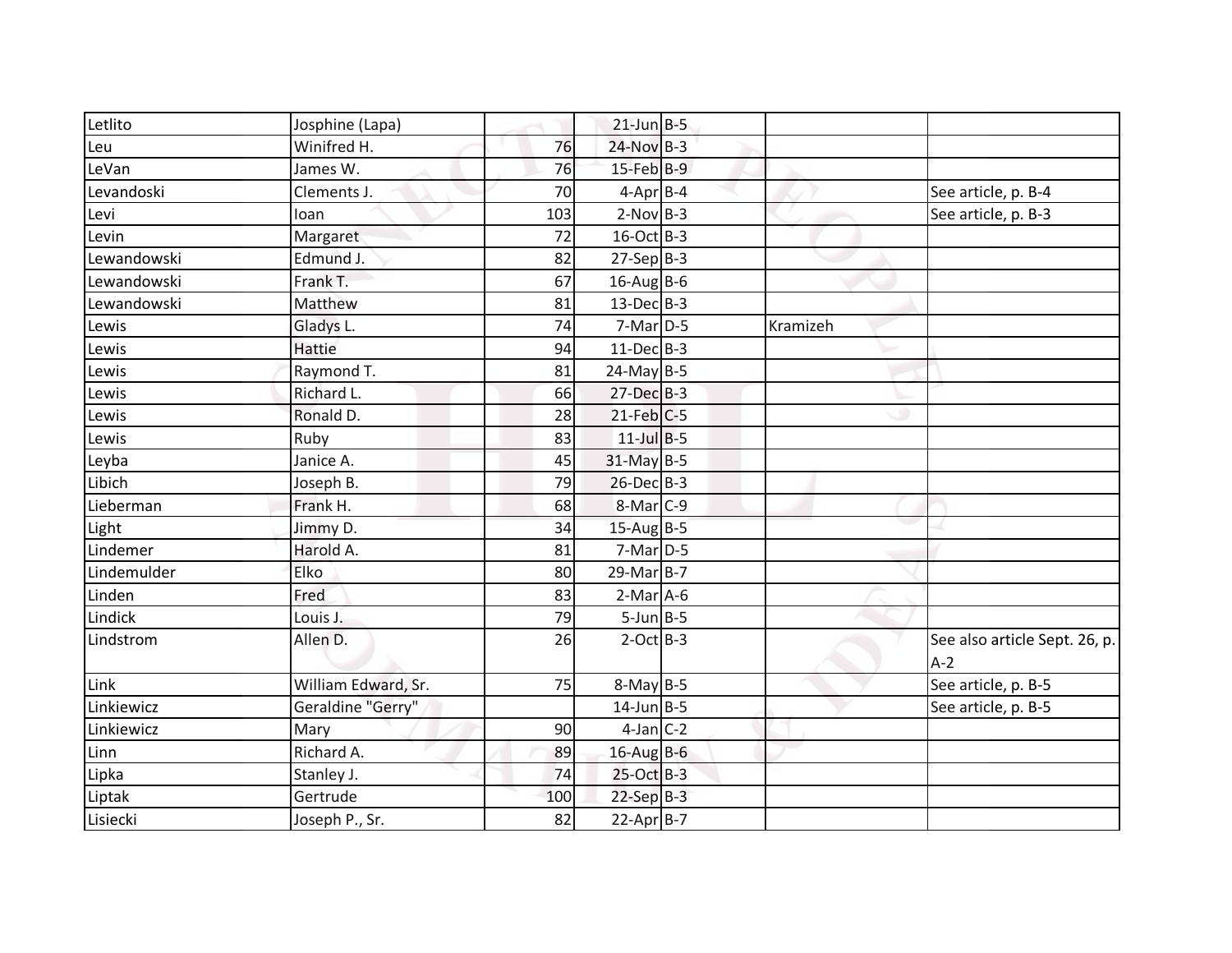| Lisle     | James              | 58     | $30$ -Aug B-5    |       |                     |
|-----------|--------------------|--------|------------------|-------|---------------------|
| Listro    | Sam S.             |        | 12-Dec B-3       |       |                     |
| Lively    | Eleanor C.         |        | $5-NovB-3$       | Clegg |                     |
| Lively    | Louis A., Jr.      | 71     | $3-Feb B-7$      |       | See article, p. B-7 |
| Livesay   | Louis Glenn "Lou"  | 12     | $10$ -Jan $D-8$  |       |                     |
| Lloyd     | Gale H., Sr.       | 85     | $23$ -Feb $A-8$  |       |                     |
| Lobaugh   | Charles E.         | 87     | $27$ -May B-5    |       |                     |
| Lobonc    | Louis, Jr.         | 71     | $9-MayB-7$       |       |                     |
| Locke     | Ivy Jeanne         | 78     | $9$ -Jul B-4     |       |                     |
| Lodovisi  | Lawrence S.        | 30     | $2$ -Jul $B$ -5  |       |                     |
| Logan     | Burton W., Sr.     | 71     | $2$ -Jul $B$ -5  |       |                     |
| Loggins   | Wash               | 65     | $12$ -Jun B-4    |       |                     |
| Lomeli    | Marie C.           | 74     | $15$ -Jun B-5    |       |                     |
| Lomeli    | Simon G.           | 67     | $25-Nov$ B-4     |       |                     |
| London    | Edith J.           | 68     | $29$ -May B-4    |       |                     |
| Long      | <b>Faith Marie</b> | infant | 16-Dec B-4       |       |                     |
| Long      | Joseph C.          | 28     | $26$ -Feb B-6    |       |                     |
| Long      | Melissa Christine  | infant | $23-Nov$ B-3     |       |                     |
| Long      | Michael E.         | 40     | 16-Aug B-6       |       |                     |
| Lonnquist | T. Oscarena        | 86     | $26$ -Aug B-9    |       | See article, p. B-9 |
| Lopez     | David              | 26     | $31$ -Aug B-4    |       |                     |
| Lopez     | Frank, Sr.         | 91     | $6$ -Dec $B$ -3  |       |                     |
| Lopez     | Jesus              | 86     | $11-Dec$ B-3     |       |                     |
| Lopez     | Jose O.            | 78     | 30-Apr B-5       |       |                     |
| Lopez     | Juana              | 87     | $22$ -Feb $C-2$  |       |                     |
| Lopez     | Maria J.           | 85     | 18-Mar E-11      |       |                     |
| Losnedahl | Ole A.             | 94     | $10-Sep$ B-3     |       |                     |
| Lott      | Vasti              | 62     | $16$ -Dec $B$ -4 |       |                     |
| Lotz      | Ruth M.            | 78     | 22-Apr B-6       |       |                     |
| Louis     | Gasper J. "G. J."  | 77     | $25-Mar$ B-8     |       |                     |
| Louis     | Mary               |        | $5$ -Jan $C-1$   |       |                     |
| Love      | Edith A.           | 88     | $17$ -Apr $B$ -4 |       |                     |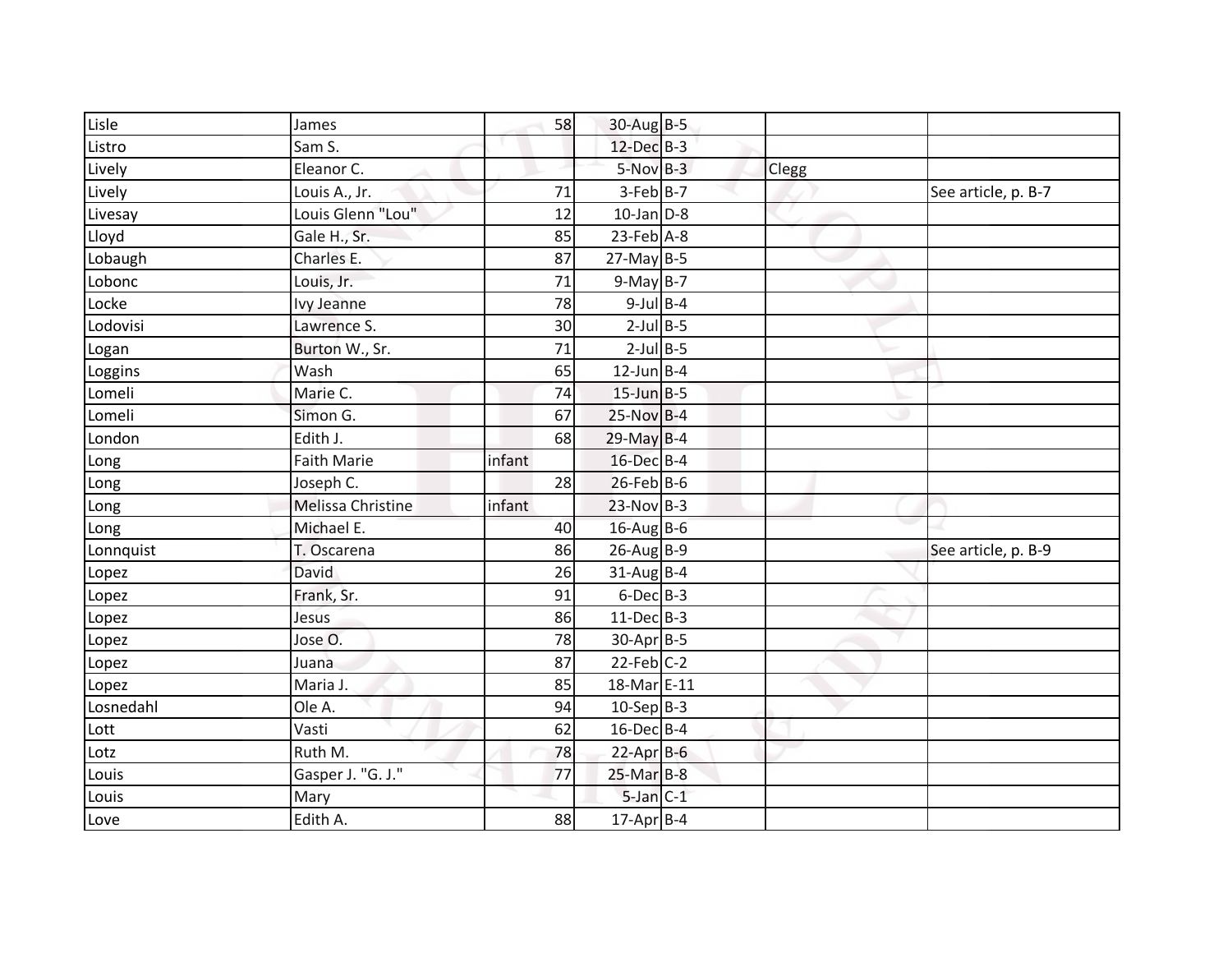| Lovely    | Julia M.          | 72 | $25-Aug$ B-3     |       |                                                           |
|-----------|-------------------|----|------------------|-------|-----------------------------------------------------------|
| Lowe      | Kenneth M.        | 77 | $26$ -Jul B-5    |       | Middle initial also listed as<br>F. - see July 27, p. B-5 |
| Lowe      | Russell           | 87 | $29$ -Dec $B-3$  |       |                                                           |
| Lowery    | Marietta          |    | $31$ -Aug B-4    |       | See article, p. B-4                                       |
| Lowitt    | Lena E.           | 94 | $11$ -Jan $D-12$ |       |                                                           |
| Lowry     | Evelyn L.         | 61 | $25-Apr$ B-5     | Salla |                                                           |
| Lubarski  | James A.          | 76 | $29$ -May B-4    |       |                                                           |
| Lubarski  | Jewell Estella    | 70 | $19-Nov$ B-3     |       | See article, p. B-3                                       |
| Lubas     | Leonard Ignatius  | 74 | $31$ -May B-5    |       |                                                           |
| Lucas     | Elizabeth H.      | 87 | $7-Dec$ B-3      |       |                                                           |
| Lucas     | Jasper M.         | 92 | $22-Sep$ B-3     |       | See article, p. B-3                                       |
| Ludkowski | Henry "Hank"      | 69 | $3$ -Jun $B$ -5  |       |                                                           |
| Lukowski  | Joseph F.         | 80 | 23-Dec B-5       |       |                                                           |
| Lulich    | Louis "Luke"      | 77 | $10$ -Jan $D-8$  |       |                                                           |
| Luna      | Max               | 79 | $3-Oct$ B-3      |       |                                                           |
| Lundgren  | Sophia D.         | 73 | $24$ -Feb $C-2$  |       |                                                           |
| Lundin    | Barbara L.        | 44 | $26$ -Feb $B$ -6 |       |                                                           |
| Lundquist | Eugene            | 92 | $21$ -Jan $D-14$ |       |                                                           |
| Luptak    | Louis W.          | 67 | $16$ -Dec $B$ -4 |       |                                                           |
| Lush      | Harold L., Sr.    | 67 | $15$ -Dec $B$ -3 |       |                                                           |
| Lute      | Wilbur            |    | $12$ -Feb $A$ -6 |       |                                                           |
| Luttell   | Leon, Jr. "Jack"  | 69 | 23-Apr B-7       |       |                                                           |
| Lutz      | Helen (Dolak)     | 65 | $8-Aug$ B-5      |       | See article, p. B-5                                       |
| Lyle      | Marion E.         | 86 | $22-Oct$ B-3     |       |                                                           |
| Lynn      | Richard K. "Rick" |    | $15$ -Jul B-5    |       |                                                           |
|           | Linda D. "Sarge"  | 35 | $13$ -Jul B-4    |       |                                                           |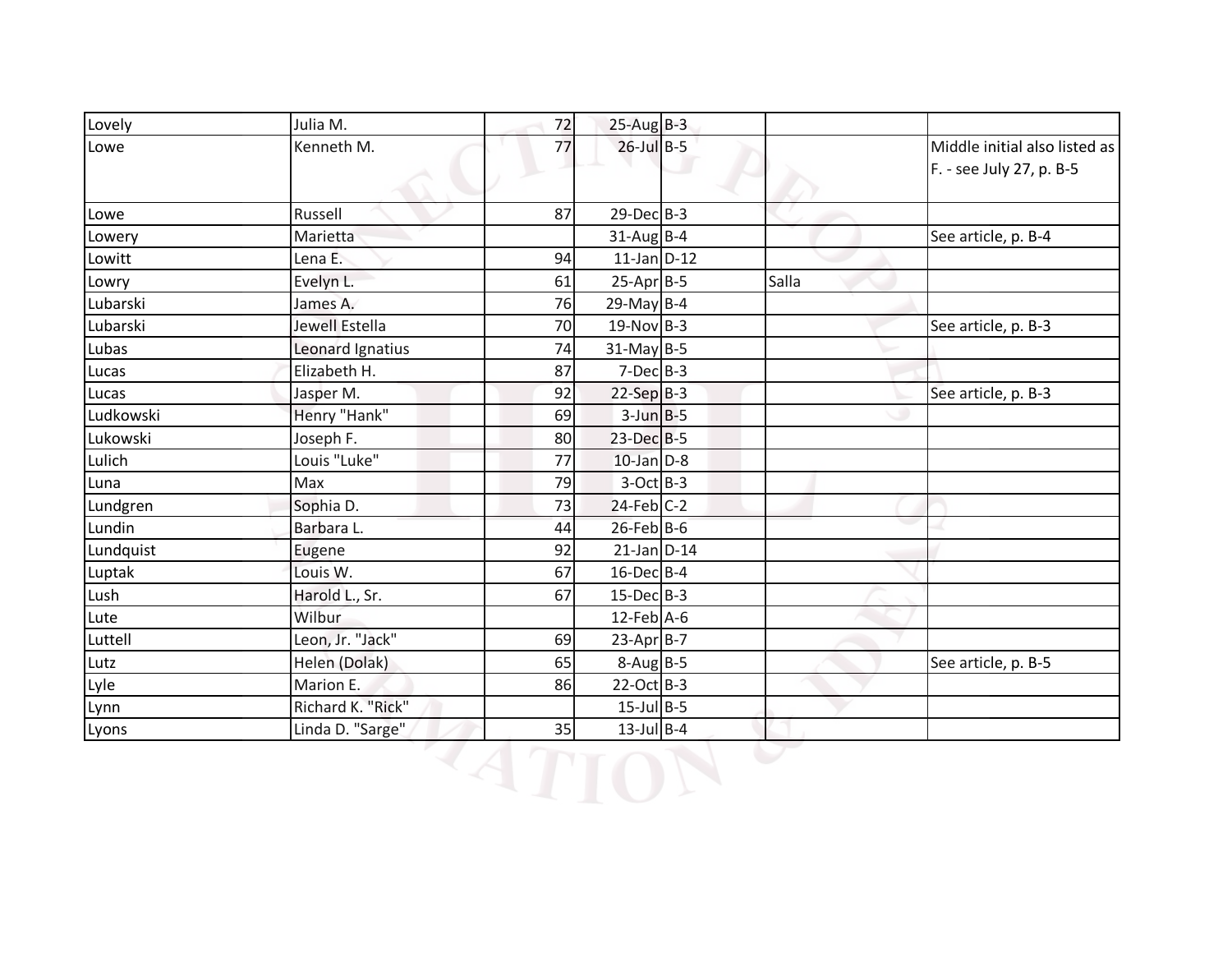| <b>Surname</b> | <b>Given</b>        | Age             | <b>Date</b>      | Page | <b>Maiden</b> | <b>Note</b> |
|----------------|---------------------|-----------------|------------------|------|---------------|-------------|
| Machacek       | James               | 12              | 11-Dec B-3       |      |               |             |
| Machnikowski   | Tillie M.           | 88              | $2-Mar$ A-6      |      |               |             |
| Machroll       | Conrad              | 81              | $13$ -Dec $B-3$  |      |               |             |
| Maciejewski    | Joseph A.           | 73              | $30$ -May B-5    |      |               |             |
| Maciejewski    | Mary "Jesse"        | 68              | $27$ -Apr $B$ -4 |      |               |             |
| Mack           | Brennan H.          | 68              | $8-Aug$ B-5      |      |               |             |
| Mack           | Casimir "Kay"       | 76              | $18$ -Dec $B-3$  |      |               |             |
| Mackanos       | Mary H.             | 71              | $5 - Feb$ $B-8$  |      | Wachowski     |             |
| Mackay         | Adele M.            | 84              | $1-Apr$ B-8      |      | Baumgartner   |             |
| Madejczyk      | <b>Frances</b>      | 93              | $27$ -Dec $B-4$  |      |               |             |
| Madvek         | George A., Sr.      | 63              | $29$ -May B-4    |      |               |             |
| Magdos         | Richard J.          | 60              | $1-Feb$ $D-2$    |      |               |             |
| Magdziak       | Edward L.           | 73              | $8$ -Jul $B$ -5  |      |               |             |
| Magdziak       | Julius S.           | 71              | $12$ -Jan $C-2$  |      |               |             |
| Maggio         | Rocco "Rocky"       | 40              | $7-Apr$ B-3      |      |               |             |
| Maginot        | Alfred J.           | 86              | $23-Sep$ B-4     |      |               |             |
| <b>Maglis</b>  | Gladys C.           | 63              | $6$ -Mar $C-2$   |      | Maglio        |             |
| Magnuson       | Harry E.            | 62              | $9$ -Jan $A-10$  |      |               |             |
| Mahler         | Lauren N.           | 101/2<br>months | $17-Nov$ B-3     |      |               |             |
| Mahns          | Gerald R.           | 58              | $22-Oct$ B-3     |      |               |             |
| Majewski       | John A.             | 81              | $25$ -Jan C-6    |      |               |             |
| Majoros        | Steve J.            | 74              | $25$ -Aug B-3    |      |               |             |
| Makaryk        | Matthew             | 70              | $12-Nov$ B-3     |      |               |             |
| Makela         | Aujust              | 91              | $15-Apr$ B-7     |      |               |             |
| Makowski       | Helen M.            | 66              | $5$ -Jul $B$ -6  |      |               |             |
| Malavolta      | Phillip F., Sr.     | 69              | $15$ -Jan B-6    |      |               |             |
| Malayter       | <b>Raymond Carl</b> | 76              | 14-Dec B-3       |      |               |             |
| Malczewski     | Bruno C.            | 66              | 26-Sep B-3       |      |               |             |
| Malde          | Orville G.          |                 | $22$ -May B-4    |      |               |             |
| Malek          | Nettie A.           | 87              | $20$ -Feb $C$ -6 |      |               |             |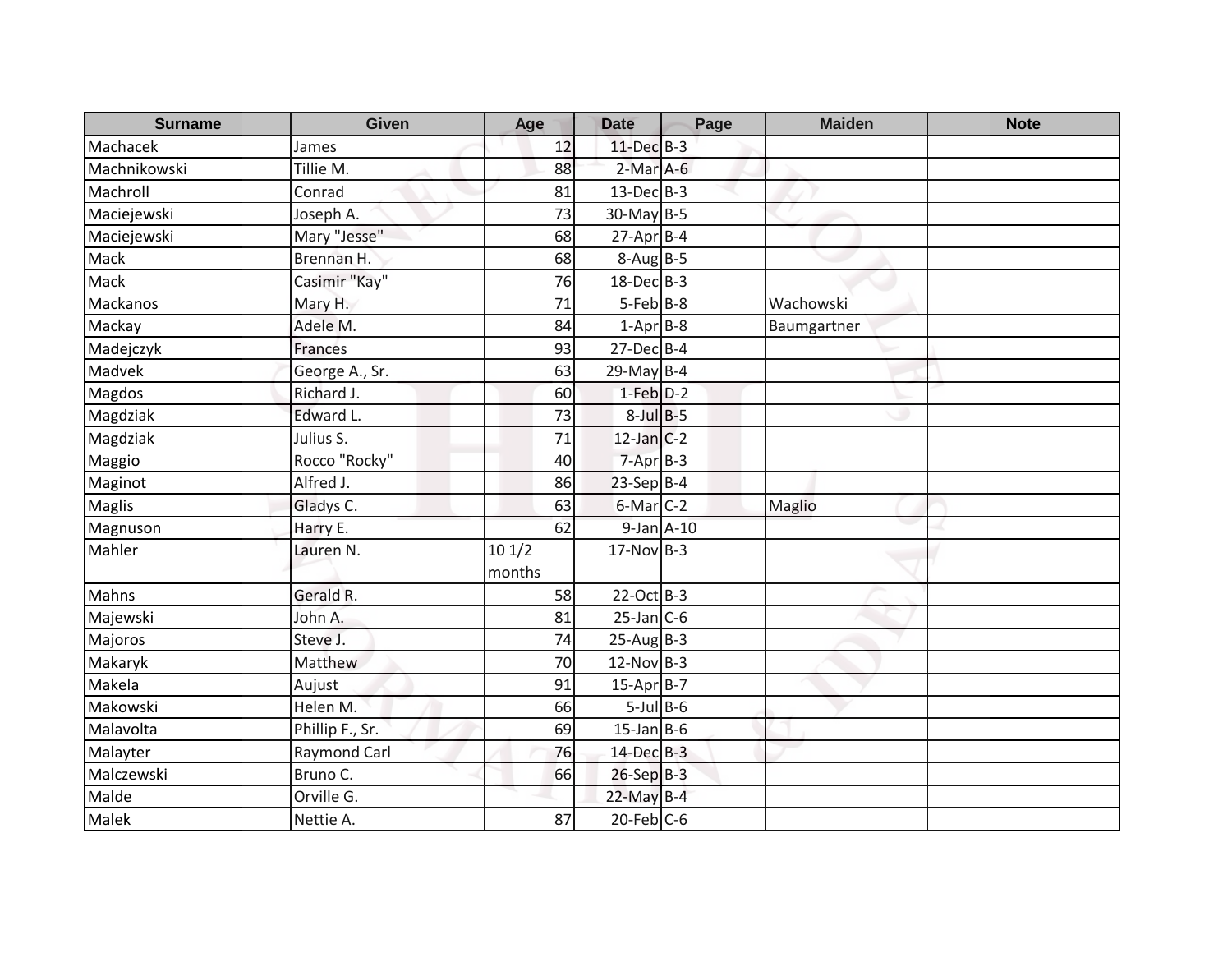| Malia      | Kenneth R.           | 63 | $29$ -May B-4    |          |                     |
|------------|----------------------|----|------------------|----------|---------------------|
| Mallas     | Helen (Georges)      | 86 | $12$ -Jan C-2    |          |                     |
| Malloy     | Marie Louise         | 34 | $12$ -Jun $B-4$  |          |                     |
| Maloian    | Vardgas (Mark)       | 62 | $7$ -Feb $D-10$  |          |                     |
| Maloian    | Virginia A.          | 52 | $7$ -Feb $D-10$  |          |                     |
| Maloney    | Sister Cyrilla       | 78 | 30-Mar B-6       |          |                     |
| Maloney    | Thomas F.            | 65 | $22$ -Jan B-3    |          |                     |
| Malsch     | Jeanette M.          | 70 | $10$ -Feb $A-9$  | Valdkamp |                     |
| Maly       | Phillip, Dr.         | 48 | $14$ -Nov B-3    |          | See article, p. B-3 |
| Mamula     | Irene K.             | 70 | $22$ -Jan B-3    |          |                     |
| Mancos     | Helen D.             | 71 | $26$ -Feb B-6    |          |                     |
| Mandich    | Arlene Ruth          | 55 | $11-May$ B-5     | Vuko     |                     |
| Manigrasso | Kate V.              | 90 | 11-Oct B-3       |          |                     |
| Manista    | Angeline             | 94 | $5-Nov$ B-3      |          |                     |
| Mannion    | Mary Rose            | 93 | $7$ -Jun $B - 5$ |          |                     |
| Manns      | Edwin (Erickson)     | 54 | $25-Apr$ B-5     |          |                     |
| Manos      | Joseph P.            | 77 | $12$ -Jul B-5    |          |                     |
| Manske     | Curtis G.            | 69 | 29-Mar B-7       |          |                     |
| Manske     | Robert L.            | 63 | 31-Oct B-3       |          |                     |
| Manter     | Sammie J., Sr.       | 67 | $15-Sep B-3$     |          |                     |
| Mantz      | Robert W.            | 70 | $11$ -Jan D-12   |          |                     |
| Marchese   | Michael B.           | 14 | $7-Apr$ B-3      |          |                     |
| Marcial    | Isabelle A.          | 74 | $14-Nov$ B-3     |          |                     |
| Marcisz    | Elizabeth J.         | 70 | $19$ -AugB-5     |          |                     |
| Marco      | Fred A., Jr.         | 47 | 14-Jan D-14      |          |                     |
| Marcum     | Jean E.              | 50 | $21-Sep B-3$     |          |                     |
| Marcus     | Nicholas, Jr. "Nick" | 68 | $10$ -May B-5    |          |                     |
| Marich     | Manda A.             | 81 | $12-Nov$ B-3     |          |                     |
| Marince    | Anne                 | 70 | $11$ -May B-5    |          |                     |
| Marino     | Frank J.             | 65 | 13-Oct B-3       |          |                     |
| Markert    | Margaret M.          | 84 | $28$ -Jul $B-3$  |          |                     |
| Markey     | Richard, Dr.         | 75 | $10$ -Dec $B-3$  |          |                     |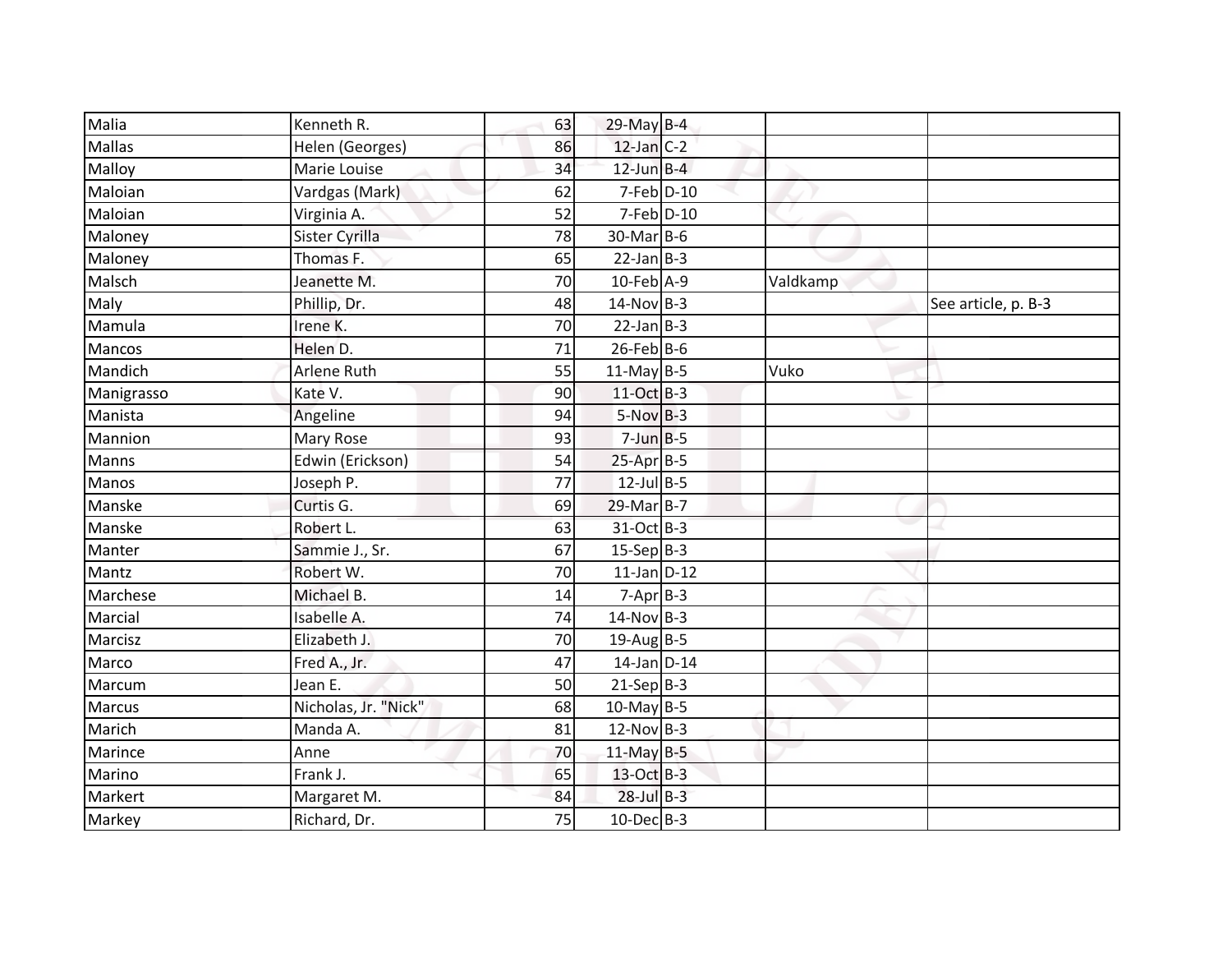| $27$ -Jul $B-5$<br>76<br>Theresa F.<br>$22$ -May B-4<br>Markovich<br>$7$ -Jul $B-3$<br>William F.<br>74<br>Marks<br>$25$ -Jan $C$ -6<br>Marley<br>Stanley S.<br>74<br>$28$ -Feb $C$ -5<br><b>Nick</b><br>70<br>Ruth M.<br>$15$ -Dec $B-3$<br>72<br>Marren<br>Thon<br>62<br>$11$ -Jun B-4<br>Barbara J.<br><b>Marrs</b><br>$19$ -Jun B-4<br>Robert<br>Marshall<br>66<br>$12$ -Dec $B-3$<br>Mary A.<br>$13$ -Jun $B - 5$<br>Marszowski<br>Barney J.<br>74<br>$23$ -Jul B-5<br>John<br>86<br>Edward D.<br>$25$ -Dec $B-3$<br>92<br>Martin<br>Lydia F.<br>$22$ -Dec $B-3$<br>100<br>Michael R.<br>Martin<br>24<br>18-Apr B-6<br>Willard S.<br>75<br>18-Mar E-10<br>$23-SepB-4$<br>Martinez<br>Diane L.<br>Mattingly<br>Eleuterio A. "Tony"<br>12-Oct B-3<br>31<br>Martinez<br>$17$ -Feb $A-9$<br>Martinez<br>Inosencio<br>66<br>$12$ -Jul B-5<br>Martinez<br>Kim<br>25<br>John M. "Jocko"<br>Marzullo<br>28<br>$17$ -Dec $B$ -4<br>Maslan<br>Richard J.<br>68<br>11-Oct B-3<br>Peter G.<br>75<br>$28$ -Dec $B$ -4<br>Charles<br>76<br>17-Feb A-9<br>Masny<br>$30-Nov B-3$<br>Materoh<br>Nicholas Frank, Jr.<br>64<br>Harold P.<br>16-Dec B-5<br>77<br>Michael John<br>3 months<br>$23$ -Jan $A-11$<br>Mathewson<br>$2-Jan$ $C-8$<br><b>Mathias</b><br>Stanley W.<br>75<br>Emma<br>Matison<br>87<br>$24$ -Apr $B$ -4<br><b>Boudi</b><br>Julia E.<br>$4$ -Jul $B$ -5<br>69<br>30-Apr B-5<br>Matlon<br>Ruth D.<br>70<br>6-Feb C-5<br>Eli<br>75<br>Matovina<br>Jennie G.<br>$27$ -Dec $B-4$<br>105 |           |            |    |  |  |
|--------------------------------------------------------------------------------------------------------------------------------------------------------------------------------------------------------------------------------------------------------------------------------------------------------------------------------------------------------------------------------------------------------------------------------------------------------------------------------------------------------------------------------------------------------------------------------------------------------------------------------------------------------------------------------------------------------------------------------------------------------------------------------------------------------------------------------------------------------------------------------------------------------------------------------------------------------------------------------------------------------------------------------------------------------------------------------------------------------------------------------------------------------------------------------------------------------------------------------------------------------------------------------------------------------------------------------------------------------------------------------------------------------------------------------------------------------------------------------------------|-----------|------------|----|--|--|
|                                                                                                                                                                                                                                                                                                                                                                                                                                                                                                                                                                                                                                                                                                                                                                                                                                                                                                                                                                                                                                                                                                                                                                                                                                                                                                                                                                                                                                                                                            | Markovich | Rudolph J. | 61 |  |  |
|                                                                                                                                                                                                                                                                                                                                                                                                                                                                                                                                                                                                                                                                                                                                                                                                                                                                                                                                                                                                                                                                                                                                                                                                                                                                                                                                                                                                                                                                                            |           |            |    |  |  |
|                                                                                                                                                                                                                                                                                                                                                                                                                                                                                                                                                                                                                                                                                                                                                                                                                                                                                                                                                                                                                                                                                                                                                                                                                                                                                                                                                                                                                                                                                            |           |            |    |  |  |
| Marovich<br>Marsh<br>Martich<br>Martin<br>Martin<br>Maslikosa<br>Mathews<br>Matlon<br>Matson                                                                                                                                                                                                                                                                                                                                                                                                                                                                                                                                                                                                                                                                                                                                                                                                                                                                                                                                                                                                                                                                                                                                                                                                                                                                                                                                                                                               |           |            |    |  |  |
|                                                                                                                                                                                                                                                                                                                                                                                                                                                                                                                                                                                                                                                                                                                                                                                                                                                                                                                                                                                                                                                                                                                                                                                                                                                                                                                                                                                                                                                                                            |           |            |    |  |  |
|                                                                                                                                                                                                                                                                                                                                                                                                                                                                                                                                                                                                                                                                                                                                                                                                                                                                                                                                                                                                                                                                                                                                                                                                                                                                                                                                                                                                                                                                                            |           |            |    |  |  |
|                                                                                                                                                                                                                                                                                                                                                                                                                                                                                                                                                                                                                                                                                                                                                                                                                                                                                                                                                                                                                                                                                                                                                                                                                                                                                                                                                                                                                                                                                            |           |            |    |  |  |
|                                                                                                                                                                                                                                                                                                                                                                                                                                                                                                                                                                                                                                                                                                                                                                                                                                                                                                                                                                                                                                                                                                                                                                                                                                                                                                                                                                                                                                                                                            |           |            |    |  |  |
|                                                                                                                                                                                                                                                                                                                                                                                                                                                                                                                                                                                                                                                                                                                                                                                                                                                                                                                                                                                                                                                                                                                                                                                                                                                                                                                                                                                                                                                                                            |           |            |    |  |  |
|                                                                                                                                                                                                                                                                                                                                                                                                                                                                                                                                                                                                                                                                                                                                                                                                                                                                                                                                                                                                                                                                                                                                                                                                                                                                                                                                                                                                                                                                                            |           |            |    |  |  |
|                                                                                                                                                                                                                                                                                                                                                                                                                                                                                                                                                                                                                                                                                                                                                                                                                                                                                                                                                                                                                                                                                                                                                                                                                                                                                                                                                                                                                                                                                            |           |            |    |  |  |
|                                                                                                                                                                                                                                                                                                                                                                                                                                                                                                                                                                                                                                                                                                                                                                                                                                                                                                                                                                                                                                                                                                                                                                                                                                                                                                                                                                                                                                                                                            |           |            |    |  |  |
|                                                                                                                                                                                                                                                                                                                                                                                                                                                                                                                                                                                                                                                                                                                                                                                                                                                                                                                                                                                                                                                                                                                                                                                                                                                                                                                                                                                                                                                                                            |           |            |    |  |  |
|                                                                                                                                                                                                                                                                                                                                                                                                                                                                                                                                                                                                                                                                                                                                                                                                                                                                                                                                                                                                                                                                                                                                                                                                                                                                                                                                                                                                                                                                                            |           |            |    |  |  |
|                                                                                                                                                                                                                                                                                                                                                                                                                                                                                                                                                                                                                                                                                                                                                                                                                                                                                                                                                                                                                                                                                                                                                                                                                                                                                                                                                                                                                                                                                            |           |            |    |  |  |
|                                                                                                                                                                                                                                                                                                                                                                                                                                                                                                                                                                                                                                                                                                                                                                                                                                                                                                                                                                                                                                                                                                                                                                                                                                                                                                                                                                                                                                                                                            |           |            |    |  |  |
|                                                                                                                                                                                                                                                                                                                                                                                                                                                                                                                                                                                                                                                                                                                                                                                                                                                                                                                                                                                                                                                                                                                                                                                                                                                                                                                                                                                                                                                                                            |           |            |    |  |  |
|                                                                                                                                                                                                                                                                                                                                                                                                                                                                                                                                                                                                                                                                                                                                                                                                                                                                                                                                                                                                                                                                                                                                                                                                                                                                                                                                                                                                                                                                                            |           |            |    |  |  |
|                                                                                                                                                                                                                                                                                                                                                                                                                                                                                                                                                                                                                                                                                                                                                                                                                                                                                                                                                                                                                                                                                                                                                                                                                                                                                                                                                                                                                                                                                            |           |            |    |  |  |
|                                                                                                                                                                                                                                                                                                                                                                                                                                                                                                                                                                                                                                                                                                                                                                                                                                                                                                                                                                                                                                                                                                                                                                                                                                                                                                                                                                                                                                                                                            |           |            |    |  |  |
|                                                                                                                                                                                                                                                                                                                                                                                                                                                                                                                                                                                                                                                                                                                                                                                                                                                                                                                                                                                                                                                                                                                                                                                                                                                                                                                                                                                                                                                                                            |           |            |    |  |  |
|                                                                                                                                                                                                                                                                                                                                                                                                                                                                                                                                                                                                                                                                                                                                                                                                                                                                                                                                                                                                                                                                                                                                                                                                                                                                                                                                                                                                                                                                                            |           |            |    |  |  |
|                                                                                                                                                                                                                                                                                                                                                                                                                                                                                                                                                                                                                                                                                                                                                                                                                                                                                                                                                                                                                                                                                                                                                                                                                                                                                                                                                                                                                                                                                            |           |            |    |  |  |
|                                                                                                                                                                                                                                                                                                                                                                                                                                                                                                                                                                                                                                                                                                                                                                                                                                                                                                                                                                                                                                                                                                                                                                                                                                                                                                                                                                                                                                                                                            |           |            |    |  |  |
|                                                                                                                                                                                                                                                                                                                                                                                                                                                                                                                                                                                                                                                                                                                                                                                                                                                                                                                                                                                                                                                                                                                                                                                                                                                                                                                                                                                                                                                                                            |           |            |    |  |  |
|                                                                                                                                                                                                                                                                                                                                                                                                                                                                                                                                                                                                                                                                                                                                                                                                                                                                                                                                                                                                                                                                                                                                                                                                                                                                                                                                                                                                                                                                                            |           |            |    |  |  |
|                                                                                                                                                                                                                                                                                                                                                                                                                                                                                                                                                                                                                                                                                                                                                                                                                                                                                                                                                                                                                                                                                                                                                                                                                                                                                                                                                                                                                                                                                            |           |            |    |  |  |
|                                                                                                                                                                                                                                                                                                                                                                                                                                                                                                                                                                                                                                                                                                                                                                                                                                                                                                                                                                                                                                                                                                                                                                                                                                                                                                                                                                                                                                                                                            |           |            |    |  |  |
|                                                                                                                                                                                                                                                                                                                                                                                                                                                                                                                                                                                                                                                                                                                                                                                                                                                                                                                                                                                                                                                                                                                                                                                                                                                                                                                                                                                                                                                                                            |           |            |    |  |  |
|                                                                                                                                                                                                                                                                                                                                                                                                                                                                                                                                                                                                                                                                                                                                                                                                                                                                                                                                                                                                                                                                                                                                                                                                                                                                                                                                                                                                                                                                                            |           |            |    |  |  |
|                                                                                                                                                                                                                                                                                                                                                                                                                                                                                                                                                                                                                                                                                                                                                                                                                                                                                                                                                                                                                                                                                                                                                                                                                                                                                                                                                                                                                                                                                            |           |            |    |  |  |
|                                                                                                                                                                                                                                                                                                                                                                                                                                                                                                                                                                                                                                                                                                                                                                                                                                                                                                                                                                                                                                                                                                                                                                                                                                                                                                                                                                                                                                                                                            |           |            |    |  |  |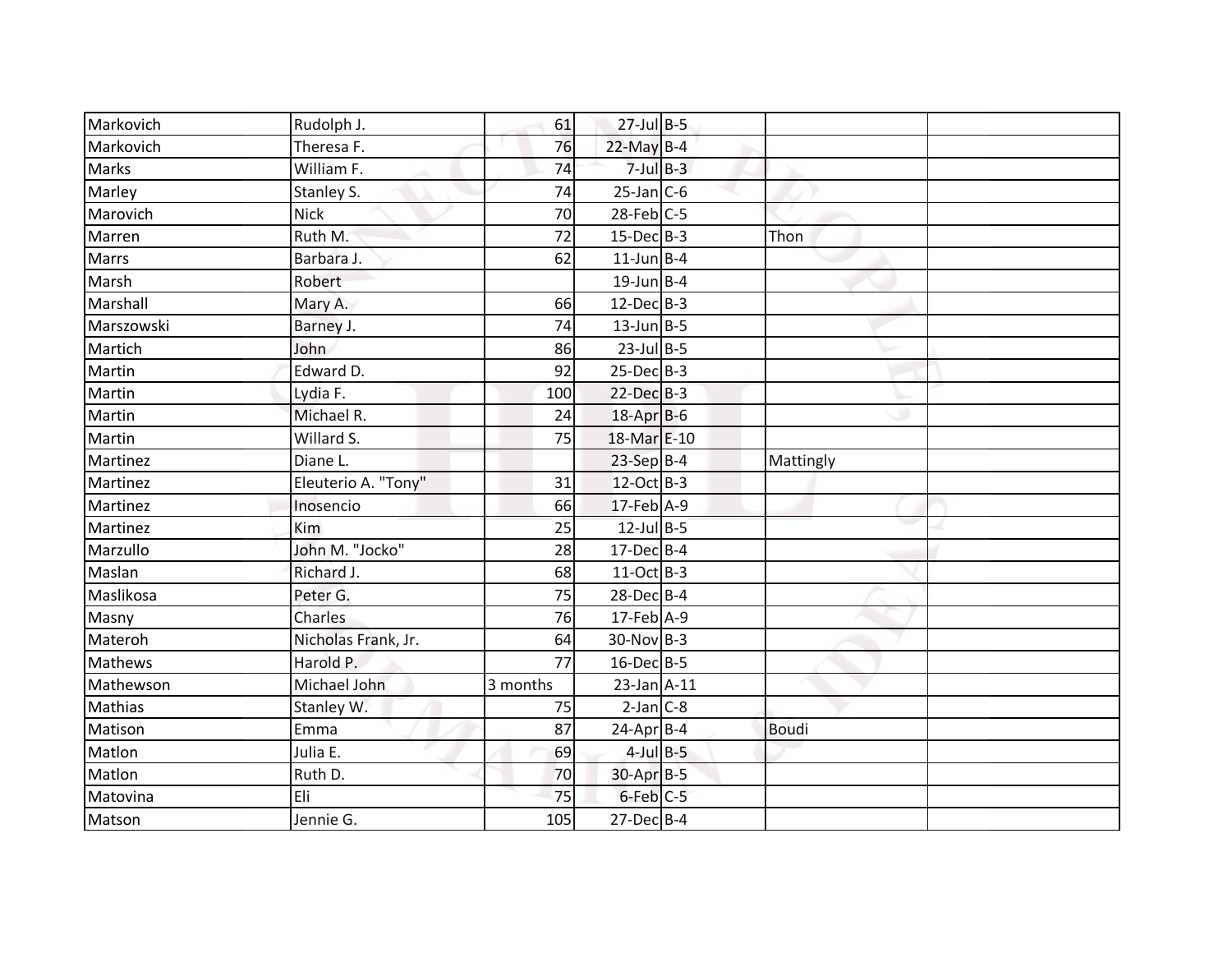| 18-Feb D-14<br>82<br>Joseph W.<br>Mattingly<br>70<br>Mattoon<br>$30$ -Apr $B-5$<br>Roy E.<br>$16$ -May B-5<br>Matury<br>Tony<br>95<br>$14-Sep$ B-3<br>Matusek<br>Mary Ann<br>77<br>$2$ -Jan $C-8$<br>74<br>Maty<br>Joseph<br>79<br>$25$ -Jan C-6<br>Matz<br>Bernard O.<br>$6$ -Jan $C$ -3<br>90<br>Mauck<br>Laura<br>Lovie<br>$7-Apr$ B-3<br>Mauger<br>$3-Oct$ B-3<br>Mauldin<br>James E., Sr.<br>56 | Kissela  |
|------------------------------------------------------------------------------------------------------------------------------------------------------------------------------------------------------------------------------------------------------------------------------------------------------------------------------------------------------------------------------------------------------|----------|
|                                                                                                                                                                                                                                                                                                                                                                                                      |          |
|                                                                                                                                                                                                                                                                                                                                                                                                      |          |
|                                                                                                                                                                                                                                                                                                                                                                                                      |          |
|                                                                                                                                                                                                                                                                                                                                                                                                      |          |
|                                                                                                                                                                                                                                                                                                                                                                                                      |          |
|                                                                                                                                                                                                                                                                                                                                                                                                      |          |
|                                                                                                                                                                                                                                                                                                                                                                                                      |          |
|                                                                                                                                                                                                                                                                                                                                                                                                      |          |
|                                                                                                                                                                                                                                                                                                                                                                                                      |          |
| $18$ -Jan E-2<br>Frank<br>Maver<br>80                                                                                                                                                                                                                                                                                                                                                                |          |
| Arthur<br>14-Apr A-9<br>Maves<br>67                                                                                                                                                                                                                                                                                                                                                                  |          |
| Julia M.<br>$24-Nov$ B-3<br>Mavity<br>86                                                                                                                                                                                                                                                                                                                                                             |          |
| $29$ -Jul B-5<br>Mavricos<br>Catherine<br>93                                                                                                                                                                                                                                                                                                                                                         |          |
| 16-Dec B-4<br>Otto<br>81<br>Maxin                                                                                                                                                                                                                                                                                                                                                                    |          |
| Harold L. "Dud"<br>$15$ -May B-4<br>72<br>May                                                                                                                                                                                                                                                                                                                                                        |          |
| May<br>Helena<br>88<br>19-Dec B-4                                                                                                                                                                                                                                                                                                                                                                    |          |
| 79<br>$7$ -Jan $D-10$<br>Mary S.<br>Maye                                                                                                                                                                                                                                                                                                                                                             |          |
| Ruth Ann (Gibson)<br>18-Oct B-3<br>Maynard<br>67                                                                                                                                                                                                                                                                                                                                                     |          |
| Marion H.<br>$6$ -May B-5<br>Mazar                                                                                                                                                                                                                                                                                                                                                                   | Gogolak  |
| $20-Nov$ B-3<br>Alan J.<br>Mazur<br>49                                                                                                                                                                                                                                                                                                                                                               |          |
| <b>Elizabeth Theresa</b><br>19-Dec B-4<br>McAllister<br>88                                                                                                                                                                                                                                                                                                                                           |          |
| $12$ -Jan $C-2$<br>Charles Z. "Vince"<br>83<br><b>McArty</b>                                                                                                                                                                                                                                                                                                                                         |          |
| $17$ -Jul B-4<br>McBain<br>88<br>Wanda                                                                                                                                                                                                                                                                                                                                                               | Gaylor   |
| McCain<br>$14$ -Jun B-5<br>Dorothy J.<br>64                                                                                                                                                                                                                                                                                                                                                          |          |
| $18$ -Apr $B$ -6<br>McCann<br><b>Timothy Lee</b><br>17                                                                                                                                                                                                                                                                                                                                               |          |
| 82<br>$15-Sep$ B-3<br>McCarroll<br>Thomas Wallace, Sr.                                                                                                                                                                                                                                                                                                                                               |          |
| Anne H.<br>McCarten<br>90<br>$1-Aug$ B-5                                                                                                                                                                                                                                                                                                                                                             |          |
| McCarthy<br>Dorothy (Flynn)<br>71<br>$17$ -Jan C-5                                                                                                                                                                                                                                                                                                                                                   |          |
| Edward P.<br>72<br>$24$ -Jan $D-8$<br>McCarthy                                                                                                                                                                                                                                                                                                                                                       |          |
| $6$ -Dec $B$ -3<br>Elsie B.<br>McCarthy<br>84                                                                                                                                                                                                                                                                                                                                                        | Cannells |
| $7$ -Jul $B$ -3<br>McCarthy<br>Mary M.<br>89                                                                                                                                                                                                                                                                                                                                                         | Zeller   |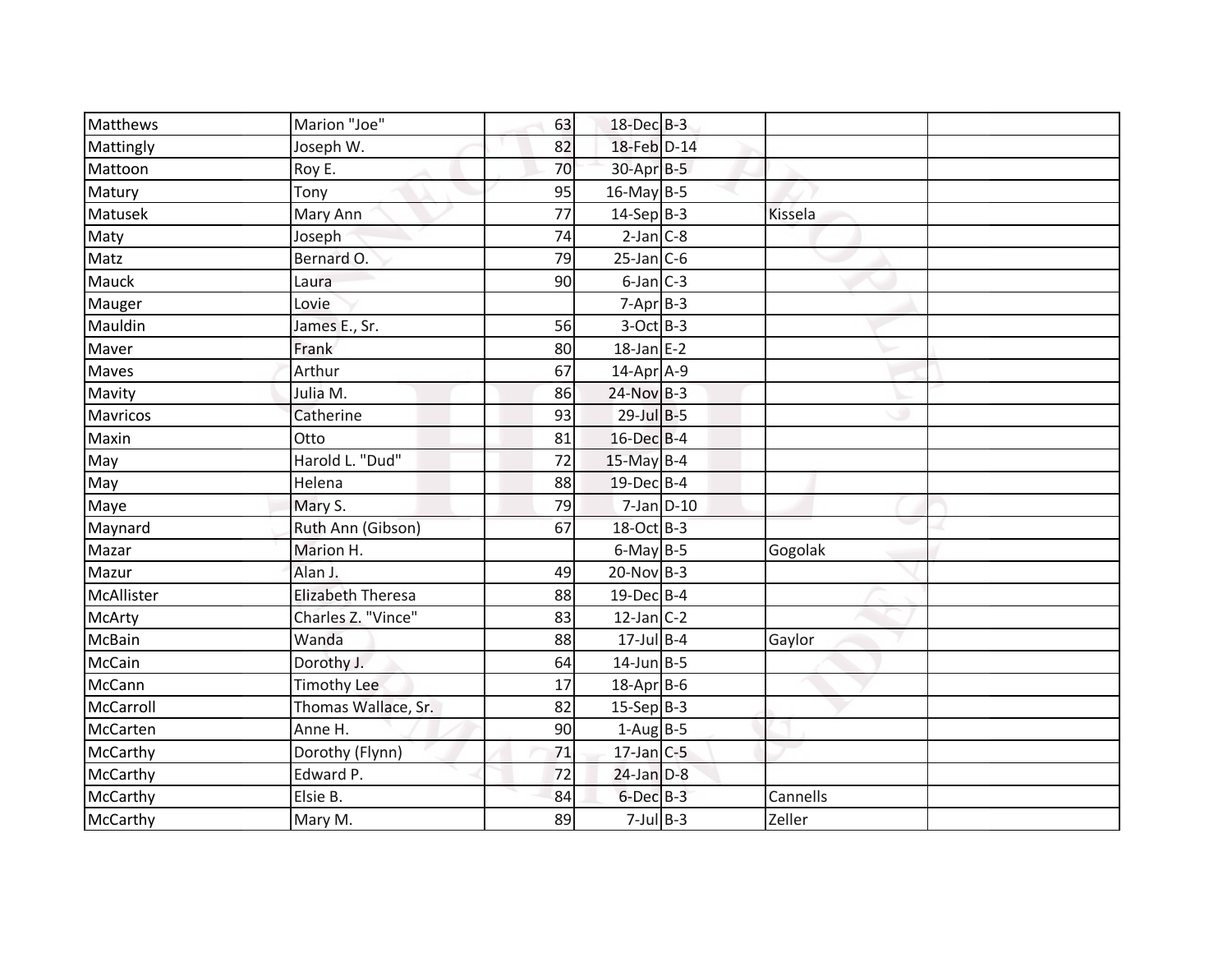| McClellan      | Bruce H.            | 87 | $6-SepB-3$       |       |                     |
|----------------|---------------------|----|------------------|-------|---------------------|
| McClellan      | William R.          | 61 | 13-Mar A-9       |       |                     |
| McClure        | Louise Betty        | 80 | $9$ -Oct $B-3$   |       |                     |
| McColley       | Mary E.             | 76 | $3-Sep B-3$      |       |                     |
| McCormick      | Charles A.          |    | $11-Dec$ B-3     |       |                     |
| McCready       | Emerson "Blackie"   | 66 | $6$ -Apr $B$ -5  |       |                     |
| McCullum       | Clara               | 92 | $24$ -Aug B-6    |       | See article, p. B-6 |
| McCully        | Marie S.            | 97 | $23$ -Jan $A-11$ |       |                     |
| McDaniel       | <b>Birt</b>         | 70 | $17-Sep B-3$     |       |                     |
| McDonald       | Agnes A.            | 82 | $6$ -Dec $B$ -3  |       |                     |
| McDonald       | Charles C.          | 81 | $23$ -Jun $B-3$  |       |                     |
| McDonald       | Edward J., Sr.      | 66 | $9$ -Oct B-3     |       |                     |
| McDonald       | Jenette F.          | 97 | $9$ -Jul $B$ -4  |       |                     |
| McElroy        | Thomas H.           | 81 | $4-Aug$ B-3      |       |                     |
| McEvoy         | Sarah C. "Sally"    | 76 | $10$ -Aug B-5    | Weeks |                     |
| McFadden       | Eunice M.           | 81 | 27-Oct B-3       |       |                     |
| McGawan        | Michael             |    | $22$ -Mar $B-3$  |       |                     |
| McGeorge       | Eleanor F.          | 79 | $20$ -Aug B-4    |       |                     |
| McGlone        | Lillian O.          | 83 | $11$ -Jul B-5    |       |                     |
| McGregor       | Mildred P.          | 87 | 16-Oct B-3       |       |                     |
| McGregor       | Richard K.          | 61 | 30-Dec B-4       |       |                     |
| McGroarty      | Catherine I.        | 76 | $15-Sep$ B-3     |       |                     |
| <b>McGuire</b> | John E., Jr.        | 57 | $5-May$ B-3      |       |                     |
| McHargue       | James E. "Mac"      | 57 | $7-Apr$ B-3      |       |                     |
| McKee          | Clay W.             | 89 | $9$ -Dec $B$ -4  |       |                     |
| McKee          | George Thomas, Sr.  | 77 | $22$ -Aug B-5    |       |                     |
| McKee          | Pauline Z. "Butch"  | 66 | $7-Dec$ B-3      |       |                     |
| McKenna        | Mardell M.          | 76 | $5-Dec$ B-3      |       |                     |
| McKinney       | Kathleen (Darraugh) | 28 | $7-Mar$ D-5      |       |                     |
| McLaughlin     | Edward J. "Mac"     | 60 | $9-Nov$ B-3      |       |                     |
| McLaughlin     | Frank H.            |    | $10$ -Jul B-4    |       |                     |
| McMahon        | Helen M.            | 78 | 11-Feb F-12      |       |                     |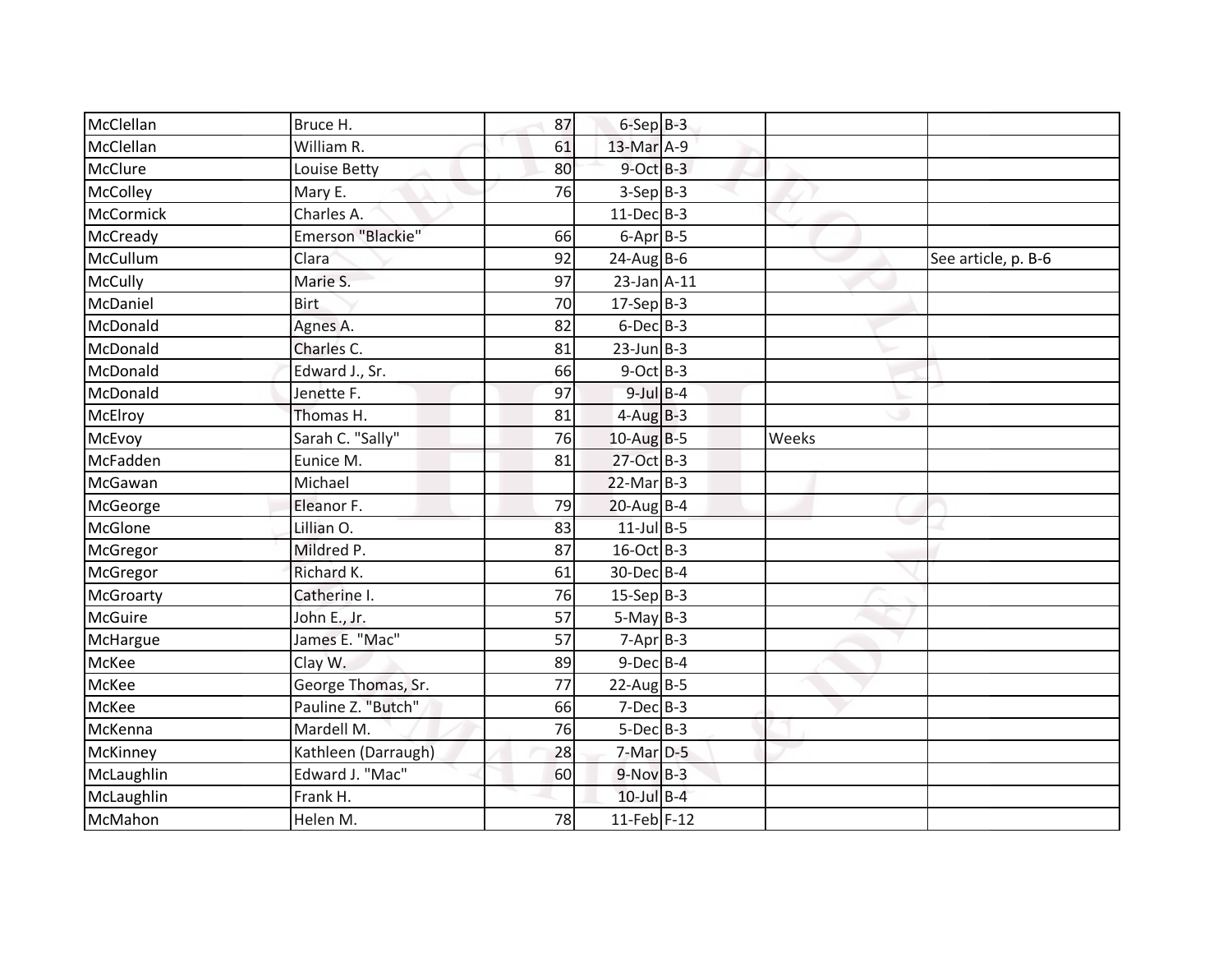| McManus         | Joann               | 53 | $4-May$ B-5      | Olson       |                                       |
|-----------------|---------------------|----|------------------|-------------|---------------------------------------|
| McMillan        | Gary                | 22 | $9-AugB-6$       |             | See article, p. B-6                   |
| McMillion       | Raymond P.          | 61 | $26$ -Feb $B$ -6 |             |                                       |
| McNeese         | <b>Elmond Clurg</b> | 91 | $12$ -Jul B-5    |             |                                       |
| McNeice         | Joseph P.           | 81 | $14$ -Jul B-3    |             |                                       |
| <b>McPeters</b> | Edward W., Sr.      | 58 | $15$ -Feb B-9    |             |                                       |
| <b>McPike</b>   | Addison A.          | 83 | $2-Jan$ $C-8$    |             |                                       |
| McVey           | Anna                | 92 | $31$ -Jan $D-2$  |             |                                       |
| Meads           | Howard              | 69 | $23-May$ B-5     |             |                                       |
| <b>Mears</b>    | Anna A.             | 80 | $20$ -Dec $B-3$  | Wirtes      |                                       |
| Mecha           | Madelyn             | 30 | $21$ -Jul B-3    |             |                                       |
| Mecklin         | Robert William, Sr. | 63 | $27$ -May B-5    |             |                                       |
| Medanich        | John G.             | 47 | $12-Sep$ B-3     |             |                                       |
| Medellin        | Florence Z.         | 72 | $27 - Dec$ B-3   |             |                                       |
| Medley          | Joseph H., Sr.      | 78 | $1-Apr$ B-9      |             |                                       |
| Mehan           | John M. "Jack"      | 77 | $5$ -Jun $B$ -5  |             | See also article June 9, p.<br>$B-3.$ |
| Meinert         | Maureen M.          | 72 | $9-May$ B-7      |             |                                       |
| Meissner        | Adolph "Hank"       | 93 | $13$ -Jul B-4    |             |                                       |
| Meitzler        | Marie               | 48 | $18$ -Dec $B$ -3 |             |                                       |
| Mejan           | Bernard M.          | 53 | $20$ -AugB-4     |             |                                       |
| Mejaski         | Joseph W.           | 68 | $24$ -Apr $B$ -4 |             |                                       |
| Melikian        | Arakse "Alice"      | 84 | $31$ -Jan $D-2$  |             |                                       |
| Melko           | Mildred A.          | 74 | $13$ -Jun B-5    | Uhrina      |                                       |
| Melnyczenko     | Mary G.             | 65 | $9$ -Feb $C$ -6  | Tilmaczenko |                                       |
| Melton          | Markel W.           | 43 | $4$ -Apr $B$ -4  |             |                                       |
| Mendiola        | Esther              | 79 | $9$ -Jun $B$ -3  |             |                                       |
| Mendoza         | Santos L.           | 19 | $18$ -Jul B-5    |             |                                       |
| Mendyke         | Matthew E.          | 66 | $25$ -Jan C-6    |             |                                       |
| Mengon          | Anna Emma           | 90 | 30-Nov B-3       |             |                                       |
| Mensinga        | Monica C.           | 68 | $28$ -Jun B-6    | Dworniczek  |                                       |
| Meppelink       | John                | 80 | $8$ -Jan $C$ -10 |             |                                       |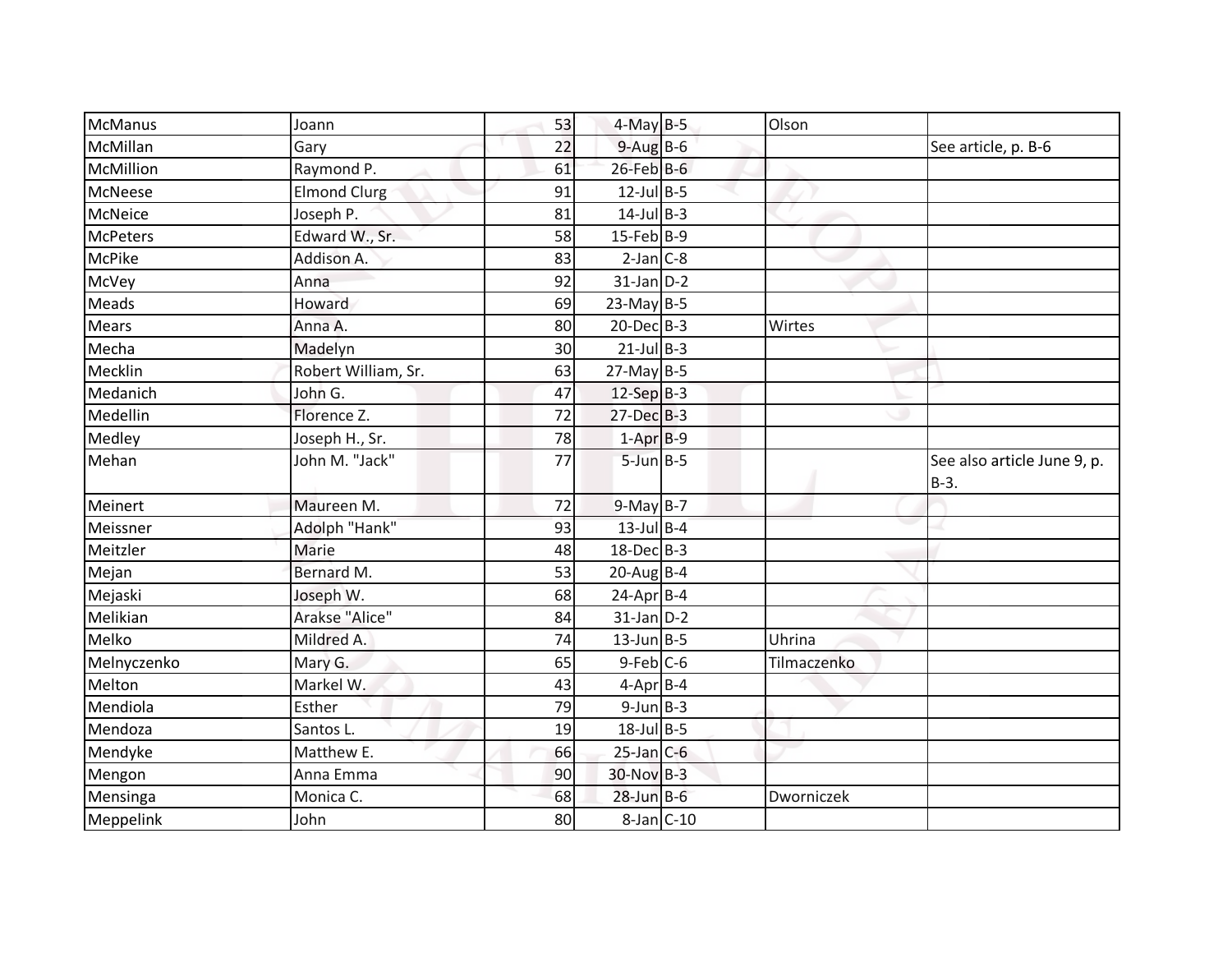| Merchant       | Donald R.          | 75        | $19-Nov$ B-3      |           |                     |
|----------------|--------------------|-----------|-------------------|-----------|---------------------|
| Merkel         | Alex               | 73        | $13$ -Jul $B-4$   |           |                     |
| Merrill        | Guy G.             | 51        | $5$ -Jul $B$ -6   |           |                     |
| Merritt        | Willard E. "Bill"  | 87        | $29$ -Apr $B$ -6  |           |                     |
| <b>Mertens</b> | Raymond E.         | 72        | $12$ -Feb $A$ -6  |           |                     |
| Merz           | Raymond N.         | 47        | $16$ -Jan $C$ -5  |           |                     |
| Meskauskas     | Helen B.           | 70        | $9-Mar$ B-8       |           |                     |
| Mesman         | Jenny              | 65        | $22$ -Mar $B-2$   |           |                     |
| Metcalf        | Harmony            | infant    | $13$ -Dec $B-3$   |           |                     |
| Metherd        | Ima M.             | 88        | $28$ -Jan $D-7$   |           |                     |
| Metros         | Melissa Lynn       | 22 months | $30$ -Jun $B - 3$ |           |                     |
| Metzger        | Johanna            | 75        | $9-Sep$ B-5       |           |                     |
| Meyer          | Clarence A. "Mick" | 69        | 14-Oct B-2        |           |                     |
| Meyer          | Donald W.          | 57        | $15$ -Aug B-5     |           |                     |
| Meyer          | John B., Jr.       | 51        | $7-Dec$ B-3       |           | See article, p. B-3 |
| Meyer          | Nellie Mae         | 92        | 19-May B-3        |           |                     |
| Meyer          | Ruth "Witter"      | 73        | $20$ -Jan B-6     |           |                     |
| Meza           | Ramon G.           | 59        | $29-Nov$ B-3      |           |                     |
| Michael        | Evan L.            | 83        | $23$ -Feb $A-8$   |           | See article, p. A-8 |
| Michael        | Scot Joseph        | 23        | $29$ -May B-4     |           |                     |
| Michalak       | Adeline J.         | 67        | $10-Sep$ B-3      | Rudzinski |                     |
| Michalczyk     | Edward L.          | 54        | $9$ -Jan $A$ -10  |           |                     |
| Michalic       | John S.            | 80        | $30-Aug$ B-5      |           |                     |
| Michalowski    | Irene C.           | 69        | $15$ -Jan B-6     |           |                     |
| Michalski      | Joseph A.          | 64        | $31-Mar$ B-3      |           |                     |
| Michels        | Mary D.            | 42        | $11$ -Feb F-12    | Jakuboski |                     |
| Middleton      | Leona              | 82        | $29$ -Jan B-8     |           |                     |
| Mielenz        | Florence R.        | 70        | $18-Sep$ B-3      | Berg      |                     |
| Mifflin        | Pauline J.         | 67        | 27-Nov A-5        |           |                     |
| Mihailovich    | Milica             | 79        | 30-May B-5        |           |                     |
| Mihalso        | Ella M.            | 79        | 20-Sep B-3        | Hicko     |                     |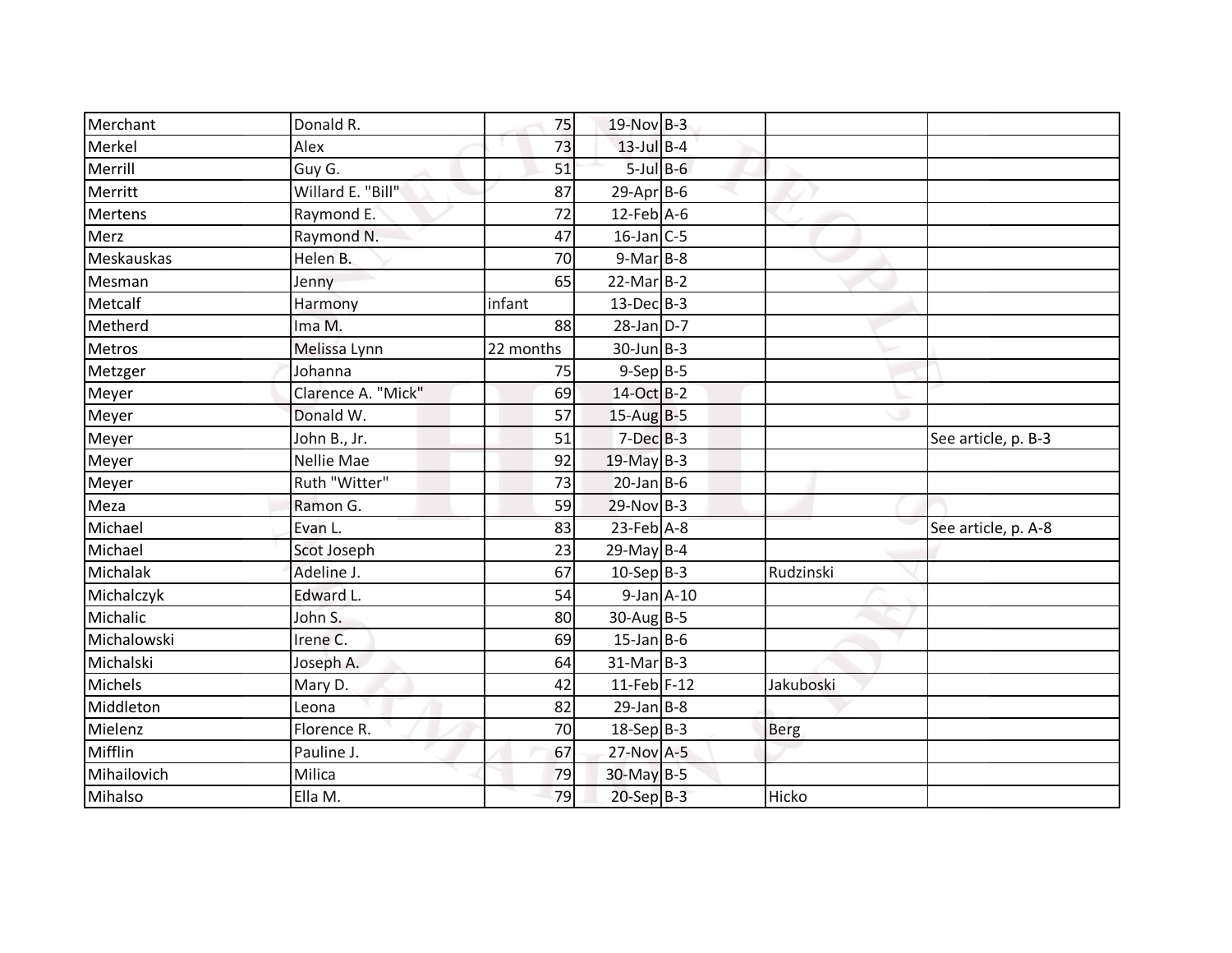| Mihelic<br>Joseph J.          | 79     | $7-Nov$ B-6      |         | Middle initial also listed as |
|-------------------------------|--------|------------------|---------|-------------------------------|
|                               |        |                  |         | A.                            |
| Mika<br>Stephen W.            | 93     | $29$ -Apr $B$ -6 |         |                               |
| Mika<br>Tadeusz               | 56     | $2-Nov$ B-3      |         |                               |
| Mikler<br>Phillip T.          | 70     | $25-Apr$ B-5     |         |                               |
| Miklusak<br>Lillian           | 77     | $1-Dec$ B-3      |         |                               |
| <b>Mikos</b><br>Sigmund J.    | 75     | $9$ -Feb $C$ -6  |         |                               |
| Mikula<br>Myrtilla Tillie     | 73     | $17-Sep B-3$     |         |                               |
| Julius "Hoosier"<br>Mikulan   | 73     | $25$ -May B-5    |         | See article, p. B-5           |
| Mikulski<br>Marie A.          | 78     | $8$ -Feb $D-3$   | Gordon  |                               |
| Mary Zevkovich "Baba"<br>Mila | 89     | $14$ -May B-4    |         |                               |
| Eileen R. "Tootie"<br>Milazzo | 72     | $20-Sep B-3$     |         | See also Sept. 27, p. B-3     |
| <b>Miles</b><br>Wanita E.     | 65     | $3-SepB-3$       |         |                               |
| Milkowski<br>Anne S. 'Karas'  | 73     | $16$ -Jun B-3    | Pietras |                               |
| Arthur J. "Art"<br>Miller     | 71     | $9-Sep$ $B-5$    |         |                               |
| Miller<br>Cecile L.           | 88     | 13-Dec B-3       |         |                               |
| Clare Bell<br>Miller          | 68     | 23-Jan A-11      |         |                               |
| Miller<br>Edith W.            | 71     | $6$ -Jan $C$ -3  |         |                               |
| Miller<br>Edward B.           |        | 14-Dec B-3       |         |                               |
| Miller<br>Elner               | 97     | $27$ -Dec $B-3$  |         |                               |
| Miller<br>Frances             |        | $6$ -Jun $B$ -5  |         |                               |
| Fred W., Colonel<br>Miller    |        | $24$ -Jan $D-8$  |         | See article, p. D-8           |
| Miller<br>Jeanne A.           | 60     | $2$ -Apr $B$ -4  |         |                               |
| Miller<br>Jerry Leroy         | 58     | $22$ -Mar $B-2$  |         |                               |
| Miller<br>John L. J.          | 99     | $22$ -Jan B-3    |         |                               |
| Miller<br>John S.             | 63     | 29-Oct B-3       |         |                               |
| Miller<br>Jon Paul            | 40     | $21-AprB-3$      |         |                               |
| Miller<br>Jonathon R.         | infant | $11$ -Jul B-5    |         |                               |
| Leroy "Joe"<br>Miller         | 64     | $6$ -Jan $C-3$   |         |                               |
| Miller<br>Mary                | 59     | 29-Mar B-7       |         |                               |
| Miller<br>Otto                | 91     | $5-MarB-8$       |         |                               |
| Miller<br>Paul W.             | 62     | $20$ -May B-8    |         |                               |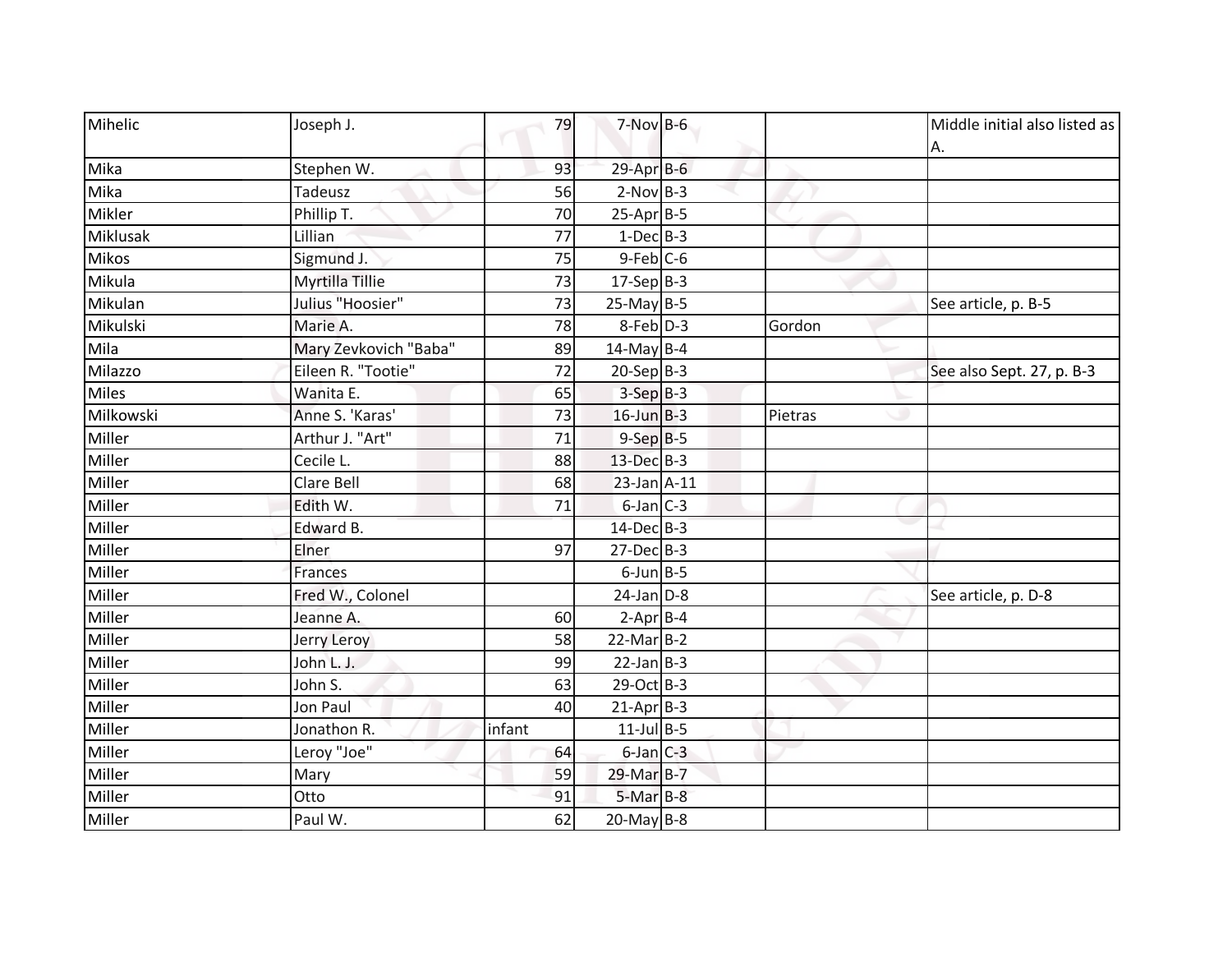| Miller          | Sylvia L.            | 86        | 16-Dec B-5       | Rudolph |                                      |
|-----------------|----------------------|-----------|------------------|---------|--------------------------------------|
| Milletary       | Leo R.               | 46        | 10-May B-7       |         |                                      |
| Milligan        | DeWana M.            |           | $11-Sep$ B-3     | DeWolf  |                                      |
| <b>Mills</b>    | Ella                 | 86        | $27$ -May B-5    |         |                                      |
| Mills           | Lawrence E.          | 43        | $1-Nov$ A-1      |         | See also article Nov. 1, p.<br>$A-1$ |
| <b>Mills</b>    | Martha               | 72        | $3-Apr$ B-4      | Noland  |                                      |
| Milne           | Verne R.             | 88        | $16$ -Apr $B$ -4 |         |                                      |
| Milosavljevic   | Miodrag "Blackie"    | 65        | $9$ -Jul B-4     |         |                                      |
| Minas           | Willard G.           | 83        | $5-Dec$ B-3      |         |                                      |
| Minich          | Wallace M.           | 77        | $15-Nov$ B-3     |         |                                      |
| Minskey         | Robert L.            |           | $12$ -Feb $A$ -6 |         |                                      |
| Mirich          | Arthur M., Sr.       | 63        | $22$ -Feb $C-2$  |         |                                      |
| <b>Misiolek</b> | Richard J.           | 40        | $22$ -Feb $C-2$  |         |                                      |
| Misiolek        | Ronald               | 32        | $17$ -Apr $B$ -5 |         |                                      |
| Misner          | Carrie M.            | 92        | $6$ -Mar $C-2$   |         |                                      |
| Mister          | <b>Patrick Dante</b> | 38        | $13$ -Dec $B-3$  |         |                                      |
| Mitchell        | Dorothy              |           | $10-Sep$ B-4     |         | See article, p. B-4                  |
| Mitchell        | Ernestine A.         | 73        | $31$ -Jul B-4    | Root    |                                      |
| Mitchell        | Mattie M.            |           | 14-Oct B-2       |         |                                      |
| Mitchell        | William "Wild Bill"  | 74        | $8-Apr$ B-6      |         |                                      |
| Mlynarczyk      | Josephine B.         | 72        | 14-Aug B-4       | Kobak   |                                      |
| Moats           | Vernon K.            | 80        | $22$ -Mar $B-2$  |         |                                      |
| Moe             | Mary                 |           | $21-Sep B-3$     |         |                                      |
| Moen            | Wesley W.            | 77        | $16$ -Jun $B-3$  |         | See article, p. B-3                  |
| Moffitt         | Irma Lee             | 85        | $25-Oct$ B-3     |         |                                      |
| Mohr            | George               | 86        | $12$ -Mar $B-8$  |         |                                      |
| Mohr            | Helen M.             | 90        | $24$ -Apr $B$ -4 |         |                                      |
| Mola            | Phyliss B.           |           | $10$ -May B-5    | Wolf    |                                      |
| Molden          | Cecil, III           | 21 months | $20-SepB-2$      |         | See article, p. B-2                  |
| Molden          | Cecil, Jr.           | 22        | $20-Sep B-2$     |         | See article, p. B-2                  |
| Molenda         | John S.              |           | $5-Sep B-3$      |         |                                      |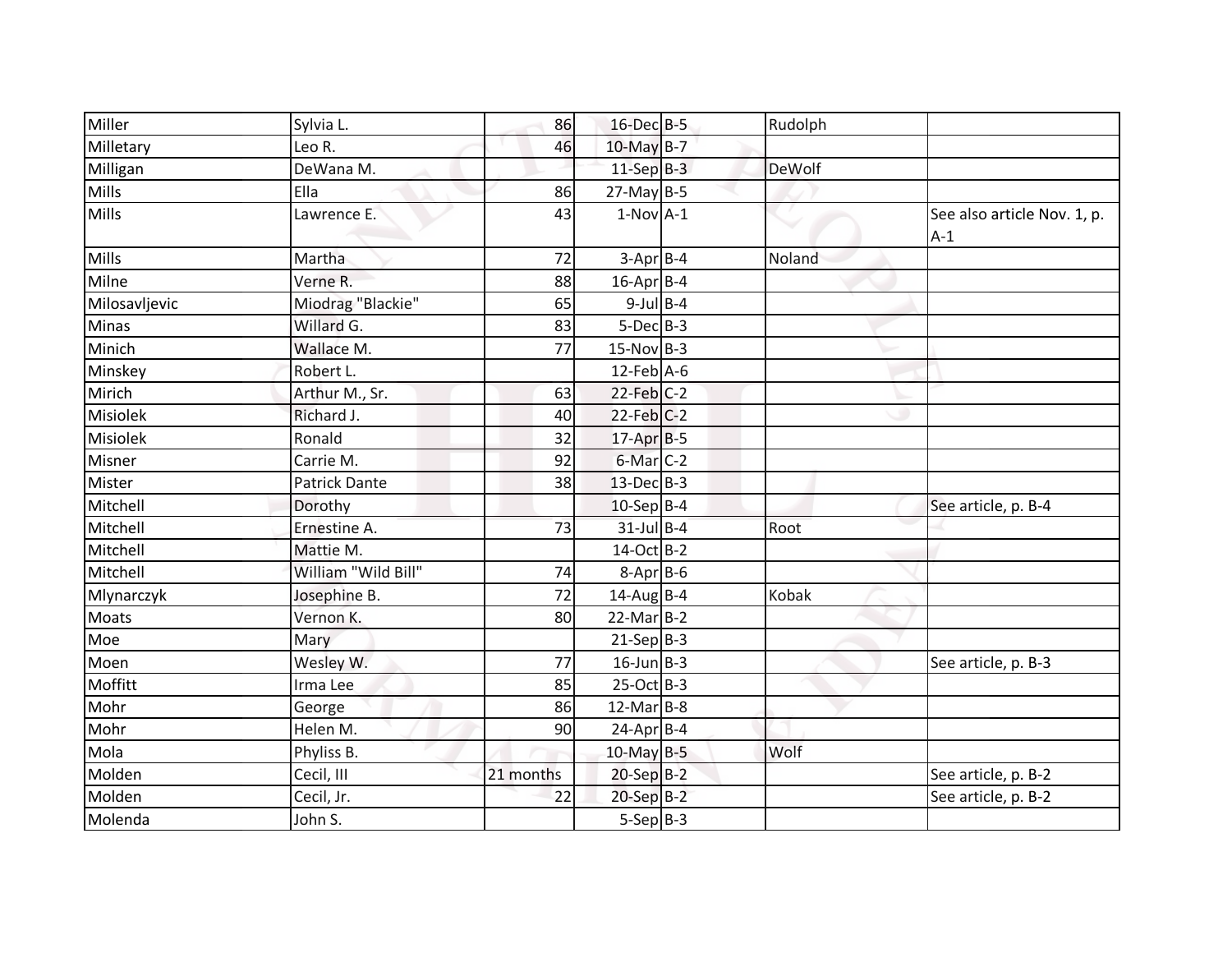| Molina        | Brian K.              | 31  | 23-Jan A-11      |          |                     |
|---------------|-----------------------|-----|------------------|----------|---------------------|
| Molina        | Joe P., Sr.           | 53  | $28$ -Jul $B-3$  |          |                     |
| Molinero      | Rocco A.              | 68  | 19-Oct B-3       |          |                     |
| Molle         | Mary Ellen            | 89  | $13$ -Dec $B-3$  | Wagoner  |                     |
| Mollo         | Louis                 | 72  | $10-Nov$ B-3     |          |                     |
| Monestere     | Frances M.            | 101 | $28$ -Jun $B$ -6 | Arbisi   |                     |
| Monos         | Michael Joseph        | 21  | $7$ -Jun $B$ -10 |          |                     |
| Monsma        | Marie E.              | 64  | $4-Nov$ B-3      |          |                     |
| Montalvo      | Jesus, Jr.            | 53  | $12$ -Jul B-5    |          |                     |
| Montemayor    | Alexander, Sr.        | 61  | $13$ -Feb $A-9$  |          |                     |
| Montemayor    | Henry G., Sr.         | 69  | $14$ -Dec $B-3$  |          |                     |
| Monteuffel    | Margaret M.           | 84  | $21-Sep B-3$     | Johnston |                     |
| Montgomery    | Eleanor M.            | 90  | $16$ -Jan $D-1$  |          |                     |
| Mooney        | Francis X. "Frank"    | 70  | $24$ -May B-5    |          |                     |
| Moore         | Dayton F.             | 63  | $8-SepB-3$       |          |                     |
| Moore         | Dolan Eugene          | 60  | 29-May B-4       |          |                     |
| Moore         | Eston "Bill"          | 74  | $2-Sep B-3$      |          |                     |
| Moore         | George W.             | 79  | $10$ -Dec $B-3$  |          |                     |
| Moore         | Granville H. "Harold" | 80  | $1-May$ B-5      |          |                     |
| Moore         | Jack                  | 83  | $25-Oct$ B-3     |          |                     |
| Morales       | Esiquio               | 94  | $28$ -Jun B-6    |          |                     |
| Morales       | Rafael                | 37  | $17$ -Dec $B$ -4 |          |                     |
| Moran         | Cyril M.              | 77  | $15-Oct$ B-3     |          |                     |
| Moran         | Ronald                | 44  | $21$ -Mar $A-3$  |          | See article, p. A-3 |
| Morehead      | William G.            | 79  | $20-Nov$ B-3     |          | See article, p. B-3 |
| Morelli       | Rene H., Sr.          | 68  | $9-Nov$ B-3      |          |                     |
| Mores         | John M.               | 54  | $2-Aug$ B-6      |          |                     |
| Morgan        | Emma J.               | 82  | $6$ -Feb $ C$ -5 |          |                     |
| Morgan        | Joseph P.             | 44  | 30-Jan A-9       |          |                     |
| Morgan        | Ruth Ann "Sal"        | 64  | $13$ -Apr $B-5$  |          |                     |
| <b>Morris</b> | LaVene "Lee"          | 75  | $18-Sep$ B-3     |          |                     |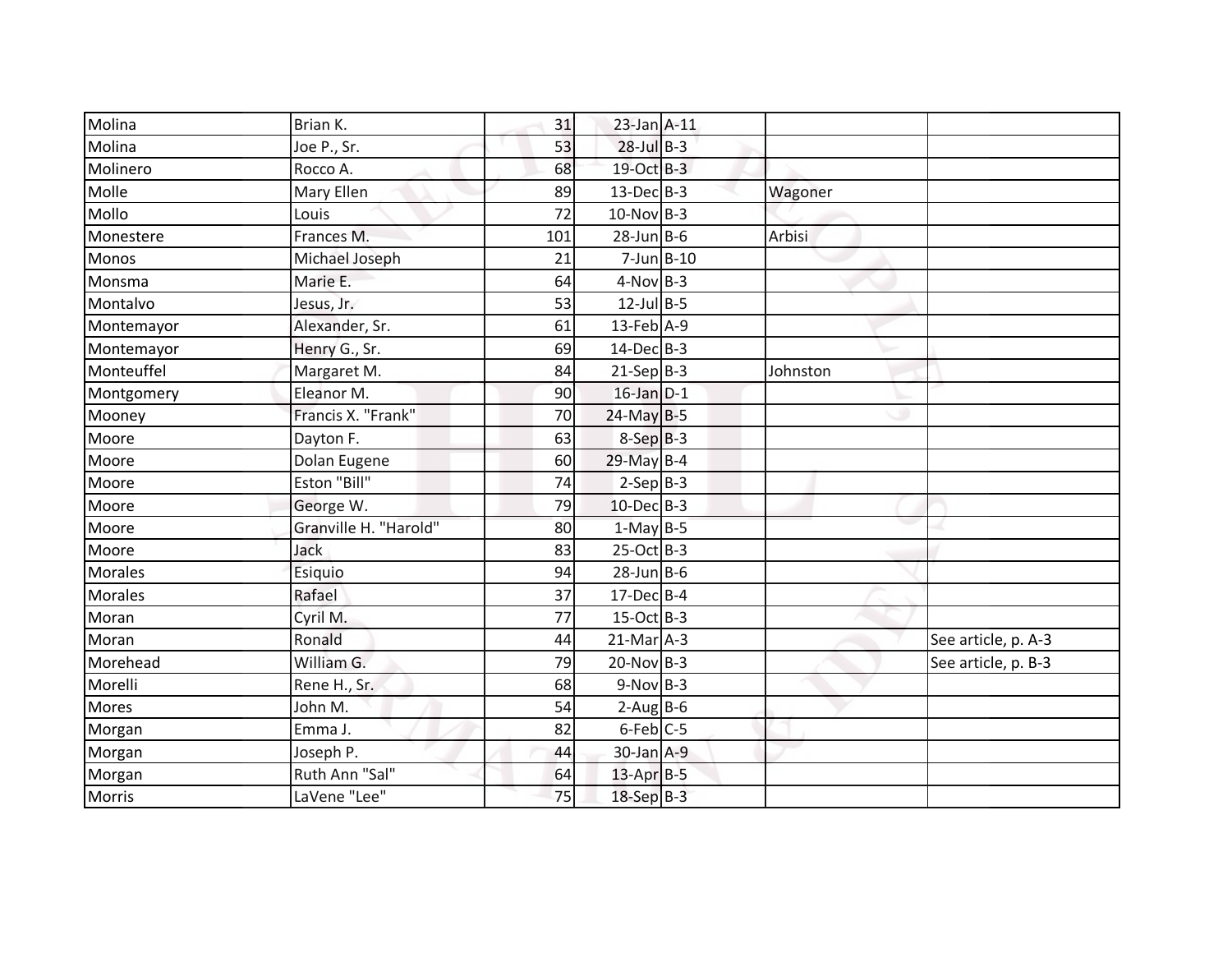| 31-Oct B-3<br>Theofani<br>Morris<br>$5-Dec$ B-3<br>Morris<br>Thomas<br>86<br>31-Oct B-3<br>Morrison<br>Emma L.<br>80<br>$10-Sep B-3$<br>Morrison<br>86<br>Farine<br>$29-Sep B-3$<br>Morrison<br>Glen T., Sr.<br>43<br>62<br>Betty Jean (Zimmerman)<br>$4$ -Feb $D-14$<br>Morrow<br>$26$ -Jul B-5<br>Carolyn Emily<br>82<br>Morton<br>$4$ -Feb $D-15$<br>Morton<br>Lucy J.<br>74<br>$21$ -Jan $A-3$<br>Mosby<br>Carolyn<br>57<br>See article and photo, p. A-<br>3<br>11-Feb F-12<br>Moseley<br>Mary<br>Arcela<br>73<br>$8-Oct$ B-3<br>Matthew Joseph<br>Moser<br>See article, p. B-3<br>15-Oct B-3<br>Clarence C. "Chet"<br>Mosier<br>92<br>Mosny<br>Viola R.<br>89<br>$19$ -Aug B-5<br>$14$ -Nov B-3<br>Mosqueda<br><b>Jay Richard</b><br>20<br>$23$ -Dec $B-5$<br>Donald E.<br><b>Moss</b><br>80<br>$23$ -Dec $B-5$<br>Motel<br>John D. "Johnny"<br>75 |  |
|----------------------------------------------------------------------------------------------------------------------------------------------------------------------------------------------------------------------------------------------------------------------------------------------------------------------------------------------------------------------------------------------------------------------------------------------------------------------------------------------------------------------------------------------------------------------------------------------------------------------------------------------------------------------------------------------------------------------------------------------------------------------------------------------------------------------------------------------------------|--|
|                                                                                                                                                                                                                                                                                                                                                                                                                                                                                                                                                                                                                                                                                                                                                                                                                                                          |  |
|                                                                                                                                                                                                                                                                                                                                                                                                                                                                                                                                                                                                                                                                                                                                                                                                                                                          |  |
|                                                                                                                                                                                                                                                                                                                                                                                                                                                                                                                                                                                                                                                                                                                                                                                                                                                          |  |
|                                                                                                                                                                                                                                                                                                                                                                                                                                                                                                                                                                                                                                                                                                                                                                                                                                                          |  |
|                                                                                                                                                                                                                                                                                                                                                                                                                                                                                                                                                                                                                                                                                                                                                                                                                                                          |  |
|                                                                                                                                                                                                                                                                                                                                                                                                                                                                                                                                                                                                                                                                                                                                                                                                                                                          |  |
|                                                                                                                                                                                                                                                                                                                                                                                                                                                                                                                                                                                                                                                                                                                                                                                                                                                          |  |
|                                                                                                                                                                                                                                                                                                                                                                                                                                                                                                                                                                                                                                                                                                                                                                                                                                                          |  |
|                                                                                                                                                                                                                                                                                                                                                                                                                                                                                                                                                                                                                                                                                                                                                                                                                                                          |  |
|                                                                                                                                                                                                                                                                                                                                                                                                                                                                                                                                                                                                                                                                                                                                                                                                                                                          |  |
|                                                                                                                                                                                                                                                                                                                                                                                                                                                                                                                                                                                                                                                                                                                                                                                                                                                          |  |
|                                                                                                                                                                                                                                                                                                                                                                                                                                                                                                                                                                                                                                                                                                                                                                                                                                                          |  |
|                                                                                                                                                                                                                                                                                                                                                                                                                                                                                                                                                                                                                                                                                                                                                                                                                                                          |  |
|                                                                                                                                                                                                                                                                                                                                                                                                                                                                                                                                                                                                                                                                                                                                                                                                                                                          |  |
|                                                                                                                                                                                                                                                                                                                                                                                                                                                                                                                                                                                                                                                                                                                                                                                                                                                          |  |
|                                                                                                                                                                                                                                                                                                                                                                                                                                                                                                                                                                                                                                                                                                                                                                                                                                                          |  |
|                                                                                                                                                                                                                                                                                                                                                                                                                                                                                                                                                                                                                                                                                                                                                                                                                                                          |  |
| 75<br>Motkowicz<br>$21$ -Jan D-14<br>Mirkiewicz<br>Virginia                                                                                                                                                                                                                                                                                                                                                                                                                                                                                                                                                                                                                                                                                                                                                                                              |  |
| 57<br>$19-Nov$ B-3<br>Mott<br><b>Charmian Louise</b>                                                                                                                                                                                                                                                                                                                                                                                                                                                                                                                                                                                                                                                                                                                                                                                                     |  |
| $11-May$ B-5<br>Plesha<br>Motyll<br>71<br>Mary A.                                                                                                                                                                                                                                                                                                                                                                                                                                                                                                                                                                                                                                                                                                                                                                                                        |  |
| Stephen S. (Motylinski)<br>78<br>19-Apr B-6<br>Motyll                                                                                                                                                                                                                                                                                                                                                                                                                                                                                                                                                                                                                                                                                                                                                                                                    |  |
| David W.<br>$4-Aug$ B-3<br>Moulesong<br>47                                                                                                                                                                                                                                                                                                                                                                                                                                                                                                                                                                                                                                                                                                                                                                                                               |  |
| $15$ -Jan B-6<br>Emma L. (Bazley)<br>Moultry<br>59                                                                                                                                                                                                                                                                                                                                                                                                                                                                                                                                                                                                                                                                                                                                                                                                       |  |
| 64<br>30-Oct B-3<br><b>Mounts</b><br>Fay L.<br>Wretman                                                                                                                                                                                                                                                                                                                                                                                                                                                                                                                                                                                                                                                                                                                                                                                                   |  |
| Mouritsen<br>Chris L.<br>66<br>10-Apr B-4                                                                                                                                                                                                                                                                                                                                                                                                                                                                                                                                                                                                                                                                                                                                                                                                                |  |
| Balbina I. "Hattie"<br>$2-Jan$ $B-3$<br>78<br>Mroz                                                                                                                                                                                                                                                                                                                                                                                                                                                                                                                                                                                                                                                                                                                                                                                                       |  |
| $1-AprB-9$<br>David D.<br>50<br>Mrvan                                                                                                                                                                                                                                                                                                                                                                                                                                                                                                                                                                                                                                                                                                                                                                                                                    |  |
| $5$ -Jan $C-1$<br>Mrzlock<br>73<br>Santay<br>Anna M.                                                                                                                                                                                                                                                                                                                                                                                                                                                                                                                                                                                                                                                                                                                                                                                                     |  |
| Vladimir "Walter"<br>67<br>$19-Sep$ B-3<br>Mszar                                                                                                                                                                                                                                                                                                                                                                                                                                                                                                                                                                                                                                                                                                                                                                                                         |  |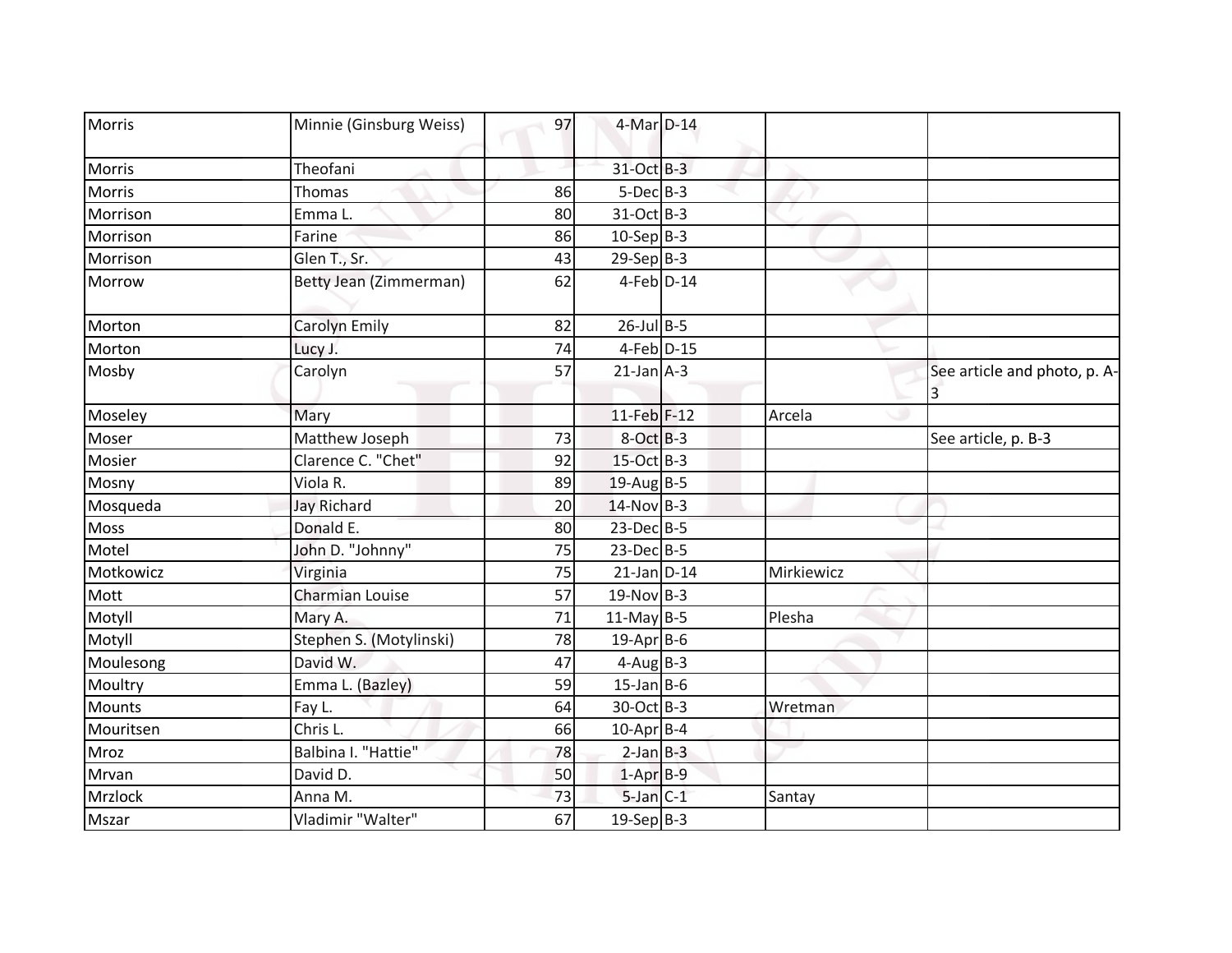| Mucha          | Edward J.         |    | 21-Oct B-4        |          |                                     |
|----------------|-------------------|----|-------------------|----------|-------------------------------------|
| Mucha          | John "Fats"       | 71 | 26-Sep B-3        |          |                                     |
| Mudroncik      | Joseph            | 62 | 7-Feb D-10        |          |                                     |
| Mueller        | Leonard           | 81 | $24$ -May B-5     |          |                                     |
| Mueller        | Mary V.           | 92 | 16-Apr B-7        |          |                                     |
| Muenich        | Margaret          | 92 | $16-Sep B-3$      | Blissmer |                                     |
| Muha           | John P.           | 81 | $2-May$ B-4       |          |                                     |
| Mulcahey       | Ethyl K.          | 76 | $3$ -Jan C-5      |          |                                     |
| Mullen         | Jack L.           | 58 | $22$ -Dec $B-3$   |          |                                     |
| Mulligan       | Elizabeth K.      | 93 | $17$ -Dec $B - 4$ |          |                                     |
| <b>Mullins</b> | Conway C. "Moon"  | 64 | $7$ -Feb $D-10$   |          | See also article Feb. 6, p. C-<br>5 |
| <b>Mullins</b> | Lillian           | 84 | 25-Feb D-12       |          |                                     |
| <b>Mullins</b> | Marvin Lee, Sr.   | 43 | $23$ -Aug B-6     |          |                                     |
| <b>Mullins</b> | Ressie Lee        |    | $22-SepB-3$       | Dale     |                                     |
| Mulroe         | Laura E.          | 66 | $26$ -May $B-3$   | Cefali   |                                     |
| Munson         | Stanley J.        | 82 | 10-Apr B-4        |          |                                     |
| Muntean        | Andy              | 68 | $9-AugB-6$        |          |                                     |
| Murawski       | Walter J.         | 81 | $23-Nov$ B-3      |          |                                     |
| Murdock        | Lucille           | 80 | $23-Mar$ B-2      |          |                                     |
| Murin          | Frances           | 93 | $16$ -Aug B-6     |          |                                     |
| Murphy         | Bernard V. "Gino" | 77 | $31-AugBB-4$      |          |                                     |
| Murphy         | Charles E., Jr.   | 66 | $26$ -Mar $B$ -6  |          |                                     |
| Murphy         | Eileen M.         | 74 | 28-Dec B-4        | Olmstead |                                     |
| Murphy         | Genevieve M.      | 70 | $29$ -Jan B-8     |          |                                     |
| Murphy         | Theodore "Ted"    | 34 | $9-Apr$ B-5       |          |                                     |
| Murray         | George David      | 49 | $14$ -Jan D-14    |          | See article, p. D-14                |
| Murray         | Gus               | 89 | $5-Mar$ B-8       |          |                                     |
| Murray         | Harry             | 86 | $1-Aug$ B-5       |          |                                     |
| Muryasz        | Walter            | 65 | $23-Mar$ B-2      |          |                                     |
| Murzyn         | Mark Allen        | 26 | $26$ -Aug B-5     |          |                                     |
| Musgrove       | Emma A.           | 88 | $6$ -Jul $B$ -5   | Meyers   |                                     |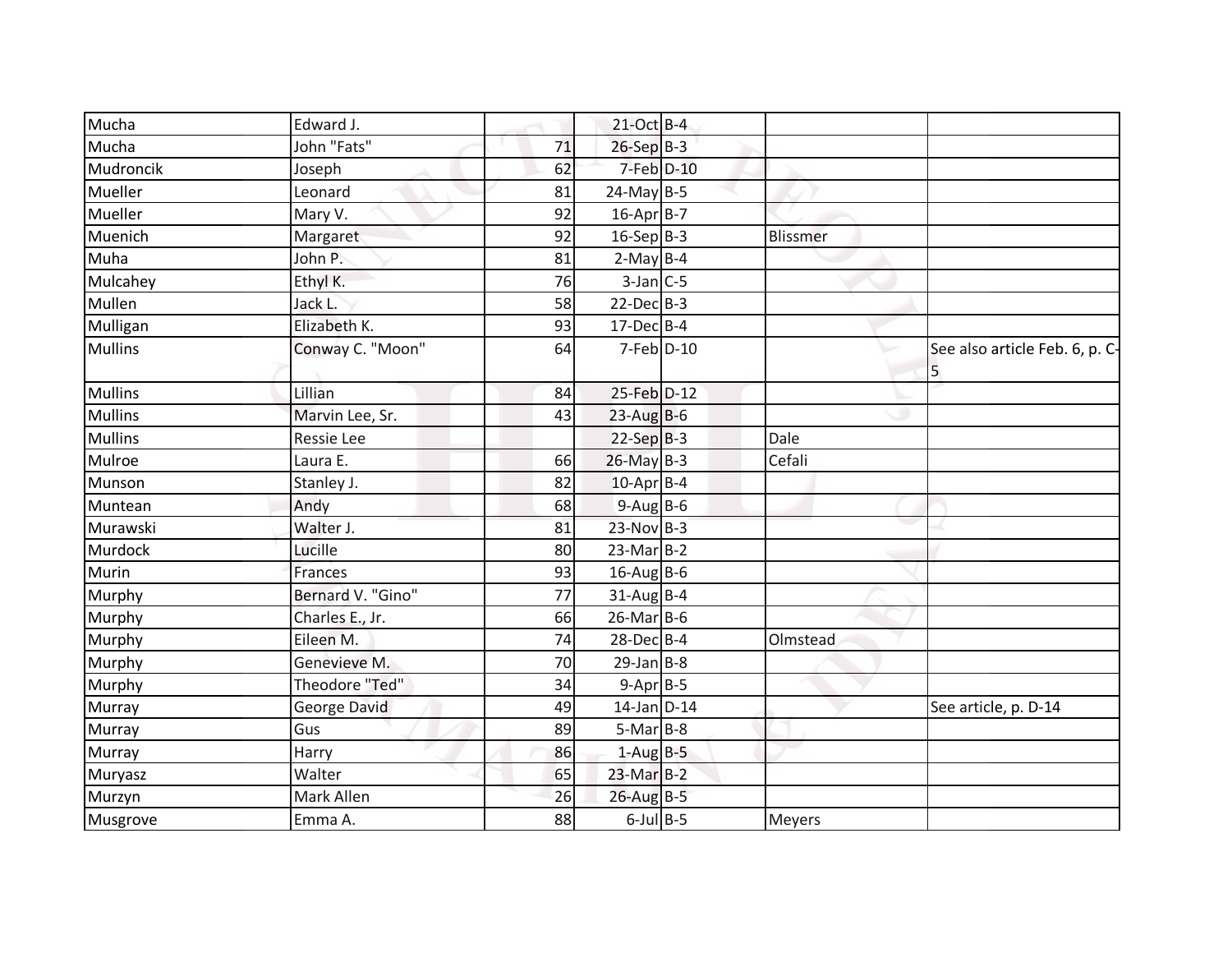| Muskoski     | Katherine E.              | 75 | $11$ -Feb F-12   |         |                     |
|--------------|---------------------------|----|------------------|---------|---------------------|
| <b>Myers</b> | Adele G.                  | 84 | $28$ -Jan $D-7$  |         |                     |
| <b>Myers</b> | <b>Billie Lee</b>         | 60 | $4-SepB-3$       |         |                     |
| <b>Myers</b> | Clarence E.               | 76 | $26$ -Dec $B-3$  |         |                     |
| <b>Myers</b> | Guy F.                    | 72 | $27$ -Mar $B$ -6 |         |                     |
| <b>Myers</b> | Helen M.                  | 84 | $12$ -Dec $B-3$  |         |                     |
| <b>Myers</b> | Lucy M.                   | 82 | $16$ -Aug B-6    |         |                     |
| <b>Myers</b> | Maude P.                  | 88 | $11-Nov$ B-5     |         | See article, p. B-5 |
| Myskiewicz   | Sabina L.                 |    | $4$ -Jan $C-2$   | Luczak  |                     |
| <b>Nack</b>  | Esther L.                 | 80 | $11$ -May B-5    |         |                     |
| Nadratowski  | Henry J.                  | 82 | $8-Apr$ B-6      |         |                     |
| Nagel        | Edna                      | 84 | $19$ -May B-3    |         |                     |
| Naglic       | Ruth E.                   | 73 | $10$ -Jun B-4    |         |                     |
| Nagy         | Charles G., Jr. "Charlie" | 29 | $23$ -Aug B-6    |         |                     |
| Nalepa       | Frank J.                  | 78 | 24-Oct B-3       |         |                     |
| Nalepa       | John J., Sr.              | 46 | $21$ -Jun B-5    |         |                     |
| Nalepa       | Joseph D.                 | 72 | $19$ -Jun B-4    |         |                     |
| Nall         | George                    |    | $5$ -Jan $C-1$   |         |                     |
| Narantic     | Mary                      | 80 | 13-Oct B-3       | Mistarz |                     |
| Narcissi     | Marguerite J.             | 54 | $6 - Apr$ B-5    | Papes   |                     |
| <b>Narug</b> | Anne M.                   |    | $30$ -Mar $B$ -6 |         |                     |
| Nash         | Christopher C.            | 65 | 31-Oct B-3       |         |                     |
| Nastav       | Carolyn Annette           | 55 | $11$ -May B-5    | Chandik |                     |
| Natke        | Evelyn M.                 | 75 | $24$ -Apr $B$ -4 |         |                     |
| Nauch        | Juanita M.                | 77 | $19-Sep$ B-3     | Winkler |                     |
| Nawrocki     | Stanley "Sta"             | 43 | $30$ -Jul B-4    |         |                     |
| Neal         | John P.                   | 69 | $13$ -Dec $B-3$  |         |                     |
| Neal         | Thelma L.                 |    | 24-Oct B-3       |         |                     |
| Neighbors    | Earl J., Sr.              | 76 | 14-Nov B-3       |         |                     |
| Neiswinger   | Lora G.                   | 89 | $2-Nov$ B-3      |         |                     |
| Nejak        | Joseph Anthony            | 35 | 10-Oct B-3       |         |                     |
| Nelesen      | Irwin L.                  | 84 | $9-Oct$ B-3      |         |                     |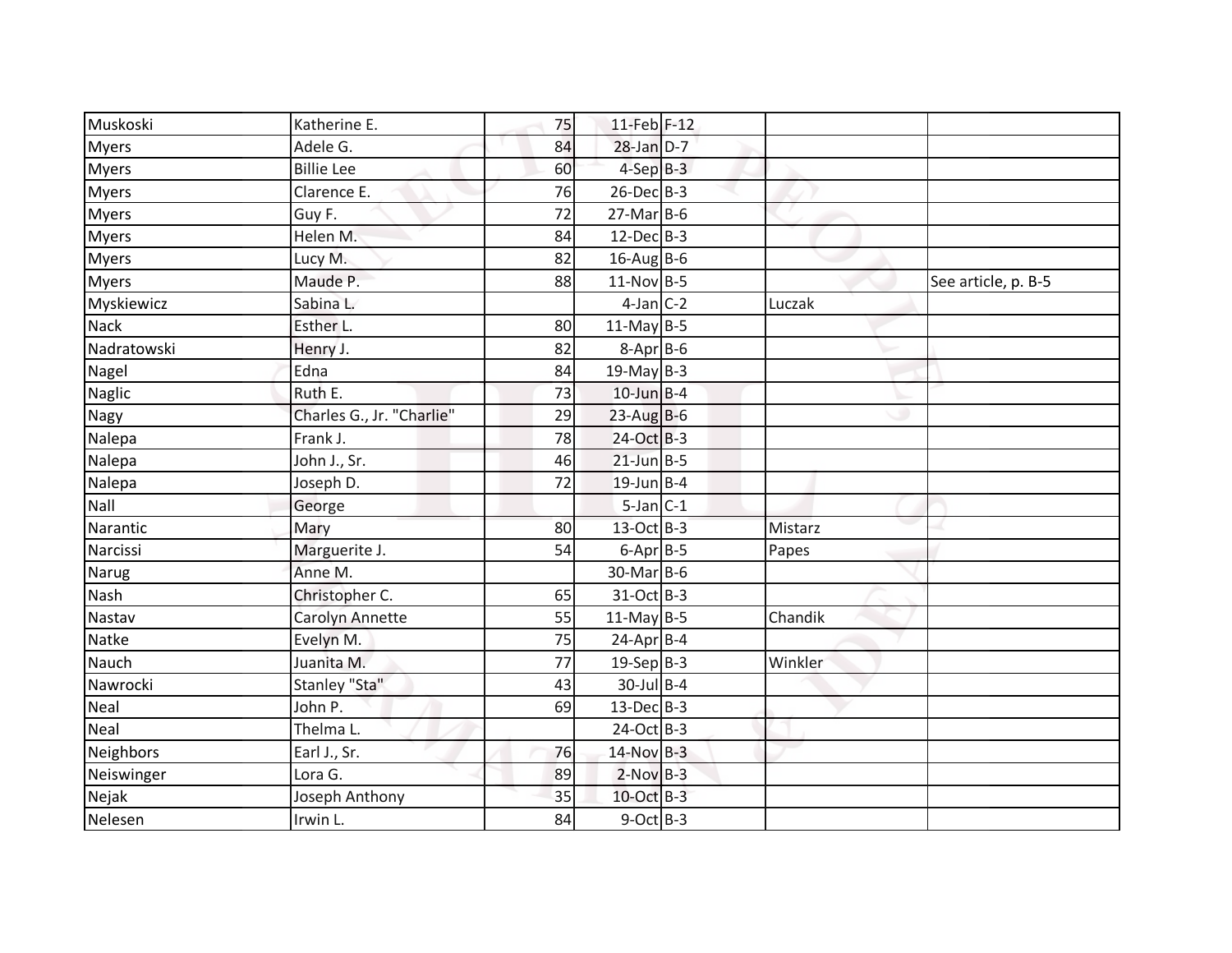| Nelson          | Betty J.            | 64     | $5-Nov$ B-3      |            |                                      |
|-----------------|---------------------|--------|------------------|------------|--------------------------------------|
| Nelson          | Earvie Lee          | 62     | $2-May$ B-4      |            |                                      |
| Nelson          | Elva N.             | 87     | 8-Feb D-2        |            |                                      |
| Nelson          | Herbert N., Sr.     | 46     | $2-Jan$ B-3      |            |                                      |
| Nelson          | Kimball N.          | 77     | $20$ -Mar $A$ -8 |            |                                      |
| Nelson          | Mae T.              | 70     | $22$ -Jan B-3    |            |                                      |
| Nemeth          | Arthur J.           | 46     | $15-Oct$ B-3     |            |                                      |
| Newgren         | Robert Warren, Jr.  | 41     | $19$ -Jul B-5    |            |                                      |
| Newman          | Chester R.          | 69     | $8-Nov$ B-3      |            |                                      |
| Newsome         | Estelle             | 82     | $15$ -May B-4    | Cyganowski |                                      |
| Newton          | Carl F.             | 52     | $21-Sep B-3$     |            | See article, p. B-3                  |
| Newton          | James Raymond "Ray" | 58     | $29$ -Mar $B-7$  |            |                                      |
| Ngo             | Seng                | 73     | 25-Oct B-3       |            |                                      |
| Nich            | Phillip M.          | 50     | $12-Sep$ B-3     |            |                                      |
| Nichol          | Ira W.              | 67     | $22-AprB-7$      |            |                                      |
| <b>Nicholas</b> | Gay 'Buck'          | 64     | $1$ -Jun $B-4$   |            |                                      |
| Nicholls        | Elaine E.           | 81     | 8-Feb D-2        |            |                                      |
| <b>Nichols</b>  | Kenneth S.          | 75     | $27 - Dec$ B-3   |            |                                      |
| <b>Nichols</b>  | Marie G.            | 82     | $28$ -Feb $C$ -5 |            |                                      |
| Nickcevich      | <b>Bob</b>          | 62     | $9-Apr$ B-5      |            |                                      |
| Nicol           | Mary L.             | 57     | $2-Feb$ C-2      |            |                                      |
| Nicpon          | Antoinette          | 93     | $7-Mar$ D-5      |            |                                      |
| Nielsen         | Clara F.            | 91     | $20$ -Feb $C$ -6 |            |                                      |
| Nielsen         | Kay H. (Swede)      | 86     | $17$ -Jan D-8    |            |                                      |
| Niemiec         | Edward W.           | 49     | $14$ -Mar $C-5$  |            | See also article March 13,<br>p. A-2 |
| Niemiec         | Walter A.           | 73     | $17$ -Dec $B-4$  |            |                                      |
| Nischan         | Lorraine C.         | 67     | $11-Nov$ B-4     | Powalisz   |                                      |
| Nissen          | Patrick J.          | infant | 30-Oct B-3       |            |                                      |
| <b>Nix</b>      | Maggie L.           | 93     | $9-SepB-5$       |            |                                      |
| Noble           | Wilhelmina F.       | 85     | 14-May B-4       |            |                                      |
| Nomanson        | Myrtle              | 86     | $16$ -Jun $B-3$  |            |                                      |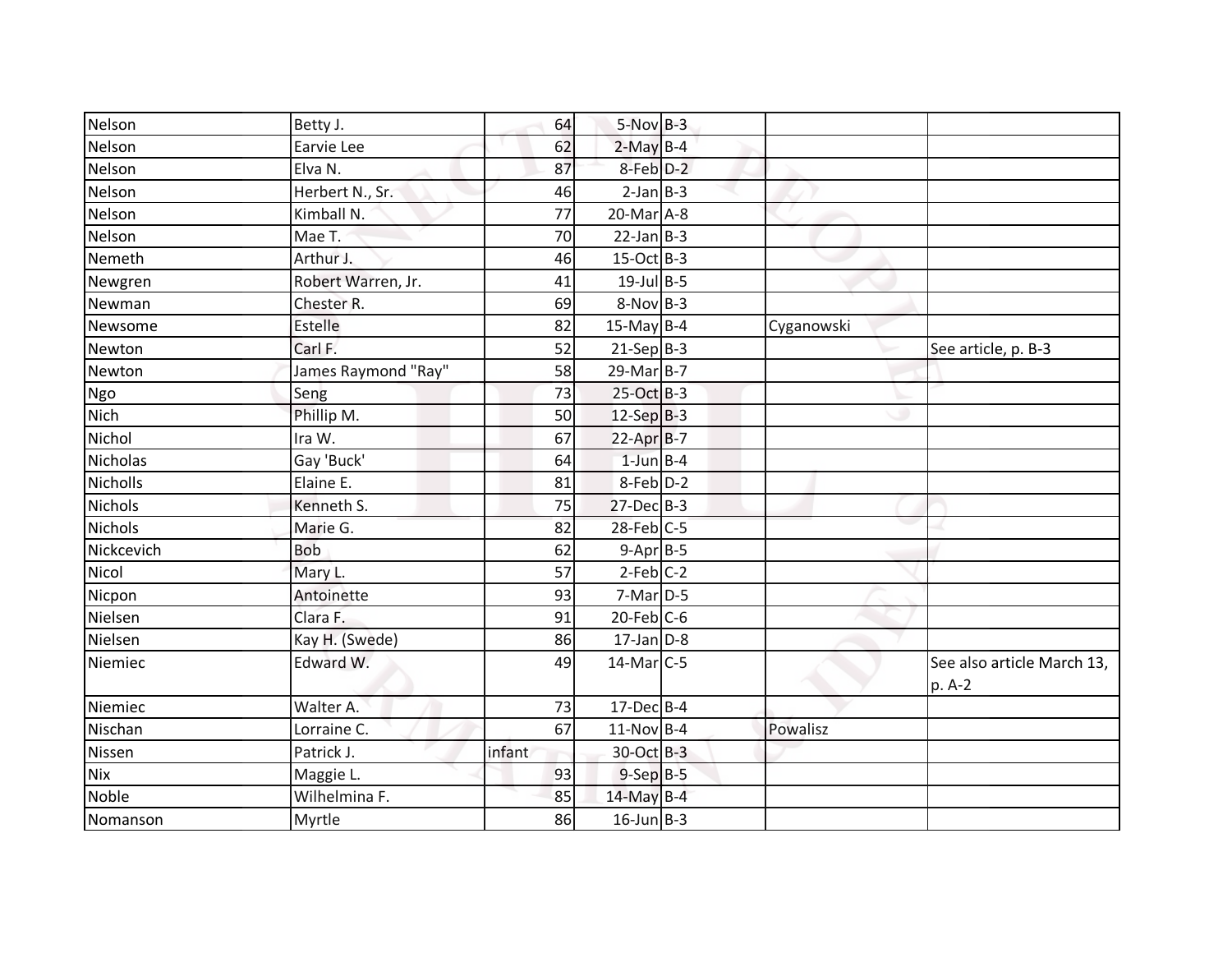| Noonan       | Frank J.             | 78 | $7-May$ B-5      |               |                                      |
|--------------|----------------------|----|------------------|---------------|--------------------------------------|
| Noonan       | Kim                  | 20 | 16-Dec B-5       |               |                                      |
| Norton       | Lena Delia           | 80 | $4$ -May $B-5$   |               |                                      |
| Norwood      | Willie               | 68 | $17-Oct$ B-3     |               |                                      |
| <b>Novak</b> | Alice Barbara        | 66 | $26$ -Feb $B$ -6 | <b>Szitas</b> |                                      |
| Novak        | Laura S.             | 38 | $8$ -Jul B-5     |               |                                      |
| Novak        | Sophie B.            |    | $4$ -Dec $B-3$   | Slenczka      |                                      |
| Novalich     | Louis                | 80 | 31-Dec B-3       |               |                                      |
| Novaski      | Stanley              | 85 | $7$ -Feb $D-10$  |               |                                      |
| Novosel      | Martin, Jr. "Teenie" | 75 | $25$ -Dec $B-3$  |               |                                      |
| Nowaczyk     | Mary                 | 80 | $22$ -Mar $B-2$  | Knapp         |                                      |
| Nowaczyk     | Raymond A.           | 72 | 22-May $B-4$     |               |                                      |
| Nowak        | Joseph T.            | 74 | $14$ -Aug B-4    |               |                                      |
| Nowakowski   | Henry M.             | 67 | $12-Nov$ B-3     |               |                                      |
| Nowicki      | Helen                | 63 | $20-Nov$ B-3     | Herdzik       |                                      |
| O'Berg       | <b>Betty Ruth</b>    |    | $24-Sep$ B-5     |               |                                      |
| O'Block      | Sophia Ruth          |    | 24-Jun B-4       | Slarski       |                                      |
| Obradovich   | Mary                 | 66 | $24$ -Feb $C-2$  |               |                                      |
| O'Bral       | Margaret M.          | 67 | $26-Sep$ B-3     | Kitka         |                                      |
| Obrenski     | John                 | 63 | $28$ -Dec $B-4$  |               |                                      |
| O'Brien      | William J.           | 44 | $15-AprB-7$      |               |                                      |
| Ochwat       | Genevieve H.         | 76 | $23-Sep B-4$     | <b>Dziuk</b>  |                                      |
| Ociepka      | John A.              | 67 | $12$ -Jul B-5    |               |                                      |
| O'Connell    | Daniel F.            | 82 | $25-May$ B-4     |               |                                      |
| O'Connell    | Mary                 |    | $12$ -Oct B-3    | White         |                                      |
| O'Deen       | Kenneth H., Sr.      | 72 | 15-May B-4       |               |                                      |
| O'Donnell    | Charles J.           | 90 | $14-Sep$ B-3     |               |                                      |
| O'Donnell    | Richard W. "Witsie"  | 56 | $2$ -Jan $C-8$   |               |                                      |
| Oesterle     | Lucy Jane            | 72 | $20$ -Aug B-4    |               |                                      |
| Ogden        | Clarence J.          | 76 | $4$ -Dec $B-3$   |               |                                      |
| Ogden        | Richard A.           | 29 | $23-Nov$ B-3     |               | See also aricle Nov. 23, p.<br>$B-1$ |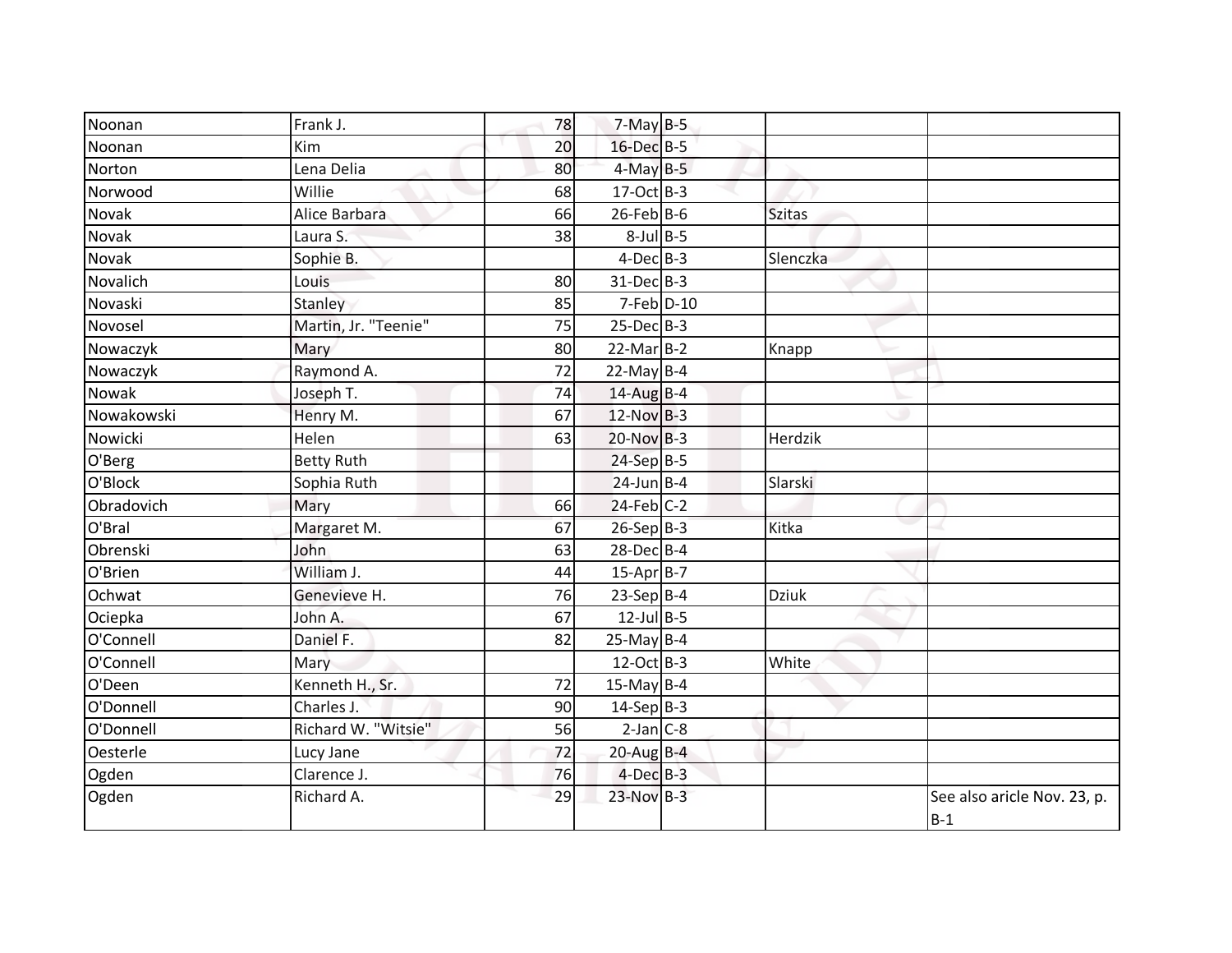| Ogrentz     | Pansy           | 65 | $12$ -Jan C-2    | Knapp   |                                                                |
|-------------|-----------------|----|------------------|---------|----------------------------------------------------------------|
| O'Keefe     | John J.         |    | $12$ -Mar $B-8$  |         |                                                                |
| Okichich    | Esther          |    | $10$ -Dec $B-3$  |         |                                                                |
| Okrey       | Frank S.        | 78 | $25$ -Feb $D-12$ |         |                                                                |
| Oldendolf   | Ralph Edward, I | 68 | $8-Sep B-3$      |         | Last name also spelled<br>Oldendorf - See Sept. 9, p.<br>$B-6$ |
| Oldendorf   | Ralph Edward, I | 68 | $9-Sep$ B-6      |         | Last name also spelled<br>Oldendolf - See Sept. 8, p.<br>$B-3$ |
| Oliver      | <b>Dixie</b>    | 58 | $4$ -Jul B-5     |         |                                                                |
| Olley       | Michael F.      | 36 | $28$ -Jun $B$ -6 |         |                                                                |
| Olmos       | Santos G.       | 63 | $1-SepB-3$       |         |                                                                |
| Ols         | Amanda E.       | 86 | $1$ -Jul B-5     |         |                                                                |
| Olsen       | Raymond A., Sr. | 80 | $24$ -Feb $C-2$  |         |                                                                |
| Olson       | George R.       | 74 | $5$ -Dec $B$ -4  |         |                                                                |
| Olthoff     | George A.       | 63 | $3-Oct$ B-3      |         |                                                                |
| Olthoff     | Harry           | 96 | $10$ -Jan $D-8$  |         |                                                                |
| Oltz        | Eleanor R.      | 66 | $4$ -Aug B-3     |         |                                                                |
| O'Neal      | George Workman  | 79 | $21$ -Mar $D-8$  |         | See article, p. D-8                                            |
| O'Neal      | James Joseph    | 67 | $26$ -Dec $B-3$  |         |                                                                |
| O'Neill     | Ramona B.       | 77 | $22-Sep B-3$     |         |                                                                |
| Onnen       | Raymond G.      | 77 | $20$ -Dec $B-3$  |         |                                                                |
| <b>Ooms</b> | <b>Bert</b>     | 87 | $21$ -Jan $D-14$ |         |                                                                |
| <b>Ooms</b> | Mary C.         | 93 | $10$ -May B-5    |         |                                                                |
| Opatkiewicz | Marie E. (Opat) | 74 | $7-Oct$ B-3      |         |                                                                |
| Opperman    | Cecelia M.      | 77 | 30-Jan A-9       |         |                                                                |
| Oprisko     | Marjorie H.     | 63 | $4-Apr$ B-4      | Horvath |                                                                |
| Orban       | William "Bill"  | 62 | $11$ -Aug B-3    |         |                                                                |
| Orf         | Esther L.       | 82 | $21$ -Feb $C-5$  |         |                                                                |
| Orgon       | Rudolph S.      | 67 | $21$ -Dec $B-3$  |         |                                                                |
| Orlowski    | Edward T.       | 75 | $27$ -Aug B-4    |         |                                                                |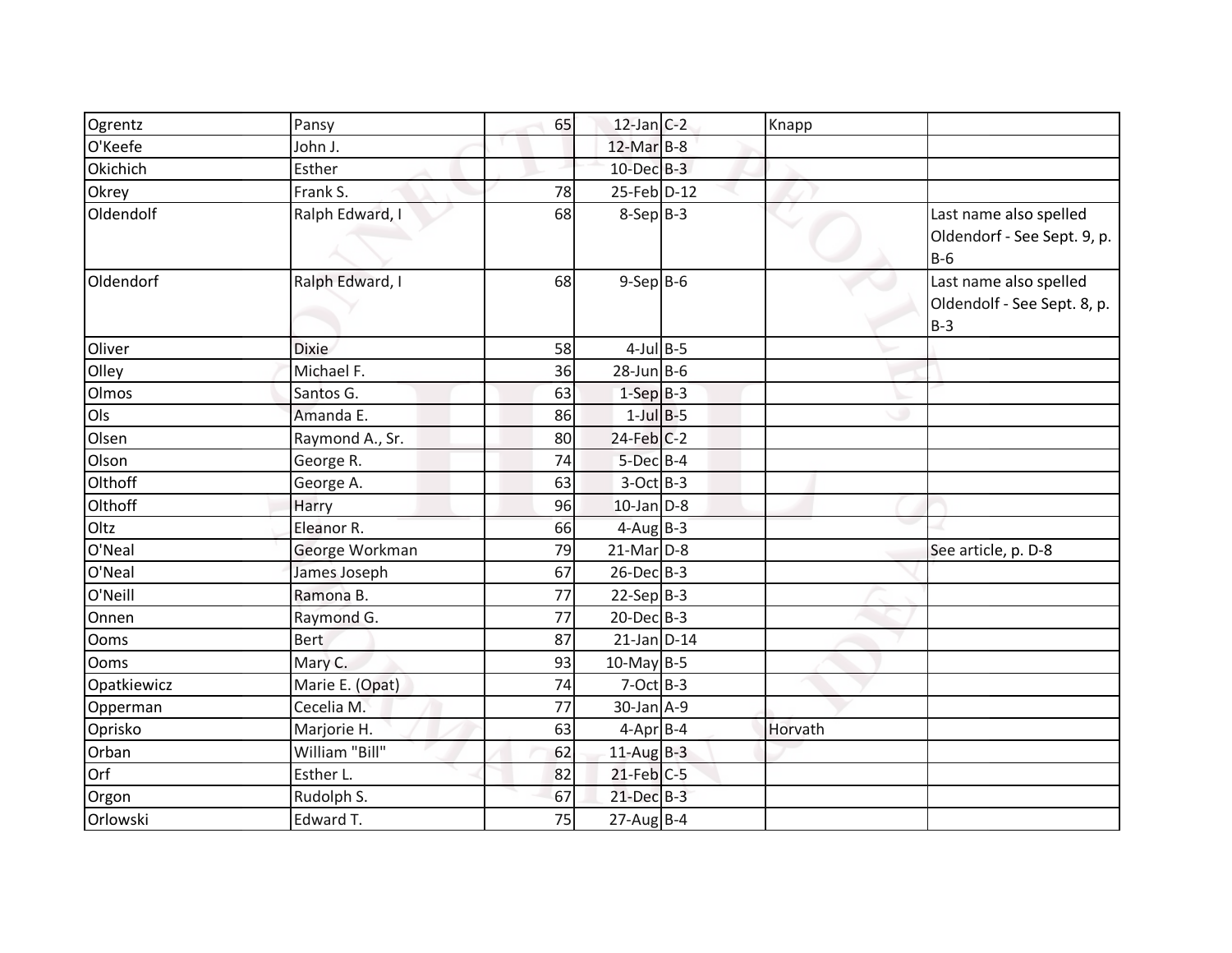| Ornelas    | Jose Juan          | 17 | $6$ -Jul $A-1$           |         | See article, p. A-1                                      |
|------------|--------------------|----|--------------------------|---------|----------------------------------------------------------|
| Oros       | Donald L.          | 60 | 16-Apr B-4               |         |                                                          |
| Oros       | Mary               | 90 | $5 - Apr$ $B-5$          | Visakay |                                                          |
| Ortiz      | Mary Carmela       | 93 | $25-Nov$ B-4             |         |                                                          |
| Ortman     | Joyce M.           | 61 | $7$ -Jan $D-15$          |         |                                                          |
| Oseguera   | Louis J., Sr.      | 63 | $29-Nov$ B-3             |         |                                                          |
| Osika      | Millie             | 72 | $23$ -Jun $B-3$          |         |                                                          |
| Ossanna    | Mario A.           | 68 | 25-Feb D-12              |         |                                                          |
| Osteen     | John R.            | 66 | $20-Apr$ B-5             |         |                                                          |
| Ostrowski  | <b>Barbara</b>     | 98 | $27$ -AugB-4             |         |                                                          |
| Ostrowski  | <b>Bertha</b>      | 90 | $4-Sep B-3$              | Mroz    |                                                          |
| O'Sullivan | Dorothy M.         | 83 | 16-Dec B-5               |         |                                                          |
| O'Sullivan | Patrick R.         | 45 | $11 - Dec$ B-3           |         |                                                          |
| Ott        | Agnes              | 92 | $15-Sep$ <sub>B</sub> -3 |         | See also articles Sept. 14,<br>p. B-2 & Sept. 15, p. B-3 |
| Otto       | Walter R.          | 73 | $26$ -Jun B-4            |         |                                                          |
| Ovanek     | Margaret M.        | 66 | $13$ -Jul B-4            |         |                                                          |
| Over       | Eugene N.          | 73 | $31$ -Jul B-4            |         |                                                          |
| Owczarzak  | Margaret (Shepard) | 90 | $24$ -Jan $D-5$          |         |                                                          |
| Owen       | James J.           | 28 | $24-Nov$ B-3             |         |                                                          |
| Owens      | Alfred             | 84 | $15$ -Jan B-6            |         |                                                          |
| Owens      | Hazel              | 94 | $4$ -Dec $B$ -3          |         |                                                          |
| Owens      | John C.            |    | $12-Sep B-3$             |         |                                                          |
| Owrey      | Elsie M.           | 92 | $25$ -Jun $B$ -5         |         | See article, p. B-5                                      |
| Pacel      | Frank              |    | $24$ -Jul B-4            |         |                                                          |
| Pactwa     | Stella             | 79 | $13$ -Dec $B-3$          |         |                                                          |
| Padgett    | Robert L. "Bob"    | 50 | $9-May$ B-7              |         |                                                          |
| Pagan      | Anna               | 69 | $27$ -Feb $A-8$          |         |                                                          |
| Pagliai    | Mark J.            | 32 | $22$ -Jul B-5            |         |                                                          |
| Pagliarulo | Mamie              | 73 | $24$ -Feb $C-2$          |         |                                                          |
| Paine      | James F.           | 61 | $13$ -Jun B-5            |         |                                                          |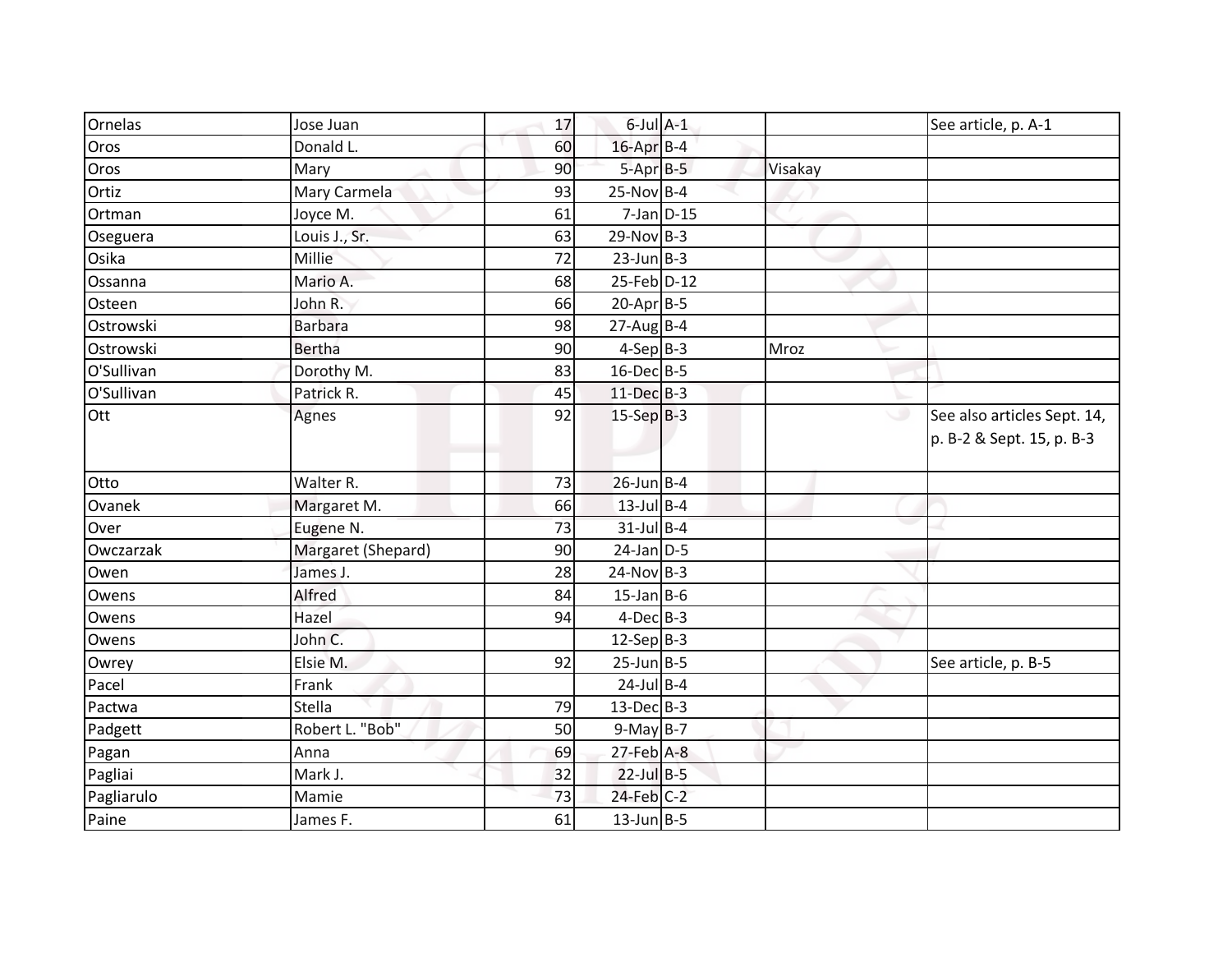| Pajak         | Edward J.          | 74 | $9$ -Jun $B$ -3        |            |                     |
|---------------|--------------------|----|------------------------|------------|---------------------|
| Pajak         | Pauline F.         | 68 | 16-Oct B-3             | Marek      |                     |
| Palenik       | Raymond C.         | 61 | 30-Sep B-4             |            |                     |
| Palikan       | George R.          | 58 | $28$ -Apr $B-3$        |            |                     |
| Palikan       | Steven G.          | 79 | $11$ -Feb F-12         |            |                     |
| Pallick       | Michael J.         | 64 | $7-Nov$ B-6            |            |                     |
| Palmonari     | Victor             | 82 | $4$ -Jan $C-2$         |            |                     |
| Palombo       | Carl Ann           | 47 | $24-Oct$ B-3           | Mistarz    |                     |
| Palus         | Katherine Kay      | 75 | 30-May B-5             |            |                     |
| Panagiotis    | John Michael       | 82 | 28-Oct B-4             |            |                     |
| Panayi        | Eleni              | 32 | $26$ -Dec $B-3$        | Vossos     |                     |
| Panfil        | Irene R.           | 71 | $25-Nov$ B-4           |            |                     |
| Pankowski     | John               | 86 | $15$ -Jan B-6          |            |                     |
| Panozzo       | Angeline M. "Tile" | 75 | $27$ -Jun B-5          |            |                     |
| Panozzo       | Daniel A.          | 67 | $6$ -Jul $B$ -5        |            |                     |
| Panozzo       | Joseph J.          | 63 | $24$ -Aug B-5          |            |                     |
| Parducci      | Eva                |    | 16-Dec B-5             |            |                     |
| Pare          | Bess L.            | 82 | $31$ -Aug B-4          |            |                     |
| Paris         | Elmer              | 86 | $12$ -Mar $C-2$        |            | See article, p. C-2 |
| Parker        | Gordon C.          | 59 | 22-Oct B-3             |            |                     |
| Parker        | Lillian N.         | 69 | $26$ -Jul B-5          |            |                     |
| Parker        | Marion C.          | 68 | $28$ -Apr $B-3$        |            |                     |
| Parker        | Michael G.         | 23 | 28-Dec B-7             |            |                     |
| Parker        | Richard J.         | 69 | $15$ -Feb $B$ -9       |            |                     |
| Parr          | Thomas "Dean"      | 72 | $14$ -Feb $D-8$        |            |                     |
| Paruszkiewicz | Regina J.          |    | $22$ -May B-4          | Szymkowiak |                     |
| Paszczyk      | Catherine M.       | 73 | $11-Dec$ B-3           |            |                     |
| Pasztor       | Julius F.          | 82 | $6$ -Mar $C-2$         |            |                     |
| Patarozzi     | Helen F.           | 72 | 30-Mar B-6             |            |                     |
| Patchman      | Joseph             | 71 | $1-Mar$ <sub>C-9</sub> |            |                     |
| Paterson      | William B.         | 60 | 6-Mar C-2              |            |                     |
| Patrick       | Helen M.           | 80 | 8-Feb D-2              | Tapak      |                     |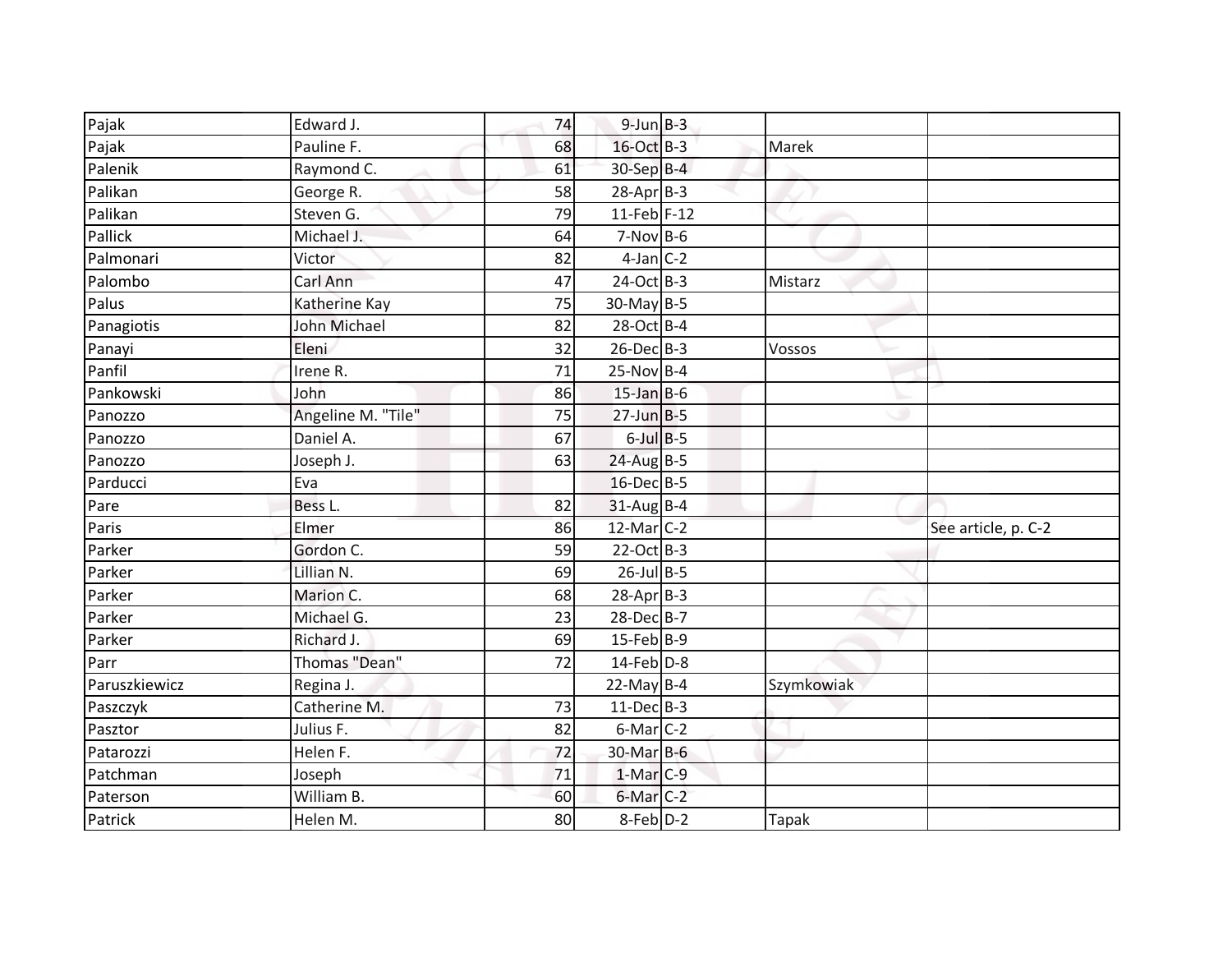| Patterson  | Clara              | 94 | $15$ -Jan B-6    | Schach    |                          |
|------------|--------------------|----|------------------|-----------|--------------------------|
| Patterson  | Constance "Connie" | 73 | $9-Nov$ B-3      | Leinweber |                          |
| Patterson  | George A., Sr.     | 98 | $2$ -Aug $B$ -6  |           |                          |
| Patterson  | Harry              | 86 | $31$ -Jul B-4    |           |                          |
| Patterson  | John               | 82 | $3$ -Jan $D-8$   |           | See also Jan. 7, p. D-10 |
| Patterson  | Wanda M.           | 75 | $2-Dec$ B-5      |           |                          |
| Patton     | Lillian E.         | 84 | $9-May$ B-7      |           |                          |
| Pauley     | Helen              | 73 | $11-AprB-5$      | Fielding  |                          |
| Paulik     | Leo C.             | 76 | 4-Mar D-14       |           | See article, p. D-14     |
| Pauline    | Martin W.          | 60 | $12$ -Jul B-5    |           |                          |
| Pavich     | William R.         | 72 | $17$ -Jul B-4    |           |                          |
| Pavlecich  | Mildred B.         | 57 | $6-Nov$ B-3      |           |                          |
| Payne      | Moses H.           | 70 | 19-Feb B-7       |           |                          |
| Payo       | Helen              | 56 | $3-Aug$ B-4      |           |                          |
| Payonk     | Eugene M.          | 63 | $2$ -Jul $B$ -5  |           |                          |
| Paz        | Daniel R.          | 63 | $27-SepB-3$      |           |                          |
| Pearce     | James W.           | 82 | $8-Sep B-3$      |           |                          |
| Pearson    | Daryl M. (Hill)    | 31 | $3-Apr$ B-4      |           |                          |
| Pearson    | Elmer T.           | 85 | $24$ -Dec $B$ -6 |           |                          |
| Pecsek     | Michael "Mike"     | 70 | $23-Oct$ B-3     |           |                          |
| Pedone     | Mary               | 86 | $11$ -Jan D-12   |           |                          |
| Pedone     | Samuel             | 70 | $9$ -Jul $B$ -4  |           |                          |
| Pedraza    | Richard A.         | 55 | $19-Nov$ B-3     |           |                          |
| Peerbolte  | Cathy L.           | 27 | $24-Nov$ B-3     |           |                          |
| Pelczar    | John G.            | 73 | $26-Nov$ B-3     |           |                          |
| Pelczar    | Mary "Mamie"       | 80 | 10-Oct B-3       | Lenz      |                          |
| Pemberton  | Noble V.           | 70 | $1$ -Jul $B$ -5  |           |                          |
| Pempleton  | Dorothy M. "Dot"   | 57 | $21$ -Dec $B-3$  |           |                          |
| Pena       | Antonio M.         | 56 | 10-Dec B-3       |           |                          |
| Penar      | Alex C.            | 82 | $2-Mar$ A-6      |           |                          |
| Pepkowski  | Walter             | 81 | $27$ -Apr $B-4$  |           |                          |
| Perchiazzi | Lillian A.         | 79 | $20$ -Aug B-4    |           |                          |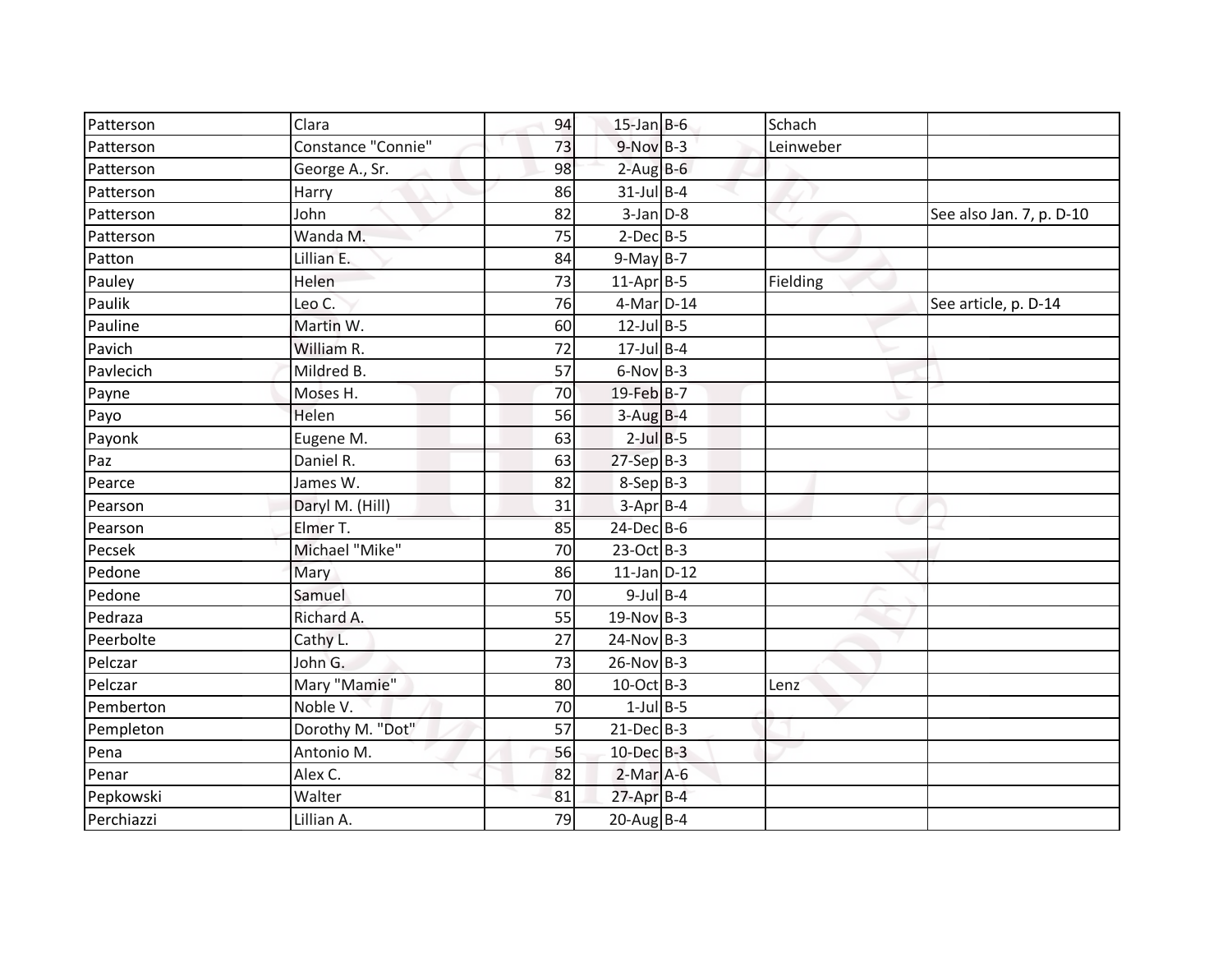| Percy     | Robert J.                 | 52 | $3-May$ B-3             |         |                     |
|-----------|---------------------------|----|-------------------------|---------|---------------------|
| Perdock   | <b>Arnold Fredrick</b>    | 41 | 12-Aug G-9              |         |                     |
| Perdue    | Derenda LeAnne "Renda"    | 32 | $19-Nov$ B-3            |         |                     |
| Perez     | Joseph U., Sr.            | 68 | 15-May $B-4$            |         |                     |
| Perez     | Lupey J.                  | 66 | $13$ -May B-6           |         |                     |
| Perez     | Manuel M.                 | 73 | $4$ -May B-5            |         | See article, p. B-5 |
| Perez     | Senorina Z.               | 71 | $11 - Dec$ B-3          |         |                     |
| Perhach   | Mary Margaret             | 99 | $9-Nov$ B-3             | Frelich |                     |
| Perkins   | Kenneth                   | 67 | $28-Sep B-4$            |         |                     |
| Perosko   | Victor E.                 | 84 | $21$ -Jun B-5           |         |                     |
| Perovich  | Alexander                 | 72 | $1$ -Jul $B - 5$        |         |                     |
| Perry     | Frances (Hintz) Stepenski | 98 | $11-Mar$ <sub>E-3</sub> | ت       | See article, p. E-3 |
| Perry     | Thomas J. (T.J.)          | 76 | $11$ -Jan $D-12$        |         |                     |
| Person    | Era B.                    | 43 | 13-Dec B-3              |         |                     |
| Perz      | Joseph J.                 | 66 | $16$ -May B-5           |         |                     |
| Peters    | Eugene E.                 | 71 | 30-Mar B-6              |         |                     |
| Peters    | Juanita V.                | 79 | $5$ -Jan $C-1$          |         |                     |
| Peters    | Julia                     | 77 | $10-Sep B-3$            |         |                     |
| Peters    | Thema D.                  | 86 | $17$ -Jan $D-8$         |         |                     |
| Peters    | Walter R.                 | 66 | $23$ -Aug B-6           |         |                     |
| Peterson  | Frank E.                  | 79 | $28$ -Aug F-3           |         |                     |
| Peterson  | Helen                     | 81 | $26$ -Jan B-8           |         |                     |
| Peterson  | Marie T.                  | 83 | $13$ -Dec $B-3$         | Hallen  |                     |
| Peterson  | Mary F.                   | 88 | $27$ -Jun B-5           |         |                     |
| Petree    | Cecil N.                  |    | $3-Apr$ B-4             |         |                     |
| Petrie    | Bernard A.                | 85 | 30-Oct B-3              |         |                     |
| Petrie    | Hazel M.                  |    | 13-Oct B-3              |         |                     |
| Petrie    | Raymond V.                | 77 | $4$ -Jun $B-4$          |         |                     |
| Petro     | Alberta                   | 74 | $4$ -Aug B-3            |         |                     |
| Petrovich | Susan                     | 93 | $16$ -Jan $D-1$         |         |                     |
|           |                           |    |                         |         |                     |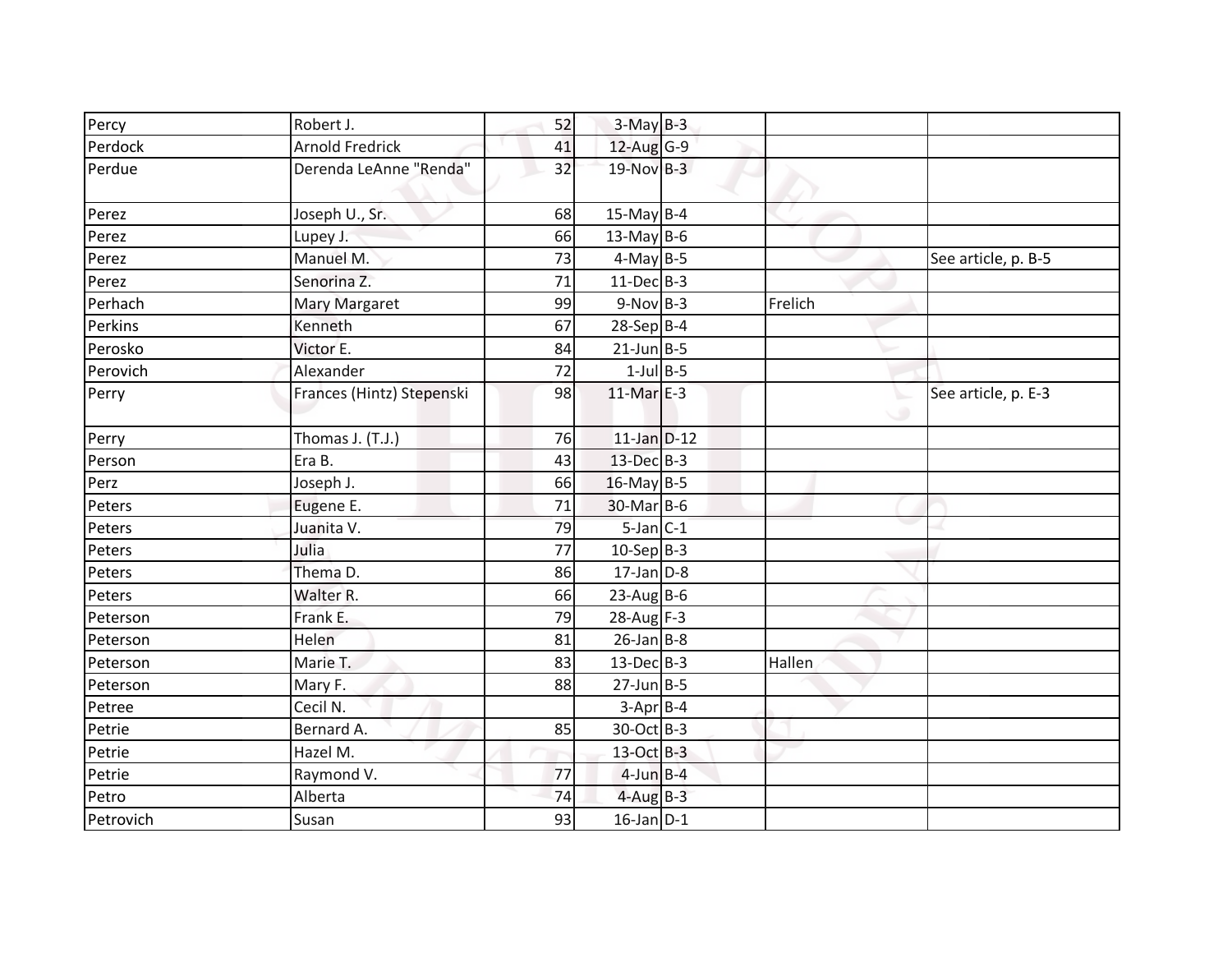| Petrus     | Charles           | 85 | $24-Nov$ B-3     |         |                     |
|------------|-------------------|----|------------------|---------|---------------------|
| Pettit     | Ibis K.           | 82 | 4-Feb D-14       |         |                     |
| Petty      | Helen L.          | 82 | 27-Apr B-4       |         |                     |
| Pfister    | Lester W.         | 80 | $8$ -Jun $B$ -6  |         |                     |
| Phelps     | Elmer Ray, Sr.    | 52 | $26$ -Jun $B$ -4 |         |                     |
| Phelps     | Ralph, Jr.        | 68 | $4$ -Dec $B$ -3  |         |                     |
| Phillips   | Corella           | 73 | $22$ -Jul B-5    |         |                     |
| Phillips   | Elijah            | 36 | $22-Nov$ B-1     |         | See article, p. B-1 |
| Phillips   | Jo Nell           | 61 | $17-Sep$ B-3     |         |                     |
| Phillips   | John              | 80 | $8-Apr$ B-6      |         |                     |
| Phillips   | Ned M.            | 71 | $22-Oct$ B-3     |         |                     |
| Piaskowy   | Anthony           | 82 | $28$ -Jun $B$ -6 |         |                     |
| Pickel     | James Jackson     | 60 | 29-Nov B-3       |         |                     |
| Pickel     | Lois N.           | 51 | $27$ -May B-5    |         |                     |
| Pickett    | Fred L.           | 83 | $2$ -Jan $C-8$   |         |                     |
| Pickett    | Frederick R.      | 74 | $14$ -Jun $B-5$  |         |                     |
| Pickett    | Ray Donald        | 52 | $7$ -Jan $D-10$  |         |                     |
| Piecuch    | Mary              | 84 | $11-AugB-3$      | Wolanin |                     |
| Pieczynski | Bernice J.        | 72 | 14-Mar C-5       |         |                     |
| Pieczynski | Jennie C.         |    | $21$ -Jul B-3    |         |                     |
| Pierce     | James L., Sr.     | 67 | $26$ -Dec $B-3$  |         |                     |
| Pierce     | Joseph            | 87 | $4-May$ B-5      |         |                     |
| Piercy     | <b>Betty Jane</b> | 74 | 19-Oct B-3       |         |                     |
| Pieszchala | Antoinette        | 80 | $12$ -Jan C-2    | Barlog  |                     |
| Pietrzycki | Stephen J.        | 74 | $13$ -DecB-3     |         |                     |
| Pigg       | Dennis W.         | 41 | $19$ -Jan $C-2$  |         |                     |
| Pilarczyk  | Adeline           | 68 | $5-Aug$ B-5      |         |                     |
| Pilenak    | John, Sr.         | 75 | $15$ -Dec $B$ -3 |         |                     |
| Pinkins    | Inez              | 73 | $6$ -May $B-7$   |         |                     |
| Piper      | Hattie            | 90 | $18-SepB-3$      | Povlock |                     |
| Pirau      | Susan Jane        | 76 | $1-Nov$ B-3      |         |                     |
| Pistorius  | Edythe E.         | 77 | $12-Nov$ B-3     |         |                     |
|            |                   |    |                  |         |                     |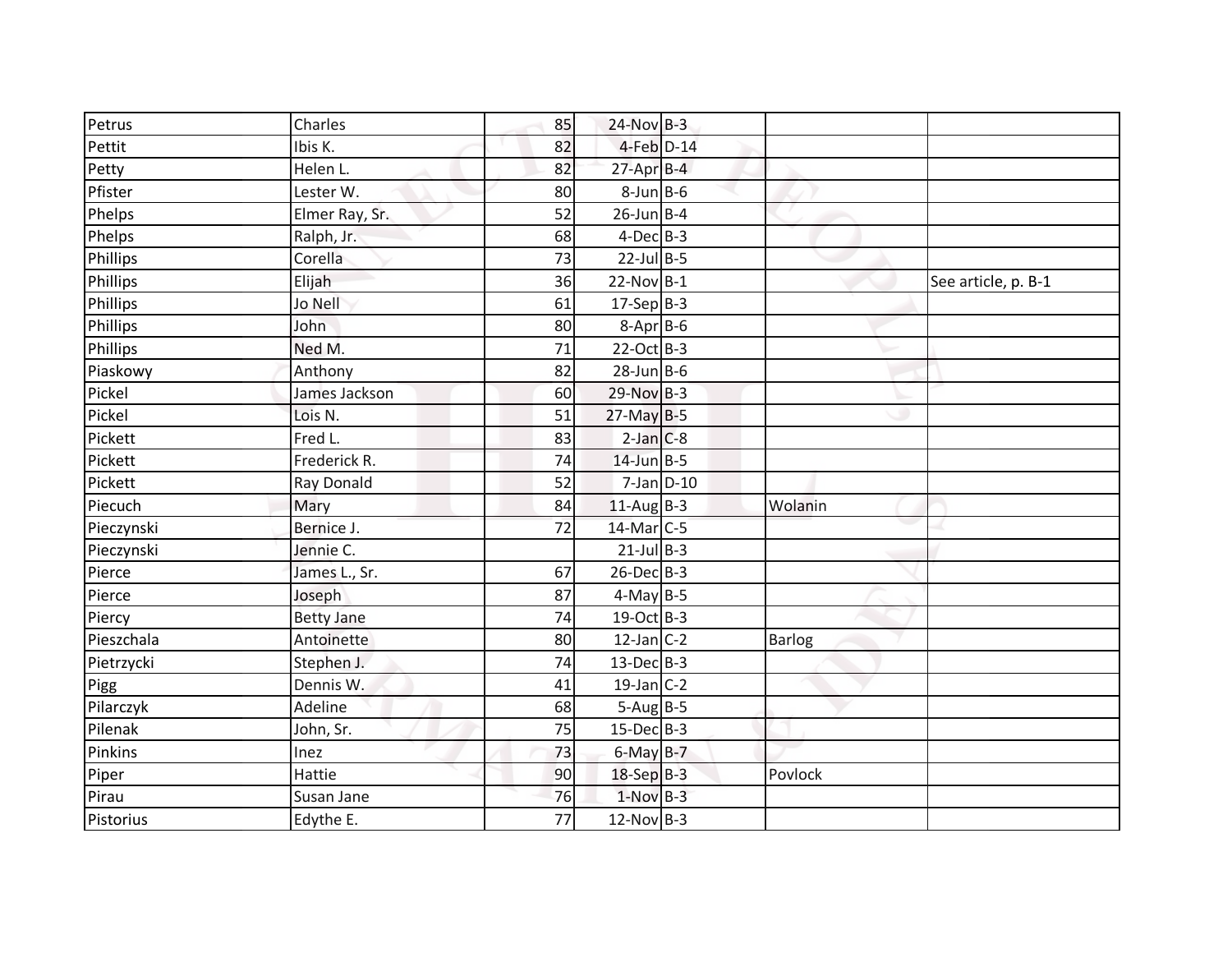| Pitchford   | Ronald L.                   | 65 | $7-Nov$ B-6      |                  |             |                     |
|-------------|-----------------------------|----|------------------|------------------|-------------|---------------------|
| Pitts       | Mildred M.                  | 60 | 14-Sep B-3       |                  |             |                     |
| Pizza       | Anthony J.                  | 83 | $1-May$ B-5      |                  |             |                     |
| Pizzolato   | <b>Christopher Thompson</b> | 17 | $28$ -Jun B-6    |                  |             |                     |
| Planer      | Elmer W.                    | 78 | $12$ -Feb $A$ -6 |                  |             |                     |
| Plegat      | Jerome S., Sr.              | 67 | 26-Dec B-3       |                  |             |                     |
| Plenius     | <b>Bertha</b>               | 92 | $20$ -Dec $B-3$  |                  |             |                     |
| Plesha      | Theresa                     | 72 | $30-Nov$ B-3     |                  | Sablotny    |                     |
| Plummer     | O. Neil                     | 80 | $8$ -Oct $B-3$   |                  |             | See article, p. B-3 |
| Pochron     | Frank J.                    | 92 | $20$ -Mar $A-8$  |                  |             |                     |
| Podkul      | Mary                        | 92 | $23-May$ B-5     |                  | Kozak       |                     |
| Pokorski    | Max F.                      | 79 | $1$ -Dec $B-3$   |                  |             | See article, p. B-3 |
| Polgar      | Nancy S.                    | 46 | 4-Mar D-14       |                  |             |                     |
| Polihronis  | John T.                     | 58 | $30$ -May B-5    |                  |             |                     |
| Pollock     | Joseph T.                   | 80 | $13$ -Dec $B-3$  |                  |             |                     |
| Polomcak    | Mary                        | 91 | 16-Nov B-3       |                  |             |                     |
| Polomchak   | Michael                     | 79 | 31-Dec B-3       |                  |             |                     |
| Poloncak    | John J. "Oscar"             | 58 | $22$ -Jan B-3    |                  |             |                     |
| Polonczyk   | Stephanie G.                | 81 | $9$ -Dec $B$ -4  |                  | Grohowalski |                     |
| Polster     | Mary E.                     | 59 | $27$ -Dec $B-4$  |                  |             |                     |
| Polus       | Lottie                      | 70 | $7-Aug$ B-4      |                  |             |                     |
| Pomilia     | Catherine I.                | 87 |                  | $9$ -Jan $A$ -10 |             |                     |
| Ponder      | Margaret Louise             | 61 | $11$ -Jan $D-12$ |                  |             |                     |
| Poniatowski | Frank "Bobby Sox"           | 67 | $20$ -Mar $A-8$  |                  |             |                     |
| Ponis       | Josephine S.                | 80 | $17$ -Apr $B$ -5 |                  |             |                     |
| Pop         | Emilia                      | 80 | $5$ -Jul $B$ -6  |                  |             |                     |
| Poparad     | George, Jr.                 | 73 | $14$ -Apr $A$ -9 |                  |             |                     |
| Pope        | Thomas A.                   | 70 | $16$ -Feb $B$ -8 |                  |             |                     |
| Poponas     | John                        | 55 | $4$ -Apr $B$ -4  |                  |             |                     |
| Popovich    | George                      | 82 | 4-Feb D-14       |                  |             |                     |
| Popovich    | Julia                       | 80 | 18-Dec B-3       |                  |             |                     |
| Popp        | Hedwig E.                   | 83 | 20-Mar A-8       |                  |             |                     |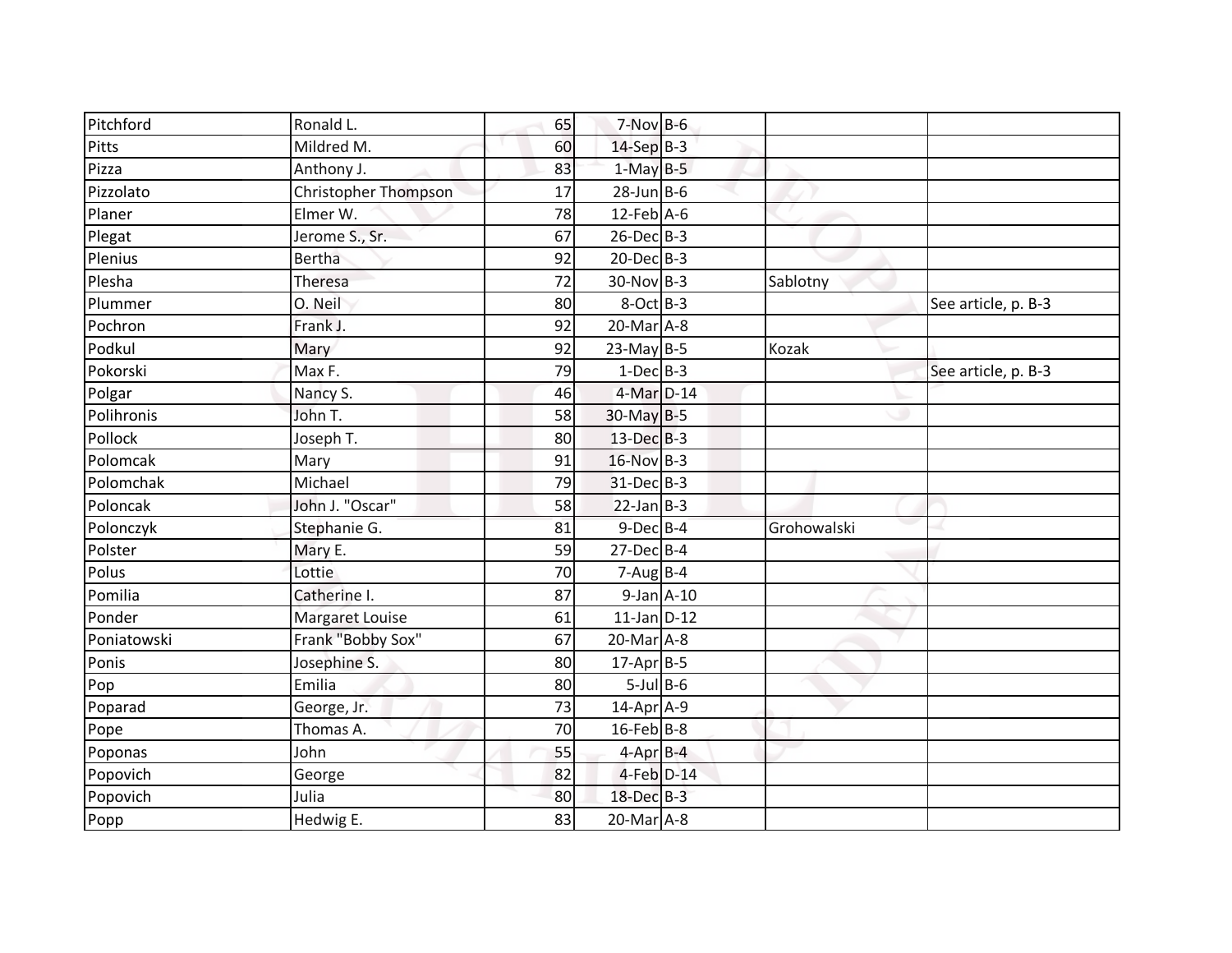| Popp         | Julia A.             | 89 | $21$ -Apr $B-3$  |              |                     |
|--------------|----------------------|----|------------------|--------------|---------------------|
| Porter       | Corene Joan "Corky"  | 67 | 25-Nov B-4       |              |                     |
| Porter       | Donald               | 74 | $5-$ Sep $B-3$   |              |                     |
| Porter       | Margaret A.          | 68 | $27$ -AugB-4     | Anello       |                     |
| Portlock     | David                | 32 | $13-Nov$ B-3     |              | See article, p. B-3 |
| Portz        | Anna                 | 92 | $15$ -Jul B-5    |              |                     |
| Posewick     | <b>Bernice</b>       | 54 | $27$ -Jan B-8    |              |                     |
| Postema      | Violet               | 76 | $9-May$ B-7      |              |                     |
| Posthumus    | Louis                | 70 | $12$ -Apr $B$ -5 |              |                     |
| Postlethwait | M. Louise            | 58 | $2$ -Jun $B - 3$ |              |                     |
| Postma       | Willis B.            | 72 | $3$ -Jun B-5     |              |                     |
| Potraza      | Joseph John          | 72 | $13-Sep B-3$     |              |                     |
| Potter       | Donald E.            | 58 | $27$ -Feb $A-8$  |              |                     |
| Potter       | Warren E., III       | 40 | 26-Oct B-3       |              |                     |
| Powell       | Elizabeth M. "Betty" | 78 | $20-AugB-4$      | <b>Bolek</b> |                     |
| Powell       | Rose                 | 87 | $6$ -Dec $B$ -3  | Lamport      |                     |
| Powers       | David                | 39 | $11-Sep B-3$     |              |                     |
| Powers       | Lawrence A.          | 73 | $25$ -Jan $C$ -6 |              |                     |
| Powers       | Mary Jo              |    | $5$ -Jul $B$ -6  | McVicker     |                     |
| Prado        | Antonio L. "Tony"    | 84 | $8-Sep B-3$      |              |                     |
| Prange       | William F.           | 92 | $26$ -Feb $B$ -6 |              |                     |
| Pranger      | Albert, Sr.          |    | $18$ -Aug B-3    |              |                     |
| Pranske      | Charles T.           | 85 | $1-Aug$ B-5      |              |                     |
| Praski       | Adam J.              | 82 | 18-Apr B-6       |              |                     |
| Preda        | Michael B.           | 85 | $9-Apr$ B-5      |              |                     |
| Prepira      | Bertha               | 82 | $8-Aug$ B-5      |              |                     |
| Pressley     | Mark E.              | 29 | $10$ -May B-5    |              |                     |
| Price        | Edith L.             | 55 | $6$ -May B-5     |              |                     |
| Price        | <b>Nellie</b>        | 65 | $11$ -Jul $B-5$  |              |                     |
| Price        | Peter G.             | 80 | $3-SepB-3$       |              |                     |
| Price        | Raymond S.           | 86 | $24$ -Aug B-5    |              |                     |
| Probst       | Paul F.              | 85 | $29$ -May B-4    |              |                     |
|              |                      |    |                  |              |                     |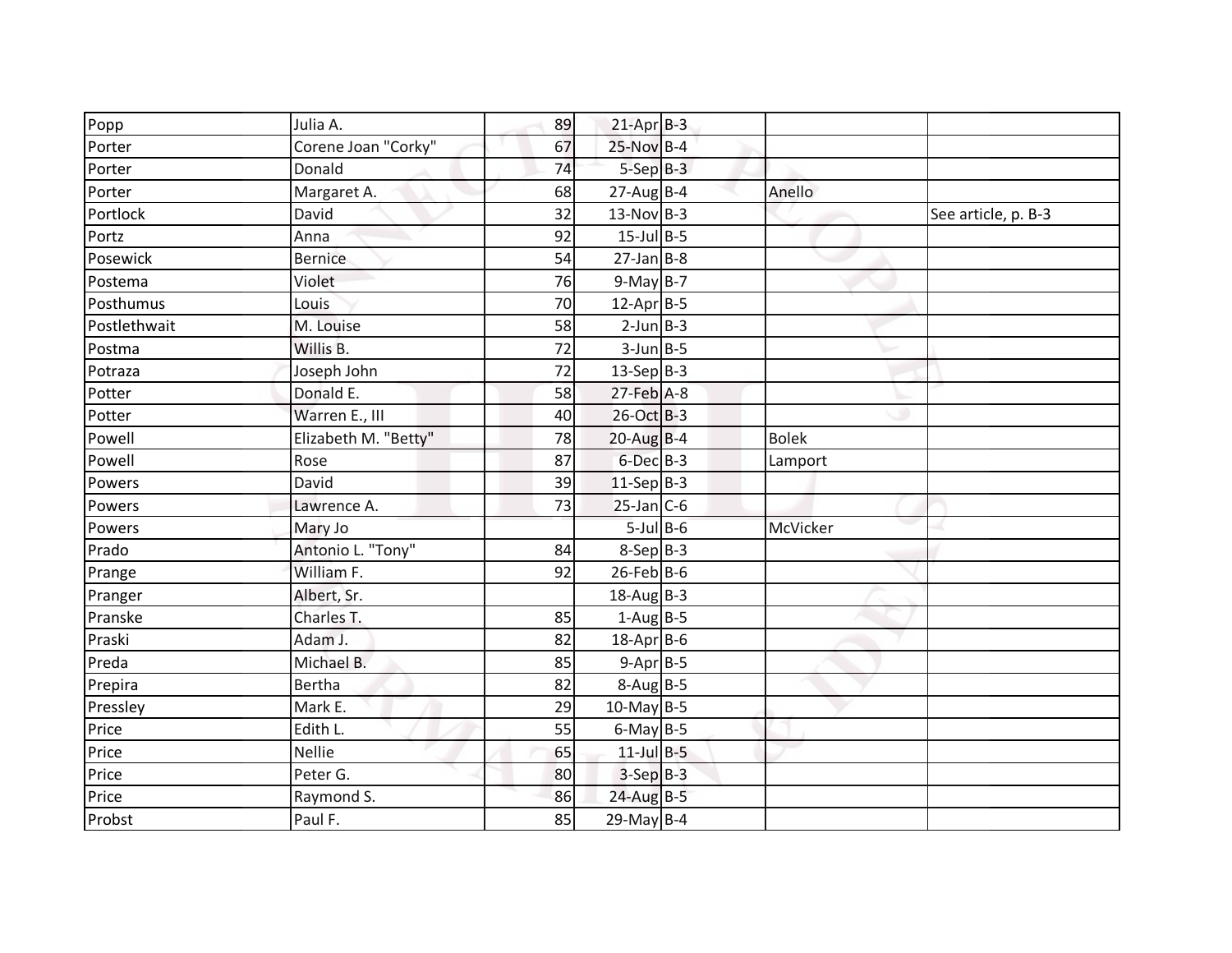| Prochot     | Maryann F.          | 78       | $17$ -Jan $D-8$   | <b>Kurek</b> |                     |
|-------------|---------------------|----------|-------------------|--------------|---------------------|
| Provo       | Kelsey              | 2 months | $29$ -Jun $A-1$   |              | See article, p. A-1 |
| Pruett      | Alva 'Gene'         | 59       | 20-Oct B-3        |              |                     |
| Pruim       | Anne (Krygsheld)    | 78       | 25-Oct B-3        |              |                     |
| Pruim       | Gertrude            | 90       | $4$ -Jan $C-3$    |              |                     |
| Prusinski   | George S.           | 84       | $9-Apr$ B-5       |              |                     |
| Przybyla    | John M.             | 69       | $25-Mar$ B-9      |              |                     |
| Puaca       | Petar               | 88       | $22-Oct$ B-3      |              |                     |
| Puccini     | Florence B.         | 87       | $12-Nov$ B-3      |              |                     |
| Pudlo       | Frank J.            | 78       | $9$ -Oct B-3      |              |                     |
| Pudlo       | John J., Jr.        | 81       | $11-Sep B-3$      |              |                     |
| Pugh        | Joan R. "Jody"      | 63       | $12$ -Apr $B-5$   |              |                     |
| Punak       | Alfreda             | 65       | $10$ -Jun $B-4$   | Dudzinski    |                     |
| Pupovac     | Mary B.             | 77       | 26-Oct B-3        |              |                     |
| Purbaugh    | <b>Helena Marie</b> |          | $25-SepB-3$       | Jacobson     |                     |
| Purpur      | Irene               |          | $26$ -Dec $B-3$   |              |                     |
| Purser      | Mary A.             | 58       | 4-Mar D-14        |              |                     |
| Puscak      | John Joe            | 59       | 17-Oct B-3        |              |                     |
| Pusch       | Leo J.              |          | $15$ -Mar $ C-4 $ |              |                     |
| Pustai      | Betty J.            | 62       | $20$ -Dec $B-3$   | Stevenson    |                     |
| Putzell     | Joanna              | 65       | $11-Sep$ B-3      | Serafin      |                     |
| Puzas       | Rose                | 81       | 19-Dec B-4        |              |                     |
| Pylypczak   | Stefan              | 65       | $4-Sep$ B-3       |              |                     |
| Pytel       | Karol               | 81       | $11$ -Jan $D-12$  |              |                     |
| Qualizza    | Margaret "Peggy"    | 59       | $11$ -Jul B-5     |              |                     |
| Quattropani | Mary                | 85       | $2-Jan$ C-8       |              |                     |
| Quillen     | Raymond "Ray"       | 50       | $17$ -AugB-4      |              |                     |
| Quinn       | Mary K.             | 71       | $4$ -Jun $B$ -4   |              |                     |
| Quinn       | Nellie M.           | 97       | 16-May B-5        |              |                     |
| Quinn       | William J. (Tiny)   | 69       | $31$ -Mar $B-3$   |              |                     |
| Quintero    | Elaine              | 48       | $4$ -Jul $B$ -5   |              |                     |
| Raab        | Robert A.           | 65       | $1-Mar$ D-2       |              |                     |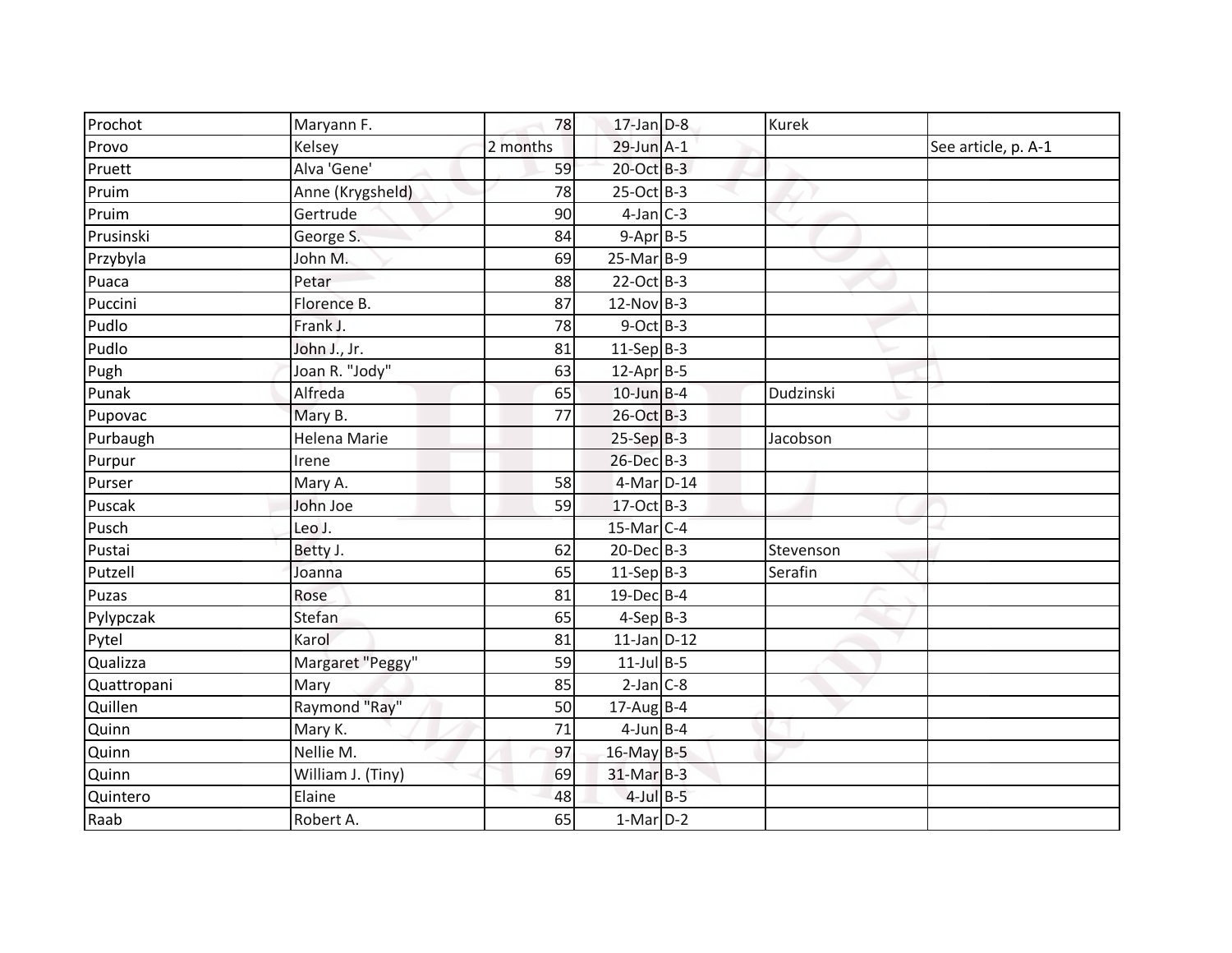| Race      | Louise (Baker)      | 90       | $1$ -Jun $B - 4$ |           |                     |
|-----------|---------------------|----------|------------------|-----------|---------------------|
| Rach      | Gilbert H.          | 57       | $4$ -Apr $B$ -4  |           |                     |
| Rach      | Martin L.           | 64       | $5-Feb$ $B-8$    |           |                     |
| Rachau    | Grace               | 64       | $3-Oct$ B-3      |           |                     |
| Raczek    | Julia               | 96       | $15$ -Jun B-5    |           |                     |
| Raczka    | Ervin J.            | 64       | $31$ -Jan $D-2$  |           |                     |
| Radle     | Theodore C.         | 86       | $4-Aug$ B-3      |           |                     |
| Radojicic | Rade "Snajder"      | 73       | $11-MarE-3$      |           |                     |
| Rainford  | Lisa L. M.          | 2 months | $30$ -Jan $A-9$  |           |                     |
| Rainford  | Rosemary            | 76       | $5$ -Dec $B$ -4  | Hendrix   |                     |
| Rakich    | Eli                 | 71       | $8$ -Jun $B$ -6  |           |                     |
| Rakich    | Milka S.            | 78       | 26-Apr B-5       | Vzelac    |                     |
| Rakling   | Albert R.           | 54       | $13$ -Jul C-5    |           |                     |
| Ralowski  | Mary                | 91       | $16$ -Aug B-6    |           |                     |
| Raman     | Stanley P.          | 70       | $22$ -Feb $C-2$  |           |                     |
| Ramberg   | Ethel C.            | 75       | $21$ -Dec $B-3$  |           |                     |
| Ramos     | Joaquin             |          | $14$ -Jun $B-5$  |           | See article, p. B-5 |
| Ramos     | Leonardo, Jr. "Leo" | 32       | $21$ -Aug B-4    |           |                     |
| Ramsey    | <b>Ellen Marie</b>  | 49       | 18-Feb D-14      |           |                     |
| Randall   | Margarite           | 81       | $12$ -Mar $B-8$  |           |                     |
| Ranft     | Lenore I.           | 51       | 27-Nov A-5       |           |                     |
| Rangel    | Mary H.             | 68       | $17$ -Apr $B$ -4 |           |                     |
| Ranger    | Mary                | 80       | 18-Apr B-5       |           |                     |
| Ranich    | George T.           | 51       | $20-Apr$ B-5     |           |                     |
| Rankine   | Mae B.              | 76       | 10-Feb A-9       |           |                     |
| Rardin    | Marie               | 72       | $2-Mar$ A-6      | Cosentino |                     |
| Raschka   | Roy V.              | 63       | $26$ -Jul B-5    |           |                     |
| Raseta    | Sophie              | 76       | $5-Oct$ B-4      |           |                     |
| Rasmussen | Marc L.             | 44       | 10-Feb A-9       |           |                     |
| Rastall   | Jack                | 68       | 11-May B-5       |           |                     |
| Ray       | Katherine           |          | 24-Nov B-3       |           | See article, p. B-3 |
| Ray       | Kermit C.           | 67       | $24-Oct$ B-3     |           | See article, p. B-3 |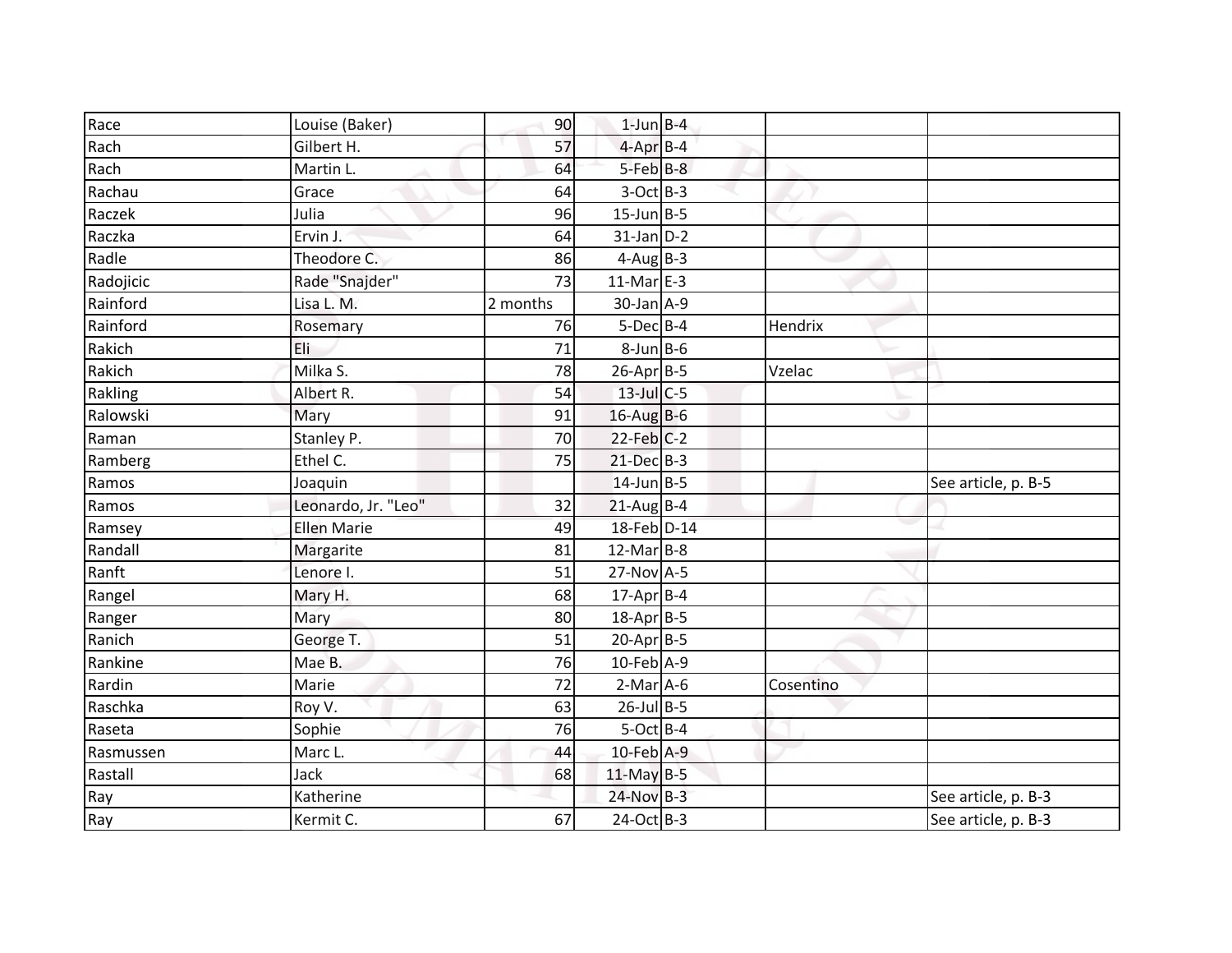| Ray       | Philip D.                               | 39 | $25$ -May B-4            |      |                                                       |
|-----------|-----------------------------------------|----|--------------------------|------|-------------------------------------------------------|
| Razumich  | Frank J., Jr.                           | 81 | $2$ -Dec $B$ -4          |      |                                                       |
| Reasor    | Dorothy B.                              | 85 | $5-SepB-3$               |      |                                                       |
| Reavis    | Glen                                    | 83 | $17$ -May B-5            |      |                                                       |
| Reba      | Ronald J.                               | 43 | $29$ -Jan B-8            |      |                                                       |
| Rebey     | Pete                                    | 65 | $14$ -Jan $D-14$         |      | See article, p. D-14                                  |
| Reboletti | <b>Anthony Charles</b>                  | 54 | $21-Dec$ B-3             |      |                                                       |
| Rebraca   | Eleanore M.                             | 57 | $24-Nov$ B-3             | Ollo |                                                       |
|           |                                         |    | $18$ -Dec $B-3$          |      |                                                       |
| Reczek    | Andrew J.                               | 83 |                          |      |                                                       |
| Redar     | Aloysius M.                             | 80 | $8$ -Feb $D-2$           |      | Last name also spelled<br>Reder - See Feb. 7, p. D-10 |
| Redding   | Harold L.                               | 92 | $15$ -Feb $B-9$          |      |                                                       |
| Redell    | Anthony M. "Tony"                       |    | $3-Apr$ B-4              |      |                                                       |
| Redell    | John T., Sr.                            | 44 | $14$ -Jul $B-3$          |      |                                                       |
| Reder     | Aloysius M.                             | 80 | 7-Feb D-10               |      | Last name also spelled<br>Redar - See Feb. 8, p. D-2  |
| Reed      | Bobbie N.                               | 69 | 5-Dec B-4                |      |                                                       |
| Reed      | <b>Frank Derril</b>                     |    | $31$ -Jan $D-2$          |      | See article, p. D-2                                   |
| Reed      | M. Juanita                              | 70 | $19$ -May B-3            |      |                                                       |
| Reed      | Russel W.                               | 74 | $7 - Aug$ <sub>B-4</sub> |      | See article, p. B-4                                   |
| Reff      | Nicholas F.                             | 70 | $12-Sep B-3$             |      |                                                       |
| Regan     | Joseph Garrett, Father,<br>O.P.R.A.E.M. | 77 | $20$ -Nov B-3            |      |                                                       |
| Regelman  | Stanley I.                              | 57 | $25-AprB-5$              |      |                                                       |
| Reid      | Cleone W.                               | 85 | $5$ -Jun $B$ -5          |      |                                                       |
| Reid      | Robert                                  | 69 | $1-Nov$ B-3              |      | See article, p. B-3                                   |
| Reillo    | Manuel "Duran"                          | 69 | $4$ -Apr $B$ -4          |      |                                                       |
| Reingold  | Rose                                    | 84 | $8$ -Jan $B-1$           |      |                                                       |
| Remesnik  | Irene T.                                | 66 | $4$ -Jul B-5             |      |                                                       |
| Renfrow   | Omer W., Dr.                            |    | $14$ -Jul B-3            |      |                                                       |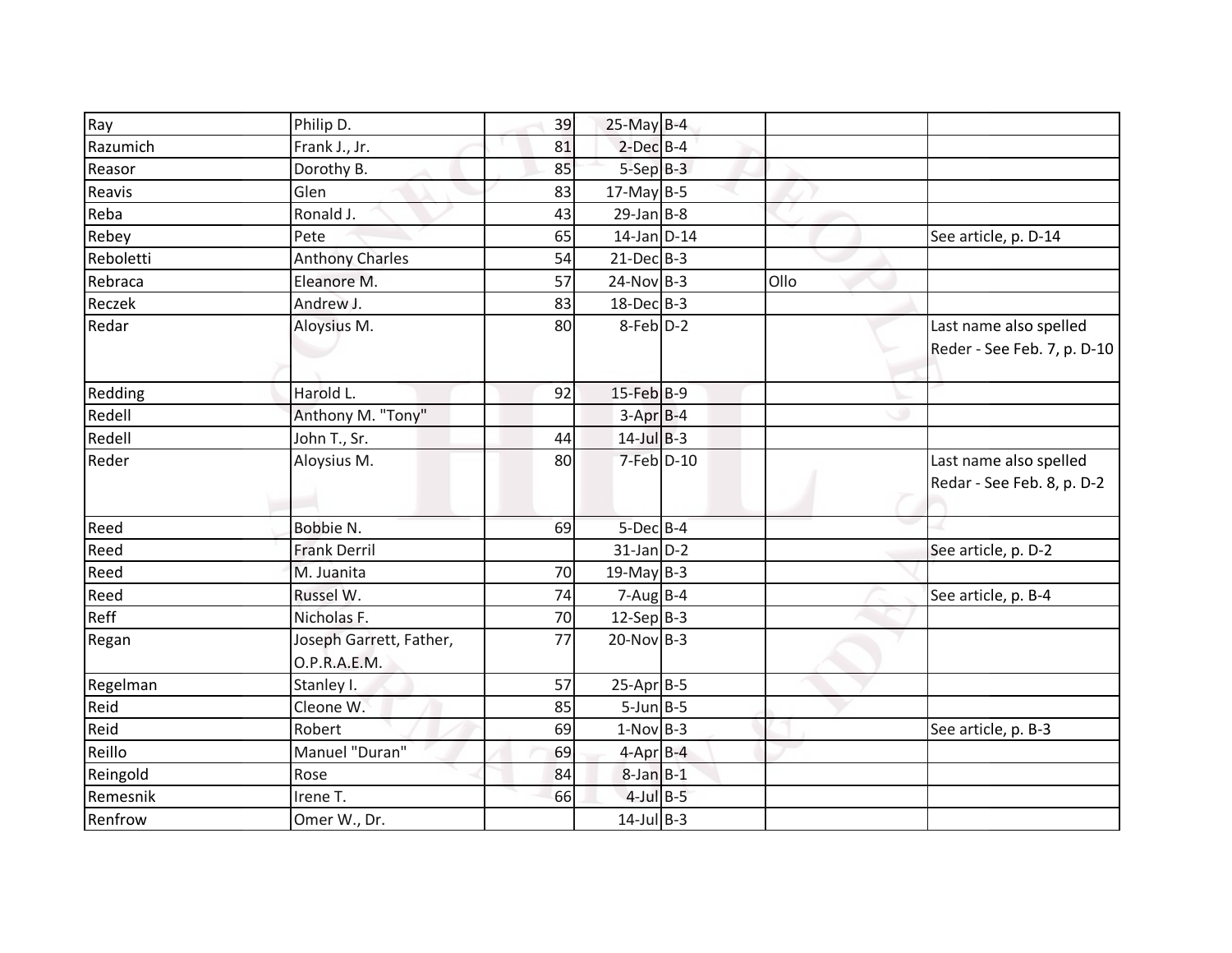| Reppen        | Velma B.             | 72      | $30$ -Jun $B-3$   |  |                              |
|---------------|----------------------|---------|-------------------|--|------------------------------|
| Rerick        | Joseph M.            | 73      | $3$ -Feb $B$ -7   |  |                              |
| Rescan        | Douglas              | 38      | $20$ -Jun $B - 5$ |  |                              |
| Reszel        | Alphonse J.          | 64      | $25$ -Jun $B$ -5  |  |                              |
| Revere        | <b>Fred Fernand</b>  | 81      | $30-Nov B-3$      |  |                              |
| Reyes         | Rudy Michael         | 13 days | $20-Sep B-3$      |  |                              |
| Reyna         | Maria R.             | 56      | 30-Mar B-6        |  |                              |
| Reynhout      | Louise V.            | 63      | 8-Feb D-2         |  |                              |
| Rhein         | Marcella M.          | 75      | $18-AugB-3$       |  |                              |
| Rhodes        | Andrew W.            | 61      | $11-AugB-3$       |  |                              |
| Rhymer        | Grace H.             | 64      | $28$ -Feb $C$ -5  |  |                              |
| Rhyne         | Gertrude E.          | 67      | 18-Mar E-10       |  |                              |
| Ribar         | Julia D.             | 85      | $22$ -Dec $B-3$   |  |                              |
| Rice          | David Leon           | 14      | $9$ -Dec $B$ -4   |  |                              |
| Richards      | Lee Ira              | 79      | $16$ -Jul B-4     |  |                              |
| Richardson    | Freeman "Rich"       | 75      | 31-Dec B-3        |  |                              |
| Richardson    | Joseph G.            | 70      | 30-Dec B-4        |  |                              |
| Richardson    | Leonard W.           | 74      | $1-Dec$ B-3       |  |                              |
| Richman       | Kathryn              | 89      | $10$ -Nov B-3     |  | See also article Nov. 11, p. |
|               |                      |         |                   |  | $B-5$                        |
| Richmond      | Jeanette             | 62      | $9$ -Dec $B$ -4   |  |                              |
| Richmond      | Lloyd W.             | 66      | $15$ -Jun $B - 5$ |  |                              |
| Richwalski    | Julia                | 82      | $3-Dec$ B-3       |  |                              |
| Richwalski    | Stephen G.           | 65      | $27$ -Jun $B - 5$ |  |                              |
| Ridder        | Grace                | 79      | $8$ -Dec $B$ -3   |  |                              |
| Ridder        | Nicholas R.          | 70      | $8-Dec$ B-3       |  |                              |
| Riechers      | <b>Grace Adeline</b> | 84      | $15$ -Aug B-5     |  | See also Aug. 17, p. B-4     |
|               |                      |         |                   |  | and p. D-2; picture          |
|               |                      |         |                   |  | included                     |
| Rieckhoff     | Lillian M.           | 83      | 24-Mar B-10       |  |                              |
| <b>Riecss</b> | Louis J., Sr.        | 66      | $17$ -Apr $B$ -4  |  |                              |
| Rieder        | Nicholas R.          | 70      | $7-Dec$ B-3       |  |                              |
|               |                      |         |                   |  |                              |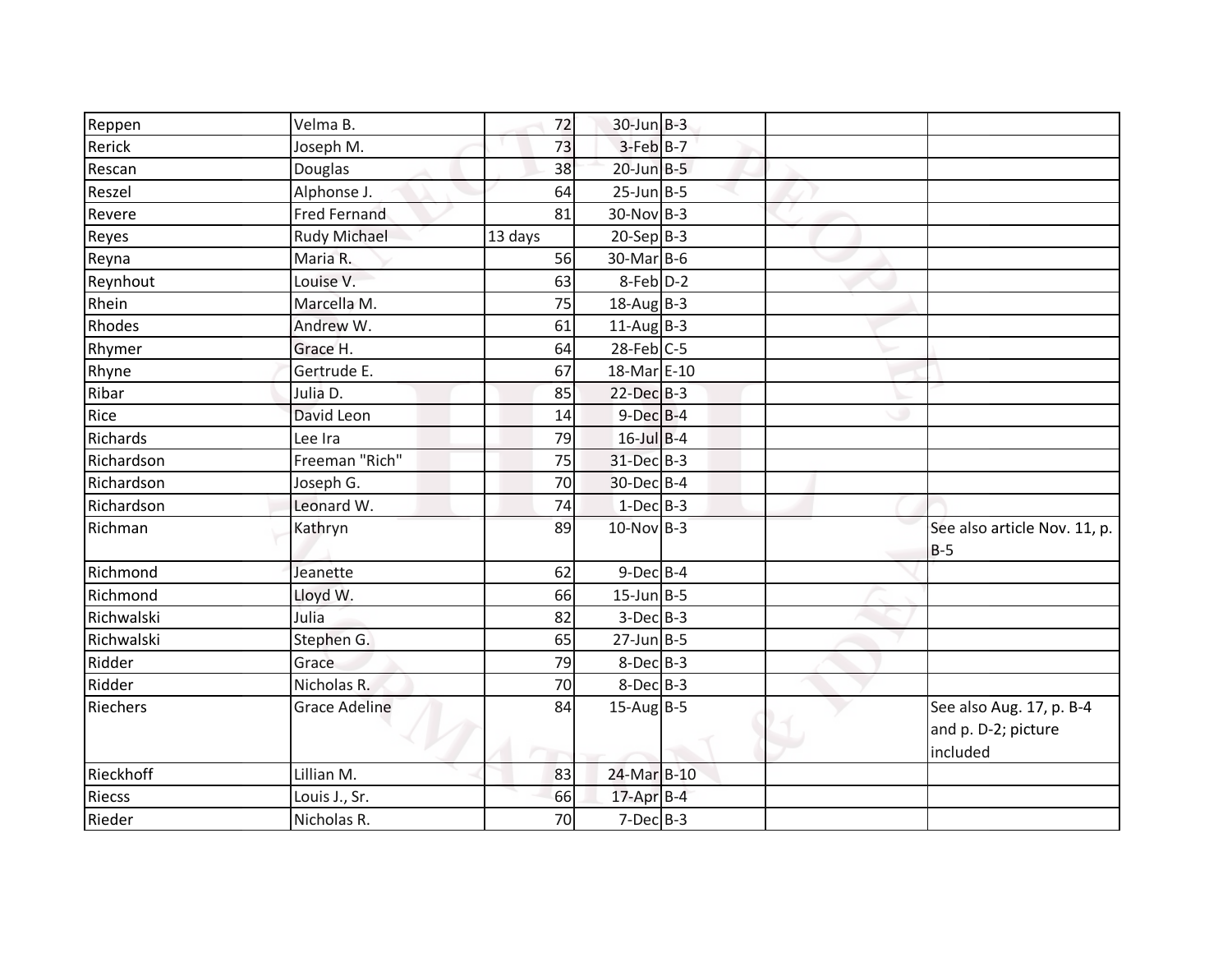| Rife      | Nelda E.             | 79 | $10$ -Apr $B$ -4  |       |                                                     |
|-----------|----------------------|----|-------------------|-------|-----------------------------------------------------|
| Riffice   | Sam J.               |    | $20$ -Jul B-5     |       |                                                     |
| Rigas     | Demetra F.           | 78 | $9$ -Jun $B - 3$  |       |                                                     |
| Riggle    | Donald E.            | 72 | 24-Oct B-3        |       |                                                     |
| Rigoni    | Armando              | 67 | $26$ -Aug B-5     |       |                                                     |
| Riley     | Charlotte R.         |    | $4-Apr$ B-4       | Ready | See also article April 5, p.<br>B-5; photo included |
| Riley     | Walter J., II        | 77 | $23$ -Dec $B-5$   |       |                                                     |
| Riner     | Maria E.             | 81 | 12-May $B-3$      |       |                                                     |
| Ritsema   | Alice                | 90 | $26$ -Jul B-5     |       |                                                     |
| Roark     | Roy A.               | 62 | 30-Jan A-9        |       |                                                     |
| Robbins   | Mildred M.           | 81 | $21-Nov$ B-3      |       |                                                     |
| Roberts   | Clara P.             | 96 | $10$ -Jun B-4     |       | See also June 18, p. B-4                            |
| Robertson | Elgin J.             | 69 | $2$ -Jan $C-8$    |       |                                                     |
| Robertson | Lowell Raymond       | 93 | $1-Feb$ $D-2$     |       | See also article Jan. 17, p.<br>$C-5$               |
| Robertson | Mary P.              | 83 | $8-May$ B-5       |       |                                                     |
| Robinson  | Allen                | 80 | $29-Nov$ B-3      |       |                                                     |
| Robinson  | Anne M.              | 62 | $8-Nov$ B-3       |       |                                                     |
| Robinson  | Edmund D., Sr.       | 74 | $13-Oct$ B-3      |       |                                                     |
| Robinson  | John                 | 65 | $6$ -May $B-10$   |       |                                                     |
| Robledo   | Sam                  | 69 | $21$ -May B-5     |       |                                                     |
| Robley    | Roland A.            | 67 | $2-Jan$ C-8       |       |                                                     |
| Rodal     | <b>Bayert (Pete)</b> | 75 | $25$ -May B-5     |       | See article, p. B-5                                 |
| Rodda     | Raymond W.           | 70 | $9$ -Jan $A$ -10  |       |                                                     |
| Rodgers   | Rhonda G.            | 35 | $13$ -Dec $B-4$   |       |                                                     |
| Rodriguez | David                | 19 | $22$ -Aug B-5     |       |                                                     |
| Rogers    | Delores              | 72 | $5-May$ B-3       |       |                                                     |
| Rogers    | Grace                | 90 | $9$ -Jun $B - 3$  |       |                                                     |
| Rogers    | John D.              | 25 | 14-Dec B-3        |       |                                                     |
| Rogers    | Roy Elmer, Jr.       | 69 | $7-Nov$ B-6       |       | Picture included                                    |
| Roland    | Eugene               | 70 | $27$ -Jun $B - 5$ |       |                                                     |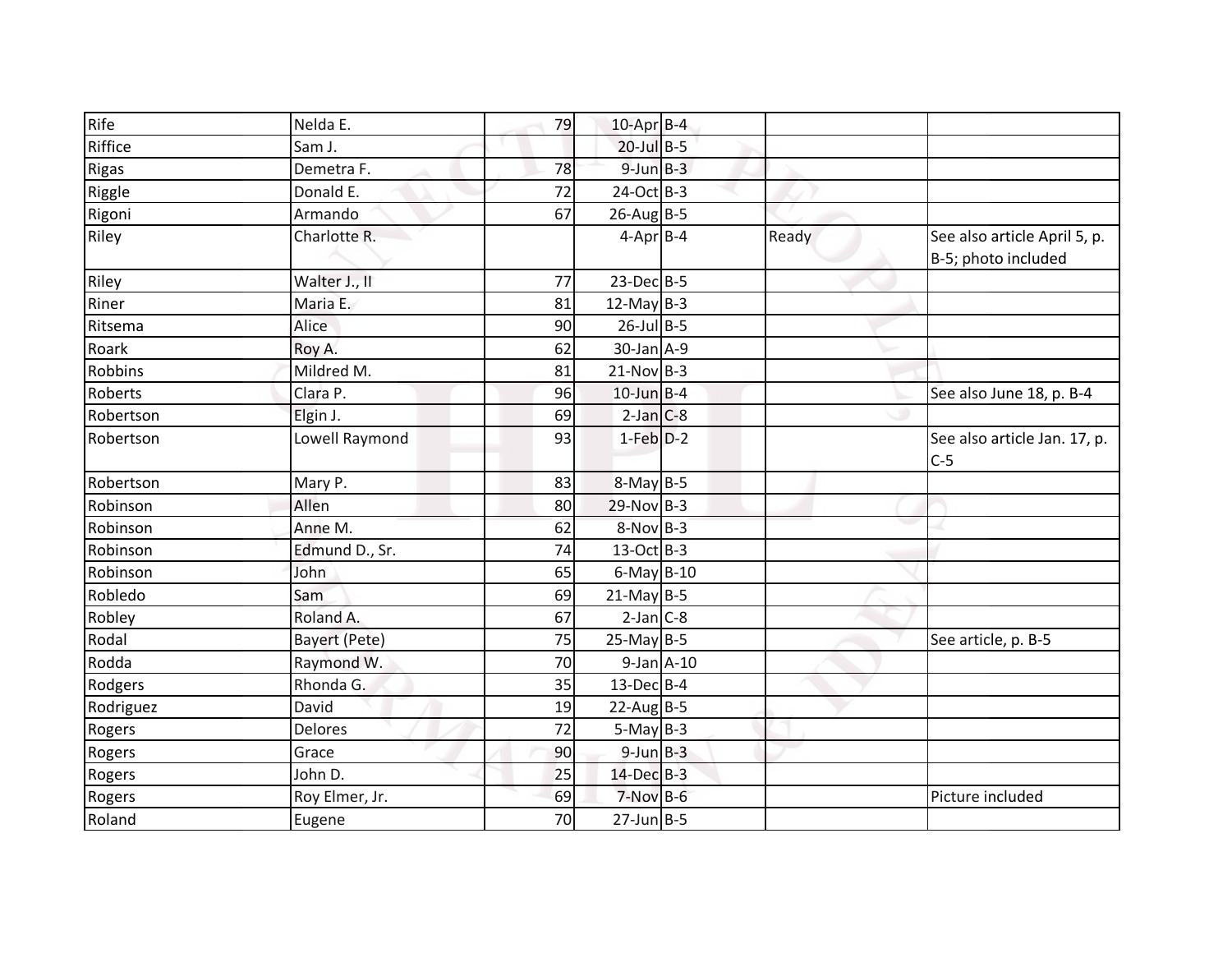| Rolland    | Marie                | 67 | 31-May B-5       |                     |                      |
|------------|----------------------|----|------------------|---------------------|----------------------|
| Romanchek  | Walter E.            | 59 | 29-Dec B-3       |                     |                      |
| Romeo      | Victor               | 81 | $23$ -Dec $B-4$  |                     |                      |
| Rominger   | Clara E.             | 84 | $2-Aug$ B-6      | <b>Bjork-Dunlap</b> |                      |
| Rosales    | Tony                 | 58 | $28$ -Feb $C$ -5 |                     |                      |
| Rose       | Ervin W.             | 69 | $19$ -Jun B-4    |                     |                      |
| Rosek      | Kasmir W.            | 90 | $20$ -Feb $C$ -6 |                     |                      |
| Rosendaul  | Mary "Bert"          | 59 | $27 - Dec$ B-3   |                     |                      |
| Rosene     | Hugo O.              | 80 | $23-Dec$ B-5     |                     |                      |
| Rosene     | Robert               | 63 | $1-Dec$ B-3      |                     |                      |
| Rosolanka  | John J.              | 71 | $11$ -Jan D-12   |                     | See article, p. D-12 |
| Ross       | Ann                  | 75 | 19-Dec B-4       |                     |                      |
| Ross       | Emma F.              | 80 | $24$ -Jul B-4    |                     |                      |
| Ross       | <b>Sharon Gayle</b>  | 45 | 18-Feb D-14      |                     |                      |
| Rosser     | Gary Lee             | 41 | $16$ -Jan $C$ -5 |                     |                      |
| Rosser     | Teresa Ann (Wheeler) | 30 | $16$ -Jan $C$ -5 |                     |                      |
| Rouse      | <b>Bettie Wade</b>   | 73 | $10$ -Jul B-4    |                     |                      |
| Rowe       | Lillian              | 75 | $19$ -Jun B-4    |                     |                      |
| Rowen      | Kenneth R.           | 73 | $24$ -May B-7    |                     |                      |
| Rowland    | Georgia I.           | 75 | $15$ -Aug B-5    |                     |                      |
| Rowland    | Mildred M.           | 83 | $26$ -Nov B-3    |                     |                      |
| Rozina     | Pete                 | 81 | $31$ -Jan $D-2$  |                     |                      |
| Roznowski  | Sophia               | 64 | 30-Apr B-5       |                     |                      |
| Rozwadoski | Stanley F.           | 87 | $22$ -Jan B-3    |                     |                      |
| Rozwara    | Joseph Eric, Jr.     | 21 | $25$ -Dec $B-3$  |                     |                      |
| Rucinski   | Walter C.            | 69 | $21-Oct$ B-5     |                     |                      |
| Ruckman    | Martha J.            | 57 | $8$ -Jun $B$ -6  |                     |                      |
| Ruda       | Joseph R.            | 72 | $25-Sep B-3$     |                     |                      |
| Rudnick    | Richard S.           | 46 | $21-AprB-3$      |                     |                      |
| Rudzinski  | Frank                | 76 | $4$ -Jun B-4     |                     |                      |
| Ruf        | Edward G.            | 64 | $23$ -Jan C-5    |                     |                      |
| Ruiz       | Leonardo             | 86 | $28$ -Jan $D-7$  |                     |                      |
|            |                      |    |                  |                     |                      |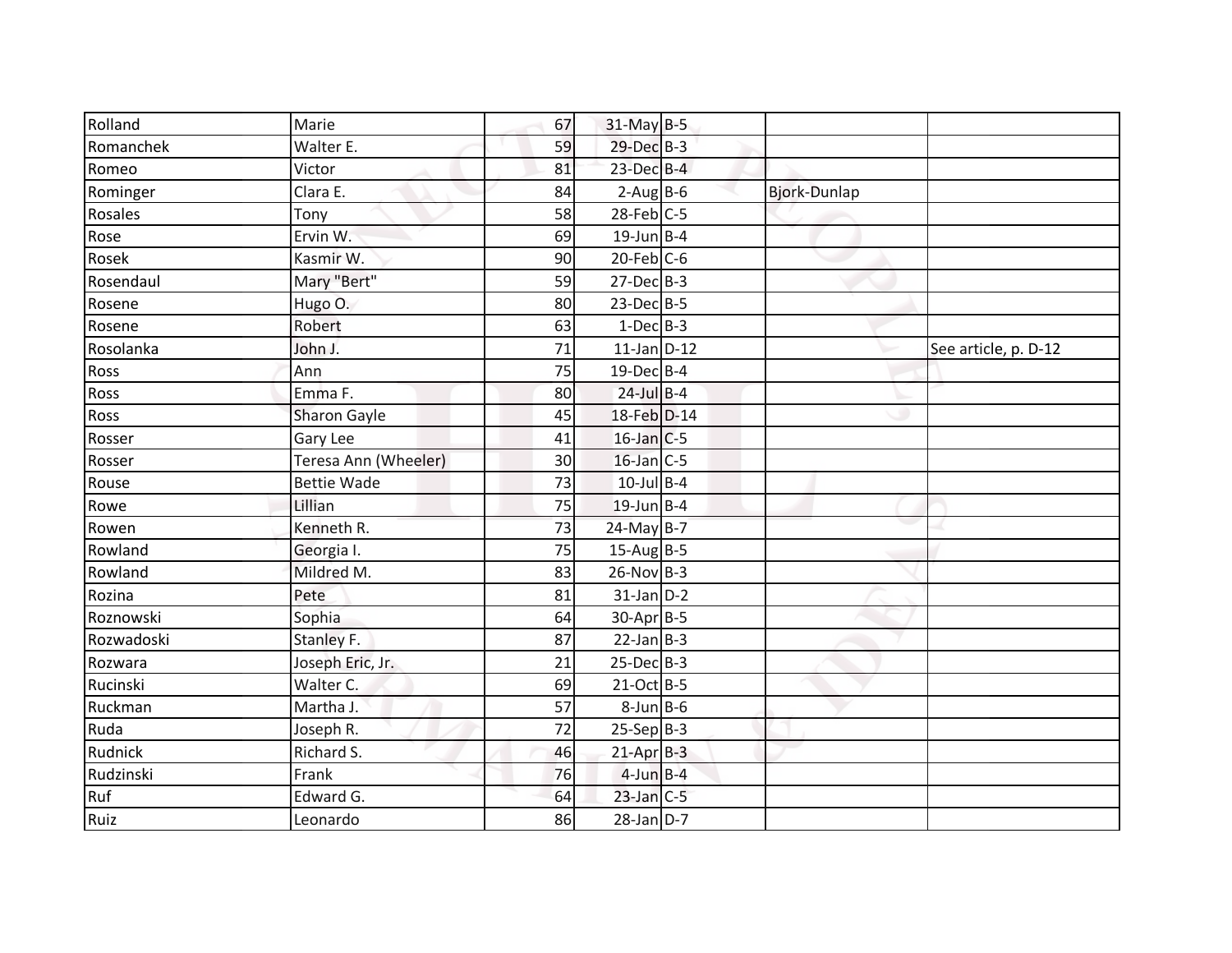| Ruman      | John J.             | 61 | $1-Apr$ B-9      |          |  |
|------------|---------------------|----|------------------|----------|--|
| Ruminski   | Helen J.            | 72 | $1$ -Jun $B-4$   |          |  |
| Rumsey     | Leonard H., Sr.     | 73 | 13-Feb A-9       |          |  |
| Rupert     | Charles "Larry"     | 46 | $2$ -Oct B-3     |          |  |
| Rusdorf    | Margaret A.         | 62 | $4$ -Jan $C-2$   | Davis    |  |
| Rusher     | <b>Jesse Thomas</b> | 63 | $25$ -Jan C-6    |          |  |
| Rushin     | Evelyn E.           | 68 | $29$ -Jul B-6    |          |  |
| Russell    | Lloyd F.            | 80 | 25-Feb D-13      |          |  |
| Rust       | Walter J.           | 84 | $12$ -Feb $A$ -6 |          |  |
| Ruszel     | Katherine           | 96 | $24$ -Jul B-4    |          |  |
| Ruthrauff  | Mildred G.          | 72 | $26$ -May B-3    |          |  |
| Rutkowski  | Zigmund M. "Ziggy"  | 73 | $1-Aug$ B-5      |          |  |
| Ryan       | Joseph J.           |    | 19-Mar B-6       |          |  |
| Ryan       | Terrence P.         | 30 | $9-May$ B-7      |          |  |
| Ryband     | Dorothy             | 69 | $8$ -Jul $B$ -5  | Schaffer |  |
| Rybarczyk  | Jean S.             | 75 | $2-May$ B-4      |          |  |
| Rybicki    | <b>Boris</b>        | 83 | $3-Apr$ B-4      |          |  |
| Rybicki    | Louise M.           | 73 | $4$ -Feb $D-14$  |          |  |
| Rymarczyk  | Frank J.            | 67 | $10$ -Apr $B$ -4 |          |  |
| Rypniewski | William J.          | 76 | $27$ -Jan B-8    |          |  |
| <b>Rys</b> | Robert F.           | 64 | $26$ -Mar $B$ -6 |          |  |
| Sablich    | Andrew R., Sr.      | 76 | $28$ -Aug B-4    |          |  |
| Sabo       | Betty M.            | 75 | $22-Apr$ B-6     |          |  |
| Sabo       | Margaret A.         | 77 | $7$ -Jun $B$ -10 |          |  |
| Sabo       | Mary                | 86 | $5-Oct$ B-4      |          |  |
| Sabo       | Olive               | 72 | $9$ -Jan $A$ -10 |          |  |
| Sacco      | Carl A., Sr.        | 80 | $13$ -Aug B-4    |          |  |
| Sachs      | Clarence F. "Jerry" | 86 | $28-Nov$ B-3     |          |  |
| Sadler     | John                | 78 | $6$ -Oct $B-3$   |          |  |
| Safin      | Chester J.          | 64 | 20-Dec B-3       |          |  |
| Sajdyk     | Doris J.            | 53 | $31$ -Aug B-4    |          |  |
| Sako       | Julius J.           | 70 | $20$ -Dec $B-4$  |          |  |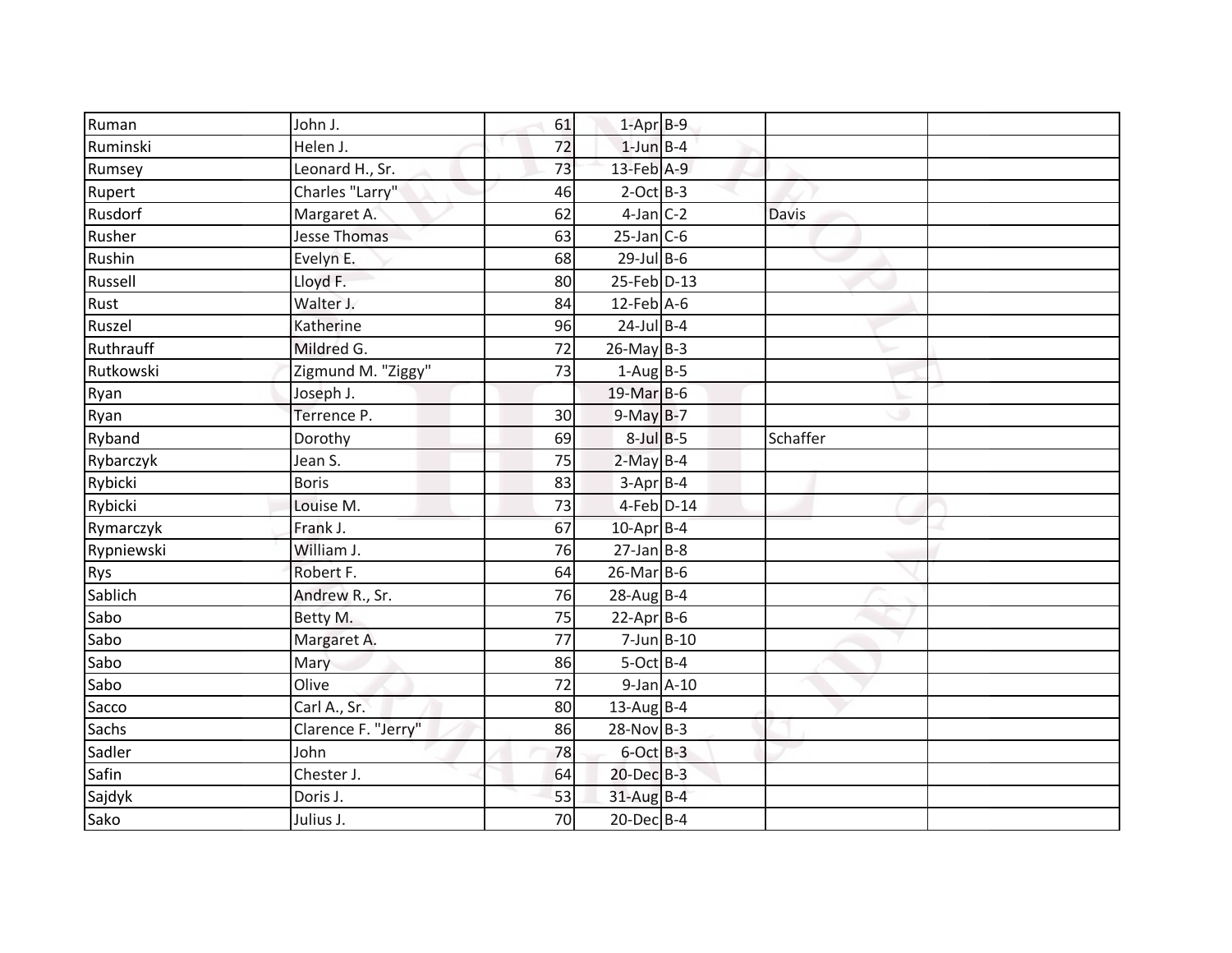| Saksa<br>54<br>$11$ -Jan $D-12$<br>Virginia<br>Salan<br>18-Oct B-3<br>Robert E., Sr.<br>69<br>Salata<br>$27$ -Feb $A-8$<br>Maxine<br>85<br>Salczynski<br>Julia<br>$1-May$ B-5<br>88<br>Salhoff<br>$3$ -Jun $B - 5$<br>Josephine<br>80<br>Sallee<br>$2-Dec$ B-4<br>69<br>Jack S.<br>Salvatore<br>22<br>$9$ -Dec $B$ -4<br>Anthony J.<br>Samuelson<br>$11-Sep B-3$<br>Quentin E.<br>70 | Giemzik                                                     |
|--------------------------------------------------------------------------------------------------------------------------------------------------------------------------------------------------------------------------------------------------------------------------------------------------------------------------------------------------------------------------------------|-------------------------------------------------------------|
|                                                                                                                                                                                                                                                                                                                                                                                      |                                                             |
|                                                                                                                                                                                                                                                                                                                                                                                      |                                                             |
|                                                                                                                                                                                                                                                                                                                                                                                      |                                                             |
|                                                                                                                                                                                                                                                                                                                                                                                      |                                                             |
|                                                                                                                                                                                                                                                                                                                                                                                      |                                                             |
|                                                                                                                                                                                                                                                                                                                                                                                      |                                                             |
|                                                                                                                                                                                                                                                                                                                                                                                      |                                                             |
|                                                                                                                                                                                                                                                                                                                                                                                      |                                                             |
| $10$ -Jun B-4<br>66<br>Sanchez<br>Lupe                                                                                                                                                                                                                                                                                                                                               |                                                             |
| Sanders<br>Adalene<br>75<br>$6$ -Jul $B$ -5                                                                                                                                                                                                                                                                                                                                          |                                                             |
| Sanders<br>$8-Nov$ B-3<br>George, Jr.<br>64                                                                                                                                                                                                                                                                                                                                          |                                                             |
| Sandoval<br>17-Feb A-9<br>61<br>Amparo                                                                                                                                                                                                                                                                                                                                               |                                                             |
| Frank<br>63<br>$5-AugB-5$<br>Sandoval                                                                                                                                                                                                                                                                                                                                                |                                                             |
| Sangster<br>Samuell E., II<br>$20-Apr$ B-5                                                                                                                                                                                                                                                                                                                                           |                                                             |
| Sankoff<br>19-Jul B-5<br>Alma H.<br>87                                                                                                                                                                                                                                                                                                                                               |                                                             |
| $6-Sep B-3$<br>Santos<br>66<br>Manuel                                                                                                                                                                                                                                                                                                                                                |                                                             |
| Santucci<br>$4$ -Dec $B$ -3<br>Patricia J.<br>21                                                                                                                                                                                                                                                                                                                                     |                                                             |
| Sapita<br>$29$ -Jul B-6<br>John<br>71                                                                                                                                                                                                                                                                                                                                                |                                                             |
| Sarkisian<br>Sarkis D.<br>65<br>3-Mar A-11                                                                                                                                                                                                                                                                                                                                           |                                                             |
| Charles "Chuck"<br>63<br>Sarwacinski<br>$25$ -Jun $B$ -5                                                                                                                                                                                                                                                                                                                             |                                                             |
| Sasewich<br>$14$ -Aug B-4<br>Henry T.<br>65                                                                                                                                                                                                                                                                                                                                          |                                                             |
| Sauer<br>Monica M.<br>$21-AprB-3$<br>84                                                                                                                                                                                                                                                                                                                                              |                                                             |
| 19-Dec B-4<br>Bernard J.<br>Sawicki<br>68                                                                                                                                                                                                                                                                                                                                            | Last name also spelled<br>Zawicki - See Dec. 18, p. B-<br>3 |
| $17$ -AugB-4<br>Sawyer<br>Raymond Joseph<br>46                                                                                                                                                                                                                                                                                                                                       |                                                             |
| <b>Sayers</b><br>Bruce E.<br>51<br>$2-Nov$ B-3                                                                                                                                                                                                                                                                                                                                       |                                                             |
| Scanlon<br>Ellen "Nell"<br>$7$ -Oct $B-3$<br>96                                                                                                                                                                                                                                                                                                                                      | McNamara                                                    |
| Schaab<br>18-Jan E-2<br>JoAnn<br>51                                                                                                                                                                                                                                                                                                                                                  | See article, p. E-2                                         |
| Schaaf<br>$23$ -Feb $A-8$<br>William<br>83                                                                                                                                                                                                                                                                                                                                           |                                                             |
| Schab<br>72<br>$12$ -Oct B-3<br>Joseph G.                                                                                                                                                                                                                                                                                                                                            |                                                             |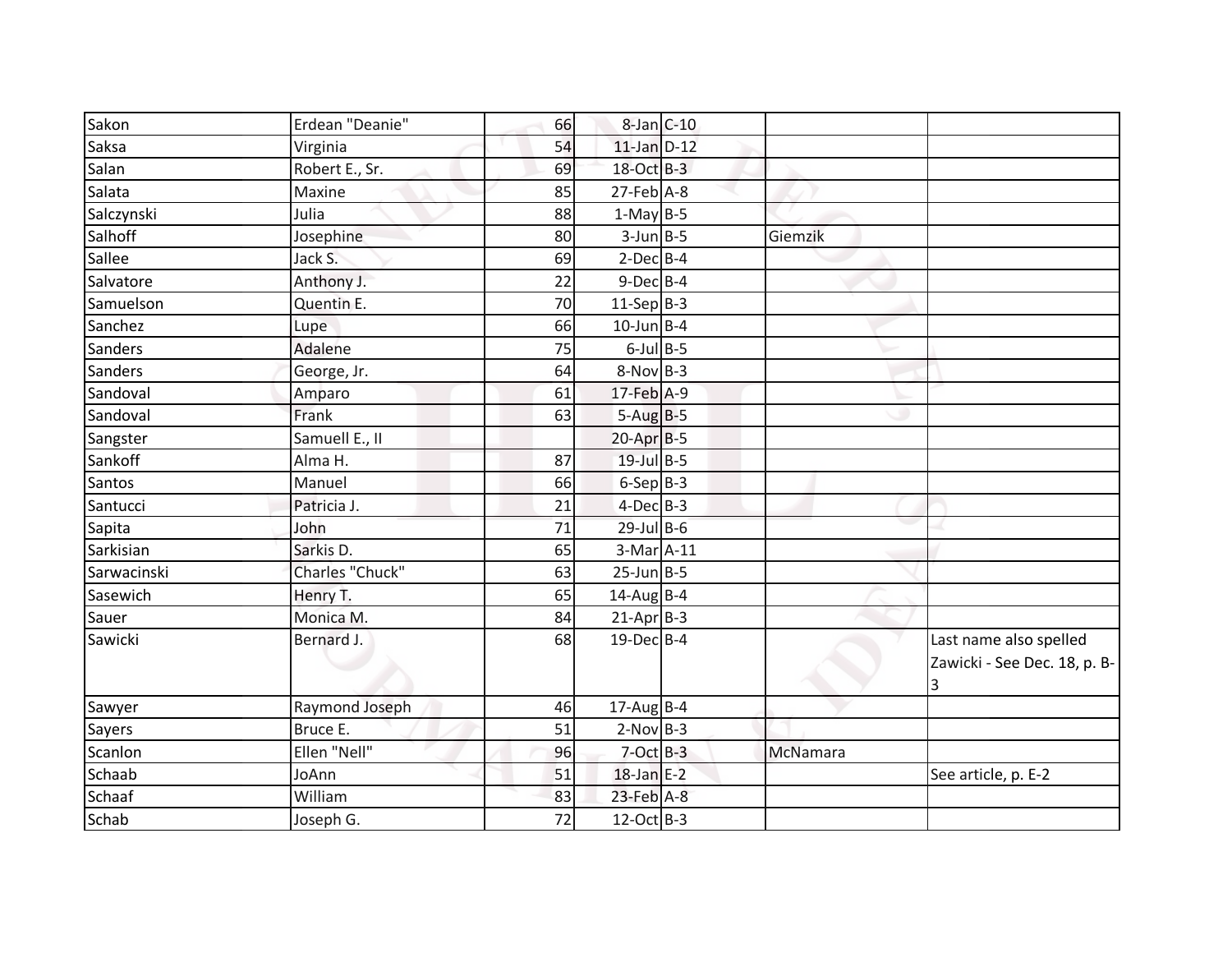| Schad          | Waive H.             | 87 | $2-Jan$ B-3      |            |                          |
|----------------|----------------------|----|------------------|------------|--------------------------|
| Schaefer       | Barbara B.           | 78 | $15$ -Jul $B$ -5 |            |                          |
| Schaefer       | Fred R. "Fritz"      | 79 | $7-Oct$ B-3      |            |                          |
| Schaefer       | Walter J., Sr.       | 79 | $29$ -Jun B-5    |            | See also Aug. 10, p. B-5 |
| Schafbuch      | Girard G.            | 73 | $21-Oct$ B-5     |            |                          |
| Schafbuch      | Margaret M.          | 72 | $6$ -Feb $C$ -5  |            |                          |
| Schaffenberger | John W.              | 66 | $24-Nov B-3$     |            |                          |
| Schalet        | Sam                  | 89 | $16$ -Aug B-6    |            |                          |
| Schaller       | Richard T., Sr.      | 62 | $10$ -Dec $B-3$  |            |                          |
| Schaser        | Eunice L.            | 68 | $11$ -Jun B-4    |            |                          |
| Scheiflinger   | Lucia "Cellie"       | 95 | $2-Sep B-3$      | Krenn      |                          |
| Schemensky     | Peter                | 74 | $2-Jan$ $C-8$    |            |                          |
| Schepel        | Melvin Mel           | 69 | $4$ -Jun $B - 4$ |            |                          |
| Schermerhorn   | Dale                 | 57 | $3-Oct$ B-3      |            |                          |
| Scheub         | Fred J.              | 83 | $2-Jan$ $C-8$    |            |                          |
| Schiller       | Marcia L.            | 36 | $21-Sep B-3$     |            |                          |
| Schinkel       | <b>Gerhardt Paul</b> | 71 | 25-Oct B-7       |            |                          |
| Schiralli      | Peter M.             | 73 | $11$ -Feb F-12   |            |                          |
| Schleizer      | Mern                 | 75 | $23$ -Aug B-6    |            |                          |
| Schlink        | <b>Blanche E.</b>    | 86 | $30$ -Jul B-4    |            |                          |
| Schlink        | Fred                 | 85 | $22$ -Feb $C-2$  |            |                          |
| Schlundt       | Carl W.              | 77 | $21$ -Mar $D-8$  |            |                          |
| Schmid         | Merle D., Dr.        | 78 | $25$ -May B-5    |            | See article, p. B-5      |
| Schmidt        | Florence             | 67 | $18$ -Jan E-2    | Moldovan   |                          |
| Schmitz        | Raymond E.           | 77 | $5-Aug$ B-5      |            |                          |
| Schmueser      | Carolyn J.           | 59 | $11$ -Jan $D-12$ | Hollowell  |                          |
| Scholp         | Barry K., Sr.        | 40 | $26$ -Dec $B-3$  |            |                          |
| Scholte        | Joan V.              | 54 | $18$ -Dec $B$ -3 |            |                          |
| Schoon         | Cora                 | 95 | $2$ -Dec $B - 5$ | Yonker     |                          |
| Schoonover     | Robert               | 63 | $26-Nov$ B-3     |            |                          |
| Schrader       | Dolores              | 61 | 29-Mar B-7       | Wleklinski |                          |
| Schram         | Grace N.             | 83 | $22$ -Aug B-5    |            |                          |
|                |                      |    |                  |            |                          |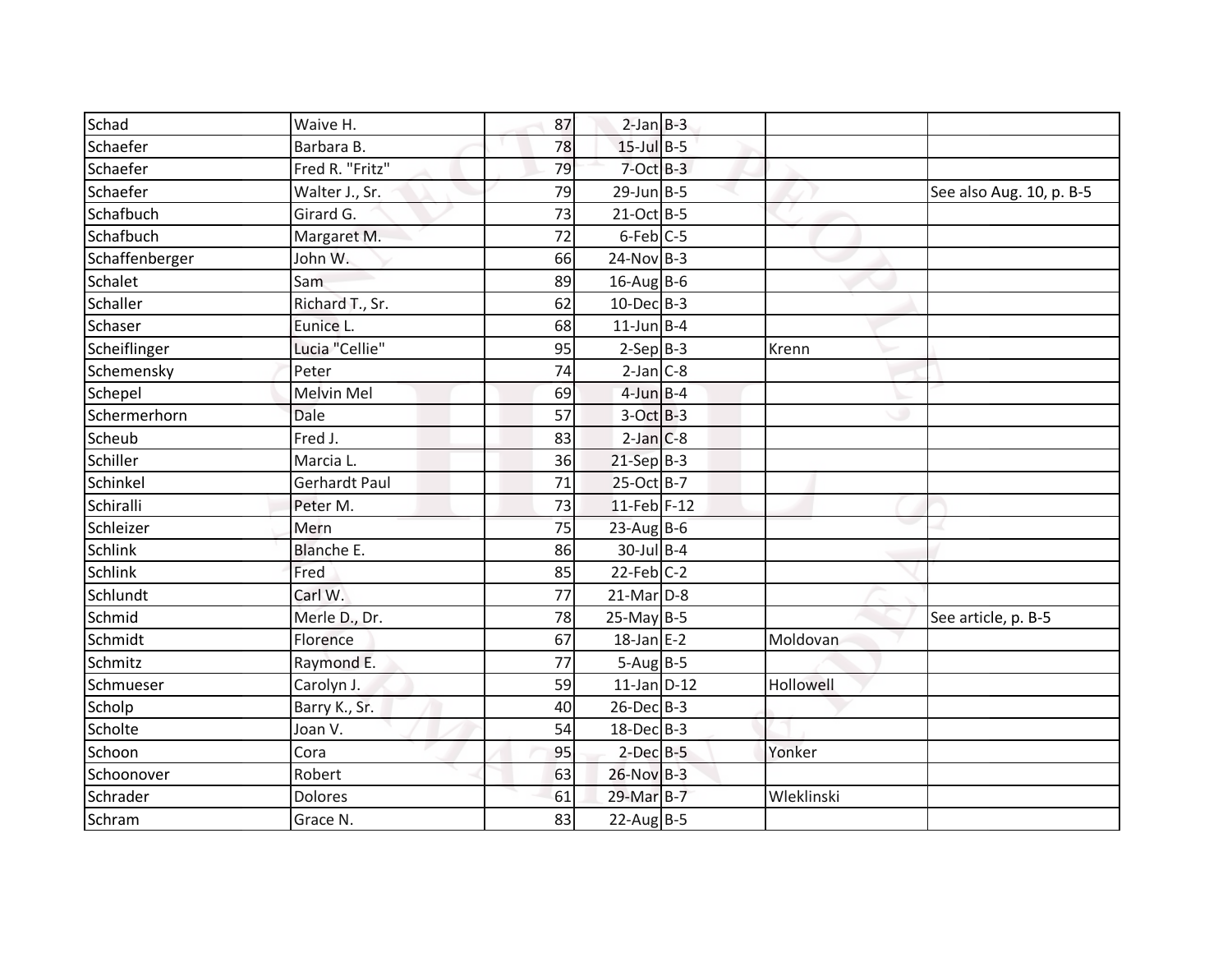| Schramlin      | Helen E.                        | 78 | $7$ -Jun $B-10$   |         |  |
|----------------|---------------------------------|----|-------------------|---------|--|
| Schreiber      | Eva M.                          | 82 | 25-Feb D-12       |         |  |
| Schreiber      | Helen M.                        | 66 | 4-Mar D-14        |         |  |
| Schreiber      | Robert R.                       | 70 | $23$ -AugB-6      |         |  |
| Schreier       | Joseph J.                       | 66 | $19-Oct$ B-3      |         |  |
| Schreiner      | Clyde C.                        | 87 | $28$ -Aug B-4     |         |  |
| Schroers       | Lucille                         | 79 | $21$ -Jun $B - 5$ |         |  |
| Schrum         | Leona                           | 84 | $28-Sep$ B-4      |         |  |
| Schuiteman     | Cora "Connie" (Vander<br>Vliet) | 77 | $8-Aug$ B-5       |         |  |
| Schultz        | Arthur                          | 79 | 14-Oct B-2        |         |  |
| Schultz        | Charlotte                       | 81 | $28$ -Jan $E-2$   | Sawicke |  |
| Schultz        | Elsie C.                        | 82 | $11$ -May B-5     |         |  |
| Schultz        | Florence A.                     | 82 | $12-Sep$ B-3      |         |  |
| Schultz        | Norman W.                       | 68 | $4-Oct$ B-3       |         |  |
| Schuster       | Martin, Jr.                     | 63 | 15-Apr B-7        |         |  |
| Schwandt       | Edward C. "Swanie"              | 77 | $9-May$ B-7       |         |  |
| Schwartz       | Alpha Lena                      | 80 | 30-Dec B-4        |         |  |
| Schwartz       | Mary (Nan)                      | 77 | $3$ -Jul B-4      |         |  |
| Schwartzkopf   | Margaret E.                     | 72 | $29$ -Apr $B$ -6  |         |  |
| Schwarz        | Robert W.                       | 40 | $24$ -May B-7     |         |  |
| Schweighardt   | Albert O.                       | 78 | $23$ -Aug B-6     |         |  |
| Schweitzer     | Marion E. (Jones)               | 74 | $4$ -Dec $B-3$    |         |  |
| Sciotto        | <b>Dicie</b>                    | 78 | $29$ -May B-4     |         |  |
| Scott          | Elsie K.                        | 75 | $22-Sep B-3$      |         |  |
| Scott          | Geraldina Fredericka            | 81 | $28$ -Feb $C-5$   |         |  |
| Scribner       | Archie H.                       | 84 | $2-Aug$ B-6       |         |  |
| <b>Scruggs</b> | Andrew                          | 74 | $26-Sep$ B-3      |         |  |
| Scurtu         | John                            | 70 | $26$ -Aug B-9     |         |  |
| Seaman         | Richard "Dick"                  | 89 | $6-SepB-3$        |         |  |
| <b>Sears</b>   | Sarah                           | 83 | $17$ -Jul $B-4$   |         |  |
| Sebenste       | <b>Brett Andrew</b>             | 3  | $10$ -Jun B-4     |         |  |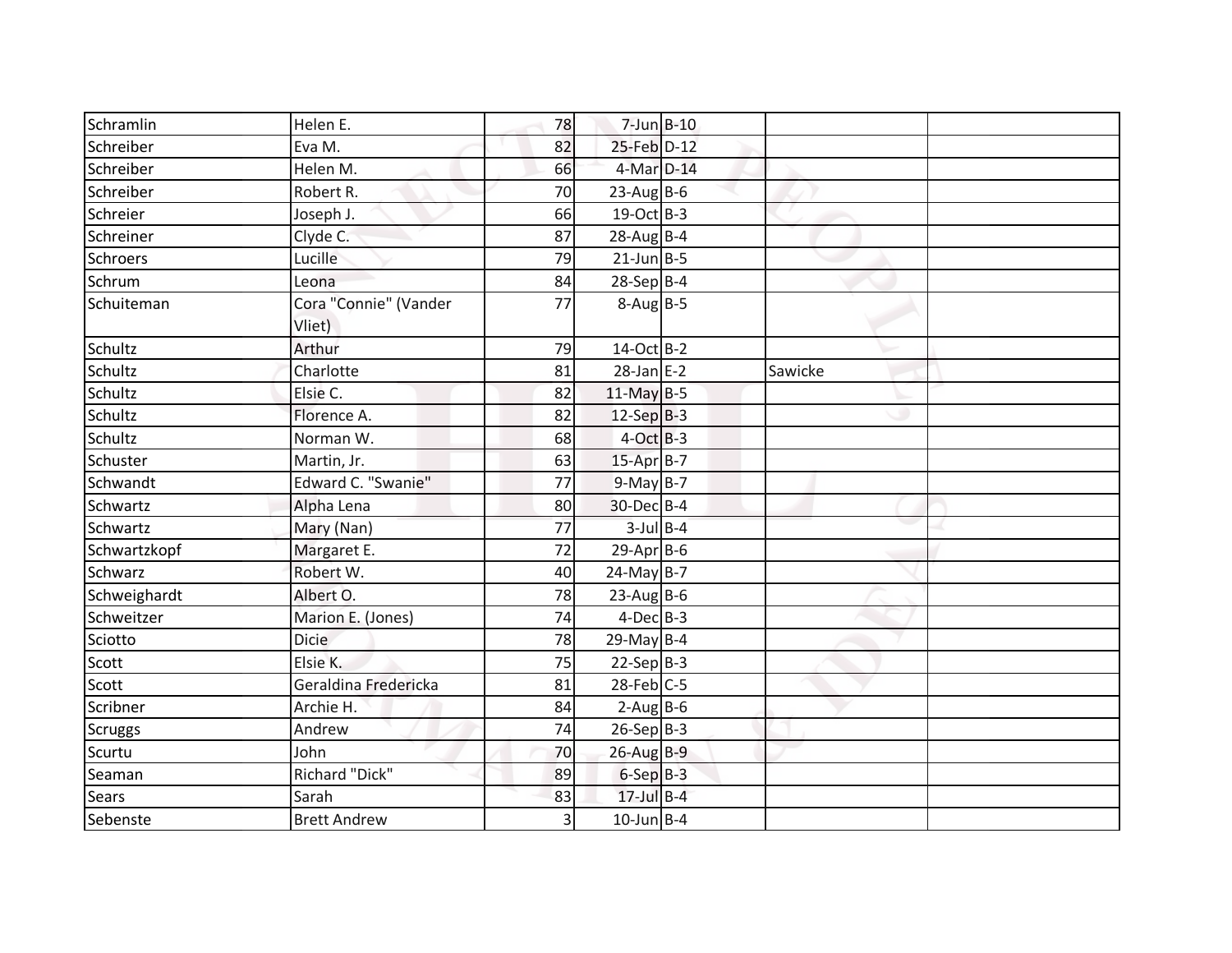| Seberger       | John C.                | 44 | $9$ -Dec $B$ -4   |               |                         |
|----------------|------------------------|----|-------------------|---------------|-------------------------|
| Sech           | John J.                | 87 | 19-Dec B-5        |               |                         |
| Seddelmeyer    | Everett E.             | 72 | $6$ -Jul $B$ -5   |               |                         |
| Seeds          | Melvin H. "Sparky"     | 75 | $10$ -Oct B-3     |               |                         |
| Seely          | Julia                  | 96 | $2-Jan$ B-3       | Glick         |                         |
| Segert         | Edwin T.               | 74 | $19$ -Mar B-6     |               |                         |
| <b>Seils</b>   | Herbert A., Sr.        | 76 | $18$ -Aug B-3     |               |                         |
| Sekula         | Anna                   | 74 | $20$ -Mar $A-8$   | Sarnowski     |                         |
| Seliger        | Vernon L.              | 66 | 19-Aug B-5        |               |                         |
| Seljan         | Andrew                 | 75 | $12$ -Mar $B-8$   |               |                         |
| <b>Sellers</b> | Mildred L.             | 82 | $2-May$ B-4       |               |                         |
| Selman         | Helen                  | 87 | $25-Nov$ B-5      |               |                         |
| Selsor         | Rhoda Lorrene          | 90 | $31$ -Jul $B-4$   |               |                         |
| Selva          | Anna                   | 82 | 18-Oct B-3        |               |                         |
| Selvie         | Iona M.                | 52 | 29-Oct B-3        |               |                         |
| Selzer         | Frank R.               | 66 | 27-May B-5        |               |                         |
| Senger         | Carrie V.              | 93 | $27$ -Jun $B - 5$ |               |                         |
| Seolas         | Garefalia (Carrie)     | 83 | $19$ -Jun B-4     |               |                         |
| Serabian       | <b>Michael Roland</b>  | 22 | $23-Nov$ B-3      |               |                         |
| Serbik         | Frank                  | 72 | $27$ -Feb $A-8$   |               |                         |
| Sergent        | Alonzo                 | 76 | $25-May$ B-4      |               |                         |
| Serrano        | Asuncion               | 86 | $11-Nov$ B-5      |               | See article, p. B-5     |
| Sesock         | Margaret               | 83 | $15$ -Feb $B$ -9  | Humenick      |                         |
| Seth           | Eva Evelyn             | 71 | 13-May $B-6$      | <b>Stasek</b> |                         |
| Setty          | <b>Marshall Howard</b> | 90 | $19$ -DecB-4      |               |                         |
| Sevier         | James "Toby"           | 72 | $23$ -May B-5     |               |                         |
| Sexton         | Mark J.                | 34 | $20$ -Dec $B-4$   |               |                         |
| Shafier        | Pauline C.             | 74 | 19-Aug B-5        |               |                         |
| Shaker         | R. B., Dr.             |    | $23$ -Mar $B-2$   |               |                         |
| Shalabi        | Anwar                  | 28 | 18-Sep B-3        |               |                         |
| Shane          | <b>Pauline Marie</b>   | 25 | $29$ -Jul B-6     |               |                         |
| Shanfeld       | Sam W.                 | 85 | $27$ -Mar $B$ -6  |               | (Brother of Sis Morgan) |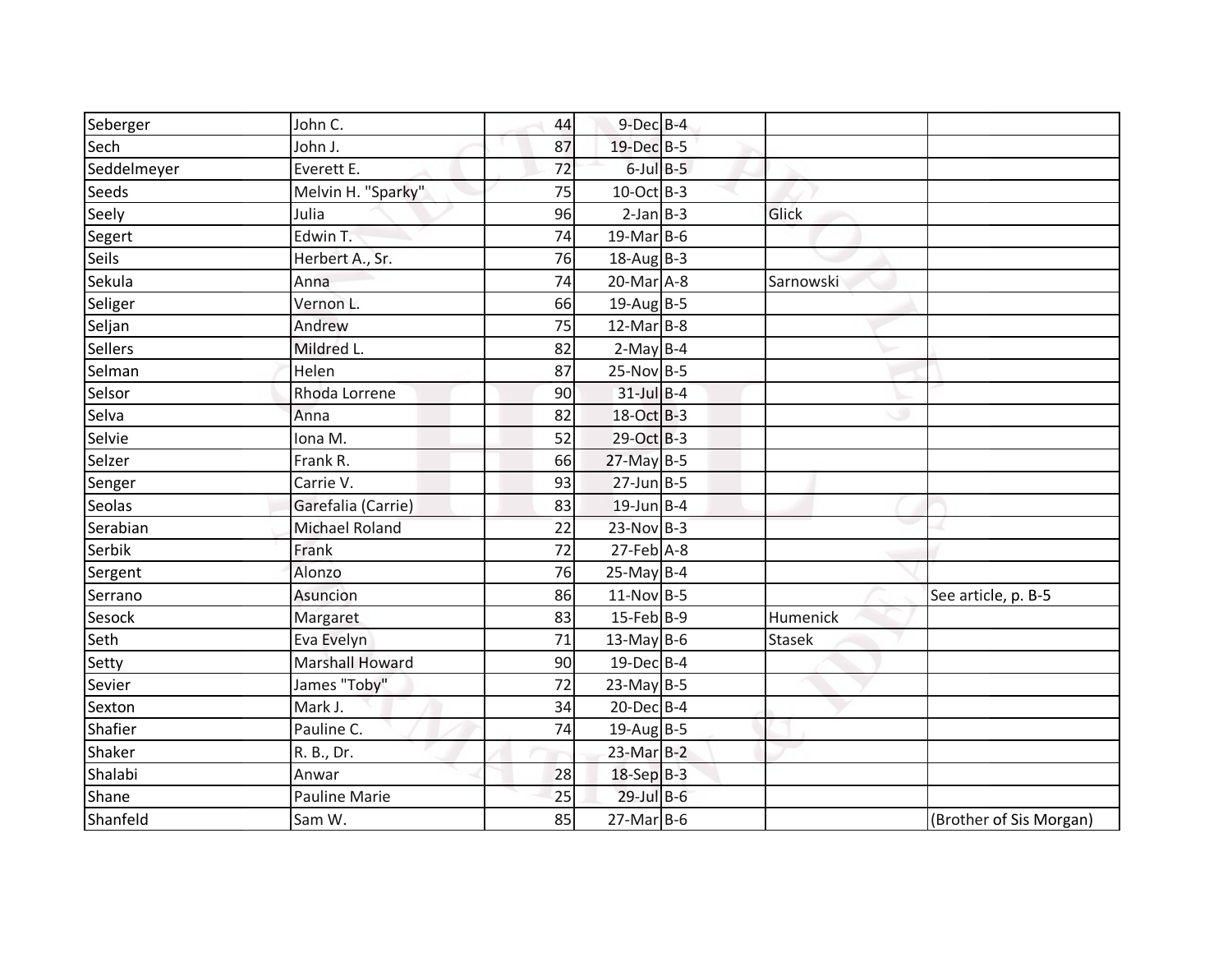| <b>Shanks</b> | Marjorie                 | 78 | 19-Dec B-4       |        |                                       |
|---------------|--------------------------|----|------------------|--------|---------------------------------------|
| Sharp         | Mary Robertson           | 65 | $25-AprB-5$      |        |                                       |
| Sharp         | Robert "Red"             | 51 | 30-Nov B-3       |        | See also article Nov. 29, p.<br>$A-1$ |
| Shaver        | Eva T. "Shady"           | 80 | $4-AugB-3$       |        |                                       |
| Shavey        | Arthur H., Sr.           | 77 | $6$ -Jun $B$ -5  |        |                                       |
| Shaw          | James A., Lt. Col., USAF | 70 | $12$ -Jul B-5    |        |                                       |
| Shaw          | Oro M.                   | 83 | $8-Apr$ B-6      |        |                                       |
| Shebesh       | Edward J.                | 47 | $24$ -Feb $C-2$  |        |                                       |
| <b>Shefts</b> | Stanley J.               | 80 | 15-May B-4       |        |                                       |
| Sheldon       | William Rochford (Doc)   | 78 | $9-Nov$ B-3      |        |                                       |
| Shelton       | Raymond B.               | 79 | $29$ -Oct B-3    |        |                                       |
| Shelton       | Willie J.                | 62 | $6$ -Jun $B$ -5  |        |                                       |
| Shepperd      | Vernon                   | 62 | $1-Mar$ D-2      |        |                                       |
| Sheridan      | Bernice M.               | 82 | $4-Apr$ B-4      |        |                                       |
| Sherman       | Albertine J.             | 70 | $12$ -Sep B-3    |        |                                       |
| Sherman       | Charles E.               | 73 | $25$ -Jan C-6    |        | See article, p. C-6                   |
| Sherman       | Mary                     | 78 | $29-Nov$ B-3     | Ranich | Maiden name listed Nov.<br>30, p. B-3 |
| Sherpetoskey  | Joseph A. "Shep"         | 76 | $24$ -Jul B-4    |        |                                       |
| Sherpetosky   | Ethel (Shep)             | 85 | $7$ -Jul B-3     |        |                                       |
| Sherrill      | Harold F.                | 81 | 29-May B-4       |        |                                       |
| Shipley       | Amy                      | 5  | $10$ -Nov $A-1$  |        | See article, p. A-1                   |
| Shipley       | Kenneth C.               | 71 | $7-Mar$ D-5      |        |                                       |
| Shively       | Dwayne D. "Shorty"       | 52 | $5-Sep B-3$      |        |                                       |
| Shoemake      | Harry M.                 | 64 | $14$ -Dec $B-3$  |        |                                       |
| Shofner       | William P., Sr.          | 67 | $7-Oct$ B-3      |        |                                       |
| Shonk         | Anna T.                  | 94 | $22$ -Jun B-5    |        |                                       |
| Shore         | Deseree (Skaggs)         | 28 | $25$ -Jul $B$ -5 |        |                                       |
| Short         | Ethel G.                 | 62 | $17$ -Jan $D-8$  |        |                                       |
| Short         | William E., Sr.          | 78 | $21-Sep$ B-3     |        |                                       |
| Shoulders     | Velma                    | 73 | $13$ -Jun B-5    |        |                                       |
|               |                          |    |                  |        |                                       |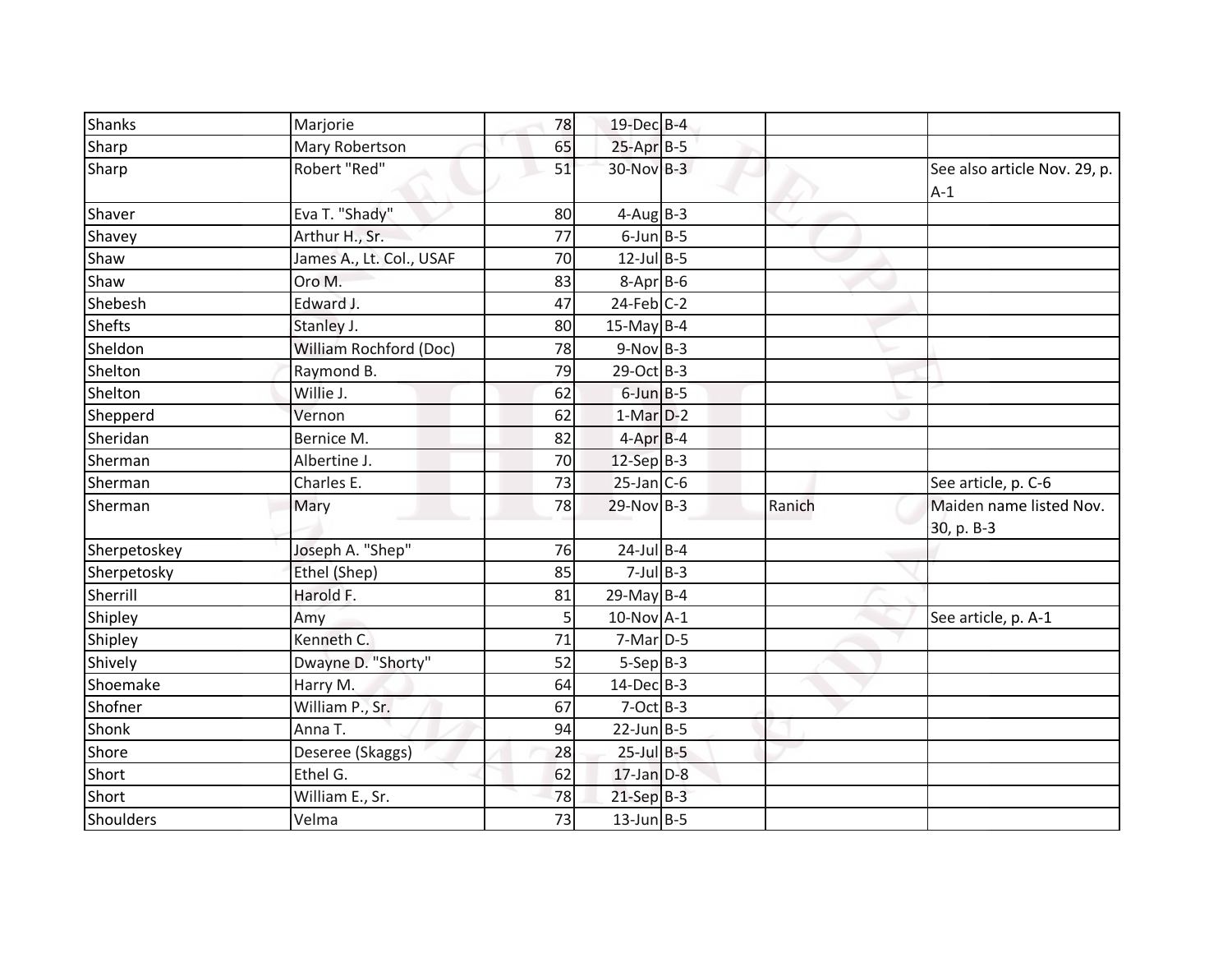| Showalter      |                    |    |                  |            |                           |
|----------------|--------------------|----|------------------|------------|---------------------------|
|                | Fred A.            | 18 | $9$ -Jan $C$ -5  |            |                           |
| Shutan         | Emanuel            | 81 | 29-Aug B-5       |            |                           |
| Shytles        | Willie F.          | 53 | $3$ -Dec $B-3$   |            |                           |
| <b>Sias</b>    | Eric J.            | 21 | $19$ -May B-3    |            |                           |
| Sibert         | Laura E.           | 80 | $17$ -Jul B-4    |            |                           |
| Sides          | Mary E.            | 69 | $17-Oct$ B-3     |            |                           |
| Siebielec      | Julius T. "Red"    | 71 | $3$ -Jan $D-8$   |            |                           |
| Sielski        | Agnes              | 88 | $9-$ Sep $B-6$   | Wawrzyniak |                           |
| Sierra         | Luis R.            | 62 | $6$ -Jan $C$ -3  |            |                           |
| Siggers        | Letha Ann          | 26 | $13$ -Dec $B-3$  |            |                           |
| Sikich         | David C.           | 19 | $20$ -Nov B-3    |            |                           |
| Sikorski       | Richard J.         |    | $17$ -Jun $B-3$  |            |                           |
| Silaj          | Mary V. (Medonic)  | 83 | $28$ -Aug B-4    |            |                           |
| Simchak        | Raymond J.         | 70 | $25-Apr$ B-5     |            |                           |
| <b>Simkins</b> | William E.         | 74 | $9-MarB-8$       |            |                           |
| Simko          | Frank J.           | 69 | 26-Aug B-9       |            |                           |
| Simmelink      | Katherine          | 97 | $17$ -Jul C-2    |            |                           |
| Simmons        | Louise C.          | 80 | $5-Sep C-4$      | Cosgrove   | See also Sept. 20, p. B-3 |
| Simmons        | Nora (Hawkins)     | 80 | $3$ -Jan C-5     |            |                           |
| <b>Simons</b>  | Steven M.          | 29 | $9$ -Jul $B$ -4  |            |                           |
| Simpson        | Lorraine R.        | 63 | $4$ -Jun B-4     |            |                           |
| Simpson        | Paul E.            | 53 | $14$ -Nov B-3    |            |                           |
| Sims           | Donnie R.          | 33 | 15-Oct B-3       |            |                           |
| <b>Sims</b>    | Griffin            | 93 | $6$ -May B-7     |            |                           |
| <b>Sinks</b>   | <b>Emily Bobin</b> | 66 | $13$ -Dec $B-3$  |            |                           |
| <b>Sinkus</b>  | Sarah "Sally"      | 82 | $19$ -Aug B-5    |            |                           |
| Sipos          | Amelia M.          | 77 | $13-Oct$ B-3     |            | See article, p. B-3       |
| Sisneros       | Roderick G.        | 69 | 4-Mar D-14       |            |                           |
| Sitkowski      | William J. "Bill"  | 51 | $30$ -Jun $B-3$  |            |                           |
| Sittema        | Ida                | 91 | $17$ -Apr $B$ -4 |            |                           |
| Sitz           | Virginia I.        | 71 | 29-Oct B-3       | Walley     |                           |
| Siuba          | John J.            | 70 | $20$ -Dec $B-4$  |            |                           |
|                |                    |    |                  |            |                           |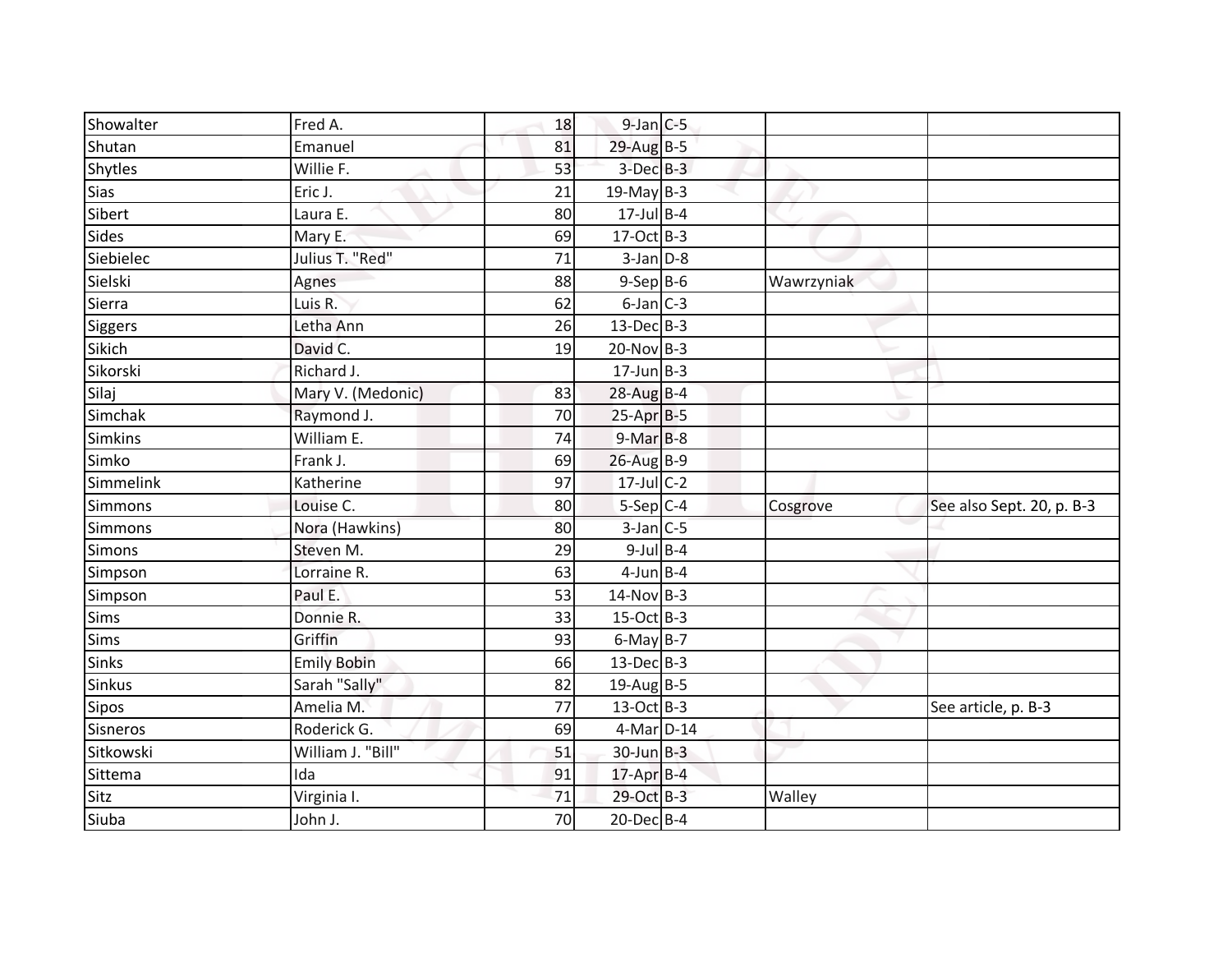| <b>Sivak</b>     | Irene L.             | 76 | 28-Oct B-5        |                 |                     |
|------------------|----------------------|----|-------------------|-----------------|---------------------|
| Sivewright       | Olliette M.          | 70 | 27-Oct B-3        |                 |                     |
| Skenandore       | Thomas H.            | 29 | $26$ -Mar $B$ -6  |                 |                     |
| Skibo            | William              |    | $4$ -Dec $B$ -4   |                 |                     |
| Skinner          | Maxine M.            | 70 | $3-Sep B-3$       |                 |                     |
| Skorch           | Walter               | 85 | $21$ -Jan D-14    |                 |                     |
| Skorupka         | Chester J.           | 71 | $4$ -Aug B-3      |                 |                     |
| Skoulos          | Emanuel M.           | 78 | $4$ -May B-5      |                 |                     |
| Skrzekut         | Casimer M. "Casey"   | 48 | $24-Nov$ B-3      |                 |                     |
| <b>Skufakiss</b> | Marian               | 82 | $22$ -Aug B-5     |                 |                     |
| Skundrich        | Michael F.           | 81 | $7-Nov$ B-6       |                 |                     |
| Skvara           | Michael              | 71 | $2-Jan$ B-3       |                 |                     |
| Slacanin         | Marie S. "Min"       | 79 | $5-NovB-3$        |                 |                     |
| Slaga            | Julia M.             | 75 | 10-Mar A-10       |                 |                     |
| Slamkowski       | Dorothy              | 82 | $3$ -Jan $C$ -5   |                 |                     |
| Slaney           | Agnes R.             | 85 | $18$ -Jan E-2     |                 |                     |
| Slater           | Albert C.            | 63 | $16-Nov$ B-3      |                 |                     |
| Slaughter        | Arthur R.            | 79 | $20-Apr$ B-5      |                 |                     |
| Slemin           | Carrie A.            | 31 | $23$ -Aug B-6     | Presley         |                     |
| Slesinski        | Richard B.           | 66 | $17$ -Apr B-4     |                 |                     |
| Sliger           | Ruth C.              | 83 | $16$ -Aug B-6     |                 |                     |
| Sliwa            | John P.              | 71 | $12-Oct$ B-3      |                 |                     |
| Slusarczyk       | Edward B. "Bitters"  | 65 | $5-Aug$ H-4       |                 |                     |
| Slusnak          | Anna                 | 82 | $15-AprB-7$       |                 |                     |
| Sluyter          | Lloyd                | 78 | $26-Sep B-3$      |                 |                     |
| Smentkowski      | Florence             | 87 | 27-Nov A-5        | Kaminski        |                     |
| Smiddy           | Russell S.           | 90 | $17-Nov$ B-3      |                 | See article, p. B-3 |
| Smigla           | Cecilia J. (Krygier) | 74 | $7$ -Jun $B$ -10  |                 |                     |
| Smigla           | <b>Edward Thomas</b> | 70 | $12$ -Jun $B-4$   |                 |                     |
| Smith            | Alfreda S.           |    | $15$ -Mar $ C-4 $ | <b>Banasiak</b> |                     |
| Smith            | Alline               |    | $3-Dec$ $B-3$     |                 |                     |
| Smith            | Calvin W.            | 72 | $30$ -Jun $B-3$   |                 |                     |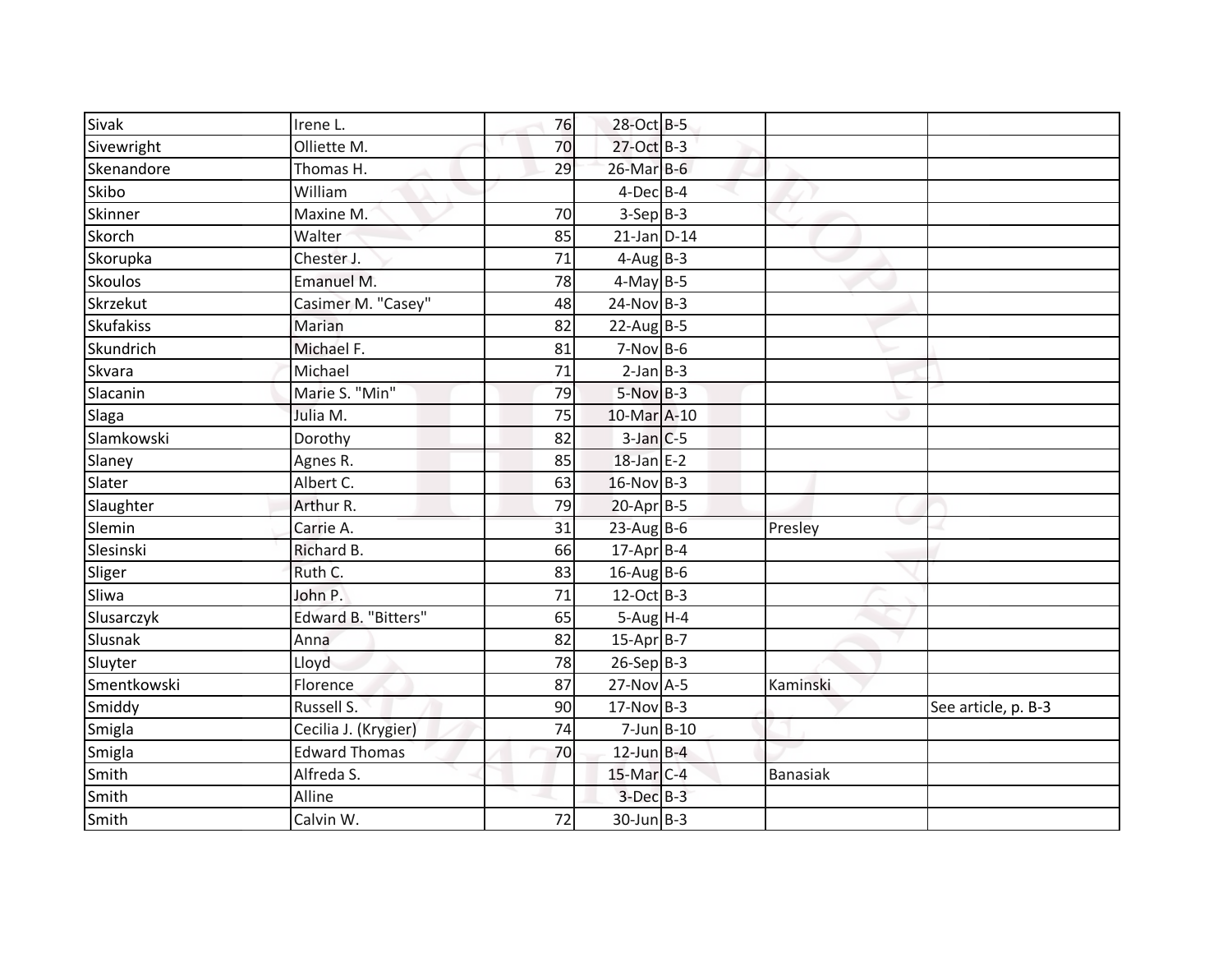| Smith     | Casimir P. "Carlo"         | 76 | $29$ -Jun $B - 5$ |         |  |
|-----------|----------------------------|----|-------------------|---------|--|
| Smith     | Charles E. "Smitty"        | 73 | $4$ -Oct B-3      |         |  |
| Smith     | Clarence Raleigh "Raleigh" | 78 | $9-$ Sep $B-6$    |         |  |
| Smith     | Dallas E., Jr.             | 75 | $22$ -Feb $C-2$   |         |  |
| Smith     | Derrick Lynier             | 31 | $21$ -Dec $B-3$   |         |  |
| Smith     | Earl E.                    | 71 | $4-May$ B-5       |         |  |
| Smith     | Edna                       | 89 | $26$ -Apr $B$ -5  |         |  |
| Smith     | Henry F.                   | 78 | $30$ -MarB-6      |         |  |
| Smith     | Isabell                    | 88 | $22$ -May B-4     |         |  |
| Smith     | James M.                   | 75 | $8-Aug$ B-5       |         |  |
| Smith     | John E., Jr.               | 36 | $11-Apr$ B-5      |         |  |
| Smith     | Mary Margaret              | 77 | $20$ -Jul B-5     |         |  |
| Smith     | Mattie M.                  |    | $4$ -Jul B-6      |         |  |
| Smith     | Maurice C., Sr.            | 68 | $14$ -Jun B-5     |         |  |
| Smith     | Michael A.                 | 38 | 18-Oct B-3        |         |  |
| Smith     | Patricia Ann               | 49 | 28-Oct B-5        | Doherty |  |
| Smith     | Ralph E.                   | 67 | $22$ -Jun B-5     |         |  |
| Smith     | Raymond E.                 | 52 | $2$ -Jun $B-3$    |         |  |
| Smith     | Richard "Butch"            | 67 | 14-Feb D-8        |         |  |
| Smith     | Shirley                    |    | $24$ -Jun B-4     | Elliott |  |
| Smith     | Wallace I.                 | 72 | $5-May$ B-3       |         |  |
| Smith     | William I.                 | 66 | $6$ -Apr $B$ -5   |         |  |
| Smokvina  | Dario                      | 74 | 18-Mar E-11       |         |  |
| Smolen    | Agnes Agatha               | 84 | $20$ -Mar $A$ -8  | Moslon  |  |
| Smolen    | Bruno F.                   | 80 | $21-Oct$ B-5      |         |  |
| Smolenski | John                       | 81 | $10$ -Apr $B$ -4  |         |  |
| Smoljan   | Walter P.                  | 69 | $26-Sep$ B-3      |         |  |
| Smolka    | Wally                      | 75 | $22$ -Dec $B-3$   |         |  |
| Smutniak  | Theresa                    | 93 | 14-Apr A-9        |         |  |
| Snell     | Fred A.                    | 74 | $24-Nov$ B-3      |         |  |
| Snider    | Beulah I.                  | 79 | $4$ -Jan C-2      |         |  |
|           |                            |    |                   |         |  |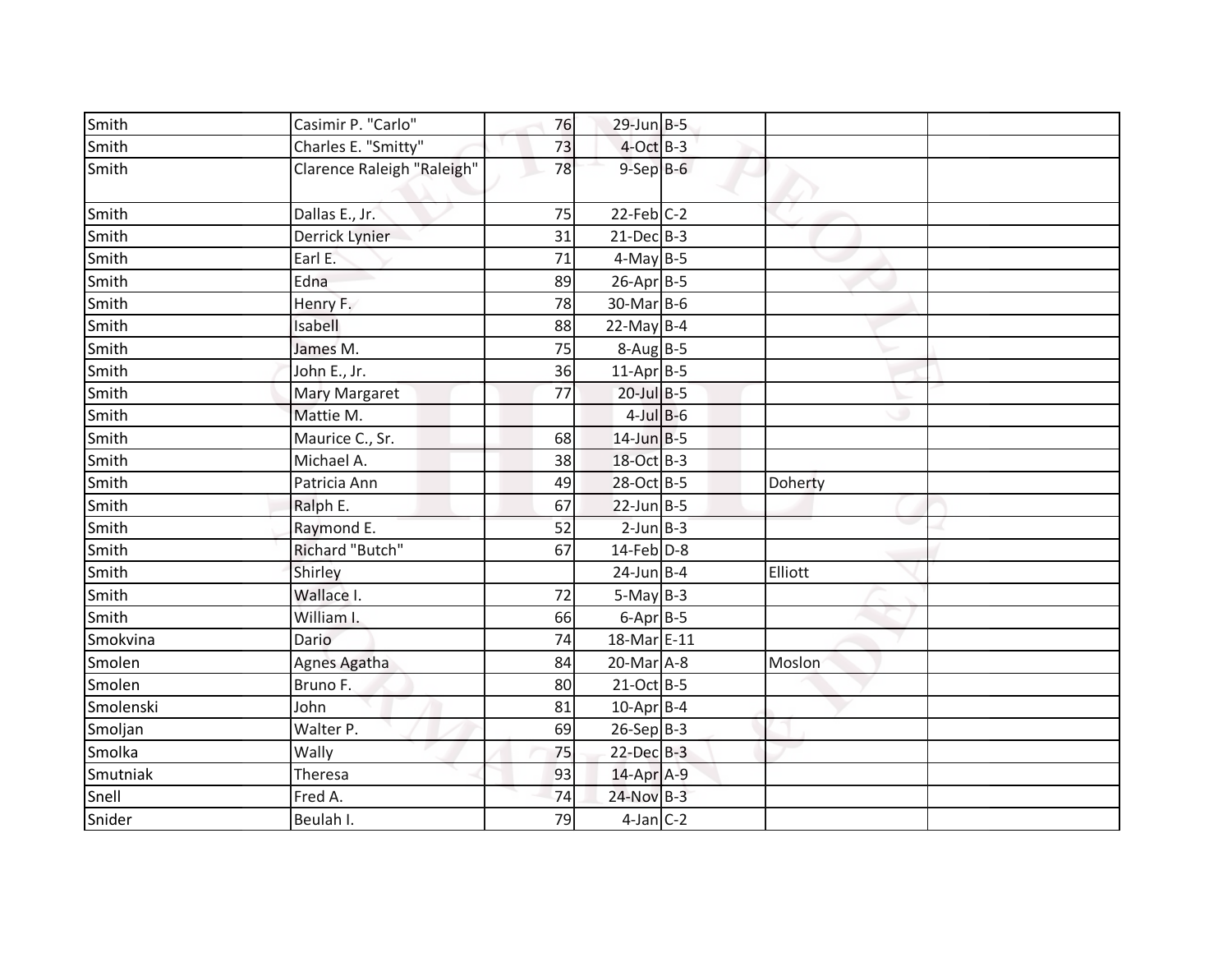| Snitchler      | James Melvin     | 71 | $21$ -Jun $B-5$  |               |  |
|----------------|------------------|----|------------------|---------------|--|
| Snopel         | Paul J. "Punchy" | 76 | $31$ -Jan $D-2$  |               |  |
| Snow           | Anna J.          | 79 | 11-Feb F-12      |               |  |
| Snyder         | Albert T.        | 82 | $16$ -Apr $B$ -7 |               |  |
| Snyder         | Don Eugene       | 55 | $18$ -Jun B-4    |               |  |
| Snyder         | Herbert R.       | 71 | $27$ -Jan B-8    |               |  |
| Sobczak        | Josephine V.     | 76 | $2-Nov$ B-3      |               |  |
| Sobek          | George E.        | 70 | $10$ -Apr $B$ -4 |               |  |
| Sobek          | John J.          |    | $15$ -May B-4    |               |  |
| Soderquist     | Myrtle           |    | $28$ -Jan E-2    | Howard        |  |
| Solaya         | Malvina 'Babe'   | 62 | $1$ -Jun $B$ -4  |               |  |
| Soldo          | Mary             | 91 | $27$ -Apr $B$ -4 | Perko         |  |
| Solis          | <b>Bernie</b>    | 38 | $5$ -Jun $B$ -5  |               |  |
| Solkey         | Ida "Edith"      | 72 | $9-Dec$ B-5      | Riese         |  |
| Soloman        | Jack Taylor      | 64 | 10-Oct B-3       |               |  |
| Somenzi        | Catherine D.     | 23 | 18-Apr B-5       |               |  |
| <b>Sommers</b> | John V.          | 84 | $6 - Apr$ B-5    |               |  |
| Sonaty         | Warren G.        | 66 | $24$ -May B-7    |               |  |
| Sonnenberg     | Cecil O.         | 76 | $21$ -May B-5    |               |  |
| Sons           | Francis          | 70 | $14-Sep$ B-3     |               |  |
| Sopko          | Alex             | 72 | $4-Nov$ B-3      |               |  |
| Sopp           | Samuel W., Jr.   | 55 | $22$ -Feb $C-2$  |               |  |
| Soptich        | Anna             |    | $6$ -May $B$ -5  |               |  |
| Soto           | Mauro            | 89 | $7-May$ B-5      |               |  |
| Souhrada       | Daniel M., Sr.   | 76 | $9-Aug$ B-6      |               |  |
| Sourlis        | Helen "Sandy"    | 68 | $4$ -Jan $C-2$   |               |  |
| Sousa          | Carmella A.      | 58 | $2$ -Jun $B-3$   |               |  |
| Southard       | Josephine        | 72 | $20$ -Jul B-5    | Ambord        |  |
| Sowa           | Richard R.       | 63 | $7 - Apr$ $B-3$  |               |  |
| Spangler       | Jean M.          | 69 | 16-Aug B-7       | <b>Sheets</b> |  |
| Spanich        | George S.        | 93 | $16$ -Jan C-5    |               |  |
| Spanier        | Gayle D.         | 55 | 28-Dec B-7       |               |  |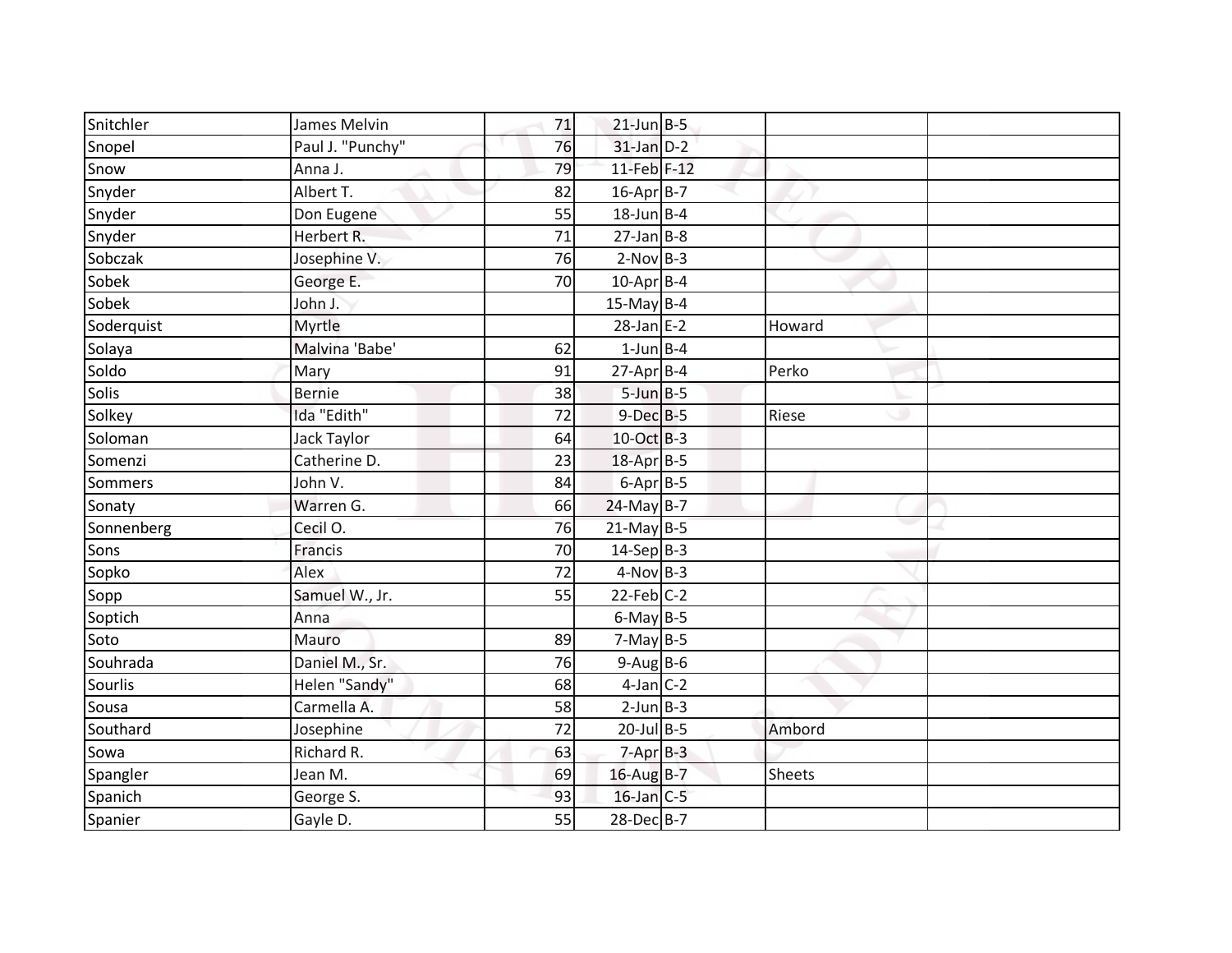| Spann         | Noah A., Sr.         | 79 | 10-May B-5       |         |                                               |
|---------------|----------------------|----|------------------|---------|-----------------------------------------------|
| <b>Sparks</b> | Mae M.               | 77 | $11$ -Jul B-5    |         |                                               |
| Sparling      | Sylvia Ethel         | 96 | $4$ -May $B-5$   |         | See articles May, p. B-5<br>and May 8, p. B-5 |
| Spear         | Frank A., Sr.        | 55 | $17$ -Apr $B$ -4 |         |                                               |
| Spear         | Mary M.              | 83 | $22-Oct$ B-3     |         |                                               |
| Spearman      | Curtis L. "Curt"     | 56 | $22$ -Mar $B-2$  |         |                                               |
| Specter       | Melvin H.            | 86 | $12$ -Jan C-2    |         | See also article Jan. 13, p.<br>$C-10$        |
| Speese        | Evelyn K.            | 59 | $13$ -Apr B-5    |         |                                               |
| Spencer       | <b>Eugene Debs</b>   | 74 | $21$ -Dec $B-3$  |         |                                               |
| Spencer       | Jettie Lee           | 88 | $2-Jan$ B-3      |         |                                               |
| Spencer       | Joseph F.            | 79 | 13-Nov B-3       |         |                                               |
| Sperko        | Walter J.            | 71 | 28-Oct B-5       |         |                                               |
| Sphiman       | Robert F., Jr.       | 63 | $15$ -Mar $C-4$  |         |                                               |
| Spisak        | Frances F.           | 83 | $10$ -Aug B-5    | Modrock |                                               |
| Spisak        | John W.              | 87 | $22$ -Jun B-5    |         |                                               |
| Spoerner      | Dora Lee             | 80 | 19-Oct B-3       |         |                                               |
| Spry          | Earl J.              | 79 | $25$ -Dec $B-3$  |         |                                               |
| Spudic        | John J. (Spud WNGB)  | 77 | $19$ -Apr $B$ -5 |         |                                               |
| Spudic        | Joseph "Rocky"       | 71 | $8-Sep$ $B-3$    |         |                                               |
| Spudich       | Rose V. (Atamian)    | 84 | $26$ -Feb $B$ -6 |         |                                               |
| Spudville     | John R.              | 44 | $17-Sep$ B-3     |         |                                               |
| Spurlock      | Pauline              | 61 | $22$ -May B-4    |         |                                               |
| Spurlock      | <b>Ruth Irene</b>    | 80 | $1-Oct$ B-4      |         |                                               |
| St. Pere      | Louis A.             |    | $12$ -Feb $A$ -6 |         |                                               |
| <b>Stack</b>  | <b>Thomas Robert</b> | 58 | $21-Nov$ B-3     |         |                                               |
| Stacko        | Susanne E., S.F.O.   | 79 | $2-Dec$ B-5      |         |                                               |
| Stafford      | Raymond H.           | 81 | $5-May$ B-3      |         |                                               |
| Stahl         | Laura E.             | 97 | $26$ -Mar $B-2$  |         |                                               |
| Stain         | Richard C.           | 73 | $4$ -Jul B-6     |         |                                               |
| Stam          | Elizabeth (Simpson)  |    | 29-Mar B-7       |         |                                               |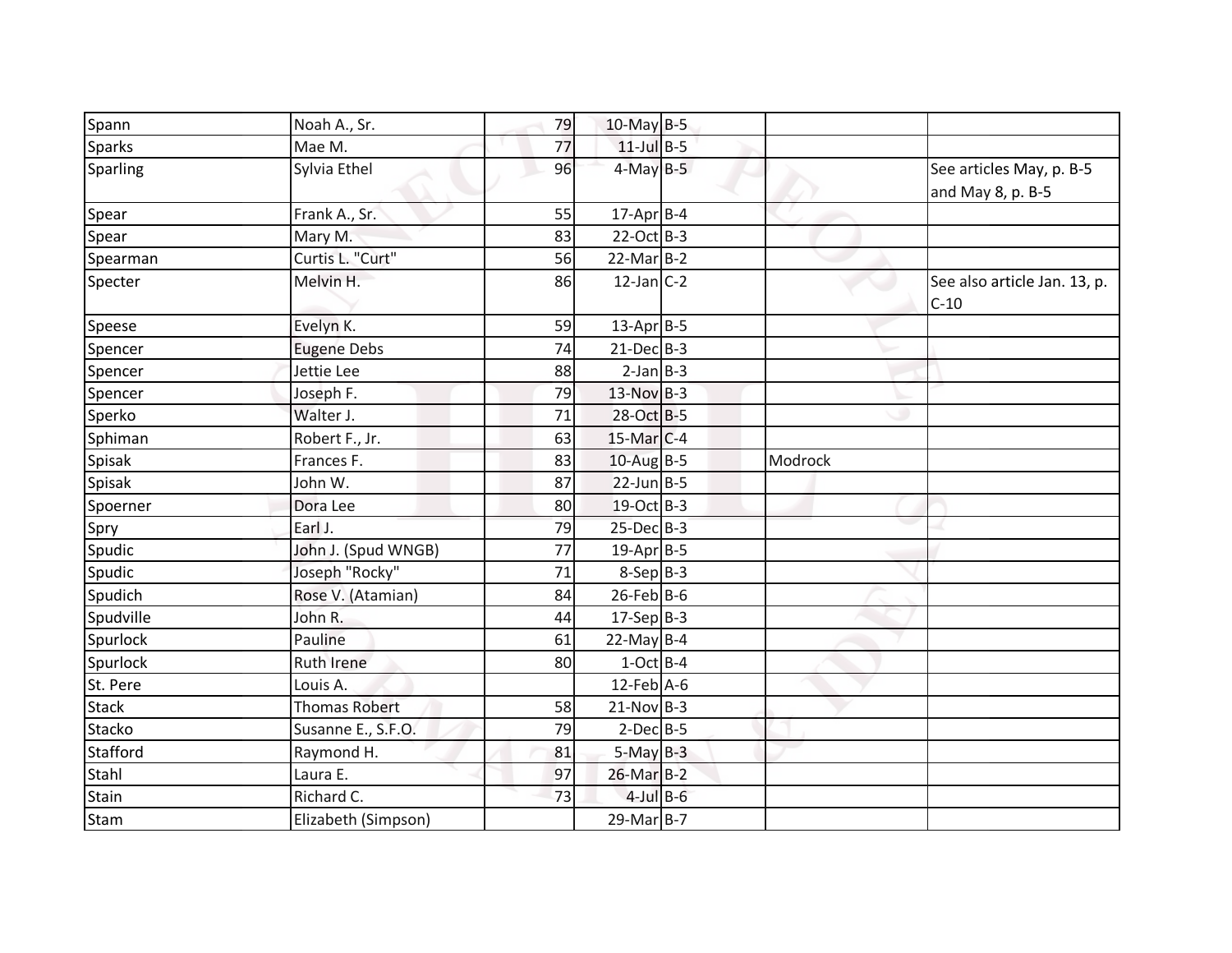| Stanczak        | Prascilla T.          | 81 | $6$ -Jun $B$ -5  | Bocian-Brzycki |                                        |
|-----------------|-----------------------|----|------------------|----------------|----------------------------------------|
| <b>Stanek</b>   | Jerome F.             | 74 | 12-Feb A-6       |                |                                        |
| Stanish         | Dorothy J.            | 68 | $12$ -Jun $B-4$  | Wleklinski     |                                        |
| <b>Stankus</b>  | Beatrice M.           | 85 | $13$ -Dec $B-4$  |                |                                        |
| Stanley         | Claude, Sr.           | 80 | $15-Nov B-3$     |                |                                        |
| Stanley         | Valada                | 79 | $23$ -Jun $B-3$  |                |                                        |
| Stanovich       | George "Casey"        | 97 | $22$ -Mar $B-2$  |                |                                        |
| Stanton         | Everett J.            | 66 | 30-Dec B-5       |                |                                        |
| Stanton         | Lester A.             | 82 | $25-Nov$ B-5     |                |                                        |
| <b>Stapke</b>   | Charles J.            | 76 | $11$ -Jul B-5    |                |                                        |
| Staresnick      | Lawrence              | 68 | $16$ -Mar $C-2$  |                |                                        |
| <b>Stark</b>    | Irene M.              | 84 | $26$ -Jun B-4    |                |                                        |
| <b>Starke</b>   | Helen T.              | 69 | 16-Oct B-3       |                |                                        |
| <b>Starr</b>    | Terese M.             | 61 | 26-Oct B-3       |                |                                        |
| <b>Stasak</b>   | Theresa (Seljan)      | 69 | $15$ -Feb $B$ -9 |                |                                        |
| <b>Stash</b>    | Andrew J., Jr.        | 63 | $7 - Aug$ B-4    |                |                                        |
| Steele          | John "Tom"            | 60 | $21$ -May B-5    |                |                                        |
| Steen           | Joseph A., Rev.       | 96 | $9-Sep$ B-6      |                | See also article Sept. 10, p.<br>$B-4$ |
| Stefchuk        | Anna (Zato)           | 90 | $25-Nov B-5$     |                |                                        |
| Steffan         | Ethel M.              | 78 | $15$ -Jun $B$ -5 |                |                                        |
| Steffel         | William               | 79 | $8-Nov$ B-6      |                |                                        |
| Steffen         | Helen                 | 82 | $19$ -Apr $B$ -6 |                |                                        |
| Stefnik         | James Stephen         | 41 | $15$ -Aug B-5    |                |                                        |
| Steiner         | Joseph                | 87 | $6$ -May $B-10$  |                |                                        |
| Steinhilber     | Marie                 | 91 | $11$ -Jan $D-12$ |                |                                        |
| Steinmetz       | E. Ruth               | 80 | $25$ -Jun $B$ -5 |                |                                        |
| <b>Steivers</b> | Bill E.               | 86 | $10$ -Jul B-4    |                |                                        |
| Steller         | Rudolph               | 74 | $2$ -Feb $C-2$   |                |                                        |
| <b>Stephens</b> | Charles W. "Chuck"    | 39 | 28-Sep B-4       |                |                                        |
| <b>Stephens</b> | <b>Emmett Eugene</b>  | 52 | $27$ -Mar $B$ -6 |                |                                        |
| Stephens        | <b>Susan Florence</b> |    | $29-AprB-7$      |                |                                        |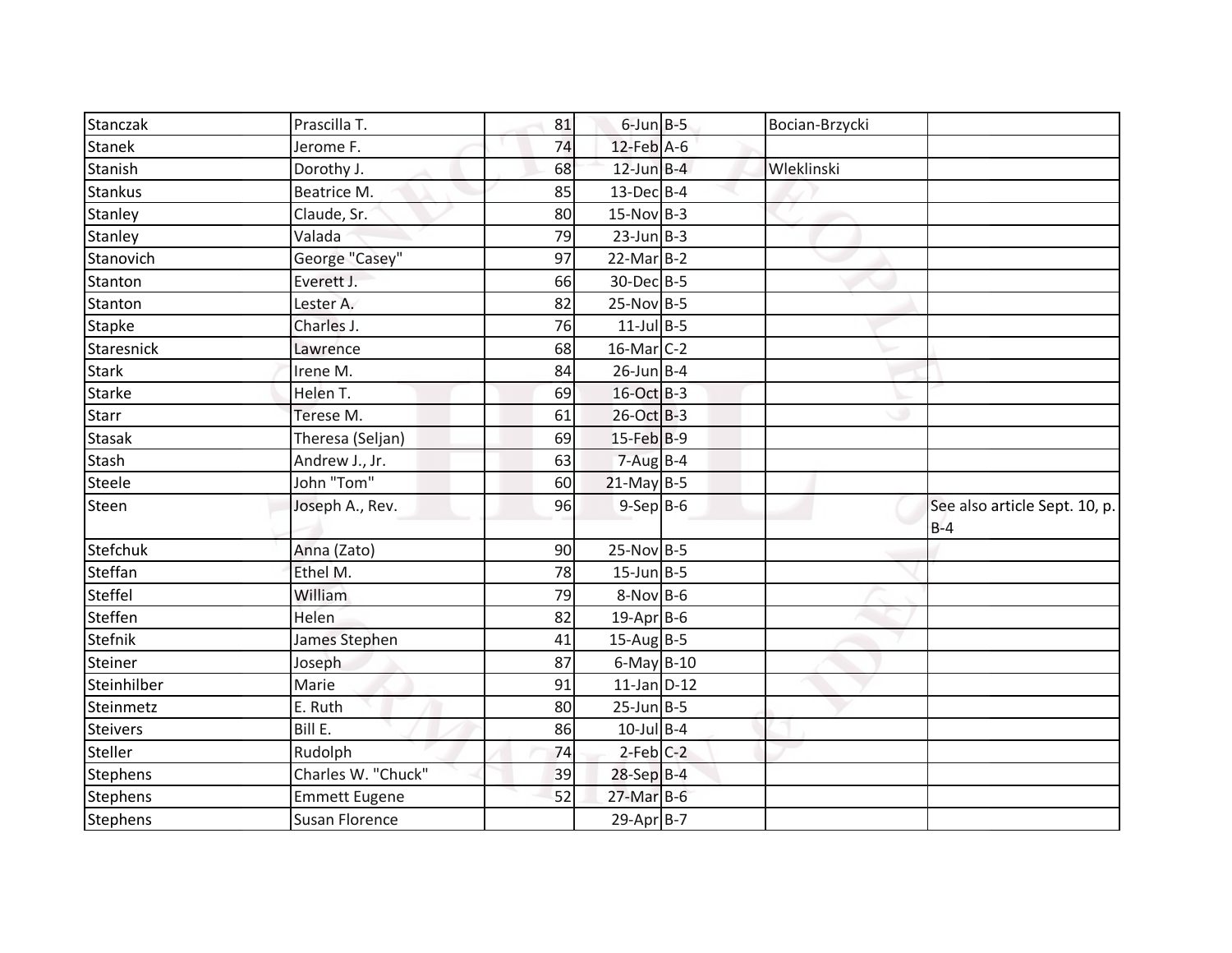| Stevens        | Jennie Ruth          | 95 | $6$ -Jun $B$ -5        |        |                          |
|----------------|----------------------|----|------------------------|--------|--------------------------|
| <b>Stevens</b> | Kathryn I.           | 86 | $26$ -Feb B-6          |        |                          |
| <b>Stevens</b> | William J.           | 84 | $9$ -Jun $B - 3$       |        |                          |
| Stewart        | <b>Charles Ray</b>   | 59 | $30$ -AugB-5           |        |                          |
| Stewart        | Clyde L.             | 72 | $26$ -AugB-9           |        |                          |
| Stickley       | Charles E., Jr.      | 78 | $20$ -Jun $B - 5$      |        | See also June 28, p. B-7 |
| Stiener        | Ervin W.             | 75 | $31$ -Mar $B-3$        |        |                          |
| Stigall        | General              | 68 | $5$ -Jan $C-1$         |        |                          |
| Stinson        | Anyta M.             | 82 | $9-Mar$ B-8            |        |                          |
| <b>Stiscak</b> | George J.            | 80 | $1$ -Dec $B-3$         |        |                          |
| <b>Stivers</b> | Verna                | 85 | $17$ -Apr $B$ -4       |        |                          |
| Stockstill     | James                | 45 | $17$ -Jun $B-3$        |        |                          |
| <b>Stockus</b> | Bernice C.           | 67 | $1-Oct$ <sub>B-4</sub> |        |                          |
| Stockwell      | Cynthia G.           | 42 | $8-May$ B-5            |        |                          |
| Stoddard       | Ira E. (Gene)        | 65 | 25-Oct B-7             |        |                          |
| Stodola        | Mary                 | 99 | $23-Nov$ B-3           |        |                          |
| Stoehr         | Wilbert J.           | 76 | $9-Sep$ B-6            |        |                          |
| Stofko         | John                 | 87 | $2-Jan$ B-3            |        |                          |
| <b>Stokes</b>  | Jeanette A.          | 77 | $5-May$ B-3            |        |                          |
| <b>Stolarz</b> | Emil A., Sr. "Miler" | 75 | $18$ -Jul $B$ -5       |        |                          |
| Stoming        | Helen                | 77 | $2-Mar$ A-6            |        |                          |
| Stone          | Agnes F.             | 80 | $13$ -Jun $B-5$        |        |                          |
| Stone          | Angel L.             | 26 | $21-Dec$ B-3           |        |                          |
| Stone          | <b>Betty Jean</b>    | 59 | $3$ -Jan $D-8$         |        |                          |
| Stone          | Clyde F.             | 70 | $16$ -Oct B-3          |        |                          |
| Stoner         | Floyd Jarius         | 51 | $15$ -Feb B-9          |        |                          |
| Stopper        | Louise C.            | 94 | $4-Jan$ $C-3$          |        |                          |
| Stowell        | Marvin               | 88 | $27$ -Mar $D-2$        |        |                          |
| Straughn       | Lloyd J. "Slugger"   | 75 | 19-Oct B-3             |        |                          |
| <b>Strege</b>  | Edith C.             | 41 | $21$ -Jan $D-14$       | Gibson |                          |
| Stretch        | Arnold L.            | 79 | $26-Nov$ B-3           |        | See article, p. B-3      |
| Stretch        | Elizabeth            | 82 | $1-Nov$ B-3            |        |                          |
|                |                      |    |                        |        |                          |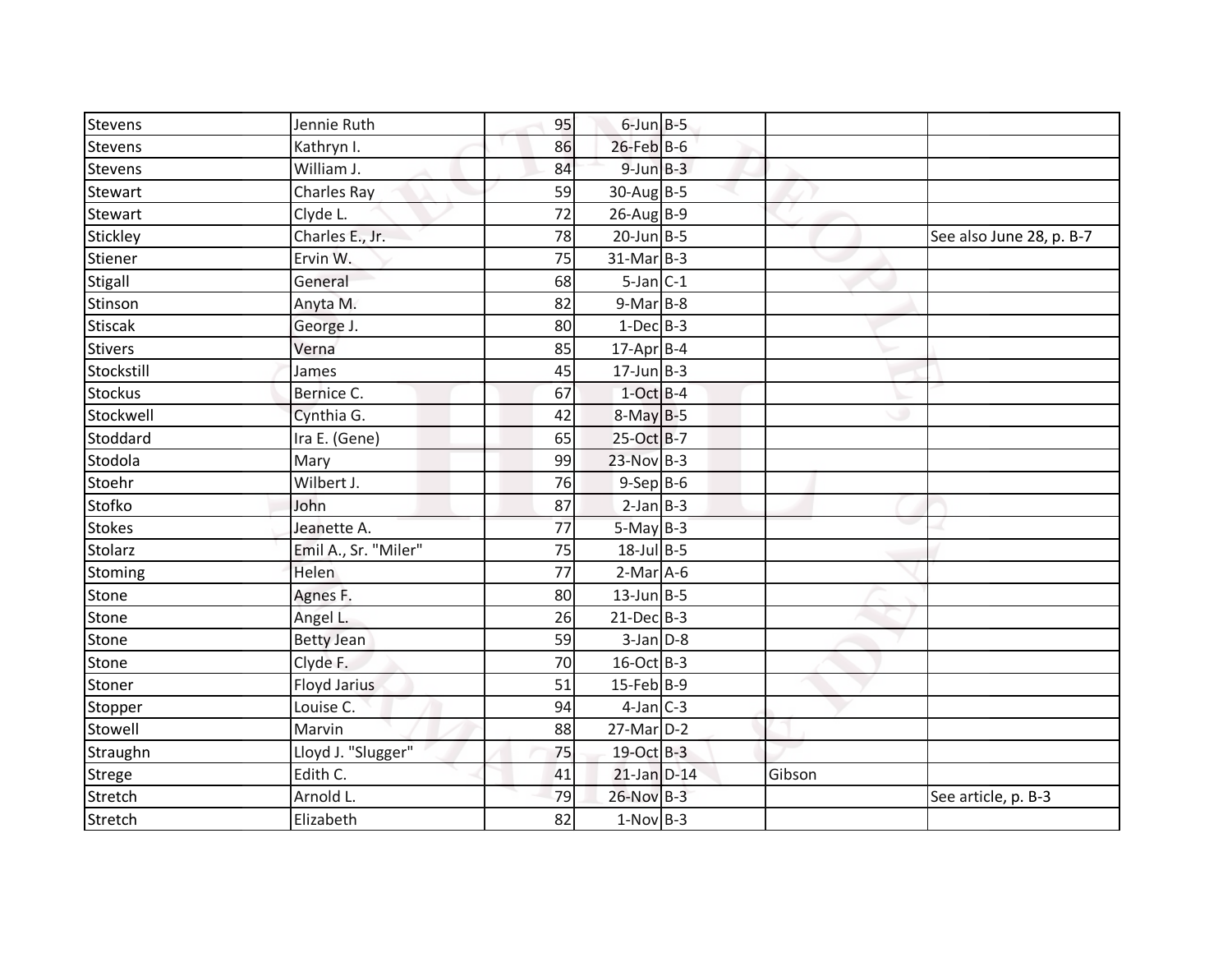| Strickland  | John Homer          | 82 | $2-Aug$ B-6       |          |                     |
|-------------|---------------------|----|-------------------|----------|---------------------|
| Strohl      | Juanita D.          | 76 | $15-SepB-3$       |          |                     |
| Strom       | Esther E.           | 96 | $19$ -Jun $B - 4$ |          |                     |
| Stromquist  | Howard N.           | 80 | $26$ -May B-3     |          |                     |
| Strong      | Jack                | 75 | $4-Sep$ B-4       |          |                     |
| Strubel     | Anthony J.          | 79 | $27$ -Feb $A-8$   |          |                     |
| Struzik     | Mildred             | 69 | $23-Oct$ B-3      | Marcinek |                     |
| Stuebe      | Robert W., Sr.      | 68 | $5$ -Jan $C-1$    |          |                     |
| Stuhlmacher | Alvin J.            | 77 | $12$ -Jul B-5     |          |                     |
| Stupar      | <b>Bonnie Gobla</b> | 55 | $7-Nov$ B-6       |          |                     |
| Stur        | Alice J.            | 63 | $29$ -Jan B-8     |          |                     |
| Stur        | Joseph              | 77 | $29$ -AugB-5      |          |                     |
| Sturm       | Donella             | 72 | $24$ -Jan $D-5$   | Purcell  |                     |
| Styka       | Edward S.           | 72 | $14$ -May B-4     |          |                     |
| Styler      | Edward J.           | 72 | $19-Nov$ B-3      |          |                     |
| Suarez      | Ramon               | 65 | 29-Mar B-7        |          |                     |
| Sublett     | Dorothy M.          | 68 | $22-AprB-7$       |          |                     |
| Suchy       | Mary "Ida"          | 71 | 12-Oct B-3        |          |                     |
| Sufak       | John D.             | 30 | $21$ -Dec $B-4$   |          |                     |
| Sukta       | Wanda Faye          | 52 | $1-Dec$ B-3       |          |                     |
| Sulentic    | John                | 56 | $17$ -Jun B-3     |          |                     |
| Sulich      | Michael             | 83 | $2-Jan$ B-3       |          |                     |
| Sulista     | Raymond F.          | 79 | 10-Oct B-3        |          |                     |
| Sullivan    | Dennis R.           | 40 | $12$ -Dec $B-3$   |          |                     |
| Sullivan    | Genevieve M.        | 90 | $2-Apr$ B-4       |          |                     |
| Sullivan    | James P.            | 68 | $2$ -Oct B-3      |          | See article, p. B-3 |
| Sullivan    | Michael E.          | 81 | $15-Oct$ B-3      |          |                     |
| Sulski      | Raymond E.          | 72 | $12$ -Mar $B-8$   |          |                     |
| Sumler      | William D.          | 57 | 17-Jul C-2        |          |                     |
| Summers     | Charles             | 54 | 9-May B-7         |          |                     |
| Surowiec    | Alfred C. "Fritz"   | 64 | $6$ -Jan $C-3$    |          |                     |
| Surowiec    | John J.             | 69 | $16$ -Jun $B-3$   |          |                     |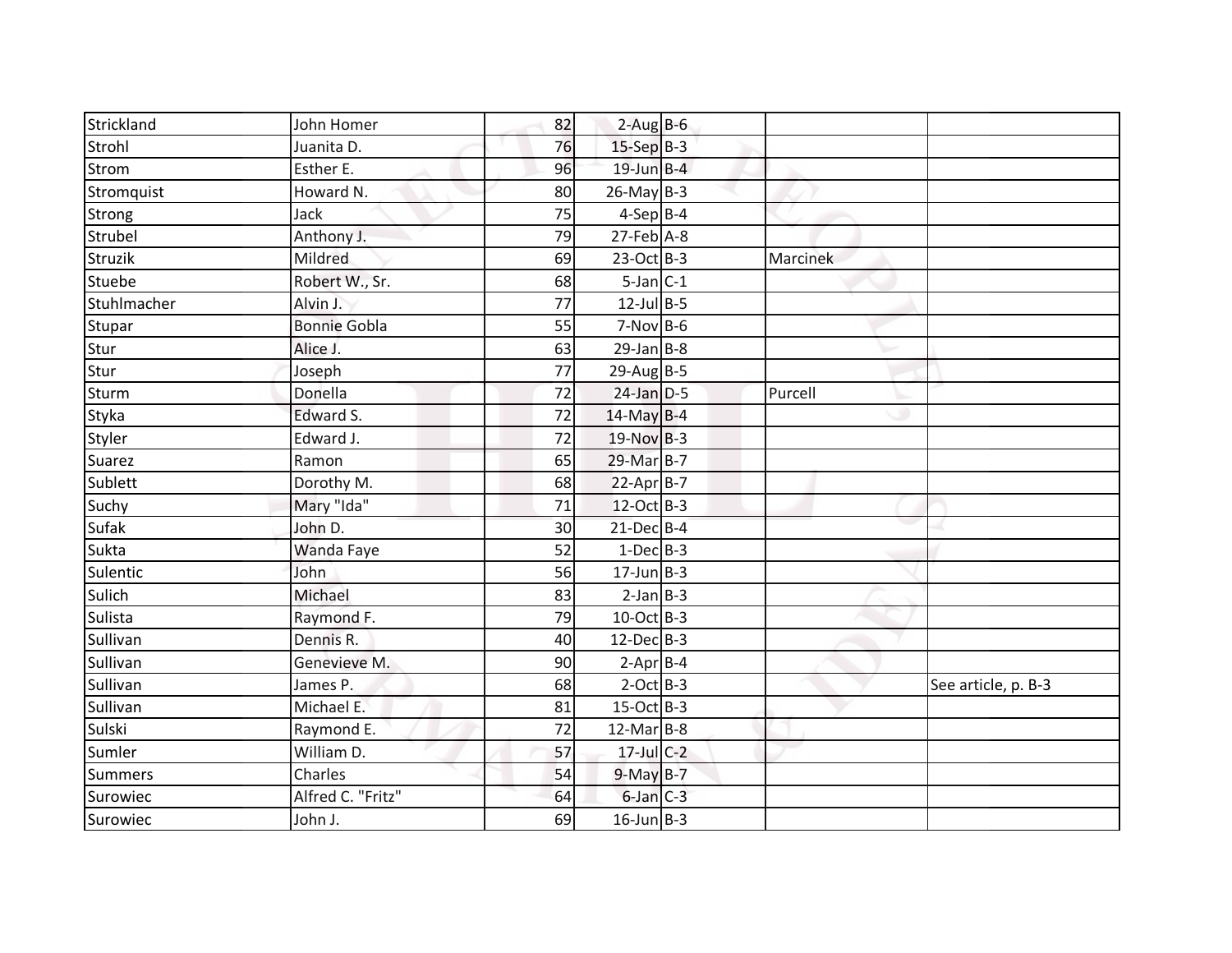| Sutko          | Frank                 | 63 | $24$ -Aug B-5          |             |                     |
|----------------|-----------------------|----|------------------------|-------------|---------------------|
| Suto           | Steve                 | 50 | $9 - Apr$ $B-5$        |             |                     |
| Sutton         | Jessie O.             | 77 | $11-MarE-2$            |             |                     |
| Swanson        | George C., D.D., Rev. | 68 | $11$ -Jul B-5          |             |                     |
| Sweeney        | Mary J.               | 67 | $9$ -Jul B-4           |             |                     |
| Sweet          | Violet I.             | 86 | $30-Sep B-4$           |             |                     |
| Swenson        | Sigrid M.             | 90 | $4-May$ B-5            |             |                     |
| Swets          | Alvin                 | 77 | 28-Oct B-5             |             |                     |
| Swisher        | Patricia L.           | 63 | $3-Mar$ A-11           |             |                     |
| Switzer        | Jacquelyn P.          | 47 | $29$ -May B-4          | O'Meara     |                     |
| Sykora         | Jessica Ann           | 33 | $18$ -Dec $B-3$        |             |                     |
| Syler          | Roy F.                | 77 | $11-Nov$ B-5           |             |                     |
| Sylvie         | Cordell P.            | 55 | $11$ -May B-5          |             |                     |
| Synko          | Kate L.               | 71 | $7$ -Jun $B$ -10       |             |                     |
| Sypniewski     | Genevieve M.          | 74 | $5-Sep$ <sub>C-4</sub> | Kaleta      |                     |
| Syrek          | Charles W.            | 71 | $12$ -Aug G-9          |             | See article, p. G-9 |
| Szalbierz      | Max R., Sr.           |    | $6-Nov$ B-3            |             |                     |
| Szczepkowski   | Genevieve A.          | 71 | 18-Oct B-3             |             |                     |
| Szelung        | Estelle               | 81 | $3-Nov$ B-3            | Szczepanski |                     |
| Szewerenko     | Paraskiewa "Pat"      | 70 | $1-Mar$ D-2            |             | See article, p. D-2 |
| Szot           | Joseph                | 68 | 14-Mar C-5             |             |                     |
| Szot           | Lillian P.            | 60 | $19$ -Dec $B - 5$      | Moll        |                     |
| Szumelda       | Joseph W.             | 74 | $29$ -Dec $B-3$        |             |                     |
| Szura          | Emily P.              | 64 | 25-Oct B-7             | Wilk        |                     |
| Szymanski      | Walter R.             | 64 | $17-Oct$ B-3           |             |                     |
| Szymbroski     | Emily                 | 77 | $21-Dec$ B-3           |             |                     |
| Tabinsky       | John                  | 73 | $12$ -Feb $A$ -6       |             |                     |
| <b>Tackett</b> | Ann                   | 72 | $9$ -Jan $C$ -5        |             |                     |
| <b>Tackett</b> | Cecil, Sr.            |    | $27$ -Apr $B-4$        |             |                     |
| Tamminga       | Gerrit                | 93 | $21$ -Jul B-3          |             |                     |
| Tanis          | Penny                 | 88 | 19-Feb B-7             |             |                     |
| Tanis          | Vernon                | 78 | $11-Oct$ B-3           |             |                     |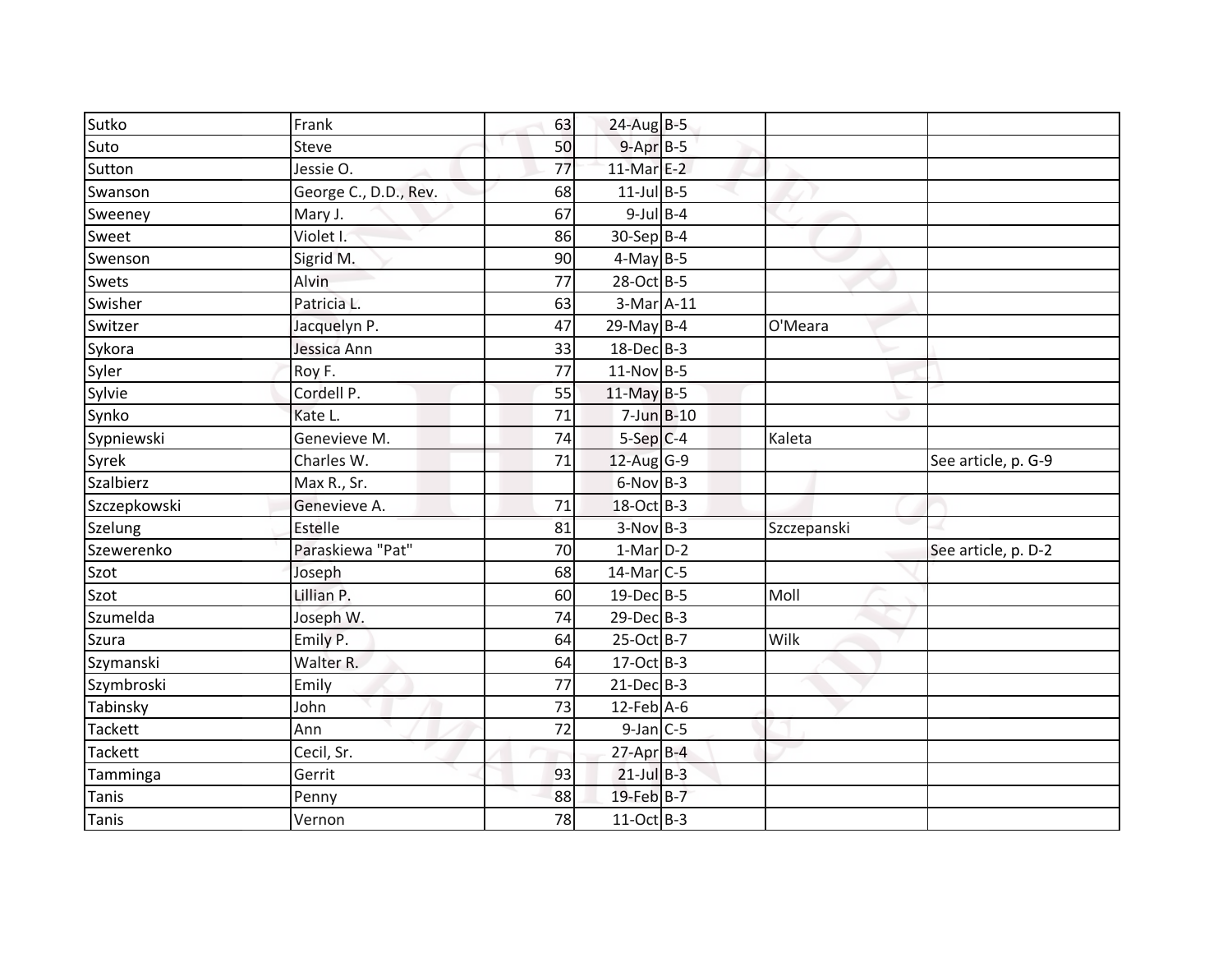| Tanovic      | Rade               | 86 | 24-Mar B-10      |         |  |
|--------------|--------------------|----|------------------|---------|--|
| Tarrant      | Joseph             | 76 | 26-Dec B-3       |         |  |
| Tate         | Thelma B.          |    | $22$ -Dec $B-3$  | Christy |  |
| Tatum        | Walter Ray (Ray)   |    | 6-Dec B-10       |         |  |
| Taylor       | Grace              | 73 | $5-May$ B-3      |         |  |
| Taylor       | Henry E.           | 73 | $6$ -Aug B-4     |         |  |
| Taylor       | Jack L.            | 63 | $31$ -Jan D-2    |         |  |
| Taylor       | Joan               | 72 | $27$ -Mar $B$ -6 |         |  |
| Taylor       | Johnny             | 72 | $3-Aug$ B-4      |         |  |
| Taylor       | Mable L.           | 82 | $29$ -Aug B-5    |         |  |
| Taylor       | Sherry A.          | 46 | $22$ -Mar $B-2$  |         |  |
| Tazbir       | Antonia            | 66 | $3$ -Jun $B$ -6  |         |  |
| Teets        | John C.            | 80 | $22$ -Jan $B-3$  |         |  |
| Temple       | Barbara L.         | 78 | $9$ -Jan $A$ -10 |         |  |
| Terrell      | Edith A.           | 59 | $1-Dec$ B-3      |         |  |
| <b>Test</b>  | Louis E., Jr.      | 65 | $24$ -Aug B-5    |         |  |
| <b>Tetek</b> | Frances            | 88 | $20$ -Dec $B-3$  |         |  |
| Tezich       | Stephen N. "Steve" | 71 | $11-Nov$ B-5     |         |  |
| Thatcher     | Robert W.          | 79 | 14-Apr A-9       |         |  |
| Theis        | Fred E.            | 70 | 18-Apr B-6       |         |  |
| Theis        | Genevieve L.       | 61 | $24$ -Dec $B$ -6 |         |  |
| Theisen      | Sylvia P.          | 75 | $3-Aug$ B-4      |         |  |
| Theobald     | Cecilia            | 79 | $7-Oct$ B-3      | Valle   |  |
| Thoma        | George N.          | 72 | $6-Nov$ B-3      |         |  |
| Thomas       | Charles B., Sr.    | 60 | 14-Apr A-9       |         |  |
| Thomas       | John A.            | 55 | $17$ -May B-5    |         |  |
| Thomas       | Joseph J.          | 79 | $29$ -Oct B-3    |         |  |
| Thomas       | Lucille            | 52 | $9-Nov$ B-3      |         |  |
| Thomas       | Orene              | 69 | $14$ -Jan C-2    |         |  |
| Thomas       | William B. T.      | 55 | $22$ -Dec $B-3$  |         |  |
| Thomas       | William L.         | 53 | $27$ -Jun B-5    |         |  |
| Thomasson    | Loren G. "Tom"     | 65 | $10$ -May B-5    |         |  |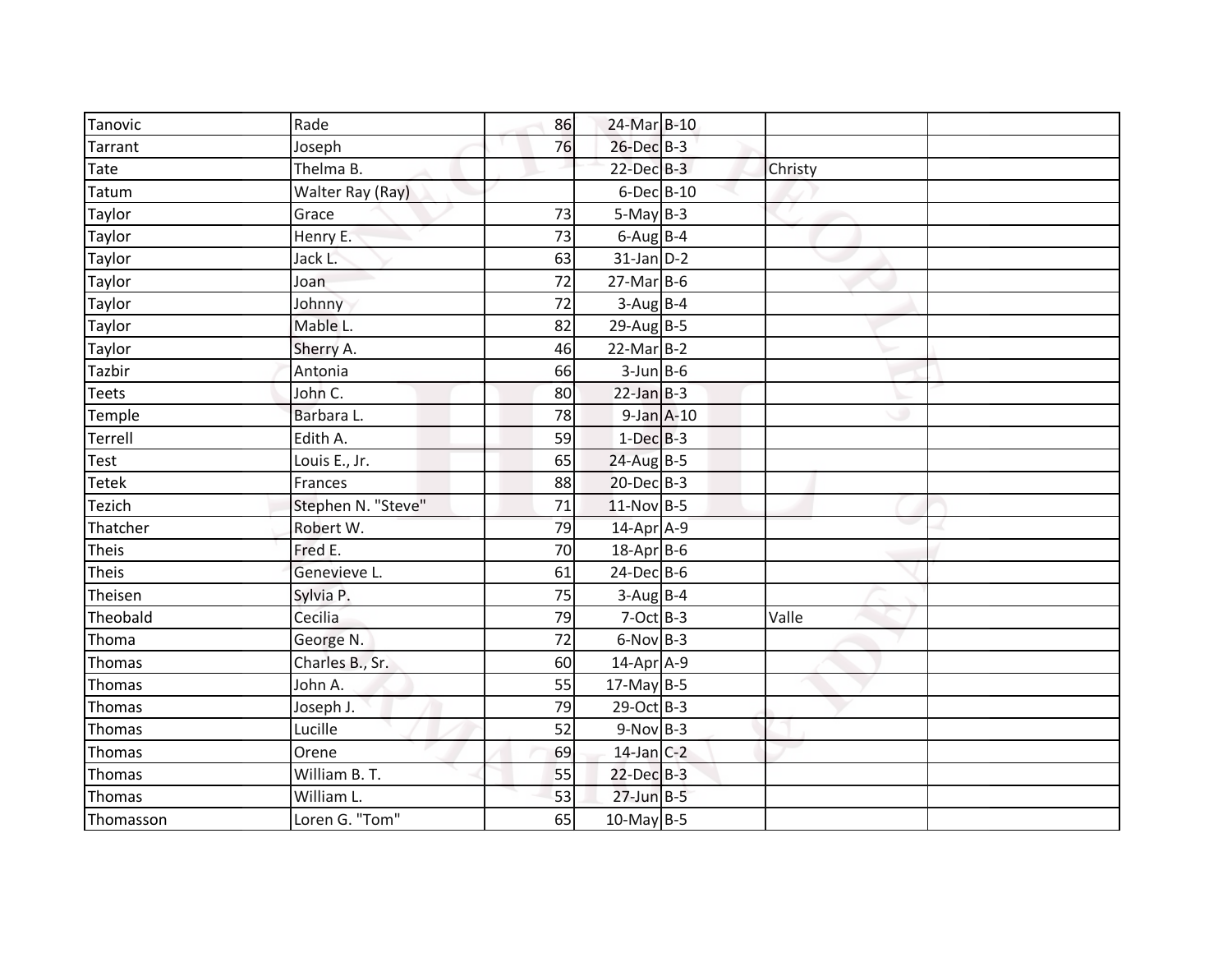| Thompson       | Barbara Jo           | 50 | 20-Dec B-4             | Ritter     |                                       |
|----------------|----------------------|----|------------------------|------------|---------------------------------------|
| Thompson       | Charles W.           | 66 | $10$ -Nov B-3          |            |                                       |
| Thompson       | Helen                | 85 | $10$ -Jul $B-4$        |            |                                       |
| Thomson        | Stuart R.            | 71 | $24$ -AugB-5           |            |                                       |
| Thonert        | Oscar F.             | 77 | $29$ -Apr $B$ -6       |            |                                       |
| Thornton       | Caroline             | 84 | 26-Dec B-3             |            |                                       |
| Thorsen        | Mervin "Herb"        | 87 | $17-Nov$ B-3           |            | See article, p. B-3                   |
| Thorsky        | John                 | 71 | $29$ -Apr $B$ -6       |            |                                       |
| Thrasher       | Ethel J.             | 90 | $28$ -Jan E-2          |            |                                       |
| Thurman        | Jean B.              | 60 | 18-Oct B-5             |            | See also article Oct. 19, p.<br>$B-3$ |
| Thurston       | Catherine (Barth)    | 84 | $12$ -Apr B-5          |            |                                       |
| <b>Tibbles</b> | Esther M.            | 83 | 20-Oct B-3             | Schumacher |                                       |
| <b>Tigner</b>  | <b>Ray Neal</b>      | 64 | $29$ -May B-4          |            |                                       |
| Tigner         | Venie V.             | 55 | $5-Sep$ <sub>C-4</sub> |            |                                       |
| Tillotson      | Ulysses              | 85 | 25-Oct B-7             |            |                                       |
| Tilton         | Lulu M.              | 98 | $25-Sep$ B-3           |            |                                       |
| Timkovich      | Andrew "Cliff"       | 79 | $2-Jan$ $C-8$          |            |                                       |
| Tkach          | Edward G.            | 67 | 28-Sep B-4             |            |                                       |
| Tobin          | <b>Bernice Molly</b> | 71 | 10-Oct B-3             |            | See article, p. B-3                   |
| Tobin          | Eileen M.            | 73 | $20$ -Feb $C$ -6       | Hoefler    |                                       |
| Todd           | Bernice L.           | 85 | $22-Mar$ B-3           |            | See article, p. B-3                   |
| Todd           | Carroll M.           | 74 | $8-Sep$ $B-3$          |            |                                       |
| Todd           | Goldie               | 92 | $9-Apr$ B-5            |            |                                       |
| Todd           | Nathaniel W.         | 92 | $21$ -Feb $C$ -5       |            |                                       |
| Tokarz         | Joseph               | 66 | $9-Nov$ B-3            |            |                                       |
| Tokash         | John J.              | 72 | $17-Nov$ B-3           |            |                                       |
| Tolley         | Randy R.             | 28 | $25-Mar$ B-8           |            |                                       |
| Tolson         | Roy L.               | 75 | $11$ -Aug B-3          |            |                                       |
| Tolzman        | Maude                | 95 | $6$ -Jul $B$ -5        |            |                                       |
| Tomich         | Mary                 | 90 | $29$ -Aug B-5          |            |                                       |
| Tomkins        | Margaret E.          | 72 | $1-Oct$ B-4            |            |                                       |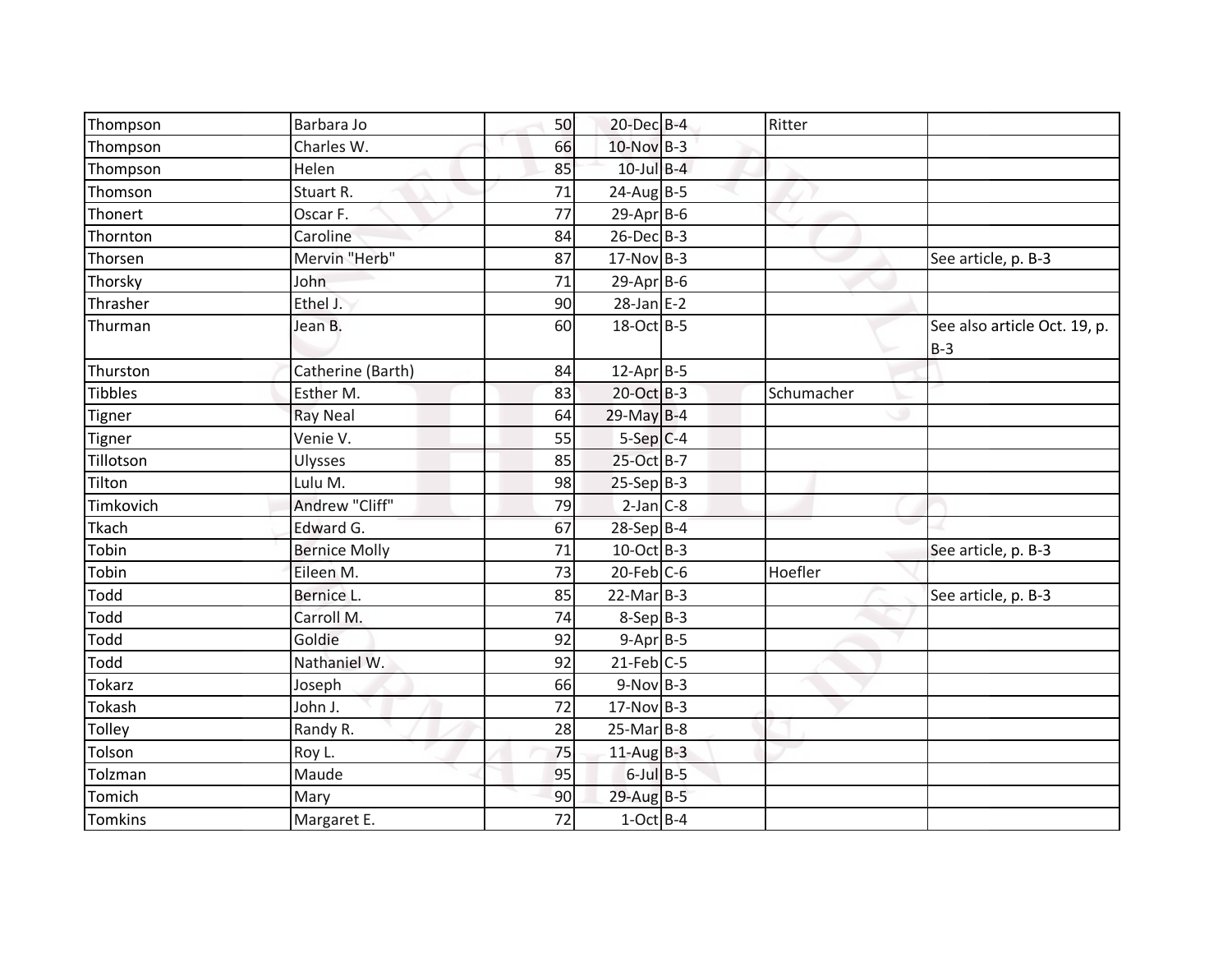| Toomire       | Edward D.                | 53  | $28-Sep$ B-4      |                |                 |
|---------------|--------------------------|-----|-------------------|----------------|-----------------|
| Toporek       | John                     | 76  | $27$ -Dec $B-4$   |                |                 |
| Topp          | Christine T.             | 80  | 14-Apr A-9        |                |                 |
| Torbit        | Opal E.                  | 90  | $28$ -Feb $C-5$   |                |                 |
| <b>Torok</b>  | <b>Barbara</b>           | 102 | $25-Sep$ B-3      |                |                 |
| <b>Torres</b> | Efren R.                 | 57  | $21$ -Dec $B-3$   |                |                 |
| Toth          | <b>Mary Margaret</b>     | 73  | $11$ -Jul B-5     | Yedinak        |                 |
| Toth          | Paul                     | 80  | $9$ -Jan $A$ -10  |                |                 |
| Toth          | Steve J.                 | 69  | $12$ -Apr $B$ -5  |                |                 |
| Tothfalusi    | Michael                  | 83  | 21-Oct B-5        |                |                 |
| Townsend      | Dorothy F.               | 75  | $29-Sep$ B-3      |                |                 |
| Townsend      | Lauristene               | 76  | $10$ -Jun B-6     |                |                 |
| Tratar        | Joseph J., Sr. (Trotter) | 66  | $8-May$ B-5       |                |                 |
| Treiber       | Irene T.                 | 76  | $27-SepB-3$       | Stasik         |                 |
| Treschak      | Agnes G.                 | 82  | $21$ -Jul B-3     | Sabol          |                 |
| Tresnowski    | Luella                   | 84  | 11-Dec B-8        | Stewart        | See also p. B-3 |
| Trice         | Lee Anna                 | 57  | $18$ -Dec $B-3$   |                |                 |
| Trier         | Theodore (Ted)           | 87  | $19$ -Feb B-7     |                |                 |
| Trimble       | Verl                     | 70  | $21$ -Apr $B-3$   |                |                 |
| Tringler      | Joseph                   | 81  | $2-Sep B-3$       |                |                 |
| Tristan       | Daniel M.                | 60  | $30$ -Jun $B - 3$ |                |                 |
| Triumph       | Geraldine C.             | 57  | $22$ -Jul B-5     |                |                 |
| Trocha        | Walter V.                | 71  | $13$ -May B-6     |                |                 |
| Troksa        | John J.                  | 78  | $13$ -Feb $C-2$   |                |                 |
| <b>Tropek</b> | John                     | 72  | $23$ -Jul B-5     |                |                 |
| Troup         | Jessie M.                | 97  | $13$ -Jan C-10    |                |                 |
| Trozzy        | Rose K.                  | 85  | $22$ -Feb $C-2$   | Piskorz        |                 |
| Truby         | Margaret T.              | 85  | $21-Nov$ B-3      | <b>Beissel</b> |                 |
| Trusha        | Frank J.                 | 83  | 18-Sep B-3        |                |                 |
| Trylong       | Frank                    | 69  | $8$ -May $B$ -5   |                |                 |
| Trzcinski     | Edwin R.                 | 80  | 10-Dec B-3        |                |                 |
| Trzcinski     | Roger W.                 |     | $4$ -Jan $C-2$    |                |                 |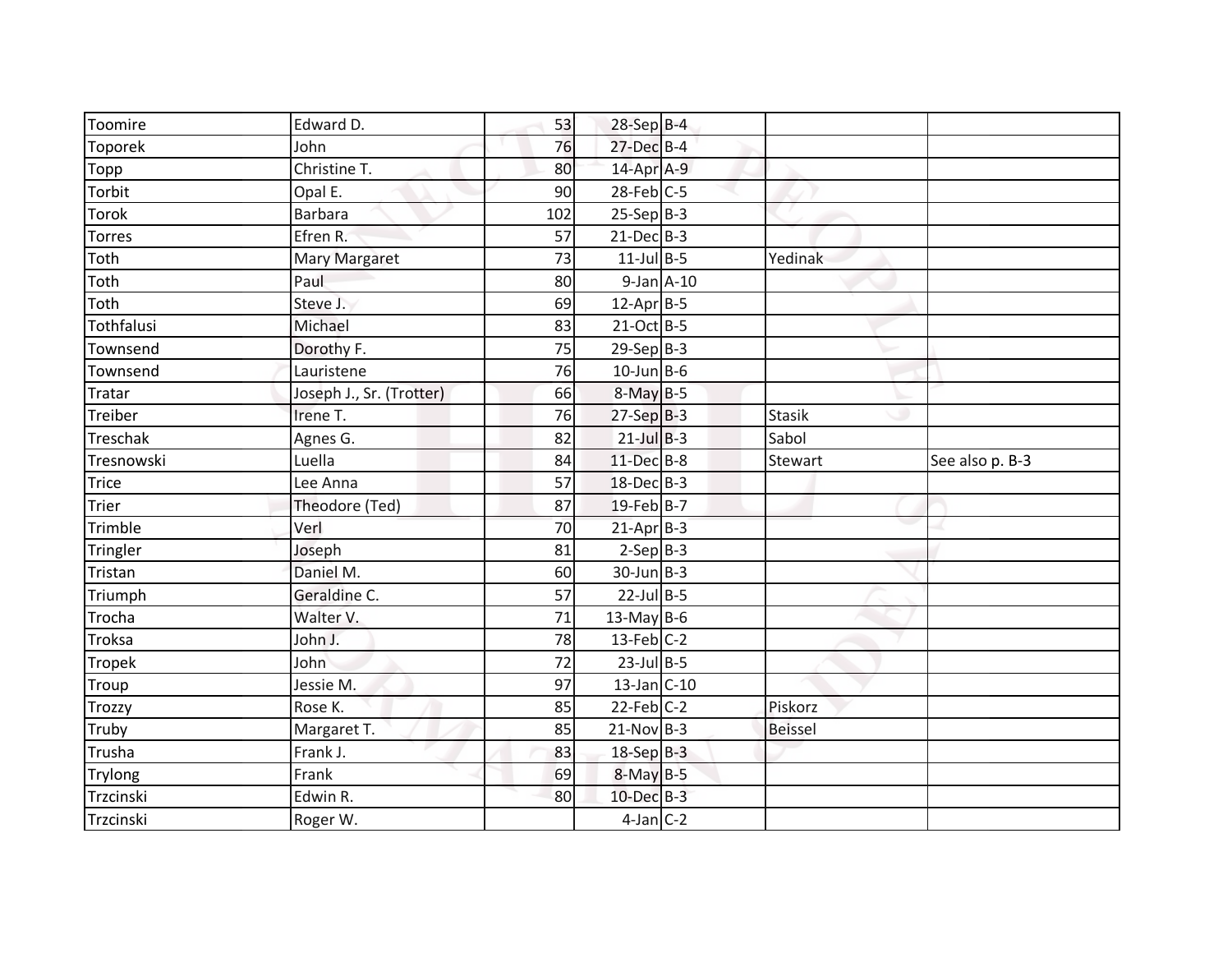| <b>Tsilis</b> | William M.         | 66 | $16$ -Jun $B-3$   |      |  |
|---------------|--------------------|----|-------------------|------|--|
| Tucker        | Florence E.        | 93 | $3-Nov$ B-3       |      |  |
| Tucker        | John D.            | 80 | $13$ -Jun $B-5$   |      |  |
| Tucker        | Ruth E.            | 63 | $11$ -Feb F-12    |      |  |
| Tudor         | Sarah O.           | 95 | $21$ -Aug B-4     |      |  |
| Tuel          | Virvie O.          | 89 | $15$ -Mar $ C-4 $ |      |  |
| Tuhacek       | Emma A.            | 89 | $10$ -Apr $B$ -4  | Metz |  |
| Tumbas        | Milan "Mike"       | 84 | $26$ -Aug B-9     |      |  |
| Tumidalsky    | Emma M.            | 69 | $26$ -Jul B-5     |      |  |
| Turico        | Matilda            | 96 | $29$ -Aug B-5     |      |  |
| Turkowski     | Alvina A.          | 72 | $29-Sep$ B-3      |      |  |
| Turkowski     | Steve J. "Turk"    | 75 | 17-Feb A-9        |      |  |
| Turner        | Joe D.             | 43 | $31$ -Jul $B-4$   |      |  |
| Turnquist     | Lawrence Gideon    | 86 | $6$ -Jan $C$ -3   |      |  |
| Tuskan        | Charles J., Sr.    | 70 | 31-Dec B-3        |      |  |
| <b>Tussey</b> | William            | 74 | $21$ -Mar $D-8$   |      |  |
| Tyburski      | Betty              | 60 | $3$ -Jul B-4      |      |  |
| Tylenda       | Helen T.           | 67 | $1-Feb$ $D-2$     |      |  |
| Tyler         | <b>Alice Pearl</b> | 83 | $23$ -Dec $B-4$   |      |  |
| Tyler         | Virginia Juanita   | 67 | 25-Oct B-7        |      |  |
| Tyrrell       | John J.            | 77 | $22$ -Jul B-5     |      |  |
| Ullstam       | Mildred E.         | 78 | $23-Oct$ B-3      |      |  |
| Underwood     | Cecilia T.         | 70 | $6-Sep$ B-3       |      |  |
| Underwood     | Gloria "Jean"      | 56 | $3$ -Jan $D-8$    |      |  |
| Upchurch      | Dalphia R.         | 82 | $5-Mar$ B-8       |      |  |
| Upshaw        | Branon "Rooster"   | 81 | $8-May$ B-5       |      |  |
| Urbanek       | John L., Sr.       | 73 | $1-May$ B-5       |      |  |
| Urbanski      | Casimir A.         | 71 | $10$ -May B-5     |      |  |
| Urtz          | Leonard J.         | 59 | 12-Feb A-6        |      |  |
| Uzubell       | Clara V.           | 86 | 23-Oct B-3        |      |  |
| Vaccaro       | Demenico           | 76 | $15-Nov$ B-3      |      |  |
| Vacendak      | Anna               |    | $24$ -May B-7     |      |  |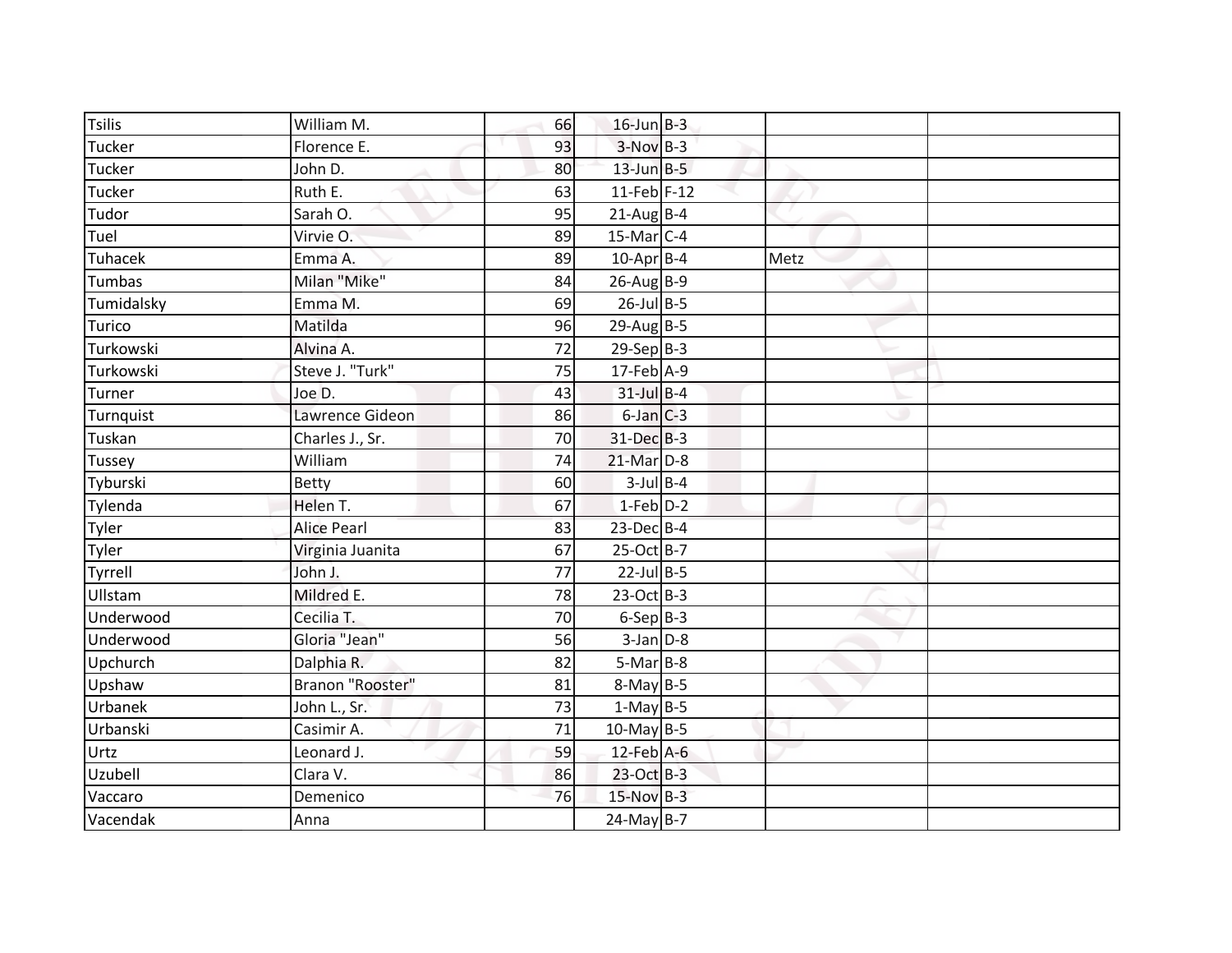| Vadas               | Stella L.              | 65 | $1-Sep B-3$      |       |  |
|---------------------|------------------------|----|------------------|-------|--|
| Valent              | Mary M.                | 70 | 8-Feb D-2        |       |  |
| Valenti             | Anna                   | 88 | $19$ -Dec $B$ -4 |       |  |
| Valle               | Anthony V.             | 65 | $9$ -Jul B-4     |       |  |
| Vallis              | Thomas J.              | 80 | $6-Nov$ B-3      |       |  |
| Van Drunen          | Peter P.               | 84 | $11$ -Jan $D-12$ |       |  |
| Van Dyke            | Thomas                 | 84 | $3$ -Jan $D-8$   |       |  |
| Van Gilder          | <b>Charles Mel</b>     |    | $24$ -May B-5    |       |  |
| Van Gilder          | Jacob Roy              | 90 | $6$ -Jul $B$ -5  |       |  |
| Van Horn            | David "D.J."           | 28 | $27$ -Dec $B-3$  |       |  |
| Van Horn            | Ralph V.               | 74 | 11-Oct B-5       |       |  |
| Van Kuiken          | Evert J.               | 84 | $22-AprB-7$      |       |  |
| Van Lul             | Albert                 | 66 | 11-Nov B-5       |       |  |
| Van Til             | Edward S.              | 79 | $6$ -Feb $C$ -5  |       |  |
| Van Vleck           | David M.               | 48 | $9-Nov$ B-6      |       |  |
| Van Wagner          | Mary B.                | 82 | $4$ -Aug B-3     |       |  |
| VanBuskirk          | Mildred H.             | 89 | $29$ -Aug B-5    |       |  |
| <b>Vander Meer</b>  | George                 | 73 | $30$ -Jan $A-9$  |       |  |
| <b>Vander Vliet</b> | Jeanette               | 79 | $24-Nov$ B-3     |       |  |
| Vander Wall         | Myra L.                | 80 | 30-Mar B-6       |       |  |
| Vanderbilt          | Edward, Sr.            | 91 | $8-Apr$ B-6      |       |  |
| VanderWall          | Reinder "Van"          | 83 | $28$ -Jan E-2    |       |  |
| VanderWoude         | Sophie                 | 80 | $20$ -Jan B-6    |       |  |
| Vanderzeyde         | Raymond                | 57 | $28$ -Apr $B-3$  |       |  |
| VanDrunen           | John C.                | 79 | $22-Sep B-3$     |       |  |
| VanHeest            | <b>Nicholas</b>        | 86 | $13$ -Jul C-5    |       |  |
| Vania               | John R. "Johnny Cakes" | 73 | $17$ -Jul C-2    |       |  |
| VanKeppel           | Katie                  | 79 | $22$ -Aug B-5    |       |  |
| VanNatta            | John Richard           | 36 | $8-May$ B-5      |       |  |
| VanWilligan         | Jane                   |    | $13$ -May B-6    |       |  |
| Vanzo               | Catherine              | 82 | $23$ -Jan $A-11$ | Ferro |  |
| Vargas              | Lorenzo Jose           | 82 | 28-Aug F-3       |       |  |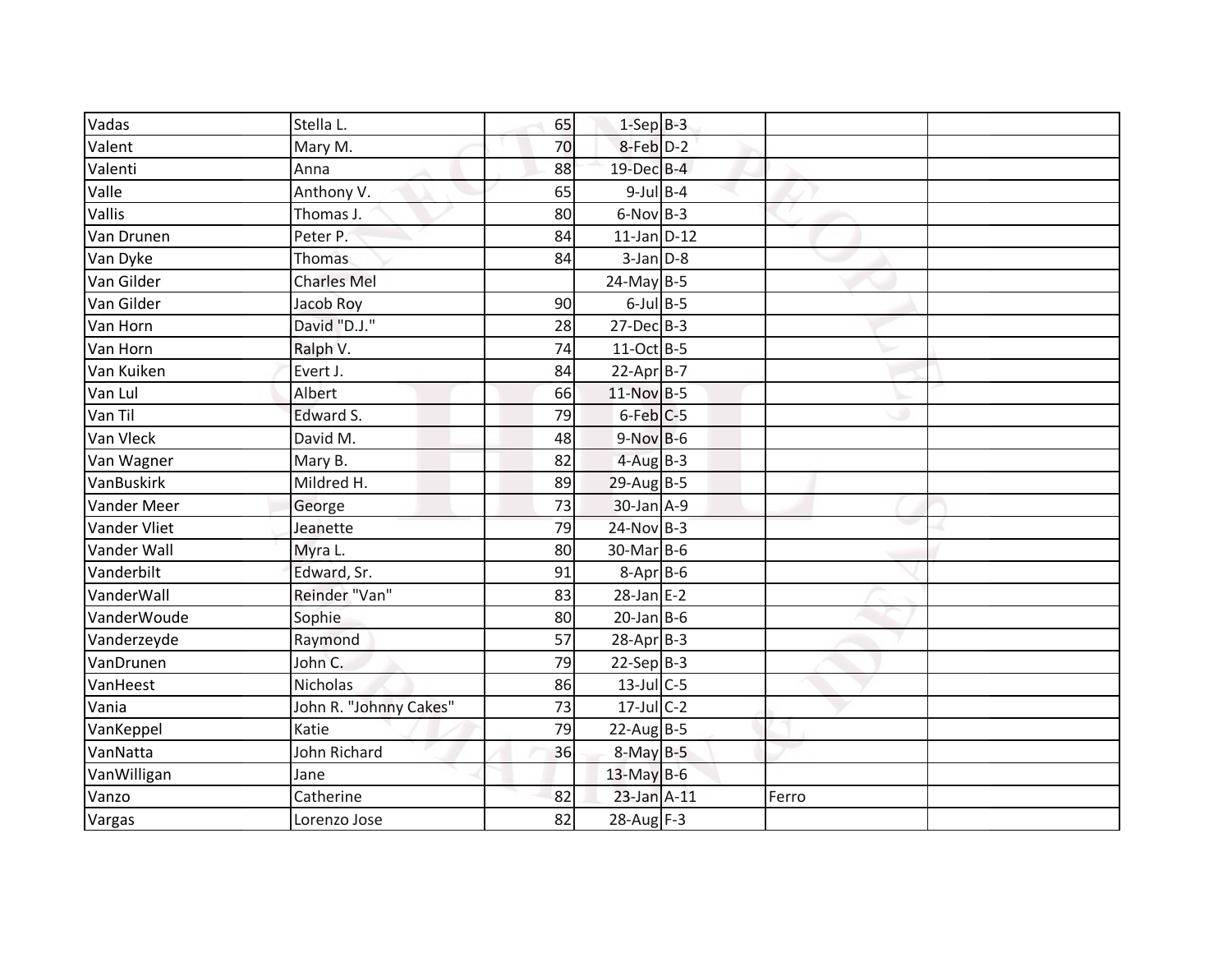| Vargo       | Frank            | 82 | $21-Apr$ B-3     |         |                                       |
|-------------|------------------|----|------------------|---------|---------------------------------------|
| Vargo       | George           | 78 | $8$ -Oct $B-3$   |         |                                       |
| Vasquez     | Arturo, Sr.      | 91 | $29$ -May B-4    |         |                                       |
| Vasquez     | Severa           | 83 | $21$ -Mar $D-8$  |         |                                       |
| Vauter      | Irene A.         | 91 | $16$ -May B-5    |         |                                       |
| Vega        | Eddie            | 53 | $12$ -Apr $B$ -5 |         |                                       |
| Vega        | Ernesto          | 73 | $18$ -Apr $B$ -5 |         |                                       |
| Velasquez   | Daniel           | 35 | $17$ -Jan $D-8$  |         |                                       |
| Velenski    | Walter           | 84 | $13-Nov$ B-3     |         |                                       |
| Verde       | Joseph H.        | 71 | $14$ -Jun $B-5$  |         |                                       |
| Vermaelen   | John A.          | 86 | $10$ -Dec $B-3$  |         |                                       |
| Vesci       | Thaddeus N.      | 51 | $11$ -Feb F-13   |         |                                       |
| Veslocki    | Michael W.       | 75 | 29-Nov B-3       |         |                                       |
| Victor      | Helen A. (Kugar) | 86 | $30-Nov$ B-3     |         |                                       |
| Victor      | Helen M.         | 74 | 16-Feb B-8       | Lengyel |                                       |
| Villalobos  | Fidel            | 55 | $29$ -Jul $B$ -6 |         | See also article July 28, p.<br>$B-3$ |
| Villarreal  | Josefina         | 64 | $10$ -May B-5    |         |                                       |
| Villarruel  | Arturo           | 63 | $19$ -May B-3    |         |                                       |
| Villarruel  | June E.          | 67 | $5$ -Jul $B$ -6  |         |                                       |
| Villegan    | Andrew           | 94 | $18$ -Apr $B$ -5 |         |                                       |
| Visak       | William E.       | 72 | $27$ -Apr $B-4$  |         |                                       |
| Vischak     | George           | 77 | $16$ -Nov B-3    |         |                                       |
| Vodak       | <b>Ellen</b>     | 86 | $21$ -Dec $B-3$  |         |                                       |
| Vogt        | Eloise R.        | 88 | $4-Nov$ B-3      |         |                                       |
| Volk        | Jeffrey          | 23 | $29-Sep$ B-3     |         |                                       |
| Volk        | Josephine L.     | 75 | $23-Sep$ B-4     |         |                                       |
| Volkman     | Kathryn H.       | 83 | $20-Sep$ B-3     |         |                                       |
| Voll        | Edith H.         | 83 | $25$ -Dec $B-3$  |         |                                       |
|             |                  |    |                  |         |                                       |
| Vonderheide | John H.          | 75 | $1-Feb$ $D-2$    |         |                                       |
| Voros       | Steve A.         | 81 | $21-Nov$ B-3     |         |                                       |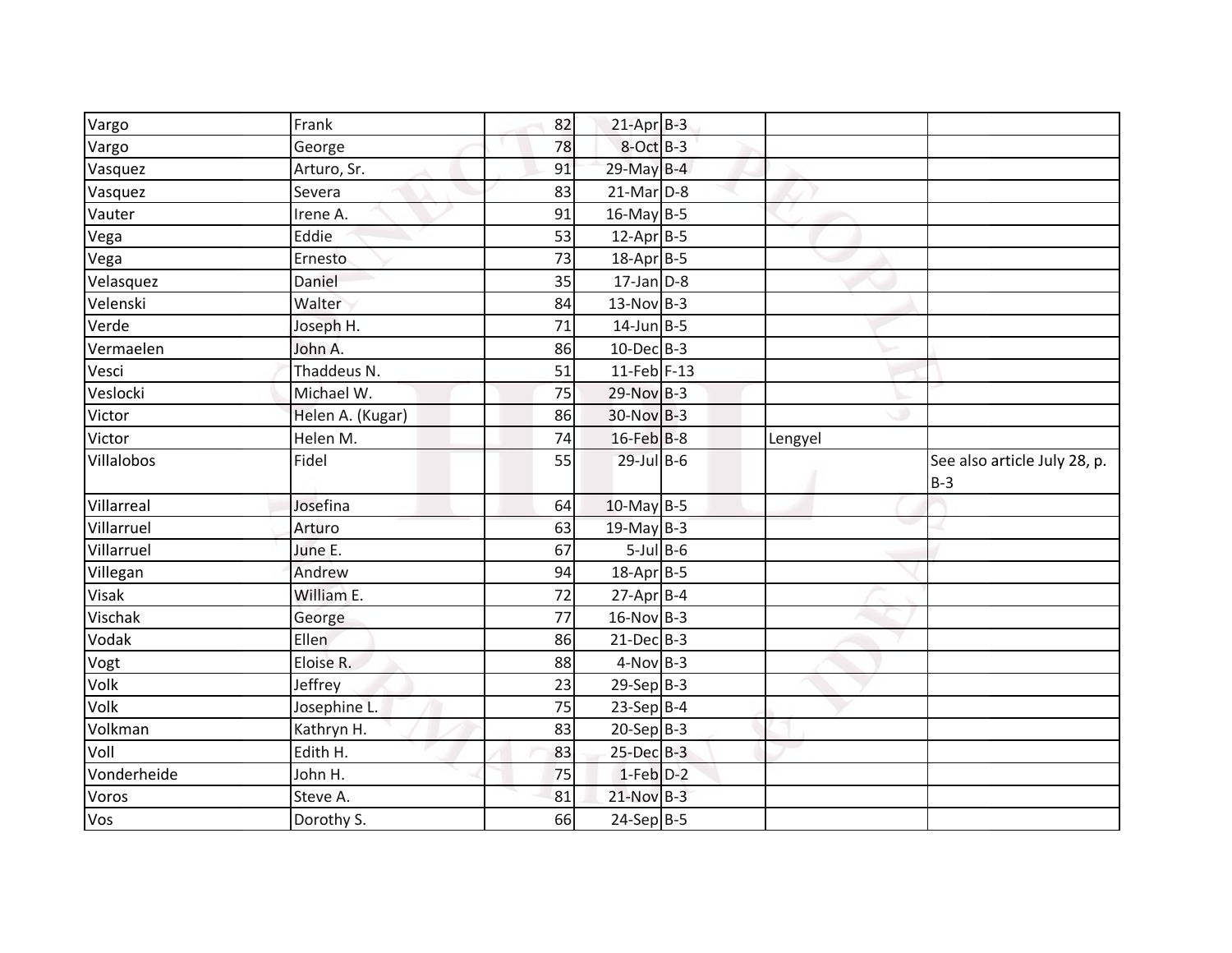| Vos <sub>5</sub> | George H.              | 83 | 22-May $B-4$      |          |                     |
|------------------|------------------------|----|-------------------|----------|---------------------|
| Voss             | Jurien "Jerry"         | 82 | $23$ -Jun $B-3$   |          |                     |
| Voyak            | Frank                  | 85 | $28$ -Jan E-2     |          |                     |
| Vrbancic         | Corrine E.             | 64 | $5-May$ B-3       | Miterko  |                     |
| Vrdolyak         | Matilda (Matija)       | 83 | $22-Oct$ B-3      |          |                     |
| Vree             | Anna G.                | 67 | $3$ -Jun $B$ -6   |          |                     |
| Vuckovich        | Mike "Dmitar"          | 79 | $15$ -Oct B-3     |          |                     |
| Vuich            | John                   | 78 | 24-Oct B-3        |          | See article, p. B-3 |
| Vuko             | Louise A.              | 73 | $1-Apr B-8$       |          |                     |
| Vukovich         | Sophie "Soka"          | 95 | $21-Sep B-3$      |          |                     |
| Vukowich         | Sophie                 | 84 | $4$ -Jan $C-3$    |          |                     |
| Vuksinic         | John J.                | 79 | $4-May$ B-5       |          |                     |
| Vuksinic         | Mary M.                | 77 | $21$ -May B-5     |          |                     |
| Wachel           | Lillian C.             | 73 | $24$ -Apr $B-4$   | Rozanski |                     |
| Wachell          | Sharon Ann             | 41 | $7-Aug$ B-4       |          |                     |
| Wagenblast       | Esther                 | 87 | $20-Nov$ B-3      |          |                     |
| Wagner           | Donald                 | 55 | $25-AugB-3$       |          | See article, p. B-3 |
| Wagner           | Josephine "Jo"         |    | 31-Dec B-3        |          |                     |
| Wagner           | Lois E.                | 54 | $15-Nov$ B-3      | Hede     |                     |
| Wagner           | Richard J.             | 72 | $18-Aug$ B-3      |          |                     |
| Walczak          | Valentine              | 74 | $29$ -Jun $B - 5$ |          |                     |
| Waldron          | Harold A.              | 78 | $29$ -Jul B-6     |          |                     |
| Walker           | Carl T.                | 79 | $3$ -Jan $C$ -5   |          |                     |
| Walker           | Deane Genevieve (Rice) | 66 | $19$ -Jan C-2     |          |                     |
| Walker           | James A., Jr.          | 64 | $26$ -Oct B-3     |          |                     |
| Walker           | Jayne M.               | 71 | 30-Dec B-4        |          |                     |
| Walker           | Marguerite M.          | 83 | $1-Mar$ C-9       | Tully    |                     |
| Walker           | Marian (Komenich)      | 67 | 19-Apr B-5        |          |                     |
| Wallace          | Lossie E.              | 80 | $24-Nov$ B-3      |          |                     |
| Wallace          | Louisa M.              | 85 | $15-Nov$ B-3      |          |                     |
| Wallace          | Walter W.              | 61 | $27$ -May B-5     |          |                     |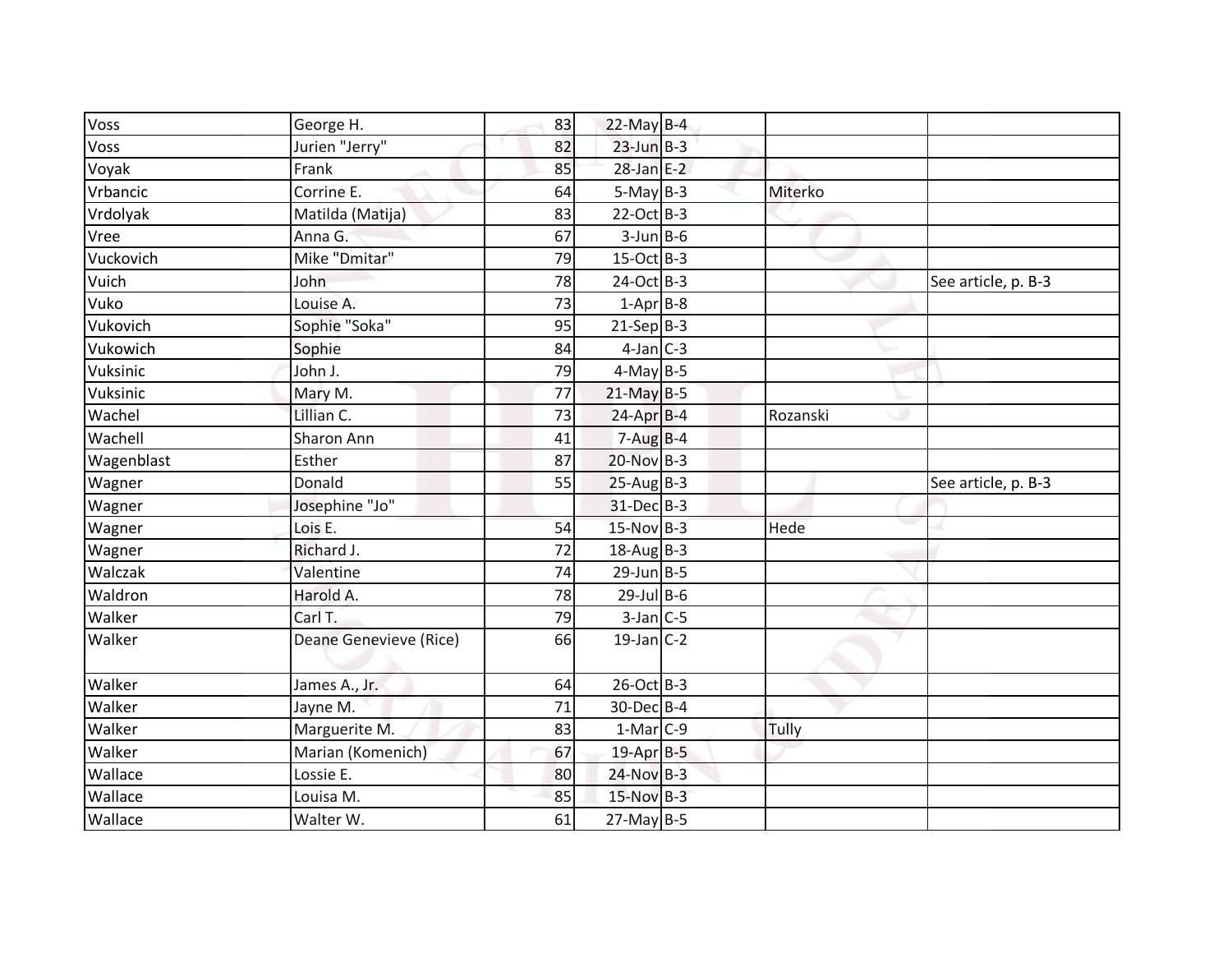| Wallett        | Margaret E.        | 74     | 29-Dec B-3        |               |                                       |
|----------------|--------------------|--------|-------------------|---------------|---------------------------------------|
| Walls          | Rachel V.          | 75     | $1-Aug$ B-5       |               |                                       |
| Walsh          | John F.            | 73     | $30$ -Jan $A-9$   |               |                                       |
| Walsh          | Signe              | 84     | $5$ -Dec $B$ -4   | Turnquist     |                                       |
| Walstra        | Viola I.           | 86     | $2$ -Jul B-5      |               |                                       |
| Walter         | Kathleen N.        | 66     | $25$ -Jan $C$ -6  | Ottarson      |                                       |
| Walters        | George E.          | 83     | $20$ -Jun $B - 5$ |               |                                       |
| Walters        | Joan K.            | 51     | $30$ -Oct B-3     |               |                                       |
| <b>Walters</b> | Sybil M.           | 83     | $25-Mar$ B-9      |               |                                       |
| Walther        | Chester Allen, Sr. | 86     | $15-Nov$ B-3      |               |                                       |
| Wampler        | Pauline A.         | 76     | $29$ -Mar $B-7$   |               |                                       |
| Wamsher        | Alice Anne         | 96     | $11$ -Feb F-12    | Perkins       |                                       |
| Ward           | Francis G.         | 66     | $1-May$ B-5       |               |                                       |
| Ward           | Marion J.          | 82     | $3-NovB-3$        |               |                                       |
| Warnecke       | Joan C.            | 70     | $22-AugB-5$       | <b>Burkot</b> | Maiden name listed Aug.<br>23, p. B-6 |
| Warner         | Gustav H., Sr.     | 99     | 25-Oct B-7        |               |                                       |
| Warner         | R. Douglas         | 67     | $25$ -Apr $B$ -5  |               |                                       |
| Warot          | Albert, Sr.        | 89     | 19-Oct B-3        |               |                                       |
| Wartsbaugh     | <b>Aaron James</b> | infant | $25$ -May B-4     |               |                                       |
| Warzyniak      | Stephen E.         | infant | 17-Feb A-9        |               |                                       |
| Wash           | Mattie L.          | 75     | $15-Sep$ B-3      |               |                                       |
| Washburn       | Maudebelle         | 81     | $3-Nov$ B-3       |               |                                       |
| Washick        | William Joseph     | 25     | 13-Feb A-9        |               |                                       |
| Wasiutyk       | Anna               | 65     | $13$ -Aug B-4     |               |                                       |
| Waskelo        | Marjorie A.        | 63     | $5$ -Jan $C-1$    |               |                                       |
| Wasniewski     | Irene H.           | 72     | $6$ -Jul B-5      |               |                                       |
| Wasowski       | Agnes J.           | 68     | $1-Mar$ C-9       | Baczynski     |                                       |
| <b>Watkins</b> | Ira L.             | 85     | $14$ -Jun $B - 5$ |               |                                       |
| Watson         | Helen (Cox)        | 84     | 10-Oct B-3        |               |                                       |
| Watt           | Charles Evan       | 66     | $6 - Apr$ B-5     |               |                                       |
| Watt           | Marjorie L.        | 77     | 12-Aug G-9        |               |                                       |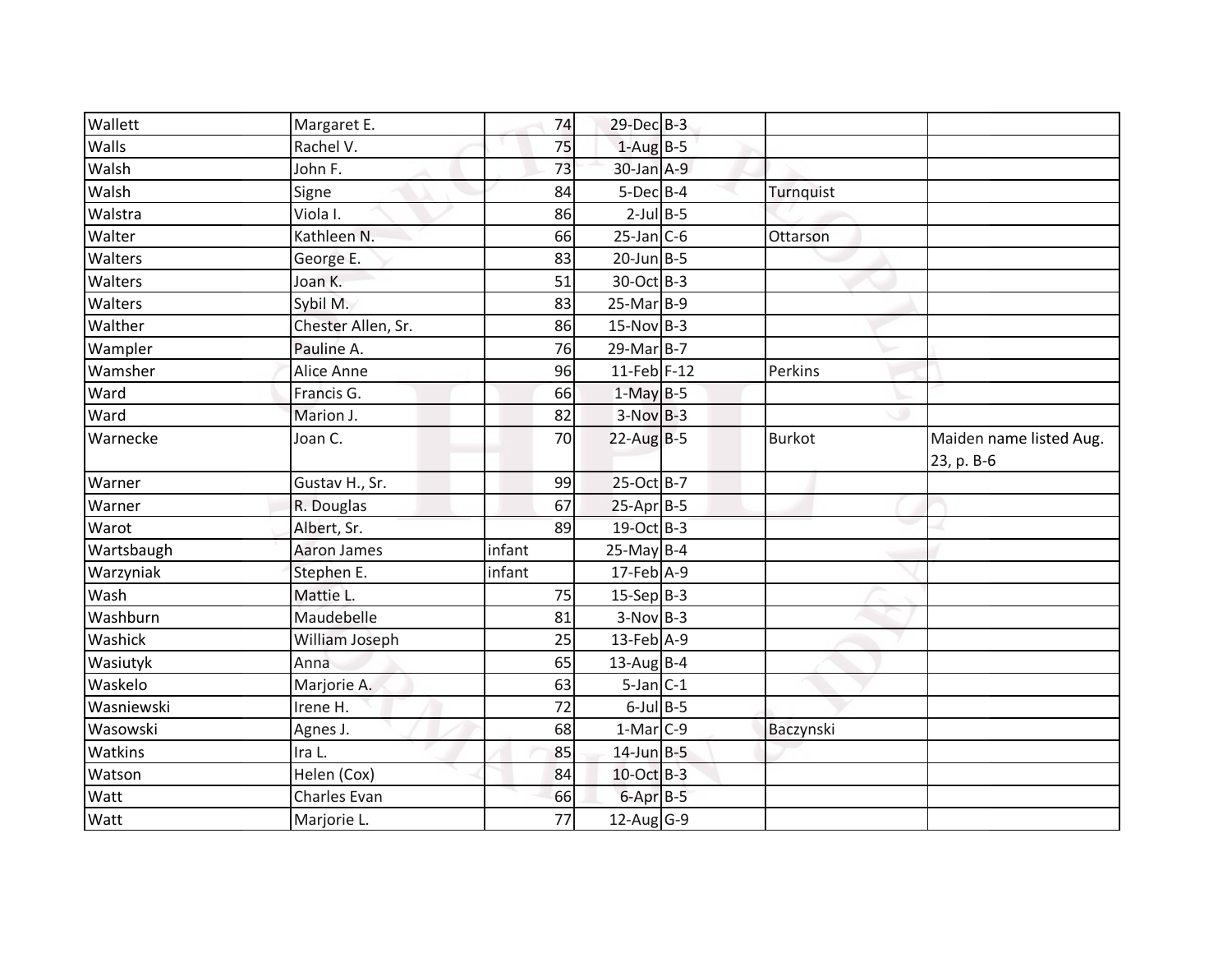| Wayne       | Bertha (Chick)    | 84       | 20-Mar A-8             |            | See article, p. A-8 |
|-------------|-------------------|----------|------------------------|------------|---------------------|
| Weaver      | Rita M.           | 63       | $24$ -Jul B-4          |            |                     |
| Webber      | Mary Opal         | 73       | $24-Nov$ B-3           |            |                     |
| Webber      | Scott P.          | 60       | $1-Mar$ <sub>C-9</sub> |            |                     |
| Weber       | Evelyn Alma       | 76       | $2$ -Jun $B-3$         |            |                     |
| Webster     | David "Scott"     | 16       | $9$ -Jun $B$ -3        |            |                     |
| Weeks       | Arthur L., Sr.    | 69       | $3$ -Jul $B$ -4        |            |                     |
| Weeks       | Fern E.           | 66       | $25-Mar$ B-9           | Siedentopf |                     |
| Weeks       | W. C. "Shine"     | 68       | $26$ -Dec $B-3$        |            |                     |
| Wegner      | Harry J.          | 38       | $15$ -Feb $ B-9 $      |            |                     |
| Wehle       | Karl L.           | 73       | $12$ -Feb $A$ -6       |            |                     |
| Wehner      | Pauline L.        | 81       | $6$ -Oct B-3           |            |                     |
| Weibel      | <b>Dollie</b>     | 77       | $20$ -Aug B-4          |            |                     |
| Weil        | Sonja             | 47       | $21-Nov$ A-1           |            | See article, p. A-1 |
| Weiner      | Eva               | 89       | $2-Jan$ B-3            |            |                     |
| Weir        | Martha            | 71       | $8$ -Jan $B-1$         |            |                     |
| Weitemeyer  | <b>Burton</b>     |          | $13$ -Jun B-5          |            |                     |
| Welch       | Craig             | 8 months | $2-Jan$ $C-8$          |            |                     |
| Wellman     | Edna E.           | 76       | $5-Aug$ H-4            |            |                     |
| Wells       | Dorothy Deaver    |          | 15-May $B-4$           |            |                     |
| Wells       | Joseph H.         | 78       | $7-Oct$ $B-3$          |            |                     |
| Wells       | Marie F.          | 76       | 30-Oct B-3             |            |                     |
| Wells       | Samuel R.         | 99       | $22$ -Jun $B - 5$      |            | See article, p. B-5 |
| Wente       | Josephine M.      | 81       | $10$ -Oct B-3          |            | See article, p. B-3 |
| Werblo      | Rolland           | 79       | $27$ -Jun $B - 5$      |            |                     |
| Werderich   | <b>Rudolph</b>    | 71       | $19$ -Feb B-7          |            |                     |
| Wernesbach  | Maxwell C.        | 75       | $14$ -Dec $B-3$        |            |                     |
| Westerfield | Richard H. "Rich" | 46       | 16-Apr B-4             |            |                     |
| Westerman   | Joanne S.         |          | 23-Dec B-5             | Skonning   |                     |
| Wetnight    | Irwin Richard     | 82       | $12$ -May B-3          |            | See article, p. B-3 |
| Wetnight    | Phillip H.        | 59       | $1$ -Jul $B$ -5        |            |                     |
| Wetzel      | Harold W., Sr.    | 70       | $16$ -Feb B-8          |            |                     |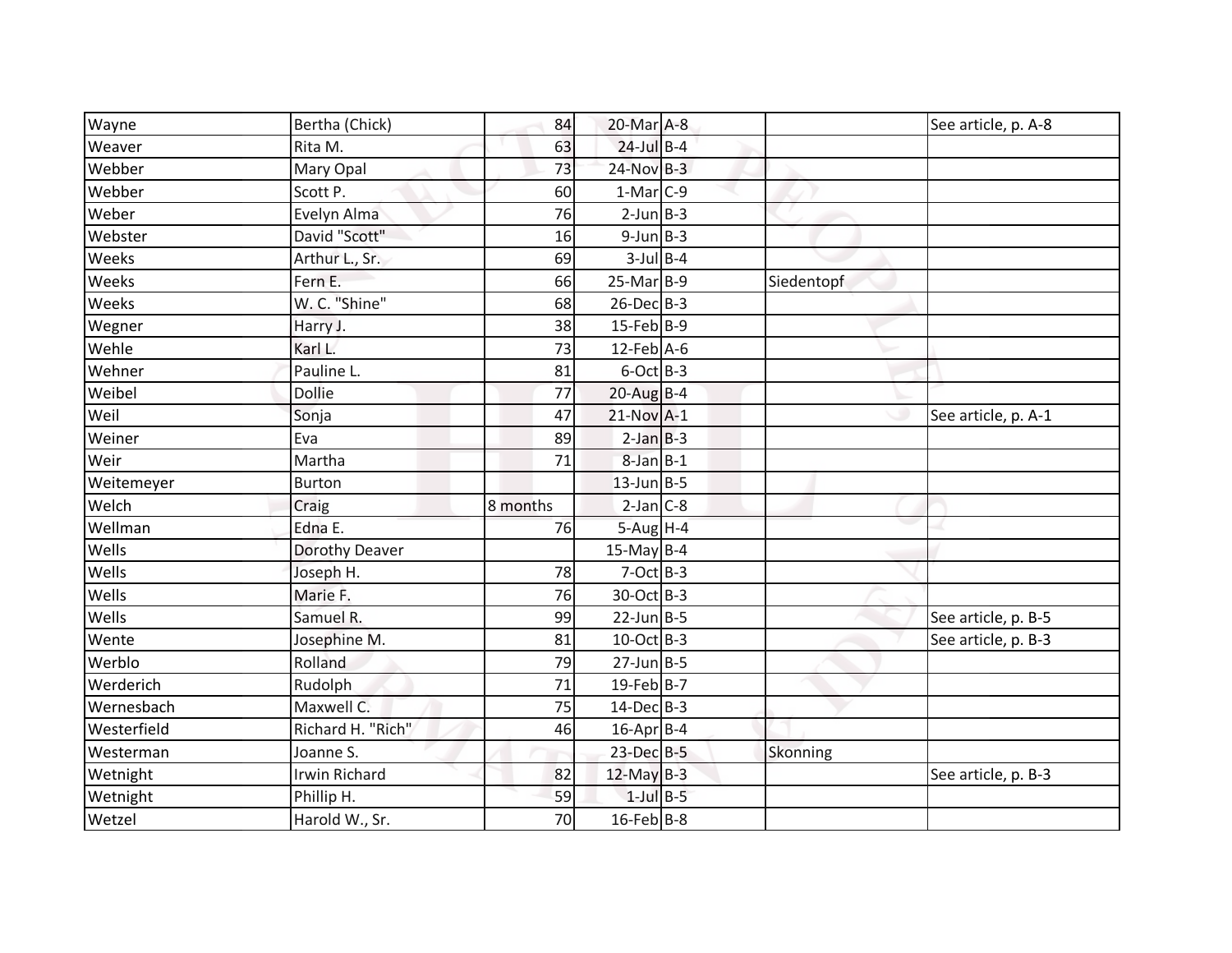| Whalen    | Edgar J.            | 102 | $22$ -Jan $B-3$   |  |                                                              |
|-----------|---------------------|-----|-------------------|--|--------------------------------------------------------------|
| Whalen    | Helen               | 87  | $29$ -Jan B-8     |  |                                                              |
| Whatley   | Grace L.            | 74  | $6-$ Sep $B-5$    |  |                                                              |
| Wheeler   | Chester             | 82  | $13$ -Dec $B-3$   |  |                                                              |
| Wheeler   | Golda M.            | 94  | $4$ -Jan $C-3$    |  |                                                              |
| Whitaker  | Landis E., Sr.      | 67  | $30$ -Nov B-3     |  |                                                              |
| White     | Clara M.            | 87  | $9-$ Sep $B-6$    |  |                                                              |
| White     | Early J.            | 42  | $20$ -May B-8     |  |                                                              |
| White     | Esther B.           | 88  | $18-Sep$ B-3      |  |                                                              |
| White     | Gussie              | 89  | $22$ -May B-6     |  |                                                              |
| White     | Mary A.             | 78  | $5-Nov$ B-3       |  |                                                              |
| White     | Otis Carlton "Pops" | 75  | $9$ -Dec $B$ -5   |  |                                                              |
| White     | Rita S.             | 45  | 25-Oct B-7        |  |                                                              |
| White     | Sybil J.            | 65  | $5-Dec$ B-8       |  |                                                              |
| Whitenack | Louise              | 65  | $24$ -Jul B-5     |  | See article, p. B-5                                          |
| Whiting   | David W.            | 57  | $21$ -May B-5     |  |                                                              |
| Whitten   | Orville H.          | 89  | $7-Aug$ B-4       |  |                                                              |
| Whitten   | William H.          | 65  | $22$ -May B-6     |  |                                                              |
| Widup     | Gerald E.           | 63  | $29$ -May B-4     |  |                                                              |
| Wieczarek | Joseph              |     | $26$ -Mar $B$ -6  |  | Last name also spelled<br>Wiczorek - See March 27,<br>p. D-2 |
| Wieczorek | Joseph              |     | $27$ -Mar $B$ -6  |  | Last name also spelled<br>Wiczarek - See March 26,<br>p. B-6 |
| Wier      | Robert J.           | 68  | $26$ -May B-3     |  |                                                              |
| Wiers     | Frieda D.           | 79  | $10$ -Dec $B-3$   |  |                                                              |
| Wiese     | Beatrice            | 85  | $10$ -Jan $D-8$   |  |                                                              |
| Wietecha  | Joseph (Oscar)      | 86  | 19-Apr B-5        |  |                                                              |
| Wiewiora  | Lorraine S.         | 63  | $20$ -Jun $B - 5$ |  |                                                              |
| Wilcox    | Arthur E.           | 74  | 15-Dec B-3        |  |                                                              |
| Wilcox    | Aubrey G.           | 77  | $26-Sep B-3$      |  |                                                              |
|           |                     |     |                   |  |                                                              |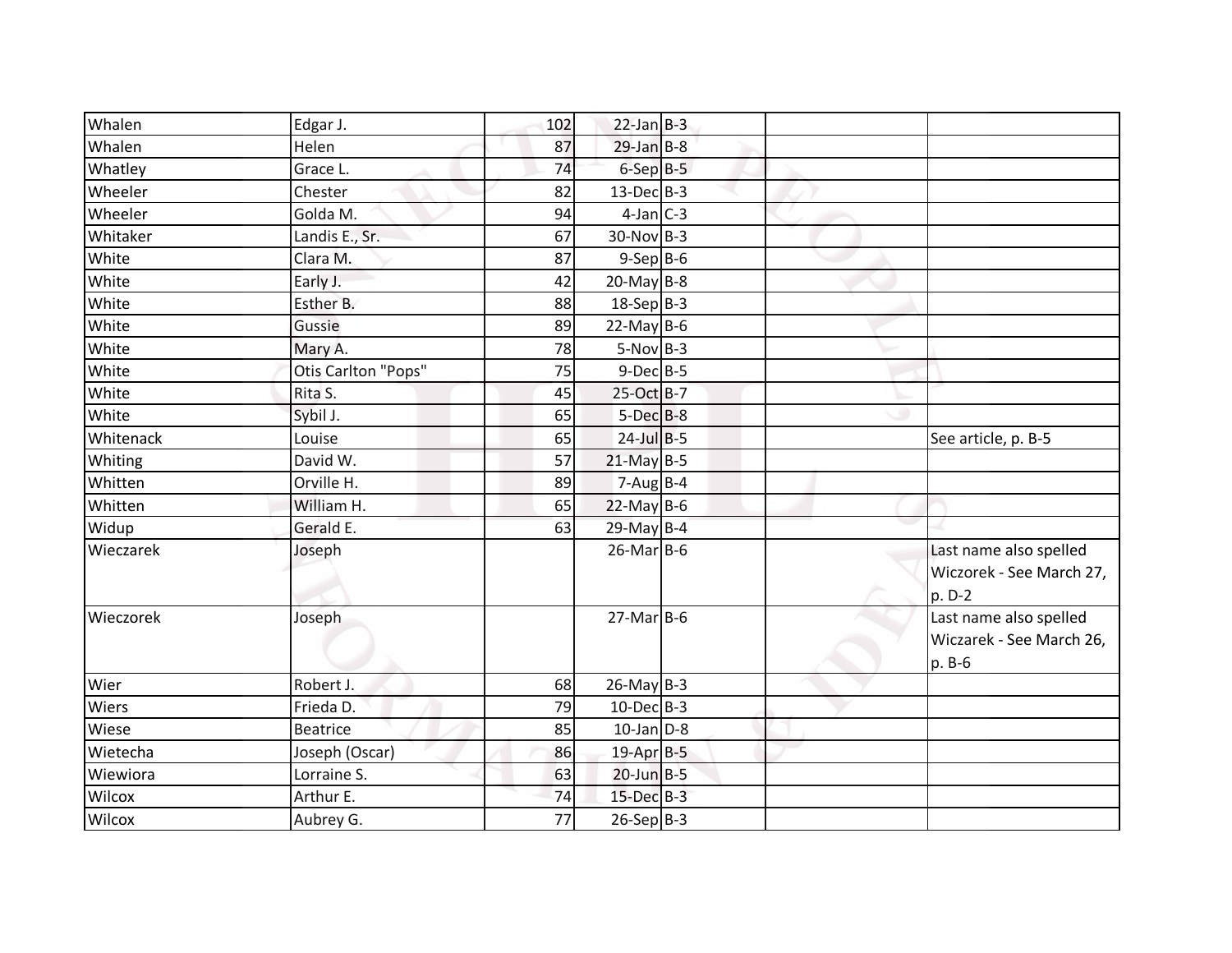| Wilcox          | Francis S.            | 88  | $30$ -Aug C-3    |  |                          |
|-----------------|-----------------------|-----|------------------|--|--------------------------|
| Wilczynski      | Eleanore L.           | 62  | $7-Oct$ $B-3$    |  |                          |
| Wilkie          | Howard T.             | 71  | $20$ -Feb $C$ -6 |  |                          |
| Wilkinson       | William R.            | 75  | $17-Sep B-3$     |  |                          |
| <b>Wilks</b>    | June E.               | 66  | $1-Feb$ B-8      |  |                          |
| Willard         | Kenneth L.            | 72  | $2-Aug$ B-6      |  |                          |
| Willenburg      | Cleo M.               | 86  | $4$ -Dec $B$ -4  |  |                          |
| Williams        | Cora J.               | 81  | $23$ -AugB-6     |  |                          |
| Williams        | Drexel K., Sr.        | 69  | $16$ -Jan C-5    |  |                          |
| Williams        | <b>Emanuel (Mike)</b> | 74  | $12$ -Jul B-5    |  |                          |
| Williams        | Harvey D.             | 70  | $2-Feb$ C-2      |  |                          |
| <b>Williams</b> | Inez                  | 91  | $9-Nov$ B-6      |  |                          |
| Williams        | Jesse E.              |     | 30-Dec B-4       |  |                          |
| Williams        | Katherine             | 67  | 7-Feb D-10       |  |                          |
| Williams        | Kenneth C.            | 51  | $2$ -Jul $B$ -5  |  |                          |
| Williams        | L.C.                  | 64  | 13-Dec B-3       |  |                          |
| Williams        | Ollie B.              | 56  | $2-Sep$ B-5      |  |                          |
| Williams        | Press "Papa Press"    | 100 | $22$ -Jan B-3    |  |                          |
| Williams        | Thomas C., Jr.        | 57  | $8-May$ B-5      |  |                          |
| Williams        | Thomas J.             | 86  | $24$ -Feb $C-2$  |  | See also March 9, p. B-8 |
| Williams        | Willie L. "Bill"      | 71  | 10-Oct B-3       |  |                          |
| Willis          | Adrian Y. "Willie"    | 69  | 31-Oct B-3       |  |                          |
| Willis          | Terry R.              | 43  | $4$ -Jun $B$ -4  |  |                          |
| Willison        | Virginia A.           | 89  | 4-Mar D-14       |  |                          |
| Willsher        | Magdalena K. "Maggie" | 73  | $20$ -Dec $B-4$  |  |                          |
| Wilson          | Burdett W.            | 77  | $4-Oct$ B-3      |  |                          |
| Wilson          | Curtis                | 52  | $24$ -Jun B-4    |  |                          |
| Wilson          | Harry H.              | 87  | $9$ -Jan $C$ -5  |  | See article, p. C-5      |
| Wilson          | Jon H.                | 54  | $3-Nov$ B-3      |  |                          |
| Wilson          | Ola Mae               | 69  | $9$ -Feb $C$ -6  |  |                          |
| Wind            | George E.             | 83  | $5-Nov$ B-3      |  |                          |
| Wineke          | Estelle               |     | $3-Dec$ B-3      |  |                          |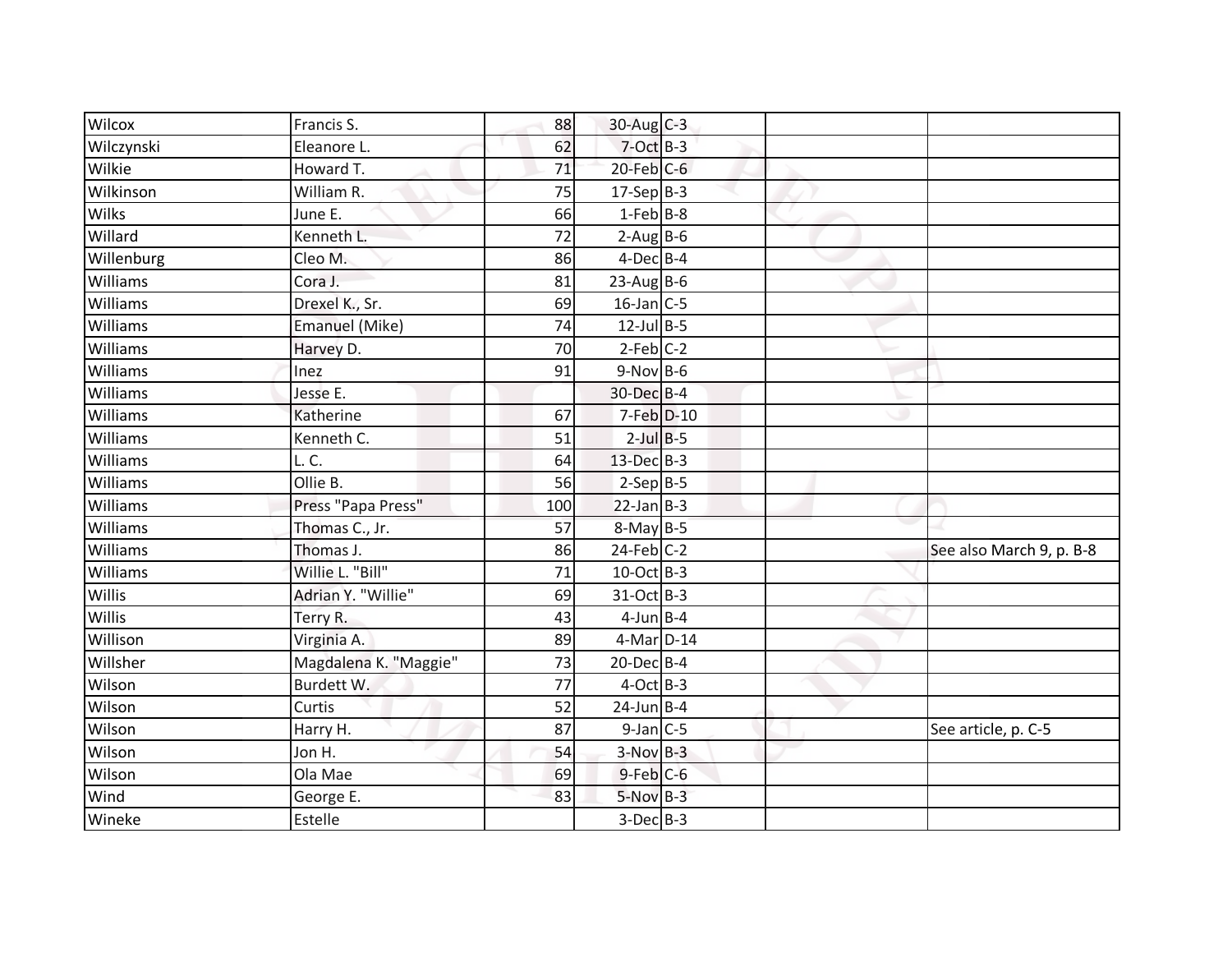| Winer        | Alex               | 71 | $3-Apr$ B-4              |            |  |
|--------------|--------------------|----|--------------------------|------------|--|
| Winfield     | Sherry Lee         | 41 | $1-Oct$ B-4              | Miller     |  |
| Winski       | Anthony H.         | 61 | $23-SepB-5$              |            |  |
| Winterhoff   | Helen W.           | 91 | $27$ -Apr $B$ -4         |            |  |
| Wirkus       | Nina E.            | 90 | $19$ -Jul B-5            | Habbott    |  |
| Wiser        | Garnett R.         | 40 | $26$ -Nov B-3            |            |  |
| Wisniewski   | Walter R.          | 73 | $29$ -Mar $B-7$          |            |  |
| Witry        | Robert J.          | 54 | $12-Sep$ B-3             |            |  |
| Witvoet      | Alice              | 80 | 18-May B-5               |            |  |
| Wlazlo       | Eileen F.          | 42 | $22$ -Jan C-6            |            |  |
| Woelfel      | Martha L.          | 94 | $23$ -Jan C-5            |            |  |
| Woerner      | Karl N.            | 72 | $10-Nov$ B-3             |            |  |
| Woess        | Bert R.            | 74 | 28-Sep B-4               |            |  |
| Wohadlo      | <b>Edmund John</b> | 68 | $30-Nov$ B-3             |            |  |
| Wohadlo      | Stanley            | 81 | $15$ -Feb $B-9$          |            |  |
| Wojciehowski | Rose               | 81 | 20-Nov B-3               | Nowakowski |  |
| Wojcik       | Elva I.            |    | 23-Feb A-8               |            |  |
| Wojcik       | Lillian            | 69 | $22$ -May B-6            |            |  |
| Wojdula      | Emily              | 78 | $6-Sep B-5$              | Kaczka     |  |
| Wojtaszek    | <b>Frances</b>     | 91 | $19$ -Jul B-5            |            |  |
| Wolak        | Joseph S.          | 65 | 28-Oct B-5               |            |  |
| Wolfe        | Frederick C.       | 78 | $10$ -Jan $D-8$          |            |  |
| Wolfe        | Harold J.          | 47 | $16$ -Apr $B$ -7         |            |  |
| Wolfe        | <b>Robert Paul</b> | 82 | $7 - Aug$ <sub>B-4</sub> |            |  |
| Wolff        | Corinne D.         | 83 | $17$ -Jul C-2            |            |  |
| Wolframski   | Linda              | 41 | $14$ -Jan C-2            | Ball       |  |
| Woloszyn     | <b>Theodore</b>    |    | $25$ -Jan C-6            |            |  |
| Wolstenholme | Charles            | 66 | $24-Nov$ B-3             |            |  |
| Wood         | Cornelia A.        | 75 | $9-Nov$ B-6              |            |  |
| Wood         | Herschel W.        | 74 | 10-Dec B-3               |            |  |
| Wood         | Ilus C., Sr.       | 87 | $23-Nov$ B-3             |            |  |
| Wood         | Robert L.          | 66 | $22$ -Dec $B-3$          |            |  |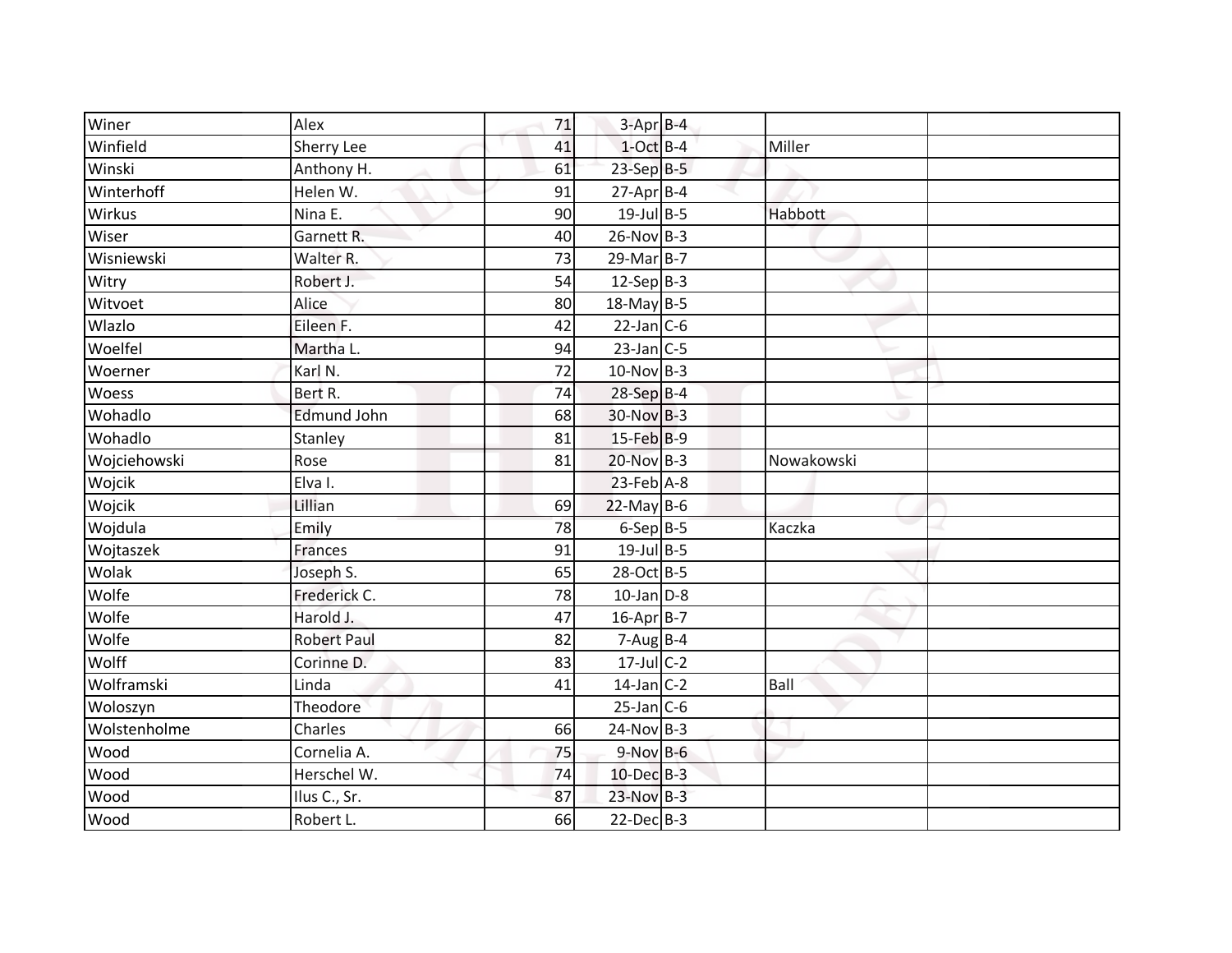| $11 - Dec$ B-8<br>Thelma O.<br>83<br>See also p. B-3<br>$24$ -Apr $B-4$<br>Wood<br>20<br>Wesley A.<br>30-Dec B-4<br>Woodall<br>50<br>Vasie<br>$27$ -Apr $B$ -4<br>Wooden<br>Grady<br>53<br>Walter S. "Woody"<br>$21-Dec$ B-4<br>75<br>$22$ -Mar $B-3$<br>Janice Eloise<br>83<br>See article, p. B-3<br>27-Oct B-3<br>Elsie S.<br>80<br>$7$ -Jul $B$ -3<br>Blanche<br>83<br>$2-May$ B-4<br>Elmer E.<br>85<br>$15$ -Jan B-6<br>Marie J.<br>82<br>Rosinko<br>$5-Aug$ H-4<br>Antonina<br>97<br>Eddie, Jr. "Brant"<br>$29$ -Jul B-6<br>63<br>$24$ -Jun B-4<br>Mae B.<br>68<br>72<br>18-Mar E-11<br>Meldon Eugene<br>See article, p. E-11<br>$10$ -Jan $D-8$<br>Oscar L.<br>70<br>$1-Oct$ B-4<br>Raymond<br>75<br>$20-NovB-3$<br>Estelle M.<br>Mazur<br>30-Apr B-5<br>Frank B.<br>79<br>$1$ -Feb $B$ -8<br><b>Emily Dorothy</b><br>Watts<br>85<br>$9$ -Jul $B$ -4<br>Walter K.<br>71<br>32<br>$6-Nov$ B-3<br>William Joseph, Jr.<br>Donald F.<br>$7-Nov$ D-2<br>68<br>Michael "Mickey"<br>$2-Mar$ A-6<br>67<br>74<br>Theodore T.<br>$6$ -Oct B-3<br>$1-Mar$ D-2<br>Shirley (Love)<br>50<br>$11-Mar$ E-3<br>Max<br>86<br>$22$ -Jan B-3<br>Steve G.<br>84<br>$9-Nov$ B-3<br>98<br>Eli<br>Name also spelled Ilija<br>Jaksic<br>$25$ -Jul B-5<br>Irene L.<br>61<br>28-Jun B-7<br>Hubert E. "Yogi"<br>61<br>$17-Sep B-3$<br>Leonard K.<br>69 |             |  |  |  |
|-----------------------------------------------------------------------------------------------------------------------------------------------------------------------------------------------------------------------------------------------------------------------------------------------------------------------------------------------------------------------------------------------------------------------------------------------------------------------------------------------------------------------------------------------------------------------------------------------------------------------------------------------------------------------------------------------------------------------------------------------------------------------------------------------------------------------------------------------------------------------------------------------------------------------------------------------------------------------------------------------------------------------------------------------------------------------------------------------------------------------------------------------------------------------------------------------------------------------------------------------------------------------------------------------------------------------------------|-------------|--|--|--|
|                                                                                                                                                                                                                                                                                                                                                                                                                                                                                                                                                                                                                                                                                                                                                                                                                                                                                                                                                                                                                                                                                                                                                                                                                                                                                                                                   | Wood        |  |  |  |
|                                                                                                                                                                                                                                                                                                                                                                                                                                                                                                                                                                                                                                                                                                                                                                                                                                                                                                                                                                                                                                                                                                                                                                                                                                                                                                                                   |             |  |  |  |
|                                                                                                                                                                                                                                                                                                                                                                                                                                                                                                                                                                                                                                                                                                                                                                                                                                                                                                                                                                                                                                                                                                                                                                                                                                                                                                                                   |             |  |  |  |
|                                                                                                                                                                                                                                                                                                                                                                                                                                                                                                                                                                                                                                                                                                                                                                                                                                                                                                                                                                                                                                                                                                                                                                                                                                                                                                                                   |             |  |  |  |
|                                                                                                                                                                                                                                                                                                                                                                                                                                                                                                                                                                                                                                                                                                                                                                                                                                                                                                                                                                                                                                                                                                                                                                                                                                                                                                                                   | Woods       |  |  |  |
|                                                                                                                                                                                                                                                                                                                                                                                                                                                                                                                                                                                                                                                                                                                                                                                                                                                                                                                                                                                                                                                                                                                                                                                                                                                                                                                                   | Woody       |  |  |  |
|                                                                                                                                                                                                                                                                                                                                                                                                                                                                                                                                                                                                                                                                                                                                                                                                                                                                                                                                                                                                                                                                                                                                                                                                                                                                                                                                   | Wooldridge  |  |  |  |
|                                                                                                                                                                                                                                                                                                                                                                                                                                                                                                                                                                                                                                                                                                                                                                                                                                                                                                                                                                                                                                                                                                                                                                                                                                                                                                                                   | Worley      |  |  |  |
|                                                                                                                                                                                                                                                                                                                                                                                                                                                                                                                                                                                                                                                                                                                                                                                                                                                                                                                                                                                                                                                                                                                                                                                                                                                                                                                                   | Worley      |  |  |  |
|                                                                                                                                                                                                                                                                                                                                                                                                                                                                                                                                                                                                                                                                                                                                                                                                                                                                                                                                                                                                                                                                                                                                                                                                                                                                                                                                   | Worman      |  |  |  |
|                                                                                                                                                                                                                                                                                                                                                                                                                                                                                                                                                                                                                                                                                                                                                                                                                                                                                                                                                                                                                                                                                                                                                                                                                                                                                                                                   | Woskowicz   |  |  |  |
|                                                                                                                                                                                                                                                                                                                                                                                                                                                                                                                                                                                                                                                                                                                                                                                                                                                                                                                                                                                                                                                                                                                                                                                                                                                                                                                                   | Wright      |  |  |  |
|                                                                                                                                                                                                                                                                                                                                                                                                                                                                                                                                                                                                                                                                                                                                                                                                                                                                                                                                                                                                                                                                                                                                                                                                                                                                                                                                   | Wright      |  |  |  |
|                                                                                                                                                                                                                                                                                                                                                                                                                                                                                                                                                                                                                                                                                                                                                                                                                                                                                                                                                                                                                                                                                                                                                                                                                                                                                                                                   | Wright      |  |  |  |
|                                                                                                                                                                                                                                                                                                                                                                                                                                                                                                                                                                                                                                                                                                                                                                                                                                                                                                                                                                                                                                                                                                                                                                                                                                                                                                                                   | Wright      |  |  |  |
|                                                                                                                                                                                                                                                                                                                                                                                                                                                                                                                                                                                                                                                                                                                                                                                                                                                                                                                                                                                                                                                                                                                                                                                                                                                                                                                                   | Wright      |  |  |  |
|                                                                                                                                                                                                                                                                                                                                                                                                                                                                                                                                                                                                                                                                                                                                                                                                                                                                                                                                                                                                                                                                                                                                                                                                                                                                                                                                   | Wronka      |  |  |  |
|                                                                                                                                                                                                                                                                                                                                                                                                                                                                                                                                                                                                                                                                                                                                                                                                                                                                                                                                                                                                                                                                                                                                                                                                                                                                                                                                   | Wrzalinski  |  |  |  |
|                                                                                                                                                                                                                                                                                                                                                                                                                                                                                                                                                                                                                                                                                                                                                                                                                                                                                                                                                                                                                                                                                                                                                                                                                                                                                                                                   | Wulf        |  |  |  |
|                                                                                                                                                                                                                                                                                                                                                                                                                                                                                                                                                                                                                                                                                                                                                                                                                                                                                                                                                                                                                                                                                                                                                                                                                                                                                                                                   | Wulff       |  |  |  |
|                                                                                                                                                                                                                                                                                                                                                                                                                                                                                                                                                                                                                                                                                                                                                                                                                                                                                                                                                                                                                                                                                                                                                                                                                                                                                                                                   | Wurtzbacher |  |  |  |
|                                                                                                                                                                                                                                                                                                                                                                                                                                                                                                                                                                                                                                                                                                                                                                                                                                                                                                                                                                                                                                                                                                                                                                                                                                                                                                                                   | Wyant       |  |  |  |
|                                                                                                                                                                                                                                                                                                                                                                                                                                                                                                                                                                                                                                                                                                                                                                                                                                                                                                                                                                                                                                                                                                                                                                                                                                                                                                                                   | Wydra       |  |  |  |
|                                                                                                                                                                                                                                                                                                                                                                                                                                                                                                                                                                                                                                                                                                                                                                                                                                                                                                                                                                                                                                                                                                                                                                                                                                                                                                                                   | Wydra       |  |  |  |
|                                                                                                                                                                                                                                                                                                                                                                                                                                                                                                                                                                                                                                                                                                                                                                                                                                                                                                                                                                                                                                                                                                                                                                                                                                                                                                                                   | Wynn        |  |  |  |
|                                                                                                                                                                                                                                                                                                                                                                                                                                                                                                                                                                                                                                                                                                                                                                                                                                                                                                                                                                                                                                                                                                                                                                                                                                                                                                                                   | Yaffe       |  |  |  |
|                                                                                                                                                                                                                                                                                                                                                                                                                                                                                                                                                                                                                                                                                                                                                                                                                                                                                                                                                                                                                                                                                                                                                                                                                                                                                                                                   | Yakimow     |  |  |  |
|                                                                                                                                                                                                                                                                                                                                                                                                                                                                                                                                                                                                                                                                                                                                                                                                                                                                                                                                                                                                                                                                                                                                                                                                                                                                                                                                   | Yaksich     |  |  |  |
|                                                                                                                                                                                                                                                                                                                                                                                                                                                                                                                                                                                                                                                                                                                                                                                                                                                                                                                                                                                                                                                                                                                                                                                                                                                                                                                                   |             |  |  |  |
|                                                                                                                                                                                                                                                                                                                                                                                                                                                                                                                                                                                                                                                                                                                                                                                                                                                                                                                                                                                                                                                                                                                                                                                                                                                                                                                                   | Yankauskas  |  |  |  |
|                                                                                                                                                                                                                                                                                                                                                                                                                                                                                                                                                                                                                                                                                                                                                                                                                                                                                                                                                                                                                                                                                                                                                                                                                                                                                                                                   | Yankusky    |  |  |  |
|                                                                                                                                                                                                                                                                                                                                                                                                                                                                                                                                                                                                                                                                                                                                                                                                                                                                                                                                                                                                                                                                                                                                                                                                                                                                                                                                   | Yasui       |  |  |  |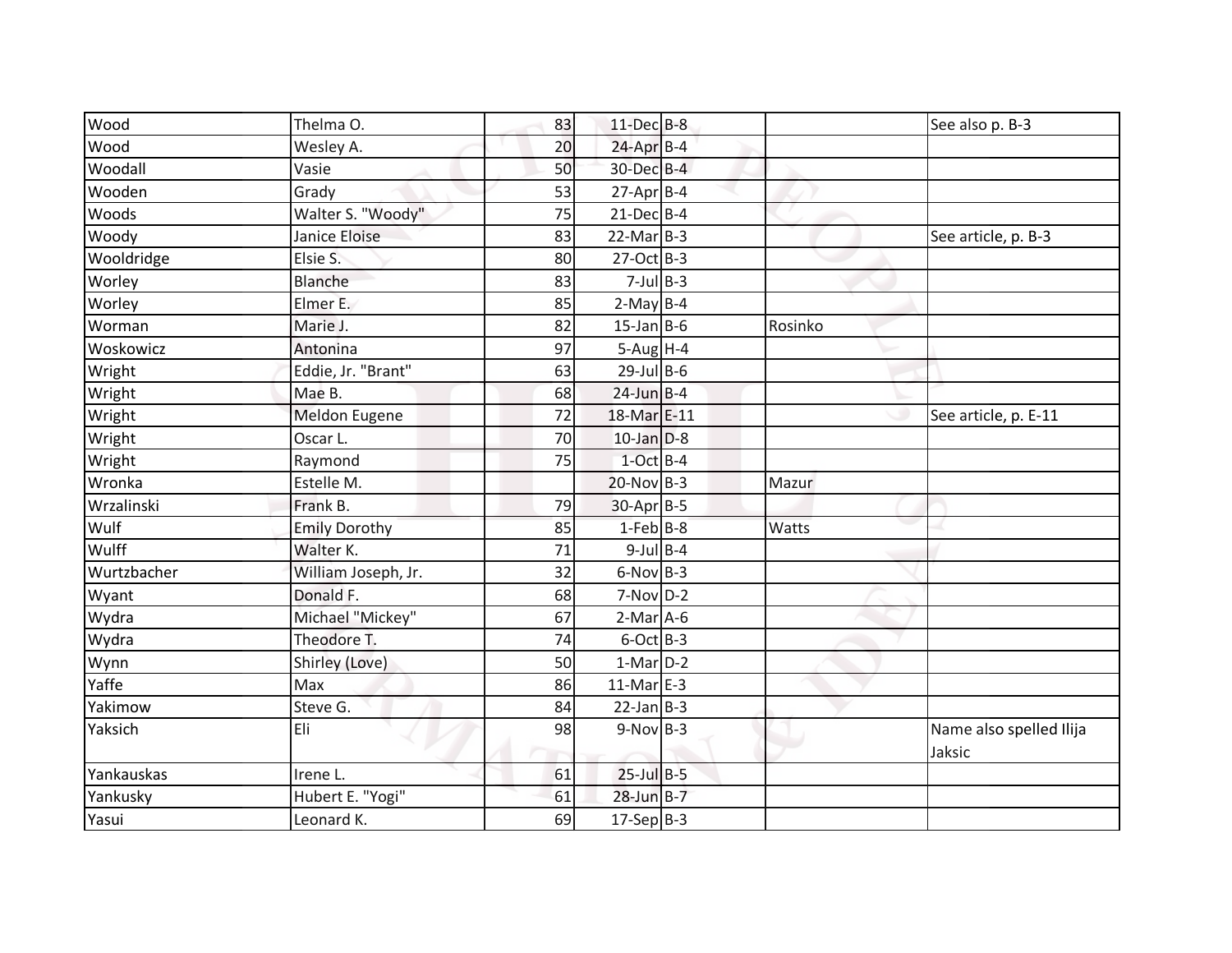| Yates    | Robert E.       | 45 | $4$ -Apr $B$ -4            |                |  |
|----------|-----------------|----|----------------------------|----------------|--|
| Yavore   | John            | 74 | 25-Oct B-7                 |                |  |
| Yeargin  | Minnie B.       | 91 | 16-Apr B-4                 |                |  |
| Yelinich | Peter           | 65 | $2-Apr$ B-4                |                |  |
| Yockey   | Mona R.         | 52 | $21-Oct$ B-5               |                |  |
| York     | Cecil L.        | 65 | $6$ -Mar $C-2$             |                |  |
| Yost     | Herbert F., Sr. | 79 | $11$ -Jan D-12             |                |  |
| Young    | Aubrey L.       | 63 | $16$ -Jan $C$ -5           |                |  |
| Young    | <b>Barbara</b>  | 58 | 25-Feb D-13                |                |  |
| Young    | Carl L.         | 77 | $13-Sep B-3$               |                |  |
| Yowell   | William E.      | 74 | $21$ -Mar $D-8$            |                |  |
| Yuhas    | Helen M.        | 83 | $15-Oct$ B-3               |                |  |
| Yuhasz   | Julianna        | 93 | $8$ -Jan $B-1$             |                |  |
| Yurek    | John J.         | 64 | $1$ -Jul $B-11$            |                |  |
| Yursi    | Stephen         | 75 | $11$ -Jul B-5              |                |  |
| Zabinski | Chester         | 77 | $4$ -Jun $B$ -4            |                |  |
| Zachary  | Walter          | 82 | $31-Aug$ B-4               |                |  |
| Zachau   | Elmer A.        | 83 | $16$ -Jun $B-3$            |                |  |
| Zachau   | John H.         | 85 | $5$ -Jul B-6               |                |  |
| Zacok    | Nicholas "Nick" | 71 | $20$ -May B-8              |                |  |
| Zaharek  | Raymond         | 75 | $5-Sep C-4$                |                |  |
| Zaja     | Joseph E.       | 90 | $\overline{14}$ -Mar $C-5$ |                |  |
| Zajac    | Barney V.       | 77 | $19$ -May B-3              |                |  |
| Zajdel   | Angeline C.     | 83 | $29$ -Jun $B - 5$          |                |  |
| Zakula   | Danilo          | 69 | $28$ -Aug B-4              |                |  |
| Zambo    | Anna J.         | 79 | $3$ -Jul $B$ -4            | <b>Butorac</b> |  |
| Zander   | Ruby            | 95 | $30$ -Aug C-3              |                |  |
| Zandstra | Charles W.      | 42 | $16-Sep$ B-3               |                |  |
| Zandstra | Henry           | 70 | $23$ -Jul $B-5$            |                |  |
| Zandstra | William "Bill"  | 77 | $24$ -Jul B-4              |                |  |
| Zapchenk | Joanna M.       | 72 | $11$ -Apr $B-5$            |                |  |
| Zarat    | Frank J.        | 86 | $18-Sep B-2$               |                |  |
|          |                 |    |                            |                |  |